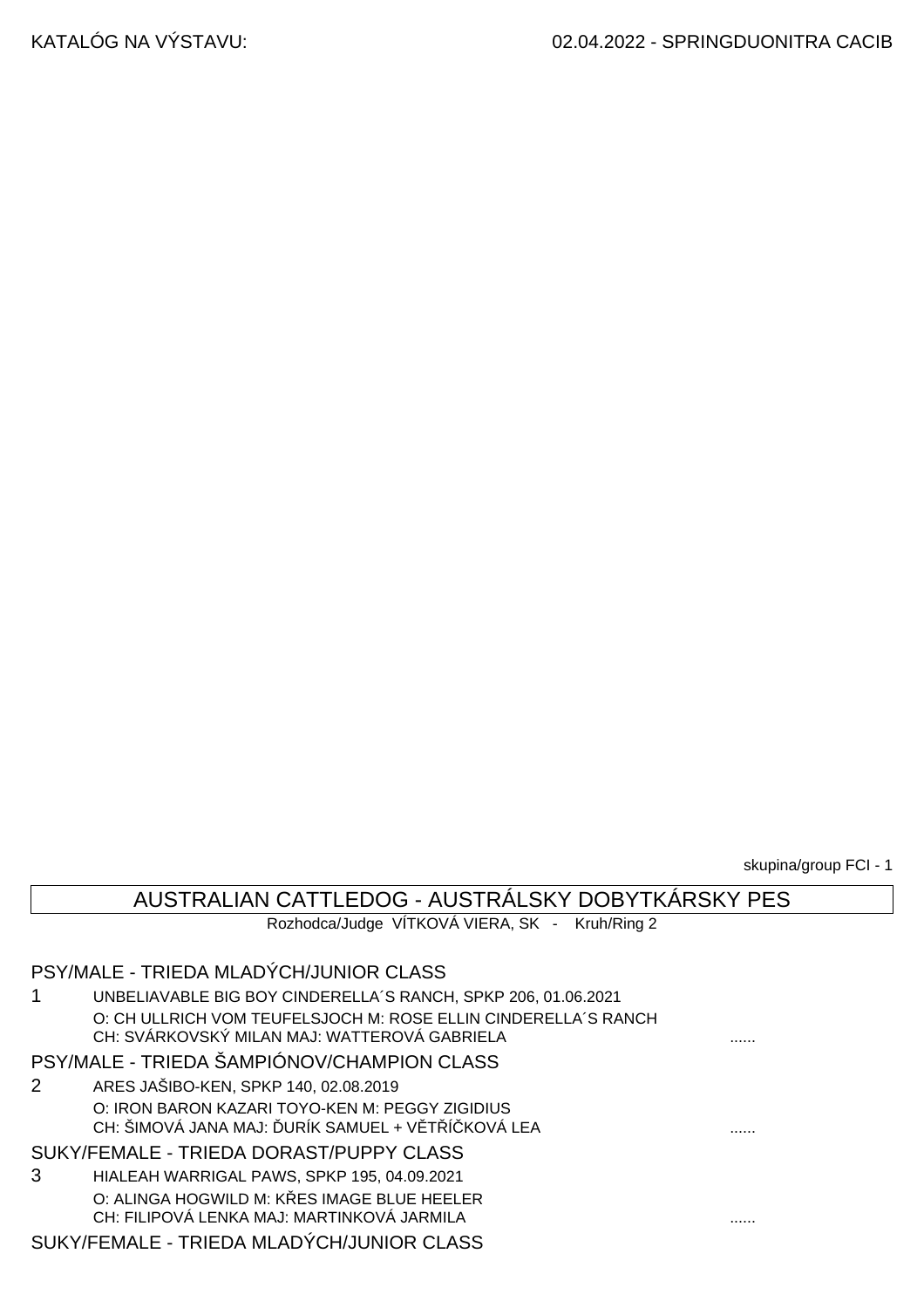| 4  | ACD RUTKOWSCY DELPHINE, CMKU/ACD/1911/-21/21, 21.05.2021                                                                                 |   |
|----|------------------------------------------------------------------------------------------------------------------------------------------|---|
|    | O: STRAIGHT ARROWS THE ONE CA M: KURPAS' BLACK PEARL                                                                                     |   |
|    | CH: RUTKOWSKA IZABELL MAJ: ŽÁ EK LIBOR                                                                                                   |   |
|    | SUKY/FEMALE - TRIEDA STREDNÁ/INTERMEDIATE CLASS                                                                                          |   |
| 5  | CASSIOPEIA CARPATHIAN DINGO, SPKP 177, 06.11.2020                                                                                        |   |
|    | O: KOMBINALONG SUPER HIGHWAY M: WINDWARRIOR'S BREAKING NEWS<br>CH: URÍKOVÁ V T Í KOVÁ LEA MAJ: URÍK SAMUEL + V T Í KOVÁ LEA              |   |
|    |                                                                                                                                          |   |
|    | AUSTRALIAN SHEPHERD - AUSTRALSKY OV IAK                                                                                                  |   |
|    | Rozhodca/Judge GRÖSCHL FERENC, HU - Kruh/Ring 4                                                                                          |   |
|    |                                                                                                                                          |   |
|    | PSY/MALE - TRIEDA MLADŠÍ DORAST/MINOR PUPPY CLASS                                                                                        |   |
| 6  | DENVER CHRYSTAL LIGHT, SPKP 1066, 21.10.2021                                                                                             |   |
|    | O: SILVER DREAM AUSSIE'S JACK SPARROW M: PRINCES AUSSIE'S FATRANSKÝ SEN<br>CH: ŠIMKOVÁ KRISTÍNA MAJ: ŠIMKOVÉ KRISTÍNA A TEREZA           |   |
|    | PSY/MALE - TRIEDA MLADÝCH/JUNIOR CLASS                                                                                                   |   |
| 7  | CALLAHAN CHRYSTAL LIGHT, SPKP 895, 04.02.2021                                                                                            |   |
|    | O: NEBESNIY ALJANS NEVER LET YOU GO M: PRINCES AUSSIE S FANTRANSKÝ SEN                                                                   |   |
|    | CH: ŠIMKOVÁ KRISTÍNA MAJ: HAMAROVÁ MAGDALÉNA                                                                                             |   |
| 8  | EX SRDCOVÉ ESO, CMKU/AUO/6975/20, 12.11.2020                                                                                             |   |
|    | O: DIZZY MARBLE AMORE MIO M: ROSA SRDCOVÉ ESO<br>CH: HODOVÁ ZUZANA MAJ: HODOVÁ LINDA + HODOVÁ ZUZANA                                     |   |
|    | PSY/MALE - TRIEDA STREDNÁ/INTERMEDIATE CLASS                                                                                             |   |
| 9  | PRICE CODY LOVE FROM TATRAS, SPKP 740, 13.05.2020                                                                                        |   |
|    | O: JURÁŠEK SRDCOVÉ ESO M: KASSI ELVIKAM                                                                                                  |   |
|    | CH: KORENKOVÁ MONIKA MAJ: JANKOVI OVÁ KATARÍNA                                                                                           |   |
|    | PSY/MALE - TRIEDA OTVORENÁ/OPEN CLASS                                                                                                    |   |
| 10 | AUSSIEPRIDE HERE WE GO AGAIN, 41216/XXII/19, 26.05.2019                                                                                  |   |
|    | O: MORNING MIST LIMELITE WORLD ATLAS M: AUSSIEPRIDE MATCH MADE IN HEAVEN                                                                 |   |
|    | CH: NICULESCU DANA MAJ: PRZYBYLSKA KATARZYNA                                                                                             |   |
| 11 | BADDY PRINCE GREY BLOSSOM ORANGE, SPKP 708, 26.11.2019<br>O: PREEMINENT LINE LEGACY'S TOP OF THE CLASS M: IMPRESIVEIRIS LABAKAN SLOVAKIA |   |
|    | CH: RAVAS RÓBERT MAJ: GREGOR ÍK JÁN                                                                                                      |   |
| 12 | BELVEDER CATHARINAS CRAZY DOGS, SPKP 679, 22.07.2019                                                                                     |   |
|    | O: ELDORADO'S TREASURE LABAKAN SLOVAKIA M: BLOODY MARY JOLIESSE ET CHARME                                                                |   |
| 13 | CH: HORKAVÝ MARTIN MAJ: HORKAVÝ MARTIN + HORKAVÁ KATARÍNA                                                                                |   |
|    | DRAGON DON HUGO JOLIESSE ET CHARME, SPKP 547, 07.10.2018<br>O: TRIPLEMOON CASANOVA GIACOMO M: PEGGY LEE PUELLA FERA                      |   |
|    | CH: KU ERÁKOVÁ SO A MAJ: MARKOVÁ EVA                                                                                                     |   |
| 14 | PRINCE OF' MY UNIVERSE DU CHEMIN DE MANDRIN, LOF 1 B.AUS 108319/0, 23.07.2019                                                            |   |
|    | O: SKYRON AFTER THE STORM M: MORGANE DE TOI DU CHEMIN DE MANDRIN                                                                         |   |
|    | CH: HANETTELLE FLORENCE MAJ: KRATOCHVÍLOVÁ EVA                                                                                           |   |
|    | PSY/MALE - TRIEDA ŠAMPIÓNOV/CHAMPION CLASS                                                                                               |   |
| 15 | DAEMON PEARL OF THE MOON, SPKP 496, 06.01.2018<br>O: DIEGO ŠASTNÝ KOUTEK M: BE SO CUTE CAT PEARL OF THE MOON                             |   |
|    | CH: HÁJKOVÁ ŠÁRKA MAJ: HERMANOVÁ MICHAELA                                                                                                |   |
| 16 | X'MEN SRDCOVÉ ESO, CMKU/AUO/4713/18, 18.06.2018                                                                                          |   |
|    | O: JURÁŠEK SRDCOVÉ ESO M: NORTHBAY XSELL FERGILICIOUS                                                                                    |   |
|    | CH: HODOVÁ ZUZANA MAJ: HODOVÁ LINDA + HODOVÁ ZUZANA                                                                                      |   |
|    | SUKY/FEMALE - TRIEDA MLADŠÍ DORAST/MINOR PUPPY CLASS                                                                                     |   |
| 17 | DAFNÉ AROVNÝ DVOR, SPKP 1043, 09.10.2021                                                                                                 |   |
|    | O: DOCENT KASCARO M: ANGEL AROVNÝ DVOR<br>CH: ZACHAROVÁ NIKOLETA MAJ: ZACHAROVÁ NIKOLETA                                                 | . |
| 18 | DIAMOND CHRYSTAL LIGHT, SPKP 1071, 21.10.2021                                                                                            |   |
|    | O: SILVER DREAM AUSSIE'S JACK SPARROW M: PRINCES AUSSIE'S FATRANSKY SEN                                                                  |   |
|    | CH: ŠIMKOVÁ KRISTÍNA MAJ: ŠIMKOVÉ KRISTÍNA A TEREZA                                                                                      |   |
|    |                                                                                                                                          |   |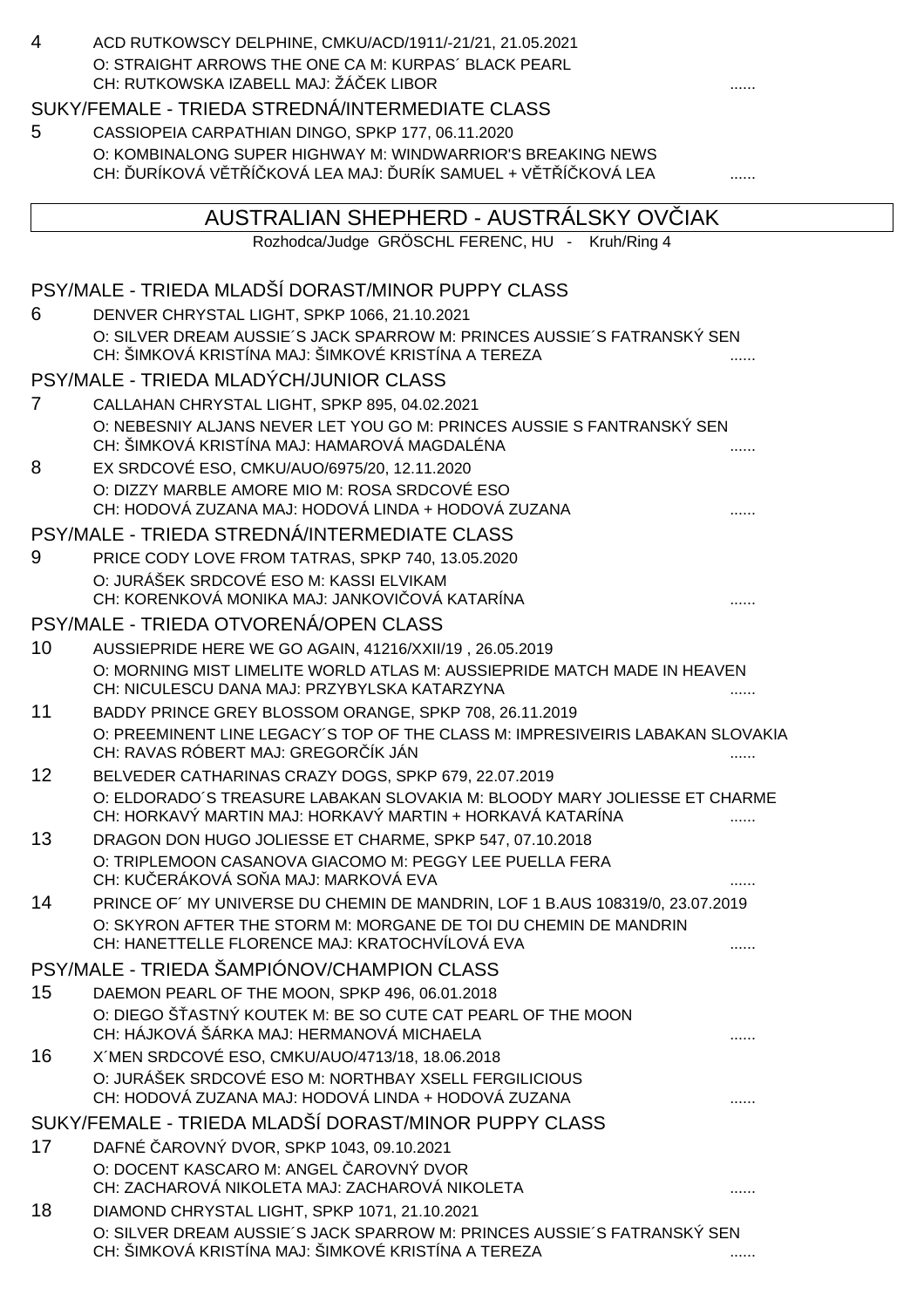| 19 | SILVER DREAM AUSSIE'S XANTA MARIA, MET.AUST.SHEP.1483/22, 04.12.2021                                                            |   |
|----|---------------------------------------------------------------------------------------------------------------------------------|---|
|    | O: SILVER DREAM AUSSIE'S JACK SPARROW M: SILVER DREAM AUSSIE'S FAITH NO MORE<br>CH: KORÓZS-PAPP JUDIT MAJ: KANÁTOVÁ LUCIA       |   |
| 20 | SPIRIT SHERIDAN'S DU DOMAINE DE LA PIERRE LEVEE, LOF 1 B. AUS 150909/0, 20.11.2021                                              |   |
|    | O: KALEIDO STAR HUGH JACKMANN M: ORIGINAL CHERRY PIE DU DOMAINE DE LA PIERRE LEVEE<br>CH: HERBONNIERE ALINE MAJ: HOUŠKOVÁ MARIE |   |
|    | SUKY/FEMALE - TRIEDA DORAST/PUPPY CLASS                                                                                         |   |
| 21 | CASSANDRA Z PODHOLICE, SPKP 1023, 13.09.2021                                                                                    |   |
|    | O: CURACAO COFI CAPITO M: BE HOPE AMOR REAL<br>CH: MARCINA ADRIÁN MAJ: ŠOŠKOVÁ TERÉZIA                                          |   |
|    | SUKY/FEMALE - TRIEDA MLADÝCH/JUNIOR CLASS                                                                                       |   |
| 22 | INEES AUSSIE'S FATRANSKÝ SEN, SPKP 910, 06.04.2021                                                                              |   |
|    | O: JENDA SRDCOVÉ ESO M: CASSIUS AUSSIE'S RÓZANY GAJ<br>CH: BRYNDZA DÁRIUS MAJ: MELICHOVÁ ILDIKÓ + UREJOVÁ MONIKA                |   |
| 23 | KAWA CARCASSONNE TOLUGO, CMKU/AUO/6897/20, 03.10.2020                                                                           |   |
|    | O: RISINGSTAR'S WHAT LEGENDS ARE MADE OF M: HOPEFUL CARCASSONNE TOLUGO<br>CH: GOGOLOVÁ LUCIE MAJ: DVO ÁKOVÁ MICHAELA            |   |
| 24 | THAMI LABAKAN SLOVAKIA, SPKP 850, 14.11.2020                                                                                    |   |
|    | O: NORTHBAY'S X-SELL DROP TUCK N'ROLL M: L'GRACE OF BLUE GRASS RANCH<br>CH: ZELENAYOVÁ EVA MAJ: ZELENAYOVÁ EVA                  |   |
|    | SUKY/FEMALE - TRIEDA STREDNÁ/INTERMEDIATE CLASS                                                                                 |   |
| 25 | BLACK ROSE WALTARIUS, SPKP 1020, 23.07.2020                                                                                     |   |
|    | O: APPLE WHITE POPPY MEADOWVILLE M: ALKA BARBASTELLA<br>CH: MELICHAR ALEŠ MAJ: HAMAROVÁ MAGDALÉNA                               |   |
| 26 | CRAZY SEYCHELY, SPKP 788, 06.07.2020                                                                                            |   |
|    | O: DANDY STORM ERNÝ KONDOR M: AKERRA SEYCHELY<br>CH: KOVA OVÁ KRISTÍNA MAJ: KOVA OVÁ KRISTÍNA                                   |   |
|    | SUKY/FEMALE - TRIEDA OTVORENÁ/OPEN CLASS                                                                                        |   |
| 27 | AURORA AUSTRALIS CHRYSTAL LIGHT, SPKP 643, 06.05.2019                                                                           |   |
|    | O: JENDA SRDCOVÉ ESO M: ARDMORE LEGACY KINGS PAWS NIJANI<br>CH: ŠIMKOVÁ KRISTÍNA MAJ: PUHA JOZEF                                |   |
| 28 | BRIA SEYCHELY, SPKP 656, 03.04.2019                                                                                             |   |
|    | O: CASSANOVA FOR FRESH WIND DES CHEMINS CATHARES M: ESSEX IVELBERO'S DARLING<br>CH: KOVA OVÁ KRISTÍNA MAJ: KOVA OVÁ KRISTÍNA    |   |
| 29 | JAZZY LADY LABAKAN SLOVAKIA, SPKP 358, 30.04.2017                                                                               |   |
|    | O: THUNDER HILL EASY RYDER M: L'GRACE OF BLUE GRASS RANCH<br>CH: ZELENAYOVÁ EVA MAJ: KIRCHNEROVÁ SO A + KIRCHNER RÓBERT         |   |
|    | SUKY/FEMALE - TRIEDA ŠAMPIÓNOV/CHAMPION CLASS                                                                                   |   |
| 30 | LUMBEE AMORE MIO FALLCAT, CMKU/AUO/4384/18, 25.02.2018                                                                          |   |
|    | O: CH MOON SHINE BLUE QUINCY JONES M: GRCH GHAZI NSCHO-TSCHI FALLCAT<br>CH: ŠVEC MARTIN MAJ: KVASNI KOVÁ TEREZA                 | . |
| 31 | RAISHA LABAKAN SLOVAKIA, SPKP 706, 29.10.2019                                                                                   |   |
|    | O: CAROLINA CALAIS TAH DAAAH M: THORNAPPLE COWGIRL SHINE<br>CH: ZELENAYOVÁ EVA MAJ: KIRCHNER RÓBERT + KIRCHNEROVÁ SO A          |   |
|    | SUKY/FEMALE - TRIEDA VETERÁNOV/VETERAN CLASS                                                                                    |   |
| 32 | ESSEX IVELBERO'S DARLING, SPKP RG 55, 29.05.2012                                                                                |   |
|    | O: THORNAPPLE SHAKING ALL OVER M: PROSTO CHUDO ELECTRA<br>CH: KARAFIÁTOVÁ IVA MAJ: KOVA OVÁ KRISTÍNA                            | . |
|    |                                                                                                                                 |   |

# BEARDED COLLIE

Rozhodca/Judge VÍTKOVÁ VIERA, SK - Kruh/Ring 2

# PSY/MALE - TRIEDA STREDNÁ/INTERMEDIATE CLASS

33 FARMARENS HIGHLAND FLING, PKR.I-97171, 06.10.2020 O: OLD SMUGGLER'S SUBZERO HERO M: HONEYTASTE FASHION STAR CH: SANDBERG CHARLOTT & OLSSON URLICA MAJ: KOZŁOWSKA AGNIESZKA + KOZŁOWSKA ROKSANA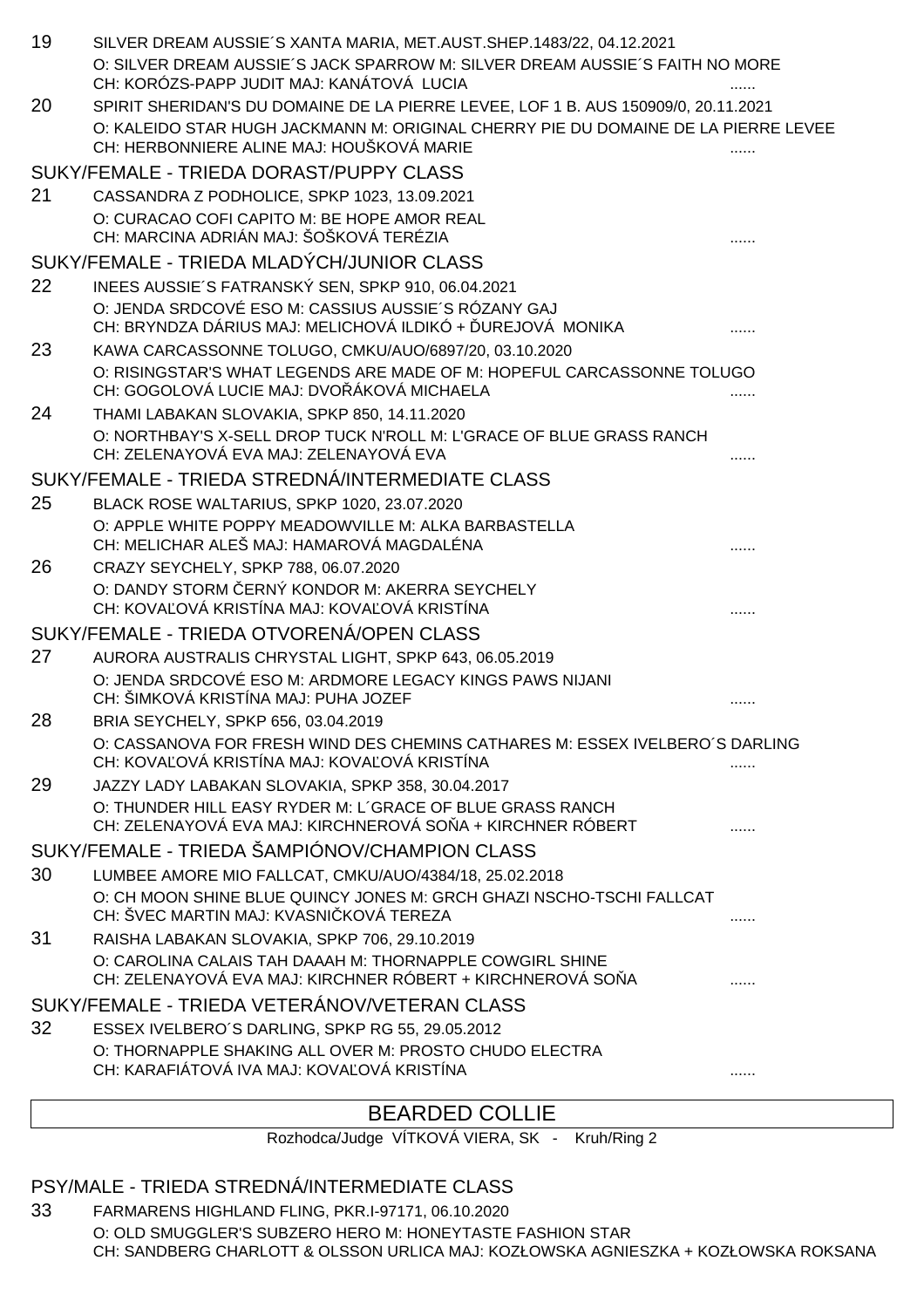|    | PSY/MALE - TRIEDA SAMPIONOV/CHAMPION CLASS                                                                                                          |   |
|----|-----------------------------------------------------------------------------------------------------------------------------------------------------|---|
| 34 | BREAKSEA ROCKET MAN, CMKU/BD/3248/-20/20, 22.03.2020                                                                                                |   |
|    | O: RAMSGROVE CORUSCATION FOR BREAKSEA M: BREAKSEA FANTASMAGORICAL<br>CH: BURFITT GILLIAN MAJ: NETOLICKÁ DAGMAR                                      |   |
|    | SUKY/FEMALE - TRIEDA MLADÝCH/JUNIOR CLASS                                                                                                           |   |
| 35 | HEALEY MY LOVE DELINE, SPKP 400, 23.02.2021                                                                                                         |   |
|    | O: BLACK JACK KASITERIT M: DAINTY DINAH KASITERIT<br>CH: BILÁ KATARÍNA MAJ: BILÁ KATARÍNA                                                           |   |
|    | SUKY/FEMALE - TRIEDA OTVORENÁ/OPEN CLASS                                                                                                            |   |
| 36 | CHARLOTTE SOMETIMES DEL CUORE IMPAVIDO, PKR.I-91876, 04.11.2018                                                                                     |   |
|    | O: VA PENSIERO DEL CUORE IMPAVIDO M: AQUA AZZURRA AQUA CHIARA DEL CUORE IMPAVIDO<br>CH: RIPOLI FILIPPO MAJ: KOZŁOWSKA AGNIESZKA + KOZŁOWSKA ROKSANA |   |
|    | SUKY/FEMALE - TRIEDA ŠAMPIÓNOV/CHAMPION CLASS                                                                                                       |   |
| 37 | PARIS PIGALLE DE CHESTER, SPKP 390, 31.05.2019                                                                                                      |   |
|    | O: POTTERDALE DARK DIAMOND M: NORTHERN DITE STAR DE CHESTER<br>CH: BERNARDI & CLERC & COPY & MAZIER JEAN-PAUL MAJ: PILNÁ MONIKA                     |   |
|    | <b>BEAUCERON</b>                                                                                                                                    |   |
|    | Rozhodca/Judge VÍTKOVÁ VIERA, SK - Kruh/Ring 2                                                                                                      |   |
|    |                                                                                                                                                     |   |
|    | PSY/MALE - TRIEDA MLADÝCH/JUNIOR CLASS                                                                                                              |   |
| 38 | BELINUS ESPRIT DE LA CROIX DOUBLE, CMKU/BC/6225/21, 16.04.2021                                                                                      |   |
|    | O: BIAS CANIS MAYRAU M: AISHA ESPRIT DE LA CROIX DOUBLE<br>CH: ŽIGRAY JOZEF MAJ: DOLEŽEL RADEK                                                      |   |
| 39 | BRENNUS ESPRIT DE LA CROIX DOUBLE, SPKP 1990, 16.04.2021                                                                                            |   |
|    | O: BIAS CANIS MAYRAU M: AISHA ESPRIT DE LA CROIX DOUBLE                                                                                             |   |
|    | CH: ŽIGRAY JOZEF MAJ: ŠVEC LGOR                                                                                                                     |   |
|    | PSY/MALE - TRIEDA PRACOVNÁ/WORKING CLASS                                                                                                            |   |
| 40 | ETIENN DE NAVARR HEART BOYARD, CMKU/BC/5886/19, 20.09.2019                                                                                          |   |
|    | O: Q'NAVARRE L'AMI DE LA CAPAGNE M: BENELLIS TOPAZ HEART BOYARD<br>CH: ŠPA KOVÁ KRISTÝNA MAJ: URÍ KOVÁ LUCIE                                        |   |
|    | PSY/MALE - TRIEDA ŠAMPIÓNOV/CHAMPION CLASS                                                                                                          |   |
| 41 | AME MAGNANIME HANNIBAL BARKAS, SPKP 1900, 01.03.2016                                                                                                |   |
|    | O: DAGASSE Z DORKY M: AME MAGNANIME CATHERINE LA GRANDE<br>CH: KUŽMOVÁ IVANA MAJ: TOKÁROVÁ INES                                                     |   |
| 42 | BIAS CANIS MAYRAU, SPKP 1904, 23.01.2016                                                                                                            |   |
|    | O: A YAGO DU MURIER DE SORDEILLE M: HEROINE DES GARDIENS AUX COEURS TENDRES<br>CH: VOKATÁ KATE INA MAJ: Š ASTNÁ DANKA                               | . |
| 43 | MERRIC Z BABANOVHO V ŠKA, SPKP 1973, 05.04.2020                                                                                                     |   |
|    | O: MOCCA DU DRAGON NOIR M: FAY Z BABANOVHO V ŠKA<br>CH: MOZOLOVÁ VIERA MAJ: MOZOLOVÁ VIERA                                                          |   |
|    | SUKY/FEMALE - TRIEDA MLADÝCH/JUNIOR CLASS                                                                                                           |   |
| 44 | AMBROISEA ROLANN SLOVAKIA, SPKP 1982, 21.03.2021                                                                                                    |   |
|    | O: AME MAGNANIME GARDIEN ICARIOS M: ENIXA CANIS MAYRAU                                                                                              |   |
|    | CH: ROLKOVÁ ANNA MAJ: HURAJTOVÁ ALEXANDRA                                                                                                           |   |
| 45 | AUBARY Z FARMY DAR-SLOVAKIA, SPKP 2004, 08.05.2021                                                                                                  |   |
|    | O: AME MAGNANIME CYRANO PUISSANT M: JEWEL Z BABANOVHO V ŠKA<br>CH: MALOVCOVÁ DANIELA MAJ: MALOVCOVÁ DANIELA                                         |   |
| 46 | BÉNIGNITÉ ESPRIT DE LA CROIX DOUBLE, CMKU/BC/6221/21, 16.04.2021                                                                                    |   |
|    | O: BIAS CANIS MAYRAU M: AISHA ESPLIT DE LA CROIX DOUBLE<br>CH: ŽIGRAY JOZEF MAJ: MIKULÍK JAROMÍR                                                    |   |
|    | SUKY/FEMALE - TRIEDA STREDNÁ/INTERMEDIATE CLASS                                                                                                     |   |
| 47 | RAILEY BLUE DU SERMENT DES BRUMES, SPKP 1978, 28.11.2020                                                                                            |   |
|    | O: PEN DUICK BLEU DU SERMENT DES BRUMES M: FIRENZE WARRIOR SOUL<br>CH: LHUILLIER SOPHIE MAJ: MALOVCOVÁ DANIELA                                      |   |
|    |                                                                                                                                                     |   |

......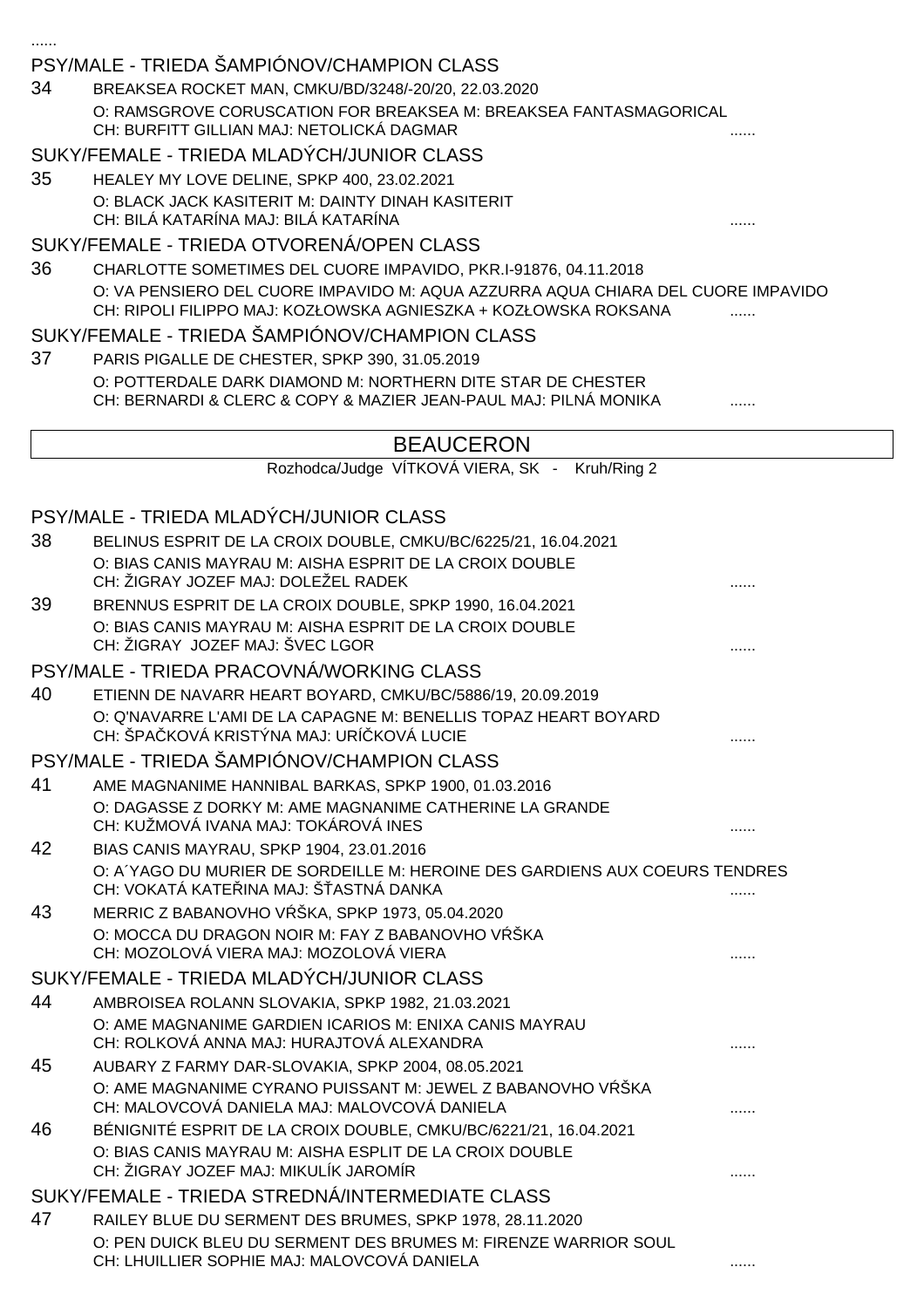SUKY/FEMALE - TRIEDA ŠAMPIÓNOV/CHAMPION CLASS

48 AISHA ESPRIT DE LA CROIX DOUBLE, SPKP 1926, 07.11.2016 O: CHOISI Z HUSOVY TVRZE M: ABILENE Z ODASU CH: ŽIGRAY JOZEF MAJ: ŽIGRAY JOZEF ......

|    | BERGER BLANC SUISSE - BIELY ŠVAJ IARSKY OV IAK                                                                              |   |  |
|----|-----------------------------------------------------------------------------------------------------------------------------|---|--|
|    | Rozhodca/Judge VÍTKOVÁ VIERA, SK - Kruh/Ring 2                                                                              |   |  |
|    |                                                                                                                             |   |  |
|    | PSY/MALE - TRIEDA STREDNÁ/INTERMEDIATE CLASS                                                                                |   |  |
| 49 | LOUIS JAGODOWE BORY, PKR.I-98483, 10.10.2020                                                                                |   |  |
|    | O: WHITE SILVER JAGODOWE BORY M: AKNUR GUL ZOLOTO ALYASKE<br>CH: CIECHANOWSKA-BŁ DEK EL BIETA MAJ: SŁAPCZY SKI MARIAN       |   |  |
|    | PSY/MALE - TRIEDA OTVORENÁ/OPEN CLASS                                                                                       |   |  |
| 50 | BIG SHOT FENIX WHITE ESSENCE, CMKU/ACO/4166/17, 30.10.2017                                                                  |   |  |
|    | O: FENIX BÍLÁ MERCI M: BABY ELY FALCO LINE                                                                                  |   |  |
|    | CH: HRABALOVÁ VLASTIMILA MAJ: CZISLINSKÝ JI Í                                                                               |   |  |
|    | PSY/MALE - TRIEDA ŠAMPIÓNOV/CHAMPION CLASS                                                                                  |   |  |
| 51 | BB-8 WHITE ALEXIA, CMKU/ACO/4960/20, 14.02.2020                                                                             |   |  |
|    | O: SIMPLY ONE ASTON MARTIN M: JAZZ ROCK M ROLL OF TREBONS BERGER BLANC<br>CH: TRÁVNÍ KOVÁ MARTINA MAJ: TRÁVNÍ KOVÁ MARTINA  |   |  |
|    | SUKY/FEMALE - TRIEDA MLADÝCH/JUNIOR CLASS                                                                                   |   |  |
| 52 | CASSIOPEIA WHITE ALEXIA, SPKP 939, 10.05.2021                                                                               |   |  |
|    | O: OF TREBONS BERGER BLANC DUBSTEP M: ACE WHITE ALEXIA                                                                      |   |  |
|    | CH: TRÁVNI KOVÁ MARTINA MAJ: GRÉKOVÁ PETRA + MURAJDA TOMÁŠ ANDREJ                                                           |   |  |
| 53 | YARA DIAVOLOCANE, ÖHZB/BBS 2089, 15.06.2021                                                                                 |   |  |
|    | O: IRON DE L'ESPRIT DU SUD M: HEIRA DIAVOLOCANE<br>CH: KLESZCZ MARCIN MAJ: LEHNER TINA                                      |   |  |
|    | SUKY/FEMALE - TRIEDA OTVORENÁ/OPEN CLASS                                                                                    |   |  |
| 54 | AMY VOM KIRAGRUND, ÖHZB/BBS 1515 R, 23.07.2015                                                                              |   |  |
|    | O: ASTERIX OF LOVELY WHITESTAR M: GINA OF WHITE GRACE                                                                       |   |  |
|    | CH: LEHNER TINA MAJ: LEHNER TINA                                                                                            |   |  |
|    | SUKY/FEMALE - TRIEDA ŠAMPIÓNOV/CHAMPION CLASS                                                                               |   |  |
| 55 | BABY BELL WHITE ALEXIA, CMKU/ACO/4967/20, 14.02.2020                                                                        |   |  |
|    | O: SIMPLY ONE ASTON MARTIN M: JAZZ ROCK M ROLL OF TREBONS BERGER BLANC                                                      |   |  |
|    | CH: TRÁVNÍ KOVÁ MARTINA MAJ: TRÁVNÍ KOVÁ MARTINA                                                                            | . |  |
|    | SUKY/FEMALE - TRIEDA VETERÁNOV/VETERAN CLASS                                                                                |   |  |
| 56 | KAMELIA GRAND CANYON, PKR.I-68963, 11.12.2010                                                                               |   |  |
|    | O: CAJUS OF TREBONS BERGER BLANC M: HONEY GRAND CANYON                                                                      |   |  |
|    | CH: CHMIELOWSKA KATARZYNA MAJ: CIECHANOWSKA-BLADEK ELZBIETA                                                                 |   |  |
|    | BERGER DE BRIE FAUVE-GRIS - BRIARD PLAVÝ ŠEDÝ                                                                               |   |  |
|    | Rozhodca/Judge VÍTKOVÁ VIERA, SK - Kruh/Ring 2                                                                              |   |  |
|    |                                                                                                                             |   |  |
|    | PSY/MALE - TRIEDA STREDNÁ/INTERMEDIATE CLASS                                                                                |   |  |
| 57 | ALMAS IMAN TEQUILA PUPPY, SPKP 979, 19.10.2020                                                                              |   |  |
|    | O: FINALLY THE BEST VELMOND M: M THE ONLY ONE MORAVIA CAMPANELLA<br>CH: HUDE KOVÁ PETRÁŠOVÁ KATARÍNA MAJ: KURUŠTOVÁ JULIANA |   |  |
|    | PSY/MALE - TRIEDA PRACOVNÁ/WORKING CLASS                                                                                    |   |  |
| 58 | PICCOLO BELLO MARIBE MAGIC, PKR.I-86406, 24.01.2017                                                                         |   |  |
|    | O: TABOO DALIDO M: MAJESTY PRINCESS MARIBE MAGIC                                                                            |   |  |
|    | CH: SIERADZKA BEATA MAJ: ZIELOSKO BO ENA                                                                                    |   |  |
|    | PSY/MALE - TRIEDA ŠAMPIÓNOV/CHAMPION CLASS                                                                                  |   |  |
| 59 | FIGARO VESELÝ DVOR, SPKP 951, 30.11.2018                                                                                    |   |  |
|    | O: COGNAC VESELY DVOR M: NIGHT ON FIRE MORAVIA CAMPANELLA                                                                   |   |  |
|    | CH: KOP OKOVÁ ZUZANA MAJ: KOP OKOVÁ ZUZANA                                                                                  |   |  |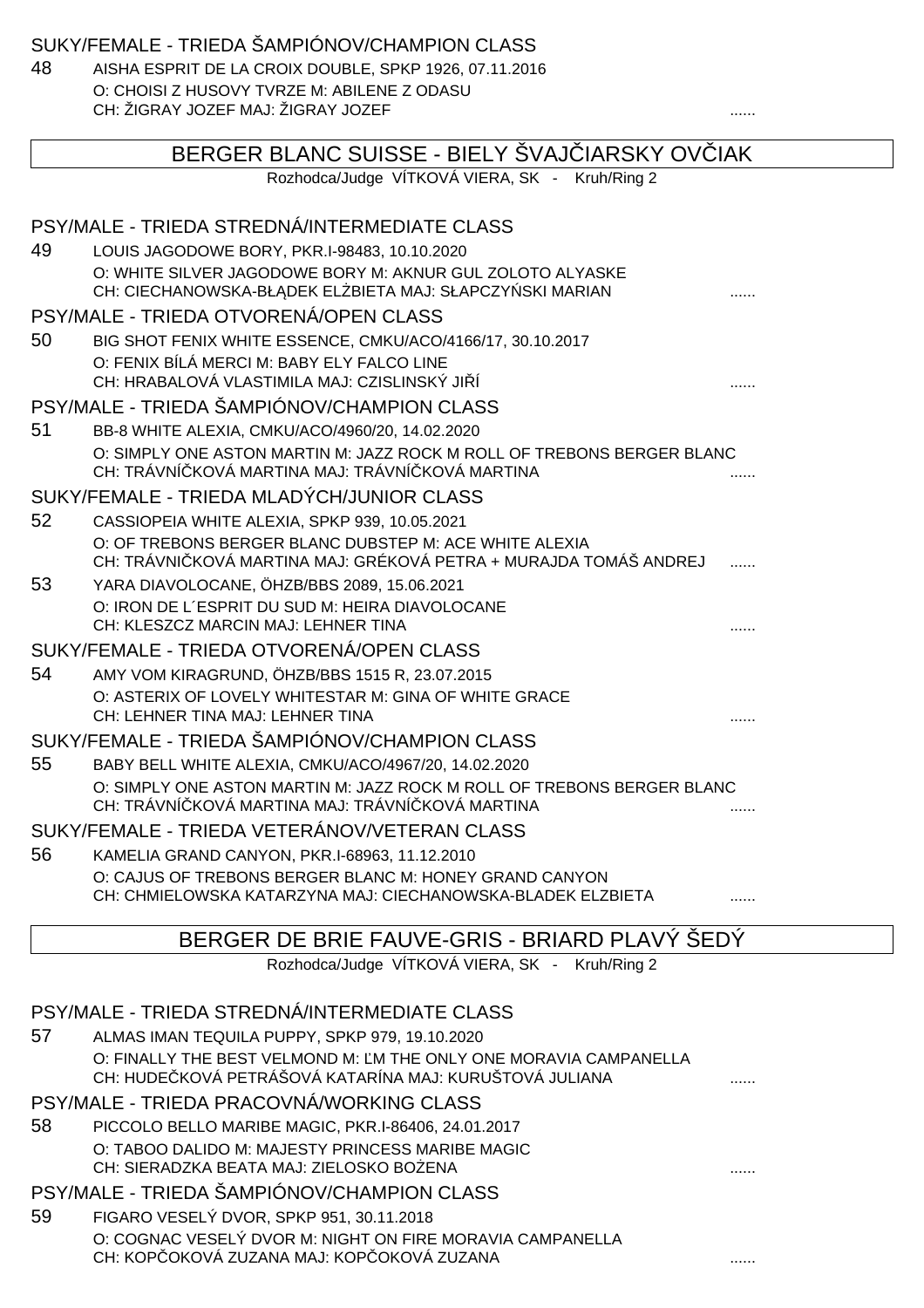| SUKY/FEMALE - TRIEDA STREDNÁ/INTERMEDIATE CLASS<br>61<br>SAMBA MARIBE MAGIC, PKR.I-96437, 08.04.2020<br>O: BESITO DALIDO M: MAJESTY PRINCESS MARIBE MAGIC<br>CH: SIERADZKA BEATA MAJ: SIERADZKA BEATA<br>SUKY/FEMALE - TRIEDA OTVORENÁ/OPEN CLASS<br>62<br>AYSHA LEYLA TEQUILA PUPPY, SPKP, 19.10.2020<br>O: FINALLY THE BEST VELMOND M: I'M THE ONLY ONE MORAVIA CAMPANELLA<br>CH: HUDE EKOVÁ PETRÁŠOVÁ KATARÍNA MAJ: PETRAS VLADIMIR<br>SUKY/FEMALE - TRIEDA ŠAMPIÓNOV/CHAMPION CLASS<br>63<br>FALBALA VESELÝ DVOR, SPKP 952, 30.11.2018<br>O: COGNAC VESELY DVOR M: NIGHT ON FIRE MORAVIA CAMPANELLA<br>CH: KOP OKOVÁ ZUZANA MAJ: KOP OKOVÁ BARBORA<br>BERGER DE BRIE NOIR ARDOISE - BRIARD<br><b>IERNY</b><br>Rozhodca/Judge VÍTKOVÁ VIERA, SK - Kruh/Ring 2<br>PSY/MALE - TRIEDA ŠAMPIÓNOV/CHAMPION CLASS<br>64<br>AIDAN VON DEN STRAUCHDIEBEN, CMKU/BRI/7006/18, 15.06.2018<br>O: DJARIS OF FIRE CROCOSMIA M: NURISHA DES TRAVAILLEURS BARBUS<br>CH: DREWES ANNE MAJ: LACNÁKOVÁ OLGA<br><b>BORDER COLLIE</b><br>Rozhodca/Judge VÍTKOVÁ VIERA, SK - Kruh/Ring 2<br>PSY/MALE - TRIEDA MLADÝCH/JUNIOR CLASS<br>65<br>BAAI LEE CANIS URSÍNUS-BAKKAIA, SPKP 14310, 19.04.2021<br>O: XANDRO VON DEN BUSCHCHAOTEN M: BANG BANG LEGEMOND<br>CH: KREMPASKÁ VIKTÓRIA MAJ: KREMPASKÁ VIKTÓRIA<br>66<br>DOLCE VITA L'AMICO DEVOTO, SPKP 1453, 12.04.2021<br>O: LUCKY FOR YOU GOLD YOURSELF M: APERTA AL MONDO L'AMICO DEVOTO<br>CH: VAJSOVÁ MIROSLAVA MAJ: BARIAK PETER<br>.<br>67<br>FANTASTIC BEAST AT VELVET BORDERS, MET.BORDER COL.4316/21, 29.05.2021<br>O: ICED JACK OF DASHING DAWN M: SWEET AS CANDY AT REAL PEARL<br>CH: PET FALVI TAMÁS MAJ: PET FALVI TAMÁS<br>68<br>FREEDOM SPIRIT BORDER BLACK, SPKP 1420, 30.03.2021<br>O: YONDER OAKS MADE IN HEAVEN M: YOUTUBE AT REAL PEARL<br>CH: VOLFOVÁ ADRIÁNA MAJ: VOLFOVÁ ADRIÁNA<br>.<br>69<br>POKER GUARDIANO DI NOTTE, PKR.I-98999, 15.01.2021<br>O: XARDAS MAGIC BLUE BRICASSART M: IZIS ZEJMAN<br>CH: PAWELLA ANNA MAJ: JANKOWSKA NATALIA<br>70<br>VIKINGVISION DONAVAN, ÖHZB/BORC 5633, 02.11.2020<br>O: NEW DREAM'S BORDER WELL DONE M: GLAENDALE DOUBLE DELIGHT<br>CH: FÜRST KATJA MAJ: FÜLLENHALS ADRIANA<br>PSY/MALE - TRIEDA STREDNÁ/INTERMEDIATE CLASS<br>71<br>CARINO LUPACCHIATTO L'AMICO DEVOTO, SPKP 1331, 26.06.2020<br>O: AMORE PER LEI L'AMICO DEVOTO M: EUPHORIA SECRET KISS AKIRDALU<br>CH: VAJSOVÁ MIROSLAVA MAJ: FRI OVÁ MARTINA<br>PSY/MALE - TRIEDA OTVORENÁ/OPEN CLASS<br>TREASURE OF LIFE A COOL CASPAR, ÖHZB/BORC 3786, 14.05.2014<br>72<br>O: SIMARO HOME RUN M: SURI MIT DEM HÜTEBLICK<br>CH: BÖCKL BIRGIT MAJ: BOLS SYLVIA CORNELIA<br>. | 60 | SUKY/FEMALE - TRIEDA MLADÝCH/JUNIOR CLASS<br>CARA MIA UNIVERSE DOG, SPKP 1005, 04.06.2021<br>O: FIGARO VESELÝ DVOR M: CHEERS TO YOU MORAVIA CAMPANELLA<br>CH: KURUŠTOVÁ JULIANA MAJ: KURUŠTOVÁ JULIANA |  |
|---------------------------------------------------------------------------------------------------------------------------------------------------------------------------------------------------------------------------------------------------------------------------------------------------------------------------------------------------------------------------------------------------------------------------------------------------------------------------------------------------------------------------------------------------------------------------------------------------------------------------------------------------------------------------------------------------------------------------------------------------------------------------------------------------------------------------------------------------------------------------------------------------------------------------------------------------------------------------------------------------------------------------------------------------------------------------------------------------------------------------------------------------------------------------------------------------------------------------------------------------------------------------------------------------------------------------------------------------------------------------------------------------------------------------------------------------------------------------------------------------------------------------------------------------------------------------------------------------------------------------------------------------------------------------------------------------------------------------------------------------------------------------------------------------------------------------------------------------------------------------------------------------------------------------------------------------------------------------------------------------------------------------------------------------------------------------------------------------------------------------------------------------------------------------------------------------------------------------------------------------------------------------------------------------------------------------------------------------------------------------------------------------------------------------------------------------------------------------------------------------------------------------------------------------------------------------------------------------------------------------|----|--------------------------------------------------------------------------------------------------------------------------------------------------------------------------------------------------------|--|
|                                                                                                                                                                                                                                                                                                                                                                                                                                                                                                                                                                                                                                                                                                                                                                                                                                                                                                                                                                                                                                                                                                                                                                                                                                                                                                                                                                                                                                                                                                                                                                                                                                                                                                                                                                                                                                                                                                                                                                                                                                                                                                                                                                                                                                                                                                                                                                                                                                                                                                                                                                                                                           |    |                                                                                                                                                                                                        |  |
|                                                                                                                                                                                                                                                                                                                                                                                                                                                                                                                                                                                                                                                                                                                                                                                                                                                                                                                                                                                                                                                                                                                                                                                                                                                                                                                                                                                                                                                                                                                                                                                                                                                                                                                                                                                                                                                                                                                                                                                                                                                                                                                                                                                                                                                                                                                                                                                                                                                                                                                                                                                                                           |    |                                                                                                                                                                                                        |  |
|                                                                                                                                                                                                                                                                                                                                                                                                                                                                                                                                                                                                                                                                                                                                                                                                                                                                                                                                                                                                                                                                                                                                                                                                                                                                                                                                                                                                                                                                                                                                                                                                                                                                                                                                                                                                                                                                                                                                                                                                                                                                                                                                                                                                                                                                                                                                                                                                                                                                                                                                                                                                                           |    |                                                                                                                                                                                                        |  |
|                                                                                                                                                                                                                                                                                                                                                                                                                                                                                                                                                                                                                                                                                                                                                                                                                                                                                                                                                                                                                                                                                                                                                                                                                                                                                                                                                                                                                                                                                                                                                                                                                                                                                                                                                                                                                                                                                                                                                                                                                                                                                                                                                                                                                                                                                                                                                                                                                                                                                                                                                                                                                           |    |                                                                                                                                                                                                        |  |
|                                                                                                                                                                                                                                                                                                                                                                                                                                                                                                                                                                                                                                                                                                                                                                                                                                                                                                                                                                                                                                                                                                                                                                                                                                                                                                                                                                                                                                                                                                                                                                                                                                                                                                                                                                                                                                                                                                                                                                                                                                                                                                                                                                                                                                                                                                                                                                                                                                                                                                                                                                                                                           |    |                                                                                                                                                                                                        |  |
|                                                                                                                                                                                                                                                                                                                                                                                                                                                                                                                                                                                                                                                                                                                                                                                                                                                                                                                                                                                                                                                                                                                                                                                                                                                                                                                                                                                                                                                                                                                                                                                                                                                                                                                                                                                                                                                                                                                                                                                                                                                                                                                                                                                                                                                                                                                                                                                                                                                                                                                                                                                                                           |    |                                                                                                                                                                                                        |  |
|                                                                                                                                                                                                                                                                                                                                                                                                                                                                                                                                                                                                                                                                                                                                                                                                                                                                                                                                                                                                                                                                                                                                                                                                                                                                                                                                                                                                                                                                                                                                                                                                                                                                                                                                                                                                                                                                                                                                                                                                                                                                                                                                                                                                                                                                                                                                                                                                                                                                                                                                                                                                                           |    |                                                                                                                                                                                                        |  |
|                                                                                                                                                                                                                                                                                                                                                                                                                                                                                                                                                                                                                                                                                                                                                                                                                                                                                                                                                                                                                                                                                                                                                                                                                                                                                                                                                                                                                                                                                                                                                                                                                                                                                                                                                                                                                                                                                                                                                                                                                                                                                                                                                                                                                                                                                                                                                                                                                                                                                                                                                                                                                           |    |                                                                                                                                                                                                        |  |
|                                                                                                                                                                                                                                                                                                                                                                                                                                                                                                                                                                                                                                                                                                                                                                                                                                                                                                                                                                                                                                                                                                                                                                                                                                                                                                                                                                                                                                                                                                                                                                                                                                                                                                                                                                                                                                                                                                                                                                                                                                                                                                                                                                                                                                                                                                                                                                                                                                                                                                                                                                                                                           |    |                                                                                                                                                                                                        |  |
|                                                                                                                                                                                                                                                                                                                                                                                                                                                                                                                                                                                                                                                                                                                                                                                                                                                                                                                                                                                                                                                                                                                                                                                                                                                                                                                                                                                                                                                                                                                                                                                                                                                                                                                                                                                                                                                                                                                                                                                                                                                                                                                                                                                                                                                                                                                                                                                                                                                                                                                                                                                                                           |    |                                                                                                                                                                                                        |  |
|                                                                                                                                                                                                                                                                                                                                                                                                                                                                                                                                                                                                                                                                                                                                                                                                                                                                                                                                                                                                                                                                                                                                                                                                                                                                                                                                                                                                                                                                                                                                                                                                                                                                                                                                                                                                                                                                                                                                                                                                                                                                                                                                                                                                                                                                                                                                                                                                                                                                                                                                                                                                                           |    |                                                                                                                                                                                                        |  |
|                                                                                                                                                                                                                                                                                                                                                                                                                                                                                                                                                                                                                                                                                                                                                                                                                                                                                                                                                                                                                                                                                                                                                                                                                                                                                                                                                                                                                                                                                                                                                                                                                                                                                                                                                                                                                                                                                                                                                                                                                                                                                                                                                                                                                                                                                                                                                                                                                                                                                                                                                                                                                           |    |                                                                                                                                                                                                        |  |
|                                                                                                                                                                                                                                                                                                                                                                                                                                                                                                                                                                                                                                                                                                                                                                                                                                                                                                                                                                                                                                                                                                                                                                                                                                                                                                                                                                                                                                                                                                                                                                                                                                                                                                                                                                                                                                                                                                                                                                                                                                                                                                                                                                                                                                                                                                                                                                                                                                                                                                                                                                                                                           |    |                                                                                                                                                                                                        |  |
|                                                                                                                                                                                                                                                                                                                                                                                                                                                                                                                                                                                                                                                                                                                                                                                                                                                                                                                                                                                                                                                                                                                                                                                                                                                                                                                                                                                                                                                                                                                                                                                                                                                                                                                                                                                                                                                                                                                                                                                                                                                                                                                                                                                                                                                                                                                                                                                                                                                                                                                                                                                                                           |    |                                                                                                                                                                                                        |  |
|                                                                                                                                                                                                                                                                                                                                                                                                                                                                                                                                                                                                                                                                                                                                                                                                                                                                                                                                                                                                                                                                                                                                                                                                                                                                                                                                                                                                                                                                                                                                                                                                                                                                                                                                                                                                                                                                                                                                                                                                                                                                                                                                                                                                                                                                                                                                                                                                                                                                                                                                                                                                                           |    |                                                                                                                                                                                                        |  |
|                                                                                                                                                                                                                                                                                                                                                                                                                                                                                                                                                                                                                                                                                                                                                                                                                                                                                                                                                                                                                                                                                                                                                                                                                                                                                                                                                                                                                                                                                                                                                                                                                                                                                                                                                                                                                                                                                                                                                                                                                                                                                                                                                                                                                                                                                                                                                                                                                                                                                                                                                                                                                           |    |                                                                                                                                                                                                        |  |
|                                                                                                                                                                                                                                                                                                                                                                                                                                                                                                                                                                                                                                                                                                                                                                                                                                                                                                                                                                                                                                                                                                                                                                                                                                                                                                                                                                                                                                                                                                                                                                                                                                                                                                                                                                                                                                                                                                                                                                                                                                                                                                                                                                                                                                                                                                                                                                                                                                                                                                                                                                                                                           |    |                                                                                                                                                                                                        |  |
|                                                                                                                                                                                                                                                                                                                                                                                                                                                                                                                                                                                                                                                                                                                                                                                                                                                                                                                                                                                                                                                                                                                                                                                                                                                                                                                                                                                                                                                                                                                                                                                                                                                                                                                                                                                                                                                                                                                                                                                                                                                                                                                                                                                                                                                                                                                                                                                                                                                                                                                                                                                                                           |    |                                                                                                                                                                                                        |  |
|                                                                                                                                                                                                                                                                                                                                                                                                                                                                                                                                                                                                                                                                                                                                                                                                                                                                                                                                                                                                                                                                                                                                                                                                                                                                                                                                                                                                                                                                                                                                                                                                                                                                                                                                                                                                                                                                                                                                                                                                                                                                                                                                                                                                                                                                                                                                                                                                                                                                                                                                                                                                                           |    |                                                                                                                                                                                                        |  |
|                                                                                                                                                                                                                                                                                                                                                                                                                                                                                                                                                                                                                                                                                                                                                                                                                                                                                                                                                                                                                                                                                                                                                                                                                                                                                                                                                                                                                                                                                                                                                                                                                                                                                                                                                                                                                                                                                                                                                                                                                                                                                                                                                                                                                                                                                                                                                                                                                                                                                                                                                                                                                           |    |                                                                                                                                                                                                        |  |
|                                                                                                                                                                                                                                                                                                                                                                                                                                                                                                                                                                                                                                                                                                                                                                                                                                                                                                                                                                                                                                                                                                                                                                                                                                                                                                                                                                                                                                                                                                                                                                                                                                                                                                                                                                                                                                                                                                                                                                                                                                                                                                                                                                                                                                                                                                                                                                                                                                                                                                                                                                                                                           |    |                                                                                                                                                                                                        |  |
|                                                                                                                                                                                                                                                                                                                                                                                                                                                                                                                                                                                                                                                                                                                                                                                                                                                                                                                                                                                                                                                                                                                                                                                                                                                                                                                                                                                                                                                                                                                                                                                                                                                                                                                                                                                                                                                                                                                                                                                                                                                                                                                                                                                                                                                                                                                                                                                                                                                                                                                                                                                                                           |    |                                                                                                                                                                                                        |  |
|                                                                                                                                                                                                                                                                                                                                                                                                                                                                                                                                                                                                                                                                                                                                                                                                                                                                                                                                                                                                                                                                                                                                                                                                                                                                                                                                                                                                                                                                                                                                                                                                                                                                                                                                                                                                                                                                                                                                                                                                                                                                                                                                                                                                                                                                                                                                                                                                                                                                                                                                                                                                                           |    |                                                                                                                                                                                                        |  |
|                                                                                                                                                                                                                                                                                                                                                                                                                                                                                                                                                                                                                                                                                                                                                                                                                                                                                                                                                                                                                                                                                                                                                                                                                                                                                                                                                                                                                                                                                                                                                                                                                                                                                                                                                                                                                                                                                                                                                                                                                                                                                                                                                                                                                                                                                                                                                                                                                                                                                                                                                                                                                           |    |                                                                                                                                                                                                        |  |
|                                                                                                                                                                                                                                                                                                                                                                                                                                                                                                                                                                                                                                                                                                                                                                                                                                                                                                                                                                                                                                                                                                                                                                                                                                                                                                                                                                                                                                                                                                                                                                                                                                                                                                                                                                                                                                                                                                                                                                                                                                                                                                                                                                                                                                                                                                                                                                                                                                                                                                                                                                                                                           |    |                                                                                                                                                                                                        |  |
|                                                                                                                                                                                                                                                                                                                                                                                                                                                                                                                                                                                                                                                                                                                                                                                                                                                                                                                                                                                                                                                                                                                                                                                                                                                                                                                                                                                                                                                                                                                                                                                                                                                                                                                                                                                                                                                                                                                                                                                                                                                                                                                                                                                                                                                                                                                                                                                                                                                                                                                                                                                                                           |    |                                                                                                                                                                                                        |  |
|                                                                                                                                                                                                                                                                                                                                                                                                                                                                                                                                                                                                                                                                                                                                                                                                                                                                                                                                                                                                                                                                                                                                                                                                                                                                                                                                                                                                                                                                                                                                                                                                                                                                                                                                                                                                                                                                                                                                                                                                                                                                                                                                                                                                                                                                                                                                                                                                                                                                                                                                                                                                                           |    |                                                                                                                                                                                                        |  |
|                                                                                                                                                                                                                                                                                                                                                                                                                                                                                                                                                                                                                                                                                                                                                                                                                                                                                                                                                                                                                                                                                                                                                                                                                                                                                                                                                                                                                                                                                                                                                                                                                                                                                                                                                                                                                                                                                                                                                                                                                                                                                                                                                                                                                                                                                                                                                                                                                                                                                                                                                                                                                           |    |                                                                                                                                                                                                        |  |
|                                                                                                                                                                                                                                                                                                                                                                                                                                                                                                                                                                                                                                                                                                                                                                                                                                                                                                                                                                                                                                                                                                                                                                                                                                                                                                                                                                                                                                                                                                                                                                                                                                                                                                                                                                                                                                                                                                                                                                                                                                                                                                                                                                                                                                                                                                                                                                                                                                                                                                                                                                                                                           |    |                                                                                                                                                                                                        |  |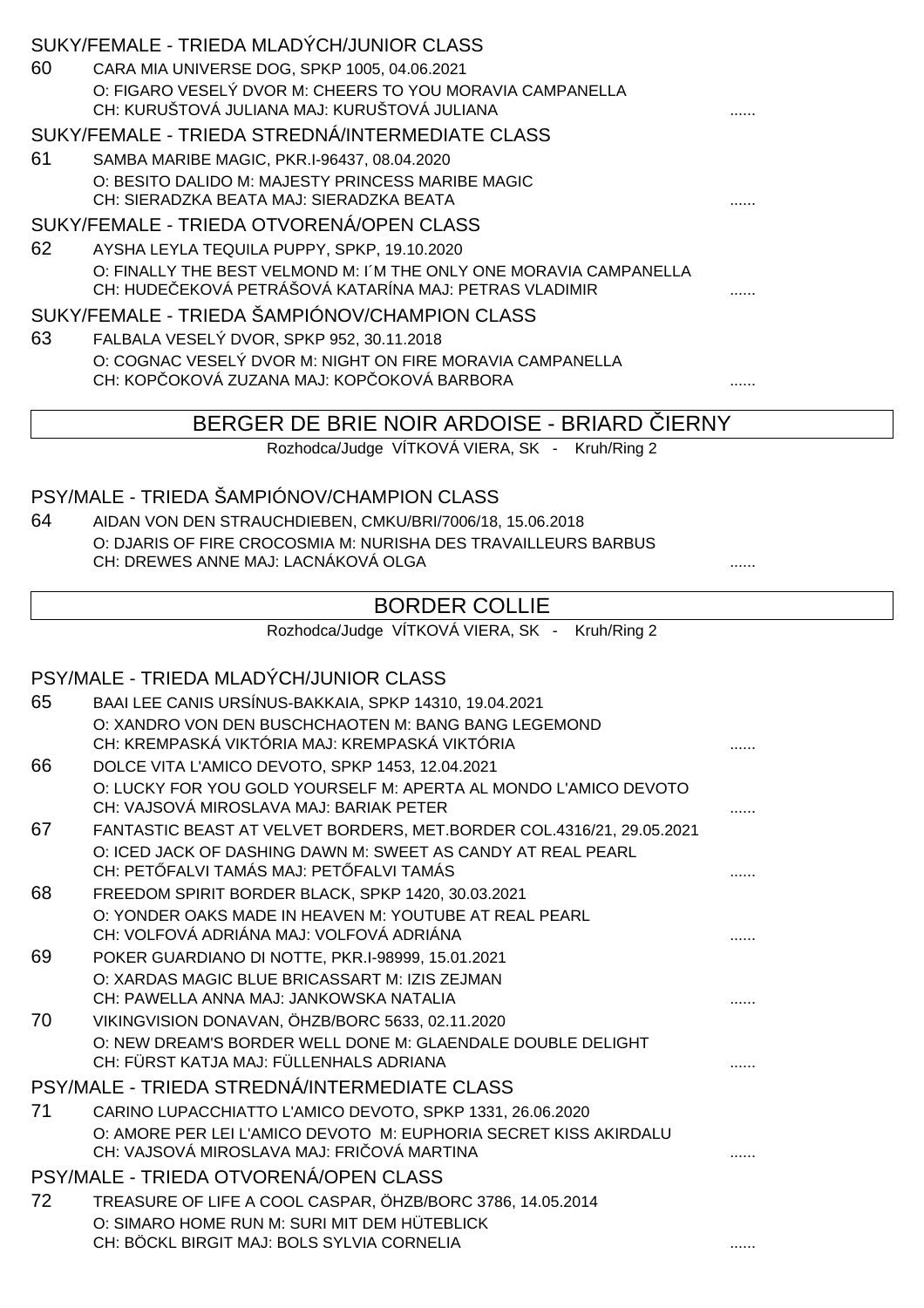|    | SUKY/FEMALE - TRIEDA DORAST/PUPPY CLASS                                                                                |   |
|----|------------------------------------------------------------------------------------------------------------------------|---|
| 73 | CHICAVALLO BERRY BLOSSOM, SPKP 1525, 18.08.2021                                                                        |   |
|    | O: DRIFTER AT REAL PEARL M: SHADOW OF THE SHEEN ABSOLUTELY LOVE                                                        |   |
|    | CH: BARTÓK ORSOLYA MAJ: PETZOVÁ JANA                                                                                   |   |
| 74 | SUKY/FEMALE - TRIEDA MLADÝCH/JUNIOR CLASS                                                                              |   |
|    | BE UNIQUE CANIS URSÍNUS-BAKKAIA, SPKP 1436, 19.04.2021<br>O: XANDRO VON DEN BUSCHCHAOTEN M: BANG BANG LEGEMOND         |   |
|    | CH: KREMPASKÁ VIKTÓRIA MAJ: KREMPASKÁ VIKTÓRIA                                                                         |   |
| 75 | DONNA VITA L'AMICO DEVOTO, SPKP 1456, 12.04.2021                                                                       |   |
|    | O: LUCKY FOR YOU GOLD YOURSELF M: APERTA AL MONDO L'AMICO DEVOTO<br>CH: VAJSOVÁ MIROSLAVA MAJ: VAJSOVÁ MIROSLAVA       |   |
| 76 | ETERNAL FLAME BORDER BLACK, SPKP 1407, 24.01.2021                                                                      |   |
|    | O: HIGH DIVING OF MICHELÉS GARDEN M: CLOE CHARLOTTE BORDER BLACK<br>CH: VOLFOVÁ ADRIÁNA MAJ: VOLFOVÁ ADRIÁNA           |   |
| 77 | RIA BORDER'S TATRANSKÁ LABKA, SPKP 1439, 14.04.2021                                                                    |   |
|    | O: HERONWOOD MY CRICKET BOY M: BLISSFUL SHINE ETERNAL LOVE<br>CH: BYSTRICKÁ ANDREA MAJ: TIRPÁKOVÁ MÁRIA + TIRPÁK FILIP |   |
| 78 | SEVEN DEVILS BORDERS DESTINY, SPKP 1498, 06.05.2021                                                                    |   |
|    | O: DROPS OF RAIN BY THE LAKE M: HONEY FAIRYTALE'S NAIRA HUYANA                                                         |   |
| 79 | CH: PÉNTEK ERIKA MAJ: MAŠÁN MICHAL<br>VIKINGVISION EBONY, ÖHZB/BORC 5809, 25.05.2021                                   |   |
|    | O: BORDERLINE COUNTRY HIGH NOON M: VIKINGVISION BELVEDERE                                                              |   |
|    | CH: FÜRST KATJA MAJ: FÜRST KATJA + SCHMUTTERER KARIN                                                                   |   |
|    | SUKY/FEMALE - TRIEDA STREDNÁ/INTERMEDIATE CLASS                                                                        |   |
| 80 | BORDER EMPIRE ADAM, CKU-297518719/21, 17.04.2020                                                                       |   |
|    | O: PUKAWIDGEE STOCKMANS REST M: HAWA OF BORDER EMPIRE KENNEL<br>CH: WU SAMMY MAJ: VOLFOVÁ ADRIÁNA                      |   |
| 81 | ETCHED IN SAND BY THE LAKE, MET.BORDER COL.3815/21, 08.10.2020                                                         |   |
|    | O: DALGUISE DREAM AFFAIR M: BREAKING DAWN BY THE LAKE<br>CH: SÓLYOM TÍMEA MAJ: SÓLYOM TÍMEA                            |   |
| 82 | VIKINGVISION DIANA, OHZB/BORC 5634, 02.11.2020                                                                         |   |
|    | O: NEW DREAM'S BORDER WELL DONE M: GLAENDALE DOUBLE DELIGHT<br>CH: FÜRST KATJA UND DANIEL MAJ: FRIEDRICH JACQUELINE    | . |
|    | SUKY/FEMALE - TRIEDA OTVORENÁ/OPEN CLASS                                                                               |   |
| 83 | DOROTHY MY STAR ZAFA FLAME, CMKU/BOC/13592/20, 24.02.2020                                                              |   |
|    | O: GLAMDRING'S GLOW OF BORDERTREOWE M: BOND MY HEART ZAFA FLAMA<br>CH: KOUCKÁ KAROLINA MAJ: VOJT ŠKOVÁ KATE INA        |   |
| 84 | VIKINGVISION DIAMOND HIT, OHZB/BORC 5635, 02.11.2020                                                                   |   |
|    | O: NEW DREAM'S BORDER WELL DONE M: GLAENDALE DOUBLE DELIGHT<br>CH: FÜRST KATJA MAJ: SCHMUTTERER ANJA                   |   |
|    | SUKY/FEMALE - TRIEDA PRACOVNÁ/WORKING CLASS                                                                            |   |
| 85 | LORRAIN LUSIKA, CMKU/BOC/10397/17, 26.04.2017                                                                          |   |
|    | O: AMERICAN DEXTER MORGAN OF REAL SHEPHERDS M: JASMINE FLOWER TENNANT<br>CH: BALOGOVÁ STANISLAVA MAJ: BRAŽINA LADISLAV |   |
|    | SUKY/FEMALE - TRIEDA ŠAMPIÓNOV/CHAMPION CLASS                                                                          |   |
| 86 | BANG BANG LEGEMOND, SPKP 872, 06.06.2016                                                                               |   |
|    | O: HEAVENLY REBEL JEFFIJA M: WHITE AND BLACK GASKO PRIM                                                                |   |
|    | CH: BABOVÁ KLÁRA MAJ: KREMPASKÁ VIKTÓRIA                                                                               |   |

## CANE DA PASTORE MAREMMANO-ABRUZZE

Rozhodca/Judge VÍTKOVÁ VIERA, SK - Kruh/Ring 2

SUKY/FEMALE - TRIEDA OTVORENÁ/OPEN CLASS

87 ATHENA, SPKP 2, 23.06.2019 O: BALENTE M: BARONESSA CH: MEREU ERNESTO MAJ: BUZÁKOVÁ ZUZANA ......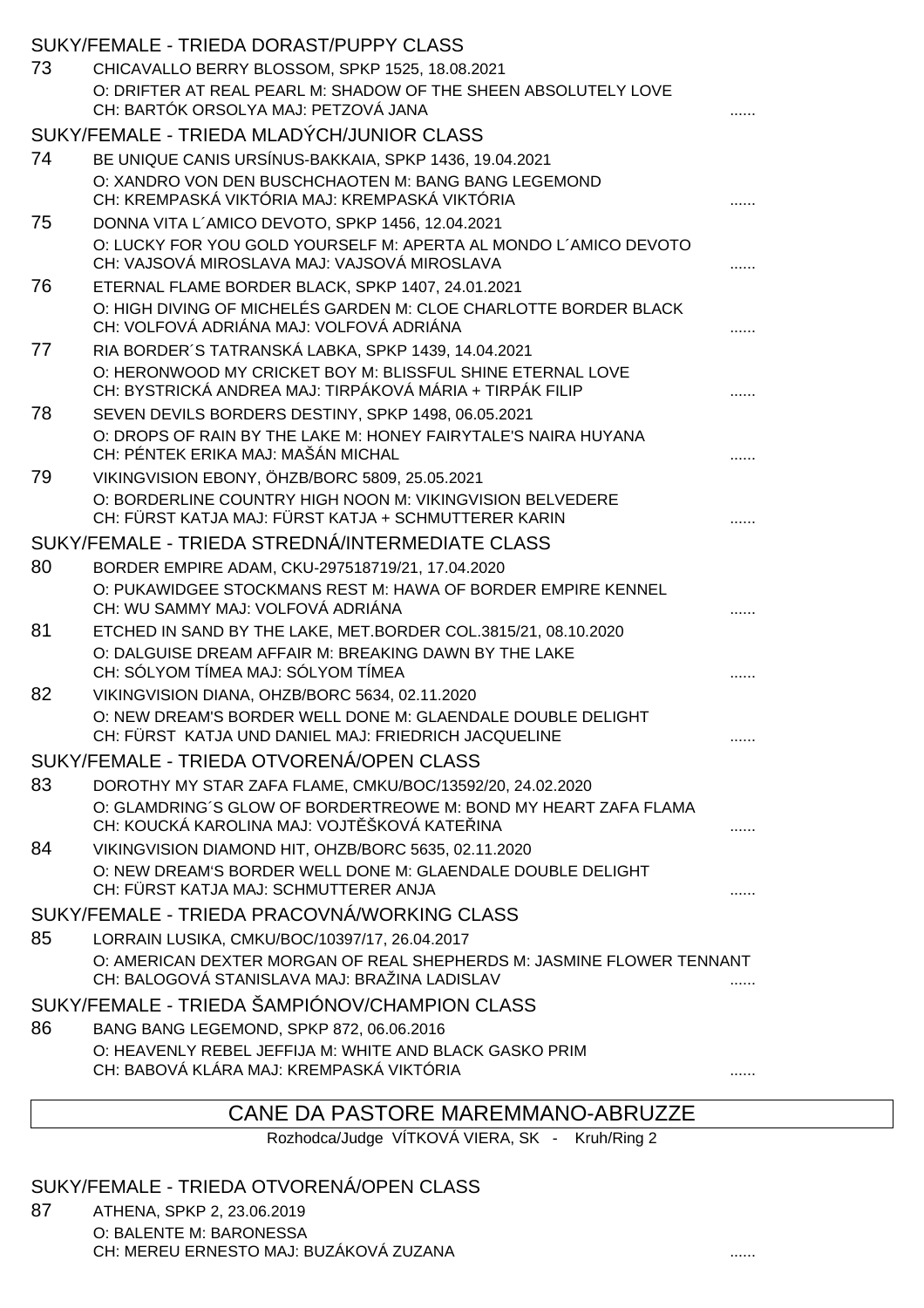# ESKOSLOVENSKÝ VL IAK

Rozhodca/Judge VÍTKOVÁ VIERA, SK - Kruh/Ring 2

|     | PSY/MALE - TRIEDA MLADŠÍ DORAST/MINOR PUPPY CLASS                                                                                 |  |
|-----|-----------------------------------------------------------------------------------------------------------------------------------|--|
| 88  | ARES Z ÚDOLIA STAREJ HORY, SPKP 4387, 28.10.2021                                                                                  |  |
|     | O: CULLEN MIRACLE MIA M: ARIA Z NOVEJ VSI<br>CH: HRAŠKA ERIK MAJ: BALALA DOMINIK                                                  |  |
|     | PSY/MALE - TRIEDA MLADÝCH/JUNIOR CLASS                                                                                            |  |
| 89  | O'NEIL CORDA ELIZABETH LUPORUM, SPKP 4332, 18.01.2021                                                                             |  |
|     | O: GOGO WIKVEL WOLF M: BRENDA Z BA OVEJ SVORKY                                                                                    |  |
|     | CH: I MANCOVÁ ELIŠKA MAJ: TANKINA NORBERT                                                                                         |  |
|     | PSY/MALE - TRIEDA STREDNÁ/INTERMEDIATE CLASS                                                                                      |  |
| 90  | BLUE EYES LUPUS AUREA, SPKP 4248, 26.11.2020                                                                                      |  |
|     | O: GOGO VIKVEL WOLF M: CHLOE LUPUS ARDOR<br>CH: ROSENBERGER KLAUDIA MAJ: LAJPRIKOVÁ MILOSLAVA                                     |  |
|     | PSY/MALE - TRIEDA OTVORENÁ/OPEN CLASS                                                                                             |  |
| 91  | NUK Z ORAVY, SPKP 3985, 11.01.2019                                                                                                |  |
|     | O: BOJAR OD NAŠEJ VL ICE M: AKAIA ROJA GORDION<br>CH: STRAKA JOZEF MAJ: MOKOŠÁK JAKUB                                             |  |
|     | PSY/MALE - TRIEDA PRACOVNÁ/WORKING CLASS                                                                                          |  |
| 92  | AKIM DUNAJSKÝ VLK, SPKP 3879, 14.06.2018                                                                                          |  |
|     | O: CRYING WOLF EVANDER M: DRAGONA TICHÝ STÍN                                                                                      |  |
|     | CH: DUDÍKOVÁ JANA MAJ: DUDÍKOVÁ JANA                                                                                              |  |
|     | PSY/MALE - TRIEDA ŠAMPIÓNOV/CHAMPION CLASS                                                                                        |  |
| 93  | ZDYCHAVSKÝ VLK BODRÍK, SPKP 3872, 10.06.2018<br>O: AVATAR Z CHTELNICKÝCH LESOV M: ZDYCHAVSKÝ VLK ARIANA                           |  |
|     | CH: POLIAKOVÁ KRISTÍNA MAJ: SLANINKA JAKUB                                                                                        |  |
|     | SUKY/FEMALE - TRIEDA MLADŠÍ DORAST/MINOR PUPPY CLASS                                                                              |  |
| 94  | PRIMADONA CORDA ELIZABETH LUPORUM, SPKP 4423, 22.10.2021                                                                          |  |
|     | O: ARGO KYSUCKÁ HVIEZDA M: CEYRA CORDA ELIZABETH LUPORUM<br>CH: I MANCOVÁ ELIŠKA MAJ: BABNI OVÁ KYTKOVÁ ZUZANA + I MANCOVÁ ELIŠKA |  |
| 95  | SIYA CORDA ELIZABETH LUPUROM, SPKP 4431, 23.10.2021                                                                               |  |
|     | O: BENTLEY CRAZY SOUL M: ALYSIA CORDA ELIZABETH LUPUROM<br>CH: I MANCOVÁ ELIŠKA MAJ: TANKINA NORBERT                              |  |
| 96  | WALKYRIA MALÝ BYSTEREC, SPKP 4450, 15.11.2021                                                                                     |  |
|     | O: ERON LUPUS ARDOR M: MAYA MALÝ BYSTEREC<br>CH: MEDVECKÝ UBOŠ MAJ: TÁBORSKÁ TEREZA                                               |  |
|     | SUKY/FEMALE - TRIEDA MLADÝCH/JUNIOR CLASS                                                                                         |  |
| 97  | BEAUTIFUL PRINCESS LUPUS AUREA, SPKP 4249, 26.11.2020                                                                             |  |
|     | O: GOGO VIKVEL WOLF M: CHLOE LUPUS ARDOR<br>CH: ROSENBERGEROVÁ KLAUDIA MAJ: AMBOROVÁ MICHAELA                                     |  |
|     | SUKY/FEMALE - TRIEDA OTVORENÁ/OPEN CLASS                                                                                          |  |
| 98  | AMIA OD CARCOOLKY, CMKU/CSV/5804/19, 30.09.2019                                                                                   |  |
|     | O: DESPERÁT BOHEMIAN LUARO M: EL CARCOOLKA Z MOLU ES<br>CH: KRÁLOVÁ JANA MAJ: BREZNICKÝ PETER                                     |  |
| 99  | LETY SIA CORDA ELIZABETH LUPORUM, SPKP 4199, 23.02.2020                                                                           |  |
|     | O: EDIE SRDCERVÁ M: ALYSIA CORDA ELIZABETH LUPORUM<br>CH: I MANCOVÁ ELIŠKA MAJ: I MANCOVÁ ELIŠKA                                  |  |
| 100 | ZDYCHAVSKÝ VLK BÚRKA, SPKP 3878, 10.06.2018                                                                                       |  |
|     | O: AVATAR Z CHTELNICKÝCH LESOV M: ZDYCHAVSKÝ VLK ARIANA<br>CH: POLIAKOVÁ KRISTÍNA MAJ: CABAN MARTIN                               |  |
|     | CHIEN DE BERGER BELGE - GROENENDAEL - BELGICKÝ OV IAK -                                                                           |  |

GROENENDAEL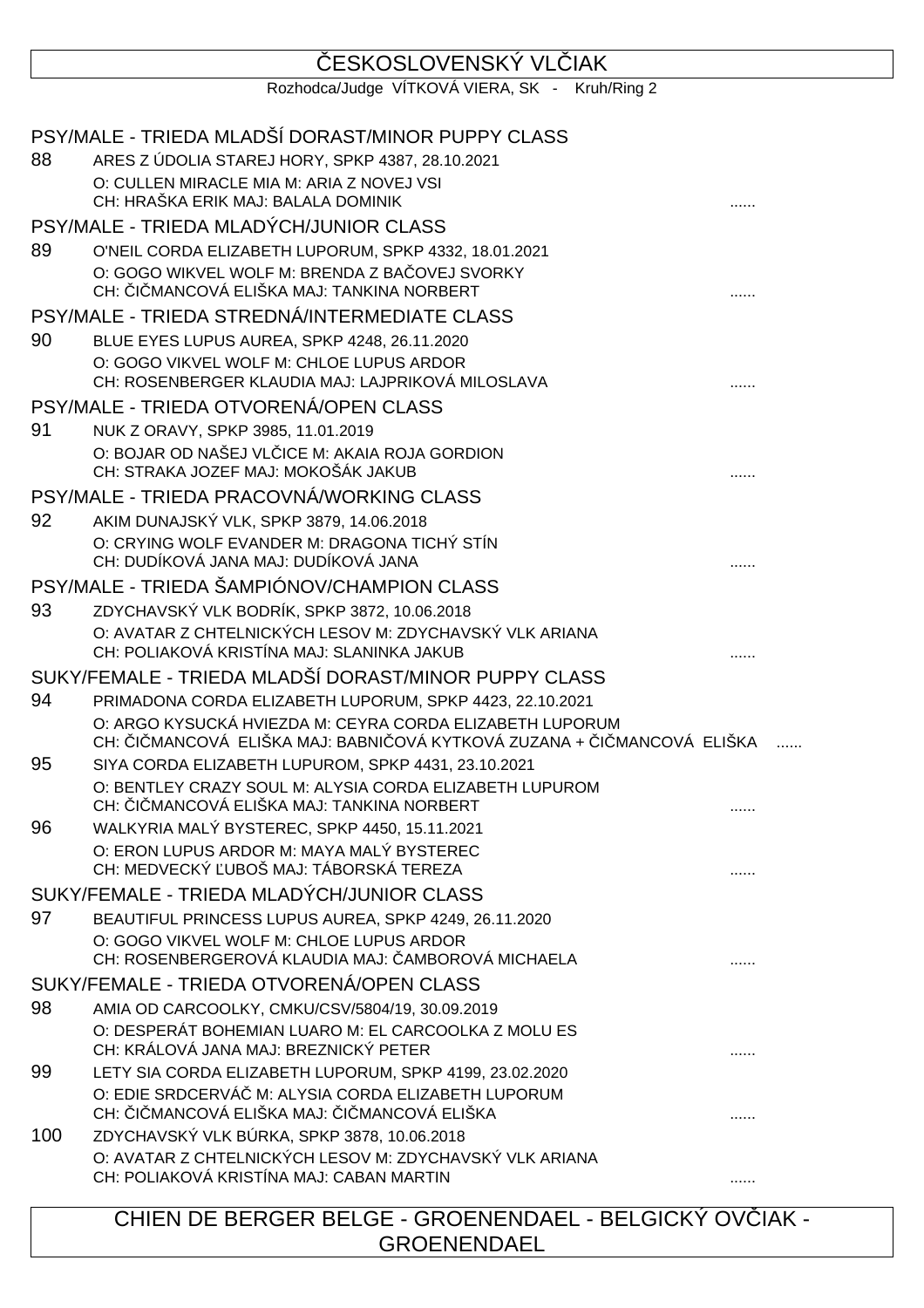## SUKY/FEMALE - TRIEDA MLADŠÍ DORAST/MINOR PUPPY CLASS

- 101 BLACK BRILLIANT ELLA TERANGRO ROYAL, CMKU/BOG/14016/21, 15.12.2021 O: JCH HARD BLACK OZZY Z KOVÁRNY M: ICH PERFECT BLACK UNAI Z KOVÁRNY CH: PAVLÍČKOVÁ ANDREA MAJ: BONNOVÁ EVA ......
- 102 EYWA BRIBIADAI, CMKU/BOG/13812/21, 25.10.2021 O: JULES CESAR DE LA FORET D'OLIFAN M: APRIL BRIBIADAI CH: BARÁKOVÁ IVA MAJ: ĎURKOVIČOVÁ MIRA ......

#### SUKY/FEMALE - TRIEDA STREDNÁ/INTERMEDIATE CLASS

103 AYIRA ARONJA, CMKU/BOG/12443/20, 30.08.2020 O: PRAM DEABEI M: RONJA DEABEI CH: RASZKOVÁ PAVLÍNA MAJ: RASZKOVÁ PAVLÍNA ......

#### SUKY/FEMALE - TRIEDA OTVORENÁ/OPEN CLASS

104 BATHSHEBA REA LA COMPONELLA, PKR.I-95756, 29.04.2020 O: VICTOR VALDES DU CHEMIN DES SORCIERES M: LITTLE MISS DAYDREAM STARY MACHNAC CH: KOZICA-LESIE MARTA MAJ: CUPAL AXEL

#### SUKY/FEMALE - TRIEDA PRACOVNÁ/WORKING CLASS

105 MONEYPENNY BLACK Z JBONDA, CMKU/BOG/11416/19, 03.07.2019 O: BLACK DESTINY CAI M: FORKS BLACK Z JBONDA CH: TIHELKOVÁ MONIKA MAJ: TIHELKOVÁ MONIKA ......

CHIEN DE BERGER BELGE - MALINOIS - BELGICKÝ OVČIAK - MALINOIS

Rozhodca/Judge VÍTKOVÁ VIERA, SK - Kruh/Ring 2

## PSY/MALE - TRIEDA MLADÝCH/JUNIOR CLASS 106 DARTABAN FUNNEY DE KREJKUN, PKR.I-100683, 09.05.2021 O: ARISTOS VILERRAH M: AZIRA FUNNEY DE KREJKUN CH: KREJČÍ JAN MAJ: LECH EWELINA ...... 107 KILLER QUIP KAWAI KAITO, CMKUBOM13326/21, 19.05.2021 O: CIRO MALEVIL BOHEMIA M: NOBLESA GEMMA KWANAH CH: ŠRÁMKOVÁ PAVLÍNA MAJ: HALÁKOVÁ MIROSLAVA ...... PSY/MALE - TRIEDA STREDNÁ/INTERMEDIATE CLASS 108 ANTHONY DALLA FAMIGLIA CORLEONE, SPKP 6302, 18.11.2020 O: CIE ALCOSETHA´S JACKSON M: GCH AIRIN DEKIM LEXUS CH: RIGÓ IMRE MAJ: RIGÓ IMRE ...... PSY/MALE - TRIEDA ŠAMPIÓNOV/CHAMPION CLASS 109 DIVOKEJ BILL SAMMAR BOHEMIA, CMKU/BOM/11423/19, 17.06.2019 O: ARMIAN HYNSO MORAVIA M: CAYA MALEVIL BOHEMIA CH: TERZIEVOVÁ MARIE MAJ: MACHALOVÁ KAROLÍNA ...... SUKY/FEMALE - TRIEDA DORAST/PUPPY CLASS 110 ALWAYS STAR LOLLIFOX, SPKP 6686, 07.08.2021 O: RIVAL KWANAH M: ETERNALLY FLY MALEVIL BOHEMIA CH: JUNGROVÁ MONIKA MAJ: JURENKOVÁ ZUZANA ...... SUKY/FEMALE - TRIEDA MLADÝCH/JUNIOR CLASS 111 IRISHA MONAMI TENAJ, SPKP 6409, 16.02.2021 O: ADONIS NA-LA DVOR M: BRUGGI LA MISTERO DE MONTANI CH: ZOUBKOVÁ ŽANETA MAJ: JURENKOVÁ ZUZANA ...... SUKY/FEMALE - TRIEDA STREDNÁ/INTERMEDIATE CLASS 112 ALESSIA DALLA FAMIGLIA CORLEONE, SPKP 6306, 18.11.2020 O: CIE ALCOSETHA´S JACKSON M: GCH AIRIN DEKIM LEXUS CH: RIGÓ IMRE MAJ: RIGÓ IMRE ...... SUKY/FEMALE - TRIEDA OTVORENÁ/OPEN CLASS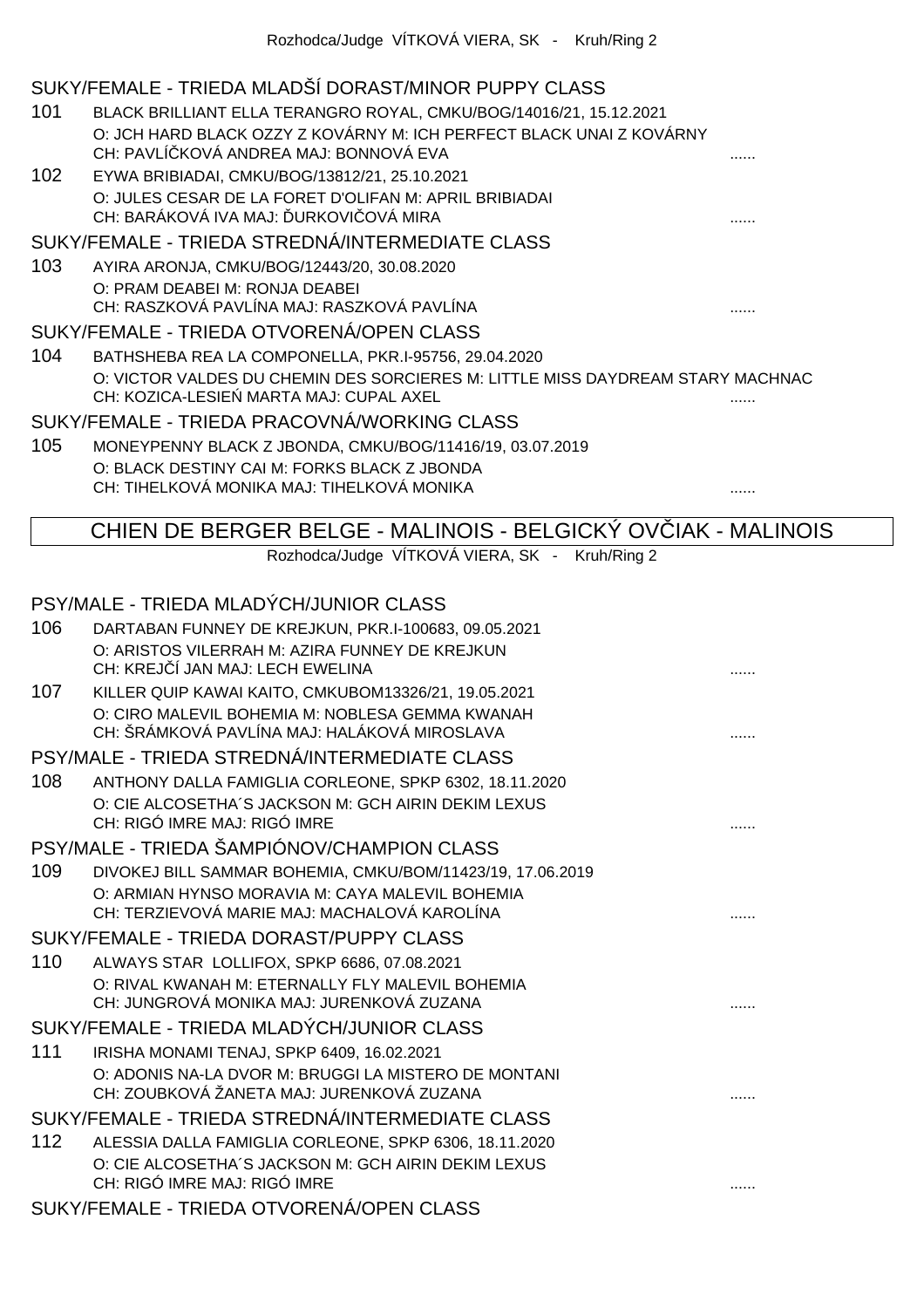| O: ALCOSETHA'S JACKSON M: AIRIN DEKIM LEXUS<br>CH: RIGÓ IMRE MAJ: MIŠURA MARTIN<br>.<br>114<br>EBY GOLDFINCH, SPKP 5491, 17.09.2018<br>O: BENY BELROTT M: HEIDY AUS DER RITIMBERG<br>CH: STEHEL JÁN MAJ: ZELINKOVÁ VERONIKA + DROZD ALEXANDER<br>SUKY/FEMALE - TRIEDA ŠAMPIÓNOV/CHAMPION CLASS<br>115<br>ANNOYING FOXIE AZERIA BASOA, SPKP 6198, 15.05.2020<br>O: AKIM MALEVIL BOHEMIA M: VIKY LUBINOV SLOVAKIA<br>CH: GALKOVÁ ALŽBETA MAJ: GALKOVÁ ALŽBETA<br>116<br>DASHA SAMMAR BOHEMIA, SPKP 6419, 17.06.2019<br>O: ARMIAN HYNSO MORAVIA M: CAYA MALEVIL BOHEMIA<br>CH: TERZIEVOVÁ MARIE MAJ: RIGÓ IMRE<br>.<br>CHIEN DE BERGER BELGE - TERVUEREN - BELGICKÝ OV IAK - TERVUEREN | 113 | ALBA DALLA FAMIGLIA CORLEONE, SPKP 6307, 18.11.2020 |  |
|-------------------------------------------------------------------------------------------------------------------------------------------------------------------------------------------------------------------------------------------------------------------------------------------------------------------------------------------------------------------------------------------------------------------------------------------------------------------------------------------------------------------------------------------------------------------------------------------------------------------------------------------------------------------------------------|-----|-----------------------------------------------------|--|
|                                                                                                                                                                                                                                                                                                                                                                                                                                                                                                                                                                                                                                                                                     |     |                                                     |  |
|                                                                                                                                                                                                                                                                                                                                                                                                                                                                                                                                                                                                                                                                                     |     |                                                     |  |
|                                                                                                                                                                                                                                                                                                                                                                                                                                                                                                                                                                                                                                                                                     |     |                                                     |  |
|                                                                                                                                                                                                                                                                                                                                                                                                                                                                                                                                                                                                                                                                                     |     |                                                     |  |
|                                                                                                                                                                                                                                                                                                                                                                                                                                                                                                                                                                                                                                                                                     |     |                                                     |  |
|                                                                                                                                                                                                                                                                                                                                                                                                                                                                                                                                                                                                                                                                                     |     |                                                     |  |
|                                                                                                                                                                                                                                                                                                                                                                                                                                                                                                                                                                                                                                                                                     |     |                                                     |  |
|                                                                                                                                                                                                                                                                                                                                                                                                                                                                                                                                                                                                                                                                                     |     |                                                     |  |
|                                                                                                                                                                                                                                                                                                                                                                                                                                                                                                                                                                                                                                                                                     |     |                                                     |  |
|                                                                                                                                                                                                                                                                                                                                                                                                                                                                                                                                                                                                                                                                                     |     |                                                     |  |
|                                                                                                                                                                                                                                                                                                                                                                                                                                                                                                                                                                                                                                                                                     |     |                                                     |  |
|                                                                                                                                                                                                                                                                                                                                                                                                                                                                                                                                                                                                                                                                                     |     |                                                     |  |
|                                                                                                                                                                                                                                                                                                                                                                                                                                                                                                                                                                                                                                                                                     |     |                                                     |  |
|                                                                                                                                                                                                                                                                                                                                                                                                                                                                                                                                                                                                                                                                                     |     |                                                     |  |
|                                                                                                                                                                                                                                                                                                                                                                                                                                                                                                                                                                                                                                                                                     |     |                                                     |  |
|                                                                                                                                                                                                                                                                                                                                                                                                                                                                                                                                                                                                                                                                                     |     | Rozhodca/Judge VÍTKOVÁ VIERA, SK - Kruh/Ring 2      |  |

## PSY/MALE - TRIEDA MLADÝCH/JUNIOR CLASS

117 BOHEMIAN RHAPSODY Z KOVÁRNY, CMKU/BOT/13343/21, 16.05.2021 O: KENZO M: LITTLE UNAI Z KOVÁRNY CH: PISAR ÍKOVÁ HANA MAJ: HOFÍRKOVÁ VLASTA **Extra administrativa algumentos de la con** 

### SUKY/FEMALE - TRIEDA MLADÝCH/JUNIOR CLASS

118 BE DANGEROUSLY CUTE Z KOVÁRNY, CMKU/BOT/13344/21, 16.05.2021 O: KENZO M: LITTLE UNAI Z KOVÁRNY CH: PISAR ÍKOVÁ HANA MAJ: PAVLÍ KOVÁ ANDREA **Externa a 1999 a 1999.** ......

# COLLIE ROUGH - ŠKÓTSKY OV IAK DLHOSRSTÝ

## Rozhodca/Judge PISKAY VLADIMÍR, SK - Kruh/Ring 3

## PSY/MALE - TRIEDA MLADÝCH/JUNIOR CLASS

| 119 | AKIM Z LANCIHO DVORA, SPKP 1330, 14.05.2021                                      |  |
|-----|----------------------------------------------------------------------------------|--|
|     | O: CHARLIE BLUE ST ÍBRNÁ PODKOVA M: ULLANA BLACK LADY Z DAN Í LOUKY              |  |
|     | CH: MERAVÝ DRAHOMÍR MAJ: STANOVÁ ALEXANDRA                                       |  |
| 120 | BAILANDO BLADE Z MONMIRAI, SPKP 1354, 22.06.2021                                 |  |
|     | O: INDIANA JONES AMNIS RHEI M: ELISSA GIBSONOVA PÚŠ                              |  |
|     | CH: URBANOVÁ ZUZANA MAJ: MILOVÁ ANDREA                                           |  |
| 121 | DARE TO LOVE ACTIS POLAND, PKR.I-100417, 20.03.2021                              |  |
|     | O: OBELIX ACTIS POLAND M: TIGANLEA THIS MUST BE LOVE                             |  |
|     | CH: ZASU ELWIRA MAJ: ZASU ELWIRA                                                 |  |
| 122 | KODROS GIBSONOVA PÚŠ, SPKP 1335, 24.06.2021                                      |  |
|     | O: BOREAS GIBSONOVA PÚŠ M: CASSANDRA GIBSONOVA PÚŠ                               |  |
|     | CH: GAŠKO JÁN & UMRIAN MARIÁN MAJ: BALLOVÁ SILVIA                                |  |
| 123 | ZOLLI Z DAN 1 LOUKY, CMKU/CD/25420/21, 11.04.2021                                |  |
|     | O: TABBY SIR OLWILL Z DAN Í LOUKY M: PIA CHARMING TALE Z DAN Í LOUKY             |  |
|     | CH: SMO KOVÁ ZDE KA MAJ: ZBRANKOVÁ KATE INA                                      |  |
|     | PSY/MALE - TRIEDA STREDNÁ/INTERMEDIATE CLASS                                     |  |
| 124 | ALSTING SOLLO IN GOLD, RKF 6183920, 03.12.2020                                   |  |
|     | O: RIVERSIDE SONG VOICE OF FATE M: ALSTING MISS YOU                              |  |
|     | CH: STORCHEVAYA A.V. MAJ: URBANOVÁ ZUZANA                                        |  |
| 125 | BRIGHT MERRYBROOK SUPER STAR, SPKP 1334, 07.11.2020                              |  |
|     | O: TOP LESS JET SET FOR BRIGHT MERRYBROOK M: BRIGHT MERRYBROOK FRENCH SUPER STAR |  |
|     | CH: DOBRODOMOVA LIUDMYLA MAJ: UMRIAN MARIÁN + GAŠKO JÁN                          |  |
| 126 | MONSOLANA TOP BE BEST, CMKU/CD/25430/-21/20, 09.08.2020                          |  |
|     | O: MONSOLANA ABSOLUTE BLISS AT EMIBER M: AARONWELL ALICIA MARKOVA                |  |
|     | CH: BULDAKOVA OLGA MAJ: VALNÍ KOVÁ ZUZANA                                        |  |
|     |                                                                                  |  |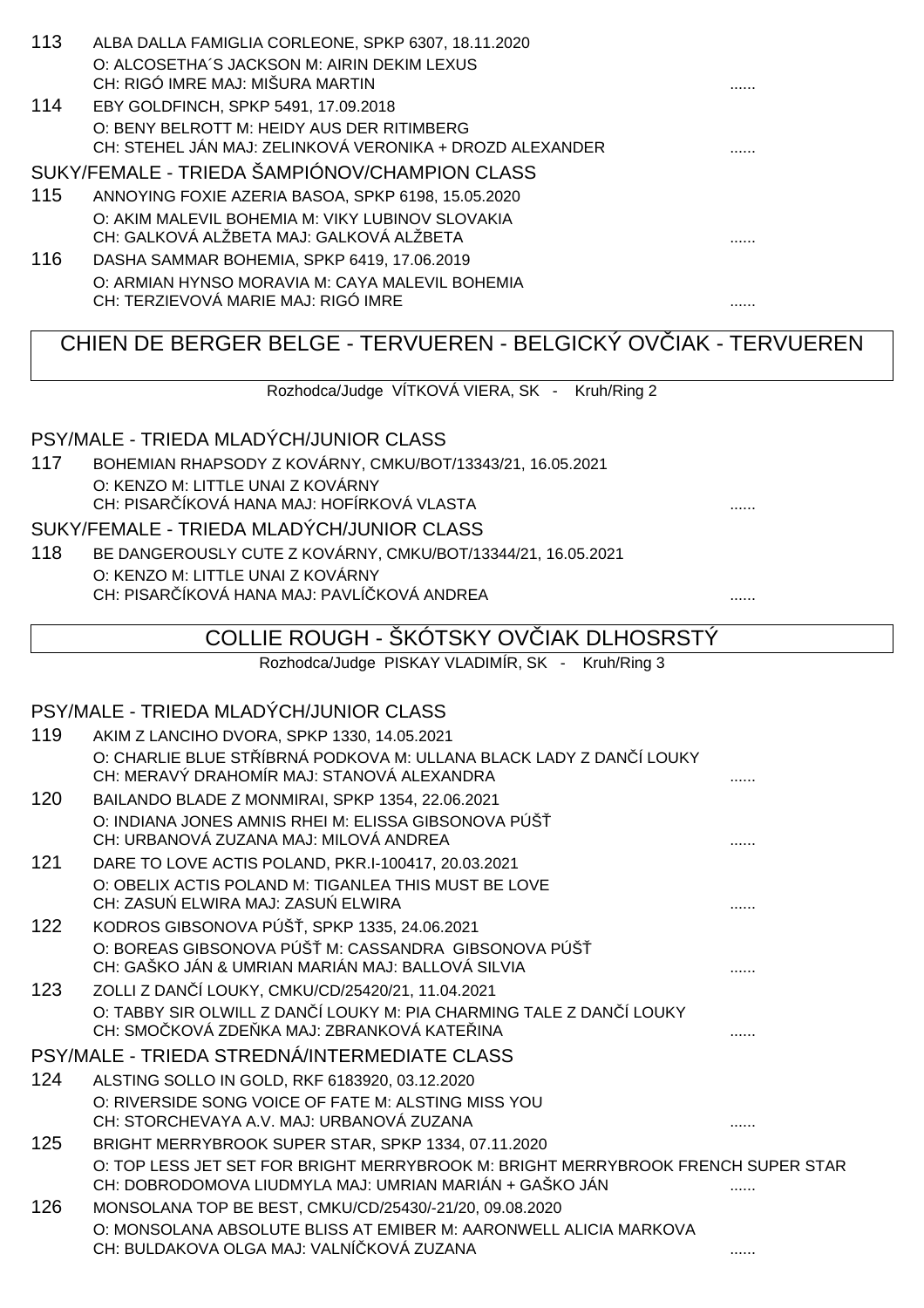|     | PSY/MALE - TRIEDA OTVORENÁ/OPEN CLASS                                                                            |  |
|-----|------------------------------------------------------------------------------------------------------------------|--|
| 127 | ALSTING TOM TAILOR, CMKU/CD/25307/-20/18, 26.11.2018                                                             |  |
|     | O: RIVERSIDE SONG PLAY THE GAME M: ALSTING MONSOLANA STAR<br>CH: STORCHEVAYA ALLA MAJ: VACÍ OVÁ HANA             |  |
| 128 | HEMINGWAY VOM OBERSTEN-HOLZ, SPKP 1174, 03.06.2019                                                               |  |
|     | O: YO-YO VOM OBERSTEN-HOLZ M: ASHLEY VOM OBERSTEN-HOLZ<br>CH: LEHMAL CLAUDIA MAJ: POKORNÝ RUDOLF                 |  |
|     | PSY/MALE - TRIEDA ŠAMPIÓNOV/CHAMPION CLASS                                                                       |  |
| 129 | MONSOLANA MONTE CARLO, CMKU/CD/25309/-20/20, 21.03.2020                                                          |  |
|     | O: RIVERSIDE SONG VOICE OF FATE M: MONSOLANA SUNDAY GIRL<br>CH: BULDAKOVA OLGA MAJ: KUDROVÁ IVANA                |  |
|     | SUKY/FEMALE - TRIEDA MLADÝCH/JUNIOR CLASS                                                                        |  |
| 130 | ARLIN Z LANCIHO DVORA, SPKP 1333, 14.05.2021                                                                     |  |
|     | O: CHARLIE BLUE ST ÍBRNÁ PODKOVA M: ULLANA BLACK LADY Z DAN Í LOUKY<br>CH: MERAVÝ DRAHOMÍR MAJ: MERAVÝ DRAHOMÍR  |  |
| 131 | BONANZA Z MONMIRAI, SPKP 1359, 22.06.2021                                                                        |  |
|     | O: INDIANA JONES AMNIS RHEI M: ELISSA GIBSONOVA PÚŠ<br>CH: URBANOVÁ ZUZANA MAJ: URBANOVÁ ZUZANA                  |  |
| 132 | DESTINY OF LOVE ACTIS POLAND, PKR.I-100063, 20.03.2021                                                           |  |
|     | O: OBELIX ACTIS POLAND M: TIGANLEA THIS MUST BE                                                                  |  |
|     | CH: ZASU ELWIRA MAJ: ZASU ELWIRA                                                                                 |  |
| 133 | IN TOUCH OF L'OCCITA CELESTIAL GLAMOUR, CMKU/CD/25446/21, 25.04.2021                                             |  |
|     | O: CIB NICOLAYSEN'S XXL XANTOS M: FOLLOW ME SWEETIE CELESTIAL GLAMOUR                                            |  |
|     | CH: VÁCHOVÁ MARCELA MAJ: VÁCHOVÁ MARCELA<br>SUKY/FEMALE - TRIEDA STREDNÁ/INTERMEDIATE CLASS                      |  |
| 134 | MANDY KRÁLOVSKÝ DAR, CMKU/CD/25205/20, 15.06.2020                                                                |  |
|     | O: GENTLE GEM RONNA BOHEMIA M: ENCHANTRESS ESMEE OF NICE SUNRISE                                                 |  |
|     | CH: LINDAUROVÁ HELENA MAJ: LINDAUROVÁ HELENA                                                                     |  |
|     | SUKY/FEMALE - TRIEDA OTVORENÁ/OPEN CLASS                                                                         |  |
| 135 | ANDROMA HORTENSIE HOT KISS, CMKU/CD/25230/-20/20, 21.03.2020                                                     |  |
|     | O: PREEMINENT LINE COULD THIS BE LOVE M: VERONA NIGHTS VON DER ISCHLERBAHN                                       |  |
|     | CH: VELEPEC ANDREJA IN MARTINA MAJ: DUCHO OVÁ MIROSLAVA                                                          |  |
| 136 | MONSOLANA MUUD SAN, CMKU/CD/25308/-20/20, 21.03.2020<br>O: RIVERSIDE SONG VOICE OF FATE M: MONSOLANA SUNDAY GIRL |  |
|     | CH: BULDAKOVA OLGA MAJ: VALNÍ KOVÁ ZUZANA                                                                        |  |
| 137 | ULLANY BLACK LADY Z DAN Í LOUKY, CMKU/CD/24850/18, 26.06.2018                                                    |  |
|     | O: INDY BLUE Z DAN I LOUKY M: FORGOTTEN CHARM VON DER ISCHLERBAHN<br>CH: SMO KOVÁ ZDE KA MAJ: MERAVÝ DRAHOMÍR    |  |
|     | SUKY/FEMALE - TRIEDA ŠAMPIÓNOV/CHAMPION CLASS                                                                    |  |
| 138 | DANCING QUEEN FATRANSKÝ SEN, SPKP 953, 08.11.2016                                                                |  |
|     | O: CH HUCKLEBERRY FATRANSKÝ SEN M: MONSOLANA MY BLUE VALENTINE                                                   |  |
|     | CH: KOTULÁŠ MIROSLAV MAJ: HUDECOVÁ ELEONÓRA                                                                      |  |
| 139 | ESSENCE OF EXCLUSIVITY OF EMIBER, CMKU/CD/25080/-19/19, 08.08.2019                                               |  |
|     | O: JUST THE WAY YOU ARE DEI M: ZEXWOOD LOVE OF MY LIFE<br>CH: STOPPINI ROBERT MAJ: VÁCHOVÁ MARCELA               |  |
|     |                                                                                                                  |  |

# COLLIE SMOOTH - ŠKÓTSKY OV IAK KRÁTKOSRSTÝ

Rozhodca/Judge PISKAY VLADIMÍR, SK - Kruh/Ring 3

PSY/MALE - TRIEDA MLADÝCH/JUNIOR CLASS

140 AKIRA JOTIMA, SPKP 126, 13.03.2021 O: VALLEY KRÁSNA LOUKA M: AMBRA ANELISO CH: LINKEOVÁ EVA MAJ: ILAVSKÝ STANISLAV ...... PSY/MALE - TRIEDA OTVORENÁ/OPEN CLASS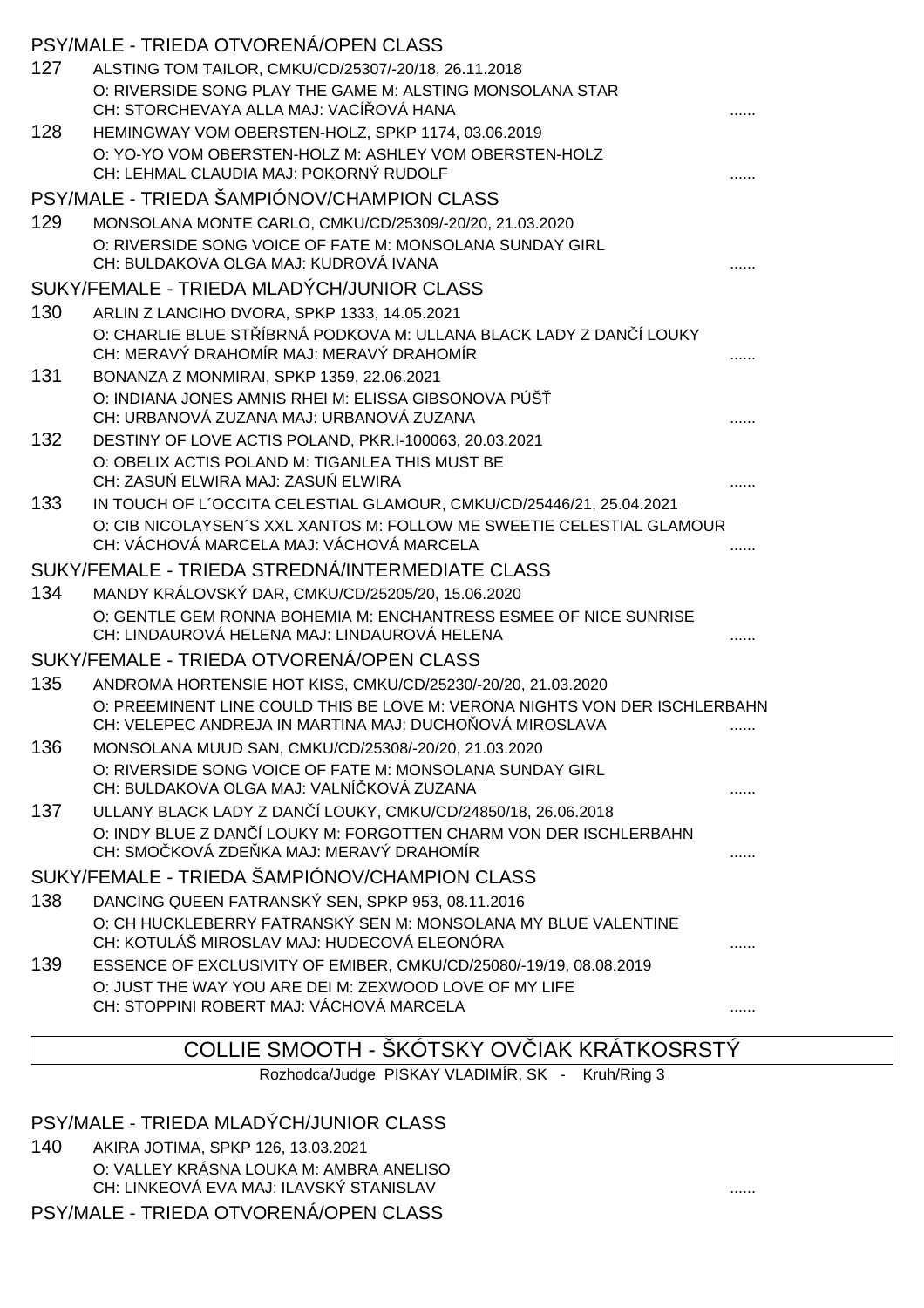| 141 | MIGHTY'S SPRING MEADOW TIER TALLY, SPKP 105, 11.11.2019              |  |
|-----|----------------------------------------------------------------------|--|
|     | O: CINNABERRY'S ALL OR NUT-TING M: MIGHTY'S SPRING MEADOW OYA OILELL |  |
|     | CH: SEMIANOVÁ JANA MAJ: DOLIAKOVÁ KATARÍNA                           |  |
|     | SUKY/FEMALE - TRIEDA DORAST/PUPPY CLASS                              |  |
| 142 | CAMPARI SMART BEAUTY, CMKU/CK/1940/21, 13.07.2021                    |  |
|     | O: CIB KANGASVUOKON LUMO M: CH BONIA SMART BEAUTY                    |  |
|     | CH: ÍŽKOVÁ PETRA MAJ: VÁCHOVÁ MARCELA                                |  |
| 143 | DROSERA WIDE PARK, CMKU/CK/1959/21, 24.08.2021                       |  |
|     | O: BLAMORDER LOVER BOY M: BETONICA WIDE PARK                         |  |
|     | CH: BÍLÝ JAROSLAV MAJ: HÁJKOVÁ MARTINA                               |  |
|     | SUKY/FEMALE - TRIEDA MLADÝCH/JUNIOR CLASS                            |  |
| 144 | DEE DENEUVE CELESTIAL GLAMOUR, CMKU/CK/1742/20, 01.11.2020           |  |
|     | O: MIGHTY'S SPRING MEADOW ROY RAFER M: I AM OF BOHEMIA BALADA        |  |
|     | CH: VÁCHOVÁ MARCELA MAJ: ŠOHAJDOVÁ LUCIA + BURCEL IVO                |  |
| 145 | NAVARRA BILA KAÍFA, CMKU/CK/1804/21, 25.02.2021                      |  |
|     | O: BLAMORDER LOVER BOY M: STURTMOOR KLARISSANTS KIS AT JUNIPERWOOD   |  |
|     | CH: UNGEROVÁ DITA MAJ: RÜCKSCHLOSSOVÁ ANDREA                         |  |
|     | SUKY/FEMALE - TRIEDA STREDNÁ/INTERMEDIATE CLASS                      |  |
| 146 | MIGHTY'S SPRING MEADOW ULA UNITY, CMKU/CK/1754/-21/20, 25.09.2020    |  |
|     | O: CIB KANGASVUOKON LUMO M: CH MIGHTY'S SPRING MEADOW REA RIANNE     |  |
|     | CH: SEMIANOVÁ JANA MAJ: VÁCHOVÁ MARCELA                              |  |
|     | SUKY/FEMALE - TRIEDA OTVORENÁ/OPEN CLASS                             |  |
| 147 | AURORA SURI ANYARU, CMKU/CK/1619/19, 04.11.2019                      |  |
|     | O: ELEGÁN LENELI M: MIGHTY'S SPRING MEADOW OLYA ORLA                 |  |
|     | CH: RÜCKSCHLOSSOVÁ ANDREA MAJ: RÜCKSCHLOSSOVÁ ANDREA                 |  |
|     | SUKY/FEMALE - TRIEDA ŠAMPIÓNOV/CHAMPION CLASS                        |  |
| 148 | MIGHTY'S SPRING MEADOW THIA THALETA, CMKU/CK/1621/-19/19, 11.11.2019 |  |
|     | O: CINNABERRY'S ALL OR NUT-TING M: MIGHTY'S SPRING MEADOW OYA OILELL |  |
|     | CH: SEMIANOVÁ JANA MAJ: LUNDÁKOVÁ NA A                               |  |
|     |                                                                      |  |

# DEUTSCHER SCHÄFERHUND KURZHAARIG - NEMECKÝ OV IAK KRÁTKOSRSTÝ

Rozhodca/Judge VÍTKOVÁ VIERA, SK - Kruh/Ring 2

# PSY/MALE - TRIEDA OTVORENÁ/OPEN CLASS

| 149 | GOLEM HRONOVSKÝ PRAMEN, SUCHNO 85084/22, 08.10.2019                                                   |  |
|-----|-------------------------------------------------------------------------------------------------------|--|
|     | O: KODAR ZE ZELENÉ ÚŽLABINY M: WIKI HRONOVSKÝ PRAMEN<br>CH: JURIŠTOVÁ EVA MAJ: MLYNKA JOZEF           |  |
|     | SUKY/FEMALE - TRIEDA MLADÝCH/JUNIOR CLASS                                                             |  |
| 150 | ZIRA Z LINTICHU, SUCHNO 83621/21, 28.03.2021                                                          |  |
|     | O: GREYSON Z LINTICHU M: ELISEE Z LINTICHU<br>CH: KO AJDA IVAN MAJ: SMREK JOZEF + IVANECZKA MIROSLAVA |  |
|     | SUKY/FEMALE - TRIEDA STREDNÁ/INTERMEDIATE CLASS                                                       |  |
| 151 | HORTENZIA PORTOV DVOR, SUCHNO 82012/20, 23.08.2020                                                    |  |
|     | O: DARWY HELIPEKY M: CATLIN PORTOV DVOR<br>CH: ŽILIN ÍKOVÁ ANTÓNIA MAJ: KIS DAMIAN                    |  |
|     | SUKY/FEMALE - TRIEDA OTVORENÁ/OPEN CLASS                                                              |  |
| 152 | ŽANETA OD TROCH JAZIER, SUCHNO 78640/19, 10.02.2019                                                   |  |
|     | O: GERO Z BEROUNSKÉ BAŠTY M: DAKOTA IERNY ACHÁT<br>CH: PATÁK JOZEF MAJ: PATÁK JOZEF                   |  |
|     | SUKY/FEMALE - TRIEDA ŠAMPIÓNOV/CHAMPION CLASS                                                         |  |
| 153 | HADŽIS LAU-MENTOS, SUCHNO 74530/17, 15.01.2017                                                        |  |
|     | O: KLAUS VON TRONJE M: BEA LAU-MENTOS                                                                 |  |
|     | CH: ONDO-EŠTOK MÁRIO MAJ: BA O MIROSLAV                                                               |  |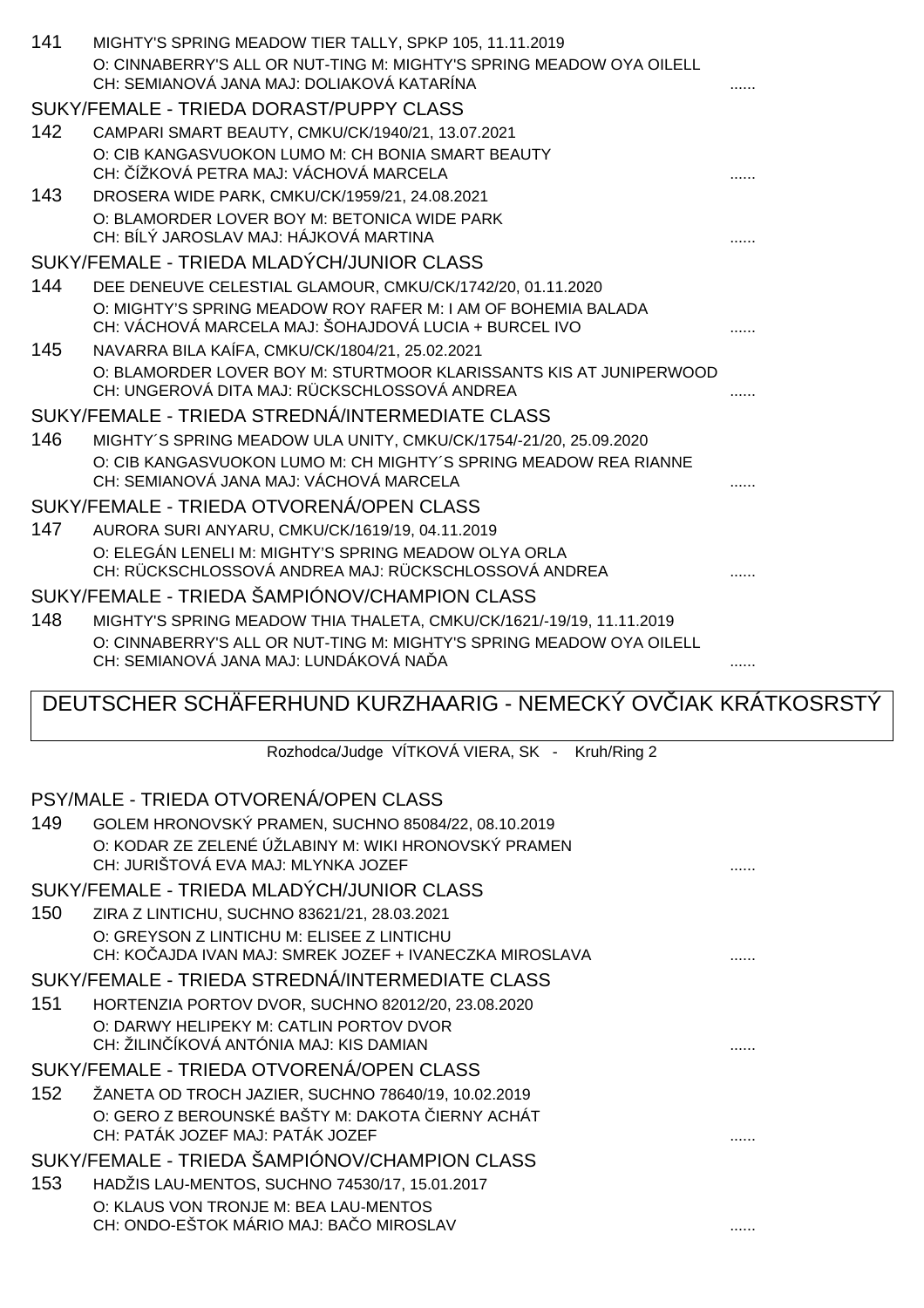# DEUTSCHER SCHÄFERHUND LANGHAARIG - NEMECKÝ OVČIAK DLHOSRSTÝ

Rozhodca/Judge VÍTKOVÁ VIERA, SK - Kruh/Ring 2

### PSY/MALE - TRIEDA PRACOVNÁ/WORKING CLASS

154 IRBIS OD GUVERNÉRA, CMKU/DS/112918/18, 25.06.2018 O: ZAKS Z KRUPI KOVA MLÝNA M: CITA OD GUVERNÉRA CH: LIEBLOVÁ LUCIE MAJ: PLASGURA JAN ......

## SUKY/FEMALE - TRIEDA MLADÝCH/JUNIOR CLASS

155 ATHENA CALLISTUS LUPUS, SUCHNO 83236/21, 19.03.2021 O: FAJTER Z TROJANSKIEGO LASU M: FUNNY GIRL SPIRIT WOLF CH: MORAV ÍKOVÁ JANA MAJ: MORAV ÍKOVÁ JANA  $\ldots$ 

#### SUKY/FEMALE - TRIEDA OTVORENÁ/OPEN CLASS

156 HANNAH Z WILCZEGO WZGÓRZA, CMKU/DS/126768/21, 22.10.2020 O: TEAM ZILBER WASSERFALL FARAON III M: GAJA OWCZAREK ZNAD LUTYNI CH: CHUDY JÓZEF MAJ: MÁROVA DANA ......

## KOMONDOR

Rozhodca/Judge VÍTKOVÁ VIERA, SK - Kruh/Ring 2

### SUKY/FEMALE - TRIEDA STREDNÁ/INTERMEDIATE CLASS

157 ANDAHÁZI TANYÁK ÖRE ZENGÖ, SPKP 347, 24.07.2020 O: ANDAHÁZI TANYÁK ÖRE RENDES- HÁDESZ M: ONGA ÖRE BODZA CH: ANDA-MARÓCSEK ANITA MAJ: TAKÁCS JURAJ ......

# MINIATURE AMERICAN SHEPHERD - MINIATÚRNY AMERICKÝ OVČIAK

Rozhodca/Judge ŠPOLJARI BORIS, HR - Kruh/Ring 11

#### PSY/MALE - TRIEDA DORAST/PUPPY CLASS

158 DYNASTY´S AMERICAN SPIRIT, CMKU/MAO/146/-21/21, 16.08.2021 O: DYNASTY´S FIRE STORM M: TWO J´S EYE ON THE HORIZON @ DYNASTY CH: JOHNSON KIMBERLY MAJ: BLATO OVÁ HANA

## PSY/MALE - TRIEDA OTVORENÁ/OPEN CLASS

- 159 MINIMARK BUCKET LIST, SPKP 15, 20.03.2020 O: IVIE FARMS HEZ TOTALLY TUBULAR M: PEACEFUL ACRES SECRET IN THE GARDEN CH: IVETT FRITTMANN IVETT FRITTANN MAJ: PAU OVÁ DOMINIKA
- 160 OKO DE LA TRIBU DE SUNKA, LOF 1 B.AMER.MINI 2014/286, 14.01.2018 O: GUETTAWIGGLEON'S EASY COM EASY GO M: CASITA'S SACRED WILLOW CH: BASTIEN NATACHA MAJ: BYSTRICKÁ ANDREA

#### PSY/MALE - TRIEDA ŠAMPIÓNOV/CHAMPION CLASS

161 FHF RED ROCK YOU'VE GOTTA PAY TO PLAY, SPKP 5, 31.07.2016 O: PEACEFUL ACRES PAY IT FORWARD TO RED ROCK M: FHF LEXUS UNLEASHED CM CH: VANDEVENTER LYNETTE MAJ: BYSTRICKÁ ANDREA ......

## SUKY/FEMALE - TRIEDA MLADÝCH/JUNIOR CLASS

- 162 ELIZA DOOLITTLE CZECH JAKOBÍN, CMKU/MAO/106/21, 18.03.2021 O: DYNASTY´S MADE IN AMERICA M: AMY CZECH JAKOBÍN CH: BLATOŇOVÁ HANA MAJ: BLATOŇOVÁ HANA ......
- 163 QUEEN MINI'S TATRANSKÁ LABKA, SPKP 59, 12.04.2021 O: MINIONS PATCHWORK M: MOONBABY'S WHEN THE LIGHTS COME CH: BYSTRICKÁ ANDREA MAJ: ZELENAYOVÁ EVA

#### SUKY/FEMALE - TRIEDA OTVORENÁ/OPEN CLASS

164 COASTAL'S CRYSTAL OF MOON TATRANSKÁ LABKA, SPKP 26, 15.03.2019 O: CH LEGACY'S JORDACHE JEANS M: COASTAL'S CUSTOM BUILT ELEANOR CH: FLORES JACOB MAJ: BYSTRICKÁ ANDREA ......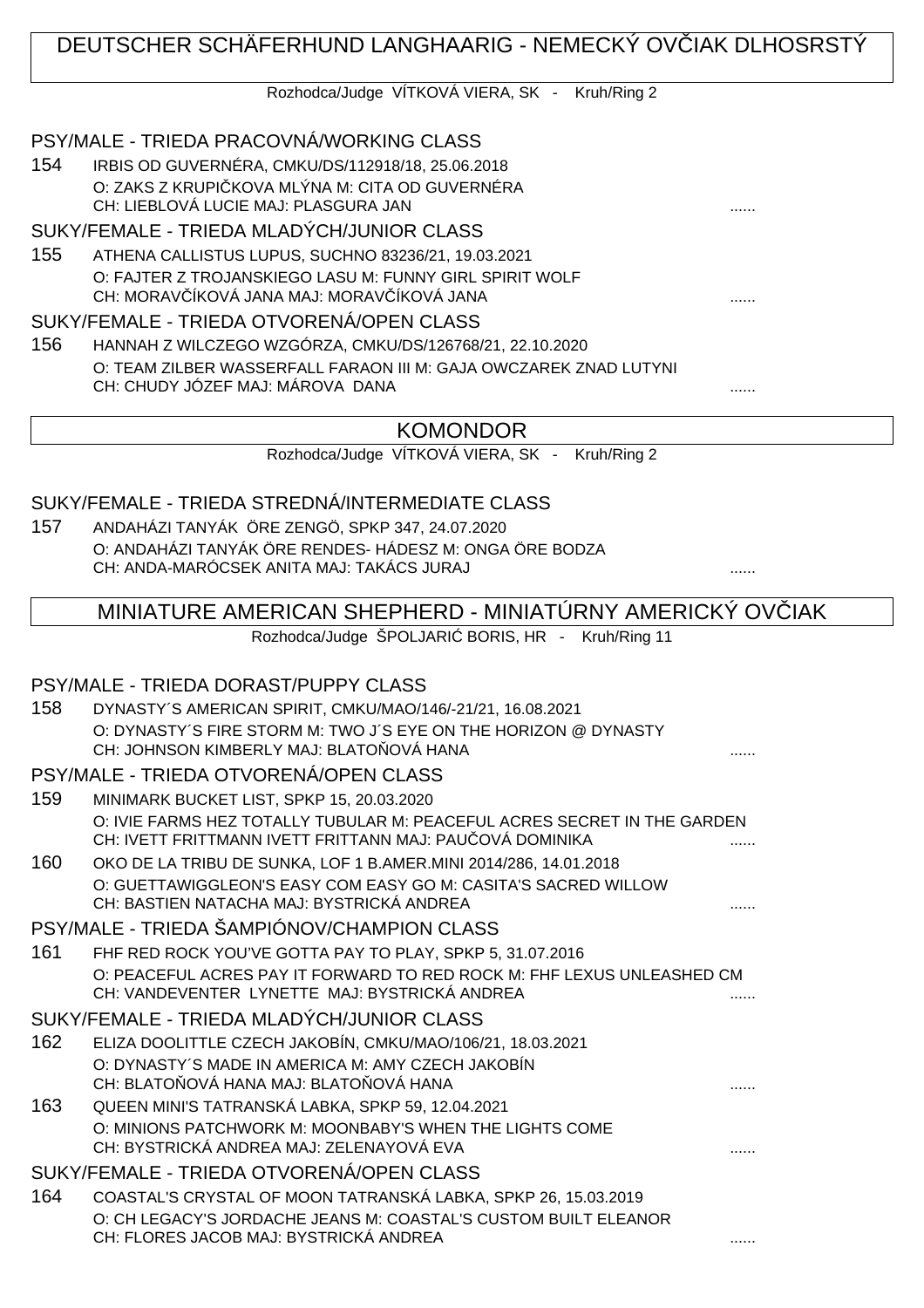#### 165 ESSI Z PODPOLIANSKÝCH LÚK, SPKP 21, 01.05.2020 O: NASH DES COSTYS DU TOMBERG M: AYLEEN CZECH JAKOBÍN CH: PAU QVÁ DOMINIKA MAJ: PAU QVÁ DOMINIKA

#### SUKY/FEMALE - TRIEDA ŠAMPIÓNOV/CHAMPION CLASS

166 MOONBABY'S WHEN THE LIGHTS COME ON, SPKP 6, 21.04.2016 O: LEGACY'S AMERICAN OUTLAW M: MOONBABY'S WHITCH'S FATAL BEAUTY CH: ZOBELL MELISSA MAJ: BYSTRICKÁ ANDREA ......

#### MUDI

Rozhodca/Judge VÍTKOVÁ VIERA, SK - Kruh/Ring 2

## PSY/MALE - TRIEDA ŠAMPIÓNOV/CHAMPION CLASS

167 BARIGUARD RITTER, Z REG/MUD/187/-21/19, 09.08.2019 O: MECSEKI BUNDÁS ÜDVÖS M: GULAKUTI KLEOPÁTRA CH: PAPP ROBERTNÉ MAJ: BEREŠ DANIELA ......

## OLD ENGLISH SHEEPDOG - BOBTAIL

Rozhodca/Judge PISKAY VLADIMÍR, SK - Kruh/Ring 3

### SUKY/FEMALE - TRIEDA MLADÝCH/JUNIOR CLASS

168 SISSI MODRÝ KA ON, CMKU/BOB/2955/21, 04.01.2021 O: HAPPY PANDA´S FAVORY CANISSA XXII M: PENNYLANE ARETHA FRANKLIN CH: MÁROVÁ PETRA MAJ: U OVÁ KAPUSTOVÁ SILVIA

## PULI OTHER COLOURS - PULI OSTATNÉ FARBY

Rozhodca/Judge VÍTKOVÁ VIERA, SK - Kruh/Ring 2

## SUKY/FEMALE - TRIEDA ŠAMPIÓNOV/CHAMPION CLASS

169 LUDAS MATYI SZERELEM, SPKP 455, 11.03.2019 O: LUDAS MATYI NYILAS M: LUDAS MATYI LUJZI CH: ANTAL FERENC MAJ: LUKÁ OVÁ ZITA

## PULI WHITE - PULI BIELY

Rozhodca/Judge VÍTKOVÁ VIERA, SK - Kruh/Ring 2

#### SUKY/FEMALE - TRIEDA MLADÝCH/JUNIOR CLASS

170 HOPE FOR THE WORLD DALAJLAMAHERBS, PKR.I-100582, 24.03.2021 O: LONCSOSI-BATOR RAJKA M: CARINA NEBULA DALAJLAMAHERBS CH: KLARMAN AGNIESZKA MAJ: KLARMAN AGNIESZKA

## PUMI

Rozhodca/Judge VÍTKOVÁ VIERA, SK - Kruh/Ring 2

#### PSY/MALE - TRIEDA ŠAMPIÓNOV/CHAMPION CLASS

171 CSÚNYATELEPI BATYU, MET.PM.1116/19, 21.06.2019 O: PETIT FOU-FOU ARGÓ M: CSÚNYATELEPI ÜDVÖS CH: PUSKÁS CSILLA MAJ: KÖVECSES ÁRPÁDNÉ

PSY/MALE - TRIEDA VETERÁNOV/VETERAN CLASS

172 GALLA-HEGYI SANYI, MET.PM. 36/14, 19.02.2014 O: NYÍRSÉGFIA BOGÁNCS M: GALLA HEGYI OKOS CH: SZALAI LÁSZLÓ MAJ: KÖVECSES ÁRPÁDNÉ ......

SCHIPPERKE - ŠIPERKA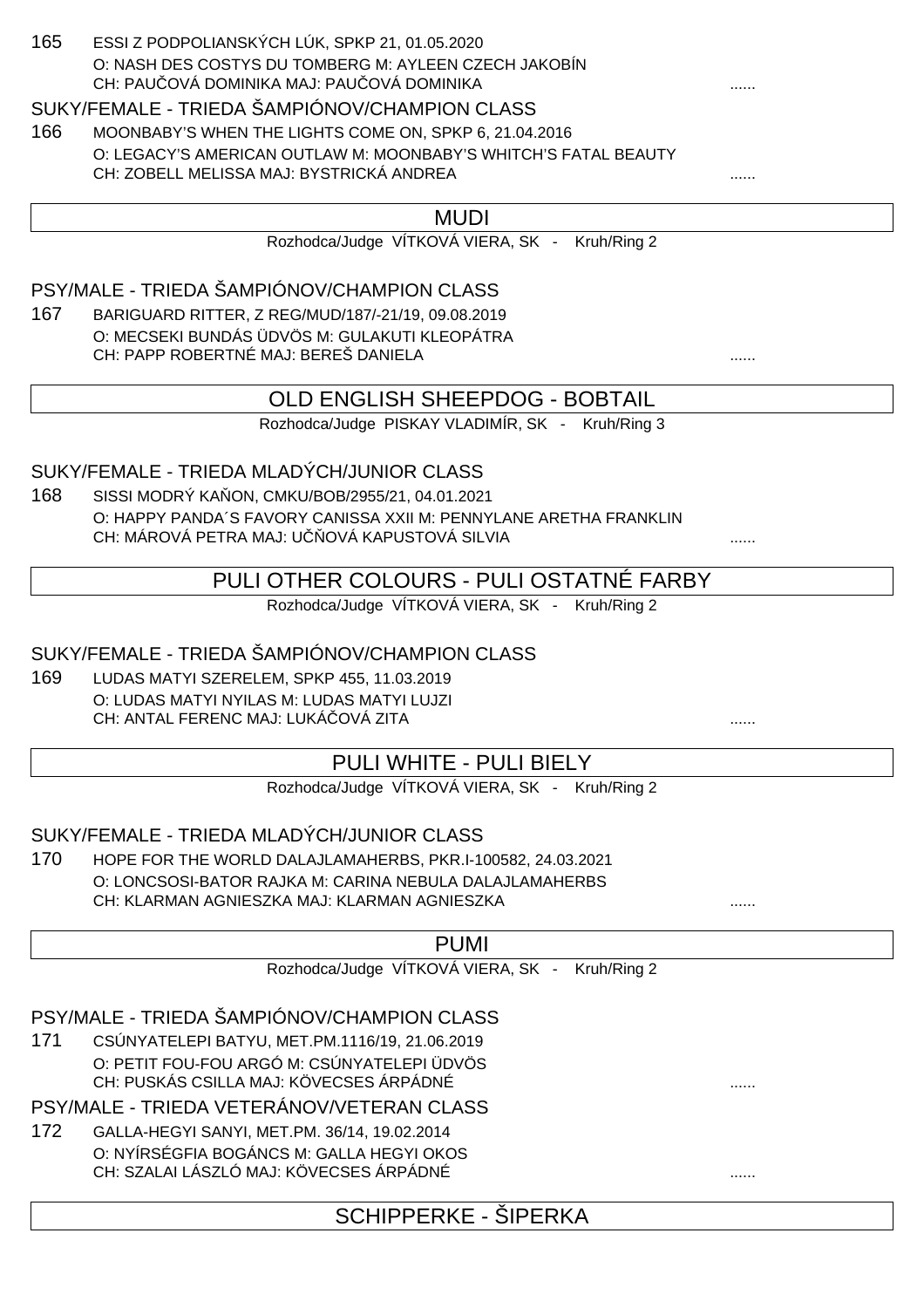#### PSY/MALE - TRIEDA DORAST/PUPPY CLASS

173 SLAVJANKA JAROMIR, RKF 6363462, 31.08.2021 O: SLAVJAN BERLUSKONI M: SLAVJANKA J'AI OSE CH: BAKLUSHIN GEORGY MAJ: MIKUS-KORALEWSKA DOROTA ......

#### SUKY/FEMALE - TRIEDA MLADÝCH/JUNIOR CLASS

174 ZURI BY ATRIA CORDIS, PKR.I-99951 K, 02.04.2021 O: LOVER PASSIONATE BY AHMED BOZIEV M: SATISFACTION FROM WHAT YOU DO BY AHMED BOZIEV CH: MIKUS-KORALEWSKA DOROTA MAJ: MIKUS-KORALEWSKA DOROTA ......

#### SUKY/FEMALE - TRIEDA STREDNÁ/INTERMEDIATE CLASS

175 HABIBI NUBIKA, CMKU/SIP/788/20, 13.09.2020 O: BUDU HOSPODSKÝ POVALE M: BAMBULE NUBIKA CH: ROHANOVÁ KARIN MAJ: PAVLÍČKOVÁ ANDREA ......

## SHETLAND SHEEPDOG - ŠETLANDSKÝ OV IAK (ŠELTIA)

Rozhodca/Judge PISKAY VLADIMÍR, SK - Kruh/Ring 3

#### PSY/MALE - TRIEDA OTVORENÁ/OPEN CLASS

| 176 | IRISH LORD FLYNN OF CLAN MCFLY, ÖHZB/SHET 3464, 23.03.2020<br>O: CH RIVERMIST TAKE A CHANCE ON ME M: JCH GOLDEN FAIRY DUST OF CLAN MCFLY<br>CH: MEDEK CLAUDIA MAJ: MEDEK CLAUDIA |  |
|-----|----------------------------------------------------------------------------------------------------------------------------------------------------------------------------------|--|
|     | PSY/MALE - TRIEDA ŠAMPIÓNOV/CHAMPION CLASS                                                                                                                                       |  |
| 177 | ART FELICITY IRISH WHISKEY, CMKU/SHE/12782/-21/21, 27.03.2020                                                                                                                    |  |
|     | O: ART FELICITY TIMATI II M: ART FELICITY KATHERINE DENEUVE<br>CH: POPLAVSKAYA YANA MAJ: LINDAUROVÁ HELENA                                                                       |  |
|     | SUKY/FEMALE - TRIEDA MLADÝCH/JUNIOR CLASS                                                                                                                                        |  |
| 178 | AMBER POD LIŠ 1 HOROU, CMKU/SHE/12792/21, 11.06.2021                                                                                                                             |  |
|     | O: KOSMOS FERVIDUS M: REIKI VON SCHNAPPI SCHNAPP<br>CH: LOKVENCOVÁ ŽANETA MAJ: LOKVENCOVÁ ŽANETA                                                                                 |  |
| 179 | HAILEY SPOD SVORADOVEJ JASKYNE, SPKP 774, 08.05.2021                                                                                                                             |  |
|     | O: MARVEL POD BOROVÚ HORU M: TEENY Z ABLOVY STUDÁNKY<br>CH: MIKO PAVOL MAJ: STAN ÍKOVÁ JANA                                                                                      |  |
| 180 | VIKINGVISION CHARDONNAY, ÖHZB/SHET 3677, 29.05.2021<br>O: KETRIN'S MACHO BOY M: BORDERLINE COUNTRY MIRABELL<br>CH: FÜRST KATJA MAJ: FÜRST KATJA                                  |  |
|     | SUKY/FEMALE - TRIEDA OTVORENÁ/OPEN CLASS                                                                                                                                         |  |
| 181 | SMILE ANGEL OBYKNOVENNOE CHUDO, CMKU/SHE/12549/-21/19, 20.10.2019                                                                                                                |  |
|     | O: SMILE ANGEL DZEYMS BOND M: SMILE ANGEL SEA BLACK SWAN<br>CH: DRUZHINA ANGELIKA MAJ: LINDAUROVÁ HELENA                                                                         |  |
|     | SUKY/FEMALE - TRIEDA ŠAMPIÓNOV/CHAMPION CLASS                                                                                                                                    |  |
| 182 | FANTAGHIRO LOHRIEN, PKR.I-90348, 22.10.2018                                                                                                                                      |  |
|     | O: HATFIELD'S LOUIS VUITTON M: FEELING BLUE LOHRIEN<br>CH: ZIEMNICKA BEATA MAJ: FERENC MAGDALENA                                                                                 |  |
| 183 | REIKI VON SCHNAPPI SCHNAPP, CMKU/SHE/10635/16, 08.09.2016<br>O: GIFT FROM WHISKY VERNÝ TIEN M: AILA LAILA VON SCHNAPPI SCHNAPP                                                   |  |
|     | CH: KULAWIAK LIBUŠE MAJ: LOKVENCOVÁ ŽANETA                                                                                                                                       |  |
|     | SUKY/FEMALE - TRIEDA VETERÁNOV/VETERAN CLASS                                                                                                                                     |  |
| 184 | KYLEBURN ILIA, OHZB SHET 2140, 05.03.2010                                                                                                                                        |  |
|     | O: CH STEVLYN COPPERSMITH AT MALAROC M: KYLEBURN EURYDICE<br>CH: EAVES MARGARET MAJ: MEDEK CLAUDIA                                                                               |  |
|     |                                                                                                                                                                                  |  |

SLOVENSKÝ UVA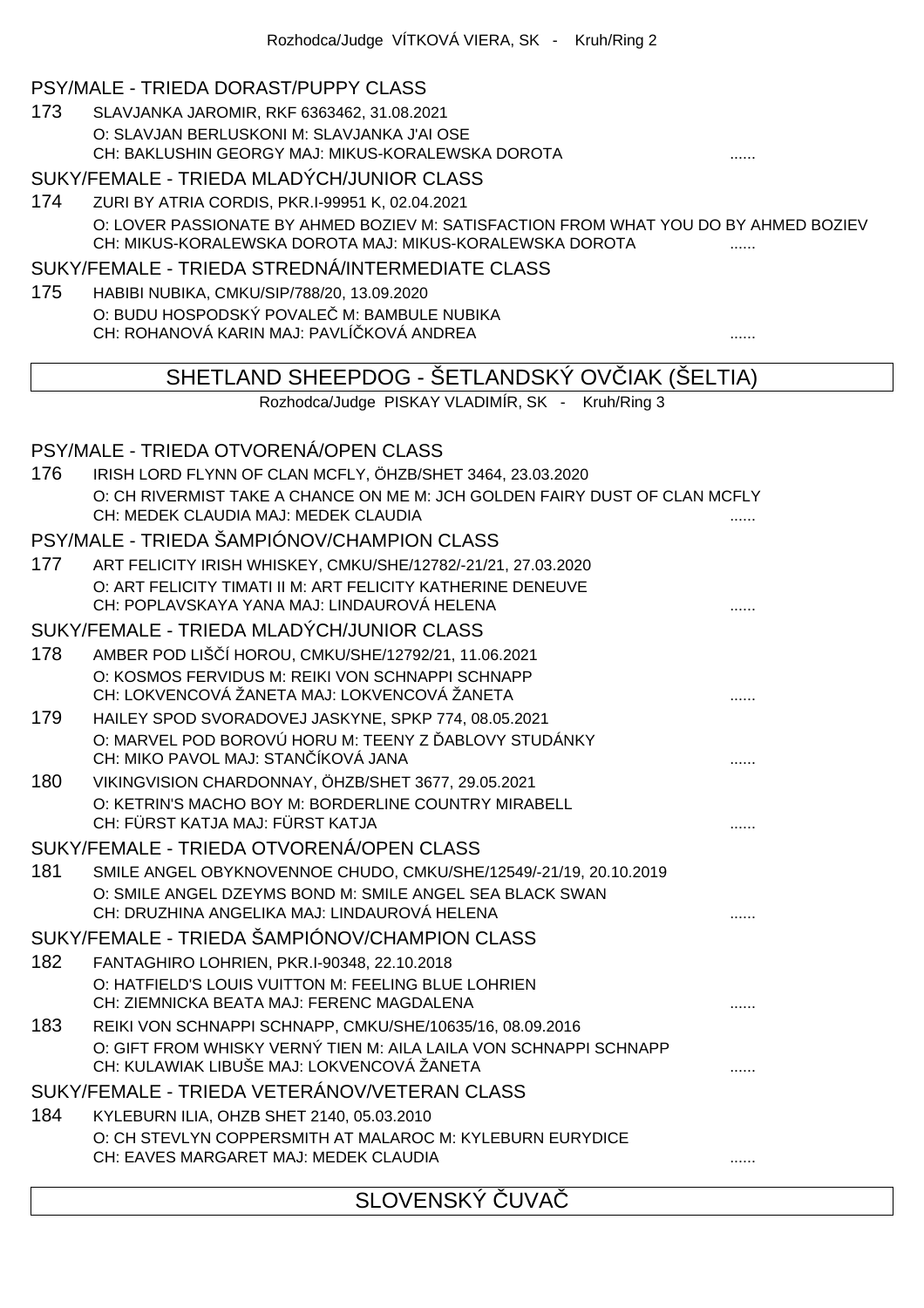|     | PSY/MALE - TRIEDA MLADÝCH/JUNIOR CLASS                                                      |  |
|-----|---------------------------------------------------------------------------------------------|--|
| 185 | BELLEN KARPATSKÝ KLENOT, SPKP 10957, 19.06.2021                                             |  |
|     | O: BOGO ANJELI U ZUZKY M: INEZ JANIN RAN                                                    |  |
|     | CH: DUBOVSKÝ JAROSLAV MAJ: DUBOVSKÝ JAROSLAV                                                |  |
|     | PSY/MALE - TRIEDA STREDNÁ/INTERMEDIATE CLASS                                                |  |
| 186 | ALEX Z BROSIKOVA, SPKP 10823, 19.08.2020                                                    |  |
|     | O: ARTHUR CEPA GEMSTONE M: NIKY SHANNON ONYX MÁRK<br>CH: PETE IK DAVID MAJ: HUDÁKOVÁ HELENA |  |
|     | PSY/MALE - TRIEDA OTVORENÁ/OPEN CLASS                                                       |  |
| 187 | GREI CARIN DOM, SPKP 10289, 30.11.2015                                                      |  |
|     | O: URAN JANIN RAN M: DAIDA CARIN DOM<br>CH: BUZÁKOVÁ ANNA MAJ: SZMEK RUDOLF                 |  |
|     | PSY/MALE - TRIEDA ŠAMPIÓNOV/CHAMPION CLASS                                                  |  |
| 188 | CHYRO NA STAROM MLYNISKU, SPKP 10702, 18.08.2019                                            |  |
|     | O: CAR Š ASTNÁ BUDOUCNOST M: KYRA MAPA                                                      |  |
|     | CH: HUDÁKOVÁ HELENA MAJ: ZMIJOVÁ RENÁTA                                                     |  |
|     | SUKY/FEMALE - TRIEDA MLADÝCH/JUNIOR CLASS                                                   |  |
| 189 | JUSTINE NA STAROM MLYNISKU, SPKP 10877, 12.02.2021                                          |  |
|     | O: MA O MAPA M: KYRA MAPA<br>CH: HUDÁKOVÁ HELENA MAJ: HUDÁKOVÁ HELENA                       |  |
|     | SUKY/FEMALE - TRIEDA STREDNÁ/INTERMEDIATE CLASS                                             |  |
| 190 | DAILLY MAYBE ANGELS, CLP/SC/3218, 23.07.2020                                                |  |
|     | O: ATREY Z HORNÍCH VINIC M: CASIE MAYBE ANGELS                                              |  |
|     | CH: HANYKOVÁ JANA MAJ: DUBOVSKÝ JAROSLAV                                                    |  |
|     | SUKY/FEMALE - TRIEDA OTVORENÁ/OPEN CLASS                                                    |  |
| 191 | KLEOPATRA KAT INA ZAHRADA, CLP/SC/3183, 21.03.2020                                          |  |
|     | O: AMIGO Z BRANDÝSKÉHO DVORA M: ISABELLA KAT INA ZAHRADA                                    |  |
|     | CH: LADMAN KATE INA MAJ: DVO ÁKOVÁ NAD ŽDA                                                  |  |
| 192 | PARIS MAPA, SPKP 10782, 21.03.2020                                                          |  |
|     | O: KURT MAPA M: CILA PRI ŠIBÉNKACH<br>CH: PATARÁK MATÚŠ MAJ: E KO MIROSLAV                  |  |
|     | SUKY/FEMALE - TRIEDA ŠAMPIÓNOV/CHAMPION CLASS                                               |  |
| 193 | KARAMEL KAT INA ZAHRADA, CLP/SC/3180, 21.03.2020                                            |  |
|     | O: AMIGO Z BRANDÝSKÉHO DVORA M: ISABELLA KAT INA ZAHRADA                                    |  |
|     | CH: LADMAN KATE INA MAJ: DVO ÁKOVÁ NAD ŽDA                                                  |  |

## WELSH CORGI CARDIGAN

Rozhodca/Judge GRÖSCHL FERENC, HU - Kruh/Ring 4

### PSY/MALE - TRIEDA MLADÝCH/JUNIOR CLASS

- 194 CHRIS TEAM PAN FREDDI, PKR.I-99361, 22.04.2021 O: USZAKI ONCE UPON A TIME M: ASTERSLAND JAZZY JEWEL CH: MICHALSKI KRZYSZTOF MAJ: MICHALSKI KRZYSZTOF ......
- 195 SPANISH GRAND AYVENGO, CMKU/WCC/596/-21/20, 20.12.2020 O: MAJOR POINT ZUCCHERO M: VAN LEN TIME ZLATA CH: IGNATYEVA L.A. MAJ: APPELOVÁ LUCIE ......

#### SUKY/FEMALE - TRIEDA DORAST/PUPPY CLASS

196 DEE DUA ICY DIAMOND OF WELSH, SPKP 91, 22.07.2021 O: ANALOG CC BACK IN BLACK M: BIJOU ICY DIAMOND OF WELSH CH: MRVOVÁ EVA MAJ: ONDRUŠKOVÁ ANDREA ......

#### SUKY/FEMALE - TRIEDA MLADÝCH/JUNIOR CLASS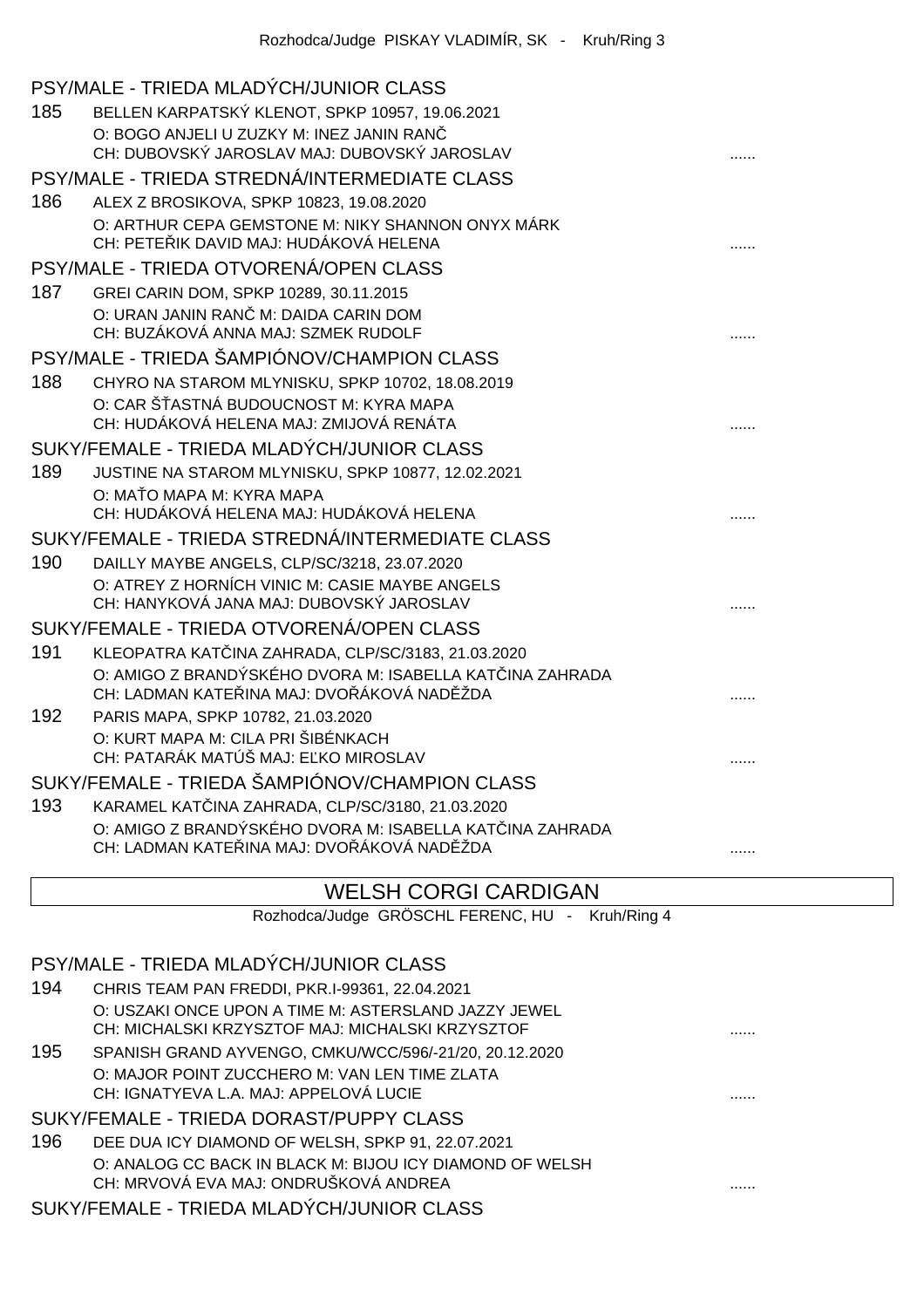| 197 | ANGEL ARWEN FROM MALVAZINKY HILLS, CMKU/WCC/581/21, 28.05.2021                                                                                          |   |
|-----|---------------------------------------------------------------------------------------------------------------------------------------------------------|---|
|     | O: WORLD IN MY EYES Z JURAJSKIEGO ZAMKU M: DAIRA BRNO-FROST<br>CH: VA KOVÁ NIKOLA MAJ: WELSHOVI MICHAEL A SILVIE                                        |   |
| 198 | CARDIGANIUM HOLLYWOOD MOVIE STAR, SPKP 88, 14.06.2021                                                                                                   |   |
|     | O: SHEPADOS HERCULE POIROT M: AVVENENTE PRINCIPESSA FOR CARDIGANIUM<br>CH: GOLOVUSHKINA YU.B. MAJ: DANILOVÁ NATÁLIA                                     |   |
| 199 | SIDONIE, CMKU/WCC/593/-21/21, 24.01.2021                                                                                                                |   |
|     | O: MAJOR POINT GIMME A REASON M: WILD INSTICT OCRE-CHYPRE<br>CH: BIZET MELANIE MAJ: APPELOVÁ LUCIE                                                      |   |
|     | SUKY/FEMALE - TRIEDA STREDNÁ/INTERMEDIATE CLASS                                                                                                         |   |
| 200 | VAFELKA KREM-BRYULE, RKF 5755615, 12.08.2020                                                                                                            |   |
|     | O: APRIORI VIP SHINE LIKE A DIAMOND M: MARSELIN SWEETHEART<br>CH: MURANOVA OLGA MAJ: DANILOVÁ NATÁLIA                                                   |   |
|     | <b>WELSH CORGI PEMBROKE</b>                                                                                                                             |   |
|     | Rozhodca/Judge GRÖSCHL FERENC, HU - Kruh/Ring 4                                                                                                         |   |
|     | PSY/MALE - TRIEDA MLADŠÍ DORAST/MINOR PUPPY CLASS                                                                                                       |   |
| 201 | JENNY SHELBY URBAN CORGIS, SPKP 526, 07.10.2021                                                                                                         |   |
|     | O: NORD FANTASY BRILLIANT IN DARK M: AUBREE VON FLUFFENSTEIN<br>CH: URBANOVÁ ZUZANA MAJ: HORVATHOVÁ SILVIA                                              |   |
|     | PSY/MALE - TRIEDA DORAST/PUPPY CLASS                                                                                                                    |   |
| 202 | WALLFUGH JUST A DREAMER, ROI 21/189250, 14.07.2021                                                                                                      |   |
|     | O: WALLFUGH JUST DO IT M: NIRENO WHAT ABOUT ME AT WALLFUGH<br>CH: VALSECCHI VITTORIA MAJ: SÜMEGI KLÁRA                                                  |   |
|     | PSY/MALE - TRIEDA MLADÝCH/JUNIOR CLASS                                                                                                                  |   |
| 203 | ANDVOL SUPERMAN, RKF 6324376, 28.05.2021                                                                                                                |   |
|     | O: ALENCLAUD IKER M: ANDVOL YASNA LIBERTA<br>CH: VOLKOVA MARINA MAJ: BANI OVÁ MICHAELA                                                                  |   |
| 204 | CHESTER URBAN CORGIS, SPKP 421, 26.11.2020                                                                                                              |   |
|     | O: GREENWOOD IZ LEGENDY ROKHA M: BETT DREAM OF YOUTH<br>CH: URBANOVÁ ZUZANA MAJ: URBANOVÁ ZUZANA                                                        |   |
| 205 | CHOICE OF THE QUEEN ZENIT, SPKP 457, 16.02.2021                                                                                                         |   |
|     | O: ALENCLAUD FELIPE M: LAIF SPRING BEATRICHE<br>CH: POMOGALOVA OKSANA MAJ: DANILOVÁ NATÁLIA                                                             | . |
| 206 | LIONSACE DAY BY DAY, SPKP 461, 25.02.2021                                                                                                               |   |
|     | O: LUKOS STYLE ORANGE FOX FOR LIONSACE M: LIONSACE ALWAYS THE FIRST<br>CH: ROSÍVALOVÁ ELENA MAJ: ŠTANGA KRISTIÁN                                        | . |
|     | PSY/MALE - TRIEDA STREDNÁ/INTERMEDIATE CLASS                                                                                                            |   |
| 207 | CORNATELLO APOCALYPSE, SPKP 400, 30.07.2020<br>O: BYTHAM GIZMO M: ONORINE FROM SAXE DES SALINES DE GOUPIL<br>CH: DANILOVÁ NATÁLIA MAJ: DANILOVÁ NATÁLIA |   |
| 208 | DAG SPIRIT OF WALES, SPKP 373, 20.05.2020                                                                                                               |   |
|     | O: BYTHAM GIZMO M: FOXY UNIQUA 17TH MERIDIAN                                                                                                            |   |
| 209 | CH: BANKOVICH ANDREJ MAJ: BANKOVICH ANDREJ + ŠK REK JOSEF<br>DAMON SPIRIT OF WALES, SPKP 377, 20.05.2020                                                |   |
|     | O: BYTHAM GIZMO M: FOXY UNIQUA 17TH MERIDIAN<br>CH: BANKOVICH ANDREJ MAJ: ONDRUŠKOVÁ ANDREA                                                             |   |
|     | PSY/MALE - TRIEDA OTVORENÁ/OPEN CLASS                                                                                                                   |   |
| 210 | BORN TO BE YOUR HESTON BLUMENTHAL CHEF AT MORGERTON, MET.W.CORGI281/20,                                                                                 |   |
|     | O: GINGER ELF PEANUT BUTTER AT BORNTOBE M: ALL OVER BORN TO BE MAGIC PEMBROKE<br>CH: TREFÁN-TÖRÖK ALEXANDRA MAJ: SÜMEGI KLÁRA + RUZSOVITS TAMÁS         |   |
| 211 | HONEY PEARLS CONOR, SPKP 536, 23.03.2020<br>O: KOTOMIN'S LUCKY CHANGE M: FLORIS COR JOY IN YOUR HEART                                                   |   |
|     | CH: BREZOVSZKY ÁKOS MAJ: BARANYAI TIBOR                                                                                                                 |   |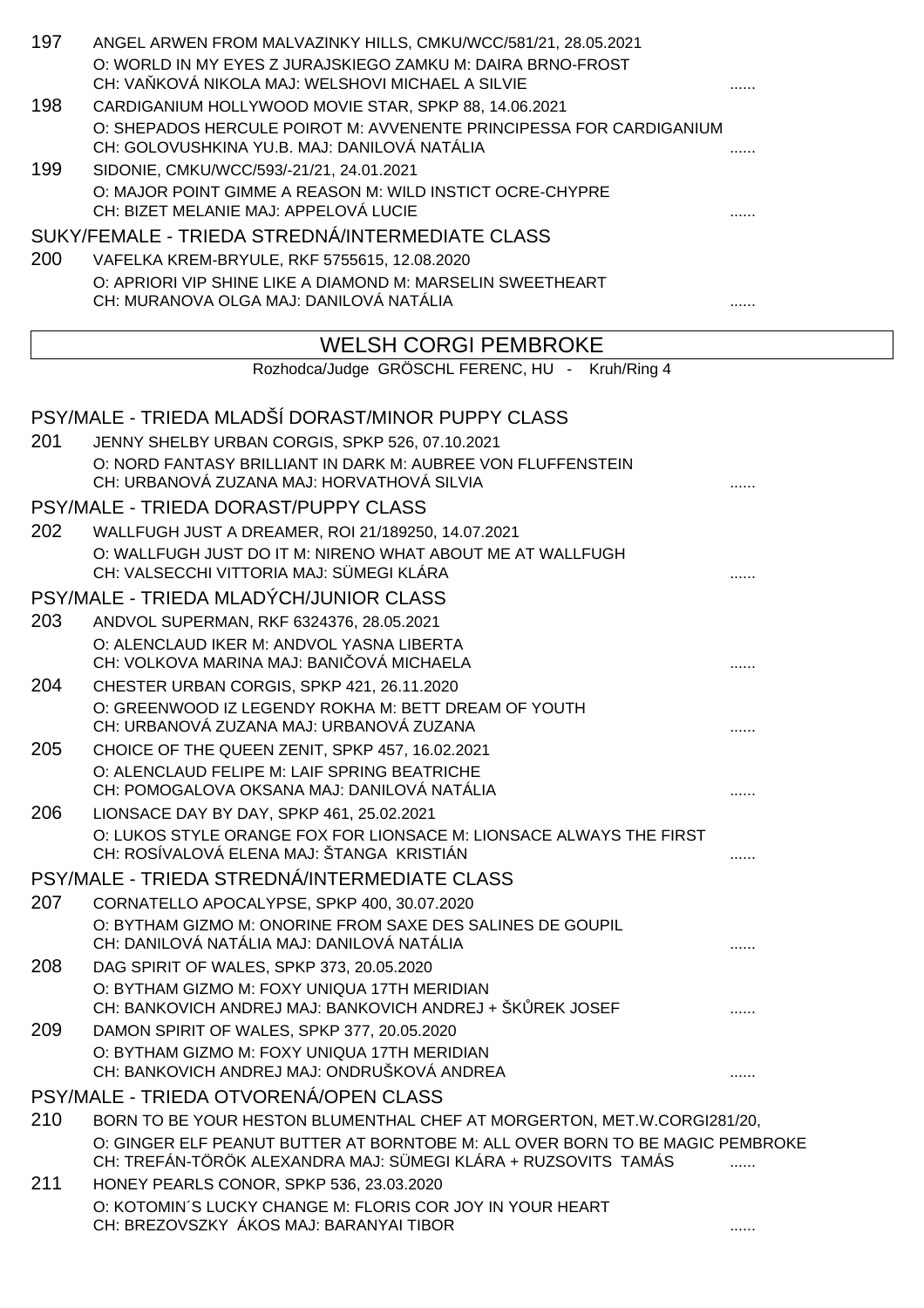| 212 | LIONSACE COUNTRY SONG, SPKP 385, 16.06.2020<br>O: BYTHAM GIZMO M: KENOSHA KISS OF KINBERGER'S<br>CH: ROSÍVALOVÁ ELENA MAJ: ZÁHUMENSKÁ ALENA                                |   |
|-----|----------------------------------------------------------------------------------------------------------------------------------------------------------------------------|---|
|     | PSY/MALE - TRIEDA ŠAMPIÓNOV/CHAMPION CLASS                                                                                                                                 |   |
| 213 | DANNY OF ROYAL ANCESTRY, CMKU/WCP/1769/20, 20.03.2020                                                                                                                      |   |
|     | O: DWYNELLA CUSTOM MADE M: CATTY OD AZALKY Z VELVAR<br>CH: MARYŠKA JAN MAJ: SRBOVÁ ALENA                                                                                   |   |
| 214 | SEBASTIAN HAROLD WAKIZASHI OF TIANITO, CMKU/WCP/1958/-21/19, 13.10.2019<br>O: BORN TO BE YOUR HAROLD WILSON M: KAMILLA Z KROVIA                                            |   |
|     | CH: TÓTH TIBOR MAJ: HANÁKOVÁ LINDA                                                                                                                                         |   |
|     | SUKY/FEMALE - TRIEDA DORAST/PUPPY CLASS                                                                                                                                    |   |
| 215 | ALCHIBA FROM JOYARD, SPKP 489, 24.07.2021                                                                                                                                  |   |
|     | O: LUKOS STYLE ORANGE FOX FOR LIONSACE M: LIONSACE BACKWARD GLANCE<br>CH: BÁLINT MICHAL MAJ: CHOMOVÁ NATÁLIA                                                               |   |
| 216 | CORNATELLO BATTE KANE, SPKP 494, 09.09.2021                                                                                                                                |   |
|     | O: BYTHAM GIZMO M: ONORINE FROM SAXE DES SALINES DE GOUPIL<br>CH: DANILOVA NATALIA MAJ: DANILOVÁ NATÁLIA                                                                   |   |
| 217 | NATALIA ROSE WAKIZASHI OF TIANITO, SPKP 497, 15.07.2021                                                                                                                    |   |
|     | O: BORN TO BE YOUR ROYAL SAFFRON M: SAPHIRA WAKIZASHI OF TIANITO<br>CH: TÓTH TIBOR MAJ: BANI OVÁ MICHAELA                                                                  |   |
| 218 | ORDEN KELTOV FIRST FIDDLE PLAYER, SPKP 539, 07.07.2021                                                                                                                     |   |
|     | O: PEMCADER BALDER M: ORDEN KELTOV NIRVANA<br>CH: GAVRIUK TETIANA MAJ: BANKOVICH ANDREJ                                                                                    |   |
|     | SUKY/FEMALE - TRIEDA MLADÝCH/JUNIOR CLASS                                                                                                                                  |   |
| 219 | ACADEMIA CANIS AMAZING GRACE, PKR.I-99453 K, 05.01.2021<br>O: GRACELAND WHAT DREAMS ARE MADE OFF M: ANDVOL UNESENNAYA VETROM<br>CH: HARTABUS LUKASZ MAJ: BANI OVÁ MICHAELA |   |
| 220 | ALESSIA MAJESTY FROM MEADOW, CMKU/WCP/1933/21, 06.03.2021                                                                                                                  |   |
|     | O: GINGER ELF PEANUT BUTTER AT BORNTOBE M: DEBIE DREAM OF YOUTH<br>CH: SM LÍKOVÁ IVANA MAJ: SM LÍKOVÁ IVANA                                                                |   |
| 221 | ALŽB TA MAJESTY FROM MEADOW, SPKP 482, 06.03.2021                                                                                                                          |   |
|     | O: GINGER ELF PEANUT BUTTER AT BORNTOBE M: DEBIE DREAM OF YOUTH<br>CH: SM LÍKOVÁ IVANA MAJ: DVOR ÁKOVÁ DAGMAR                                                              | . |
| 222 | ANDVOL LUBAVA, RKF 6251148, 24.03.2021                                                                                                                                     |   |
|     | O: HAZELMERE BOUND FOR GLORY M: ANDVOL SHAMBALA<br>CH: VOLKOVA MARINA MAJ: ŠOKA PETER                                                                                      |   |
| 223 | LIONSACE DAY'N NITE, SPKP 464, 25.02.2021                                                                                                                                  |   |
|     | O: CH LUKOS STYLE ORANGE FOX FOR LIONSACE M: CH LIONSACE ALWAYS THE FIRST<br>CH: ROSÍVALOVÁ ELENA MAJ: ROSÍVALOVÁ ELENA                                                    |   |
| 224 | LIONSACE EVERY ROAD, SPKP 472, 24.03.2021                                                                                                                                  |   |
|     | O: CH LUKOS STYLE ORANGE FOX FOR LIONSACE M: LIONSACE BODY LIKE A BACKROAD<br>CH: ROSÍVALOVÁ ELENA MAJ: ROSÍVALOVÁ ELENA                                                   | . |
|     | SUKY/FEMALE - TRIEDA STREDNÁ/INTERMEDIATE CLASS                                                                                                                            |   |
| 225 | DOREEN CORGIIRA MORAVIA, CMKU/WCP/1789/20, 12.05.2020<br>O: CACANEK KUSY LISIURA M: BEREN CORGIIRA MORAVIA                                                                 |   |
|     | CH: RA ANSKÁ ILONA MAJ: CHRAPKOVÁ MIRIAM                                                                                                                                   |   |
| 226 | MANDALA MORGERTON, MET.W.CORGI318/20, 02.05.2020                                                                                                                           |   |
|     | O: ICH HAZELMERE MITCH A MATCH M: MIO MARE BELLA ANIMA<br>CH: SÜMEGI KLÁRA MAJ: SÜMEGI KLÁRA                                                                               | . |
|     | SUKY/FEMALE - TRIEDA ŠAMPIÓNOV/CHAMPION CLASS                                                                                                                              |   |
| 227 | HELEN VELVARSKÁ FARMA, CMKU/WCP/1706/19, 18.07.2019                                                                                                                        |   |
|     | O: HOOK HANDMADE KINBERGER'S M: EVE MY DELIGHT<br>CH: SRBOVÁ ALENA MAJ: SRBOVÁ ALENA                                                                                       |   |
|     | SUKY/FEMALE - TRIEDA VETERÁNOV/VETERAN CLASS                                                                                                                               |   |
| 228 | BESSI URBAN CORGIS, SPKP 188, 25.12.2013                                                                                                                                   |   |
|     | O: BEST YEFF 17TH MERIDIAN M: DEBIE CORAL MY DELIGHT<br>CH: URBANOVÁ ZUZANA MAJ: BANKOVICH ANDREJ                                                                          |   |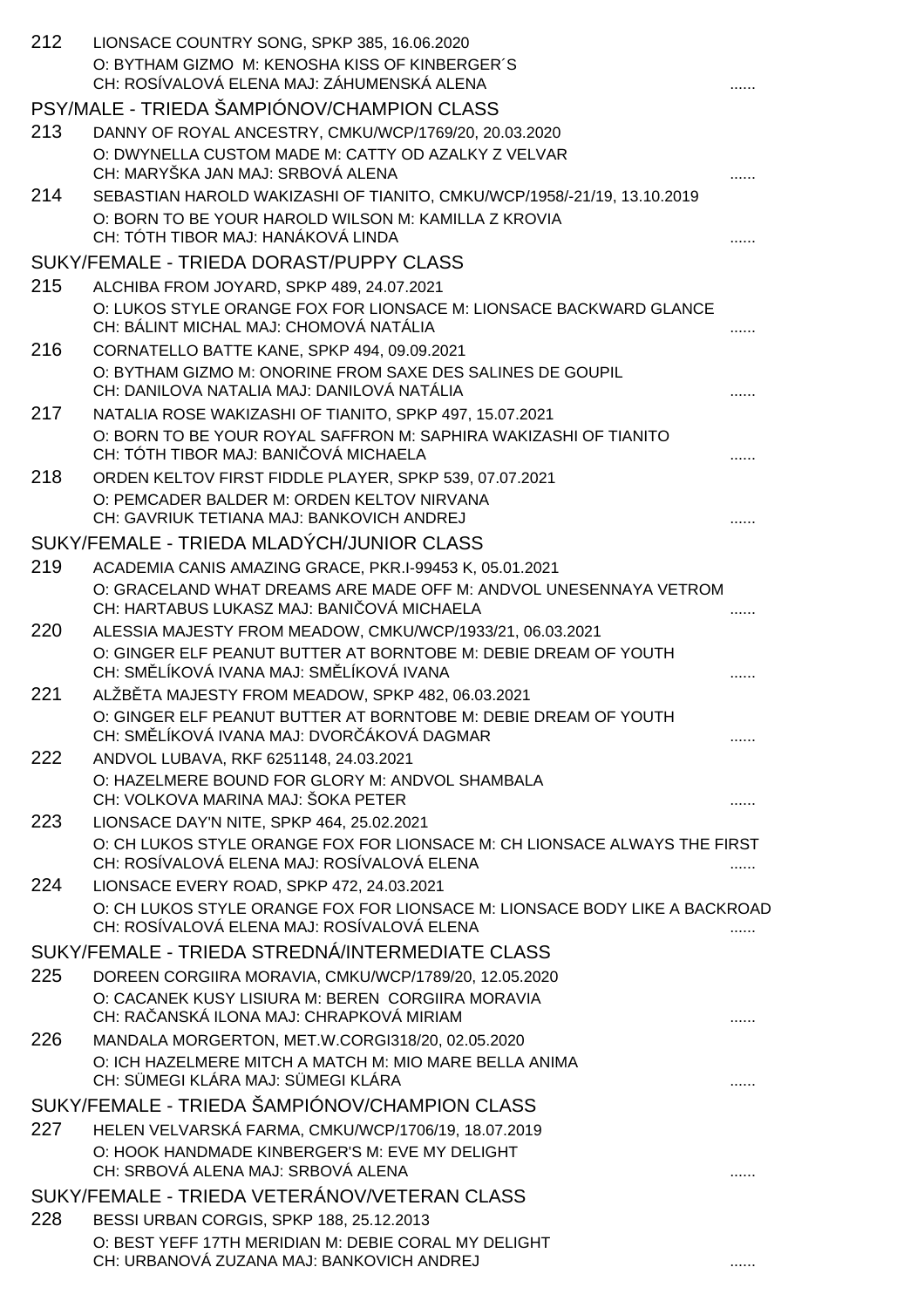## AFFENPINSCHER - OPI Í PIN

Rozhodca/Judge GRÖSCHL FERENC, HU - Kruh/Ring 4

SUKY/FEMALE - TRIEDA MLADÝCH/JUNIOR CLASS

229 BLACK ROSE MAGIC RUNZA, CMKU/OP/70/20, 16.10.2020 O: BOB MARLEY REGGAE STAR M: BEEBA BUBBLEDOG CH: NEUBAUEROVÁ LIB NA ANNA MAJ: NEUBAUEROVÁ LIB NA ANNA  $\ldots$ 

# APPENZELLER SENNENHUND - APENZELSKÝ SALAŠNÝ PES

Rozhodca/Judge MATYÁŠ JAROSLAV, SK - Kruh/Ring 5

SUKY/FEMALE - TRIEDA MLADÝCH/JUNIOR CLASS

230 BELLA Z BOJNICKÉHO DVORA, SPKP 719, 02.02.2021 O: THREE COLOR BENELUX M: VENA SPOD HRÁDZE CH: PLŠEK PETER MAJ: MIKOVÁ BEATA ......

SUKY/FEMALE - TRIEDA OTVORENÁ/OPEN CLASS

231 FANNY SPOD HRÁDZE, SPKP 675, 18.10.2019 O: LEXUS SPOD HRÁDZE M: KHARMA VOM PIRNIKHOF CH: BELOVIČOVÁ ANETA MAJ: GONDÁŠ MILAN ......

BERNER SENNENHUND - BERNSKÝ SALAŠNÝ PES

Rozhodca/Judge MATYÁŠ JAROSLAV, SK - Kruh/Ring 5

## PSY/MALE - TRIEDA MLADÝCH/JUNIOR CLASS

| 232 | FABIAN ALEXBERNS, CMKU/BSP/15173/-21/21, 22.04.2021                   |  |
|-----|-----------------------------------------------------------------------|--|
|     | O: VERDI ALEXBERNS M: ROSE & KELLY ALEXBERNS                          |  |
|     | CH: CHERVYNSKYI OLEKSANDR MAJ: LAGOVÁ LUCIE                           |  |
| 233 | MY LOVELY BERN BRAVE BEAR, CMKU/BSP/15042/-21/21, 30.05.2021          |  |
|     | O: ONYX LAND VELES FOR BERN HAUS ON OKA M: DEREVNYA BERNCEV ESMIRALDA |  |
|     | CH: KULIKOVA YULIYA MAJ: PULTAROVÁ NELA                               |  |
|     | PSY/MALE - TRIEDA STREDNÁ/INTERMEDIATE CLASS                          |  |
| 234 | FARAY JAK Z OBRAZKA, PKR.II-141543, 26.05.2020                        |  |
|     | O: MILBU KEANU M: ARTAMIGS HAUS ELIZAVETA                             |  |
|     | CH: S TKOWSKA AGNIESZKA MAJ: S TKOWSKA AGNIESZKA                      |  |
| 235 | MOHITO SERCE DOMU, PKR.II-142597, 01.09.2020                          |  |
|     | O: PAYNO PRIDE OF JUSTIN M: HAIDI SERCE DOMU                          |  |
|     | CH: CHODACKI DARIUSZ MAJ: CHODACKI DARIUSZ                            |  |
|     | PSY/MALE - TRIEDA OTVORENÁ/OPEN CLASS                                 |  |
| 236 | ARNOLD BERNERHEART, SPKP 3956, 01.08.2017                             |  |
|     | O: IDEAL CAIRO CZECH REA M: B AGATA MEZI Í SKÁ SALAŠ                  |  |
|     | CH: STRASKÁ MÁRIA MAJ: LEŠUNDÁKOVÁ ŽANETA                             |  |
| 237 | JACKS AND BEARS SMOKEY, MET.BSH.998/20, 24.11.2019                    |  |
|     | O: ROCKING BOND, JAMES BOND M: DREAM GIRL DAISY FOWLER'S LAND         |  |
|     | CH: ZIEGLER ANNAMÁRIA AND GÁBOR MAJ: BOGDÁN GERG                      |  |
|     | PSY/MALE - TRIEDA ŠAMPIÓNOV/CHAMPION CLASS                            |  |
| 238 | CONAN ATTILA OD ZLATÉHO JINANU, CMKU/BSP/13310/18, 29.09.2018         |  |
|     | O: ATTILA M: AJRÍN IVER OD ZLATÉHO JINANU                             |  |
|     | CH: VIZNAR PETR MAJ: VIZNAR PETR + VIZNAROVÁ ŠT. PÁNKA                |  |
| 239 | ROLEX MOCNE GÓRALKI, PKR.II-135438, 19.09.2018                        |  |
|     | O: FERRARI ROJAUS BERNAS M: TULIPANOS BERNI UNIVERSE OF BEAUTY        |  |
|     | CH: WI CEK-JAKIMOWICZ BEATA MAJ: WI CEK-JAKIMOWICZ BEATA              |  |
|     | SUKY/FEMALE - TRIEDA MLADŠÍ DORAST/MINOR PUPPY CLASS                  |  |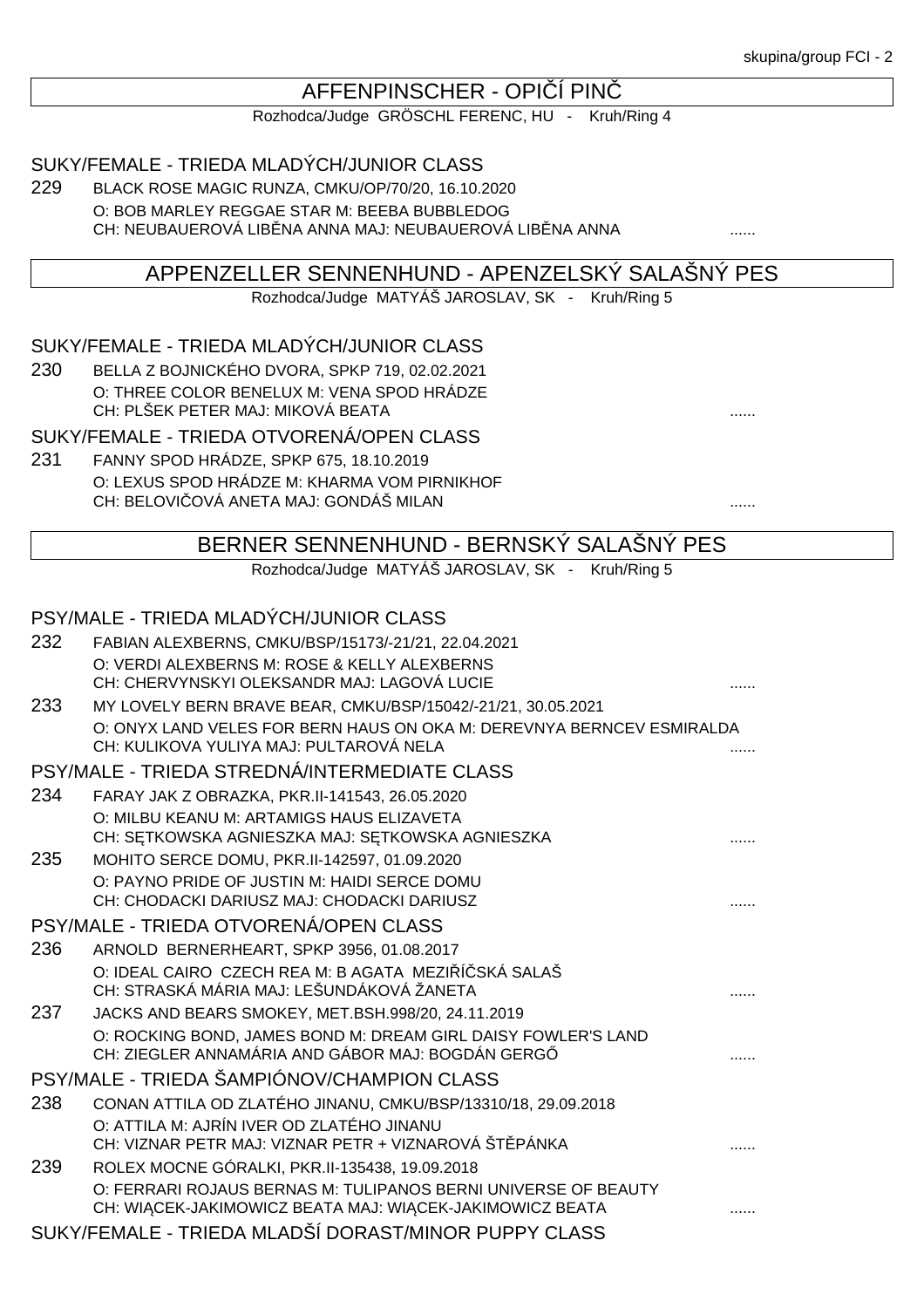| 240 | BERNEWA'S LUCREZIA BORGIA, SPKP 4307, 16.11.2021                                                                                     |  |
|-----|--------------------------------------------------------------------------------------------------------------------------------------|--|
|     | O: SZARHEGYALJAI FAIR PLAY M: BERNEWA'S DOLCE MANETTE                                                                                |  |
|     | CH: VARGA BRANISLAV MAJ: VARGOVÁ DRAHOMIRA + VARGA BRANISLAV                                                                         |  |
| 241 | KARLA RUDNIANSKA DOLINA, SPKP 4295, 01.11.2021                                                                                       |  |
|     | O: ELVIS Z CVANOVHO DVORA M: ISABELLE RUDNIANSKA DOLINA<br>CH: VAVRO PETER MAJ: VAVRO PETER                                          |  |
|     | SUKY/FEMALE - TRIEDA MLADÝCH/JUNIOR CLASS                                                                                            |  |
| 242 |                                                                                                                                      |  |
|     | ASHLEY FROM LUTENA OF SILESIA, CMKU/BSP/14787/21, 07.04.2021<br>O: DOLLAR ZE STAROB LSKÉ SAMOTY M: PRINCESS Z MOKROVOUS              |  |
|     | CH: ŠEMBEROVÁ MIROSLAVA MAJ: ŠEMBEROVÁ MIROSLAVA                                                                                     |  |
| 243 | BEAUTIFUL ROSUNBEE, CMKU/BSP/14761/21, 09.04.2021                                                                                    |  |
|     | O: PRINCAS KALNU ŠUO M: HAVANA SUNRISE VON ROMANSHOF                                                                                 |  |
|     | CH: MOJŽÍŠKOVÁ IVETA MAJ: MOJŽÍŠKOVÁ IVETA                                                                                           |  |
|     | SUKY/FEMALE - TRIEDA OTVORENÁ/OPEN CLASS                                                                                             |  |
| 244 | CORIN ATTILA OD ZLATÉHO JINANU, CMKU/BSP/13311/18, 29.09.2018                                                                        |  |
|     | O: ATTILA M: AJRÍN IVER OD ZLATÉHO JINANU<br>CH: VIZNAR PETR MAJ: VIZNAR PETR + VIZNAROVÁ ŠT PÁNKA                                   |  |
| 245 | DEBBIE CODELI GIRLS, CMKU/BSP/14109/20, 23.03.2020                                                                                   |  |
|     | O: GIOVANNI ARTURO VAN'T RIJKENSPARK M: KIMI CODELI GIRLS<br>CH: KOPECKÁ MARTINA MAJ: JÓVÁRI KRISZTINA                               |  |
| 246 | GEORGINA Z PERUCKÝCH LES , CMKU/BSP/14135/20, 29.03.2020                                                                             |  |
|     | O: KINGSMAN DE LLOBU ASTUR M: ARIA Z MEL ÍC<br>CH: K EP ÍKOVÁ ŠÁRKA MAJ: K EP ÍKOVÁ ŠÁRKA                                            |  |
| 247 | NUTELLA BERMONDO BOHEMIA, CMKU/BSP/13708/19, 25.05.2019                                                                              |  |
|     | O: WERNER WIX RONALDO M: KIMBA BERMONDO BOHEMIA<br>CH: OU ADOVÁ KATE INA MAJ: LAGOVÁ LUCIE                                           |  |
|     | SUKY/FEMALE - TRIEDA ŠAMPIÓNOV/CHAMPION CLASS                                                                                        |  |
| 248 | FLOWERBELLE KABÁTKO, CMKU/BSP/12369/17, 29.03.2017                                                                                   |  |
|     | O: FORTUNEIA NORTHERN WINTER SUNSET M: ANABELLE KABÁTKO                                                                              |  |
|     | CH: ŠAVRDOVÁ KATE INA MAJ: MELEZÍNKOVÁ MONIKA                                                                                        |  |
| 249 | JACKS AND BEARS PENNY LING, MET.BSH.1002/20, 24.11.2019                                                                              |  |
|     | O: ROCKING BOND JAMES BOND M: DREAM GIRL DAISY FOWLER'S LAND<br>CH: ZIEGLER ANNAMARIA & GABOR MAJ: ZIEGLER GABOR + ZIEGLER ANNAMARIA |  |
| 250 | PRINCESS Z MOKROVOUS, CMKU/BSP/13301/18, 21.09.2018                                                                                  |  |
|     | O: KOUDY BERMONDO BOHEMIA M: JULIA Z MOKROVOUS                                                                                       |  |
|     | CH: PE ENKA PAVEL MAJ: ŠEMBEROVÁ MIROSLAVA                                                                                           |  |
|     | <b>BULLDOG</b>                                                                                                                       |  |
|     | Rozhodca/Judge VONDROUŠ OTAKAR, CZ -<br>Kruh/Ring 6                                                                                  |  |
|     |                                                                                                                                      |  |

## PSY/MALE - TRIEDA MLADÝCH/JUNIOR CLASS 251 BEARBULL LARGO, SPKP 4541, 07.05.2021 O: KUPAKOS ETHAN M: BEARBULL CRYSTAL CH: SARKADI LÁSZLÓ MAJ: HUŇOROVÁ ĽUBICA ...... PSY/MALE - TRIEDA OTVORENÁ/OPEN CLASS 252 BLACK-TREASURE DOGS LOYD, MET.ANG.BULL.2455/19, 15.10.2018 O: BLACK-TREASURE DOGS DARIUS M: GOLDEN-BULL KEYA CH: BOROSS MONIKA MAJ: ONDRLOVÁ BARBORA ...... SUKY/FEMALE - TRIEDA MLADÝCH/JUNIOR CLASS 253 ATLANA BARONVIL, SPKP 4448, 29.12.2020 O: BLACK-TREASURE DOGS LOYD M: GOŠIN´S AMY CH: ONDRLOVÁ BARBORA MAJ: ONDRLOVÁ BARBORA ...... 254 TARA SRDCE HANÉ, SPKP 4506, 30.04.2021 O: MYSTYLE LOCAL HERO M: QUINNY SRDCE HANÉ CH: NOVÁKOVÁ LUCIE MAJ: HU OROVÁ UBICA **Externa ve algumento de la construcción de la construcción de la constru**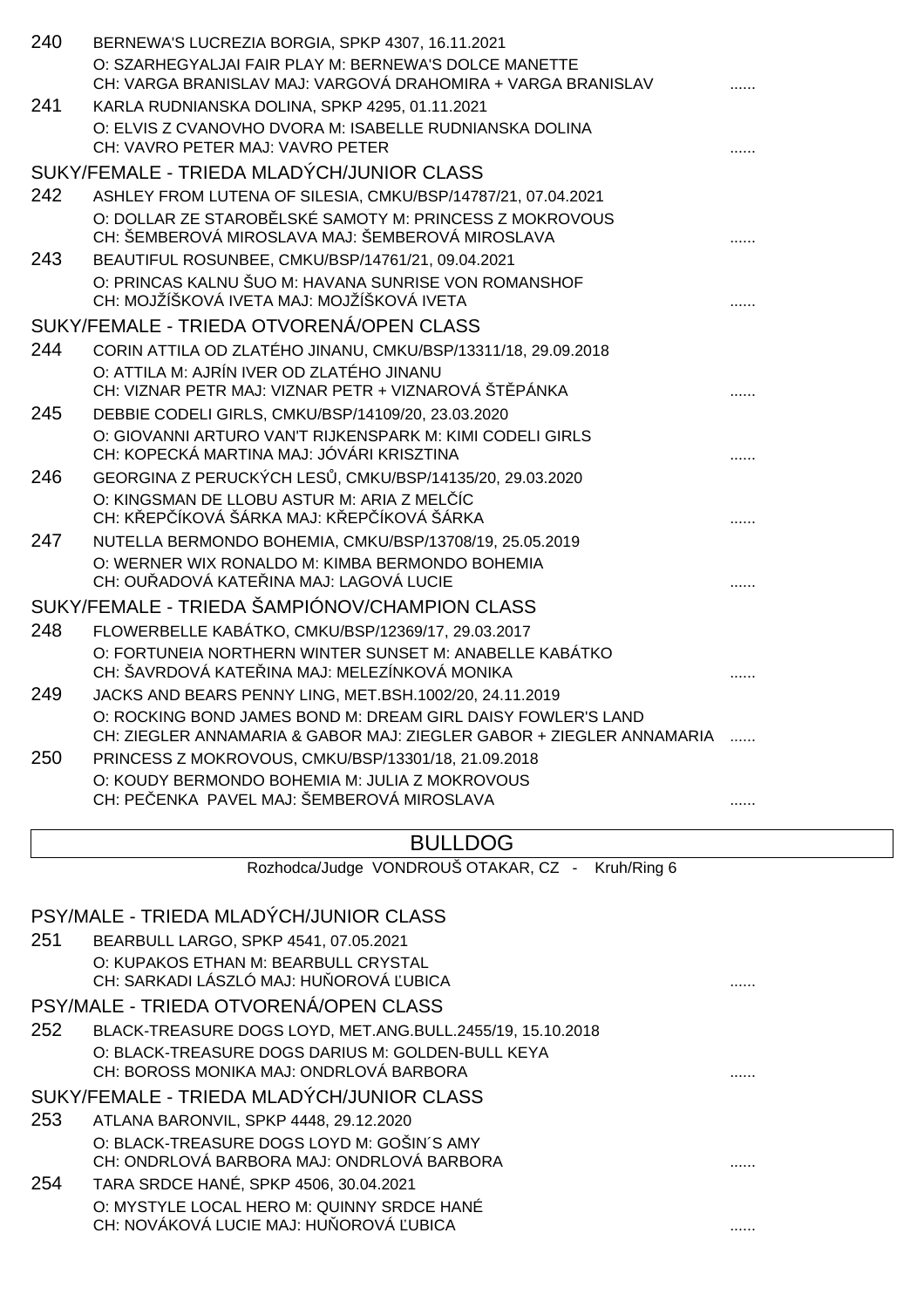| 255 | TRINITY SRDCE HANÉ, SPKP 4507, 30.04.2021<br>O: MYSTYLE LOCAL HERO M: QUINNY SRDCE HANÉ<br>CH: NOVÁKOVÁ LUCIE MAJ: HU OROVÁ UBICA |   |
|-----|-----------------------------------------------------------------------------------------------------------------------------------|---|
|     | SUKY/FEMALE - TRIEDA STREDNÁ/INTERMEDIATE CLASS                                                                                   |   |
| 256 | SOPHIA SRDCE HANÉ, SPKP 4466, 21.04.2020                                                                                          |   |
|     | O: MYSTYLE LOCAL HERO M: MATYLDA SRDCE HANÉ<br>CH: NOVÁKOVÁ LUCIA MAJ: HU OROVÁ UBICA                                             |   |
|     |                                                                                                                                   |   |
|     | <b>BULLMASTIFF</b>                                                                                                                |   |
|     | Rozhodca/Judge GRÖSCHL FERENC, HU -<br>Kruh/Ring 4                                                                                |   |
|     |                                                                                                                                   |   |
|     | PSY/MALE - TRIEDA MLADÝCH/JUNIOR CLASS                                                                                            |   |
| 257 | EINARR- VIKING OF HILLSIDE GUARDIAN, SPKP 813, 20.01.2021<br>O: MAGIC FORCE IMPORTANT IN LIFE M: BELLA NIGHT SENTRY               |   |
|     | CH: NIŽNÍK MATÚŠ MAJ: BÓDIŠ NICOLAS + LAKIOVÁ LAURA                                                                               |   |
|     | PSY/MALE - TRIEDA ŠAMPIÓNOV/CHAMPION CLASS                                                                                        |   |
| 258 | BE MY KEEPER FLOAT LIKE A BUTTERFLY STING LIKE A BEE, SPKP 766, 15.03.2019                                                        |   |
|     | O: VENI VIDI VICI IS DVARISKIU M: BIG GEMS DOLLY FOR I BRAVY RAGAZZI                                                              |   |
|     | CH: BY MY KEPEER ALLEVAMENTO MAJ: TUNEGA ONDREJ                                                                                   |   |
|     | SUKY/FEMALE - TRIEDA MLADŠÍ DORAST/MINOR PUPPY CLASS                                                                              |   |
| 259 | GYDA VALKYRJA OF HILLSIDE GUARDIAN, SPKP 837, 07.12.2021                                                                          |   |
|     | O: MAGIC FORCE IMPORTANT IN LIFE M: ARISHA HEART OF WARRIOR<br>CH: NIŽNÍK MATÚŠ MAJ: BÓDIŠ NICOLAS + LAKIOVÁ LAURA                |   |
|     |                                                                                                                                   |   |
|     | <b>CANE CORSO</b>                                                                                                                 |   |
|     | Rozhodca/Judge VONDROUŠ OTAKAR, CZ - Kruh/Ring 6                                                                                  |   |
|     |                                                                                                                                   |   |
|     | PSY/MALE - TRIEDA MLADŠÍ DORAST/MINOR PUPPY CLASS                                                                                 |   |
| 260 | BEVAN TERRA DEI BARONI, SPKP 2702, 01.11.2021                                                                                     |   |
|     | O: SPARTACUS CORSO BIH M: VELLUTO SCURO CIBELLE                                                                                   |   |
|     | CH: KOZELOVÁ IDA MAJ: KOZELOVÁ IDA                                                                                                |   |
| 261 | RUGGERO SOUL GUARD, SPKP 2740, 13.11.2021<br>O: DAVIDE CODA DI CAVALLO M: JULIETTE SOUL GUARD                                     |   |
|     | CH: BLESÁKOVÁ KATARÍNA MAJ: RYCHNAVSKÁ IVANA                                                                                      | . |
|     | PSY/MALE - TRIEDA DORAST/PUPPY CLASS                                                                                              |   |
| 262 | ALTONNIO MANNO MILLENNIUM XIII, SPKP 2635, 12.07.2021                                                                             |   |
|     | O: VALENTINO SILVER LAKE KOJIC M: CC CLEA BELLA VITA DA CAPO                                                                      |   |
|     | CH: KOSTOLANSKÁ TÍMEA MAJ: KOSTOLANSKÁ TÍMEA                                                                                      |   |
| 263 | ECTOR LOTUS FLOWER BLACK, SPKP 2646, 03.08.2021                                                                                   |   |
|     | O: DAVIDE CODA DI CAVALLO M: ZETA CRAZY CLAN                                                                                      |   |
| 264 | CH: ŠEBÍK MICHAL MAJ: ŠEBÍK MICHAL + ŠEBÍK MATEJ<br>EDWIN LOTUS FLOWER BLACK, SPKP 2645, 03.08.2021                               |   |
|     | O: DAVIDE CODA DI CAVALLO M: ZETA CRAZY CLAN                                                                                      |   |
|     | CH: ŠEBÍK MICHAL MAJ: JEŽOVÁ GABRIELA                                                                                             |   |
| 265 | EMPEROR LOTUS FLOWER BLACK, SPKP 2643, 03.08.2021                                                                                 |   |
|     | O: DAVIDE CODA DI CAVALLO M: ZETA CRAZY CLAN                                                                                      |   |
|     | CH: ŠEBÍK MICHAL MAJ: ZEUS NATÁLIE                                                                                                | . |
|     | PSY/MALE - TRIEDA MLADÝCH/JUNIOR CLASS                                                                                            |   |
| 266 | ALCAPONE PASSERO DI DIAMANTE, SPKP 2594, 24.06.2021                                                                               |   |
|     | O: APRIORI BEST ULTIMATUM M: APRIORI BEST SHARLIZ<br>CH: VRABCOVÁ EVA MAJ: VRABCOVÁ EVA                                           |   |
| 267 | ATHOS E'NATA UNA STELLA, SPKP 2677, 10.03.2021                                                                                    | . |
|     | O: DROGO KHAL CUSTODE DEL TRÓNI M: DEANERYS Z GILDII NIEUSTRASZONYCH                                                              |   |
|     | CH: POLA IK MATEJ MAJ: POLA IK MATEJ                                                                                              |   |
|     |                                                                                                                                   |   |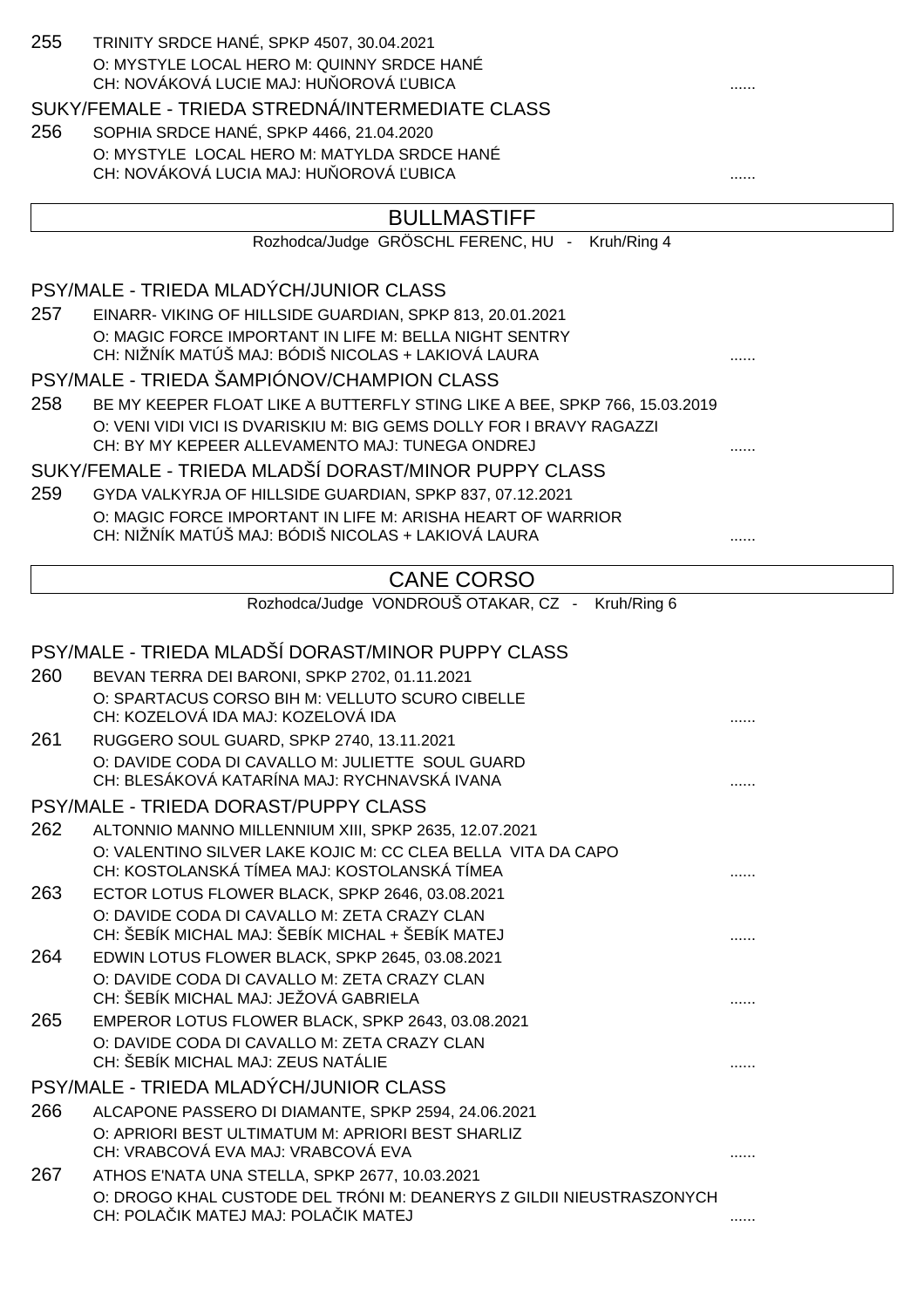| 268 | ATTILA GUARDIA DELLA LUNA, CMKU/CC/4842/-21/21, 07.06.2021                                                                 |  |
|-----|----------------------------------------------------------------------------------------------------------------------------|--|
|     | O: CC HIGHMAX JUNIOR VITA DA CAPO M: FENELLA GEMMA NERA<br>CH: GA OVÁ IVANA MAJ: NOVOTNÝ TOMÁŠ                             |  |
| 269 | TOKYO DE GREY BLOOD J.M., SPKP 2542, 25.03.2021                                                                            |  |
|     | O: G ALKAROS GDA M: SURIA DE GREY BLOOD J.M.<br>CH: SASULA KAMILA MAJ: CELERIK TOMÁŠ                                       |  |
| 270 | ULPO PIA FIDELIS, SPKP 2569, 19.01.2021                                                                                    |  |
|     | O: URANUS CORSO DI MUNTEANU M: MARTA PIA FIDELIS<br>CH: COTOI CORINA MAJ: KOZELOVÁ IDA                                     |  |
|     | PSY/MALE - TRIEDA STREDNÁ/INTERMEDIATE CLASS                                                                               |  |
| 271 | ADONIS DALL'OMBRA DEL CASTELLO, SPKP 2479, 04.11.2020                                                                      |  |
|     | O: CEASARIO OF SOULD GUARD M: AMANDA DAMIANO BARBYMARK HP<br>CH: MIŠKOLCI PATRIK MAJ: MIŠKOLCI PATRIK                      |  |
| 272 | MAESTO SOUL GUARD, SPKP 2265, 06.06.2020                                                                                   |  |
|     | O: DROGO KHAL CUSTODE DEL TRONO M: CARINA OF SOUL GUARD<br>CH: BLESÁKOVÁ KATARÍNA MAJ: SÁDOVSKÝ RAJMUND + SÁDOVSKÝ RAJMUND |  |
|     | PSY/MALE - TRIEDA OTVORENÁ/OPEN CLASS                                                                                      |  |
| 273 | GASS GEMMA NERA, SPKP 1946, 28.08.2018                                                                                     |  |
|     | O: I'M THOR RAYLA DI CORS M: GERTSOGINYA IZ DINASTII CHEMPIONOV<br>CH: MRÁZOVÁ ALENA MAJ: MRÁZOVÁ ALENA                    |  |
| 274 | JEOM SOLU GUARD, SPKP 2050, 20.04.2019                                                                                     |  |
|     | O: PRESIDENT IZ DINASTII CHAMPIONOV M: DELANNA SOUL GUARD<br>CH: BLESÁKOVÁ KATARÍNA MAJ: BLESÁKOVÁ KATARÍNA                |  |
|     | PSY/MALE - TRIEDA ŠAMPIÓNOV/CHAMPION CLASS                                                                                 |  |
| 275 | RE MANFREDI ALOEVERA, EST-03299/18, 25.06.2018                                                                             |  |
|     | O: CEASARIO OF SOUL GUARD M: RE MANFREDI VILMA<br>CH: RENZULLO PAOLO MAJ: BEDNÁRIKOVÁ ZORA                                 |  |
|     | PSY/MALE - TRIEDA VETERÁNOV/VETERAN CLASS                                                                                  |  |
| 276 | ACCESS OF SOUL GUARD, SPKP 1247, 27.08.2013                                                                                |  |
|     | O: MAURO CON AMORE VOLTURI FCI M: BOŽENA RODIS MARADOM<br>CH: BLESÁKOVA KATARÍNA MAJ: BLESÁKOVÁ KATARÍNA                   |  |
|     | SUKY/FEMALE - TRIEDA MLADŠÍ DORAST/MINOR PUPPY CLASS                                                                       |  |
| 277 | BELLA DAL OMBRA DEL CASTELLO, SPKP 2717, 27.11.2021                                                                        |  |
|     | O: DAVIDE CODA DI CAVALLO M: AMANDA DAMIANO BARBYMARK HP<br>CH: MIŠKOLCI PATRIK MAJ: MIŠKOLCI PATRIK                       |  |
|     | SUKY/FEMALE - TRIEDA DORAST/PUPPY CLASS                                                                                    |  |
| 278 | ACATALEYLA MILLENNIUM XIII, SPKP 2639, 12.07.2021                                                                          |  |
|     | O: VALENTINO SILVER LAKE KOJIC M: CC CLEA BELLA VITA DA CAPO<br>CH: KOSTOLANSKÁ TÍMEA MAJ: KOSTOLANSKÁ TÍMEA               |  |
| 279 | AMBRA TERRA DEI BARONI, SPKP 2631, 24.07.2021                                                                              |  |
|     | O: SPARTACUS CORSO BIH M: CAPPY Z KOLÁ KOVA RAN E<br>CH: KOZELOVÁ IDA MAJ: KOZELOVÁ IDA                                    |  |
|     | SUKY/FEMALE - TRIEDA MLADÝCH/JUNIOR CLASS                                                                                  |  |
| 280 | AIMY DALL'OMBRA DEL CASTELLO, SPKP 2487, 04.11.2020                                                                        |  |
|     | O: CEASARIO OF SOUL GUARD M: AMANDA BARBYMARK HP<br>CH: MIŠKOLCI PATRIK MAJ: MIŠKOLCI PATRIK                               |  |
| 281 | ARIAN PASSERO DI DIAMANTE, SPKP 2598, 24.06.2021                                                                           |  |
|     | O: APRIORI BEST ULTIMATUM M: APRIORI BEST SHARLIZ<br>CH: VRABCOVÁ EVA MAJ: KÁDAROVÁ DOMINIKA                               |  |
| 282 | EL'A ENGIE VITA DA CAPO, SPKP 2466, 06.11.2020                                                                             |  |
|     | O: DROGO KHAL CUSTODE DEL TRONO M: AMARETTA VITA DA CAPO<br>CH: CELERIK TOMÁŠ MAJ: HIANIK JOZEF                            |  |
| 283 | FELICITA CORSO REALE, SPKP 2588, 02.06.2021                                                                                |  |
|     | O: I'M THOR RAYLA DI CORS M: MEGGI SANGUE MAGNIFICO<br>CH: FERJANC MARIAN MAJ: GIBA A PETER                                |  |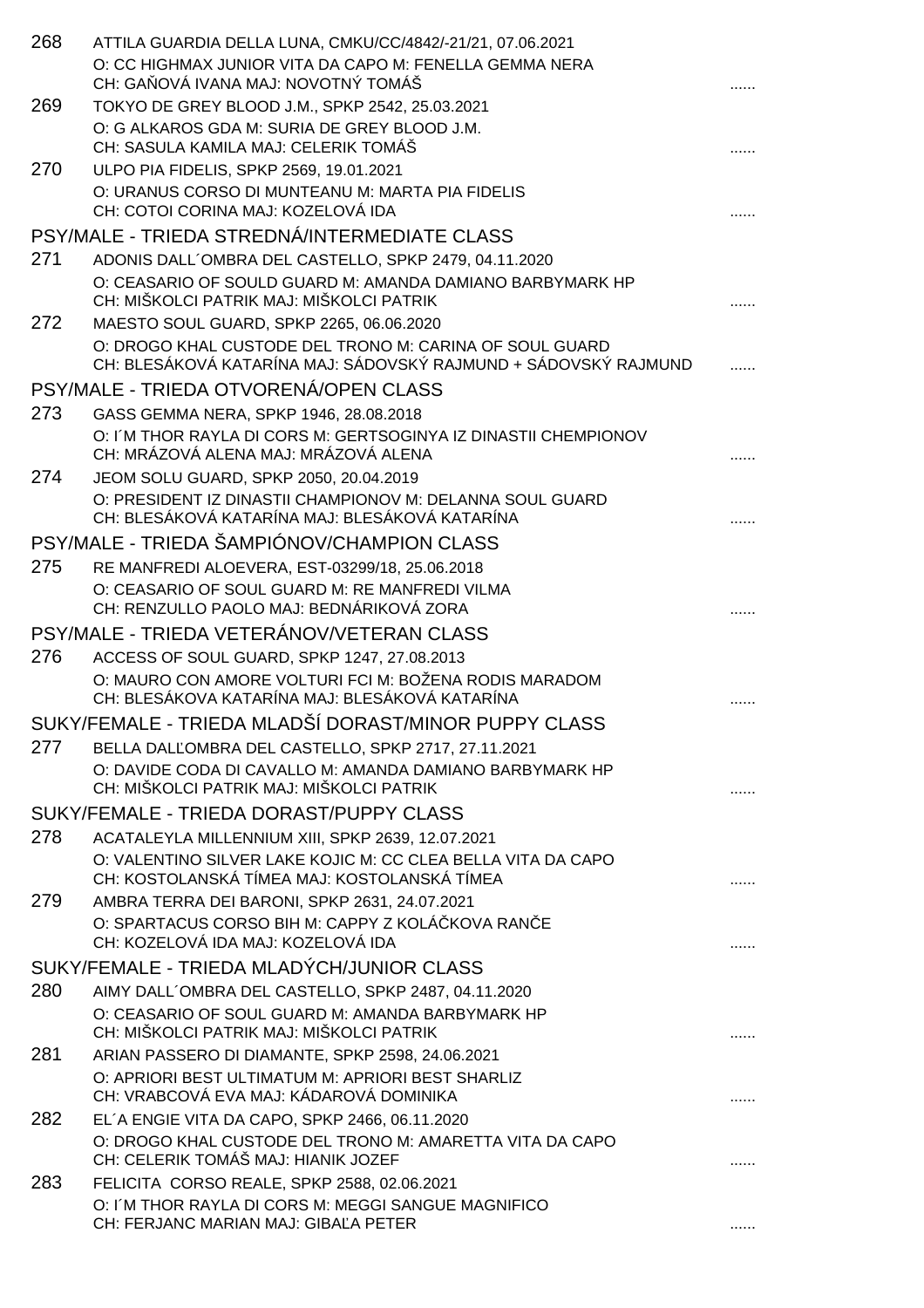| 284 | STELLA LUMINOSA EMILY, MET.CANE230/21, 06.01.2021                                                                      |  |
|-----|------------------------------------------------------------------------------------------------------------------------|--|
|     | O: AQUILA DORATA BAGGIO M: ANTIQUA FORTIS ESTA                                                                         |  |
|     | CH: BÁLINT ZOLTÁN MAJ: TIBAY NORBERT + KISS BARBARA                                                                    |  |
|     | SUKY/FEMALE - TRIEDA STREDNÁ/INTERMEDIATE CLASS                                                                        |  |
| 285 | APRIORI BEST VALENSIYA, RKF 6107362, 17.11.2020                                                                        |  |
|     | O: ZHAVA RISH IZ DINASTII CHEMPIONOV M: APRIORI BEST MERCEDES                                                          |  |
|     | CH: MAYKOVA ELENA MAJ: VRABCOVÁ EVA                                                                                    |  |
| 286 | MAORA SOUL GUARD, SPKP 2266, 06.06.2020                                                                                |  |
|     | O: DROGO KHAL CUSTODE DEL TRONO M: CARINA OF SOUL GUARD                                                                |  |
|     | CH: BLESÁKOVÁ KATARÍNA MAJ: RYCHNAVSKÁ IVANA                                                                           |  |
| 287 | OFFENSIVA SOUL GUARD, SPKP 2400, 28.09.2020                                                                            |  |
|     | O: CEASARIO OFSOUL GUARD M: GUARD OF OLYMPUS HANNA<br>CH: BLESÁKOVÁ KATARÍNA MAJ: HYBSKÁ VERONIKA + BLESÁKOVÁ KATARÍNA |  |
| 288 | OMBRETTA SOUL GUARD, SPKP 2398, 28.09.2020                                                                             |  |
|     | O: CEASARIO OF SOUL GUARD M: GUARD OF OLYMPUS HANNA                                                                    |  |
|     | CH: BLESÁKOVÁ KATARÍNA MAJ: SLEZÁKOVÁ DARINA + SLEZÁKOVÁ DARINA                                                        |  |
| 289 | XELLA MOLOSOS DE ODIN, LOE2549096, 03.11.2020                                                                          |  |
|     | O: PABLO DEI TITANI SABINI M: ELLORA DE MOLOSOS DE ODIN                                                                |  |
|     | CH: FABREGAT FONT MARTA MAJ: MRÁZOVÁ ALENA                                                                             |  |
|     | SUKY/FEMALE - TRIEDA OTVORENÁ/OPEN CLASS                                                                               |  |
| 290 | LALLA SOUL GUARD, SPKP 2067, 26.04.2019                                                                                |  |
|     | O: ACCESS OF SOUL GUARD M: BRAMA OF SOUL GUARD<br>CH: BLESÁKOVÁ KATARÍNA MAJ: BLESÁKOVÁ KATARÍNA                       |  |
| 291 |                                                                                                                        |  |
|     | LOLA GEMMA NERA, SPKP 2212, 16.02.2020<br>O: CARRO DELLA VALLE DEI LORD M: BOGOTA CUSTODE DEL TRONO                    |  |
|     | CH: MRÁZOVÁ ALENA MAJ: MRÁZOVÁ ALENA                                                                                   |  |
| 292 | MAELA SOUL GUARD, SPKP 2268, 06.06.2020                                                                                |  |
|     | O: DROGO KHAL CUSTODE DEL TRONO M: CARINA OF SOUL GUARD                                                                |  |
|     | CH: BLESÁKOVÁ KATARÍNA MAJ: HYBSKÁ VERONIKA                                                                            |  |
| 293 | MIA Z KOLÁ KOVA RAN E, CMKU/CC/4550/20, 26.07.2020                                                                     |  |
|     | O: ROTHORM JY DREAM ALL OVER THE WORLD M: ARIZONA SANQUE MAGNIFICA                                                     |  |
|     | CH: KOLÁ EK RADOVAN MAJ: N ME EK TOMÁŠ                                                                                 |  |
|     | SUKY/FEMALE - TRIEDA ŠAMPIÓNOV/CHAMPION CLASS                                                                          |  |
| 294 | APRIORI BEST SHARLIZ, SPKP 2329, 09.04.2019                                                                            |  |
|     | O: ZHAVA RISH IZ DINASTII CHEMPIONOV M: APRIORI BEST MERCEDES                                                          |  |
|     | CH: MAYKOVA ELENA MAJ: VRABCOVÁ EVA                                                                                    |  |
| 295 | LORIS SOUL GUARD, SPKP 2070, 26.04.2019                                                                                |  |
|     | O: ACCESS OF SOUL GUARD M: BRAMA OF SOUL GUARD                                                                         |  |
|     | CH: BLESÁKOVÁ KATARÍNA MAJ: ŠURKALOVÁ MICHAELA                                                                         |  |
| 296 | STELLA LUMINOSA AKELA, MET.CANE343/19, 09.06.2019                                                                      |  |
|     | O: AQUILA DORATA ECLIPSE M: AQUILA DORATA PANTHEA                                                                      |  |
|     | CH: BÁLINT ZOLTÁN MAJ: TIBAY NORBERT + BÁLINT ZOLTÁN                                                                   |  |

# CHIEN DE MONTAGNE DES PYRÉNÉES - PYRENEJSKÝ HORSKÝ PES

Rozhodca/Judge GRÖSCHL FERENC, HU - Kruh/Ring 4

|     | PSY/MALE - TRIEDA DORAST/PUPPY CLASS                                                                     |  |
|-----|----------------------------------------------------------------------------------------------------------|--|
| 297 | INOUX DELL FROM PYRLANDIA, SPKP 415, 20.08.2021                                                          |  |
|     | O: MIRALLES DU MAS DE BEAUVOISIN M: MONIQUE DEL MONTE GARIGLIONE<br>CH: KOMINKOVÁ JANA MAJ: MORGOŠ JOZEF |  |
|     | PSY/MALE - TRIEDA MLADÝCH/JUNIOR CLASS                                                                   |  |
| 298 | ANDY SNOW WHITE FLAKE, SPKP 404, 24.06.2021                                                              |  |
|     | O: BERT NAVARE PRIM M: VI`SKALY`S MASATO                                                                 |  |
|     | CH: VARGOVÁ MONIKA MAJ: KOSIBA MILOŠ                                                                     |  |
| 299 | SOUMOULOU DU MASSIF DE L'ESTEREL, SPKP 391, 15.03.2021                                                   |  |
|     | O: AMINES M: PASTOURE DU MASSIF DE L'ESTEREL<br>CH: BROUTARD JULIE MAJ: VALENTOVI OVÁ ADRIANA            |  |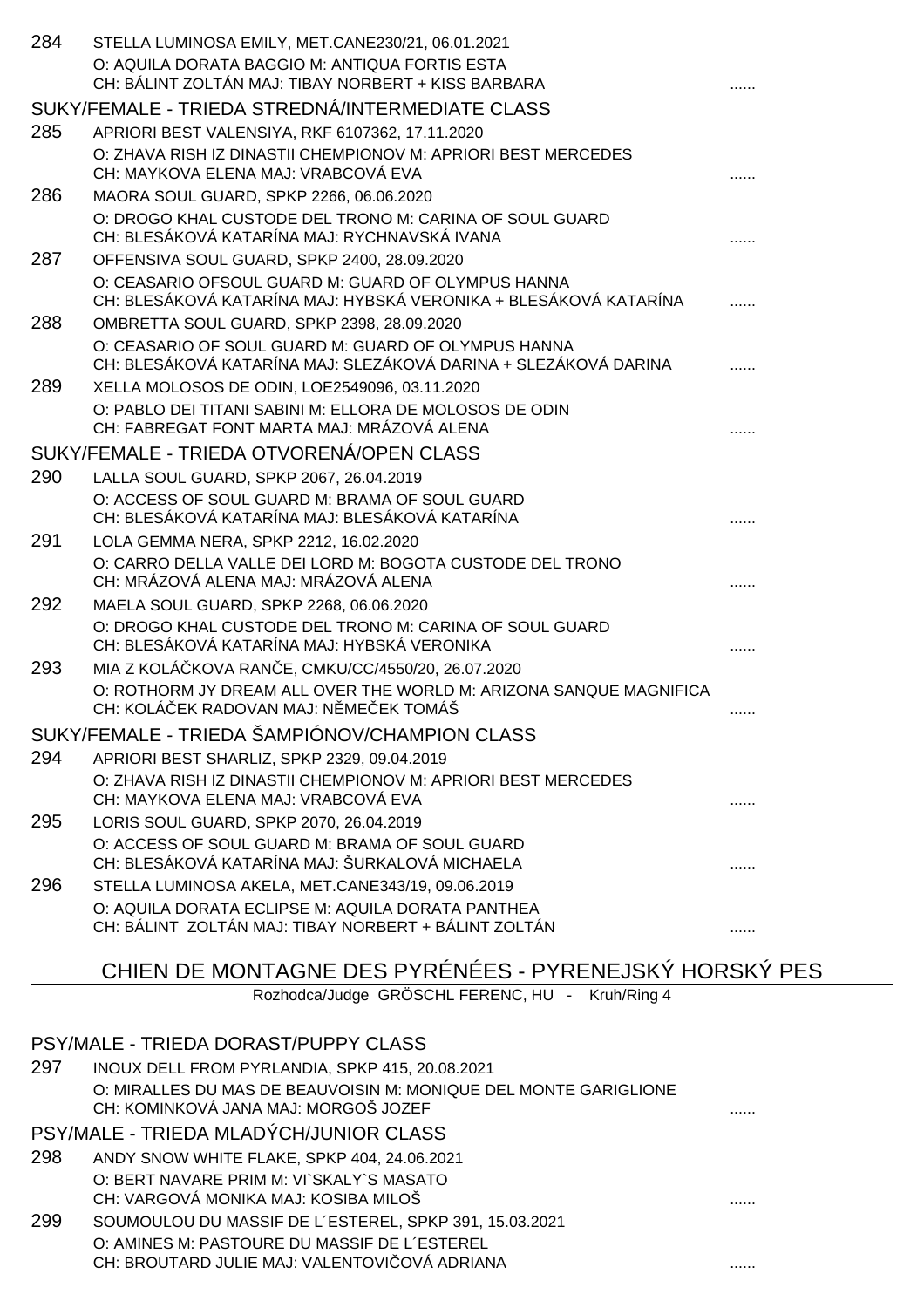|     | SUKY/FEMALE - TRIEDA MLADÝCH/JUNIOR CLASS                                                                               |   |
|-----|-------------------------------------------------------------------------------------------------------------------------|---|
| 300 | ADORA SNOW WHITE FLAKE, SPKP 407, 24.06.2021                                                                            |   |
|     | O: BERT NAVARE PRIM M: VI'SKALY'S MASATO<br>CH: VARGOVÁ MONIKA MAJ: VARGOVÁ MONIKA                                      |   |
| 301 | DESIREÉ RED SUNSET, SPKP 395, 04.06.2021                                                                                |   |
|     | O: FOOR COUDY FROM PYRLANDIA M: AMADEA MELODIE RED SUNSET                                                               |   |
|     | CH: VALENTOVI OVÁ ADRIANA MAJ: VALENTOVI OVÁ ADRIANA                                                                    |   |
|     | SUKY/FEMALE - TRIEDA OTVORENÁ/OPEN CLASS                                                                                |   |
| 302 | MONIQUE DEL MONTE GARIGLIONE, SPKP 355, 13.08.2019                                                                      |   |
|     | O: JALISSE M: SCYANEL<br>CH: SCALA MASSIMO MAJ: KOMINKOVÁ JANA                                                          |   |
|     | SUKY/FEMALE - TRIEDA ŠAMPIÓNOV/CHAMPION CLASS                                                                           |   |
| 303 | CINNAMON RED SUNSET, SPKP 350, 23.08.2019                                                                               |   |
|     | O: COUDY BABYLON BOHEMIA M: ANGIE RED SUNSET                                                                            |   |
|     | CH: VALENTOVI OVÁ ADRIANA MAJ: VALENTOVI OVÁ ADRIANA                                                                    |   |
|     | <b>CIMMARON URUGUAYO</b>                                                                                                |   |
|     | Rozhodca/Judge GRÖSCHL FERENC, HU - Kruh/Ring 4                                                                         |   |
|     |                                                                                                                         |   |
|     | SUKY/FEMALE - TRIEDA OTVORENÁ/OPEN CLASS                                                                                |   |
| 304 | DAENERYS CERBERUS ILLUSION, CMKU/CIM/18/-19/19, 01.05.2019                                                              |   |
|     | O: ANAKIN CERBERUS ILLUSION M: MISIA MAURA DE AQUERONTE<br>CH: HORTOS GABRIELLA MAJ: HORÁ KOVÁ ILONA                    |   |
|     |                                                                                                                         |   |
|     | DEUTSCHE DOGGE BLAU - NEMECKÁ DOGA MODRÁ                                                                                |   |
|     | Rozhodca/Judge VONDROUŠ OTAKAR, CZ - Kruh/Ring 6                                                                        |   |
|     |                                                                                                                         |   |
|     | PSY/MALE - TRIEDA STREDNÁ/INTERMEDIATE CLASS                                                                            |   |
| 305 | GANNYMEIDE BEAUTIFUL BLUE BALLERINES, SPKP 1889, 19.11.2020                                                             |   |
|     | O: WINCHESTER MARGAREJRO M: CALEXIS BEAUTIFUL BLUE BALLERINES<br>CH: EREŠ ÁKOVÁ KATARÍNA MAJ: KLA AN UBOR + KLA AN UBOR |   |
|     | PSY/MALE - TRIEDA ŠAMPIÓNOV/CHAMPION CLASS                                                                              |   |
| 306 | CAMARO BADAN-SLOVAKIA, SPKP 1654, 17.04.2019                                                                            |   |
|     | O: AIRBORNE SHADOW MIRABILIS GEMMA M: AURA COLLOREDO TILIA<br>CH: BA EK DANIEL MAJ: BA EK DANIEL                        |   |
|     | SUKY/FEMALE - TRIEDA STREDNÁ/INTERMEDIATE CLASS                                                                         | . |
| 307 | DOLCE VITA CUORE AMICO, PKR.II-143681, 10.09.2020                                                                       |   |
|     | O: EDITION DE LUXE Z DOLINY SEGIET M: QUANAH-B SUMMA CUM LAUDE                                                          |   |
|     | CH: BANDOSZ KATARZYNA MAJ: WALCZAK DARIA                                                                                |   |
|     | SUKY/FEMALE - TRIEDA OTVORENÁ/OPEN CLASS                                                                                |   |
| 308 | AMANDA VOM BLAUER HOF, SPKP 1888, 25.08.2019                                                                            |   |
|     | O: E-JAN SERCE MOLOSEUM M: YOSEMITE CEVELOB                                                                             |   |
|     | CH: ŠIMKO DALIBOR MAJ: KRUPA PAVOL                                                                                      |   |
| 309 | CELESTA HOPE GENTLE GIANT, SPKP 1788, 16.03.2020<br>O: ELROY HROMADOG BRUNENSIS M: ADELINE HOPE GENTLE GIANT            |   |
|     | CH: ŠINDELÁ OVÁ MARTINA MAJ: PETRO TOMÁŠ                                                                                | . |
| 310 | FREYA VON FRIZANTTE, SPKP 1786, 12.03.2020                                                                              |   |
|     | O: CHANNING VON MRAQUE M: AIREEN VON FRIZANTTE<br>CH: PETRÁŠOVÁ TATIANA MAJ: PETRÁŠOVÁ TATIANA                          | . |
|     | SUKY/FEMALE - TRIEDA ŠAMPIÓNOV/CHAMPION CLASS                                                                           |   |
| 311 | CARAMIA CRYSTAL BLUE DIAMOND, SPKP 1773, 13.02.2020                                                                     |   |
|     | O: DRAGO JON DORI GRINOL M: AZIRA CRYSTAL BLUE DIAMOND                                                                  |   |
|     | CH: TAKÁCSOVÁ KATARÍNA MAJ: TAKÁCSOVÁ KATARÍNA                                                                          | . |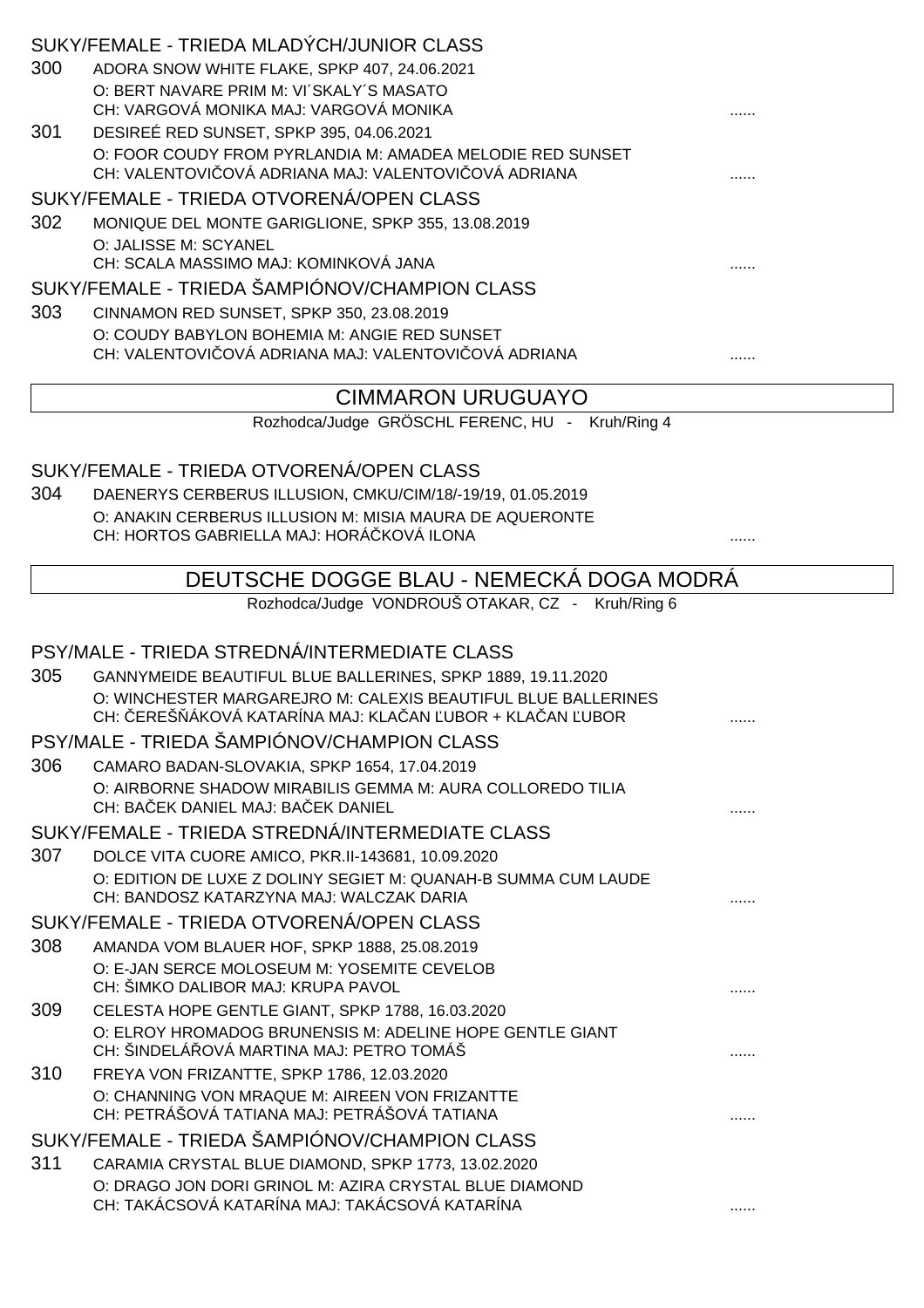## DEUTSCHE DOGGE GEFLECKT - NEMECKÁ DOGA ŠKVRNITÁ Rozhodca/Judge VONDROUŠ OTAKAR, CZ - Kruh/Ring 6 PSY/MALE - TRIEDA MLADÝCH/JUNIOR CLASS 312 CHARIS FROM HARLE ELIZABETH´S MEADOWS, SPKP 1942, 31.05.2021 O: BEST OF EUROPEAN GREAT STARS M: BARBRA FROM BLACK ELIZABETH´S MEADOWS CH: BARAN JÁN MAJ: ESATOVSKI SABAN SUKY/FEMALE - TRIEDA MLADÝCH/JUNIOR CLASS 313 HELENE FROM HARLE ELIZABETH´S MEADOWS, SPKP 1940, 21.05.2021 O: ZAHIR WITH RED RIBBON M: BIBIANNA FROM GRAY ELIZABETH´S MEADOWS CH: BARAN JÁN MAJ: BARAN JÁN 314 SALYJA DE LA BENJAMINE, SPKP 6631, 24.03.2021 O: NAMASTE DE LA BENJAMINE M: PIETRA DU JARDIN DE L'OLYMPE CH: MAUNDER PORTRON VERONIQUE MAJ: HALABURDOVÁ JAROSLAVA ...... SUKY/FEMALE - TRIEDA STREDNÁ/INTERMEDIATE CLASS 315 GODIVA FROM HARLE ELIZABETH´S MEADOWS, SPKP 1877, 03.10.2020 O: LUTECELLO D´ISKANDAR M: JASMINA SANCTUS ROCHUS CH: BARAN JÁN MAJ: BARAN JÁN 316 QUIERO AMARTE-A DELL´ALTO FEUDO, SPKP 1918, 17.11.2020 O: KENZO DELL´ALTO FEUDO-N M: ZELDA DELL´ALTO FEUDO-A CH: RIZZO GIUSEPPE MAJ: CHYLOVÁ ZDENKA ...... SUKY/FEMALE - TRIEDA OTVORENÁ/OPEN CLASS 317 DACOTA GRAY STONE CASTLE, SPKP 1831, 30.08.2020 O: PRINCE OF A GREAT STARS TEAM M: ABBY GRAY STONE CASTLE CH: CHYLOVÁ ZDENKA MAJ: CHYLOVÁ ZDENKA + CHYLO MAREK ...... DEUTSCHE DOGGE GELB - NEMECKÁ DOGA ŽLTÁ Rozhodca/Judge VONDROUŠ OTAKAR, CZ - Kruh/Ring 6 PSY/MALE - TRIEDA STREDNÁ/INTERMEDIATE CLASS 318 FARID FROM GOLD ELIZABETH´S MEADOWS, SPKP 1836, 28.08.2020 O: URANDO BIG LORD M: HANA-F DELLA BAIA AZZURRA CH: BARAN JÁN MAJ: SLANÝ PETER PSY/MALE - TRIEDA OTVORENÁ/OPEN CLASS 319 ARIAL EVRIDEI TODES RED BULL, PKR.II-153255, 17.06.2020

O: CASTLE D'IRONGUARDS M: ARIAL EVRIDEI FELICITA CH: LYKOVA N. MAJ: CHORLOWSKA EWELINA ......

# SUKY/FEMALE - TRIEDA MLADÝCH/JUNIOR CLASS

320 YESSICA BIG LORD, SPKP 1932, 25.05.2021 O: PINKIE PIE FROM VALLEY OF MOLLOSIAN M: UMA BIG LORD CH: MIKO MIROSLAV MAJ: KAHLEROVÁ LENKA

## SUKY/FEMALE - TRIEDA STREDNÁ/INTERMEDIATE CLASS

321 GWEN VON FRIZANTTE, SPKP 1862, 25.10.2020 O: HANNIBAL-F DELLA BAIA AZZURRA M: CAITLIN VON FRIZANTTE CH: PETRÁŠOVÁ TATIANA MAJ: PETRÁŠOVÁ TATIANA

# DEUTSCHE DOGGE GESTROMT - NEMECKÁ DOGA PÁSIKAVÁ

Rozhodca/Judge VONDROUŠ OTAKAR, CZ - Kruh/Ring 6

- PSY/MALE TRIEDA DORAST/PUPPY CLASS
- 322 O-ROLLS ROYCE JANTAROWA SAGA, PKR.II-152824, 13.07.2021 O: MAJERANEK Z KU NI NAPOLEO SKIEJ M: JUDITH JANTAROWA SAGA CH: BARAN EWA MAJ: STRÍŽ PETER PSY/MALE - TRIEDA MLADÝCH/JUNIOR CLASS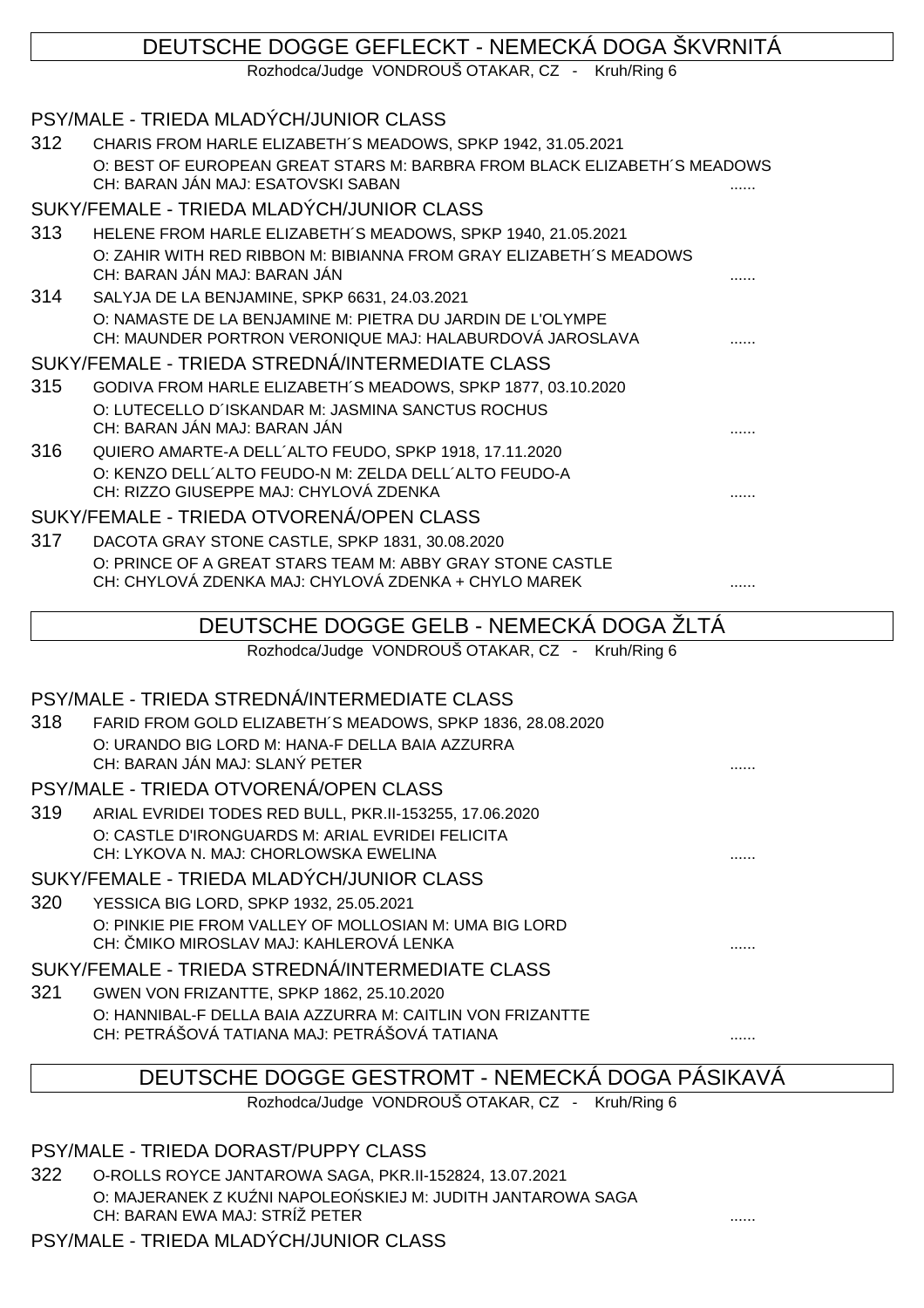| 323 | GDYBY NIE TY ALTAIR, PKR.II-144976, 01.04.2021<br>O: DALL CASA DI AMICI M: FLER WARRIOR QUEEN<br>CH: NIEROD MALGORZATA MAJ: PELCZYNSKA ALEKSANDRA   |              |
|-----|-----------------------------------------------------------------------------------------------------------------------------------------------------|--------------|
|     | SUKY/FEMALE - TRIEDA STREDNÁ/INTERMEDIATE CLASS                                                                                                     |              |
| 324 | FELICITY FROM BRIN ELIZABETH'S MEADOWS, SPKP 1840, 28.08.2020                                                                                       |              |
|     | O: URANDO BIG LORD M: HANA-F DELLA BAIA AZZURRA<br>CH: BARAN JÁN MAJ: ORAVCOVÁ KATARÍNA                                                             |              |
|     | SUKY/FEMALE - TRIEDA OTVORENÁ/OPEN CLASS                                                                                                            |              |
| 325 | FREYA FROM BRIN ELIZABETH'S MEADOWS, SPKP 1843, 28.08.2020                                                                                          |              |
|     | O: URANDO BIG LORD M: HANA-F DELLA BAIA AZZURRA<br>CH: BARAN JÁN MAJ: DRINKOVÁ VERONIKA                                                             |              |
| 326 | ZLATO'A RUSSIANA, RKF 5989461, 14.07.2020                                                                                                           |              |
|     | O: ZLATO'A KOROLEVICH ELISEY M: ITALIKA DELLA BAIA AZZURRA<br>CH: POPOVA ANNA MAJ: BENI IAKOVÁ VLADIMÍRA                                            |              |
|     | DEUTSCHE DOGGE SCHWARZ - NEMECKA DOGA                                                                                                               | <b>IERNA</b> |
|     | Rozhodca/Judge VONDROUŠ OTAKAR, CZ - Kruh/Ring 6                                                                                                    |              |
|     |                                                                                                                                                     |              |
|     | PSY/MALE - TRIEDA MLADÝCH/JUNIOR CLASS                                                                                                              |              |
| 327 | HAROLD FROM BLACK ELIZABET H MEADOWS, SPKP 1936, 21.05.2021                                                                                         |              |
|     | O: ZAHIR WITH RED RIBBON M: BIBIANNA FROM GRAY ELIZABET'H MEADOWS                                                                                   |              |
| 328 | CH: BARAN JÁN MAJ: DRINKOVÁ VERONIKA<br>LUIZADOR TIZIANO, SPKP 1974, 04.05.2021                                                                     |              |
|     | O: BENITO INCITATUS DEL BIANELLO M: LUIZADOR EVELINA                                                                                                |              |
|     | CH: LUKYANOVA VALENTINA MAJ: HALABURDOVÁ JAROSLAVA                                                                                                  |              |
|     | PSY/MALE - TRIEDA STREDNÁ/INTERMEDIATE CLASS                                                                                                        |              |
| 329 | BONIFAC RAISAWELT, SPKP 1820, 14.06.2020                                                                                                            |              |
|     | O: UGO WILLIAM SIVA TAROK M: DERBY BERTA-DOG<br>CH: TOME KOVÁ ANGELIKA MAJ: TOME KOVÁ ANGELIKA                                                      |              |
|     | SUKY/FEMALE - TRIEDA MLADÝCH/JUNIOR CLASS                                                                                                           |              |
| 330 | HANAE FROM BLACK ELIZABETH'S MEADOWS, SPKP 1939, 21.05.2021                                                                                         |              |
|     | O: ZAHIR WITH RED RIBBON M: BIBIANNA FROM GRAY ELIZABETH'S MEADOWS<br>CH: BARAN JÁN MAJ: BARAN JÁN                                                  |              |
| 331 | UHRANIAK DAS TERRAS DE ATÓMUN, LOP591970, 26.01.2021                                                                                                |              |
|     | O: OLAF DES TERRES ANDALOUSES M: RHEA-REKINLEIF DAS TERRAS DE ATÓMUN<br>CH: MADRUGO ANA FILIPA SILVA COSTA PAIS CARVALHO MAJ: HALABURDOVÁ JAROSLAVA |              |
|     | SUKY/FEMALE - TRIEDA OTVORENÁ/OPEN CLASS                                                                                                            |              |
| 332 | CAMELIA FROM BLACK ELIZABETH'S MEADOWS, SPKP 1624, 16.12.2018                                                                                       |              |
|     | O: IMPERATO DI VENDRA NERA M: IVAN ICA SANCTUS ROCHUS<br>CH: BARAN JÁN MAJ: BARAN JÁN                                                               |              |
|     |                                                                                                                                                     |              |
|     | DEUTSCHER BOXER GELB - BOXER ZLATY                                                                                                                  |              |
|     | Rozhodca/Judge MATYÁŠ JAROSLAV, SK - Kruh/Ring 5                                                                                                    |              |
|     |                                                                                                                                                     |              |
| 333 | PSY/MALE - TRIEDA MLADŠÍ DORAST/MINOR PUPPY CLASS<br>NESTOR JAMES BOX, SPKP 6659, 16.10.2021                                                        |              |
|     | O: FEDOR JAMES BOX M: CHARBIELA FLOYD FENDER EDDA                                                                                                   |              |
|     | CH: KUSÝ PETER MAJ: KUSÝ PETER                                                                                                                      |              |
|     | PSY/MALE - TRIEDA DORAST/PUPPY CLASS                                                                                                                |              |
| 334 | K'APANOHUAYA DEUTSCH ALGAR, SPKP 6512, 18.07.2021                                                                                                   |              |
|     | O: THAO KRONEBOX M: DAISY PRINZESSIN DEUTSCH ALGAR<br>CH: MLYNKOVÁ LENKA MAJ: JERGOVÁ MÁRIA                                                         |              |
|     | PSY/MALE - TRIEDA MLADÝCH/JUNIOR CLASS                                                                                                              |              |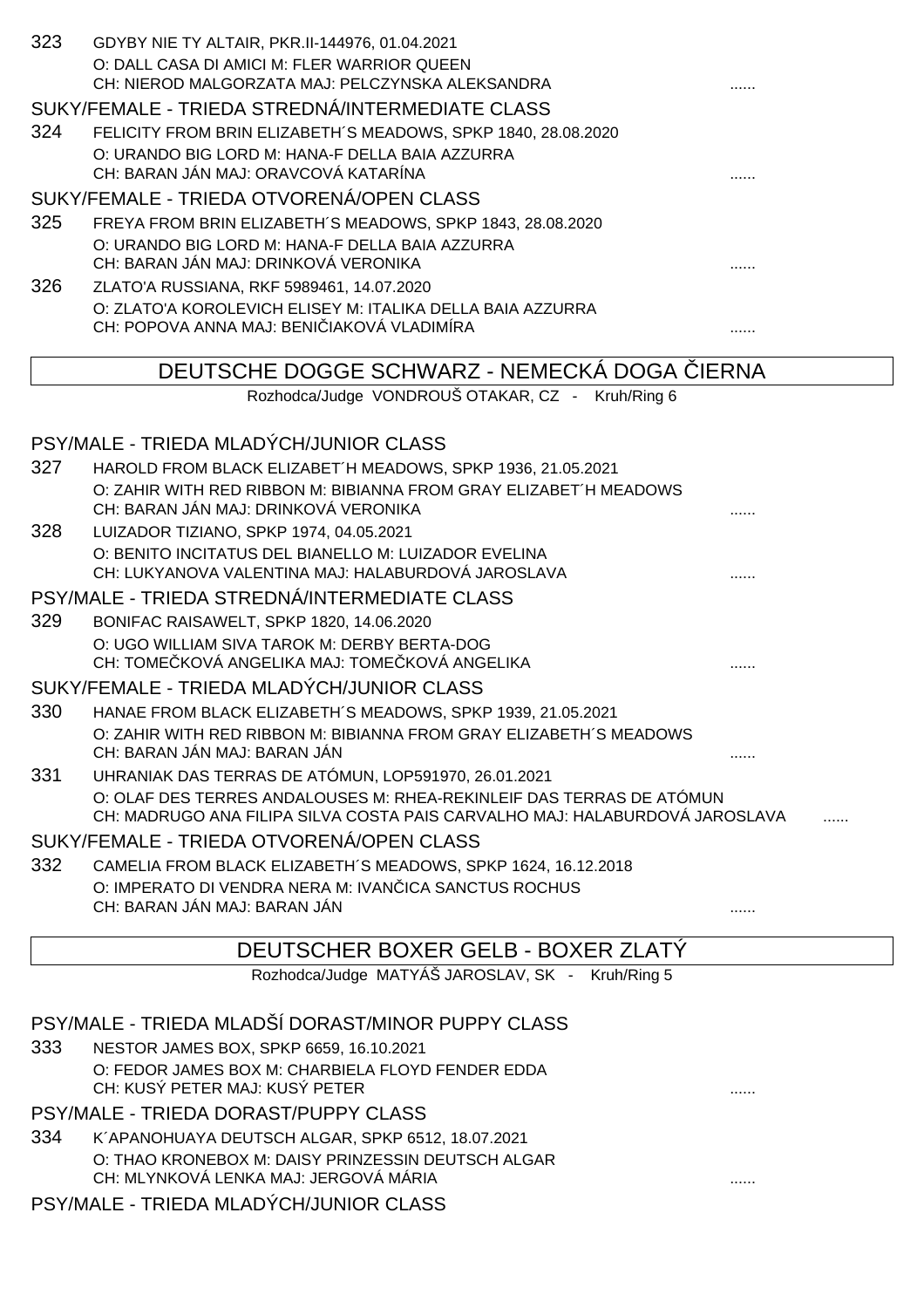| 335 | BARTOLOMEO ZUMBOTA BOX, SPKP 6369, 01.12.2020                                                  |   |
|-----|------------------------------------------------------------------------------------------------|---|
|     | O: WOW-WOW VOM KAISERFELSEN M: CRISTIANA MORAVIA BOX                                           |   |
|     | CH: HAÁS PETER MAJ: PROCNER RADOVAN                                                            |   |
|     | PSY/MALE - TRIEDA STREDNÁ/INTERMEDIATE CLASS                                                   |   |
| 336 | ANTARES NO AKACIŠA, PKR.II-144626, 28.09.2020                                                  |   |
|     | O: NAPMARY'S IKIGAI M: NIGHT FURY NO AKACIŠA                                                   |   |
|     | CH: PABLAKA INESE MAJ: TOMCZYK IZABELA                                                         |   |
|     | SUKY/FEMALE - TRIEDA DORAST/PUPPY CLASS                                                        |   |
| 337 | KALLA PRINZESSIN DEUTSCH ALGAR, SPKP 6515, 18.07.2021                                          |   |
|     | O: THAO KRONEBOX M: DAISY PRINZESSIN DEUTSCH ALGAR                                             |   |
|     | CH: MLYNKOVÁ LENKA MAJ: MLYNKOVÁ LENKA                                                         |   |
|     | SUKY/FEMALE - TRIEDA MLADÝCH/JUNIOR CLASS                                                      |   |
| 338 | AMENADIELA FENDER EDDA, SPKP 6497, 06.04.2021                                                  |   |
|     | O: KALIBER VOM KALIDORF M: XANTIELA FENDER EDDA<br>CH: ŠUSTER JOZEF A JANA MAJ: HRADSKÝ MARIÁN |   |
| 339 | FREYDIS VOM KAISERFELSEN, COR A 4621-21/144, 03.02.2021                                        |   |
|     | O: ECO DELL COLLE DELLINFINITO M: ROSINE VOM KAISERFELSEN                                      |   |
|     | CH: STOBORAN FLORIN MIHAI MAJ: PLICH PAULINA                                                   |   |
| 340 | VESTRI FLOYD FENDER EDDA, SPKP 6320, 03.10.2020                                                |   |
|     | O: INDOMINUS TOPAZ GYMNEMA SYLVESTRE M: IRMINA FLOYD FENDER EDDA                               |   |
|     | CH: ŠUSTER JOZEF&JANA MAJ: ŠVECOVÁ LENKA                                                       |   |
|     | SUKY/FEMALE - TRIEDA STREDNÁ/INTERMEDIATE CLASS                                                |   |
| 341 | SEPHORA NIK BOX, MNE 1019/20 NB, 29.04.2020                                                    |   |
|     | O: ROMEO D'ALAN BOX M: HANNA DE DIOSA DE LA AURORA                                             |   |
|     | CH: KRIVOKAPI DJOKO MAJ: POLIAKOVÁ MONIKA + POLIAK MARTIN                                      |   |
|     | SUKY/FEMALE - TRIEDA OTVORENÁ/OPEN CLASS                                                       |   |
| 342 | FALLORA PRINZESSIN DEUTSCH ALGAR, SPKP 5792, 25.01.2019                                        |   |
|     | O: COSMO DI CASA BARTOLINI M: NITIKA FENDER EDDA                                               |   |
|     | CH: MLYNKOVÁ LENKA MAJ: MLYNKOVÁ LENKA                                                         |   |
|     | SUKY/FEMALE - TRIEDA ŠAMPIÓNOV/CHAMPION CLASS                                                  |   |
| 343 | MEGGY PÁLAVA BOX, CMKU/BOX/17877/20, 27.04.2020                                                |   |
|     | O: ZACK Z KAŠTÝLKU M: GWENN PÁLAVA BOX<br>CH: PROKEŠOVÁ ESTMÍRA MAJ: KOSTELECKÝ JI Í           |   |
| 344 | TOP SECRET ILFIRIN, PKR.II-140905, 15.11.2019                                                  |   |
|     | O: RACHMANINOV NOSTRUM M: ALWAYS BE SEXY BOX-STAR                                              |   |
|     | CH: CIELECKA ANNA MAJ: CIELECKA ANNA                                                           | . |

DEUTSCHER BOXER GESTROMT - BOXER PÁSIKAVÝ

Rozhodca/Judge MATYÁŠ JAROSLAV, SK - Kruh/Ring 5

| PSY/MALE - TRIEDA MLADÝCH/JUNIOR CLASS                                                                         |  |  |
|----------------------------------------------------------------------------------------------------------------|--|--|
| 345<br>KYAN XERXES JAMES BOX, SPKP 6423, 08.03.2021                                                            |  |  |
| O: KORNIEL FENDER EDDA M: CAPA-NEGRO VANBOX<br>CH: KUSÝ PETER MAJ: KUSÝ PETER + PÁL CSABA                      |  |  |
| SUKY/FEMALE - TRIEDA MLADŠÍ DORAST/MINOR PUPPY CLASS                                                           |  |  |
| 346<br>BLURRY EYES BLACK MAGIC TOUCH, HR 13745 NB, 29.10.2021                                                  |  |  |
| O: PLAY'DELL MONTE BOXER 1991 M: TOSCA BLUE BLACK MAGIC TOUCH<br>CH: JAKOPOVI ALEKSANDRA MAJ: VARÁ KOVÁ NIKOLA |  |  |
| SUKY/FEMALE - TRIEDA STREDNÁ/INTERMEDIATE CLASS                                                                |  |  |
| 347<br>JANET DE SALGO'S, SPKP 6240, 19.08.2020                                                                 |  |  |
| O: CROWN OF ANGEL OD DJEVIJA M: AMANDA DE SALGO'S<br>CH: UPTÁK IVAN MAJ: UPTÁK IVAN                            |  |  |
| SUKY/FEMALE - TRIEDA OTVORENÁ/OPEN CLASS                                                                       |  |  |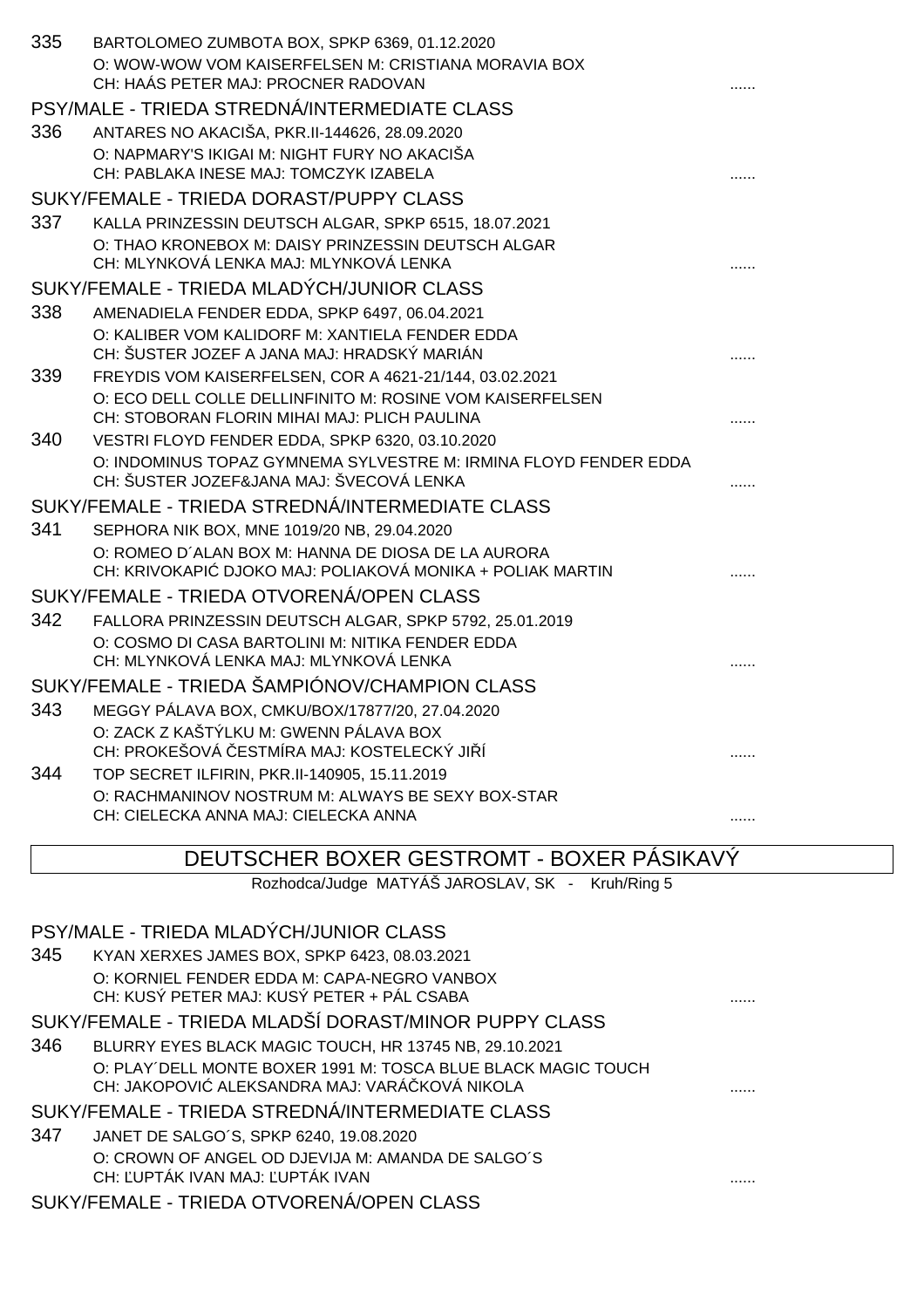- 348 BERTHA PUELLA MAXIMA, CMKU/BOX/17923/20, 31.05.2020 O: XANDER OPTIMA GRATA M: IRENE OPTIMA GRATA CH: KRYŠTOFOVÁ ANDREA MAJ: KRYŠTOFOVÁ ANDREA
- 349 CHLOE CORRIDA KELLY BOX, SPKP 5856, 08.08.2018 O: FRODO SIEGER BOHEMIA M: JULIE KLEKA E.K. CH: PROKOPOVÁ DANIELA MAJ: JAŠUŠÁKOVÁ ALŽBETA ......

# DEUTSCHER PINSCHER - NEMECKÝ PINČ

Rozhodca/Judge GRÖSCHL FERENC, HU - Kruh/Ring 4

#### PSY/MALE - TRIEDA ŠAMPIÓNOV/CHAMPION CLASS

350 FERO VOM BRUCHSTEIN, VDH14DP 03004426, 25.04.2014 O: CHARLY VON DER SÜD-HEIDE M: ELLI VOM BERGISCHEN LAND CH: MEYER KATHRIN MAJ: STARGARDT SASKIA ......

#### SUKY/FEMALE - TRIEDA ŠAMPIÓNOV/CHAMPION CLASS

351 A CANZONE LINDA Z KONÁROVSKÝCH LES, CMKU/NP/2289/19, 31.05.2019 O: DARK ANGELS DIRTY LITTLE SECRET M: BAIRA JIT ENKA MORAVIA CH: ERNÝ MIROSLAV MAJ: ERNÝ MIROSLAV + ERNÁ UDMILA ..............................

## DOBERMANN BRAUN UND ROT - DOBERMAN HNEDÝ S PÁLENÍM

Rozhodca/Judge VONDROUŠ OTAKAR, CZ - Kruh/Ring 6

#### PSY/MALE - TRIEDA STREDNÁ/INTERMEDIATE CLASS

352 NORDENRAPIDAMENTE VON HOHENZOLLERN, PKR.II-144232, 02.06.2020 O: JUERGEN VOM MARKISCHEN LEO M: ESPRIT VON HONHENZOLLERN CH: SCHÖNBORN MEIKE MAJ: TOKARCZYK WOJCIECH + POGORZELSKA JOANNA

#### SUKY/FEMALE - TRIEDA OTVORENÁ/OPEN CLASS

353 DESTINY'S PHOENIX PEARL , SPKP 3271, 14.12.2019 O: YANICK DEL COLLE DELLA GUARDIA M: DESTINY'S PHOENIX JOJOBA CH: CHIVU EVA & ALIN MAJ: BELKOVÁ JANA ......

## DOBERMANN SCHWARZ UND ROT - DOBERMAN IERNY S PÁLENÍM

Rozhodca/Judge VONDROUŠ OTAKAR, CZ - Kruh/Ring 6

#### PSY/MALE - TRIEDA MLADÝCH/JUNIOR CLASS

| 354 | D'ARTAGNAN VALLE DI ROSE, SPKP 3250, 12.04.2021                                                                |  |
|-----|----------------------------------------------------------------------------------------------------------------|--|
|     | O: FRANYOFREIHERR VON HOHENZOLLERN M: GHANA VE KÝ JAROK<br>CH: AMGVERDOVÁ LAURA MAJ: ZÁHON MÁRIA + ZÁHON TIBOR |  |
| 355 | ESCOBAR NERO DI ANGELO, MET.DOB.2192/21, 13.06.2021                                                            |  |
|     | O: TAHI-RÉME IX M: TAHI-RÉME HAISHA<br>CH: SCHMIDT ANNAMÁRIA MAJ: KOSÍKOVÁ MÁRIA                               |  |
| 356 | PRIDE OF RUSSIA BAYARD, RKF 6095686, 30.10.2020                                                                |  |
|     | O: PRIDE OF RUSSIA RERIKH M: PRIDE OF RUSSIA ASTERONA<br>CH: GORBACHEV ALEXANDER MAJ: KA KOVI BRANISLAV        |  |
| 357 | RANEL VE KÝ JAROK, SPKP 3228, 09.03.2021                                                                       |  |
|     | O: AMAZING AVATAR ROBUSTUS M: GRETHA VE Ý JAROK<br>CH: BELKOVÁ JANA MAJ: CIPRICH ANTON                         |  |
|     | PSY/MALE - TRIEDA OTVORENÁ/OPEN CLASS                                                                          |  |
| 358 | FAME & FORTUNE RAPIDAMENTE, PKR.II-138868, 06.09.2019                                                          |  |
|     | O: JOVANOTTI UNREACHABLES M: PAULA ABDUL ELITE HOUSE<br>CH: STRELCHENKO MARYNA MAJ: STRELCHENKO MARYNA         |  |
|     | SUKY/FEMALE - TRIEDA MLADŠÍ DORAST/MINOR PUPPY CLASS                                                           |  |
| 359 | RAVIN Z TOMKY, SPKP 3284, 20.10.2021                                                                           |  |
|     | O: TAHI-RÉME IX M: PRINCESS Z TOMKY                                                                            |  |
|     | CH: RIDAR ÍKOVÁ GABRIELA MAJ: KUKU KOVÁ LUCIA                                                                  |  |
|     |                                                                                                                |  |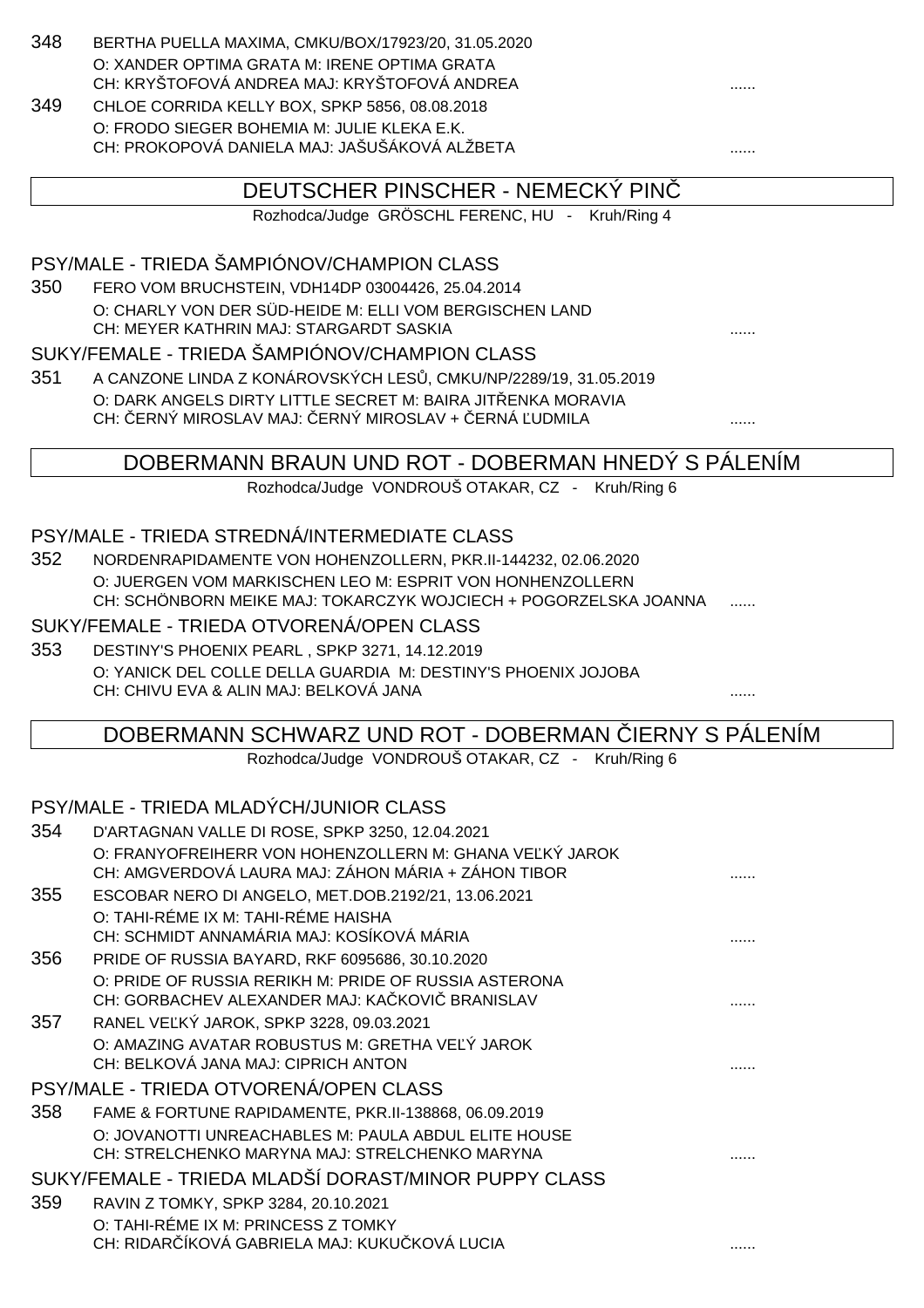| 360                                       | RUBY Z TOMKY, SPKP 3288, 20.10.2021<br>O: TAHI-RÉME IX M: PRINCESS Z TOMKY                                |   |
|-------------------------------------------|-----------------------------------------------------------------------------------------------------------|---|
|                                           | CH: RIDAR ÍKOVÁ GABRIELA MAJ: NAGYOVÁ PATRÍCIA                                                            |   |
|                                           | SUKY/FEMALE - TRIEDA MLADÝCH/JUNIOR CLASS                                                                 |   |
| 361                                       | CRISTAL REVADOG, CMKU/DB/11726/21, 09.03.2021                                                             |   |
|                                           | O: TAHI-REME ZEUS M: ABARA REVADOG<br>CH: RÉVAI ROMAN MAJ: KUCHA OVI MICHAELA A PETR                      |   |
|                                           | SUKY/FEMALE - TRIEDA STREDNÁ/INTERMEDIATE CLASS                                                           |   |
| 362                                       | COLLETTE VALLE DI ROSE, SPKP 3192, 10.05.2020                                                             |   |
|                                           | O: MYTHOS DEL RIOBIANCO M: GHANA VE KÝ JAROK                                                              |   |
|                                           | CH: AMGWERDOVÁ LAURA MAJ: ZEMAN ÍKOVÁ SÁRA                                                                |   |
|                                           | DOGO ARGENTINO - ARGENTÍNSKA DOGA                                                                         |   |
|                                           | Rozhodca/Judge GRÖSCHL FERENC, HU - Kruh/Ring 4                                                           |   |
|                                           | PSY/MALE - TRIEDA OTVORENÁ/OPEN CLASS                                                                     |   |
| 363                                       | GORDO DEL FIEL LUCHADOR BLANCO, ROI 18/73675, 27.02.2018                                                  |   |
|                                           | O: PAMPA VERDES PAMPAS M: MALAHVACA DEL FIEL LUCHADOR BLANCO                                              |   |
|                                           | CH: ADINOLFI FABIO MAJ: SKLADAN MARIÁN                                                                    |   |
| 364                                       | ICE LA ROSA DE INCA, SPKP 1595, 18.10.2018                                                                |   |
|                                           | O: PACO LEGADO ARTEMIS DE LA PACO CASSA M: ELSA LA ROSA DE INCA<br>CH: OSLANEC UBOMÍR MAJ: OSLANEC UBOMÍR |   |
| 365                                       | RIENTE DE LOS ESCORPIONES BLANCOS, SPKP 1644, 30.05.2019                                                  |   |
|                                           | O: KAIRO DEL QUINVAL M: MANANA DE LOS ESCORPIONES BLANCOS<br>CH: PASTUCHOVÁ EVA MAJ: PAPP TOMÁŠ           |   |
| SUKY/FEMALE - TRIEDA MLADÝCH/JUNIOR CLASS |                                                                                                           |   |
| 366                                       | LARA LA ROSA DE INCA, SPKP 1726, 24.04.2021                                                               |   |
|                                           | O: GORDO DEL FIEL LUCHADOR BLANCO M: ELSA LA ROSA DE INCA<br>CH: OSLANEC UBOMÍR MAJ: SKLADAN MARIÁN       | . |
|                                           | SUKY/FEMALE - TRIEDA STREDNÁ/INTERMEDIATE CLASS                                                           |   |
| 367                                       | CAYETANA DE LOS BLANCOS CAMPEONES, SPKP 1755, 08.12.2020                                                  |   |
|                                           | O: FEDOR VALLE DE LID M: HERMOSA DE VALHALLA CORDOBESA<br>CH: SERE SANDOR MAJ: CHAUTUR MARTIN             |   |
|                                           | SUKY/FEMALE - TRIEDA OTVORENÁ/OPEN CLASS                                                                  |   |
| 368                                       | TERCJA ZŁOTA TROJA, PKR.II-140674, 05.10.2019                                                             |   |
|                                           | O: ESPIRITU GRECO CAYETANO M: DESPINA ASESINO SILENCIOSO                                                  |   |
|                                           | CH: TROJAN VIOLETTA MAJ: TROJAN VIOLETTA                                                                  |   |
|                                           | DO-KHYI - TIBETSKÁ DOGA                                                                                   |   |
|                                           | Rozhodca/Judge GRÖSCHL FERENC, HU - Kruh/Ring 4                                                           |   |
|                                           | PSY/MALE - TRIEDA MLADÝCH/JUNIOR CLASS                                                                    |   |
| 369                                       | KALUGA TIMAS SUPER DOG OMAR, SPKP 1241, 06.01.2021                                                        |   |
|                                           | O: GALT M: ORACLE SWAMI<br>CH: MISHINA SVETLANA MAJ: KRNÁ JÁN                                             |   |
|                                           | PSY/MALE - TRIEDA STREDNÁ/INTERMEDIATE CLASS                                                              |   |
| 370                                       | CARU DJOMO GANGRI TONYA, SPKP 1202, 23.09.2020                                                            |   |
|                                           | O: CARU AKIM VLÁDCE NOCI M: AZU SONYA DJOMO GANGRI TONYA                                                  |   |
|                                           | CH: MARTINKA JURAJ MAJ: LACKOVÁ VIERA                                                                     |   |
|                                           | PSY/MALE - TRIEDA OTVORENÁ/OPEN CLASS                                                                     |   |
| 371                                       | XANGO GANGKAR, SPKP 1194, 22.01.2020                                                                      |   |
|                                           | O: SANG SE SANG DELPO M: RIA GANGKAR                                                                      |   |

CH: HUDCOVICOVÁ MARTINA MAJ: GAVALLÉR MARTIN **Information and the contract of the contract of the contract of the contract of the contract of the contract of the contract of the contract of the contract of the contract of** 

PSY/MALE - TRIEDA ŠAMPIÓNOV/CHAMPION CLASS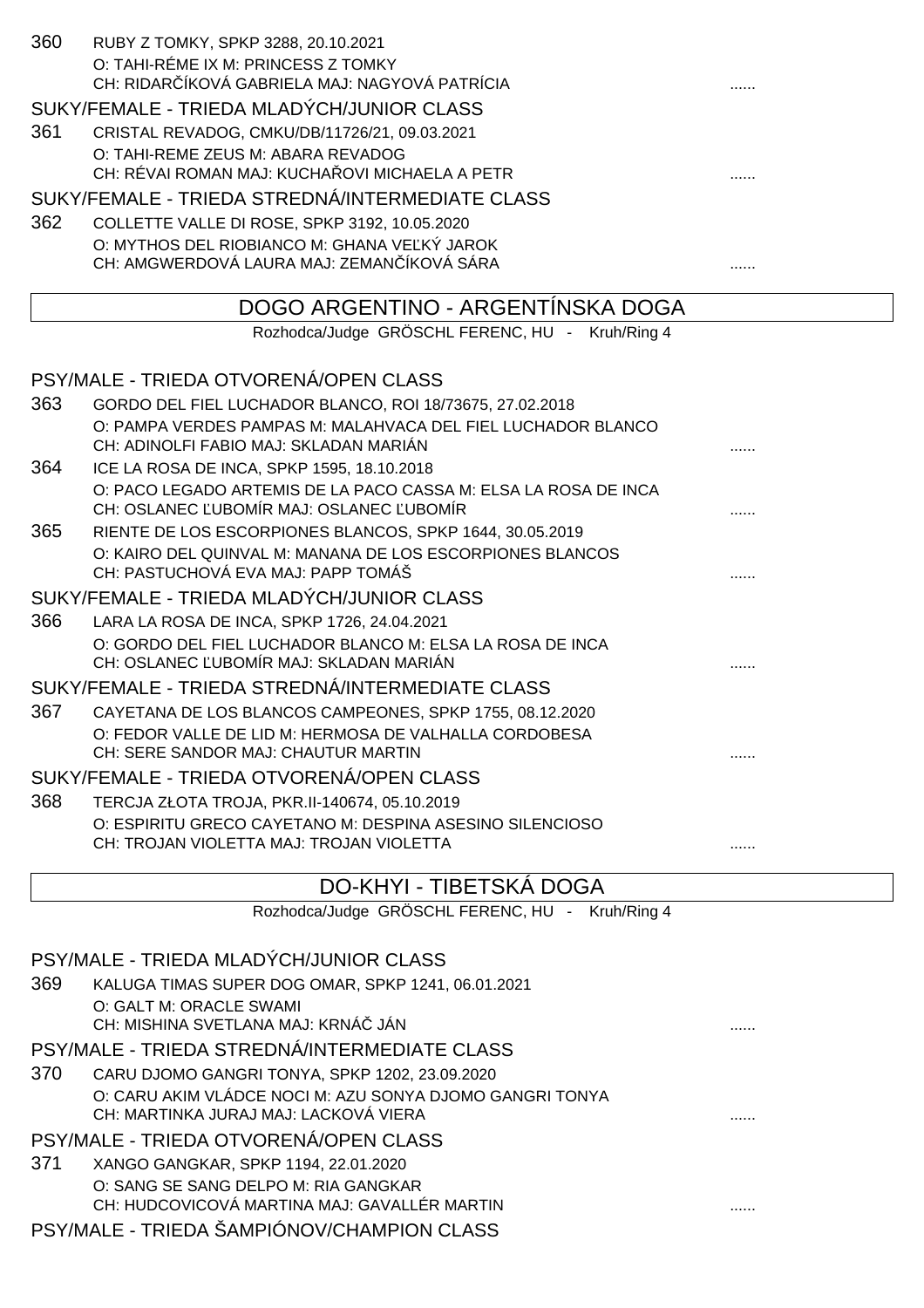| -372 | ATOS WITTENCE VALLEY, SPKP 1189, 02.12.2019 |   |
|------|---------------------------------------------|---|
|      | O: HERKULES AIRAWATA M: GUINEVERE BUBBLEDOG |   |
|      | CH: GREGOROVI BORIS MAJ: GREGOROVI BORIS    | . |
|      | SUKY/FEMALE - TRIEDA MLADÝCH/JUNIOR CLASS   |   |
| ר פ  | <b>ZAFIDA OANOKAD ODKD 4005, 00.40.0000</b> |   |

373 ZAFIRA GANGKAR, SPKP 1235, 29.12.2020 O: ROB ROY RADOCYNKA M: UMA UFFKA GANGKAR CH: HUDCOVICOVÁ MARTINA MAJ: HUDCOVICOVÁ MARTINA ......

SUKY/FEMALE - TRIEDA STREDNÁ/INTERMEDIATE CLASS

374 CORA SONYA DJOMO GANGRI TONYA, SPKP 1210, 23.09.2020 O: CARU AKIM VLÁDCE NOCI M: AZU SONYA DJOMO GANGRI TONYA CH: MARTINKA JURAJ MAJ: CHRAPČIAK PETER ......

# ENTLEBUCHER SENNENHUND - ENTLEBUŠSKÝ SALAŠNÝ PES

Rozhodca/Judge GRÖSCHL FERENC, HU - Kruh/Ring 4

PSY/MALE - TRIEDA MLADÝCH/JUNIOR CLASS

- 375 CHANSON D´SOLEIL FROM BALIHARA RANCH, SPKP 630, 07.02.2021 O: CH D´ARTAGNAN ZAHRADA SNU M: JCH FEEBEE FROM THE EARTH´S AXIS CH: ŠTEFANCOVÁ JANA MAJ: ŠTEFANCOVÁ JANA ......
- 376 GUNNAR FROM BALIHARA RANCH, SPKP 608, 05.02.2021 O: BART FROM WEALTH ISLAND M: TALLULAH BELLE II. FROM BALIHARA RANCH CH: ŠTEFANCOVÁ JANA MAJ: PÁLEŠ RÓBERT ......

SUKY/FEMALE - TRIEDA MLADÝCH/JUNIOR CLASS

377 ISABELA FARNESE FROM BALIHARA RANCH, SPKP 616, 10.02.2021 O: JCH KOHINOOR VAN HET BRESSERSHOF M: CH HONDA PRIDE OF JUSTIN CH: ŠTEFANCOVÁ JANA MAJ: ŠTEFANCOVÁ JANA ......

# FILA BRASILEIRO - BRAZÍLSKA FILA

Rozhodca/Judge GRÖSCHL FERENC, HU - Kruh/Ring 4

## SUKY/FEMALE - TRIEDA DORAST/PUPPY CLASS

378 ULIMA FI-BOX, Z REG/FIB/4661/21, 24.08.2021 O: XAMA FILA ROOTS M: PENÉLOPE FI-BOX CH: KALOVÁ DANA MAJ: WUSCHEROVÁ BEATA

# GROSSER SCHWEIZER SENNENHUND - VEĽKÝ ŠVAJ JARSKY SALAŠNÝ PES

Rozhodca/Judge MATYÁŠ JAROSLAV, SK - Kruh/Ring 5

## PSY/MALE - TRIEDA MLADÝCH/JUNIOR CLASS

| 379 | DARWIN BELLARMIN, SPKP 1139, 28.02.2021                                                                     |  |
|-----|-------------------------------------------------------------------------------------------------------------|--|
|     | O: DIAMOND BARROW GOLDEN BOHEMICA M: EVOLETT OF HAPPY RANCH<br>CH: N MCOVÁ HEDVIKA MAJ: LUKÁ OVÁ KRISTÍNA   |  |
| 380 | ORIN OUR CHAMPIONS, CMKU/VSP/4504/21, 19.05.2021                                                            |  |
|     | O: DOMINUS LUBUSKI OPIEKUN M: ESSENCE OF BEAUTY OUR CHAMPIONS<br>CH: MACKOVÁ LUCIE MAJ: LUTIŠAN GUSTÁV      |  |
|     | PSY/MALE - TRIEDA STREDNÁ/INTERMEDIATE CLASS                                                                |  |
| 381 | CALVIN TAO ALEC DES DIX, SPKP 1126, 20.09.2020                                                              |  |
|     | O: SANTOS TAO LEPA ANKA M: IDUNN BELLEFLEUR V.D. DOVONDOLIN<br>CH: DRNOVŠEK ALEŠ&JANJA MAJ: ŠTEFANCOVÁ JANA |  |
|     | PSY/MALE - TRIEDA ŠAMPIÓNOV/CHAMPION CLASS                                                                  |  |
| 382 | URKÁN ANDY QUARTERWORLD, SPKP 756, 28.08.2014                                                               |  |
|     | O: DEVIL KARANTANSKI M: LAURA QUARTERWORLD<br>CH: BUREŠOVÁ PAVLA MAJ: BALOG JÁN                             |  |
|     | SUKY/FEMALE - TRIEDA MLADÝCH/JUNIOR CLASS                                                                   |  |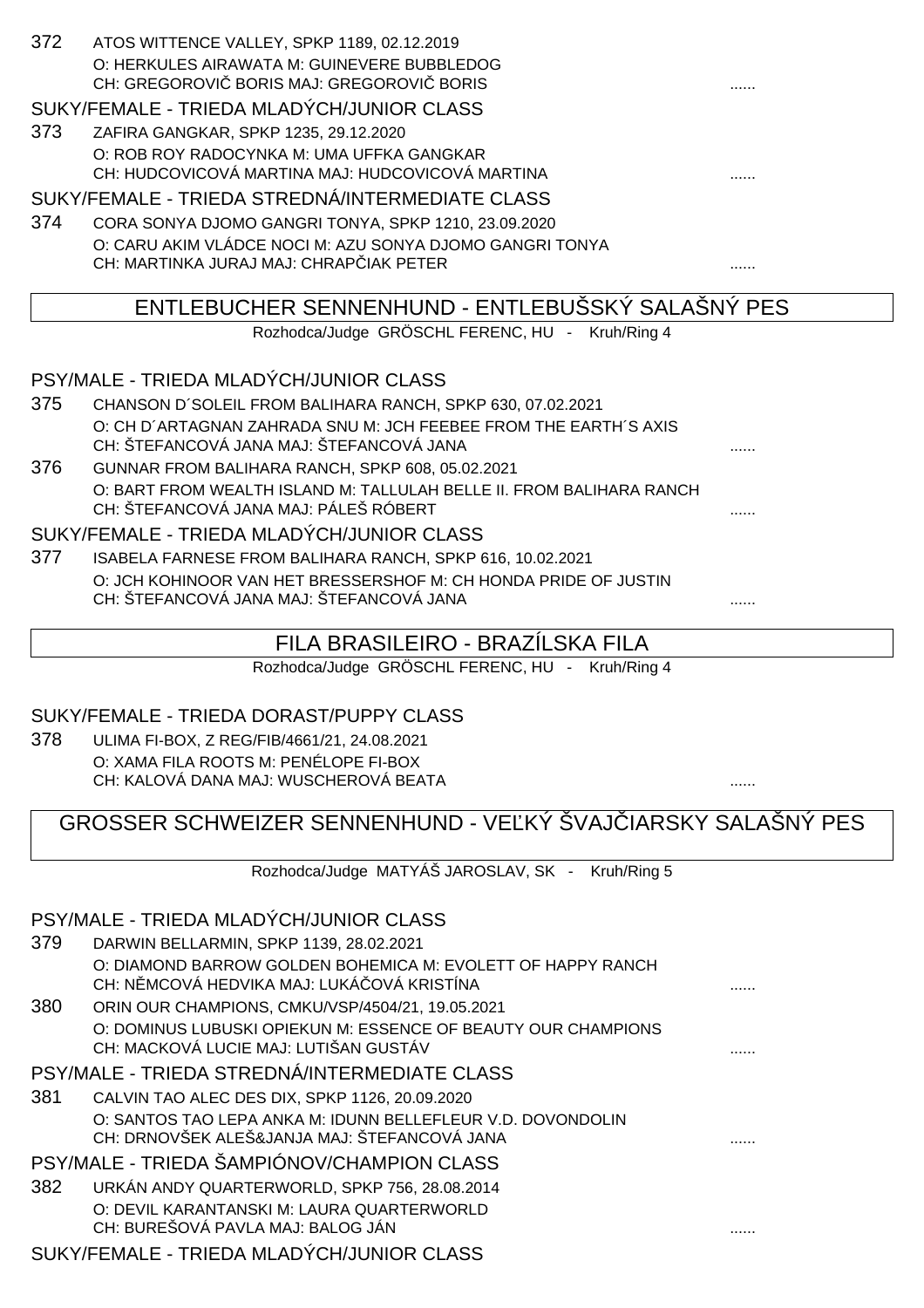| 383 | CASSANDRA WHITE CARPATHIANS PARTIZAN, CMKU/VSP/4474/21, 15.04.2021<br>O: DISSIDENT BESSING FROM SWISS STAR M: CARMEN Z DUBSKÉ LEHOTY<br>CH: HOR ÁKOVÁ EVA MAJ: ARZ MARIA |   |
|-----|--------------------------------------------------------------------------------------------------------------------------------------------------------------------------|---|
|     | SUKY/FEMALE - TRIEDA STREDNÁ/INTERMEDIATE CLASS                                                                                                                          |   |
| 384 | ENNY FROM NINA'S FARM, SPKP 1112, 25.04.2020                                                                                                                             |   |
|     | O: GOODSPEED FROM SWISS STAR M: CUTE HOLLY FROM NINA'S FARM<br>CH: VYMAZAL JI Í MAJ: LIPTÁKOVÁ GABRIELA                                                                  |   |
|     | SUKY/FEMALE - TRIEDA OTVORENÁ/OPEN CLASS                                                                                                                                 |   |
| 385 | SULIS MINERVA FROM BALIHARA RANCH, SPKP 1094, 22.04.2020                                                                                                                 |   |
|     | O: ICH DUNDEE CLARK'S FUTURE M: CH CLEO FROM NINA'S FARM<br>CH: ŠTEFANCOVÁ JANA MAJ: ŠTEFANCOVÁ JANA                                                                     |   |
|     | SUKY/FEMALE - TRIEDA ŠAMPIÓNOV/CHAMPION CLASS                                                                                                                            |   |
| 386 | ESARAH FROM NINA'S FARM, CMKU/VSP/4166/20, 25.04.2020                                                                                                                    |   |
|     | O: GOODSPEED FROM SWISS STAR M: CUTE HOLLY FROM NINA'S FARM<br>CH: VYMAZAL JI Í MAJ: SKLENÁ LUD K                                                                        |   |
|     | <b>HOVAWART</b>                                                                                                                                                          |   |
|     | Rozhodca/Judge VONDROUŠ OTAKAR, CZ - Kruh/Ring 6                                                                                                                         |   |
|     |                                                                                                                                                                          |   |
|     | PSY/MALE - TRIEDA MLADÝCH/JUNIOR CLASS                                                                                                                                   |   |
| 387 | CRAKEN CHLUPATÉ SRDCE, CMKU/HW/10323/21, 17.03.2021                                                                                                                      |   |
|     | O: BILLYROY AWEDANTE M: PERLA GASKO PRIM                                                                                                                                 |   |
|     | CH: POHANKOVÁ RADKA MAJ: NOVOTNÝ MILAN                                                                                                                                   |   |
|     | PSY/MALE - TRIEDA STREDNÁ/INTERMEDIATE CLASS                                                                                                                             |   |
| 388 | YENKIS KRÁ OVSKÁ STRÁŽ, SPKP 1705, 17.06.2020                                                                                                                            |   |
|     | O: CH CANNY CARPATHIA HEART M: CIE JAMAICA KRÁ OVSKÁ STRÁŽ<br>CH: BABÍKOVÁ MARTINA MAJ: SEDLÁ EK MARTIN                                                                  |   |
|     | PSY/MALE - TRIEDA OTVORENÁ/OPEN CLASS                                                                                                                                    |   |
| 389 | PADDY ALDEON, SPKP 1696, 28.04.2020                                                                                                                                      |   |
|     | O: PLATTENSEE-WART CORTEZ M: CHARLOTTE ALDEON<br>CH: KUSKA PAVEL MAJ: BARANOVSKÝ BRANISLAV                                                                               |   |
|     | SUKY/FEMALE - TRIEDA STREDNÁ/INTERMEDIATE CLASS                                                                                                                          |   |
| 390 | POLLY ALDEON, SPKP 1703, 28.04.2020                                                                                                                                      |   |
|     | O: PLATTENSEE-WART CORTEZ M: CHARLOTTE ALDEON<br>CH: KUSKA PAVEL MAJ: PRISTACH JOZEF                                                                                     |   |
|     | SUKY/FEMALE - TRIEDA OTVORENÁ/OPEN CLASS                                                                                                                                 |   |
| 391 | ORRIE Z PÁRALOVY ZAHRADY, CMKU/HW/8176/15, 01.05.2015                                                                                                                    |   |
|     | O: LAKELAND KRÁLOVSKÁ STRÁŽ M: LADY Z PÁRALOVY ZAHRADY<br>CH: NOVÁK LUD K MAJ: NOVÁK LUD K                                                                               |   |
|     | SUKY/FEMALE - TRIEDA ŠAMPIÓNOV/CHAMPION CLASS                                                                                                                            |   |
| 392 | DANIELLE EBRITTE, SPKP 1610, 23.01.2019                                                                                                                                  |   |
|     | O: ANTEK VOM EIBENBOGEN M: ABBIE EBRITTE                                                                                                                                 |   |
|     | CH: VARGOVÁ KATARÍNA MAJ: CHOMOVÁ TATIANA                                                                                                                                | . |
|     | KANGAL CORAN KÖPEGI                                                                                                                                                      |   |

#### KANGAL COBAN KÖPEGI

Rozhodca/Judge GRÖSCHL FERENC, HU - Kruh/Ring 4

## SUKY/FEMALE - TRIEDA OTVORENÁ/OPEN CLASS

393 VASHA KANGAL VERIM I BALBINA, SPKP RG 77, 22.11.2019 O: VERIM KANGAL YIRMI BIRINCI D.K.BUBU M: BAJRA II D.K.BUBU CH: NAGLER KATARZYNA MAJ: HIBE FRANTIŠEK

# KAVKAZSKAIA OVTCHARKA - KAUKAZSKÝ OV IAK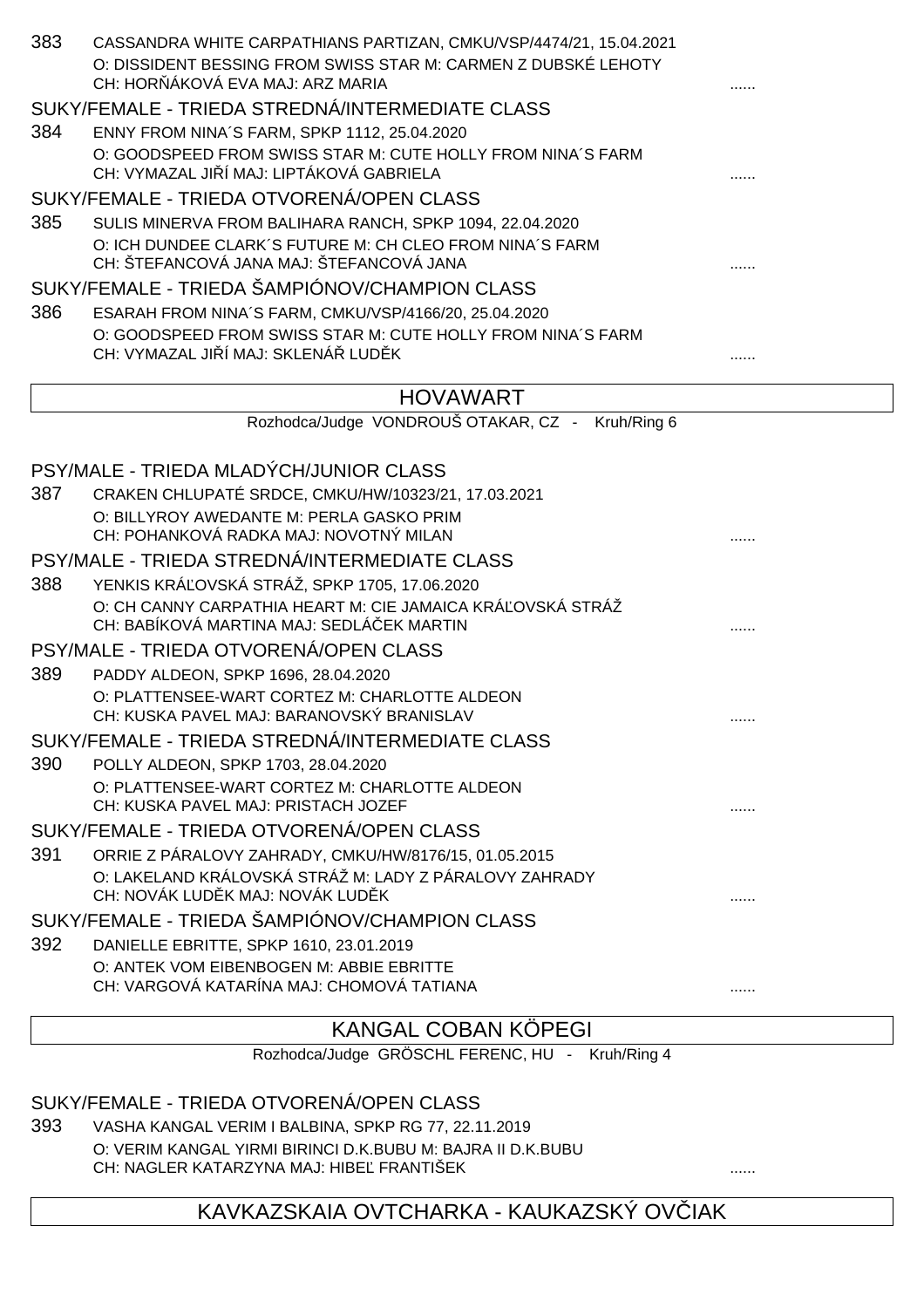#### PSY/MALE - TRIEDA OTVORENÁ/OPEN CLASS

394 NOVAYA STAYA DILLON, RKF 5529525, 02.07.2019 O: LABAR IZ ALEKSANDROVOI SLOBODY M: PERVY LEGION FAINA CH: BABAEV E.I. MAJ: SUPUKA PETER + SUPUKA MILOŠ

# SUKY/FEMALE - TRIEDA STREDNÁ/INTERMEDIATE CLASS

395 SERYJ STRAZH ITIKA, RKF 5898023, 01.07.2020 O: VLASTELIN VSELENNOY M: SERYJ STRAZH ARISHA CH: VEDINA M.A. MAJ: SUPUKA PETER + POTAN OKOVÁ NINA ............................

## SUKY/FEMALE - TRIEDA OTVORENÁ/OPEN CLASS

396 MILANOVSKI ROD FAZBA, SPKP 1908, 20.02.2020 O: BAIRAK AZSKAS STEPAN M: MILANOVSKI ROD BRAVURA CH: POLÁK MILAN ML. MAJ: DEMSKÝ DANIEL ......

## LANDSEER

Rozhodca/Judge MATYÁŠ JAROSLAV, SK - Kruh/Ring 5

# PSY/MALE - TRIEDA MLADÝCH/JUNIOR CLASS

397 CASH BARACOTA, CMKU/LS/1004/21, 17.03.2021 O: BORGMOSEGAARDS ROSSEAU M: CORA VOM HEIDENBERG CH: BURKO MICHAL MAJ: ZÁ PAVOL

# PSY/MALE - TRIEDA OTVORENÁ/OPEN CLASS

398 DARGO BARBA DI BATELINA , SPKP 433, 04.12.2019 O: FUERZA REAL DON DARIO M: AMINA BARBA DI BATELINA CH: VRAVÚŠKOVÁ DOMINIKA MAJ: KOLEK ANDREJ ......

#### PSY/MALE - TRIEDA ŠAMPIÓNOV/CHAMPION CLASS

399 ABDUL TOBI MIRACLE STAR, SPKP 410, 09.01.2018 O: ANUBIS VON DEN LUCKY GIANTS M: DAFRA Z LADEROVA CH: UHROVÁ IVETA MAJ: UHROVÁ IVETA ...... SUKY/FEMALE - TRIEDA MLADÝCH/JUNIOR CLASS

## 400 BATYRA TOBI MIRACLE STAR, SPKP 440, 24.12.2020 O: GERO VOM GICKELSBERG M: DAFRA Z LADEROVA CH: UHROVÁ IVETA MAJ: VRAVÚŠKOVÁ DOMINIKA ......

#### SUKY/FEMALE - TRIEDA ŠAMPIÓNOV/CHAMPION CLASS

401 AFRA TOBI MIRACLE STAR, SPKP 414, 09.01.2018 O: ANUBIS VON DEN LUCKY GIANTS M: DAFRA Z LADEROVA CH: UHROVÁ IVETA MAJ: UHROVÁ IVETA ......

## LEONBERGER

Rozhodca/Judge VONDROUŠ OTAKAR, CZ - Kruh/Ring 6 PSY/MALE - TRIEDA MLADÝCH/JUNIOR CLASS 402 AMANTE SKY HONEY DIAMOND, SPKP 1773, 11.11.2020 O: LEJONVINDEN´S FLINKA FELIX M: ADELE ALMOND DOVELET CH: KRAMÁROVÁ RADKA MAJ: KRAMÁROVÁ RADKA ...... 403 ARMY-AXEL Z LEONKOVHO RAJA, JR 70220 LBG, 04.05.2021 O: ISTVAN KIRALY Z LEONKOVHO RAJA M: BABY LOVE OF THE LION MEADOW CH: BELANSKA JANA MAJ: GULÁN JÁN ...... PSY/MALE - TRIEDA STREDNÁ/INTERMEDIATE CLASS 404 GORDON MAX MAXILEV, SPKP 1763, 09.04.2020 O: A´GARDEN ALMOND DOVELET M: DELFI LADY MAXILEV CH: OROLÍNOVÁ JANA MAJ: KUŠNIEROVÁ ADRIANA ......

#### PSY/MALE - TRIEDA OTVORENÁ/OPEN CLASS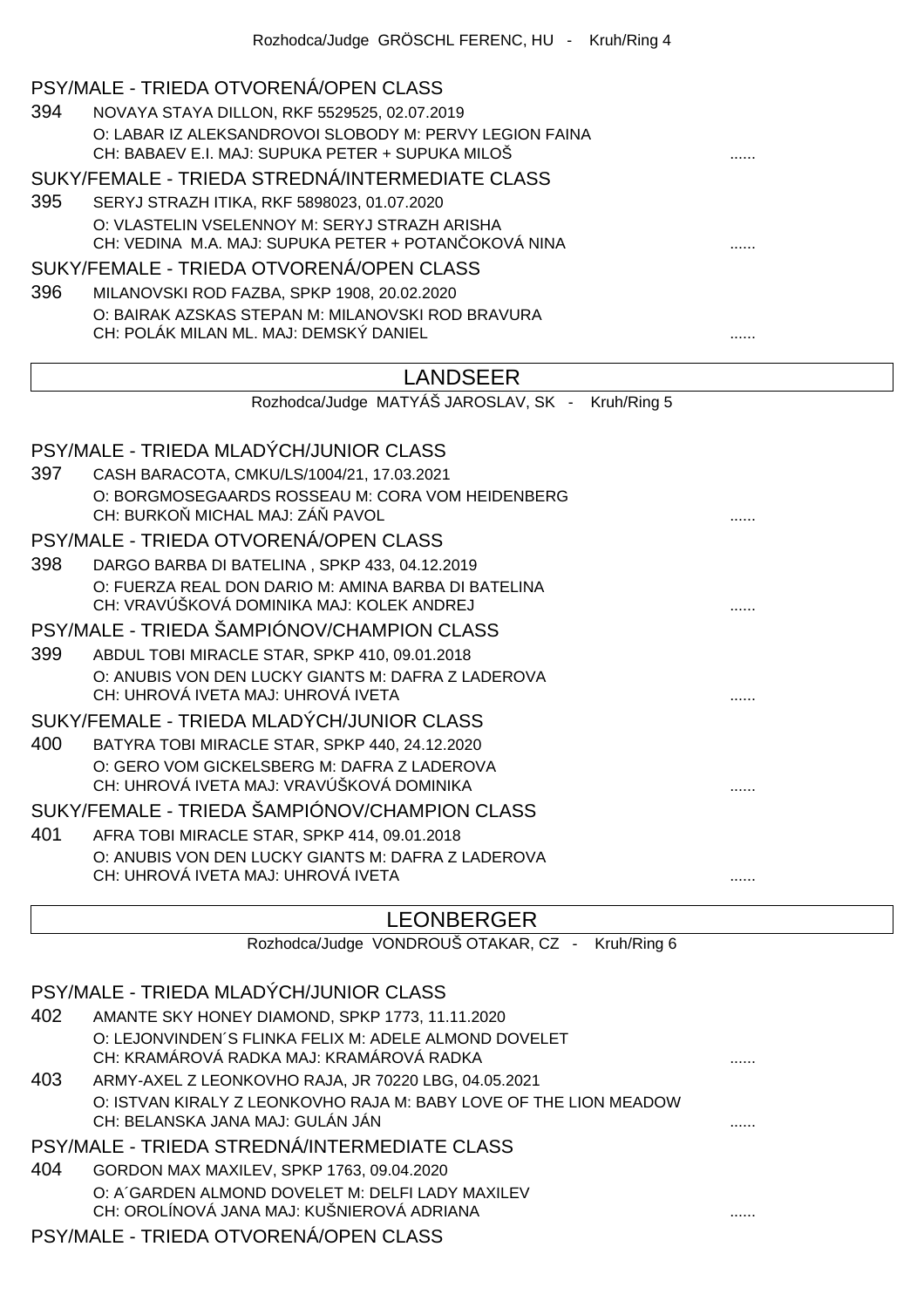| 405 | ANGEL KINGDOM EVERYONE LOVES MAURICE, MET.LEONB.469/19, 14.04.2019<br>O: ENZO VOM BERNSTEINMEER M: ANGEL KINGDOM DESTINY<br>CH: MOLNÁR-WERNER ZSUZSANNA MAJ: MOLNÁR-WERNER ZSUZSANNA |   |
|-----|--------------------------------------------------------------------------------------------------------------------------------------------------------------------------------------|---|
|     | PSY/MALE - TRIEDA ŠAMPIÓNOV/CHAMPION CLASS                                                                                                                                           |   |
| 406 | ANDY LEON EPERIES, CMKU/L/6223/-20/18, 16.02.2018                                                                                                                                    |   |
|     | O: ELDAR DRUHÁ ŠANCE M: FRIDA FIONA GOLDENLEON                                                                                                                                       |   |
|     | CH: COCU A MICHAL MAJ: KRIŠTOF ADAM                                                                                                                                                  |   |
|     | SUKY/FEMALE - TRIEDA MLADÝCH/JUNIOR CLASS                                                                                                                                            |   |
| 407 | INVISIBLE SPIRIT GRAND AIVEKO, CLP/L/6309, 06.01.2021<br>O: TACKLEBERRY-TJUK LÖWE VOM BERNBURGERLAND M: GOODBYE AND KISS GRAND AIVEKO                                                |   |
|     | CH: MIŠTEROVÁ KOUBALOVÁ VERONIKA MAJ: MARZOLLOVÁ ANDREA                                                                                                                              |   |
|     | SUKY/FEMALE - TRIEDA OTVORENÁ/OPEN CLASS                                                                                                                                             |   |
| 408 | JANE VOM KLOSTER LORCH, MET.LEONB.506/H/20, 09.09.2019                                                                                                                               |   |
|     | O: BASILEUS LEO VOM ZARENDORF M: IDA VOM KLOSTER LORCH                                                                                                                               |   |
|     | CH: PLEIBEL-SEYFFER RITA MAJ: MOLNÁR-WERNER ZSUZSANNA                                                                                                                                |   |
|     | <b>MASTIFF</b>                                                                                                                                                                       |   |
|     | Rozhodca/Judge GRÖSCHL FERENC, HU - Kruh/Ring 4                                                                                                                                      |   |
|     |                                                                                                                                                                                      |   |
|     | SUKY/FEMALE - TRIEDA MLADÝCH/JUNIOR CLASS                                                                                                                                            |   |
| 409 | XENA POD SLOVÁCKÝM NEBEM, CMKU/EM/1596/21, 25.01.2021                                                                                                                                |   |
|     | O: EDWARD DOLCE VITA BOHEMIA M: DOLORES DOLCE VITA BOHEMIA<br>CH: DAN K MARTIN MAJ: VALLOVÁ VIERA                                                                                    |   |
|     |                                                                                                                                                                                      |   |
|     | NEWFOUNDLAND - NOVOFUNDLANDSKÝ PES                                                                                                                                                   |   |
|     | Rozhodca/Judge VONDROUŠ OTAKAR, CZ - Kruh/Ring 6                                                                                                                                     |   |
|     |                                                                                                                                                                                      |   |
|     | PSY/MALE - TRIEDA DORAST/PUPPY CLASS                                                                                                                                                 |   |
| 410 | NEW KNIGHTS FAUNDLAND ASOMROSO ONLY, SPKP 2278, 15.08.2021<br>O: KING OF HELLULAND VENI VIDI VICI M: NJUFORT OVATION GOLDIE KNIGHTS                                                  |   |
|     | CH: BENEDEKOVÁ GABRIELA MAJ: BENEDEKOVÁ GABRIELA + ŠÁNDOR UDOVÍT                                                                                                                     | . |
|     | PSY/MALE - TRIEDA MLADÝCH/JUNIOR CLASS                                                                                                                                               |   |
| 411 | UGGO JESS, SPKP 2315, 14.05.2021                                                                                                                                                     |   |
|     | O: NJUFORT INSTINCT WINNER KNIGHT ITUS M: PAOLA JESS BLACK DENIS                                                                                                                     |   |
|     | CH: DENISOVÁ JI INA MAJ: KRN ANOVÁ KLAMÁROVÁ ROMANA                                                                                                                                  | . |
|     | PSY/MALE - TRIEDA OTVORENÁ/OPEN CLASS                                                                                                                                                |   |
| 412 | ZEUS FAUNDLAND, JR 71686 NJU, 10.07.2019                                                                                                                                             |   |
|     | O: MISSISSIPPI-MISSOURI ZADAR M: FATIMA FAUNDLAND<br>CH: POLGAR ANDRAS MAJ: VEL ICKÁ DAGMAR                                                                                          |   |
|     | SUKY/FEMALE - TRIEDA DORAST/PUPPY CLASS                                                                                                                                              |   |
| 413 | BESSIE FAUNDLAND, JR 71892 NJU, 01.09.2021                                                                                                                                           |   |
|     | O: LANDS OF ENDLESS LOVE B MISSISSIPPI MISSOURI M: YENNY FAUNDLAND                                                                                                                   |   |
|     | CH: POLGAR ANDRAS MAJ: VEL ICKÁ DAGMAR                                                                                                                                               |   |
| 414 | NEW KNIGHTS FAUNDLAND ANIRI IN MY HEART, SPKP 2281, 15.08.2021                                                                                                                       |   |
|     | O: KING OF HELLULAND VENI VIDI VICI M: NJUFORT OVATION GOLDIE KNIGHTS<br>CH: BENEDEKOVÁ GABRIELA MAJ: BENEDEKOVÁ GABRIELA + ŠÁNDOR UDOVÍT                                            | . |
|     | SUKY/FEMALE - TRIEDA MLADÝCH/JUNIOR CLASS                                                                                                                                            |   |
| 415 | DISORANTO GUESS WHO'S BACK, PKR.II-153098, 18.01.2021                                                                                                                                |   |
|     | O: GCH SEABROOK'S MISTER DIVINE AT DISORANTO M: CH DISORANTO DOUBLE TROUBLE                                                                                                          |   |
|     | CH: PASEK PIOTR MAJ: PASEK PIOTR                                                                                                                                                     |   |
|     | SUKY/FEMALE - TRIEDA STREDNÁ/INTERMEDIATE CLASS                                                                                                                                      |   |
| 416 | MISSISSIPPI-MISSOURI ODYSSE, JR 71808 NJU, 15.10.2020<br>O: SANY-BOJ FAUNDLAND M: MISSISSIPPI-MISSOURI BLACK BEAUTY II                                                               |   |
|     | CH: VEL ICKÁ DAGMAR MAJ: VEL ICKÁ DAGMAR                                                                                                                                             |   |
|     |                                                                                                                                                                                      |   |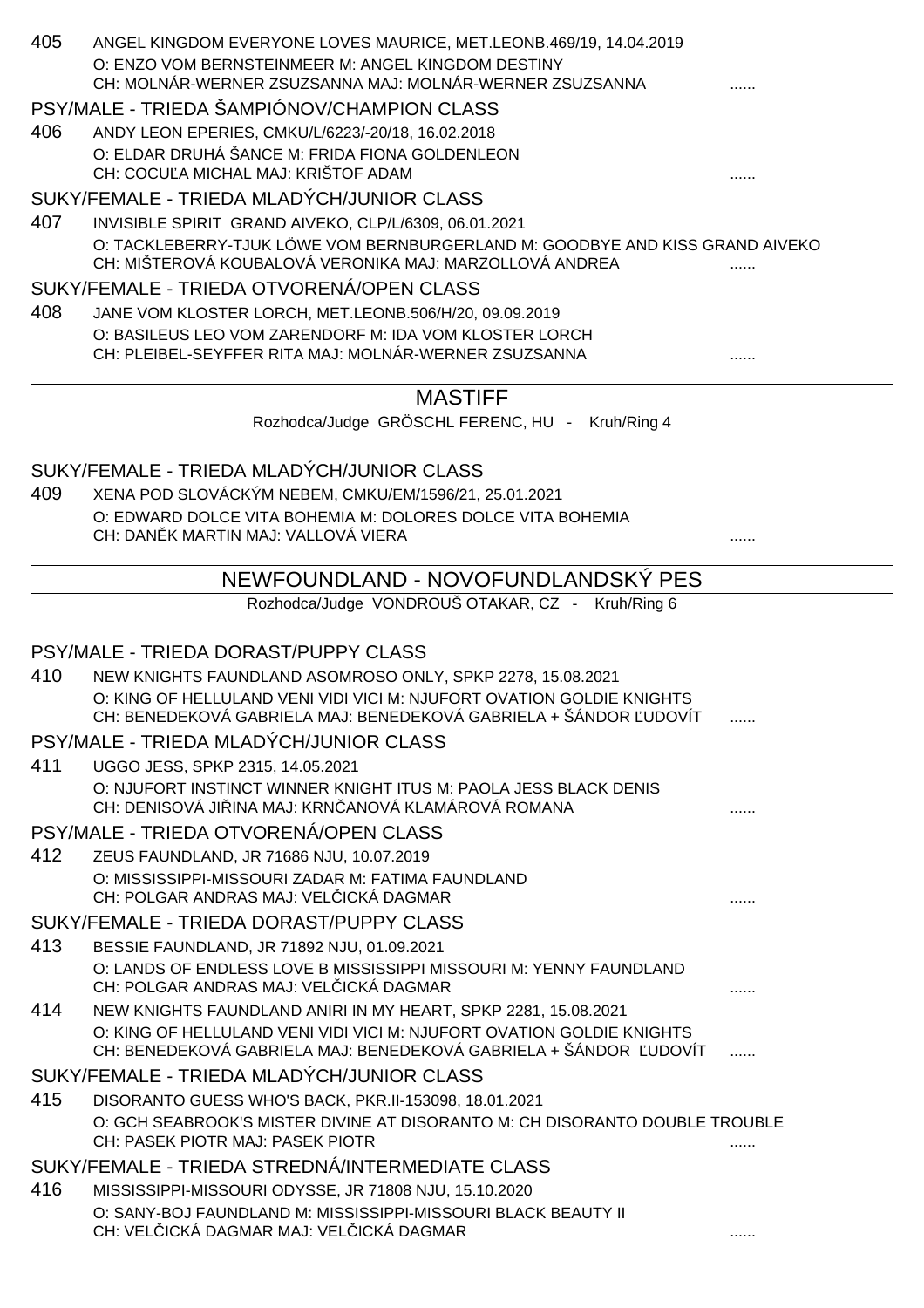| 417 | PEPSI BLACK BROTHER'S, SPKP 2256, 03.12.2020                                                                      |              |
|-----|-------------------------------------------------------------------------------------------------------------------|--------------|
|     | O: NJUFORT INSTINCT WINNER KNIGHT ITUS M: KING OF HELLULAND OH MERCY<br>CH: PRIŠTÁKOVÁ BLANKA MAJ: YILMAZ YAGMUR  |              |
|     | SUKY/FEMALE - TRIEDA OTVORENÁ/OPEN CLASS                                                                          |              |
| 418 | DISORANTO BY SURPRISE, PKR.II-141099, 23.03.2020                                                                  |              |
|     | O: GCH SEABROOK'S MISTER DIVINE AT DISORANTO M: GCH DISORANTO SWEET SEDUCTION                                     |              |
|     | CH: PASEK PIOTR MAJ: PASEK PIOTR                                                                                  |              |
|     |                                                                                                                   |              |
|     | RIESENSCHNAUZER PFEFFERSALZ - BRADA VE KY KORENIE A SO<br>Rozhodca/Judge MATYÁŠ JAROSLAV, SK - Kruh/Ring 5        |              |
|     |                                                                                                                   |              |
|     | PSY/MALE - TRIEDA STREDNÁ/INTERMEDIATE CLASS                                                                      |              |
| 419 | REISENHERZ RAGNAR PS, CMKU/KV/8278/21, 08.12.2020                                                                 |              |
|     | O: SILVER SOCKS JOSE ARCADIO BUENDIA-PS M: FIRESILVER CINNAMON                                                    |              |
|     | CH: RUSSO SARA MAJ: FIALOVÁ V RA + VERONIKA                                                                       |              |
|     | SUKY/FEMALE - TRIEDA OTVORENÁ/OPEN CLASS                                                                          |              |
| 420 | PICCOLO MAGNIFICO DEJSY, CMKU/KV/8279/21, 17.06.2019                                                              |              |
|     | O: ALBAYZIN PS M: ADRIEL OJO OMO SILVER<br>CH: TODOROVI NENAD MAJ: FIALOVÁ V RA + VERONIKA                        |              |
|     |                                                                                                                   |              |
|     | RIESENSCHNAUZER SCHWARZ - BRADA VE KY                                                                             | <b>IERNY</b> |
|     | Rozhodca/Judge MATYÁŠ JAROSLAV, SK - Kruh/Ring 5                                                                  |              |
|     |                                                                                                                   |              |
|     | PSY/MALE - TRIEDA STREDNÁ/INTERMEDIATE CLASS                                                                      |              |
| 421 | JUSTIN OD DEVÍTI VRB, SPKP 2191, 22.07.2020                                                                       |              |
|     | O: MEFISTO MIO GOLDEST DANUBIUS M: CHARLOTTE OD DEVÍTI VRB<br>CH: BOHÁ OVÁ KATE INA MAJ: POVAŽAN KAROL            |              |
|     | PSY/MALE - TRIEDA ŠAMPIÓNOV/CHAMPION CLASS                                                                        |              |
| 422 | INDIGO OD DEVÍTI VRB, CMKU/KV/7766/18, 28.10.2018                                                                 |              |
|     | O: ARBATEL OD DEVÍTI VRB M: OXANA SKANSEN'S VOM ELLY'S MEUTE<br>CH: BOHÁ OVÁ KATE INA MAJ: TRN ÁKOVÁ DAGMAR       | .            |
|     | SUKY/FEMALE - TRIEDA STREDNÁ/INTERMEDIATE CLASS                                                                   |              |
| 423 | DÁRIUS-BRILL HAPPY, SPKP 2186, 02.06.2020                                                                         |              |
|     | O: ZARINAS DESIGN BRAD PITT M: BACCARA VON DER TALMÜHLE<br>CH: LÁNGH RAYMUND MAJ: KUBOVI ŠTEFAN                   |              |
| 424 | JULIE OD DEVÍTI VRB, CMKU/KV/8048/20, 22.07.2020                                                                  |              |
|     | O: MEFISTO MIO GOLDEST DANUBIUS M: CHARLOTTE OD DEVÍTI VRB                                                        |              |
|     | CH: BOHÁ OVÁ KATE INA MAJ: HOMOLOVÁ RENATA                                                                        | .            |
|     | SUKY/FEMALE - TRIEDA OTVORENÁ/OPEN CLASS                                                                          |              |
| 425 | CHILI PEPPER, AKC WS68620802, 24.05.2020                                                                          |              |
|     | O: AMON RA DE CETHUZ M: GENTLY BORN VENUS PLANET OF LOVE<br>CH: OLEFIR ALEKSANDR MAJ: TARASOVÁ MÁRIA              |              |
| 426 | INSPIRACE OD DEVÍTI VRB, CMKU/KV/7768/18, 28.10.2018                                                              |              |
|     | O: ARBATEL OD DEVÍTI VRB M: OXANA SKANSEN'S VON ELLY'S MEUTE                                                      |              |
|     | CH: BOHÁ OVÁ KATE INA MAJ: BOHÁ OVÁ KATE INA                                                                      | .            |
|     | SUKY/FEMALE - TRIEDA ŠAMPIÓNOV/CHAMPION CLASS                                                                     |              |
| 427 | DÁRIUS-BRILL FRANCESCA, MET.Ó.SCHN.432/19, 28.04.2019                                                             |              |
|     | O: GENTLY BORN CHRISTIAN DIOR M: BACCARA VON DER TALMÜHLE<br>CH: LÁNGH RAJMUND MAJ: TIBAY NORBERT + LANGH RAJMUND |              |
|     |                                                                                                                   |              |

# **ROTTWEILER**

Rozhodca/Judge GRÖSCHL FERENC, HU - Kruh/Ring 4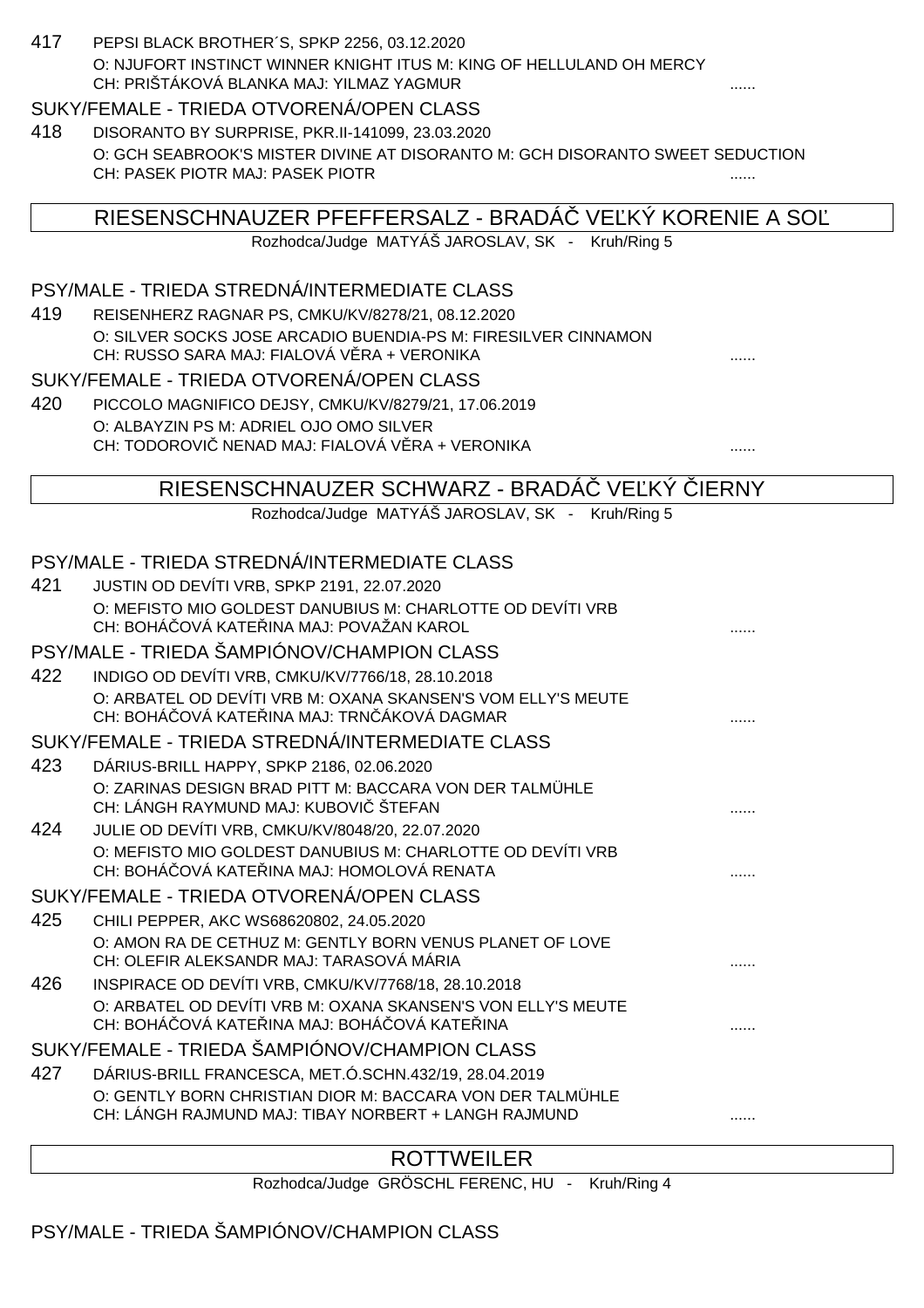| 428 | FALON ARES MAROL-MAY, SPKP 3039, 25.06.2017                                              |  |
|-----|------------------------------------------------------------------------------------------|--|
|     | O: RIO M: FRANCISS MARTINIK                                                              |  |
|     | CH: MENDEL MARIÁN MAJ: MENDEL MARIÁN                                                     |  |
|     | SUKY/FEMALE - TRIEDA STREDNÁ/INTERMEDIATE CLASS                                          |  |
| 429 | TILLY VOM GROSSEN TAL, JR 704199 RW, 31.10.2020                                          |  |
|     | O: RUDI VOM HAUSE NEUBRAND III. M: YUKI VOM GROSSEN TAL                                  |  |
|     | CH: GAGI ALEKSANDAR MAJ: TAKÁ IGOR                                                       |  |
|     | SUKY/FEMALE - TRIEDA OTVORENÁ/OPEN CLASS                                                 |  |
| 430 | HONEY GIRA MAROL-MAY, SPKP 3197, 18.05.2019                                              |  |
|     | O: BLITZ VOM TAMRIEL M: FRANCISS MARTINIK                                                |  |
|     | CH: MENDEL MARIÁN MAJ: ZLATNICKÝ PATRIK                                                  |  |
|     | RUSSKIY TCHIORNY TERRIER - RUSKY IERNY TERIÉR                                            |  |
|     | Rozhodca/Judge GRÖSCHL FERENC, HU - Kruh/Ring 4                                          |  |
|     |                                                                                          |  |
|     | PSY/MALE - TRIEDA STREDNÁ/INTERMEDIATE CLASS                                             |  |
| 431 | VEGAS TER'AVALON, UKU.0501320, 30.10.2020                                                |  |
|     | O: SHAMAN TER'AVALON M: BEDOVAYA DEVCHONKA TER'AVALON                                    |  |
|     | CH: LIUBNYTSKA OLENA MAJ: FOŁTA-NIEDZIELCZYK SABINA + ŁAGOWSKI ANDRZEJ                   |  |
|     | SUKY/FEMALE - TRIEDA MLADÝCH/JUNIOR CLASS                                                |  |
| 432 | DOCH` ZHURNALISTA IZ CHORNIH BOGATIREY, BCU - 001375, 31.05.2021                         |  |
|     | O: ZHURNALIST S ZOLOTOGO GRADA M: SIBIRSKI MEDVED DOLCHE VITA                            |  |
|     | CH: KORNIENKO A. MAJ: FOŁTA-NIEDZIELCZYK SABINA                                          |  |
| 433 | FIGA WET BEARD, PKR.II-144803, 25.04.2021                                                |  |
|     | O: DIONYS YABLUNEVYI TSVIT M: SONIA WET BEARD<br>CH: KRUK JAROSLAW MAJ: JANTÁKOVÁ RENÁTA |  |
|     |                                                                                          |  |
|     | SCHNAUZER PFEFFERSALZ - BRADA STREDNY KORENIE A SO                                       |  |
|     | Rozhodca/Judge MATYÁŠ JAROSLAV, SK - Kruh/Ring 5                                         |  |
|     |                                                                                          |  |
|     | PSY/MALE - TRIEDA MLADÝCH/JUNIOR CLASS                                                   |  |
| 434 | CHEVROLET'S WONDROUS BOSS TO ALARM, CMKU/KS/10145/21, 10.05.2021                         |  |
|     | O: FRIENDS FOR ALL BAGHERA M: CHELSEY SALTUS ZE ZÁHRABSKÉ                                |  |
|     | CH: HJORT ULRIKA MAJ: FAJKUSOVÁ LENKA                                                    |  |

- PSY/MALE TRIEDA ŠAMPIÓNOV/CHAMPION CLASS
- 435 KVIDO A FINTA F MORAVA, SPKP 1566, 28.04.2020 O: FRANK A FINTA F MORAVA M: GEENA ALARM BESKYD CH: BENEŠOVSKÁ JITKA MAJ: HARGAŠ PETER ......

#### SUKY/FEMALE - TRIEDA MLADÝCH/JUNIOR CLASS

436 GAIA ALARM BESKYD, CMKU/KS/10004/21, 30.05.2021 O: KOUZELNÍK BENAVENTE ALARM BESKYD M: HALLE BERRY GRAND CALVERA CH: FAJKUSOVÁ LENKA MAJ: FAJKUSOVÁ LENKA ......

### SUKY/FEMALE - TRIEDA STREDNÁ/INTERMEDIATE CLASS

437 CELEBRITY FROM ALARM BESKYD, CMKU/KS/9850/20, 13.11.2020 O: BEAST OF BURDEN LADY'S PRIDE M: KARKULKA ALARM BESKYD CH: FAJKUSOVÁ LENKA MAJ: FAJKUSOVÁ LENKA

#### SUKY/FEMALE - TRIEDA OTVORENÁ/OPEN CLASS

438 XORAYA ALARM BESKYD, CMKU/KS/9696/20, 15.04.2020 O: MADDOX ALARM BESKYD M: JAMMELA ALARM BESKYD CH: FAJKUSOVÁ LENKA MAJ: LONDOVÁ DRAHOMÍRA ......

# SUKY/FEMALE - TRIEDA ŠAMPIÓNOV/CHAMPION CLASS

439 WITCH BENAVENTE ALARM BESKYD, CMKU/KS/9617/20, 01.02.2020 O: CIB KOUZELNIK BENAVENTE ALARM BESKYD M: CIB TOP TARGET SNEHURKA BENAVENTE CH: FAJKUSOVÁ LENKA MAJ: RODINOVÁ DAGMAR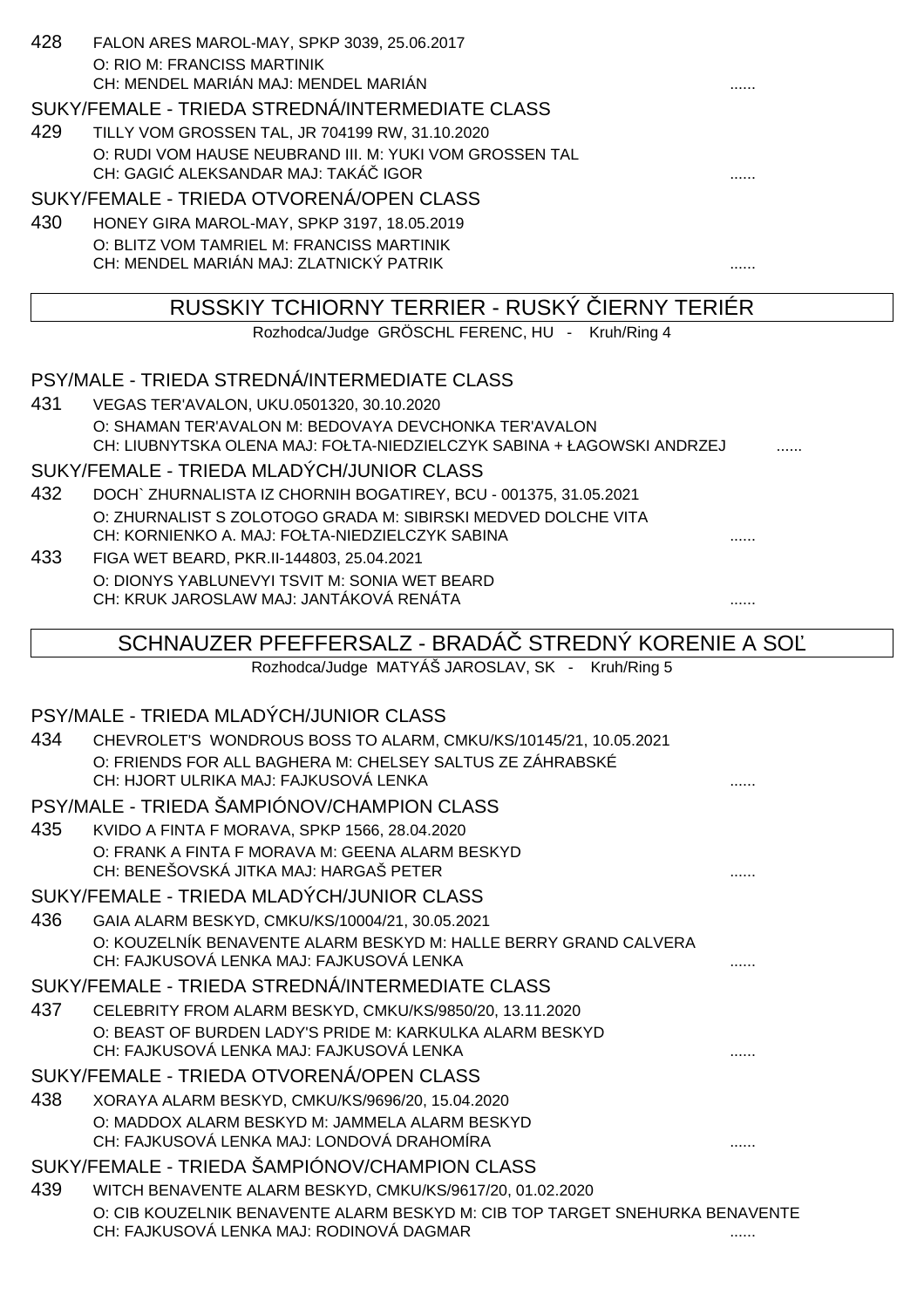# SCHNAUZER SCHWARZ - BRADÁ STREDNÝ JERNY

Rozhodca/Judge MATYÁŠ JAROSLAV, SK - Kruh/Ring 5

## PSY/MALE - TRIEDA STREDNÁ/INTERMEDIATE CLASS

440 GAUDEAMUS OD DALAJSKÉHO POTOKA, SPKP 1570, 13.09.2020 O: SANDOUR VOM TAL DER KONIGE M: WELL&EASY KLEO´S CH: KAPRÁLKOVÁ MARTINA MAJ: BÚRANOVÁ DANICA

#### SUKY/FEMALE - TRIEDA MLADÝCH/JUNIOR CLASS

441 BEAUTY GIRL ALDIX, CMKU/KS/9929/21, 30.03.2021 O: CABALLERO OD DALAJSKÉHO POTOKA M: APASSIONATA OD DALAJSKÉHO POTOKA CH: MICHÁLKOVÁ ALICE MAJ: DANKOVÁ JELA

## SHAR-PEI

Rozhodca/Judge GRÖSCHL FERENC, HU - Kruh/Ring 4

## PSY/MALE - TRIEDA OTVORENÁ/OPEN CLASS

442 TRISTAN ZUZKIN SEN, SPKP 1179, 27.01.2019 O: RUBY RED VIKY PEI POLICE M: LOLITKA ZUZKIN SEN CH: TÓTHOVÁ ZUZANA MAJ: KURUCOVÁ ERIKA ......

SUKY/FEMALE - TRIEDA MLADÝCH/JUNIOR CLASS

443 ANGEE IZZY HASTY PEI, SPKP 1207, 26.12.2020 O: ALA OLI BRAMASOLE M: RUBY RED VIKY PEI IZZY CH: HASTRMAN ZDENĚK MAJ: KOMANICKÁ ALENA ......

# SREDNEASIATSKAIA OVTCHARKA - STREDOÁZIJSKÝ OVÍJAK

Rozhodca/Judge GRÖSCHL FERENC, HU - Kruh/Ring 4

## PSY/MALE - TRIEDA MLADÝCH/JUNIOR CLASS

| 444 | A - MAXO, SPKP 9449, 08.11.2020                                                                                         |  |
|-----|-------------------------------------------------------------------------------------------------------------------------|--|
|     | O: JAN M: ARZUVE BEGENCH                                                                                                |  |
|     | CH: MILINKOVI MARTIN MAJ: NAGY ZDENKO                                                                                   |  |
|     | PSY/MALE - TRIEDA STREDNÁ/INTERMEDIATE CLASS                                                                            |  |
| 445 | F'AGIR CHORASAN, SPKP 9292, 27.10.2020                                                                                  |  |
|     | O: AK-MAGASH MAZHOR DLYA SHAH-AZIM M: ZIMA CHORASAN FERUDUSH<br>CH: VARGOVÁ DENISA MAJ: FABIANOVÁ BOŽENA                |  |
| 446 | FIDDAH CHORASAN, SPKP 9294, 27.10.2020                                                                                  |  |
|     | O: AK-MAGASH MAZHOR DLYA SHAH-AZIM M: ZIMA CHORASAN FERUDUSH<br>CH: VARGOVÁ DENISA MAJ: OMELKA MARIÁN + OMELKOVÁ LUBICA |  |
|     | PSY/MALE - TRIEDA OTVORENÁ/OPEN CLASS                                                                                   |  |
| 447 | TURGAJ USULL-BEK, SPKP 9105, 17.11.2019                                                                                 |  |
|     | O: SM BAY TAYBAS M: AK-BULAK CHAINA                                                                                     |  |
|     | CH: NOVÁK MIROSLAV MAJ: NOVÁK MIROSLAV                                                                                  |  |
|     | PSY/MALE - TRIEDA ŠAMPIÓNOV/CHAMPION CLASS                                                                              |  |
| 448 | DARSHAN EL SABUDZHAY TISAO, CMKU/SAO/4953/19, 04.01.2019                                                                |  |
|     | O: ROMANOVS ALABAJ NIZAR M: VIGARI DLYA TISAO                                                                           |  |
|     | CH: ŠÁTEKOVÁ LEONA MAJ: VASI RÓBERT                                                                                     |  |
|     | SUKY/FEMALE - TRIEDA STREDNÁ/INTERMEDIATE CLASS                                                                         |  |
| 449 | FREYA CHORASAN, SPKP 9296, 27.10.2020                                                                                   |  |
|     | O: AK- MAGASH MAZHOR DLYA SHAH- AZIM M: ZIMA CHORASAN FERUDUSH                                                          |  |
|     | CH: VARGOVÁ DENISA MAJ: MÉRI ZUZANA                                                                                     |  |
|     | SUKY/FEMALE - TRIEDA OTVORENÁ/OPEN CLASS                                                                                |  |
| 450 | MIA CAOKO MIA FLORA, SPKP 9172, 22.12.2017                                                                              |  |
|     | O: MEDZHEK IT GUDRAT GUSH M: MIA CAOKO MIA IRMA                                                                         |  |
|     | CH: MATYUK IGOR MAJ: VASI RÓBERT                                                                                        |  |
|     |                                                                                                                         |  |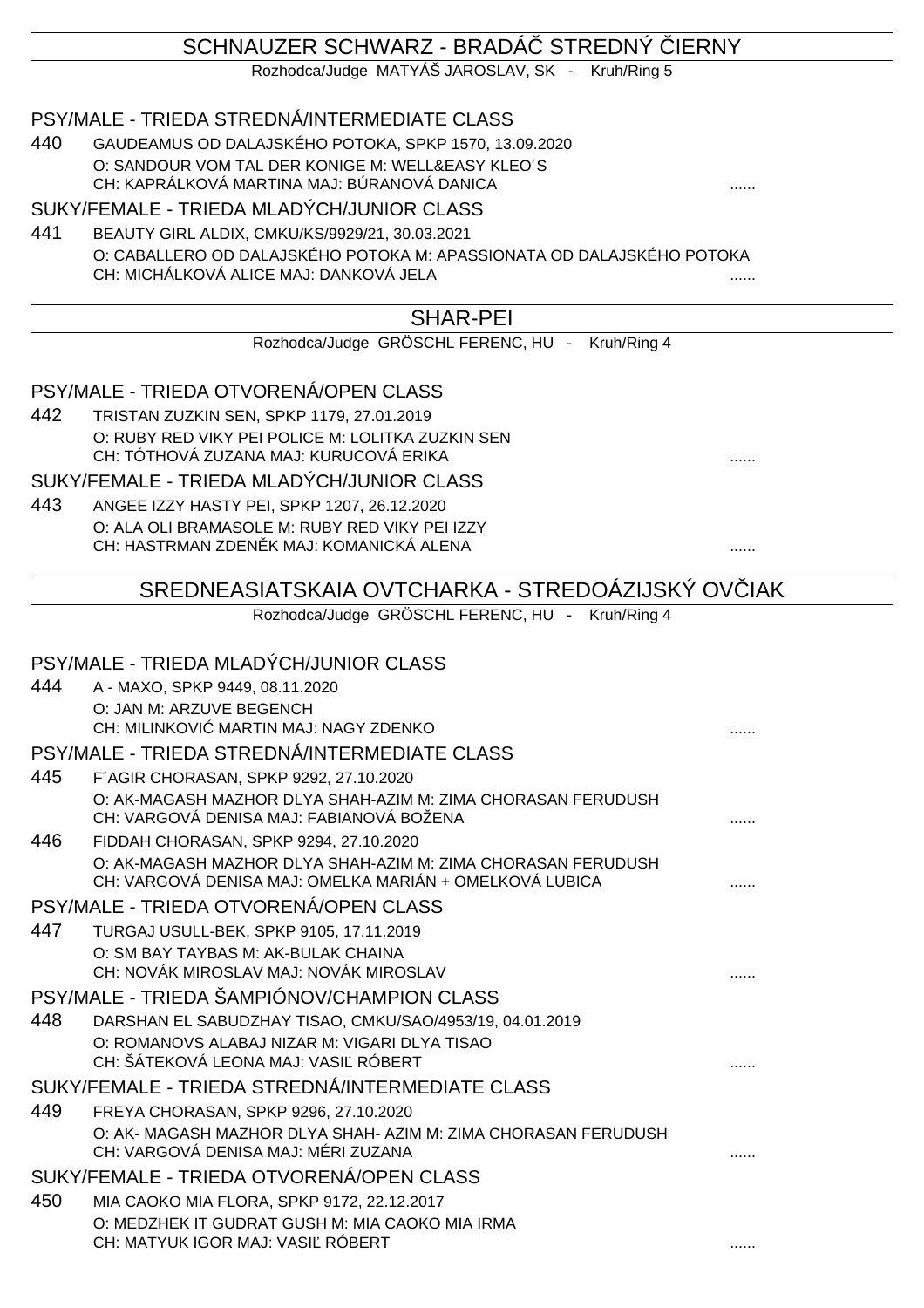## ST. BERNHARDSHUND KURZHAARIG - SVÄTOBERNARDSKÝ PES KRÁTKOSRSTÝ

Rozhodca/Judge GRÖSCHL FERENC, HU - Kruh/Ring 4

#### PSY/MALE - TRIEDA MLADÝCH/JUNIOR CLASS

451 ZIDAN JURASTIC BERNAROS, SPKP 908, 15.06.2021 O: CIGO OD STRÁŽC HOR M: LOVE IN THE AIR OF GEGA SAINT´S CH: PRIŠ ÁK ONDREJ MAJ: ŠTEPANOVSKÝ MAREK

## ST. BERNHARDSHUND LANGHAARIG - SVÄTOBERNARDSKÝ PES DLHOSRSTÝ

Rozhodca/Judge GRÖSCHL FERENC, HU - Kruh/Ring 4

#### PSY/MALE - TRIEDA ŠAMPIÓNOV/CHAMPION CLASS

452 GUARDIAN ANGEL ELIŠČINO KRÁLOVSTVÍ, SPKP 906, 21.05.2019 O: JOKER OD STRÁŽCU HOR M: EVA OD STRÁŽCU HOR CH: VÁVROVÁ IVA MAJ: ŠAŠTINSKÁ PAULÍNA ......

#### SUKY/FEMALE - TRIEDA MLADÝCH/JUNIOR CLASS

453 PEEKABOO NESCALAND, PKR.II-145312, 06.05.2021 O: GOOGLE IT NESCALAND M: ANNIKA LEGENDA SLAVYAN CH: PRZYBYLSKA KATARZYNA MAJ: PRZYBYLSKA KATARZYNA ......

| ۰.<br>۰, |  |
|----------|--|
|----------|--|

Rozhodca/Judge GRÖSCHL FERENC, HU - Kruh/Ring 4

#### PSY/MALE - TRIEDA MLADÝCH/JUNIOR CLASS

454 NERO MAZURSKI SAMURAJ, CMKU/TI/3296/-21/21, 16.05.2021 O: SINGO DOLINA ROSY M: JAGAA MAZURSKI SAMURAJ CH: WOJCIULEWICZ JANUSZ ZYGMUNT MAJ: K ENOVSKÝ JI Í

## PSY/MALE - TRIEDA ŠAMPIÓNOV/CHAMPION CLASS

455 AI-ASHURA KATSURO AZARIO, SPKP 265, 22.04.2018 O: PAWS UP GENTA OD JANUSÓW M: HIDEKO MAZURSKI SAMURAJ CH: JURASOVÁ TATIANA MAJ: URIŠ TOMÁŠ + JURASOVÁ TATIANA  $\ldots$ 

#### SUKY/FEMALE - TRIEDA ŠAMPIÓNOV/CHAMPION CLASS

456 CHERRY ASCHABEY, CMKU/TI/3098/20, 12.03.2020 O: BARNABY BOY BAKASU KENNEL M: DZITSUMI YOKOZUNA YUSHA CH: MELKA PETR MAJ: HANDLÍŘ JAROSLAV ......

# ZWERGPINSCHER SCHWARZROT - MALÝ HLADKOSRSTÝ PINVERNY S PÁLENÍM

Rozhodca/Judge MATYÁŠ JAROSLAV, SK - Kruh/Ring 5

## PSY/MALE - TRIEDA OTVORENÁ/OPEN CLASS

457 HELEN'S MAGIC IDEAL OF PERFECTION, PKR.II-146088, 07.10.2020 O: KOSMOSTARS IZ PITERSKOGO DOZORA M: HELEN'S MAGIC OFELIA ONLY FOR ME CH: MOKROVA ELENA MAJ: DEDERKO-MUNIAK AGATA ......

## SUKY/FEMALE - TRIEDA STREDNÁ/INTERMEDIATE CLASS

458 DIVA BELLA DOROSA, PKR.II-141450, 14.05.2020 O: ALMINORIS COSMOPOLITAN M: ROMA Z PADOKU CH: SPIKOWSKA DOROTA MAJ: DEDERKO-MUNIAK AGATA

## SUKY/FEMALE - TRIEDA OTVORENÁ/OPEN CLASS

459 CALIPSO THE ISLAND OF TREASURES, SPKP 205, 05.05.2020 O: MAGNIFISENT EVSTIGNEY M: PERSEPHONE THE ISLAND OF TREASURES CH: MALEEVA OLGA MAJ: VYŠATOVÁ VENDULA ......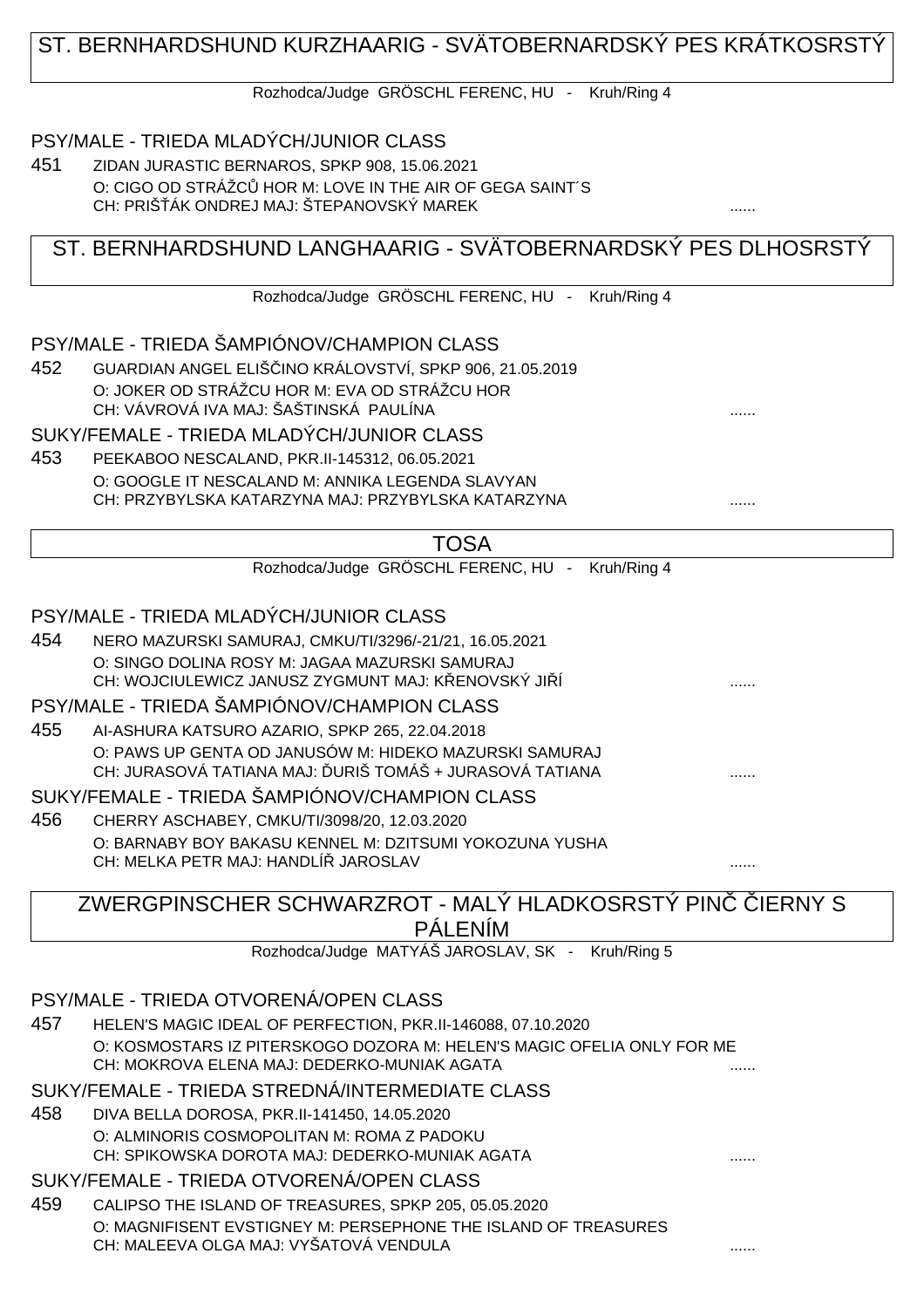460 LILLY BALTIC RESIDENCE, PKR.II-140438, 08.03.2020 O: STELLA ORIENTALES ADI M: FIBI BALTIC RESIDENCE CH: DZIUBALTOWSKA IZABELA MAJ: TOKARCZYK WOJCIECH + POGORZELSKA JOANNA

## ZWERGSCHNAUZER PFEFFERSALZ - BRADÁ MALÝ KORENIE A SO

Rozhodca/Judge MATYÁŠ JAROSLAV, SK - Kruh/Ring 5

## PSY/MALE - TRIEDA OTVORENÁ/OPEN CLASS 461 CASPER OD KOMÁŘÍ VÍŽKY, CMKU/KM/12204/20, 09.03.2020 O: KRISTIAN ERNST ASTRONAUT M: KISS ME CAROLINE Z KOSÍ SKÝCH HVOZDU CH: KROUPOVÁ ZLATUŠE MAJ: SZETEIOVÁ ZDENKA ...... SUKY/FEMALE - TRIEDA STREDNÁ/INTERMEDIATE CLASS 462 ROSSA THE KYLIE WILD RANE, SPKP 3064, 02.07.2020 O: OLIVER KING ASTRONAUT M: THE KYLIE BEKY WILD RANE CH: ADAMČIAKOVÍ JURAJ A ANDREA MAJ: ÚRADNÍK MICHAL ...... 463 SILVER SENATOR ZELINA, MET.T.SCHN.1278/20, 04.10.2020 O: ZENACHES MIRÓ-JOAN M: SILVER SENATOR HAE SOO CH: SZÖLLÖSI ANIKÓ MAJ: TIBAY NORBERT + BIRTA KATALIN ...... SUKY/FEMALE - TRIEDA OTVORENÁ/OPEN CLASS 464 COFFEE CANDY ASTRONAUT, SPKP 3125, 26.07.2020 O: STARLINGS KASHMÍR M: ULTRA PS REZLARK CH: SUCHÁ MIROSLAVA MAJ: MAZÁKOVÁ JANA ...... SUKY/FEMALE - TRIEDA ŠAMPIÓNOV/CHAMPION CLASS 465 DÁŠENKA DANKY DOG, SPKP 2683, 24.01.2016 O: OLIVER KING ASTRONAUT M: ANETKA DANKY DOG CH: CHRENKOVÁ DANIELA MAJ: CHRENKOVÁ DANIELA ...... ZWERGSCHNAUZER SCHWARZ - BRADÁ MALÝ JERNY Rozhodca/Judge MATYÁŠ JAROSLAV, SK - Kruh/Ring 5 PSY/MALE - TRIEDA MLADÝCH/JUNIOR CLASS 466 ALEXANDERS BRADMIR, SPKP 3097, 08.10.2020 O: MAGIE NAIR OMAR SHARIF M: NASTASIA BLACK BIKIN DVOR CH: VARGA MIROSLAV MAJ: VARGA MIROSLAV 467 BIRMINGHAM RAGENDORF, SPKP 3129, 22.03.2021 O: LEO YANK WILD RANE M: FELHIT ASMARA SUGAR WILD RANE

PSY/MALE - TRIEDA OTVORENÁ/OPEN CLASS

468 FABIO BENAVENTE MORAVIA, CMKU/KM/11663/19, 31.01.2019 O: KING SAMUEL BLACK SAMBA M: CIB BUTTERFLY BENAVENTE MORAVIA CH: RODINOVÁ DAGMAR MAJ: RODINOVÁ DAGMAR

CH: KESZELY MARCO MAJ: KESZELY MARCO + CANNER JÁN .......

#### SUKY/FEMALE - TRIEDA DORAST/PUPPY CLASS

469 AYLA VICTORIUSCERBERUS, SPKP 3171, 23.08.2021 O: JOSHUA MY LOVE ANDROIS M: LUNA JUST BEAUTY WILD RANE CH: GÁBRIŠOVÁ ANGELA MAJ: HOLOVANIŠINOVÁ NICOLE

#### SUKY/FEMALE - TRIEDA ŠAMPIÓNOV/CHAMPION CLASS

470 AURA RAGENDORF, SPKP 3017, 24.09.2019 O: OFFSET REZLARK M: FELHIT ASMARA SUGAR WILD RANE CH: KESZELY MARCO MAJ: KESZELY MARCO ......

## ZWERGSCHNAUZER SCHWARZ-SILBER - BRADÁ MALÝ JERNOSTRIEBORNÝ

Rozhodca/Judge MATYÁŠ JAROSLAV, SK - Kruh/Ring 5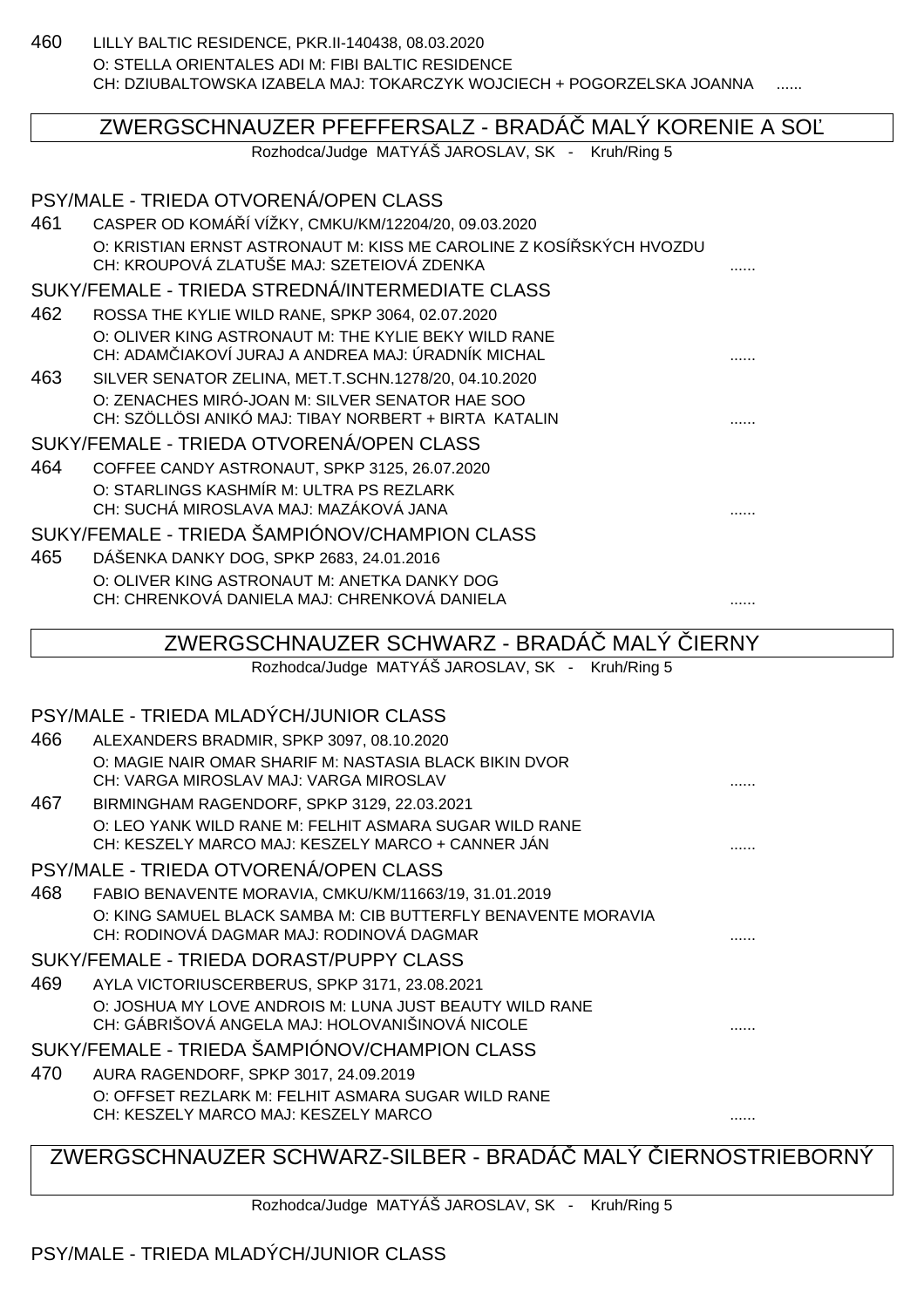| 471 | DAYRICKS FORTIUM VULKANO, SPKP 3187, 15.06.2021<br>O: DELUXE DESIGN Z DIXIE M: MECHTA S BUHTY APPOLONA       |                       |
|-----|--------------------------------------------------------------------------------------------------------------|-----------------------|
|     | CH: VOLKOVA N.V. MAJ: KUŠNÍROVÁ JARMILA                                                                      |                       |
|     | PSY/MALE - TRIEDA OTVORENÁ/OPEN CLASS                                                                        |                       |
| 472 | MENTUHOTEP BS DASTYNELLA ELEGANT, SPKP 3026, 21.10.2019                                                      |                       |
|     | O: KODIAK VIGDERGAUZ M: ORKA ENEL FENOMEN<br>CH: PINTER KAROL MAJ: SAHUL JOZEF                               |                       |
|     | SUKY/FEMALE - TRIEDA MLADÝCH/JUNIOR CLASS                                                                    |                       |
| 473 | XENA WILD RANE GRAND CALVERA, CMKU//KM/12906/21, 28.02.2021                                                  |                       |
|     | O: GILSWAY GRAND DESIGN M: ZETA ULTRA MAJESTIC                                                               |                       |
|     | CH: HAVELKOVÁ DENISA MAJ: ADAM IAKOVÁ ANDREA & MONIKA                                                        |                       |
|     | SUKY/FEMALE - TRIEDA STREDNÁ/INTERMEDIATE CLASS                                                              |                       |
| 474 | CARMEN ROSEVELT, SPKP 3092, 20.07.2020                                                                       |                       |
|     | O: REMUS ENEL FENOMEN M: JUDITH SILVER BIKIN DVOR<br>CH: MOLNÁROVÁ ŠTEFANIA MAJ: MIHALIKOVA DAŠA             |                       |
|     | SUKY/FEMALE - TRIEDA OTVORENÁ/OPEN CLASS                                                                     |                       |
| 475 | ULLA SILVER BOHEMIA NESS, CMKU/2416/20, 07.07.2020                                                           |                       |
|     | O: STADTLER'S DANCING IN THE DARK IN PRAGUE M: OLIVIA NELLA BOHEMIA NESS                                     |                       |
|     | CH: KANIAKOVÁ JANA MAJ: ADAM IAKOVÁ ANDREA & MONIKA                                                          |                       |
|     |                                                                                                              |                       |
|     | ZWERGSCHNAUZER WEISS - BRADA<br><b>MALY BIELY</b>                                                            |                       |
|     | Rozhodca/Judge MATYÁŠ JAROSLAV, SK - Kruh/Ring 5                                                             |                       |
|     | PSY/MALE - TRIEDA OTVORENÁ/OPEN CLASS                                                                        |                       |
| 476 | QUIDO SHADOW WHITE DE PEPA, CMKU/KM/12006/19, 22.09.2019                                                     |                       |
|     | O: ARMANI GENSTAT M: I AM OLIVIA LARIGOSH                                                                    |                       |
|     | CH: ŠICHNÁRKOVÁ IVA MAJ: VARGA PETER + ŠICHNÁRKOVÁ IVA                                                       |                       |
|     | SUKY/FEMALE - TRIEDA MLADÝCH/JUNIOR CLASS                                                                    |                       |
| 477 | BAILY Z DOMU HOBITA, SPKP 3121, 31.01.2021                                                                   |                       |
|     | O: OSMANY SHADOW WHITE DE PEPA M: IZZI Z BIELEHO DOMU<br>CH: VARGA PETER MAJ: VARGA PETER                    | .                     |
|     | SUKY/FEMALE - TRIEDA STREDNÁ/INTERMEDIATE CLASS                                                              |                       |
| 478 | OZZY Z BIELEHO DOMU, SPKP 3100, 22.11.2020                                                                   |                       |
|     | O: STAR'S OF WHITE NIGHT ENEY M: FUTURE PRINCESS Z BIELEHO DOMU<br>CH: STANÍK MIROSLAV MAJ: ŠKRIPCOVÁ NATAŠA |                       |
|     |                                                                                                              | skupina/group FCI - 3 |
|     | <b>AIREDALE TERRIER</b>                                                                                      |                       |
|     | Rozhodca/Judge ERDÖS LÁSZLÓ, HU - Kruh/Ring 7                                                                |                       |
|     |                                                                                                              |                       |
|     | PSY/MALE - TRIEDA VETERÁNOV/VETERAN CLASS                                                                    |                       |
| 479 | SUNNILY BARON RAFFAEL, SPKP 1281, 03.10.2012                                                                 |                       |
|     | O: DWIGHT DWANE ADIA AVI M: AISCHA VOM ERFURTHER HOF<br>CH: HOZOVÁ PAVLA MAJ: HOZOVÁ PAVLA                   |                       |
|     | SUKY/FEMALE - TRIEDA MLADÝCH/JUNIOR CLASS                                                                    |                       |
| 480 | SUGAR SISSY ADIA AVI, CMKU/AT/5590/21, 17.01.2021                                                            |                       |
|     | O: TERRIER BAND GLAMOUR BOY M: NADIA NINA ADIA AVI                                                           |                       |
|     | CH: KRÁLOVÁ IVA MAJ: KOLLAR JAROSLAV                                                                         |                       |
|     | SUKY/FEMALE - TRIEDA STREDNÁ/INTERMEDIATE CLASS                                                              |                       |
| 481 | VIKKY OSTRNOV, CMKU/AT/5577/20, 28.11.2020                                                                   |                       |
|     | O: DENNY OSTRNOV M: QUIANCY OSTRNOV                                                                          |                       |
|     | CH: KNOTEK FRANTIŠEK MAJ: KNOTEK FRANTIŠEK + KNOTEKOVÁ MARIE                                                 |                       |
|     | SUKY/FEMALE - TRIEDA ŠAMPIÓNOV/CHAMPION CLASS                                                                |                       |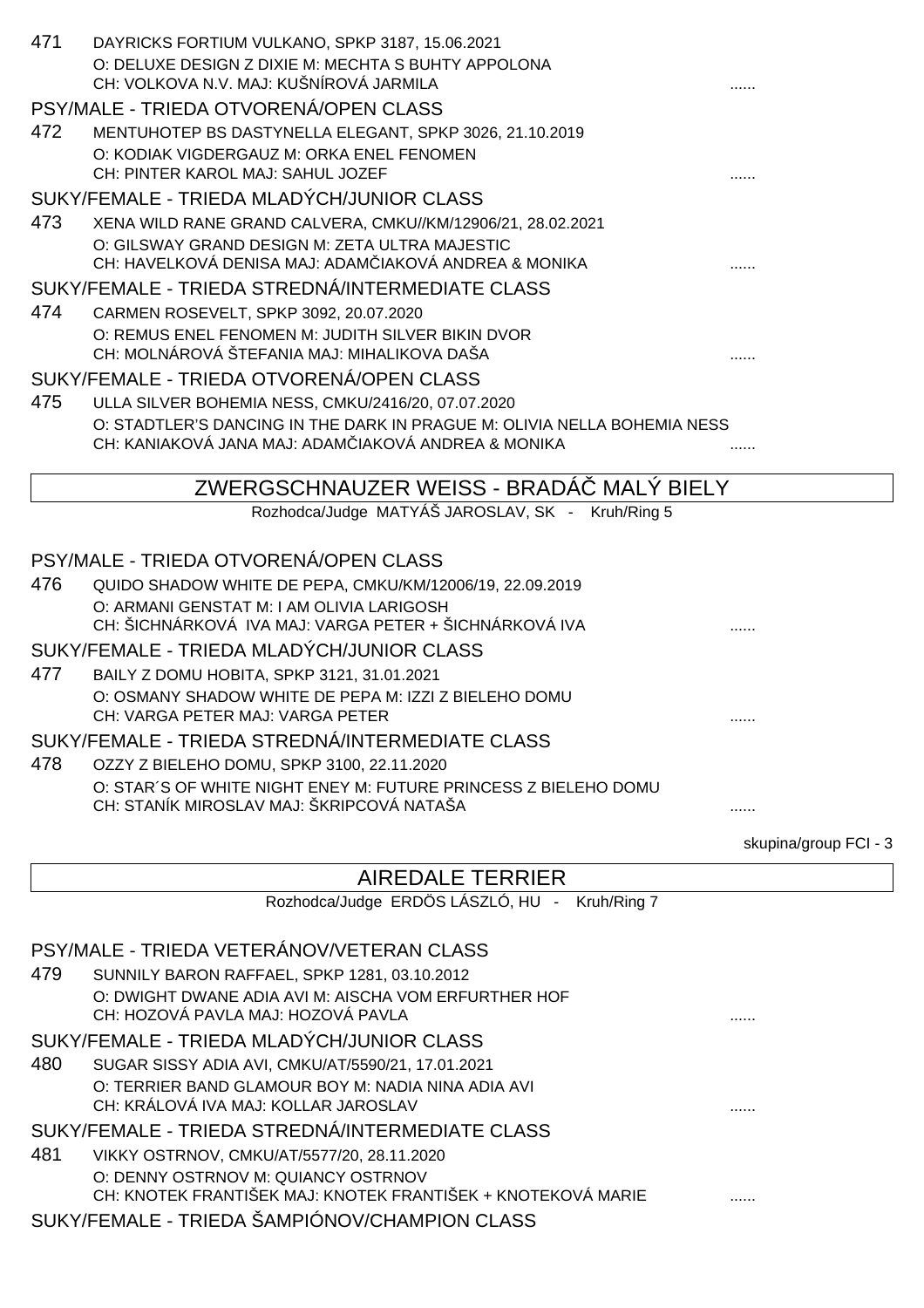482 SUNNILY UNIVERSE OF UNITY, SPKP 1425, 25.07.2020 O: SAREDON BIG BROTHER M: SAREDON SWEETEST FEELING CH: HOZOVÁ PAVLA MAJ: JÓŽOVÁ NATAŠA ......

# AMERICAN STAFFORDSHIRE TERRIER

Rozhodca/Judge RIDAR ÍKOVÁ GABRIELA, SK - Kruh/Ring 8

|     | PSY/MALE - TRIEDA MLADÝCH/JUNIOR CLASS                                                                                                                 |   |
|-----|--------------------------------------------------------------------------------------------------------------------------------------------------------|---|
| 483 | SKYGLOWS LOCKED AWAY, SPKP 3660, 06.05.2021                                                                                                            |   |
|     | O: C'EST LA VIE DE MANDRAKA M: DIDI BLUE FIRE DIAMOND                                                                                                  |   |
|     | CH: URGOŠOVÁ ERIKA MAJ: URGOŠOVÁ ERIKA                                                                                                                 |   |
|     | PSY/MALE - TRIEDA STREDNÁ/INTERMEDIATE CLASS                                                                                                           |   |
| 484 | ACHILEES VALKYRASTAFF SLOVAKIA, SPKP 3539, 28.07.2020                                                                                                  |   |
|     | O: CONAN Z UHELNÝCH DOL M: ANGEL SUNSHINE STAFFY<br>CH: VASARÁB VINCENT MAJ: VASARAB VINCENT                                                           |   |
| 485 | ADONIS Z KOMORNA, SPKP 3683, 13.07.2020                                                                                                                |   |
|     | O: FINE FELLOW OF GASTER M: ANIME BLACK INK SQUAD<br>CH: PACH JAROSLAV MAJ: VADKERTYOVÁ REBECCA                                                        |   |
| 486 | ANIKORD HOT PEPPER, PKR.III-92637, 11.11.2020                                                                                                          |   |
|     | O: MR APACH KING'S LINE M: ANIKORD ICING ON THE CAKE<br>CH: REZANENKO ANNA MAJ: KULESZA OSKAR                                                          |   |
|     | PSY/MALE - TRIEDA OTVORENÁ/OPEN CLASS                                                                                                                  |   |
| 487 | ATREY NEVERENDING PERCY STAFF, CLP/AST/11655, 14.04.2019                                                                                               |   |
|     | O: RETURN TO MY AMERICAN DREAM CANOSSA M: PRETTY CINDY CRAWFORD CANOSSA<br>CH: HORKÁ PETRA MAJ: Z DOVÁ IVETA + HORKÁ PETRA                             |   |
| 488 | CRAMPUS Z ESKÉ KRÉTY, CLP/AST/11702, 21.05.2019                                                                                                        |   |
|     | O: GASTON Z MA ENICKÉ FO TOVNY M: ARTEMIS BLUE Z BÍLINSKÉHO PRAMENE<br>CH: PR ŠOVÁ O GA MAJ: SOCHULÁKOVÁ DIANA                                         |   |
|     | PSY/MALE - TRIEDA ŠAMPIÓNOV/CHAMPION CLASS                                                                                                             |   |
| 489 | C'EST LA VIE DE MANDRAKA, SPKP 3437, 13.11.2019                                                                                                        |   |
|     | O: BUSTER SHINING FIELD LON STEP M: FRANSTAL'S C'EST SI BON<br>CH: LOZIC ZELJKO MAJ: URGOŠOVÁ ERIKA                                                    |   |
| 490 | SKYGLOWS WILDER, SPKP 3194, 23.06.2018                                                                                                                 |   |
|     | O: SKYGLOWS HIS MAJESTY M: SKYGLOWS GRATEFUL FOR LOVE<br>CH: URGOŠOVÁ ERIKA MAJ: ŠVECOVÁ TATIANA + MIKLOVI MILOŠ                                       |   |
|     | SUKY/FEMALE - TRIEDA MLADŠÍ DORAST/MINOR PUPPY CLASS                                                                                                   |   |
| 491 | DARK PRINCESS LEGEND OF CARPATHIANS, SPKP 3800, 23.11.2021                                                                                             |   |
|     | O: YPSILON RUFF TIANN M: AMERICAN DREAM LEGEND OF CARPATHIANS<br>CH: SOMOROVSKÁ LENKA MAJ: SOMOROVSKÁ LENKA                                            |   |
|     | SUKY/FEMALE - TRIEDA MLADÝCH/JUNIOR CLASS                                                                                                              |   |
| 492 | BACKSAS FREYA, MET.AMST.263/21, 01.06.2021                                                                                                             |   |
|     | O: AXEL`S CAMP ARAMIS M: TOP MODEL LONG STEP<br>CH: BAKSA ZSOLT MAJ: TIBAY NORBERT + BAKSA ZSOLT                                                       |   |
| 493 | ENNY Z ESKÉ KRÉTY, CLP/AST/12567, 08.02.2021                                                                                                           |   |
|     | O: GASTON Z MA ENICKÉ FO TOVNY M: AGIRA Z ESKÉ KRÉTY<br>CH: PR ŠOVÁ OLGA MAJ: BURŠOVÁ JANA                                                             |   |
| 494 | SISI MINI BIG DOG, SPKP 3589, 05.01.2021                                                                                                               |   |
|     | O: SKYGLOWS ZOOM M: DONA DARIA FATRANSKÝ SEN<br>CH: ŠOKOVÁ MONIKA MAJ: ŠKARBOVÁ LAURA                                                                  | . |
| 495 | SKYGLOWS LADY OF THE NIGHT, SPKP 3664, 06.05.2021                                                                                                      |   |
|     | O: C'EST LA VIE DE MANDRAKA M: DIDI BLUE FIRE DIAMOND<br>CH: URGOŠOVÁ ERIKA MAJ: URGOŠOVÁ ERIKA                                                        | . |
| 496 | SKYGLOWS LITTLE DO YOU KNOW, SPKP 3665, 06.05.2021<br>O: C'EST LA VIE DE MANDRAKA M: DIDI BLUE FIRE DIAMOND<br>CH: URGOŠOVÁ ERIKA MAJ: ULENOVA MICHALA |   |
|     |                                                                                                                                                        |   |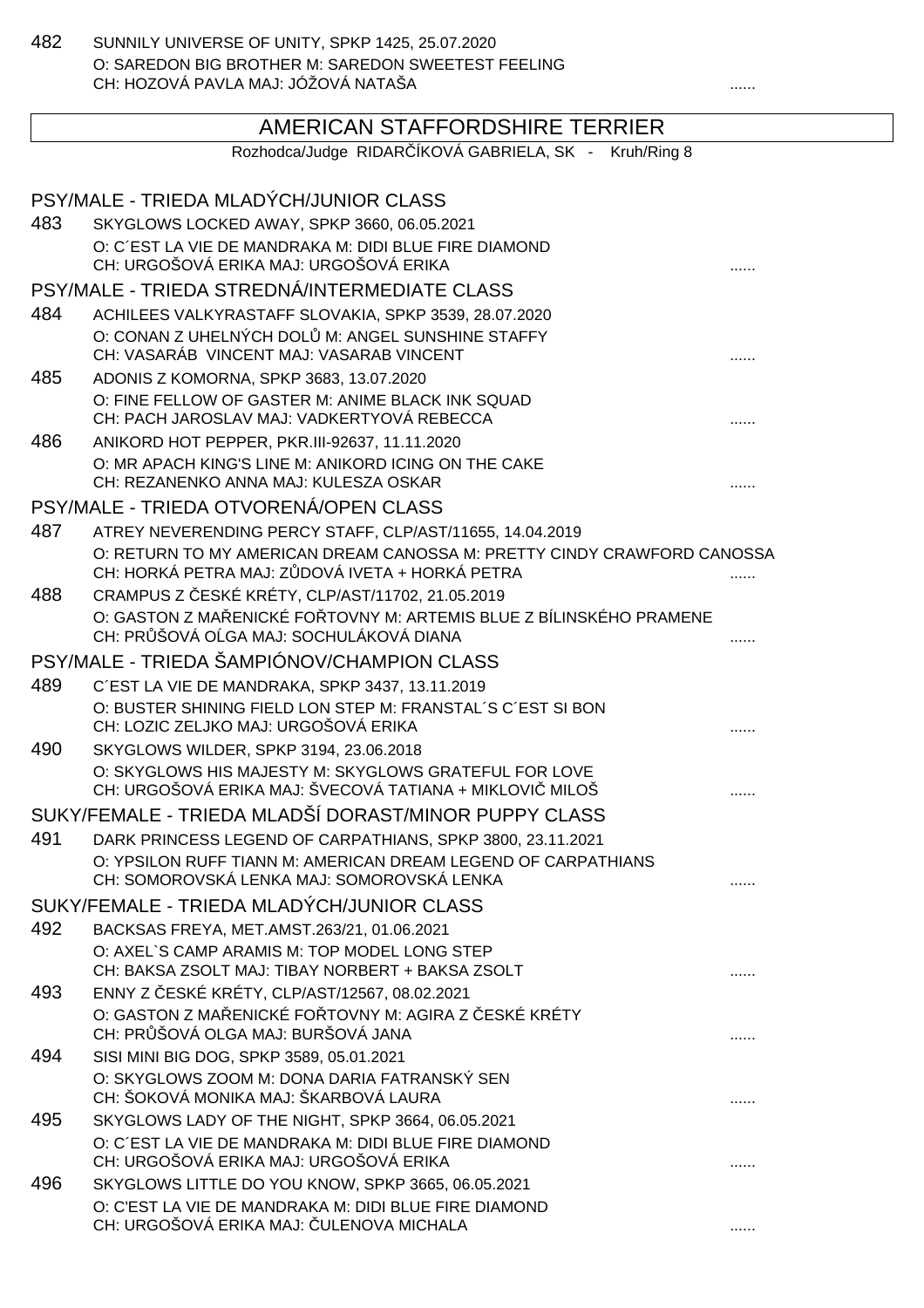| 497 | SNOWSTORM OF THE NEW AGE AST, LOF 3 AME.ST.147055/0, 14.03.2021   |  |
|-----|-------------------------------------------------------------------|--|
|     | O: ALPINE'S HIGHWAYMAN M: FIRIOUS AST PIN-UP LP                   |  |
|     | CH: LUDOVIC QUAGLIA MAJ: ŠVECOVÁ TATIANA                          |  |
| 498 | XYZ HIGHWAY CHILE, SPKP 3651, 14.02.2021                          |  |
|     | O: AIM HIGH WITH RINGMASTER M: MICHL R RUBIES N DIAMONDS          |  |
|     | CH: KOLLÁR MIROSLAV MAJ: KRYSTYN LUKÁŠ                            |  |
|     | SUKY/FEMALE - TRIEDA STREDNÁ/INTERMEDIATE CLASS                   |  |
| 499 | ALIA VALKYRASTAFF SLOVAKIA, SPKP 3540, 28.07.2020                 |  |
|     | O: CONAN Z UHELNÝCH DOL M: ANGEL SUNSHINE STAFFY                  |  |
|     | CH: VASARÁB VINCENT MAJ: VASARAB VINCENT                          |  |
| 500 | CALIFORNIA TIANN, SPKP 3547, 07.08.2020                           |  |
|     | O: SWEET AND SOUR HIGHWAY CHILE M: RAMIRA TIANN                   |  |
|     | CH: F ZÉK TIBOR MAJ: F ZÉK TIBOR + F ZÉKOVÁ ANNA                  |  |
|     | SUKY/FEMALE - TRIEDA OTVORENÁ/OPEN CLASS                          |  |
| 501 | AMERICAN DREAM LEGEND OF CARPATHIANS, SPKP 3401, 31.08.2019       |  |
|     | O: MY GOLD STANDARRD PRESBURG STAFF M: LAKI'S PRIDE I AM INFINITY |  |
|     | CH: SOMOROVSKÁ LENKA MAJ: SOMOROVSKÁ LENKA                        |  |
| 502 | FOFOLA BLUE Z BÍLINSKÉHO PRAMENE, CLP/AST/10877, 18.10.2017       |  |
|     | O: AKIM GANG FROM STOD LKY M: BUFFY BLUE Z BÍLINSKÉHO PRAMENE     |  |
|     | CH: KU EROVÁ SO A MAJ: KU EROVÁ SO A                              |  |
|     | SUKY/FEMALE - TRIEDA ŠAMPIÓNOV/CHAMPION CLASS                     |  |
| 503 | CG A STAR IS BORN CANOSSA, PKR.III-86981, 20.03.2019              |  |
|     | O: GOODHUNTING RED ROYAL M: RARE PEARL CAOSSA                     |  |
|     | CH: DABEK IWONA MAJ: DABEK IWONA                                  |  |

### BEDLINGTON TERRIER

Rozhodca/Judge ERDÖS LÁSZLÓ, HU - Kruh/Ring 7

## PSY/MALE - TRIEDA OTVORENÁ/OPEN CLASS

| 504 | PETRUS DIAMOND LAMB, PKR.III-88694, 08.02.2020         |  |
|-----|--------------------------------------------------------|--|
|     | O: COLACODA COME DANCE WITH ME M: TREVINA SLIM EXTREME |  |
|     | CH: BOBOWSKA EWA MAJ: BOBOWSKA EWA + JURECZKA SANDRA   |  |
|     | PSY/MALE - TRIEDA ŠAMPIÓNOV/CHAMPION CLASS             |  |

505 DUMBLEDORE IZ MOSKOVSKOY BEMTY, PKR.III-87724, 15.06.2019 O: AIRIS BLUE SILVER RAIN M: BARONESS IZ MOSKOVSKOY BEMTY CH: SIDORINA T.M. MAJ: BOBOWSKA EWA ......

#### SUKY/FEMALE - TRIEDA ŠAMPIÓNOV/CHAMPION CLASS

506 EMILI DIAMOND LAMB, PKR.III-85594, 09.10.2018 O: COLACODA COME DANCE WITH ME M: TREVINA SLIM EXTREME CH: BOBOWSKA EWA MAJ: BOBOWSKA EWA ......

## BORDER TERRIER

Rozhodca/Judge ERDÖS LÁSZLÓ, HU - Kruh/Ring 7

|     | PSY/MALE - TRIEDA MLADÝCH/JUNIOR CLASS                                                             |   |
|-----|----------------------------------------------------------------------------------------------------|---|
| 507 | ARON Z ORECHOVÉHO HÁJA, SPKP 1566, 13.06.2021                                                      |   |
|     | O: IVAR SLOVAKIA LUTRA M: BELLA DE MARCO S HUNTER                                                  |   |
|     | CH: JÓZAN ŠTEFAN MAJ: BAKAI MIROSLAV                                                               | . |
|     | SUKY/FEMALE - TRIEDA MLADÝCH/JUNIOR CLASS                                                          |   |
| 508 | YES SLOVAKIA LUTRA, SPKP 1575, 24.06.2021                                                          |   |
|     | O: CHESTER BENI KETINELA M: ILJA SLOVAKIA LUTRA<br>CH: OSTROŽANSKÁ LUCIA MAJ: SZAMARÁNSZKY NORBERT |   |
|     |                                                                                                    | . |
|     | SUKY/FEMALE - TRIEDA PRACOVNÁ/WORKING CLASS                                                        |   |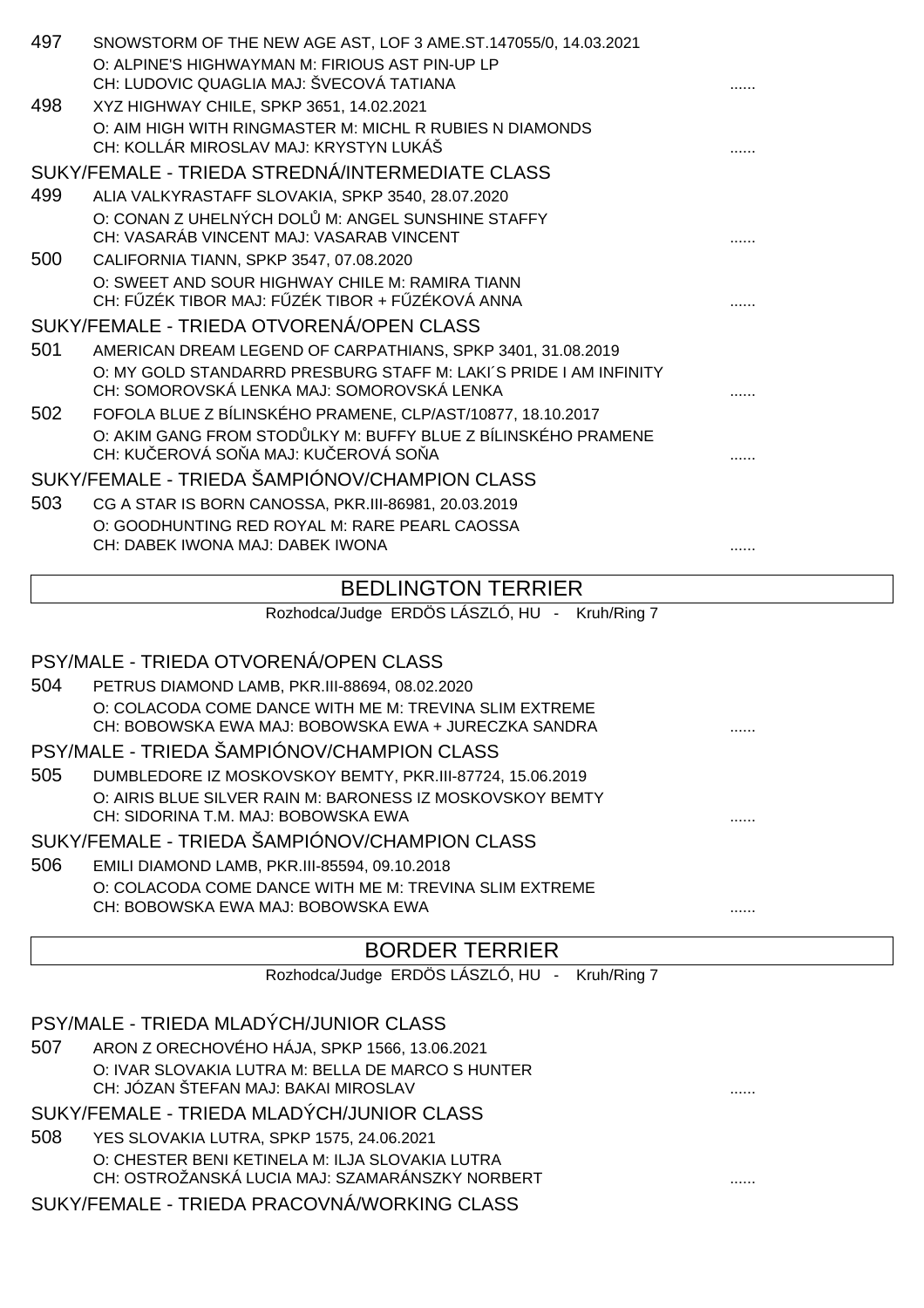509 AMIYA HABAJOVHO DVORA, SPKP 1465, 03.03.2020 O: IVAR SLOVAKIA LUTRA M: MOCCA Z BJELAKOVEJ ZÁHRADY CH: HABAJ MIROSLAV MAJ: HABAJ MIROSLAV ......

## BULL TERRIER

|     | PULL ILINNLIN                                                                                              |  |
|-----|------------------------------------------------------------------------------------------------------------|--|
|     | Rozhodca/Judge KANÁS RÓBERT, SK - Kruh/Ring 9                                                              |  |
|     | PSY/MALE - TRIEDA STREDNÁ/INTERMEDIATE CLASS                                                               |  |
| 510 | RASELS BULL PINCH OF MAGIC, SPKP 3591, 25.07.2020                                                          |  |
|     | O: TEIRWGWYN WHITE CHAOS M: RASELS BULL ZEPPELIN                                                           |  |
|     | CH: ŠLESÁROVCI JANKA A IVAN MAJ: PAŽICKÁ TATIANA                                                           |  |
|     | PSY/MALE - TRIEDA OTVORENÁ/OPEN CLASS                                                                      |  |
| 511 | HERO OF MITHGARD, SPKP 3558, 03.02.2020                                                                    |  |
|     | O: BILBOEN CONAN THE BARBARIAN M: BILBOEN ENCHANTED STAR                                                   |  |
|     | CH: UPKA JAROSLAV MAJ: SANDOROVÁ MAGDALENA                                                                 |  |
| 512 | XAMPARI ARNOLD SCHWARZENEGER, SPKP 3535, 23.01.2020                                                        |  |
|     | O: TEIRWGWYN WHITE CHAOS M: FAMILY SONG'S XAMPARI<br>CH: URIŠ BRANISLAV MAJ: ORAVCOVÁ JANA + LUDVIGH FILIP |  |
|     | SUKY/FEMALE - TRIEDA MLADŠÍ DORAST/MINOR PUPPY CLASS                                                       |  |
| 513 | CHANSON MITHGARD, SPKP 3745, 01.11.2021                                                                    |  |
|     | O: GAUNER MITHGARD M: EXCELLENCE MITHGARD                                                                  |  |
|     | CH: UPKA JAROSLAV MAJ: SANDOROVÁ MAGDALENA                                                                 |  |
|     | SUKY/FEMALE - TRIEDA MLADÝCH/JUNIOR CLASS                                                                  |  |
| 514 | BLACKBERRY KRONOS BULL, SPKP 3646, 07.01.2021                                                              |  |
|     | O: ALEX ALERT ARGO BULL M: DARLING KOVO'S GLADIATORS                                                       |  |
|     | CH: ZÁHOREC ROMAN MAJ: ŠKODÁKOVÁ MÁRIA                                                                     |  |
| 515 | WILD COAST DEEPSEA, SPKP 3756, 29.01.2021<br>O: BULLISTORGAME BOMBER M: CAMOUFLAGE LADY MITHGARD           |  |
|     | CH: SARDISCO GRAZIA MAJ: CHOVANEC MAREK                                                                    |  |
|     | SUKY/FEMALE - TRIEDA STREDNÁ/INTERMEDIATE CLASS                                                            |  |
| 516 | BOBUDDY DAMBUSTER, ÖHZB BT 2852, 30.10.2020                                                                |  |
|     | O: CH CARANTHIR BUTEO M: BELLEISLE GIRL                                                                    |  |
|     | CH: ROFF SIMON MAJ: ROFF SIMON                                                                             |  |
|     | SUKY/FEMALE - TRIEDA OTVORENÁ/OPEN CLASS                                                                   |  |
| 517 | XAMPARI ANGEL PIPA, SPKP 3537, 23.01.2020                                                                  |  |
|     | O: TEIRWGWYN WHITE CHAOS M: FAMILY SONGS'S XAMPARI                                                         |  |
|     | CH: URIŠ BRANISLAV MAJ: URIŠ BRANISLAV                                                                     |  |
|     | SUKY/FEMALE - TRIEDA ŠAMPIÓNOV/CHAMPION CLASS                                                              |  |
| 518 | BRICKFIELD DIVING CATCH, SPKP 3576, 29.02.2020                                                             |  |
|     | O: CARANTHIR BUTEO M: BRICKFIELD BREAD & BUTTER<br>CH: HORVÁTH TATIANA MAJ: PITTNEROVÁ JARMILA             |  |
|     |                                                                                                            |  |

#### BULL TERRIER MINIATURE

Rozhodca/Judge KANÁS RÓBERT, SK - Kruh/Ring 9

#### PSY/MALE - TRIEDA OTVORENÁ/OPEN CLASS

519 COLORADO ONYX OF BULLY LAKE, PKR.III-92766, 13.10.2019 O: MANGO OF BULLY LAKE M: QUEEQUEG BONSAI VON AMADIS CH: BAGI ZSOLT MAJ: SKUPIEŃ MAGDALENA ......

#### SUKY/FEMALE - TRIEDA MLADÝCH/JUNIOR CLASS

520 BELORA PRINCESS MINI STAR LORDS, SPKP 606, 13.05.2021 O: CYRIL CONIE DOMIN-ARMY M: GISELLE MINI KALIMERO BOHEMICA CH: VIDLIČKA PATRIK MAJ: VIDLIČKA PATRIK ......

SUKY/FEMALE - TRIEDA STREDNÁ/INTERMEDIATE CLASS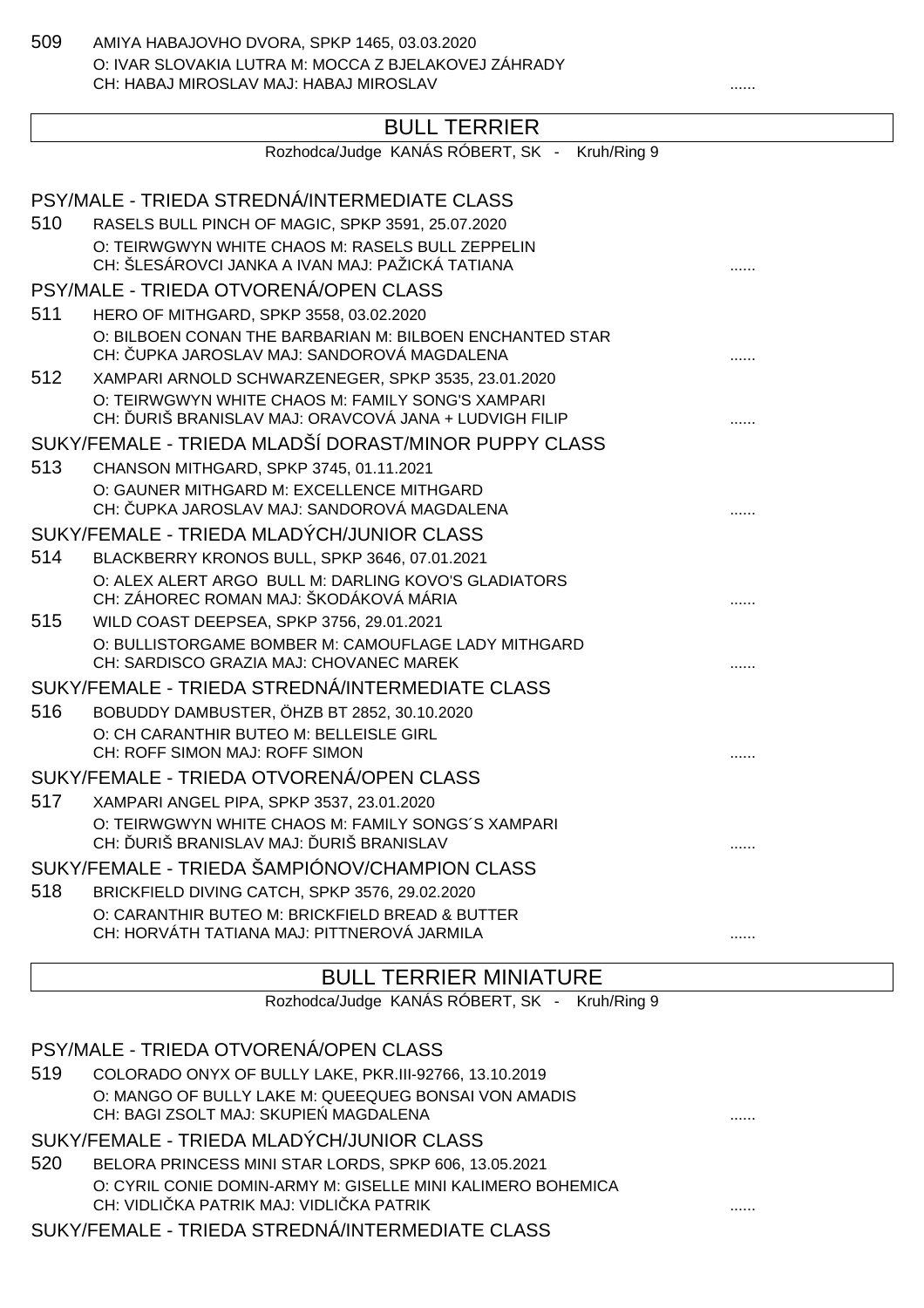521 COMEDY ACTRESS ATT MAGNUS ZERET, SPKP 607, 07.04.2020 O: VIEWPOINT OT VLADLEI ARISH M: ATTENTION! DISASTER MAGNUS ZERET CH: ŠOTOLOVÁ KATELINA MAJ: ROJÍKOVÁ ANNA

## CAIRN TERRIER

Rozhodca/Judge ERDÖS LÁSZLÓ, HU - Kruh/Ring 7

PSY/MALE - TRIEDA STREDNÁ/INTERMEDIATE CLASS

522 AMIR RHAEGAL OD FYBYNKY, SPKP 651, 12.12.2020 O: ALBERT ADALMOND M: CHILLI OD PODHAY CH: KUBULIAKOVÁ JANA MAJ: GÁLIK IGOR ......

#### PSY/MALE - TRIEDA OTVORENÁ/OPEN CLASS

523 SOLVEN HOUSE MAX FOR PODHAY, SPKP 619, 21.09.2018 O: CRUMB´S PAPARAZZI M: SOLVEN HOUSE VALENCIA CH: AVDEEVA SVETLANA MAJ: VOJÁ KOVÁ LENKA + HEBERTOVÁ INGRID .......

#### DANDIE DINMONT TERRIER

Rozhodca/Judge ERDÖS LÁSZLÓ, HU - Kruh/Ring 7

## PSY/MALE - TRIEDA ŠAMPIÓNOV/CHAMPION CLASS

524 DARIANT QUEST FOR SUCCESS, CLP/DDT/1093, 12.07.2019 O: TRINZY FORCE MAJEURE M: DARIANT LETICIA MI FELIZ CH: FADEEVA AV MAJ: GAVRIKIDISOVÁ VLADIMÍRA

#### SUKY/FEMALE - TRIEDA ŠAMPIÓNOV/CHAMPION CLASS

525 ELEGANS GLAREA MAGIC ALMONDS, CLP/DDT/1027, 07.02.2017 O: DAVID AMBILISDANDIE M: GERMAN DANDIES ULTIMA CH: HORÁ KOVÁ JANA MAJ: KLÁSEK ROBERT + HORÁ KOVÁ JANA .......

#### DEUTSCHER JAGDTERRIER

Rozhodca/Judge ERDÖS LÁSZLÓ, HU - Kruh/Ring 7

#### PSY/MALE - TRIEDA DORAST/PUPPY CLASS

| 526 | CIARAN VON CASTOR VALLIS, SPKP 11182, 23.08.2021   |  |
|-----|----------------------------------------------------|--|
|     | O: UFFO OD VLAŠI A M: ABRA GERMAN GOLD             |  |
|     | CH: TREPÁ OVÁ TERÉZIA MAJ: CELLENGOVÁ ZUZANA       |  |
|     | PSY/MALE - TRIEDA STREDNÁ/INTERMEDIATE CLASS       |  |
| 527 | BOSS HUNTING KILLER, SPKP 11020, 06.07.2020        |  |
|     | O: SAM SPOD BANKOVA M: CELLY LITMANOVSKÝ POTOK     |  |
|     | CH: KA UHA VLADISLAV MAJ: KA UHA VLADISLAV         |  |
|     | SUKY/FEMALE - TRIEDA MLADÝCH/JUNIOR CLASS          |  |
| 528 | AIDA ERTLOVÉHO DVORA, SPKP 11151, 01.04.2021       |  |
|     | O: IRAN ALUMÍNIUM M: AIDA JAGDPÓLÓ                 |  |
|     | CH: ERTL JOZEF MAJ: STOJKOVI STEFAN                |  |
| 529 | EJMY ŽOCHÁRKA Z OBCHODNEJ, SPKP 11137, 26.02.2021  |  |
|     | O: IKAR SVOJNICKÝ RAN M: ARKA ŽOCHÁRKA Z OBCHODNEJ |  |
|     | CH: JAKUBÍK OTO MAJ: ŠTRAJT JI Í                   |  |
|     | SUKY/FEMALE - TRIEDA STREDNÁ/INTERMEDIATE CLASS    |  |
| 530 | BRIDA HUNTING KILLER, SPKP 11025, 06.07.2020       |  |
|     | O: SAM SPOD BANKOVA M: CELLY LITMANOVSKÝ POTOK     |  |
|     | CH: KA UHA VLADISLAV MAJ: KA UHA VLADISLAV         |  |
|     | SUKY/FEMALE - TRIEDA OTVORENÁ/OPEN CLASS           |  |
| 531 | AZA PANKUCHOV DVOR, SPKP 11091, 18.11.2020         |  |
|     | O: CAESAR ŠANGALOV DVOR M: AZA SPOD LIN INEJ       |  |
|     | CH: PANKUCH JÁN MAJ: VOLF JÁN                      |  |
|     | CURVELMALE TRIEDA DRACOVILÁ MIODIZINO OLACO        |  |

SUKY/FEMALE - TRIEDA PRACOVNÁ/WORKING CLASS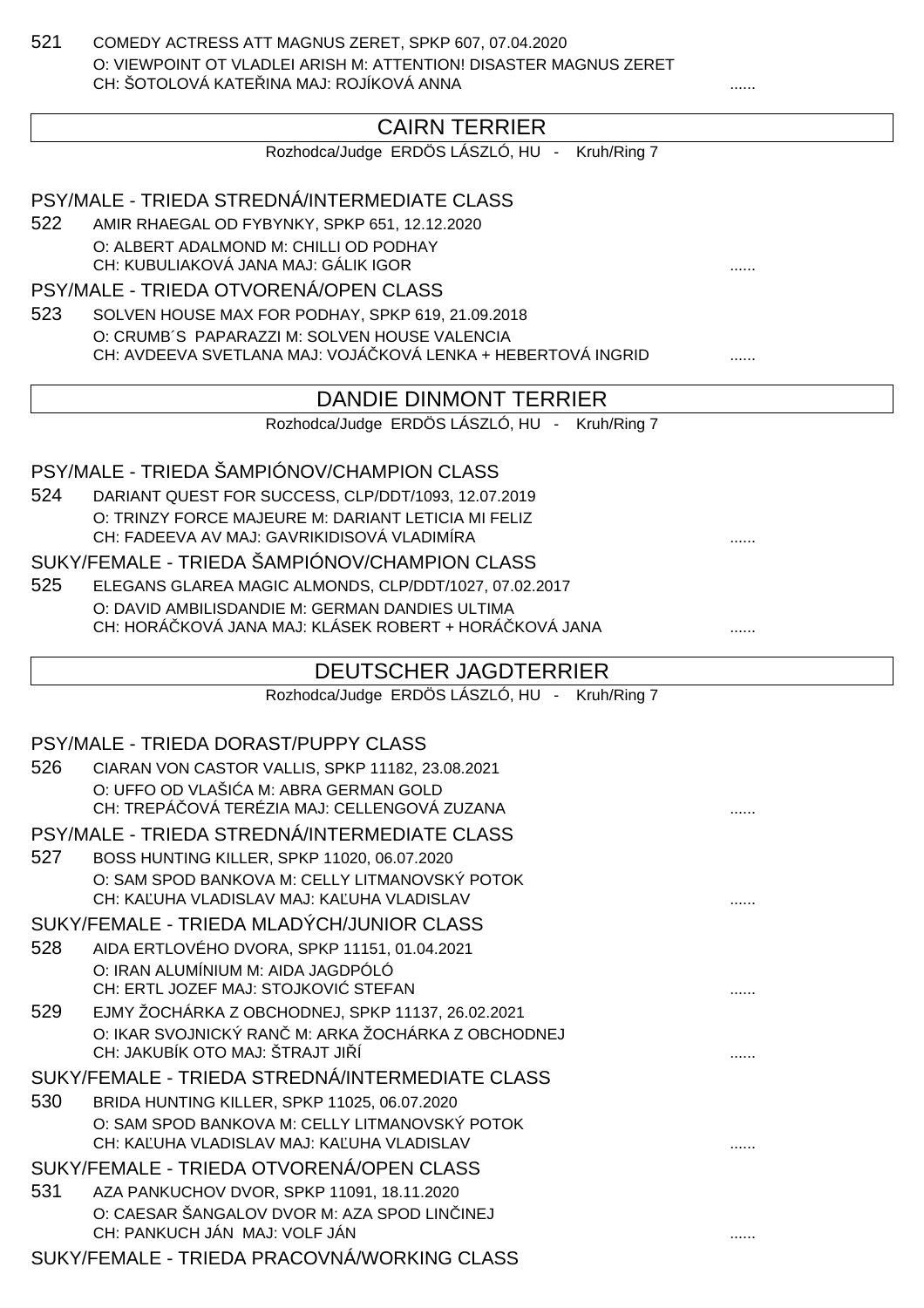532 DIANA ŽOCHÁRSKA Z OBCHODNEJ, SPKP 10841, 20.08.2019 O: URO II. ZO SKALICKEJ M: BESSY POHRANICKÁ PERLA CH: JAKUBÍK OTO MAJ: JAKUBIK OTO.

## ENGLISH TOY TERRIER

Rozhodca/Judge ERDÖS LÁSZLÓ, HU - Kruh/Ring 7

## SUKY/FEMALE - TRIEDA MLADÝCH/JUNIOR CLASS 533 BRENDALINA CANDYS BOHEMICA, CLP/ATT/49, 21.02.2021 O: BLACK IDOL´S BLUE SKY M: X-PECTED DINE MITES DESERT DAISY CH: MALÍKOVÁ ROMANA MAJ: MALÍKOVÁ ROMANA ...... FOX TERRIER SMOOTH (HLADKOSRSTÝ) Rozhodca/Judge ERDÖS LÁSZLÓ, HU - Kruh/Ring 7 PSY/MALE - TRIEDA DORAST/PUPPY CLASS 534 CASSIUS THE BREATH OF LIFE, SPKP 3185, 18.08.2021 O: AGRIA TOTAL RECALL M: SELMA OD RYTÍ E MALOVCE CH: BARTOŠOVÁ JARMILA MAJ: BARTOŠOVÁ JARMILA ...... PSY/MALE - TRIEDA STREDNÁ/INTERMEDIATE CLASS 535 SIRIUS SOMOLA, SPKP 3129, 04.12.2020 O: WOLFHEART CAMARO M: SZELLEM-IRTÓ MIMI CH: KONE NÝ MARIÁN MAJ: HELDIOVÁ JARMILA SUKY/FEMALE - TRIEDA MLADÝCH/JUNIOR CLASS 536 AGRIA ALL I NEED, SPKP 3170, 09.04.2021 O: CH AGRIA JACK NICHOLSON M: AGRIA HOLLYWOOD HILLS CH: KORÓZS ANDRÁS MAJ: FINTORA OLEG ...... SUKY/FEMALE - TRIEDA OTVORENÁ/OPEN CLASS 537 TA-LENY OD HRUBÉHO LESA, CLP/FXH/39122, 14.04.2020 O: GOLDFEVER OF SWEETEST POISON M: HÁDANKA OD HRUBÉHO LESA CH: POSPÍCHAL MARTIN MAJ: ŠIŠKOVÁ MILOSLAVA ...... SUKY/FEMALE - TRIEDA ŠAMPIÓNOV/CHAMPION CLASS 538 BETTY THE BREATH OF LIFE, SPKP 3070, 18.06.2019 O: LIPAN OD RYTÍ E MALOVCE M: SELMA OD RYTÍ E MALOVCE CH: BARTOŠOVÁ JARMILA MAJ: BARTOŠOVÁ JARMILA ...... IRISH TERRIER Rozhodca/Judge ERDÖS LÁSZLÓ, HU - Kruh/Ring 7

#### PSY/MALE - TRIEDA MLADÝCH/JUNIOR CLASS

539 PONT Z HOD JOVSKÝCH STRÁNÍ, CLP/IRT/4547, 13.06.2021 O: GARIS AMICUS HIRTUS M: NARA Z HOD JOVSKÝCH STRÁNÍ CH: ŠVEJDA JAROSLAV MAJ: BIELICKA ZUZANA ......

#### SUKY/FEMALE - TRIEDA MLADÝCH/JUNIOR CLASS

540 FLANNA GINA TAVARI, SPKP 1250, 29.05.2021 O: MONT Z HOD JOVSKÝCH STRÁNÍ M: DESIRÉE TAVARI CH: CWIECEKOVÁ ANNA A LUKÁŠ MAJ: CWIECEKOVÁ ANNA  $\ldots$ 

## JACK RUSSELL TERRIER

Rozhodca/Judge ERDÖS LÁSZLÓ, HU - Kruh/Ring 7

#### PSY/MALE - TRIEDA MLADŠÍ DORAST/MINOR PUPPY CLASS

541 ORMONDE SONIX, CLP/JRT/5906, 30.11.2021 O: LOVELY-ORANGE ALEX MERPHY M: COUNTRY JACK´S EVANGELINE CH: NEVRKLOVÁ IRENA MAJ: VIZNEROVÁ NIKOLETA ......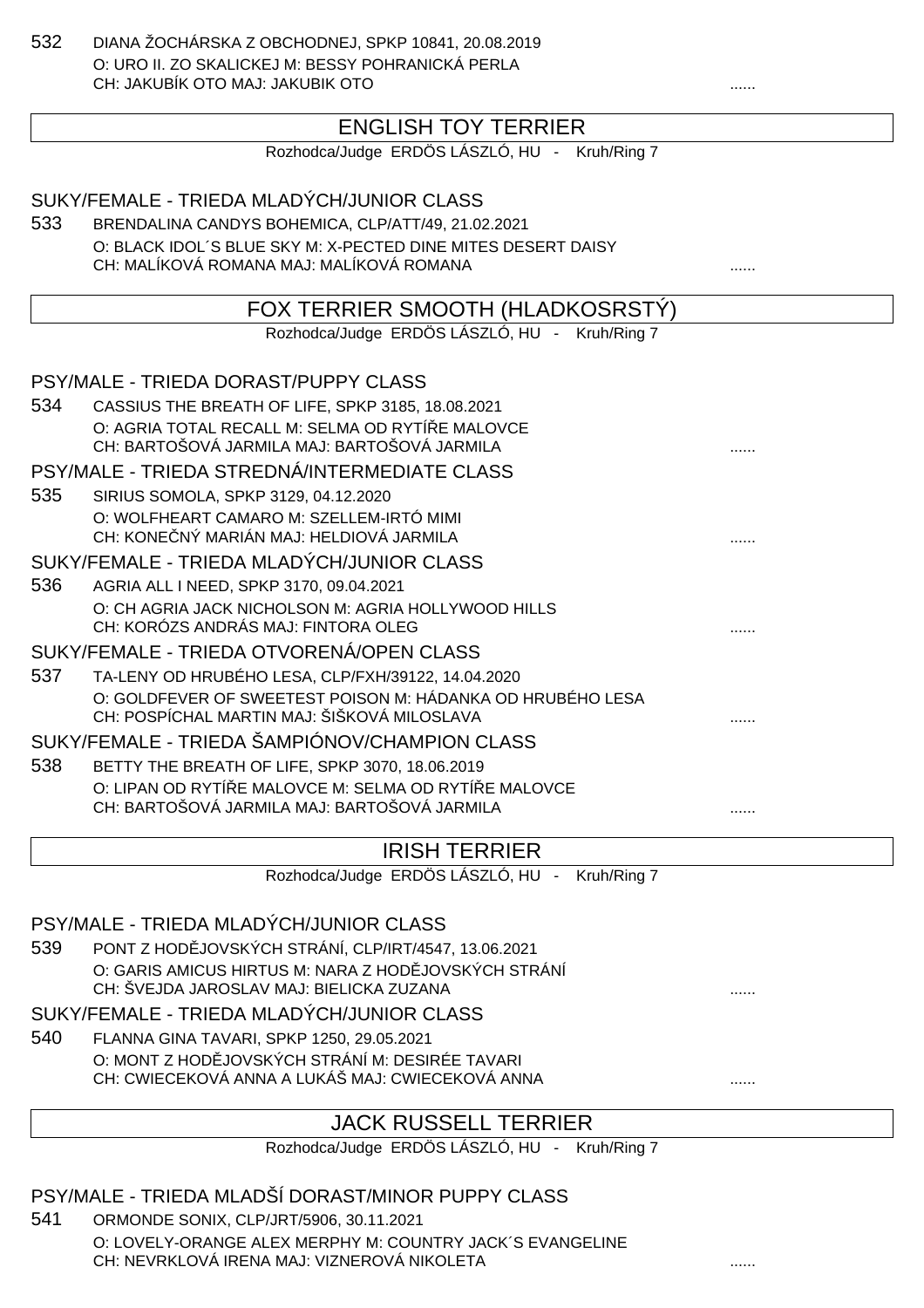|     | PSY/MALE - TRIEDA MLADÝCH/JUNIOR CLASS                                                                           |   |
|-----|------------------------------------------------------------------------------------------------------------------|---|
| 542 | CANE MAESTRO NIMBUS, RKF 5784745, 01.02.2021                                                                     |   |
|     | O: LOVELY ORANGE GRAND MUFFIN M: MARGARITA                                                                       |   |
|     | CH: TSARIK SVETLANA MAJ: JANI ÍKOVÁ KATARÍNA                                                                     |   |
| 543 | JJ ZIEMANN, PKR.III-92623, 18.06.2021                                                                            |   |
|     | O: YURI ON ICE ZIEMANN M: XIAOMI CHERRY ZIEMANN<br>CH: ZIEMANN KATARZYNA MAJ: KOWALSKI ADRIAN                    |   |
|     | PSY/MALE - TRIEDA STREDNÁ/INTERMEDIATE CLASS                                                                     |   |
| 544 | KOBE VOM SCHWARZWALD POLAND, PKR.III-90629, 30.06.2020                                                           |   |
|     | O: GROOMER ZIEMANN M: LASCALA ZIEMANN                                                                            |   |
|     | CH: FILIPECKA JOANNA MAJ: KOWALSKI ADRIAN                                                                        |   |
|     | PSY/MALE - TRIEDA OTVORENÁ/OPEN CLASS                                                                            |   |
| 545 | AMOR OF LONGITAL'S FAMILY, SPKP 792, 01.02.2019                                                                  |   |
|     | O: DOUBLECROSS ARTICHOKE DIP M: MALA MI BIESZCZADZKIE LESZCZE                                                    |   |
|     | CH: BADUROVÁ DANIELA MAJ: BADUROVÁ DANIELA                                                                       |   |
|     | SUKY/FEMALE - TRIEDA MLADŠÍ DORAST/MINOR PUPPY CLASS                                                             |   |
| 546 | ASNIKUS UNALLOYED HAPPINESS, RKF6339131, 08.10.2021                                                              |   |
|     | O: BEST JACK EARGER FOR FAME M: ASNIKUS DISTINCTIVE PRESONALITY<br>CH: ZOTOVA ELENA MAJ: JANI ÍKOVÁ KATARÍNA     |   |
|     | SUKY/FEMALE - TRIEDA DORAST/PUPPY CLASS                                                                          |   |
| 547 | BORKA NA MATÚŠOVOM DVORE, SPKP 984, 24.07.2021                                                                   |   |
|     | O: BENTLEY BOBO FIDLANT M: DAFNE NA PÁNSKOM DVORE                                                                |   |
|     | CH: PIROŽKOVÁ KATARÍNA MAJ: PIROŽKOVÁ KATARÍNA                                                                   |   |
|     | SUKY/FEMALE - TRIEDA MLADÝCH/JUNIOR CLASS                                                                        |   |
| 548 | MAIA COLOSSEUM, PKR.III-91017, 04.02.2021                                                                        |   |
|     | O: SKIPPER COLOSSEUM M: BRENDA COLOSSEUM                                                                         |   |
|     | CH: WOZNY KATARZYNA & JANUSZ MAJ: KOWALSKA MAGDALENA                                                             |   |
|     | SUKY/FEMALE - TRIEDA STREDNÁ/INTERMEDIATE CLASS                                                                  |   |
| 549 | EBONY DORY BOHEMIA POINT, CLP/JRT/5305, 15.05.2020                                                               |   |
|     | O: LOVELY-ORANGE RUNNING RONY M: LOVELY-ORANGE MY DARLING MO<br>CH: SLAVÍ KOVÁ VERONIKA MAJ: ŽEBEROVÁ KATRIN     | . |
|     | SUKY/FEMALE - TRIEDA OTVORENÁ/OPEN CLASS                                                                         |   |
| 550 | ALLBA OF LONGITAL'S FAMILY, SPKP 795, 01.02.2019                                                                 |   |
|     | O: DOUBLECROSS ARTICHOKE DIP M: MALA MI BIESZCZADZKIE LESZCZE                                                    |   |
|     | CH: BADUROVÁ DANIELA MAJ: BADUROVÁ DANIELA                                                                       | . |
| 551 | CIMBERLY DOMINIK, CLP/JRT/3493, 27.02.2015                                                                       |   |
|     | O: ZHIRALD DE TIMBALAND M: DEBYE DOMINIK                                                                         |   |
|     | CH: PARTLOVÁ HELENA MAJ: TOMANOVÁ KATE INA                                                                       | . |
|     | SUKY/FEMALE - TRIEDA ŠAMPIÓNOV/CHAMPION CLASS                                                                    |   |
| 552 | JACKANDFISH WILDFIRE, MET.JACK R.T.667/H/20, 18.03.2020                                                          |   |
|     | O: ARIKO KOYU CATTIVISSIMO ME M: VALERA'S SKYFALL<br>CH: SERAFINI STEFANO MAJ: ZIEGLER GABOR + ZIEGLER ANNAMARIA |   |
|     |                                                                                                                  | . |

## KERRY BLUE TERRIER

Rozhodca/Judge ERDÖS LÁSZLÓ, HU - Kruh/Ring 7

#### SUKY/FEMALE - TRIEDA ŠAMPIÓNOV/CHAMPION CLASS

553 SAIMI QUEEN WAPINI DVOMARO, CLP/KBT/2494, 06.07.2018 O: SHYLOCH STATEMENT M: NAREENE BLUE STAR DVOMARO CH: NETÍKOVÁ MARKÉTA MAJ: ROKOSOVÁ EVA ......

## PARSON RUSSELL TERRIER

Rozhodca/Judge ERDÖS LÁSZLÓ, HU - Kruh/Ring 7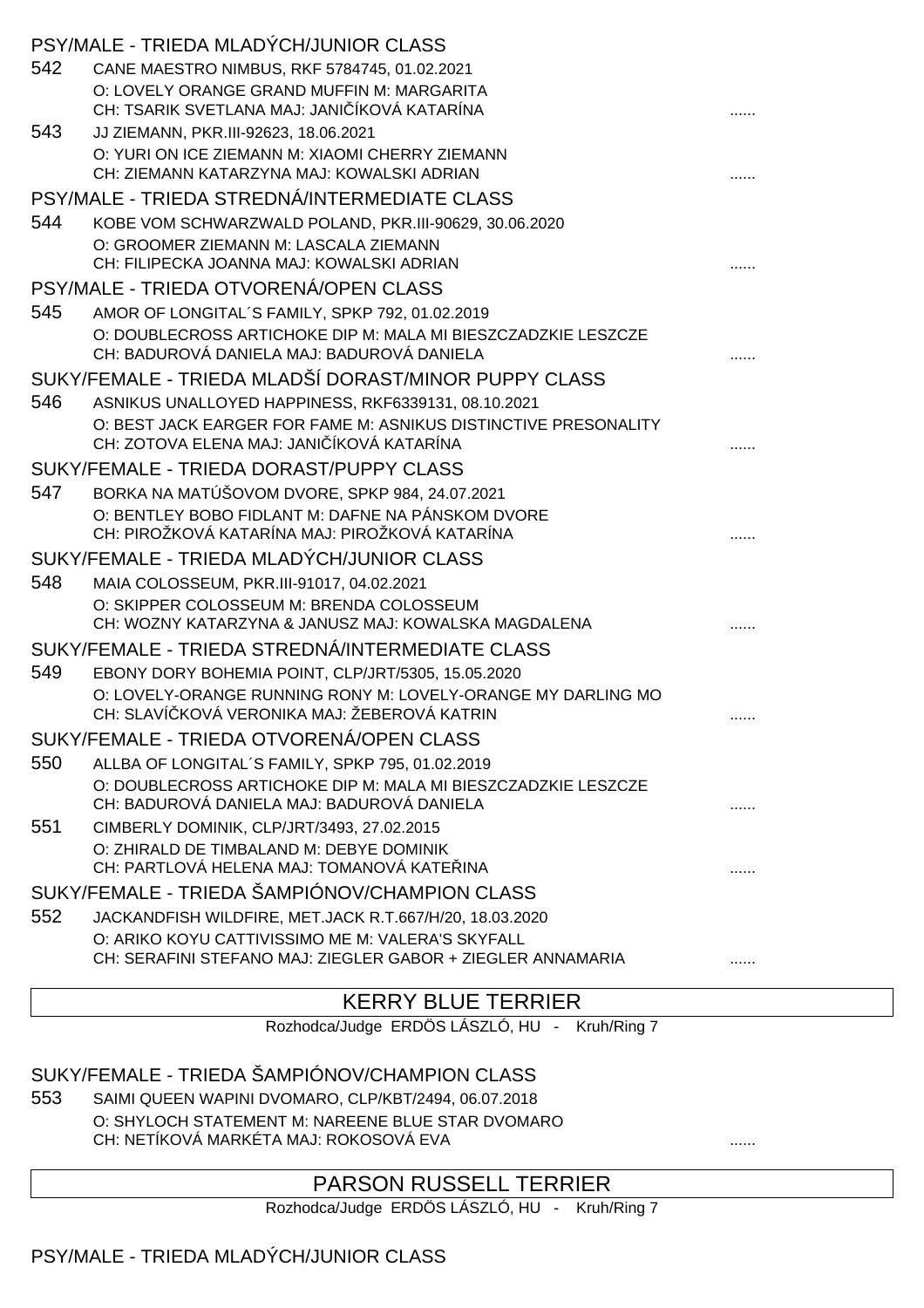| 554 | NORRIS CHUCK EQUUS, SPKP 490, 09.03.2021                        |  |  |
|-----|-----------------------------------------------------------------|--|--|
|     | O: GERONIMO EQUUS M: HEBE EQUUS                                 |  |  |
|     | CH: BILI SKA ANETA MAJ: SOJAKOVÁ VLADISLAVA                     |  |  |
| 555 | PARSONISK DUTCH TULIP, SPKP 470, 06.05.2021                     |  |  |
|     | O: PAN PUDZIAN MYSIA ZAGLADA M: PARSONISK ADELA                 |  |  |
|     | CH: GROMOVÁ VLADIMÍRA MAJ: GROMOVÁ VLADIMÍRA                    |  |  |
|     | PSY/MALE - TRIEDA ŠAMPIÓNOV/CHAMPION CLASS                      |  |  |
| 556 | PARSONISK COFFEE WAFER, SPKP 415, 13.10.2019                    |  |  |
|     | O: AMICO TERRIER'S NOUGAT WAFER M: PARSONISK ADELA              |  |  |
|     | CH: GROMOVÁ VLADIMÍRA MAJ: GROMOVÁ VLADIMÍRA                    |  |  |
|     | PSY/MALE - TRIEDA VETERÁNOV/VETERAN CLASS                       |  |  |
| 557 | ADORABLE AIK BLACK BUBBLE, CLP/PRT/2090, 10.12.2011             |  |  |
|     | O: PANTHER CREEK PINTO M: EVELÍNA Z VELFÍKU                     |  |  |
|     | CH: NEUDEKOVÁ DITA MAJ: MAREK IVAN                              |  |  |
|     | SUKY/FEMALE - TRIEDA MLADÝCH/JUNIOR CLASS                       |  |  |
| 558 | PARSONISK ELECTRA, SPKP 476, 14.05.2021                         |  |  |
|     | O: PAN PUDZIAN MYSIA ZAGLADA M: DANSCANS MARGUERITE             |  |  |
|     | CH: GROMOVÁ VLADIMÍRA MAJ: GROMOVÁ VLADIMÍRA                    |  |  |
|     | <b>SCOTTISH TERRIER</b>                                         |  |  |
|     | Rozhodca/Judge ERDÖS LÁSZLÓ, HU - Kruh/Ring 7                   |  |  |
|     |                                                                 |  |  |
|     | PSY/MALE - TRIEDA MLADÝCH/JUNIOR CLASS                          |  |  |
| 559 | CHAMPAGNE POUR BOHEMIA LA-DA, CLP/ST/4257, 14.12.2020           |  |  |
|     | O: GLENGRACIE MR. FARENHEIT M: MORGAN VOM RAHMBRUCH             |  |  |
|     | CH: MARŠÁLOVÁ MILENA MAJ: TÓTHOVÁ MATA                          |  |  |
|     | PSY/MALE - TRIEDA OTVORENÁ/OPEN CLASS                           |  |  |
| 560 | CICERON MERY SHELLEY, SPKP 185, 31.07.2016                      |  |  |
|     | O: FILISITE BRASH YOU RAISE MY UP M: CERERA JUODAS AKSOMAS      |  |  |
|     | CH: LUMIER LIUDMYLA MAJ: TÓTHOVÁ MATA                           |  |  |
|     | PSY/MALE - TRIEDA ŠAMPIÓNOV/CHAMPION CLASS                      |  |  |
| 561 | RAIBEART TI AMO, CLP/ST/4238, 16.10.2019                        |  |  |
|     | O: BULL STATION'S BED AND BREAKFAST M: RAIBEART HYPNOTIC POISON |  |  |

SUKY/FEMALE - TRIEDA STREDNÁ/INTERMEDIATE CLASS

CH: SPIREA D. MARIAN MAJ: BARTO PAVEL

562 HERRIETH BELINDA MAJESCO, CLP/ST/4223, 10.04.2020 O: BRUEIK ´S SUPER HERO BY BERRYBREEZE M: FARIELA FUORI CH: NĚMEČKOVÁ IVA MAJ: NĚMEČKOVÁ IVA ......

SUKY/FEMALE - TRIEDA ŠAMPIÓNOV/CHAMPION CLASS

563 ALEXIS LARA ZUTERA, CLP/ST/4213, 20.09.2019 O: BENJAMIN BOHEMIA ASTON M: MAYA BELLE MAGIC SCOTLAND CH: VAŠEK PETR MAJ: VAŠEK PETR

# SEALYHAM TERRIER

Rozhodca/Judge ERDÖS LÁSZLÓ, HU - Kruh/Ring 7

## PSY/MALE - TRIEDA MLADÝCH/JUNIOR CLASS

564 ABADDON OD VESELÝ ANEŽKY, CLP/SET/256, 15.05.2021 O: GORAU PRAGUE SNOWDROP M: REGGAEDOG GLORY STAR CH: VESELÁ ALENA MAJ: POLÍVKOVÁ KAMILA + VESELÁ ALENA

## STAFFORDSHIRE BULL TERRIER

Rozhodca/Judge KANÁS RÓBERT, SK - Kruh/Ring 9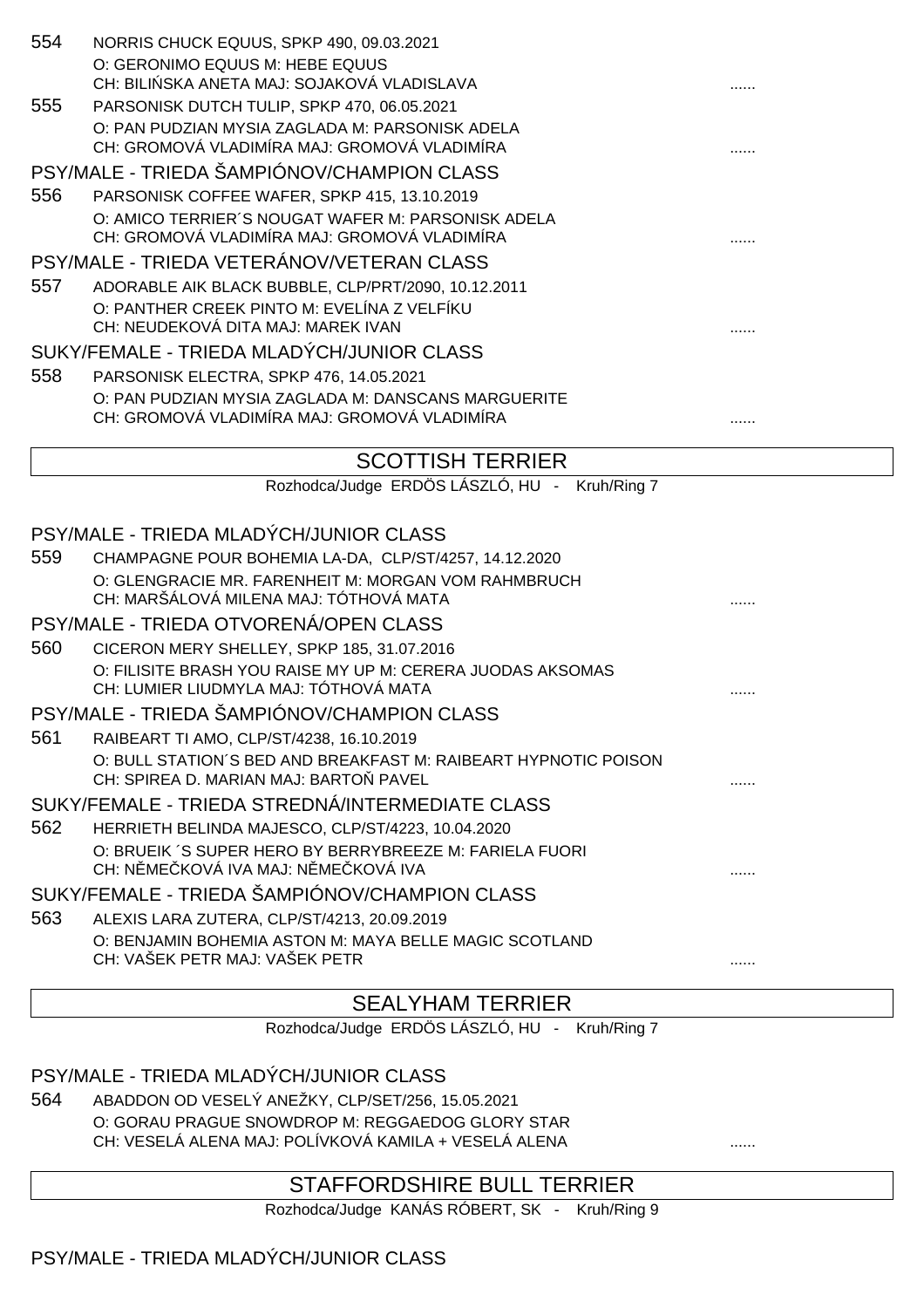| 565 | APOLO DE LA BRIO BOLD, SPKP 1920, 10.02.2021<br>O: POLO DE LA FRANSIMO BOHEMIA M: LUMP SUM OF FRANSIMO BOHEMIA<br>CH: ZAJONCOVÁ KATARÍNA MAJ: KUBALA ROMAN |   |
|-----|------------------------------------------------------------------------------------------------------------------------------------------------------------|---|
| 566 | CERBEROS BLACK SANNY STAFF, SPKP 1947, 30.03.2021                                                                                                          |   |
|     | O: ADELESTAFF APOLLO FROM M: ARTEMIS ALLIE SANNY STAFF<br>CH: SZALAIOVÁ VIKTÓRIA MAJ: FECKOVA ZUZANA + FECKO VLADIMIR                                      |   |
| 567 | PASCAL CRAZY MAGIC, SPKP 1995, 23.06.2021                                                                                                                  |   |
|     | O: DESERT EAGLE BRENNEKE M: JAR CRAZY MAGIC<br>CH: IADA ŠTEFAN MAJ: GALLO DEANA                                                                            |   |
| 568 | STRONG EDGE KNIFE FRANSIMO BOHEMIA, CMKU/SBT/15965/21, 12.05.2021                                                                                          |   |
|     | O: EDGE KNIFE FRANSIMO BOHEMIA M: SWEET BLACK MAMBA FRANSIMO BOHEMIA<br>CH: LAHODOVÁ SIMONA MAJ: CHUDOBOVÁ LIDMILA                                         |   |
|     | PSY/MALE - TRIEDA STREDNÁ/INTERMEDIATE CLASS                                                                                                               |   |
| 569 | LIMITED EDITION ERYA HARYON, CMKU/SBT/15183/20, 16.12.2020<br>O: BULTERY ROLLEN THUNDER M: GAYA ERYA HARYON<br>CH: NOVÁKOVÁ JANA MAJ: NOVÁKOVÁ JANA        |   |
| 570 | SYNEK EGON HANYSKIE CZORTY, PKR.III-91175, 30.09.2020                                                                                                      |   |
|     | O: LORD OF THE LIMELIGHT BERSERKER M: JELLY BELLY DIABELSKI U MIECH<br>CH: RODZE PATRYCJA MAJ: RODZE PATRYCJA                                              |   |
| 571 | ZOMBIE STEAK TOP BANANA, CMKU/SBT/14995/20, 31.10.2020                                                                                                     |   |
|     | O: SANT FOST SOLO POKER M: MARSHMELLOW TOP BANANA<br>CH: ŠIMONEK DAVID MAJ: ŠIMONEK DAVID                                                                  |   |
|     | PSY/MALE - TRIEDA OTVORENÁ/OPEN CLASS                                                                                                                      |   |
| 572 | ADELESTAFF APOLLO FROM, SPKP 1393, 30.03.2017                                                                                                              |   |
|     | O: SATIP SORBOSS AT VRABARBULL M: ADELE BLACK ROSE STAFF<br>CH: FU EKOVÁ IVANA MAJ: SZALAIOVÁ VIKTÓRIA + KOPUNEC RENÉ                                      |   |
| 573 | AMON ANUBIS STAFF, SPKP 1759, 02.03.2020<br>O: ELLITEBULLS CHALLENGER M: CLEOPATRA RASCAL BULL<br>CH: SZABÓ EGRIOVÁ EVA MAJ: SZABÓ EGRIOVÁ EVA             |   |
|     | PSY/MALE - TRIEDA ŠAMPIÓNOV/CHAMPION CLASS                                                                                                                 |   |
| 574 | ALBY VECCHIO GENTLE BULL, CMKU/SBT/12102/18, 19.08.2018                                                                                                    |   |
|     | O: BECAUSE I'M HAPPY TERRYSTAFF M: DESERT ROSE CANEA BULLS<br>CH: RADKOVÁ EVA MAJ: STARÝ TOMÁŠ                                                             | . |
| 575 | MENTOS MINT TOP BANANA, CMKU/SBT/9908/16, 21.11.2016                                                                                                       |   |
|     | O: GOLDSTAFF'S CRACK THE CODE M: GO FLAFY WO-WO MINIES<br>CH: ŠIMONEK DAVID MAJ: ŠIMONEK DAVID                                                             |   |
|     | SUKY/FEMALE - TRIEDA MLADŠÍ DORAST/MINOR PUPPY CLASS                                                                                                       |   |
| 576 | CESSI BRIO BOLD, SPKP 2105, 03.12.2021                                                                                                                     |   |
|     | O: THOR ESO BONATOM M: AURICSTAFF MANHATTAN RED CHERRY<br>CH: ZAJONCOVÁ KATARÍNA MAJ: ZAJONCOVÁ KATARÍNA                                                   |   |
| 577 | COCOLADY BLACK DEVIL BOHEMIA, CMKU/SBT/16780/21, 07.11.2021                                                                                                |   |
|     | O: BRUTUS EL DIABLO WINNERSTAFF M: BELLATRIX RI-GADHARS<br>CH: POSTLOVÁ MICHAELA MAJ: POSTLOVÁ MICHAELA                                                    |   |
|     | SUKY/FEMALE - TRIEDA DORAST/PUPPY CLASS                                                                                                                    |   |
| 578 | BEALY BRIO BOLD, SPKP 2023, 10.08.2021                                                                                                                     |   |
|     | O: QAI EMPIRE FRANSIMO BOHEMIA M: XIA ESO BONATOM<br>CH: ZAJONCOVÁ KATARÍNA MAJ: KUBALA ROMAN                                                              |   |
| 579 | VALERY Z HAMBALEK BUŠÍN, CMKU/SBT/16389/21, 27.07.2021                                                                                                     |   |
|     | O: ASSILIO RED ARROW M: OGANA Z HAMBALEK BUŠÍN<br>CH: KLIMEŠ JOSEF MAJ: JANÍ EK FILIP                                                                      |   |
|     | SUKY/FEMALE - TRIEDA MLADÝCH/JUNIOR CLASS                                                                                                                  |   |
| 580 | AYRA BRIO BOLD, SPKP 1922, 10.02.2021                                                                                                                      |   |
|     | O: POLO DE LA FRANSIMO BOHEMIA M: LUMP SUM OF FRANSIMO BOHEMIA<br>CH: ZAJONCOVÁ KATARÍNA MAJ: ZAJONCOVÁ KATARÍNA                                           |   |
| 581 | BETTY KENOA FIRST TURN BLACK, SPKP 2036, 22.03.2021                                                                                                        |   |
|     | O: ADEBAYOR OF BLACK SEALS M: ANDROMEDA DOWINASTAFF<br>CH: KEDRO MICHAL MAJ: TRŠKA MARIAN                                                                  |   |
|     |                                                                                                                                                            |   |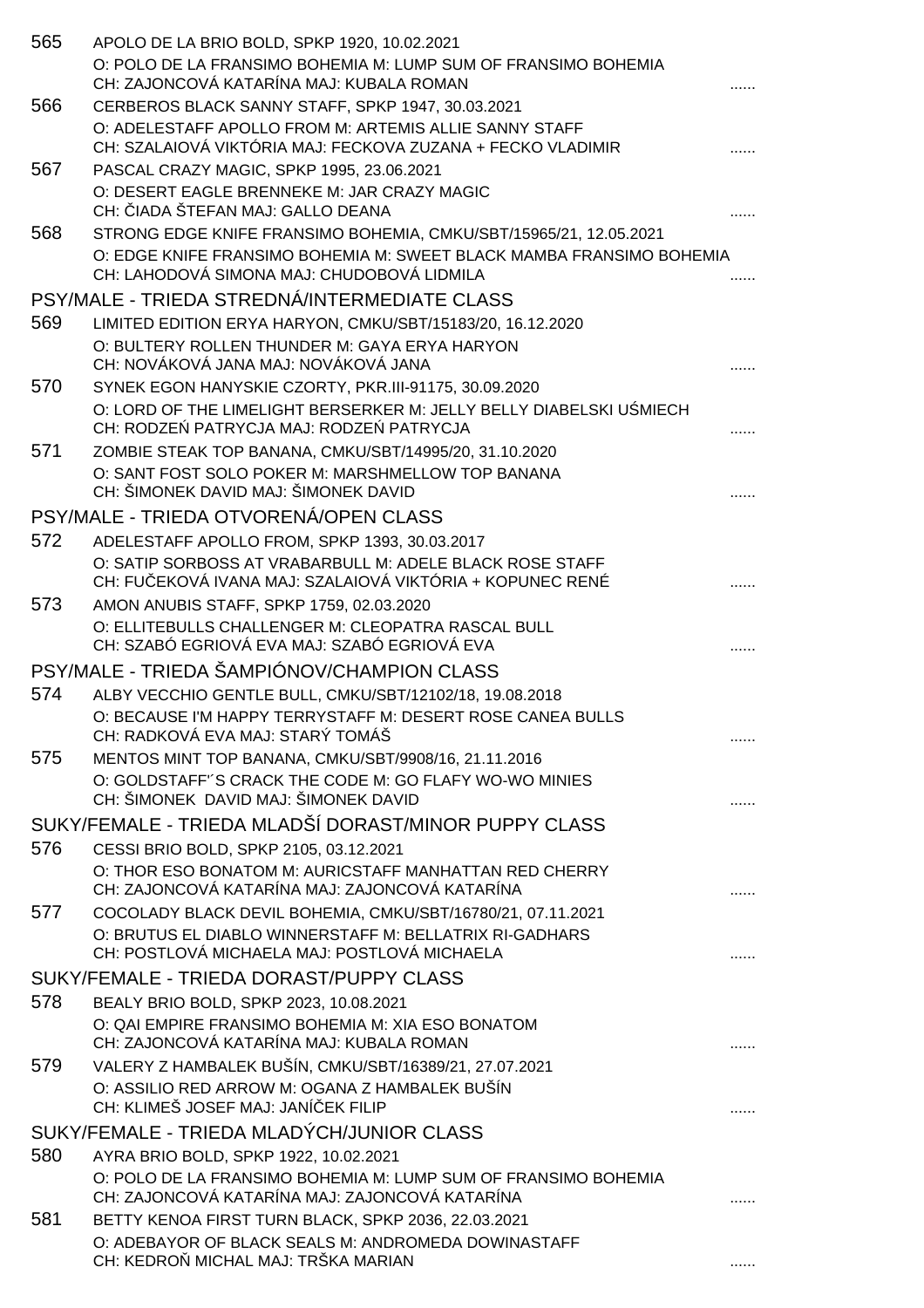| 582 | CACHMI MY DREAMS LIGHTS, RKF 6204876, 19.02.2021<br>O: EXCLUSIVE BOY PENN-STAFF M: KENIGDOGS MINA EVERETT<br>CH: ROMANOVNA TRINDA KSENIA MAJ: KOBES MILAN                                   |   |
|-----|---------------------------------------------------------------------------------------------------------------------------------------------------------------------------------------------|---|
| 583 | CHARLOTTA RED ANGEL STAFF WINNER, CMKU/SBT/16078/21, 27.05.2021<br>O: ARON PRETORIAN STAFF M: PARIS LAMBODAR ANGELO CUSTODE<br>CH: TIBENSKÝ MARTIN MAJ: JANÍ EK FILIP                       |   |
| 584 | MESMERIZING SUN OF ERYA HARYON, CMKU/SBT/15422/21, 06.02.2021<br>O: KING ARTHUR FAITHFUL DIAMONDS M: FABLE ERYA HARYON<br>CH: NOVÁKOVÁ JANA MAJ: SILBERNÁGLOVÁ ADÉLA                        |   |
| 585 | STELLA DAL MULINO ENDY, SPKP 1985, 25.06.2021<br>O: VICYEN'S LORD RED M: STELLA DAL MULINO BIANCA<br>CH: ŠKRIPCOVÁ NATAŠA MAJ: MALIŠ JÁN                                                    |   |
|     | SUKY/FEMALE - TRIEDA STREDNÁ/INTERMEDIATE CLASS                                                                                                                                             |   |
| 586 | BLUE KIWI VON SAMSON BORDOGGCLUB, CMKU/SBT/15049/20, 27.10.2020<br>O: PRINCE CHARMING STAF HAVEN M: BLODY MERY R.A.C. POPELKA<br>CH: TYŠER VERONIKA MAJ: ÁLIK PETER                         |   |
| 587 | FREYA VANR OF MORAVIA LORD, SPKP 2037, 20.05.2020<br>O: ALBY VECCHIO GENTLE BULL M: TRUE LOVE OF MORAVIA LORD<br>CH: PROKOPOVÁ PETRA MAJ: GULA MILAN + KATI OVÁ RENÁTA                      |   |
| 588 | ZEBRA CAKE TOP BANANA, CMKU/SBT/14994/20, 31.10.2020<br>O: SANT FOST SOLO POKER M: MARSHMELLOW TOP BANANA<br>CH: ŠIMONEK DAVID MAJ: ŠIMONEK DAVID                                           |   |
|     | SUKY/FEMALE - TRIEDA OTVORENÁ/OPEN CLASS                                                                                                                                                    |   |
| 589 | AMENIA ANUBIS STAFF, SPKP 1763, 02.03.2020                                                                                                                                                  |   |
|     | O: ELLITEBULLS CHALLENGER M: CLEOPATRA RASCAL BULL<br>CH: SZABÓ EGRIOVÁ EVA MAJ: SZABÓ EGRIOVÁ EVA                                                                                          |   |
| 590 | BALADEVA BELLISSIMA SANNY STAFF, SPKP 1780, 14.03.2020<br>O: COEN RASCAL BULL M: OLLI OD ŠIFÁKU<br>CH: SZALAIOVÁ VIKTÓRIA MAJ: SZALAIOVÁ VIKTÓRIA                                           |   |
| 591 | COCO COLD OLD CITY BULL, CMKU/SBT/10315/17, 21.04.2017<br>O: HOMBRE ROBIE PENN STAFF M: MOLL SUSIE LOU FRANSIMO BOHEMIA                                                                     |   |
| 592 | CH: SUPOVÁ VERONIKA MAJ: HOUŠKOVÁ MARIE<br>ŠUPINKA TOP BANANA, CMKU/SBT/12530/19, 05.01.2019<br>O: RIMOROSTAFFS MR COOL M: CHERRY BRANDY TOP BANANA<br>CH: ŠIMONEK DAVID MAJ: ŠIMONEK DAVID | . |
|     | SUKY/FEMALE - TRIEDA ŠAMPIÓNOV/CHAMPION CLASS                                                                                                                                               |   |
| 593 | ANGIE BLACK DEVIL BOHEMIA, CMKU/SBT/13312/19, 01.08.2019<br>O: MR. AMAZING MORAVIA LORD M: BELLATRIX RI-GADHARS<br>CH: POSTLOVÁ MICHAELA MAJ: POSTLOVÁ MICHAELA                             |   |
| 594 | WALNUT WAFFLE MINIES TOP BANANA, CMKU/SBT/14024/20, 24.03.2020<br>O: OLD IRISH WHISKEY TOP BANANA M: MUSTACHAR CHAJETY MINIES<br>CH: ŠIMONEK DAVID MAJ: ŠIMONEK DAVID                       |   |
|     |                                                                                                                                                                                             |   |

## TERRIER BRAZILEIRO

Rozhodca/Judge ERDÖS LÁSZLÓ, HU - Kruh/Ring 7

#### PSY/MALE - TRIEDA MLADÝCH/JUNIOR CLASS

595 JAKARD WEJHERSTAFF KINGSTON, PKR.III-91050, 11.01.2021 O: JAKARD WEJHERSTAFF EL PASO M: JAKAD WEJHERSTAFF GDYNIA CH: DZIEGELEWSKA KATARZYNA & DARIA MAJ: SADOWSKA ANNA + SADOWSKA ANNA

## WELSH TERRIER

Rozhodca/Judge ERDÖS LÁSZLÓ, HU - Kruh/Ring 7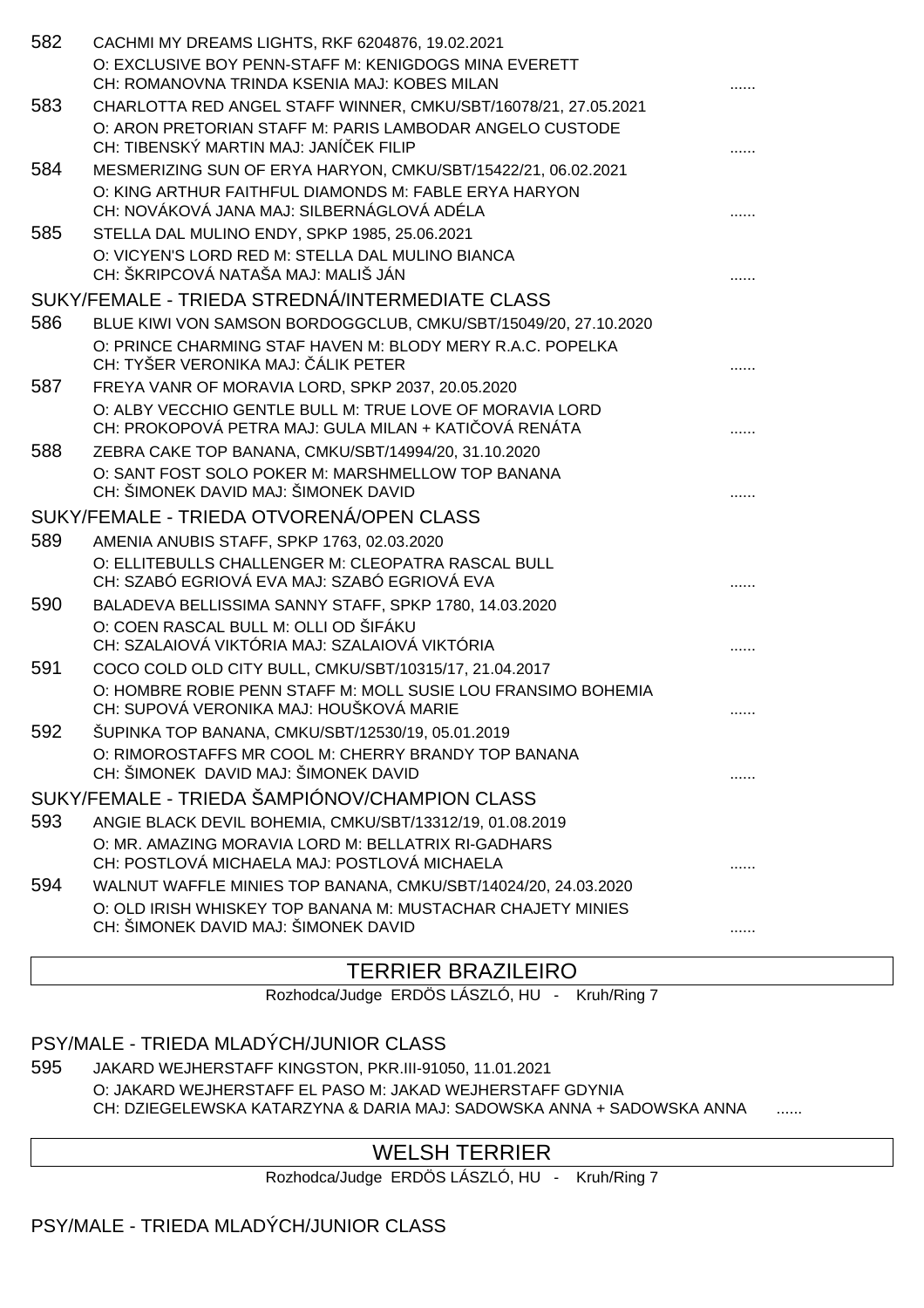| 596 | CADDY ZO ZAVIŠOVCA, SPKP 2935, 04.06.2021<br>O: IHÁR Z MO ARÍSK M: CHITA Z CHRÁSTKOVEJ                                        |   |
|-----|-------------------------------------------------------------------------------------------------------------------------------|---|
|     | CH: KA UHA MARTIN MAJ: KA UHA MARTIN + NEMAŠIK JOZEF                                                                          |   |
|     | SUKY/FEMALE - TRIEDA MLADÝCH/JUNIOR CLASS                                                                                     |   |
| 597 | CILKA ZO ZAVIŠOVCA, SPKP 2938, 04.06.2021                                                                                     |   |
|     | O: IHÁR Z MO ARÍSK M: CHITA Z CHRÁSTKOVEJ                                                                                     |   |
|     | CH: KA UHA MARTIN MAJ: KA UHA MARTIN                                                                                          |   |
|     | WEST HIGHLAND WHITE TERRIER                                                                                                   |   |
|     | Rozhodca/Judge ERDÖS LÁSZLÓ, HU - Kruh/Ring 7                                                                                 |   |
|     | PSY/MALE - TRIEDA MLADÝCH/JUNIOR CLASS                                                                                        |   |
| 598 | ENERGIZING LOOK SUPERBIA, PKR.III-91732, 05.04.2021                                                                           |   |
|     | O: ENERGIZER SUGAR STAR M: PETARDA SUPERBIA                                                                                   |   |
|     | CH: SIWULSKA ANNA MAJ: BAREŠOVÁ VERONIKA                                                                                      |   |
|     | PSY/MALE - TRIEDA STREDNÁ/INTERMEDIATE CLASS                                                                                  |   |
| 599 | HARRY HOUDINI FOLLOW DREAM, OHZB/WHWT 3718, 24.07.2020                                                                        |   |
|     | O: OLAF MILAGROS DEL CORAZON M: GLACE CHERRY ROSEBUD<br>CH: MOROL NATALIA MAJ: DAVYDOVA MARIANNA                              |   |
|     | PSY/MALE - TRIEDA OTVORENÁ/OPEN CLASS                                                                                         |   |
| 600 | JULIAN OD BOBIKA, PKR.III-90147, 31.05.2020                                                                                   |   |
|     | O: STING SUNSHINE CELEBRATION M: OH I'M SO PRETTY OD BOBIKA<br>CH: IŁCZYK EWA MAJ: IŁCZYK EWA                                 |   |
|     | PSY/MALE - TRIEDA ŠAMPIÓNOV/CHAMPION CLASS                                                                                    |   |
| 601 | WONDER WHY SUNSHINE CELEBRATION, PKR.III-84912, 17.06.2018                                                                    |   |
|     | O: MAGIC MATISSE VOM MAERCHENGARTEN M: XTREME POKER FACE SUNSHINE CELEBRATION<br>CH: KANÁSOVÁ MARTINA MAJ: FRONCZYK MAGDALENA |   |
|     | SUKY/FEMALE - TRIEDA MLADÝCH/JUNIOR CLASS                                                                                     |   |
| 602 | ADELE HARMONY VON WHITE DIA STAR, SPKP 1619, 25.05.2021                                                                       |   |
|     | O: LOUD LIKE LOVE SUNSHINE CELEBRATION M: ZETA ZO ZLATEJ ZÁHRADY<br>CH: CHRAPPA MATEJ MAJ: CHRAPPA MATEJ                      |   |
| 603 | POLISH GIRL PREEMINET WHITE DOG, PKR.III.-91068, 04.11.2020                                                                   |   |
|     | O: WONDER WHY SUNSHINE CELEBRATION M: STAR OF THE RING CZAR KRAKOWA<br>CH: FRONCZYK MAGDALENA MAJ: FRONCZYK MAGDALENA         |   |
|     | SUKY/FEMALE - TRIEDA STREDNÁ/INTERMEDIATE CLASS                                                                               |   |
| 604 | TRULY DESIRE OD BOBIKA, PKR.III-91485, 01.01.2021                                                                             |   |
|     | O: STING SUNSHINE CELEBRATION M: OH I'M SO PRETTY OD BOBIKA<br>CH: IŁCZYK EWA MAJ: IŁCZYK EWA                                 |   |
|     | SUKY/FEMALE - TRIEDA ŠAMPIÓNOV/CHAMPION CLASS                                                                                 |   |
| 605 | ESTELL T EŠ OVÝ KV T, CLP/WHW/8703, 22.04.2019                                                                                |   |
|     | O: EXPECT THE BEST WHITE GALLARDO M: YZZI T EŠ OVÝ KV T<br>CH: ZEMANOVÁ DAGMAR MAJ: ZEMANOVÁ DAGMAR                           | . |
|     | <b>YORKSHIRE TERRIER</b>                                                                                                      |   |
|     | Rozhodca/Judge ERDÖS LÁSZLÓ, HU - Kruh/Ring 7                                                                                 |   |

Rozhodca/Judge ERDÖS LÁSZLÓ, HU - Kruh/Ring 7

#### PSY/MALE - TRIEDA MLADÝCH/JUNIOR CLASS

606 FILIP CRYSTAL OF THE YORK , SPKP 10153, 01.05.2021 O: LE-CAPRICE-D´AMOUR DE L´EDEN ARGENTE M: HENNESSY CRYSTAL OF THE YORK CH: PETRÁK IVAN MAJ: PETRÁKOVÁ ZUZANA **metalagot a metala a metala a metala a metala** a metala a metal

#### PSY/MALE - TRIEDA STREDNÁ/INTERMEDIATE CLASS

607 MAGIC MOON MONITE CIARA, SPKP 9884, 03.07.2020 O: NEVILL DARK LUNA M: FABER GE MONITE CIARA CH: MIKLOVI OVÁ NATAŠA MAJ: ŠKRKOVÁ ADRIÁNA + POPELKA MATEJ .......

PSY/MALE - TRIEDA OTVORENÁ/OPEN CLASS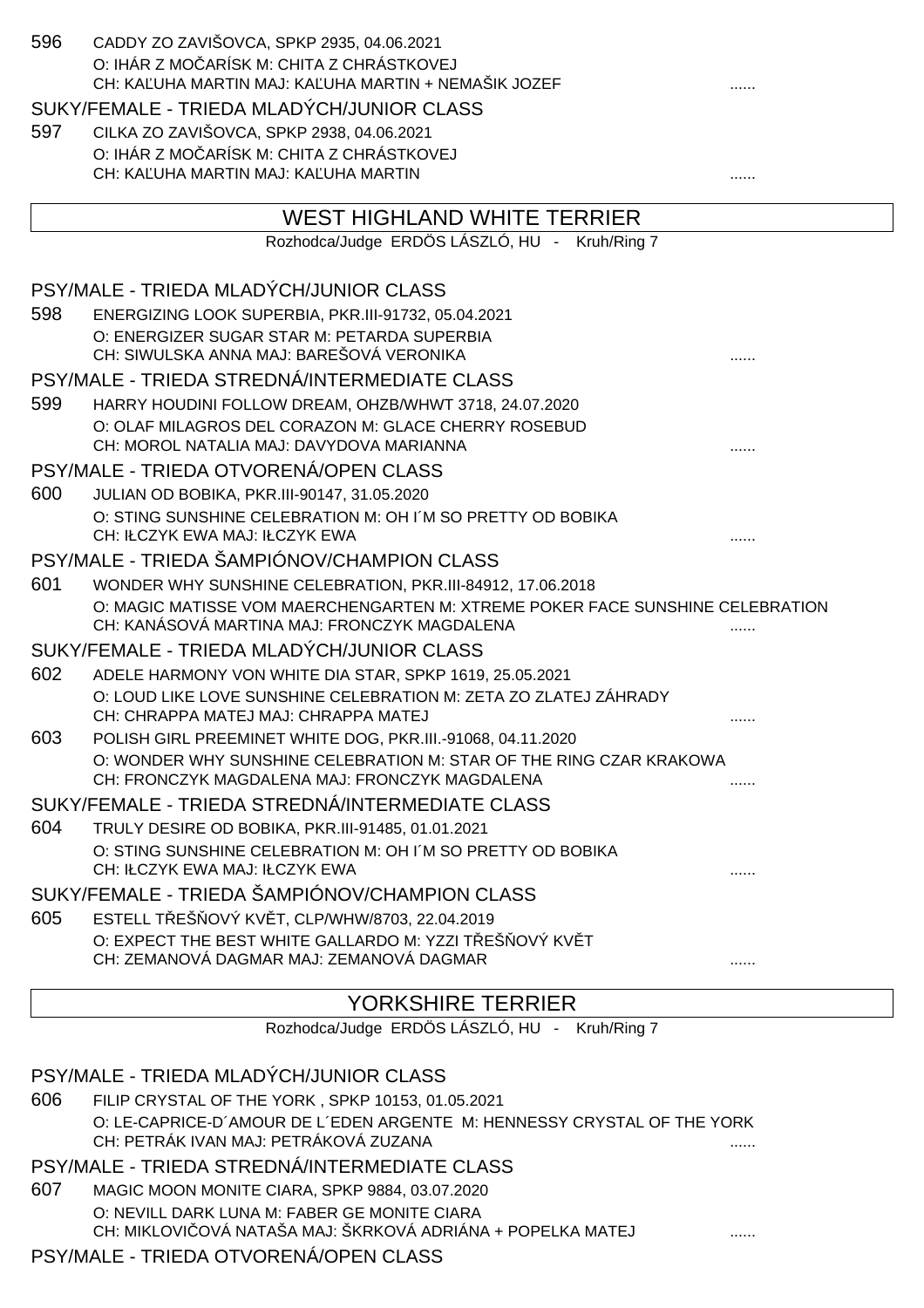| 608 | ROCK "N "ROLL DU PUY DORE, PKR.III-89578, 20.04.2020                                         |  |
|-----|----------------------------------------------------------------------------------------------|--|
|     | O: LORD ROCKEUR DU PUY DORE M: MAN'ZELLE DIAM'S DU PUY DORE                                  |  |
|     | CH: BOSQ MAGUY MAJ: BRALCZYK AGNIESZKA                                                       |  |
|     | PSY/MALE - TRIEDA ŠAMPIÓNOV/CHAMPION CLASS                                                   |  |
| 609 | ENDLESS BLISS HARTFORD, CMKU/YT/09729/20, 10.09.2019                                         |  |
|     | O: TOY SAVOY CHICAGO M: ENDLESS BLISS CHERRY BRAND                                           |  |
|     | CH: BERSENEVA YULIA MAJ: LUKESOVÁ VENDULA                                                    |  |
|     | SUKY/FEMALE - TRIEDA MLADÝCH/JUNIOR CLASS                                                    |  |
| 610 | AIRY EVERGREEN MY DREAM, SPKP 10350, 20.11.2020                                              |  |
|     | O: VINETOU - FIZZ Z ÚDOLÍ LIBERKU M: EVERGREEN HAJDUK GOLD                                   |  |
|     | CH: INDRÁKOVÁ SÁRA MAJ: LACKO-BARTOŠOVÁ MAGDALÉNA                                            |  |
| 611 | EMMA WATSON OF MARYON'S HOME, SPKP 10209, 01.05.2021                                         |  |
|     | O: CAMPARIS COLDRIVER M: AFRODITHE OF MARYON'S HOME                                          |  |
|     | CH: HILMEROVÁ BABIANNE MAJ: BANÁSOVÁ ZUZANA                                                  |  |
|     | SUKY/FEMALE - TRIEDA STREDNÁ/INTERMEDIATE CLASS                                              |  |
| 612 | AMIA DARK LUNA, SPKP 10001, 02.10.2020                                                       |  |
|     | O: BRAVA YORK TENIS ROYAL FLASH M: TISHA DARK LUNA                                           |  |
|     | CH: KYSELOVÁ KARIN MAJ: RAJKOVI OVÁ MICHAELA                                                 |  |
| 613 | HAVANAS OF JORANZA, SPKP 9914, 10.06.2020                                                    |  |
|     | O: NIKI CRYSTAL OF THE YORK M: RUBY OF JORANZA                                               |  |
|     | CH: ORBANOVÁ ZUZANA MAJ: ŠKRKOVÁ ADRIÁNA                                                     |  |
| 614 | KARAMELKA ROYAL DAISY, SPKP 10008, 03.10.2020                                                |  |
|     | O: AMETYST FORTUNA JORIKAS M: CAMBODIA ROYAL DAISY<br>CH: ŠIMKOVÁ DARINA MAJ: ERNOŠKO RUDOLF |  |
|     |                                                                                              |  |
|     | SUKY/FEMALE - TRIEDA ŠAMPIÓNOV/CHAMPION CLASS                                                |  |
| 615 | CONNIE BRILLIANT BON CHILLERO, CMKU/YT/09173/20, 08.06.2020                                  |  |
|     | O: HARRY POTTER ST ÍBRNÉ PÁNÍM: YOU ARE MARYLIN ST ÍBRNÉ PÁNÍ                                |  |
|     | CH: SPURNÁ ZDE KA MAJ: SPURNÁ ZDE KA                                                         |  |

skupina/group FCI - 4

## DACHSHUND KURZHAAR - JAZVE ÍK HLADKOSRSTÝ Rozhodca/Judge STAVIARSKA VIERA, SK - Kruh/Ring 10 PSY/MALE - TRIEDA MLADÝCH/JUNIOR CLASS 616 EDDARD OD NEBOJSKÉHO KAŠTIE A, SPKP 7898, 26.06.2021 O: XAVER Z HENEBERK M: YURATE OKHOTNICHIY GLADIATOR CH: ŠPITÁLSKY OLIVER MAJ: KRÁL ŠTEFAN + KRÁLOVÁ LENKA ...... PSY/MALE - TRIEDA OTVORENÁ/OPEN CLASS 617 JAMAZJA PAXTON, PKR.IV-29063 KS, 10.08.2018 O: ALEX DLA JAMAZJI SOMETHING MORE M: JAMAZJA KLARA CH: ZAWISTOWSKA ANNA MAJ: GLINIECKA JANA ...... PSY/MALE - TRIEDA PRACOVNÁ/WORKING CLASS 618 OSCAR WILDE Z DACHU, CLP/J/99204, 06.03.2019 O: EXCELLMAGIC ALAN ARON M: PANDORA Z DACHU CH: MANIEWSKA HANNA MAJ: PAVLOVÁ MARKÉTA ...... SUKY/FEMALE - TRIEDA DORAST/PUPPY CLASS 619 WI-FI DIVA NOIRE, MET.RT.3207/21, 11.07.2021 O: HUNNIA ITA HAVEL M: MANDALA DIVA NOIRE CH: BENCSIK ZSOLT MAJ: BARTÁKOVÁ LUCIA + PŠENÁKOVÁ TERÉZIA ...... SUKY/FEMALE - TRIEDA MLADÝCH/JUNIOR CLASS 620 MINA PRIEVIDZA, SPKP 7840, 05.04.2021 O: GARO PRIEVIDZA M: RED ROSE FINO BOHEMIA CH: MOKRÝ JÁN MAJ: DUDA MIROSLAV + BEBJAKOVÁ KRISTÍNA ......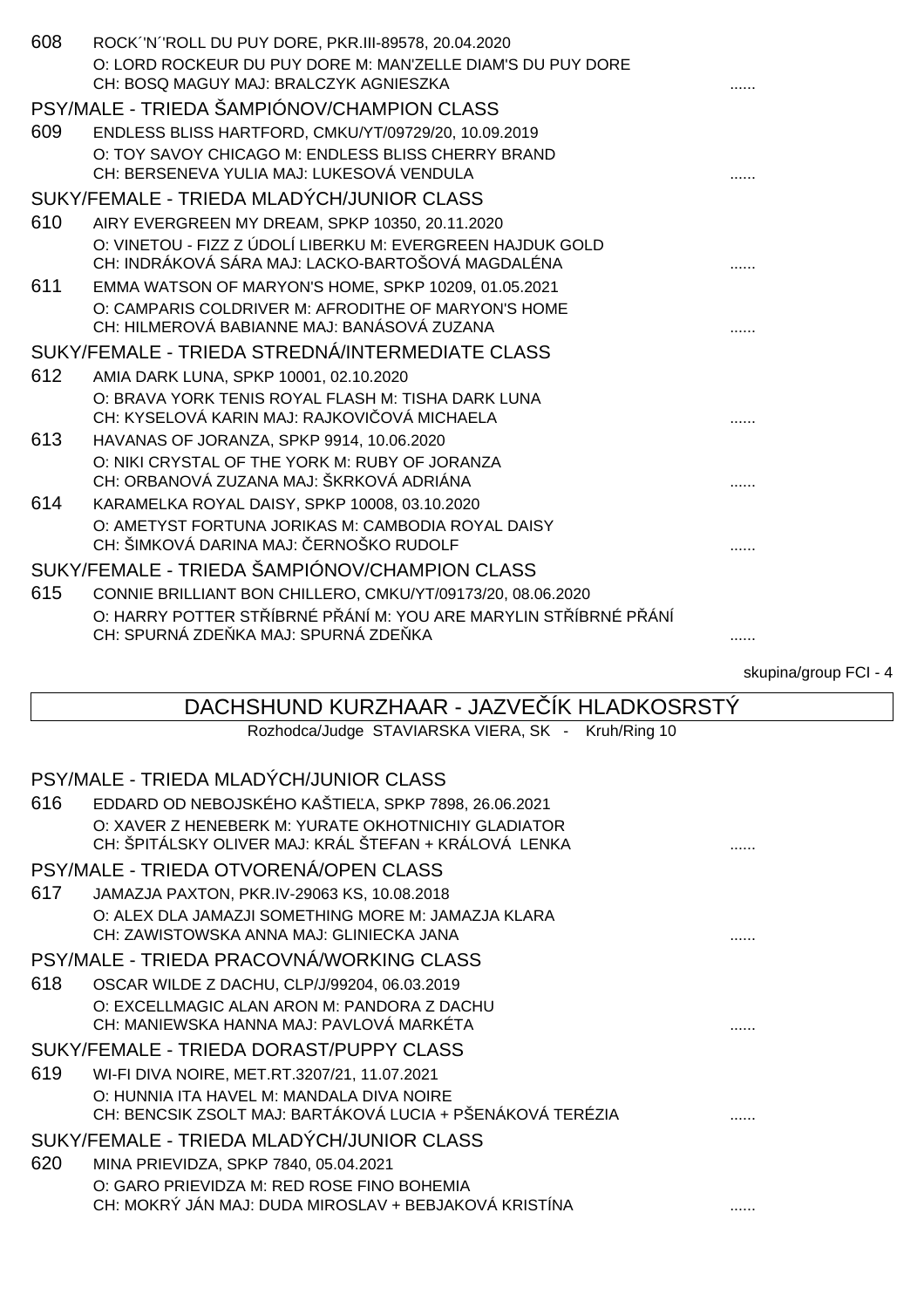## 621 PROUD HUNTER KATANA, MET.RT.2579/21, 28.10.2020 O: PROUD HUNTER EASY RIDER M: PROUD HUNTER CHARDONAY CH: ATTILANE JULING MAJ: GLINIECKA JANA SUKY/FEMALE - TRIEDA OTVORENÁ/OPEN CLASS 622 BÁRA DOLNÝ VÁH, SPKP 7757, 30.03.2020 O: GARO PRIEVIDZA M: ULRIKA CHOBIE CH: GÁLL TOMÁŠ MAJ: MENTOVÁ DOMINIKA + VEJ ÍK RÓBERT ....... DACHSHUND KURZHAAR KANINCHEN - JAZVE ÍK HLADKOSRSTÝ KRÁLICÍ Rozhodca/Judge STAVIARSKA VIERA, SK - Kruh/Ring 10 PSY/MALE - TRIEDA DORAST/PUPPY CLASS 623 FABIO LONG VILLAIN, SPKP 6820, 25.09.2021 O: TUDOR OWEN JANTAR DEVIL M: MAMBA Z BÔRICKEJ CESTY CH: CHOVANCULIAKOVÁ VERONIKA MAJ: LAPŠANSKÁ IVANA  $\ldots$ PSY/MALE - TRIEDA MLADÝCH/JUNIOR CLASS 624 CYBERDACHS MINI LECLERC, CLP/JTK/103874, 28.12.2020 O: CYBERDACHS MINI QUATTRO M: CYBERDACHS MINI SERENA CH: KIS TIBOR MAJ: POLCROVÁ HANA PSY/MALE - TRIEDA PRACOVNÁ/WORKING CLASS 625 CYBERDACHS MINI LANCELOT, SPKP 6791, 02.08.2020 O: CYBERDACHS MINI BENTLEY M: CYBERDACHS MINI ZI-ZI CH: KIS TIBOR MAJ: BARTÁKOVÁ LUCIA + PŠENÁKOVÁ TERÉZIA ...... PSY/MALE - TRIEDA ŠAMPIÓNOV/CHAMPION CLASS 626 NARCYZ IZ OMSKOI KREPOSTI, PKR.IV-29744 KK, 21.10.2019 O: UHAR KUPETS IZ OMSKOI KREPOSTI M: MAKOVAYA SDOBA IZ OMSKOI KREPOSTI CH: GALKEVICH OXANA MAJ: WOLSKA AGNIESZKA ...... SUKY/FEMALE - TRIEDA MLADÝCH/JUNIOR CLASS 627 HUNGARIAN FAVORIT GIZI, MET.RT.3179/21, 31.05.2021 O: BELLO FLORAL JUMBO JET M: POLOSATIY REIS BARBARA CH: BÁRDOS LÁSZLÓ MÁRK MAJ: MATUŠEKOVÁ MÁRIA ...... 628 NATASHA IZ OMSKOI KREPOSTI, RKF 6214383, 10.05.2021 O: TURMALIN IZ OMSKOI KREPOSTI M: AVTORSKAYA VERSIYA IZ OMSKOI KREPOSTI CH: GALKEVICH OXANA MAJ: WOLSKA AGNIESZKA ...... 629 PICOLLO TECKEL INDIANA, SPKP 6840, 30.01.2021 O: PICOLLO TECKEL THE BEST M: PICOLLO TECKEL OCEAN DRIVE CH: PIKUL EKATERINA MAJ: TATÁR NORA SUKY/FEMALE - TRIEDA STREDNÁ/INTERMEDIATE CLASS 630 CYBERDACHS MINI BEATRICE, SPKP 6816, 02.12.2020 O: CYBERDACHS MINI JAY-Z M: CYBERDACHS MINI BRITNEY CH: KIS TIBOR MAJ: KLIMIČEK JÁN ...... SUKY/FEMALE - TRIEDA OTVORENÁ/OPEN CLASS 631 USTINE D. OF SILVETTA ORIGIN, CLP/JTK/99124, 21.06.2019 O: MAGIK RAINBOW FLAGMAN M: SUSAN D. OF SILVETTA ORIGIN CH: PLEŠOVÁ DANIELA MAJ: PLEŠOVÁ DANIELA ......

## DACHSHUND KURZHAAR ZWERG - JAZVEĆÍK HLADKOSRSTÝ TRPASLICÍ

Rozhodca/Judge STAVIARSKA VIERA, SK - Kruh/Ring 10

#### PSY/MALE - TRIEDA MLADÝCH/JUNIOR CLASS

632 ALL-IN ČERNÉ KOMANDO, CLP/JTK/102310, 26.02.2021 O: ZIMERBUDE KOWBOY M: ZIMERBUDE VIKI CH: GDULOVÁ MARKÉTA MAJ: GDULOVÁ MARKÉTA ......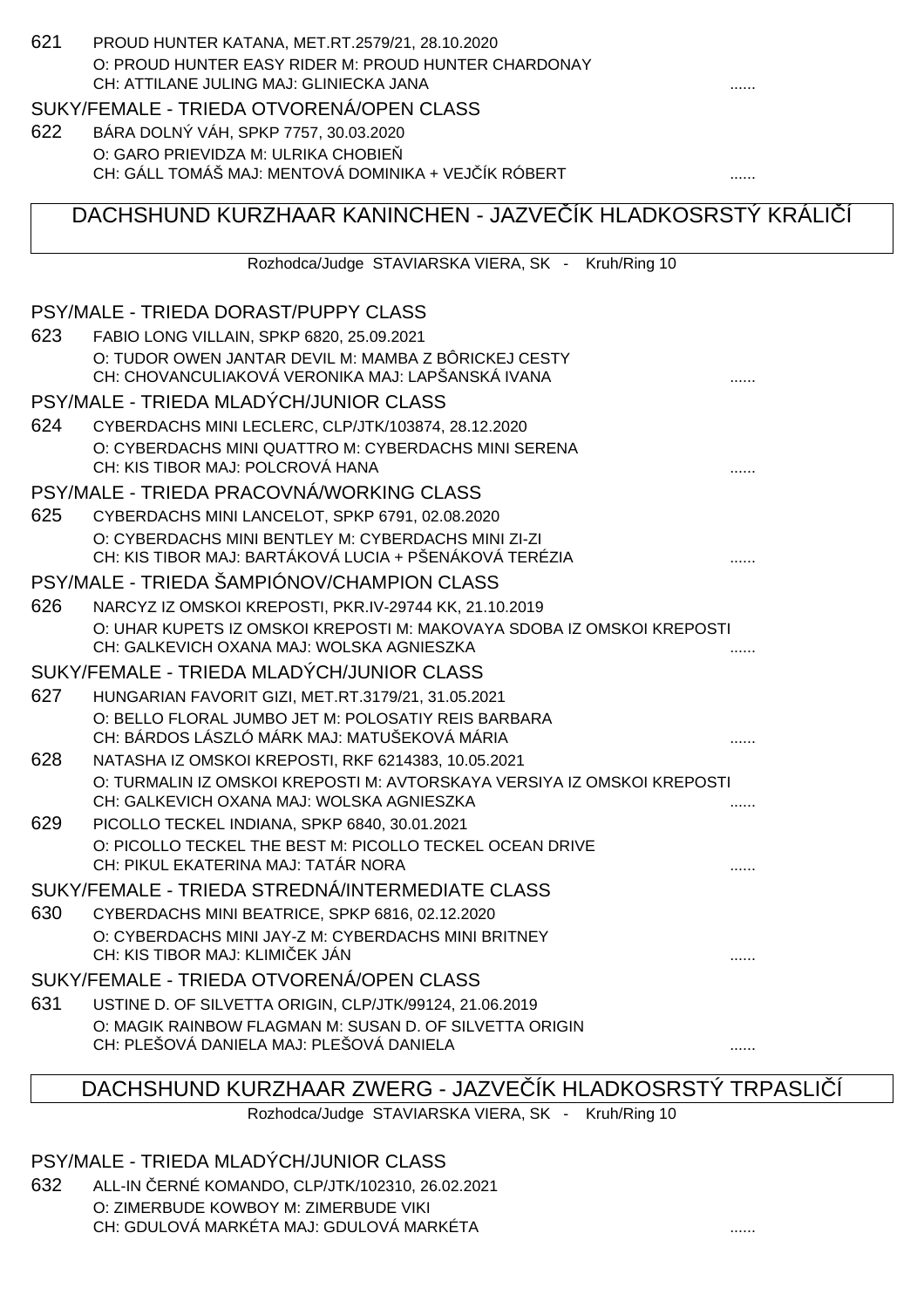| 633 | COUDY GREAT FELLOW Z KAMZÍ EJ LÚKY, SPKP 6793, 15.05.2021                                                              |  |
|-----|------------------------------------------------------------------------------------------------------------------------|--|
|     | O: TUDOR OWEN JANTAR DEVIL M: AIMÉE MY GIRL Z KAMZÍ EJ LÚKY                                                            |  |
|     | CH: KOVA I OVÁ MARCELA MAJ: HANINCOVÁ ANNA                                                                             |  |
| 634 | IZUMRUDNAYA SKAZKA FINIK, RKF 6214848, 19.02.2021                                                                      |  |
|     | O: IZUMRUDNAYA SKAZKA TASSERON M: IZUMRUDNAYA SKAZKA EZHEVIKA YAGODA                                                   |  |
|     | CH: PANTELEEVA E.L. MAJ: CHOVANCULIAKOVÁ VERONIKA                                                                      |  |
|     | PSY/MALE - TRIEDA STREDNÁ/INTERMEDIATE CLASS                                                                           |  |
| 635 | BERNARD BEST FRIEND Z KAMZI EJ LÚKY, SPKP 6782, 14.12.2020                                                             |  |
|     | O: TUDOR OWEN JANTAR DEVIL M: DOREEN GILOVAM<br>CH: KOVA I OVÁ MARCELA MAJ: PLEVA MILAN                                |  |
|     |                                                                                                                        |  |
|     | SUKY/FEMALE - TRIEDA MLADÝCH/JUNIOR CLASS                                                                              |  |
| 636 | CARISSA LONG VILLAIN, SPKP 6799, 08.05.2021                                                                            |  |
|     | O: ANZHOS KAPRIZ ZHIVU I RADUYUS M: ZIGMUNDDORF ZAVETNAYA MECHTA<br>CH: CHOVANCULIAKOVÁ VERONIKA MAJ: SKONCOVÁ DAGMARA |  |
| 637 | CÉLINE CLEVER GIRL Z KAMZI EJ LÚKY, SPKP 6795, 15.05.2021                                                              |  |
|     | O: TUDOR OWEN JANTAR DEVIL M: AIMÉE MY GIRL Z KAMZI EJ LÚKY                                                            |  |
|     | CH: KOVA I OVÁ MARCELA MAJ: KOVA I OVÁ MARCELA                                                                         |  |
| 638 | HANNY BENCILLA, CLP/JTK/102380, 06.03.2021                                                                             |  |
|     | O: JR.WALDEMAR PRO-EURO M: CAYENNE BENCILLA                                                                            |  |
|     | CH: HERIANOVÁ IVANA MAJ: HERIANOVÁ IVANA                                                                               |  |
|     | SUKY/FEMALE - TRIEDA STREDNÁ/INTERMEDIATE CLASS                                                                        |  |
| 639 | BABY YUPPI LONG VILLAIN, SPKP 6771, 24.09.2020                                                                         |  |
|     | O: WAKE UP MAGIC HILL DEGLI ARISTOBASSI M: ZIGMUNDDORF ZAVETNAYA MECHTA                                                |  |
|     | CH: CHOVANCULIAKOVÁ VERONIKA MAJ: CHOVANCULIAKOVÁ VERONIKA                                                             |  |
| 640 | BERNADETTE BEST GIRL Z KAMZI EJ LÚKY, SPKP 6783, 14.12.2020<br>O: TUDOR OWEN JANTAR DEVIL M: DOREEN GILOVAM            |  |
|     | CH: KOVA I OVÁ MARCELA MAJ: KOVA I OVÁ MARCELA                                                                         |  |
|     | SUKY/FEMALE - TRIEDA OTVORENÁ/OPEN CLASS                                                                               |  |
| 641 | ULLA Z BÔRICKEJ CESTY, SPKP 6732, 25.11.2019                                                                           |  |
|     | O: SHERLOCK HOLMES ONYX MORAVIA M: MAMBA Z BÔRICKEJ CESTY                                                              |  |
|     | CH: GA A VILIAM MAJ: PREKOPOVÁ KATE INA                                                                                |  |
| 642 | ULTRA PUNKY D. OF SILVETTA ORIGIN, CLP/JTK/99125, 21.06.2019                                                           |  |
|     | O: MAGIK RAINBOW FLAGMAN M: SUSAN D. OF SILVETTA ORIGIN                                                                |  |
|     | CH: PLEŠOVÁ DANIELA MAJ: PLEŠOVÁ DANIELA                                                                               |  |
|     | SUKY/FEMALE - TRIEDA ŠAMPIÓNOV/CHAMPION CLASS                                                                          |  |
| 643 | GRÓF KECSKEMÉTI ANGYALAI ANNA, MET.RT.1620/19, 20.02.2019                                                              |  |
|     | O: HUBERTUS PRIMUS BRONSON M: BARTHA VOM HOUSE PENTA                                                                   |  |
|     | CH: KALMÁR ADÉL MAJ: KALMÁR ADÉL                                                                                       |  |
| 644 | PICOLLO TECKEL WILD ROSE, SPKP 6744, 08.07.2019                                                                        |  |
|     | O: PICOLLO TECKEL SOMERSET M: PICOLLO TECKEL ELLE GIRL<br>CH: PIKUL EKATERINA S. MAJ: TATÁR NORA                       |  |
| 645 | ZIMERBUDE VIKI, CLP/JTK/97140, 11.09.2017                                                                              |  |
|     | O: MAGIC RAINBOW OLIMPUS M: ZIMERBUDE REVOLUTION                                                                       |  |
|     | CH: LUKOSHKO ZHANNA MAJ: GDULOVÁ MARKÉTA                                                                               |  |
|     |                                                                                                                        |  |

## DACHSHUND LANGHAAR - JAZVE ÍK DLHOSRSTÝ

Rozhodca/Judge STAVIARSKA VIERA, SK - Kruh/Ring 10

## PSY/MALE - TRIEDA MLADÝCH/JUNIOR CLASS

646 VALLEYDACHS MILOS, MET.HT.1106/21, 24.04.2021 O: OLYMPUS RUDÉ M: ZARA DAGI-DOG CH: TÓTH ANDREA MAJ: KOVÁŘ ALEŠ + KOVÁŘOVÁ KATEŘINA ......

## PSY/MALE - TRIEDA ŠAMPIÓNOV/CHAMPION CLASS

647 FAITH FÉNIX SIAMON, CLP/J/90869, 26.04.2015 O: CAJUS VON DER WEIDEWIESE M: ASHAKI SIAMON CH: RAAB VÁCLAV MAJ: ŠAJMOVICOVÁ BEATRIZ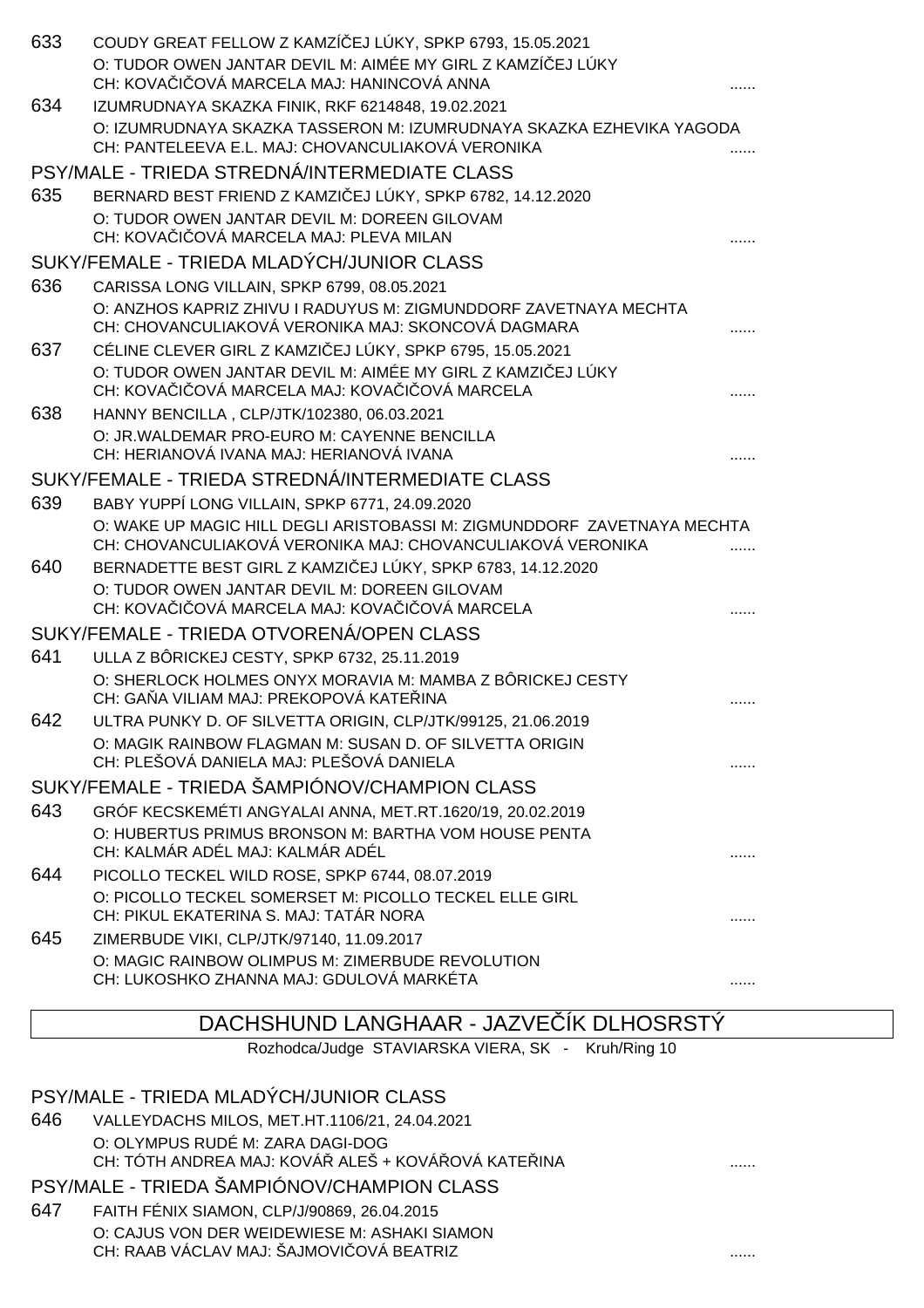| CH: KOVÁ MARIÁN MAJ: MOLNÁROVÁ LUCIA + MOLNÁR DALIBOR                                                                         |
|-------------------------------------------------------------------------------------------------------------------------------|
| SUKY/FEMALE - TRIEDA OTVORENÁ/OPEN CLASS                                                                                      |
| 649<br>EOS KOMETA JULIA CHILD ROSE, CLP/J/99962, 19.07.2019                                                                   |
| O: ARMARILA'S STYLE VERSE OF EOS LOVE M: EOS KOMETA DAMASCUS ROSE                                                             |
| CH: SUDINTIENÉ AUŠRA MAJ: RAABOVÁ SV TLANA                                                                                    |
| DACHSHUND LANGHAAR KANINCHEN - JAZVE IK DLHOSRSTÝ KRÁLI                                                                       |
| Rozhodca/Judge STAVIARSKA VIERA, SK - Kruh/Ring 10                                                                            |
|                                                                                                                               |
| PSY/MALE - TRIEDA MLADÝCH/JUNIOR CLASS                                                                                        |
| 650<br>HONEY HILL ADACAIS AUGUS, CLP/JTK/103207, 15.06.2021                                                                   |
| O: ICH DELLA WINNER CANIS OF CZECH M: ICH ANDRÉS ADACAIS AUGUS<br>CH: AUGUSTIN JOSEF MAJ: R ŽI KOVÁ SILVIE                    |
| SUKY/FEMALE - TRIEDA MLADÝCH/JUNIOR CLASS                                                                                     |
| 651<br>NENYA NIQUESSË OF ELVEN STAR, CLP/JTK/103135, 01.06.2021                                                               |
| O: FIRIENFELD SILIVREN OF ELVEN STAR M: KHALEESI KALIYANEI OF ELVEN STAR                                                      |
| CH: KLÁŠTERKOVÁ GABRIELA MAJ: PAVLÍKOVÁ VERONIKA                                                                              |
| 652<br>TATIANA ZE STOUPOVY CHALOUPKY, CLP/JTK/102379, 04.03.2021                                                              |
| O: CHAMARRÉ CHARMEUR OF ELEVEN STAR M: LUNA CAPRESE ULTIMA DEA<br>CH: MOZÍKOVÁ PETRA MAJ: MOZÍKOVÁ PETRA + MRÁZEK JAN         |
| SUKY/FEMALE - TRIEDA OTVORENÁ/OPEN CLASS                                                                                      |
| 653<br>BAILEYS BENCILLA, CLP/JTK/97380, 18.06.2018                                                                            |
| O: ROMEO CZUK HODOWLA MYŠLINÓW M: KINCHVILLE LAKRITSA                                                                         |
| CH: HERIANOVÁ IVANA MAJ: BYSTRO OVÁ JI INA                                                                                    |
| 654<br>LUNA CAPRESE TARANTELLA, CLP/JTK/96663, 03.06.2017                                                                     |
| O: LEX-AN A WALK IN THE CLOUDS M: LUNA CAPRESE FOLLIA UNA D'ARGENTO<br>CH: LAMARCA FRANCESCO MAJ: MOZÍKOVÁ PETRA + MRÁZEK JAN |
| SUKY/FEMALE - TRIEDA ŠAMPIÓNOV/CHAMPION CLASS                                                                                 |
| 655<br>A THAL ANOMIS Z PROSECKÉ NORY, CLP/JTK/98425, 04.04.2019                                                               |
| O: ICONIC WINNER VOM MARGELCHOPF M: AMÁLKA ŠPAGETKA Z CHODOVSKÉ<br>CH: HORÁ KOVÁ SIMONA MAJ: TICHÝ ŠT PÁN                     |
| 656<br>KHALEESI KALIYANEI OF ELVEN STAR, CLP/JTK/97327, 22.06.2018                                                            |
| O: KINCHVILLE VINNO VERETTI M: DAKS-VEG-AS TZARINA TAN HERMOSA                                                                |
| CH: KLÁŠTERKOVÁ GABRIELA MAJ: KLÁŠTERKOVÁ GABRIELA<br>.                                                                       |
| DACHSHUND LANGHAAR ZWERG - JAZVE IK DLHOSRSTÝ TRPASLI 1                                                                       |
| Rozhodca/Judge STAVIARSKA VIERA, SK - Kruh/Ring 10                                                                            |
|                                                                                                                               |
| PSY/MALE - TRIEDA MLADÝCH/JUNIOR CLASS                                                                                        |
| 657<br>GORDIAS TEUKROS Z DISVORTU, SPKP 6961, 09.04.2021                                                                      |
| O: ZORO Z LOPENICKÝCH KOPC M: DAYA DENETH FOREST ENGEL DIANETTE<br>CH: SVORE OVÁ TRUCOVÁ IVANA MAJ: NEMCOVÁ ADRIENA           |
| PSY/MALE - TRIEDA OTVORENÁ/OPEN CLASS                                                                                         |
| 658<br>NERO Z VOCHOVNY, CLP/JTK/98833, 17.05.2019                                                                             |
| O: ICONIC WINNER VOM MARGELCHOPF M: JURA-ANDULKA Z VOCHOVNY<br>CH: VOCH JOSEF MAJ: LANDOVÁ LUCIE                              |
| PSY/MALE - TRIEDA ŠAMPIÓNOV/CHAMPION CLASS                                                                                    |
| 659<br>BANDI ADACAIS AUGUS, CLP/JTK/94128, 31.12.2016                                                                         |

O: KRÓNOS ELIMAR DOUBRAVA M: CAISY Z DVORKU ČAMOURKU

CH: AUGUSTIN JOSEF MAJ: PAVLONKOVÁ LUCIE ......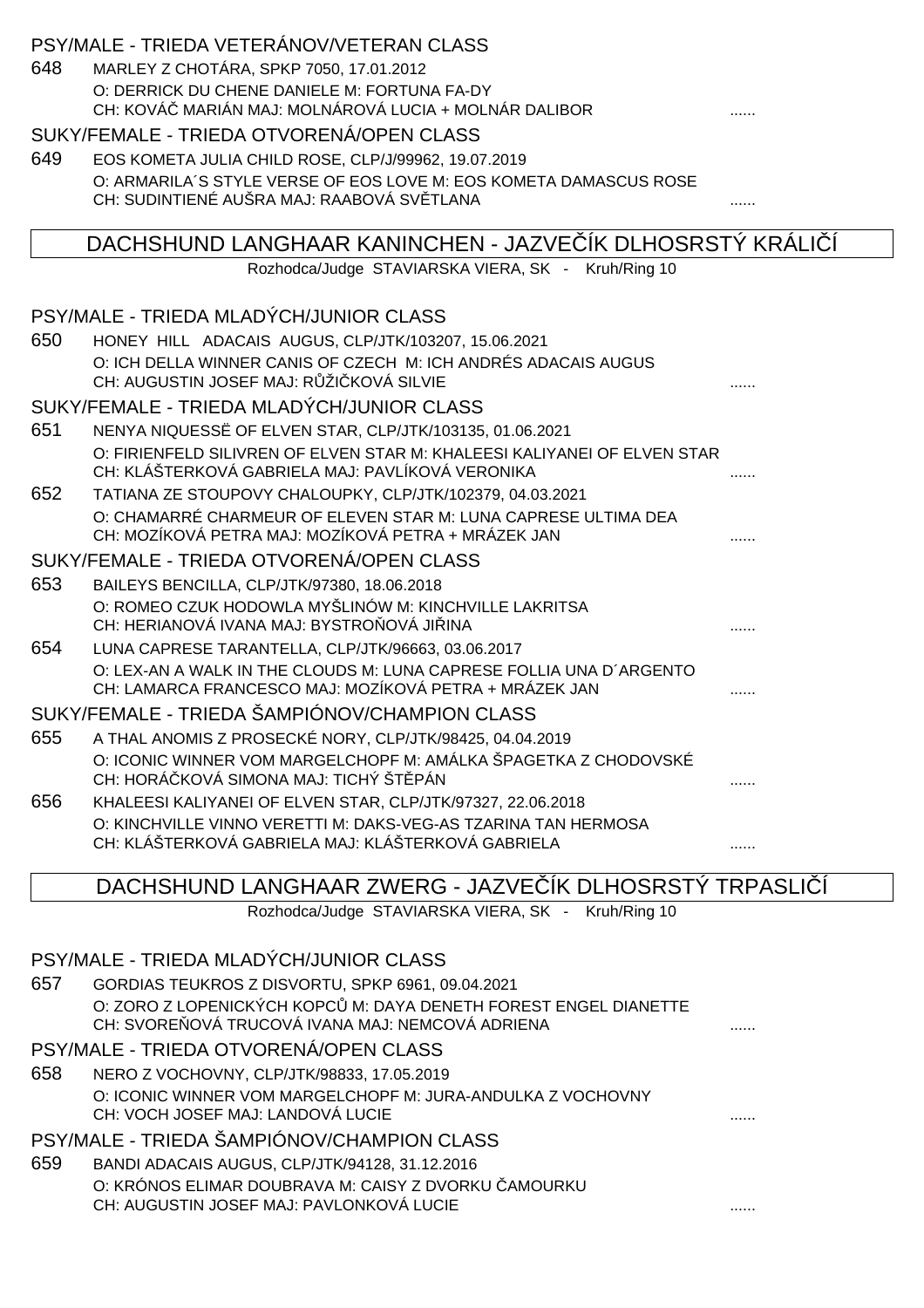| 660 | DECENT FELLOW GOLCHIKA, CLP/JTK/100615, 17.04.2020           |  |
|-----|--------------------------------------------------------------|--|
|     | O: ASHARIEN TEODOR STAINDACH M: HIDATSA INNOKO ANAMSUNAMON   |  |
|     | CH: KUNCOVÁ VERONIKA MAJ: KORY ANSKÁ RENATA                  |  |
|     | SUKY/FEMALE - TRIEDA MLADÝCH/JUNIOR CLASS                    |  |
| 661 | DAISY LITTLE CREATURE, CLP/JTK/102056, 23.01.2021            |  |
|     | O: MY MINI MOLE TOKLARAMA'S M: APRIL LITTLE CREATURE         |  |
|     | CH: HARPER EVA MAJ: HARPER EVA                               |  |
| 662 | HONORIS CAUSA ADACAIS AUGUS, SPKP 6991, 15.06.2021           |  |
|     | O: DELLA WINNER CANIS OF CZECH M: ANDRÉS ADACAIS AUGUS       |  |
|     | CH: AUGUSTIN JOSEF MAJ: BOHUNOVÁ SILVIA                      |  |
| 663 | MELDENYA MARILLA OF ELVEN STAR, CLP/JTK/102050, 19.01.2021   |  |
|     | O: LUNA CAPRESE QUELLO CHARME DI MOI M: FLORANCE ALFA SAMUEL |  |
|     | CH: KLÁŠTERKOVÁ GABRIELA MAJ: KLÁŠTERKOVÁ GABRIELA           |  |
|     | SUKY/FEMALE - TRIEDA STREDNÁ/INTERMEDIATE CLASS              |  |
| 664 | DISNEY MATKOV DVOR, SPKP 6956, 29.08.2020                    |  |
|     | O: MY MINI MOLE TOKLARAMA'S M: SANAY GOLD MADEIRA            |  |
|     | CH: PASERINOVA ZUZANA MAJ: MALICHOVÁ BLANKA                  |  |
|     | SUKY/FEMALE - TRIEDA OTVORENÁ/OPEN CLASS                     |  |
| 665 | BRUTALITA MILLENNIUM FANTASY, CLP/JTK/98778, 06.05.2019      |  |
|     | O: DEXI Z CHALUPSKÉHO DOMU M: STEPHANY GOLD MADEIRA          |  |
|     | CH: HÁJKOVÁ LUCIE MAJ: BALOGHOVÁ PETRA                       |  |
| 666 | LUNA CAPRESE ULTIMA DEA, CLP/JTK/96664, 23.10.2017           |  |
|     | O: LUNA CAPRESE SIGNORI SI NASCE M: PAULA VON DAMSMUHLE      |  |
|     | CH: LAMARCA FRANCESCO MAJ: MOZÍKOVÁ PETRA + MRÁZEK JAN       |  |
|     | SUKY/FEMALE - TRIEDA PRACOVNÁ/WORKING CLASS                  |  |
| 667 | BARBAR GOLCHIKA, CLP/JTK/98454, 04.04.2019                   |  |
|     | O: INDIAN SUMMER SWIATOLDYCZ M: HIDATSA INNOKO ANAMSUNAMON   |  |
|     | CH: KUNCOVÁ VERONIKA MAJ: PAVLOVÁ MARKÉTA + DASHEVSKY DINA   |  |
| 668 | FLORANCE ALFA SAMUEL, CLP/JTK/90976, 21.04.2015              |  |
|     | O: TNA'NTO TAPIO ANAMSUNAMON M: ASTERIA ALFA SAMUEL          |  |
|     | CH: NEJMANOVÁ HANA MAJ: KLÁŠTERKOVÁ GABRIELA                 |  |
|     | SUKY/FEMALE - TRIEDA ŠAMPIÓNOV/CHAMPION CLASS                |  |
| 669 | JOCONDE JUSTESSE OF ELVEN STAR, CLP/JTK/95819, 12.10.2017    |  |
|     | O: FINARFIN SILMARIL OF ELVEN STAR M: FLORANCE ALFA SAMUEL   |  |
|     | CH: KLÁŠTERKOVÁ GABRIELA MAJ: PAVLÍKOVÁ VERONIKA             |  |
|     |                                                              |  |

DACHSHUND RAUHAAR KANINCHEN - JAZVE ÍK HRUBOSRSTÝ KRÁLI Í

Rozhodca/Judge STAVIARSKA VIERA, SK - Kruh/Ring 10

#### PSY/MALE - TRIEDA MLADÝCH/JUNIOR CLASS

670 CZARUS BRZDAC, PKR.IV-30237 SM, 11.05.2021 O: ZYWIEC Z FOX-KLANU M: JOKERDACHS I LOVE U LIKE A LOVE SONG CH: KLUSAK AGNIESZKA & KATARZYNA MAJ: FILIPOWSKA AGATA + KLUSAK AGNIESZKA & KATARZYNA ......

#### SUKY/FEMALE - TRIEDA MLADÝCH/JUNIOR CLASS

- 671 ELECTRA GALT HASAJA, SPKP 6879, 03.02.2021 O: BY MY FRIEND CELL HASAJA M: MRS LESIO UNDER SETT CH: HALÁS JAKUB MAJ: BOHUNOVÁ SILVIA + BOHUN TOMÁŠ ......
- 672 GENTLE STORM VITORAZ, SPKP 6892, 26.06.2021 O: USE THE FORCE VITORAZ M: BEAUTIFUL BUT BITCHY VITORAZ CH: BUŠTA JAN MAJ: KOSŇANSKÁ VANDA ......

## DACHSHUND RAUHHAAR - JAZVE ÍK HRUBOSRSTÝ

Rozhodca/Judge STAVIARSKA VIERA, SK - Kruh/Ring 10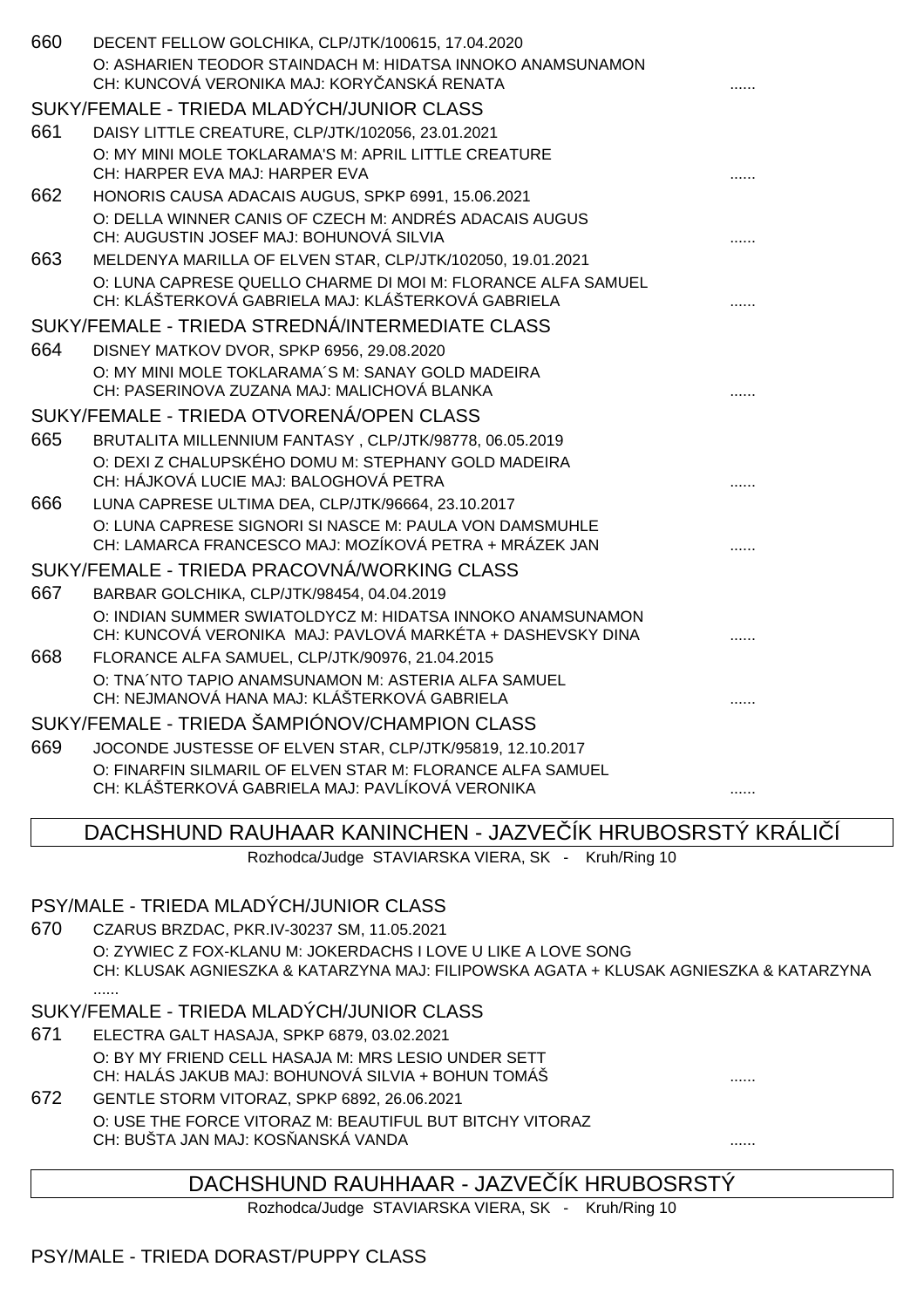| 673 | ISAC OD BIELEJ VODY, SPKP 15193, 07.09.2021<br>O: JACK KATÓKÖZI M: JACKIE KAMENNÝ POTOK<br>CH: BAŠKA ZDENEK MAJ: CSICSAYOVÁ LUCIA    |  |
|-----|--------------------------------------------------------------------------------------------------------------------------------------|--|
|     | PSY/MALE - TRIEDA MLADÝCH/JUNIOR CLASS                                                                                               |  |
| 674 | ANDY TRNKOV DVOR, SPKP 14882, 03.11.2020                                                                                             |  |
|     | O: KATÓKÖZI JACK M: UMA Z ORAVSKEJ MAGURY                                                                                            |  |
|     | CH: TRNKA PATRIK MAJ: NOŠKA EDUARD                                                                                                   |  |
| 675 | B S REBEL OF RUSTY SUZIE, CLP/J/103099, 06.06.2021<br>O: VALDA Z DOLANSKÉ CHALUPY M: GARGAMELICA Z FIKOVHO DVORA                     |  |
|     | CH: MAT JKOVÁ ZUANA MAJ: MAT JKOVÁ ZUZANA + KORVAS IVO                                                                               |  |
|     | PSY/MALE - TRIEDA PRACOVNÁ/WORKING CLASS                                                                                             |  |
| 676 | AZAR Z HORNÉHO ZEMPLÍNA, SPKP 14707, 22.05.2020                                                                                      |  |
|     | O: IKAR KAMENNÝ POTOK M: ŽANY JASENOVSKÉ VODOPÁDY<br>CH: KAKUTA MARKO MAJ: KAKUTA MARKO + MARKO JOZEF                                |  |
|     | SUKY/FEMALE - TRIEDA MLADÝCH/JUNIOR CLASS                                                                                            |  |
| 677 | MOLI, JR 73215 JOD, 10.04.2021                                                                                                       |  |
|     | O: ARNO-TRCIN M: HUND FANTASTIC<br>CH: MILENKOVI DALIBOR MAJ: JUROVÁ MÁRIA                                                           |  |
|     | SUKY/FEMALE - TRIEDA STREDNÁ/INTERMEDIATE CLASS                                                                                      |  |
| 678 | DAENERYS OD NEBOJSKÉHO KAŠTIE A, CLP/J/101090, 04.04.2020                                                                            |  |
|     | O: BOR Z POLESÍ CIKHAJE M: CAYENNE OD NEBOJSKÉHO KAŠTIE A                                                                            |  |
|     | CH: ŠPITÁLSKY OLIVER MAJ: Š ASTOVÁ MARKÉTA                                                                                           |  |
|     | SUKY/FEMALE - TRIEDA PRACOVNÁ/WORKING CLASS                                                                                          |  |
| 679 | AZRAELKA REBEL OF RUSTY SUZIE, CLP/J/100671, 05.05.2020<br>O: BOR Z POLESÍ CIKHAJE M: GARGAMELICA Z FIKOVHO DVORA                    |  |
|     | CH: MAT JKOVÁ ZUZANA MAJ: MAT JKOVÁ ZUZANA + KORVAS IVO                                                                              |  |
|     |                                                                                                                                      |  |
|     |                                                                                                                                      |  |
|     | DACHSHUND RAUHHAAR ZWERG - JAZVE IK HRUBOSRSTÝ TRPASLI                                                                               |  |
|     | Rozhodca/Judge STAVIARSKA VIERA, SK - Kruh/Ring 10                                                                                   |  |
|     |                                                                                                                                      |  |
| 680 | PSY/MALE - TRIEDA MLADÝCH/JUNIOR CLASS<br>FUNNY BUNNY VITORAZ, CLP/JTK/103293, 19.06.2021                                            |  |
|     | O: NO TIME TO LOSE VITORAZ M: DIVA Z DIVANU VITORAZ                                                                                  |  |
|     | CH: BUŠTA JAN MAJ: WILLIAMSON NINA + GRO BJORGUNN RISTVEDT HALL                                                                      |  |
|     | PSY/MALE - TRIEDA OTVORENÁ/OPEN CLASS                                                                                                |  |
| 681 | DZEMIK BRZDAC, PKR.IV-29690 SM, 13.03.2020                                                                                           |  |
|     | O: POP STAR VITORAZ M: GRZECHU WARTA BRZDAC<br>CH: KLUSAK AGNIESZKA & KATARZYNA MAJ: FILIPOWSKA AGATA + KLUSAK AGNIESZKA & KATARZYNA |  |
|     |                                                                                                                                      |  |
|     | PSY/MALE - TRIEDA ŠAMPIÓNOV/CHAMPION CLASS                                                                                           |  |
| 682 | ATOS PINKY LINE, SPKP 6790, 24.02.2018<br>O: FENDI LINE PRO-EURO M: KAYA YOPA                                                        |  |
|     | CH: PINKOVÁ SILVIA MAJ: BALÁŽ ROMAN                                                                                                  |  |
|     | SUKY/FEMALE - TRIEDA MLADÝCH/JUNIOR CLASS                                                                                            |  |
| 683 | KRINDY PINDY KALOKAGATHIA, CLP/JTK/102248, 20.02.2021                                                                                |  |
|     | O: CORTY YAHAANEL M: SENTENCE Z CHOTÁRA<br>CH: FAIRAISLOVÁ LENKA MAJ: PAVLOVÁ MARKÉTA + DASHEVSKY DINA                               |  |
|     | SUKY/FEMALE - TRIEDA ŠAMPIÓNOV/CHAMPION CLASS                                                                                        |  |
| 684 | AYRA KAMENNÉ MORIA, SPKP 6819, 14.12.2018                                                                                            |  |
|     | O: DON CORLEONE OF ROSMERY DEL WANHELSING M: JOY YOPA                                                                                |  |
|     | CH: POLÁKOVÁ KATARÍNA MAJ: KOS ANSKÁ VANDA                                                                                           |  |
| 685 | SHINE CHIC SHINE DEL WANHELSING, ROI 16/175127, 25.04.2016<br>O: THOR DEL WANHELSING M: SO FAR SO GOOD DEL WANHELSING                |  |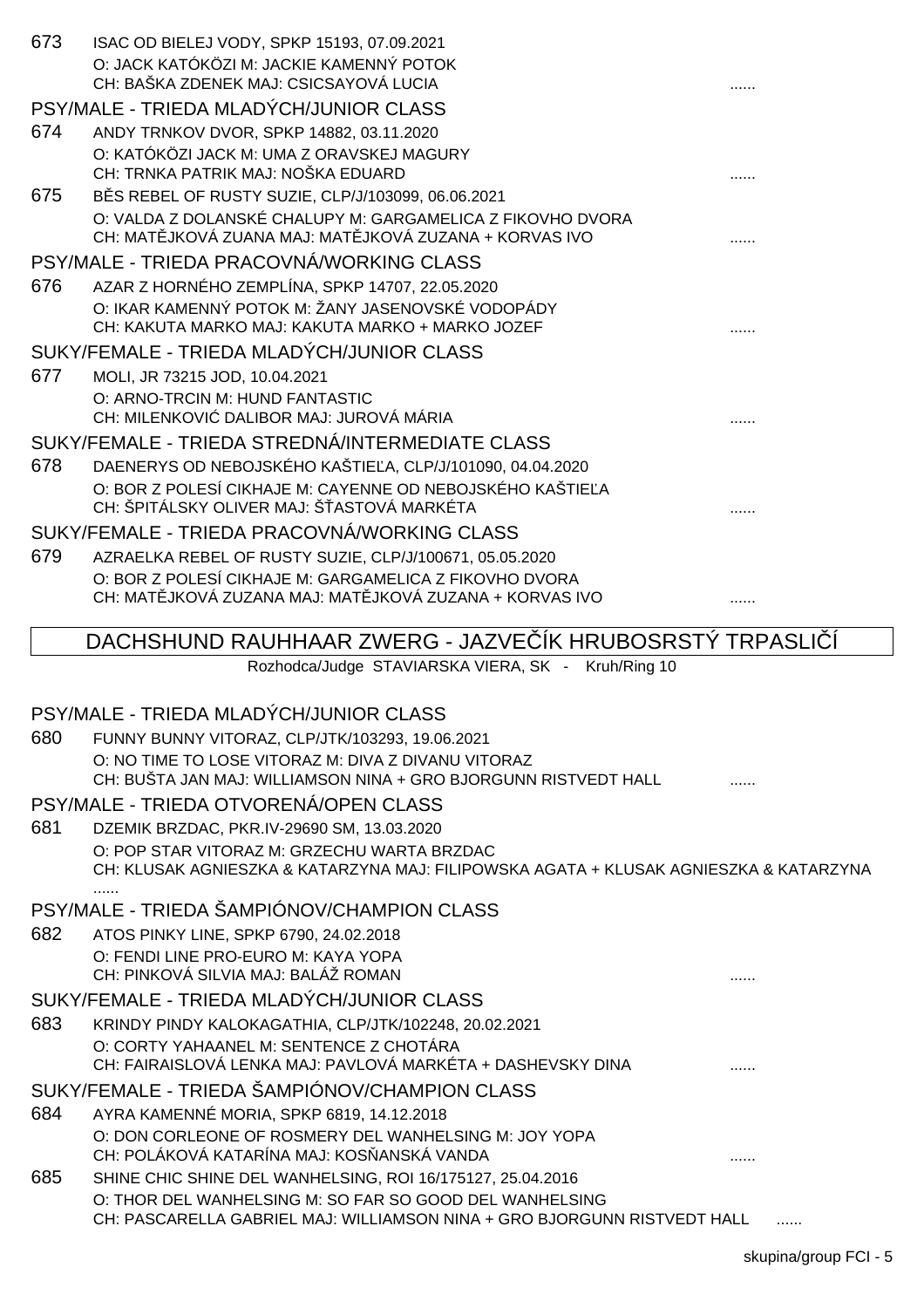|     | Rozhodca/Judge ŠPOLJARI BORIS, HR - Kruh/Ring 11                                                                 |   |
|-----|------------------------------------------------------------------------------------------------------------------|---|
|     | PSY/MALE - TRIEDA MLADÝCH/JUNIOR CLASS                                                                           |   |
| 686 | AKIM OTOKO NO TOMADACHI, SPKP 1747, 07.11.2020                                                                   |   |
|     | O: HATSU MINAMI NO SHINJU M: ABBIE SHIROI HANA<br>CH: ŽUMAR SLAVOMÍR MAJ: BALKO PETER                            |   |
| 687 | GYOKURIN GO OODATE SANNOMARUSOU, JKC-JL-00044/22-0, 24.02.2021                                                   |   |
|     | O: TAMAHAGANE GO OODATE SANNOMARUSOU M: MARIN GO MINOKOKEISOU<br>CH: ANGEL ITAY MAJ: CAGAŠOVÁ JANA               |   |
| 688 | NARUTO GO ZIPANGU, BCU 255 - 001561, 04.05.2021                                                                  |   |
|     | O: TSURUGIMARU GO AWAKOKU HIKARINOMIYA M: SUZUKA GO AWAKOKU HIKARINOMIYA<br>CH: KORSHUK TATIANA MAJ: STARÁ PETRA |   |
|     | PSY/MALE - TRIEDA OTVORENÁ/OPEN CLASS                                                                            |   |
| 689 | ROUYAZAN GO MIRYOKU KAT, CMKU/AI/3807/-20/19, 10.05.2019                                                         |   |
|     | O: C-HAKURYU ZIPANGU M: SAYURI HANABATAKE                                                                        |   |
|     | CH: OLEINIK KATYA MAJ: STARÁ PETRA                                                                               |   |
|     | PSY/MALE - TRIEDA ŠAMPIÓNOV/CHAMPION CLASS                                                                       |   |
| 690 | NORIYO GO KATOU BROTHERS, CMKU/AI/3983/-20/19, 21.08.2019                                                        |   |
|     | O: KANNARI NO RYUU GO KANNARISOU M: AWA KAREN GO JR. MATSUNAGA<br>CH: KATO AIKI MAJ: CAGAŠOVÁ JANA               |   |
|     | SUKY/FEMALE - TRIEDA MLADÝCH/JUNIOR CLASS                                                                        |   |
| 691 | KAYAKASUMII GO YAMAWARU KENSHA, CMKU/AI/4107/-21/21, 17.03.2021                                                  |   |
|     | O: HAMARYU GO MINO KOKEISOU M: HOSHIKO GO FUEN NO OKA                                                            |   |
|     | CH: UDVARDY ANDRÁS MAJ: STARÁ PETRA                                                                              |   |
|     | SUKY/FEMALE - TRIEDA STREDNÁ/INTERMEDIATE CLASS                                                                  |   |
| 692 | E'YUKI KUROMA, CMKU/AL/3970/20, 31.10.2020<br>O: ACHIKO TORA GO KEN'ICHI AI M: AMAMURA ANTAR TAMAS               |   |
|     | CH: STARÁ PETRA MAJ: KONE NÁ DANA                                                                                |   |
|     | SUKY/FEMALE - TRIEDA OTVORENÁ/OPEN CLASS                                                                         |   |
| 693 | CHIKAYA GO ICHIMEI, CMKU/AI/3795/19, 29.11.2019                                                                  |   |
|     | O: F'BANDOU GO ICHIMEI M: BI SURI GO ICHIMEI                                                                     |   |
|     | CH: SMOLÍKOVÁ V RA MAJ: ZAPLETAL MARCEL                                                                          |   |
|     | SUKY/FEMALE - TRIEDA ŠAMPIÓNOV/CHAMPION CLASS                                                                    |   |
| 694 | TAMATSUBAKI BENIHIME GO KATSUJIROU, CMKU/AI/4032/-21/19/21, 11.12.2019                                           |   |
|     | O: GATTSU GO KODAMASOU M: YUI GO YANAGIMACHI<br>CH: KATSUKI ISHIGAKI MAJ: CAGAŠOVÁ JANA                          |   |
|     |                                                                                                                  | . |

**AKITA** 

## ALASKAN MALAMUTE - ALJAŠSKÝ MALAMUT

Rozhodca/Judge ŠPOLJARI BORIS, HR - Kruh/Ring 11

#### PSY/MALE - TRIEDA MLADÝCH/JUNIOR CLASS

695 ONE AND ONLY STORMYTH, CMKU/AM/8397/21, 18.06.2021 O: VICTOR STAR FOR NUKADE LOBO OF NAVARAMA MAL M: NEW ADVENTURE FOR STORMYTH CH: SCHEUFLEROVÁ KATE INA MAJ: KUTLÁKOVÁ DIANA + SCHEUFLEROVÁ KATE INA .......

#### PSY/MALE - TRIEDA ŠAMPIÓNOV/CHAMPION CLASS

696 GUNJY´S MAGIC MALS STARCH, HR 10862 AM, 18.09.2017 O: EROS HAJNDBERG´S ALASKAN MALAMUTES M: BLESSED STAR NORTHERN SUNRISE CH: BOROZAN SVJETLANA MAJ: ENGEL JANKA ......

#### AMERICAN AKITA - AMERICKÁ AKITA

Rozhodca/Judge ŠPOLJARI BORIS, HR - Kruh/Ring 11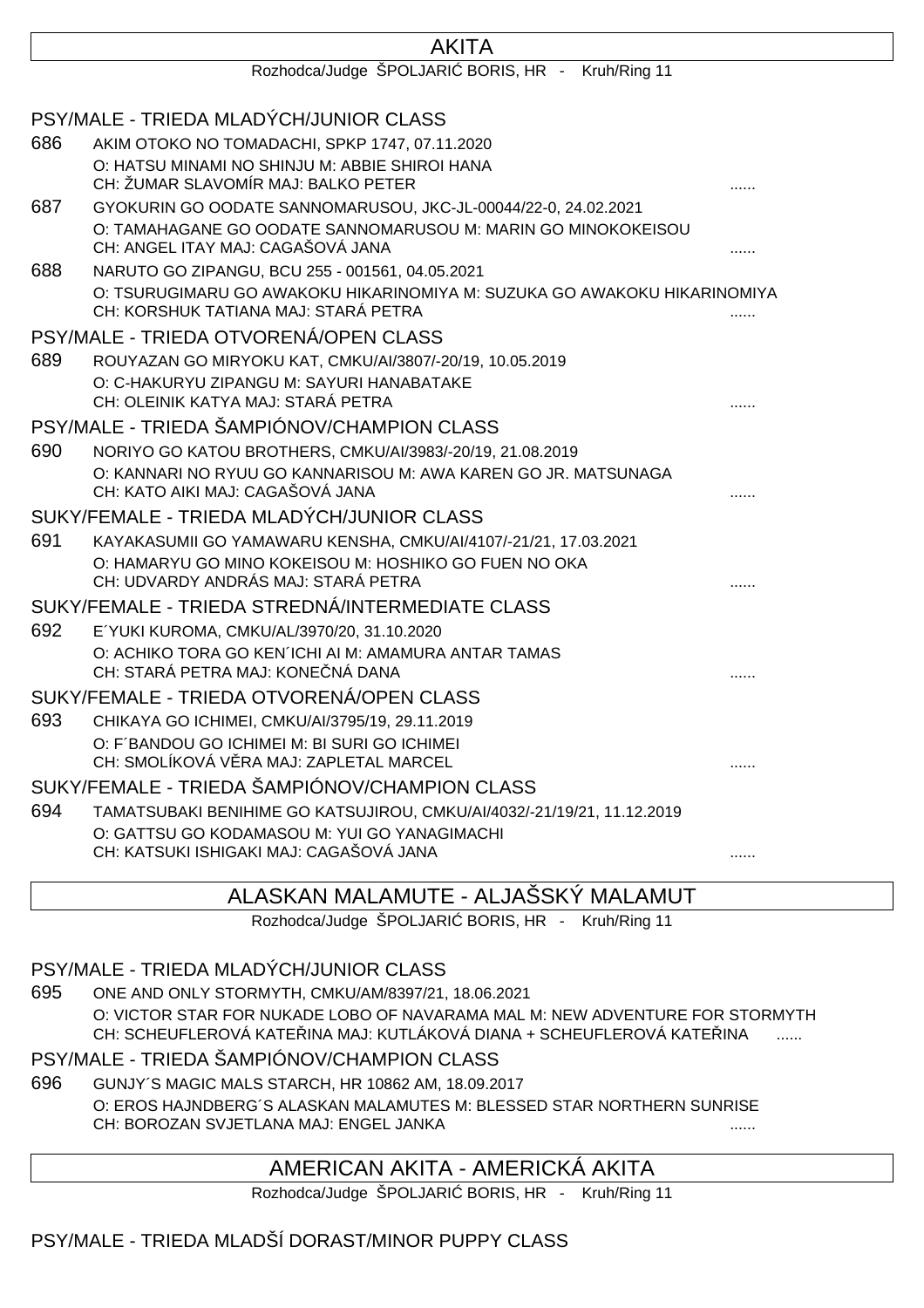| 697 | MOLNÁRVÖLGYI CRYSTAL RIVER, MET.AM.AKITA1049/22, 25.10.2021<br>O: MOLNÁRVÖLGYI PRIVATE DANCER M: MOLNÁRVÖLGYI ZAMBIA'S FIRE<br>CH: MOLNÁR LÍVIA MAJ: CSEMEZ SEBASTIAN |  |
|-----|-----------------------------------------------------------------------------------------------------------------------------------------------------------------------|--|
|     | PSY/MALE - TRIEDA MLADÝCH/JUNIOR CLASS                                                                                                                                |  |
| 698 | ICE MAN LUCY'S SECRET, CMKU/VJP/1061/21, 23.02.2021                                                                                                                   |  |
|     | O: BLACK JACK FROM MOULE'S GARDEN M: SOLDIER PARK VIVIENNE WESTWOOD<br>CH: JELÍNKOVÁ LUCIE MAJ: VALACHOVI OVÁ NEME KAYOVÁ LAURA                                       |  |
| 699 | ZENITH FLAMING STAR PEARL RIVER, CMKU/VJP/1066/21, 09.03.2021<br>O: PANTHER BLACK NIGHT PEARL RIVER M: LOVE AT FIRST SIGHT PEARL RIVER                                |  |
|     | CH: KLUSKOVÁ MARKÉTA MAJ: PETERKOVÁ IVANA                                                                                                                             |  |
|     | PSY/MALE - TRIEDA OTVORENÁ/OPEN CLASS                                                                                                                                 |  |
| 700 | PETER PANN BIKIN DVOR, SPKP 597, 11.09.2018                                                                                                                           |  |
|     | O: LADHARMAYA DREAM OF BIKIN DVOR M: FEMME FATALE ANGEL IN FUR<br>CH: HAVLÍKOVÁ ZUZANA MAJ: BLAHOVÁ DOMINIKA + ORAVEC ADRIÁN                                          |  |
|     | SUKY/FEMALE - TRIEDA DORAST/PUPPY CLASS                                                                                                                               |  |
| 701 | TALISHA KISSED BY SUN MOYAMRIYA, CMKU/VJP/1130/-21/21, 26.08.2021                                                                                                     |  |
|     | O: MATAGI PRIDE DARK LIGHT M: WAIWA CATCH THE BUTTERFLY<br>CH: BRATIUK VALERII MAJ: KUBESOVÁ ANDREA                                                                   |  |
|     | SUKY/FEMALE - TRIEDA OTVORENÁ/OPEN CLASS                                                                                                                              |  |
| 702 | LADHARMAYA FULL OF SUNSHINE, SPKP 644, 15.02.2020                                                                                                                     |  |
|     | O: LADHARMAYA BAD BOY M: MOLNÁRVÖLGYI ZAMBEZE                                                                                                                         |  |
|     | CH: LANTOS ZSOLT MAJ: CSEMEZ SEBASTIAN                                                                                                                                |  |
|     | SUKY/FEMALE - TRIEDA ŠAMPIÓNOV/CHAMPION CLASS                                                                                                                         |  |
| 703 | I'LL ALWAYS LOVE YOU ANGEL IN FUR, SPKP 632, 19.12.2019                                                                                                               |  |
|     | O: SENDOSAN MALFURION M: GIVE ME YOUR LOVE ANGEL IN FUR                                                                                                               |  |
|     | CH: ŽAMPACHOVÁ DANA MAJ: BLAHOVÁ DOMINIKA + ORAVEC ADRIÁN                                                                                                             |  |
|     | <b>BASENJI</b>                                                                                                                                                        |  |
|     |                                                                                                                                                                       |  |
|     | Rozhodca/Judge ŠPOLJARI BORIS, HR - Kruh/Ring 11                                                                                                                      |  |
|     |                                                                                                                                                                       |  |
|     | PSY/MALE - TRIEDA STREDNÁ/INTERMEDIATE CLASS                                                                                                                          |  |
| 704 | ARIES OFINDORO, PKR.V-32010, 08.12.2020                                                                                                                               |  |
|     | O: WANYIKA MAALIK M: GOLDLAY WARRIOR OF BURUDIKA                                                                                                                      |  |
|     | CH: LIGOCKA ZUZANNA MAJ: LIGOCKA ZUZANNA                                                                                                                              |  |
|     | PSY/MALE - TRIEDA OTVORENÁ/OPEN CLASS                                                                                                                                 |  |
| 705 | RUOSTEPOSKEN HELMENKALASTAJA, CLP/BSN/1035, 13.05.2019                                                                                                                |  |
|     | O: ARCANE FROM BLACK MANOR M: JUICY NEWS AFRIKATA<br>CH: AHO ANNE-MAIJA MAJ: HUGO JAROSLAV                                                                            |  |
|     | PSY/MALE - TRIEDA ŠAMPIÓNOV/CHAMPION CLASS                                                                                                                            |  |
| 706 | WILD THINGS HAKUNA MATATA HERCULES, ROI 18/47221, 19.01.2018                                                                                                          |  |
|     | O: ENIGMA WALKING THE RED CARPET M: ARLETTE<br>CH: FERRINI MAURIZIO MAJ: FERRINI MAURIZIO                                                                             |  |
|     | SUKY/FEMALE - TRIEDA MLADÝCH/JUNIOR CLASS                                                                                                                             |  |
| 707 | DAR BONY-SONA ROXY, CLP/BSN/1170, 04.01.2021                                                                                                                          |  |
|     | O: JAKOBA C-QUEST RED STORM RISING M: DAR BONY-SONA MIRACULOUS WIN GOLD<br>CH: BANCHUKOVA MARINA MAJ: ZLÁMALOVÁ JANA                                                  |  |
|     | SUKY/FEMALE - TRIEDA STREDNÁ/INTERMEDIATE CLASS                                                                                                                       |  |
| 708 | LAILA SANGRE PURA, SPKP 130, 19.11.2020                                                                                                                               |  |
|     | O: LITTLE BOY BALLADA O WEDROWANIU M: FATINA SANGRE PURA<br>CH: BRZOZOWSKI ROBERT & SPADLO ANETA MAJ: RUŽI KOVÁ ALENA                                                 |  |
|     | SUKY/FEMALE - TRIEDA OTVORENÁ/OPEN CLASS                                                                                                                              |  |
| 709 | HALIMA ADEN CHANZO CHA NILE, SPKP 127, 01.10.2020                                                                                                                     |  |
|     | O: TAME PRIDE EL BOSCO M: BOYOMA CHANZO CHA NILE<br>CH: POLÁŠEK OND EJ MAJ: BELOVI OVÁ ANETTA                                                                         |  |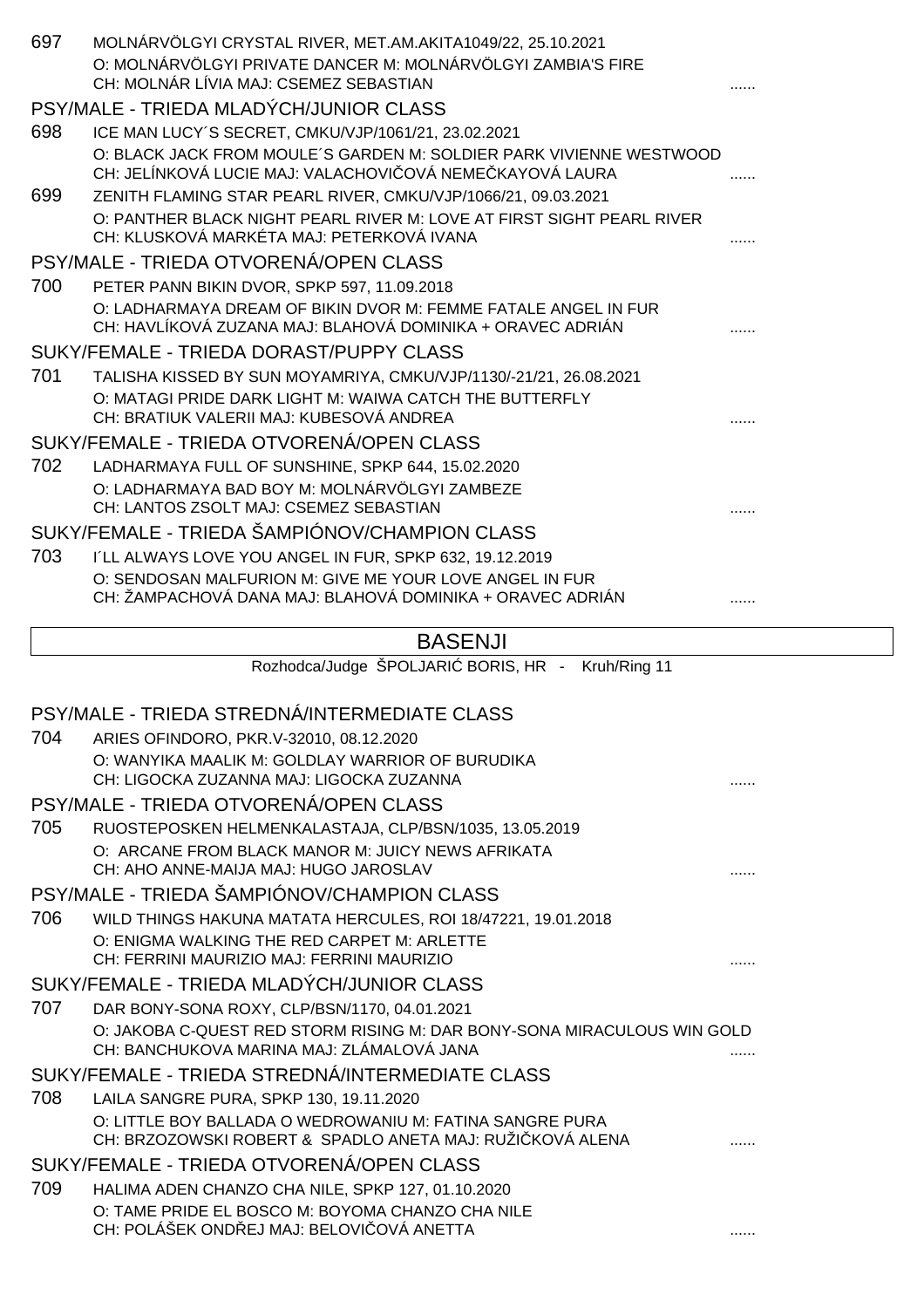710 QUEENIE EKIBONDO, CLP/BSN/1074, 28.12.2019 O: BAHATICCA´S GIVENCHY GENTLEMAN ONLY M: HONEY AMBER SUNRISE CH: MIKLIŠOVÁ MIROSLAVA MAJ: TARASOVI ... DANIEL

#### SUKY/FEMALE - TRIEDA ŠAMPIÓNOV/CHAMPION CLASS

- 711 AMERICAN BEAUTY FROM ZAINABU, SPKP 132, 06.12.2019 O: JADAKA MEISTERHAUS SILVER LEGACY M: NATURE´S MASTERPIECE HAPPY FOR ZAINABU CH: CHUDZI SKA KRYSTYNA MAJ: PATAKYOVÁ ŠPA ÚROVÁ ZUZANA .......
- 712 NASLEDIYE ETERA ZHOAYU DE LA COURONNE, CLP/BSN/1179, 25.12.2019 O: NASLEDIYE ETERA CHARM OFFENSIV M: KIMWITU'S SWEETY STRAWBERRY CH: KHABAROVA V.V. MAJ: LENGYELOVÁ PETRA

## DEUTSCHER GROSSSPITZ SCHWARZ-BRAUN - NEMECKÝ ŠPIC VEĽKÝ LIERNY A **HNEDÝ**

Rozhodca/Judge ERDÖS LÁSZLÓ, HU - Kruh/Ring 7

#### PSY/MALE - TRIEDA OTVORENÁ/OPEN CLASS

713 PLUTO BLACK RE-JAN MORAVIA, CMKU/NS/15140/17, 24.06.2017 O: FEROX VIRIBUS Z VITONSKÉHO PANSTVÍ M: LARA BLACK RE-JAN MORAVIA CH: NOCIAROVÁ RENÁTA MAJ: ENGELMANNOVÁ EVA

## DEUTSCHER KLEINSPITZ NEUFARBEN - NEMECKÝ ŠPIC MALÝ NOVÉ FARBY

Rozhodca/Judge ERDÖS LÁSZLÓ, HU - Kruh/Ring 7

#### PSY/MALE - TRIEDA MLADÝCH/JUNIOR CLASS

714 JASPER REJNA, CMKU/NS/18111/-21/21, 07.01.2021 O: ZIKI GINGERS HAPPINES M: KATY PERRY REJNA CH: OLÁHOVÁ EDITA MAJ: BEKOVÁ JANA ......

#### PSY/MALE - TRIEDA ŠAMPIÓNOV/CHAMPION CLASS

- 715 G-ATHOS IM-KA, SPKP 1604, 30.06.2018 O: NICE ALLIN I K M: GITA MARIADOLF CH: SOPKO PETER MAJ: SOPKO PETER + SOPKO HANA ......
- SUKY/FEMALE TRIEDA ŠAMPIÓNOV/CHAMPION CLASS
- 716 G-ARIA IM-KA, SPKP 1605, 30.06.2018 O: NICE ALLIN I K M: GITA MARIADOLF CH: SOPKO PETER MAJ: SOPKO PETER + SOPKO HANA

### DEUTSCHER KLEINSPITZ SCHWARZ-BRAUN - NEMECKÝ ŠPIC MALÝ ČIERNY A **HNEDY**

Rozhodca/Judge ERDÖS LÁSZLÓ, HU - Kruh/Ring 7

#### PSY/MALE - TRIEDA ŠAMPIÓNOV/CHAMPION CLASS

717 AJABU ELWIS SAMURAY HATTORI HANZO, CMKU/NS/17288/20, 22.05.2020 O: RUS HAUS VORHUT CRISTOFORO COLOMBO M: XANTIPI HARMONIE TLAPEK CH: FLEISCHMAN JOSEF MAJ: TĚHLOVÁ PETRA ......

## DEUTSCHER MITTELSPITZ NEUFARBEN - NEMECKÝ ŠPIC STREDNÝ NOVÉ FARBY

Rozhodca/Judge ERDÖS LÁSZLÓ, HU - Kruh/Ring 7

#### PSY/MALE - TRIEDA ŠAMPIÓNOV/CHAMPION CLASS

718 CIRRUS RAPIDAMENTE, PKR.V-27281, 13.02.2018 O: LITTLE LEO KRISANDA M: XANDRA Z LEJANCU CH: TOMKIEWICZ ANDRZEJ MAJ: STRELCHENKO MARYNA ......

#### SUKY/FEMALE - TRIEDA MLADÝCH/JUNIOR CLASS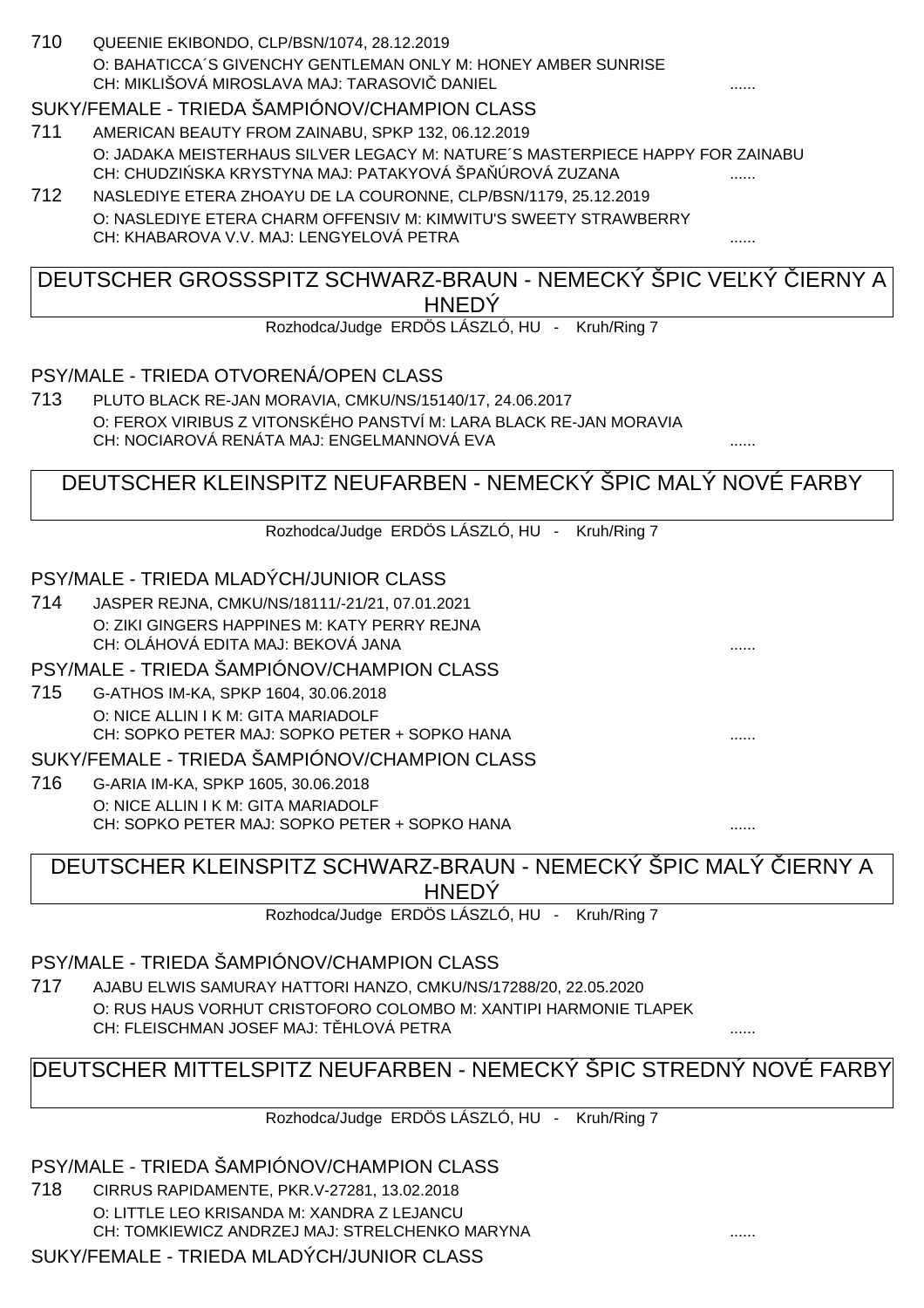719 MITTLINES A TASTE OF HONEY, PKR.V-33351, 20.02.2021 O: MOON ROCKS LUCKY NUMBER SEVEN M: MITTLINES LADY MADONNA CH: LIF MARIA MAJ: TOKARCZYK WOJCIECH + POGORZELSKA JOANNA

|     | DEUTSCHER WOLFSSPITZ - NEMECKÝ ŠPIC VL Í                                           |  |
|-----|------------------------------------------------------------------------------------|--|
|     | Rozhodca/Judge ERDÖS LÁSZLÓ, HU - Kruh/Ring 7                                      |  |
|     | SUKY/FEMALE - TRIEDA STREDNÁ/INTERMEDIATE CLASS                                    |  |
| 720 | HONNEY EJMI-LU, CMKU/NS/17427/20, 28.08.2020                                       |  |
|     | O: ADDYS EJMI-LU M: IZDOMASU FAI NA NA                                             |  |
|     | CH: CHARVÁTOVÁ EMÍLIE MAJ: CHARVÁTOVÁ EMÍLIE + ZLÁMALOVÁ LUCIE                     |  |
|     | DEUTSCHER ZWERGSPITZ (POMERANIAN) - NEMECKÝ SPIC TRPASLI Í<br>(POMERANIAN)         |  |
|     | Rozhodca/Judge ERDÖS LÁSZLÓ, HU - Kruh/Ring 7                                      |  |
|     | PSY/MALE - TRIEDA MLADÝCH/JUNIOR CLASS                                             |  |
| 721 | FALCNORY RITCHIE BLACKOMORES RAINBOW, UKU.0505033, 20.11.2020                      |  |
|     | O: JACK SPAROW OF LENETTE M: MINIMISHKI ELIT BEST MISHEL                           |  |
|     | CH: SOKOLOVA TETYANA MAJ: ZVONTSOV DMYTRO                                          |  |
|     | PSY/MALE - TRIEDA STREDNÁ/INTERMEDIATE CLASS                                       |  |
| 722 | SUPER GLAMUR HANDSOME, SPKP 2304, 13.11.2020                                       |  |
|     | O: SUPER GLAMUR LEMON M: VIVA WHITE POM ANGEL                                      |  |
|     | CH: GOROVA TETIANA MAJ: K ÍŽKOVÁ SKARLET                                           |  |
|     | SUKY/FEMALE - TRIEDA DORAST/PUPPY CLASS                                            |  |
| 723 | NELLIE POM REJNA, SPKP 2291, 04.07.2021                                            |  |
|     | O: GRAND IZ RUZY ORIENT EXPRESS M: UZZIYE ULLA RENJA                               |  |
|     | CH: OLÁHOVÁ EDITA MAJ: KOVÁ IKOVÁ KRISTÍNA                                         |  |
|     | SUKY/FEMALE - TRIEDA MLADÝCH/JUNIOR CLASS                                          |  |
| 724 | MINNIE POM REJNA, SPKP 2286, 02.07.2021                                            |  |
|     | O: GRAND IZ RUZY ORIENT EXPRESS M: CATALEYA CAILLEY REJNA                          |  |
|     | CH: OLÁHOVÁ EDITA MAJ: KOVÁ IKOVÁ KRISTÍNA                                         |  |
| 725 | SARACH-POM MARIADOLF, SPKP 2297, 29.06.2021                                        |  |
|     | O: POMSTYLE MILK SHAKE M: ROXY MARIADOLF<br>CH: ŠKROCHOVÁ MÁRIA MAJ: HOLÁ NIKOLETA |  |
|     |                                                                                    |  |
|     | KARJALANKARHUKOIRA - KARELSKÝ MEDVEDÍ PES                                          |  |
|     | $D$ ezhedec/ludge CDOLIADL DODIC HD Kruk/Ding 11                                   |  |

Rozhodca/Judge SPOLJARI BORIS, HR - Kruh/Ring 11

## PSY/MALE - TRIEDA MLADÝCH/JUNIOR CLASS

726 FIN CIEŃ TAJGI, PKR.V-31922, 08.01.2021 O: AKORD CIE TAJGI M: JÄTTÖSARVEN RUKA CH: OSITEK KRZYSZTOF MAJ: KREMPASKÁ VIKTÓRIA ......

#### SUKY/FEMALE - TRIEDA OTVORENÁ/OPEN CLASS

- 727 ASCHOKA Z VODĚRADSKÉHO ÚDOLÍ, CLP/KMP/936, 11.03.2020 O: EDGAR OSTRAVICKÁ NIVA M: AIRA AIRA SPOD SOKOLA CH: ZVÁRA ZDENĚK MAJ: KREMPASKÁ VIKTÓRIA ......
- 728 BEKY ARIA SPOD SOKOLA, SPKP 379, 29.01.2018 O: CLODY CZECH ANELA M: ARIA AYUKA SPOD BESKYDA CH: DOLNÍK MICHAL MAJ: KRÁL ŠTEFAN ......

#### **KISHU**

Rozhodca/Judge ŠPOLJARI BORIS, HR - Kruh/Ring 11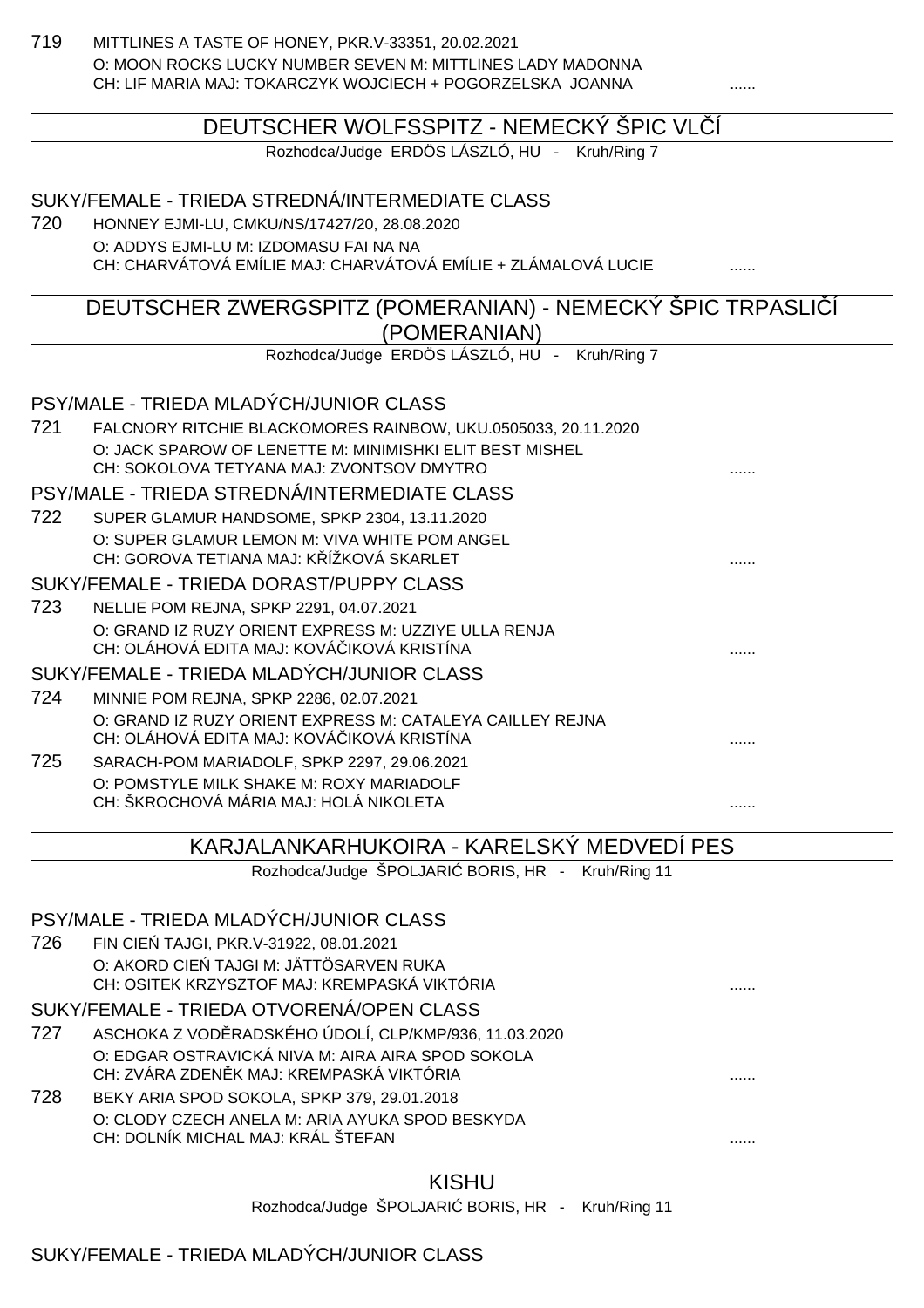729 UNMAY NO AKAY ITO KANA SHIRO, CMKU/KII/70/-21/21, 05.03.2021 O: KRYAZH YAKUTII TOPAZ M: SNOW GALAXY PANDORA CH: KOVALEVA SVĚTLANA MAJ: URBANÍKOVI RADKA A FRANTIŠEK ......

#### LAIKA RUSSKO-EVROPEISKAIA - LAJKA RUSKO-EURÓPSKA

Rozhodca/Judge ŠPOLJARI BORIS, HR - Kruh/Ring 11

#### SUKY/FEMALE - TRIEDA STREDNÁ/INTERMEDIATE CLASS

730 GOLDIE Z HADIHO VRCHU, CLP/REL/224, 06.06.2020 O: ZEN M: MEGGY CH: PAVEZKA DALIBOR MAJ: ROJKO IGOR ......

#### LAIKA YAKUTSKAYA

Rozhodca/Judge ŠPOLJARI BORIS, HR - Kruh/Ring 11

#### PSY/MALE - TRIEDA ŠAMPIÓNOV/CHAMPION CLASS 731 NORGUN YAKUTSKIY SHAMAN, PKR.WU.V-29634, 25.03.2018

O: LOGAN M: SAMIRA CH: PETRICHENKO N.A. MAJ: KULAWIK KLAUDIA

#### LAIKA ZAPADNO-SIBIRSKAIA - LAJKA ZÁPADOSIBÍRSKA

Rozhodca/Judge ŠPOLJARI BORIS, HR - Kruh/Ring 11

#### PSY/MALE - TRIEDA OTVORENÁ/OPEN CLASS

- 732 UVAT, SPKP 805, 24.12.2020 O: IKSAS M: UMKA CH: SANKAUSKAS GINTARAS MAJ: JA ÁKOVÁ KATARÍNA + JA ÁK JURAJ SUKY/FEMALE - TRIEDA MLADÝCH/JUNIOR CLASS 733 BRITA ULYTÉLÉ, SPKP RG 788, 15.04.2021
- O: GAY M: MEILA ULYTÉLÉ CH: BEKINTIS ALVYDAS MAJ: GRGAČOVÁ JANA ...... SUKY/FEMALE - TRIEDA OTVORENÁ/OPEN CLASS
- 734 BURIA HAMTEMANSI Z POGÓRZA STRZYZOWSKIEGO, SPKP 812, 21.10.2020 O: ATHOR WILCZA ZLAJA M: BAKA TAIGA GHOST CH: ZAMORSKI MACIEJ MAJ: JA ÁKOVÁ KATARÍNA + JA ÁK JURAJ  $\ldots$

#### SUKY/FEMALE - TRIEDA PRACOVNÁ/WORKING CLASS

735 CYZARINE LIESKOVÁ SKALA, SPKP 632, 04.02.2018 O: VOLGAR-BULAT M: BURYA CH: POP ÁK ONDREJ MAJ: HERCEG STANISLAV

#### NIHON SUPITTSU - JAPONSKÝ ŠPIC

Rozhodca/Judge ŠPOLJARI BORIS, HR - Kruh/Ring 11

#### SUKY/FEMALE - TRIEDA OTVORENÁ/OPEN CLASS

736 BORKA WHITE CORVIN, SPKP 7, 16.09.2020 O: GRAND YUKIKO ASTRA NATUS M: ESUMI TAMAO LUKATO GOLD CH: HAVRAN ŠTEFAN MAJ: HAVRAN ŠTEFAN ......

#### PERRO SIN PELO DEL PERÚ GRANDE - PERUÁNSKY NAHÁ $\;\;\;$ VE $\;\;$ KÝ

Rozhodca/Judge ŠPOLJARI BORIS, HR - Kruh/Ring 11

#### PSY/MALE - TRIEDA MLADÝCH/JUNIOR CLASS

737 QUENTIN CEDERIKON, SPKP 126, 26.01.2021 O: LLOQUE YUPANQUI PAZZDA M: LOVING JULIE CEDERIKON CH: DEMETEROVÁ PETRA MAJ: ŠUVADA MIROSLAV ......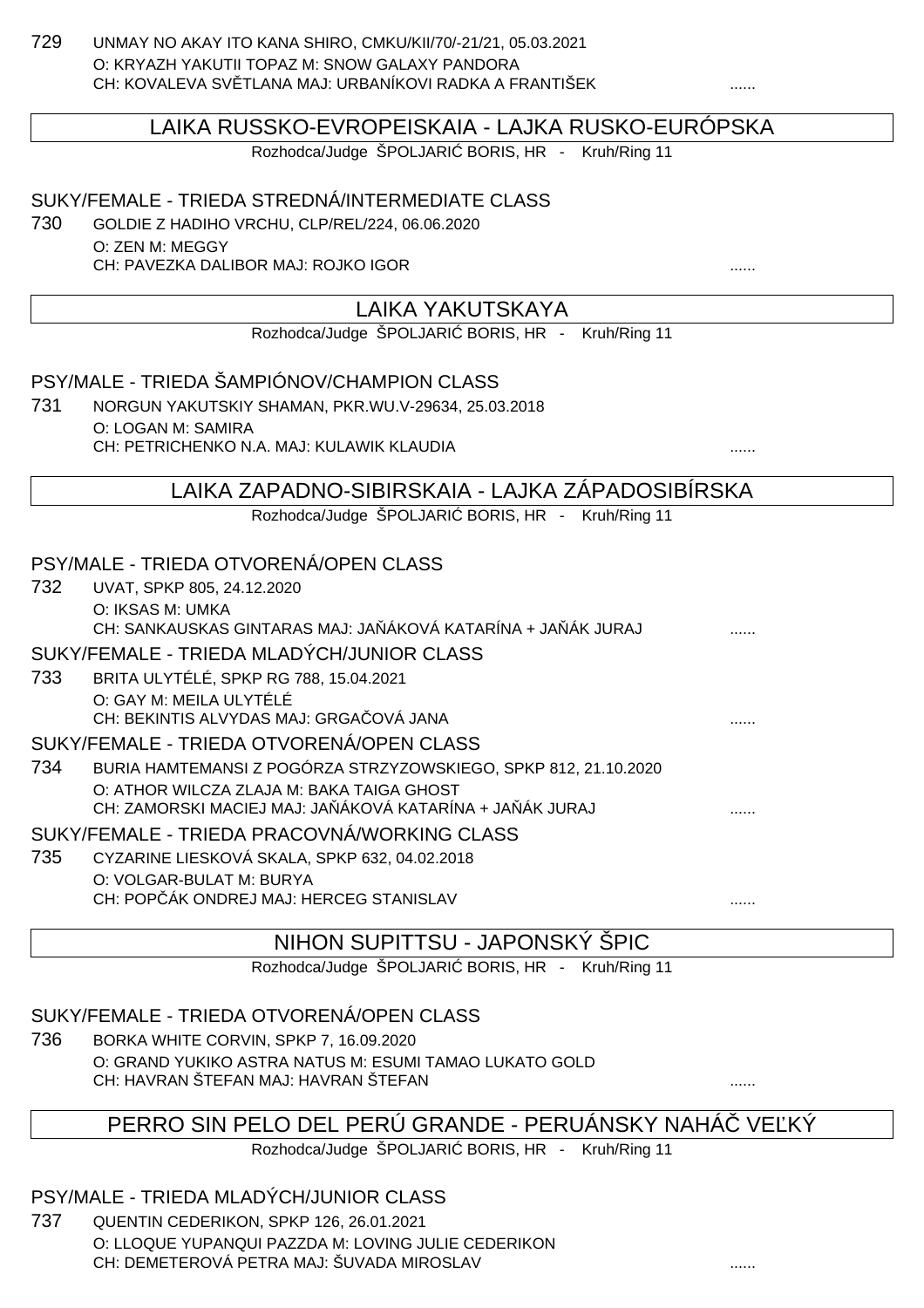| 738 | RAMSES CEDERIKON, SPKP 131, 26.04.2021                      |   |
|-----|-------------------------------------------------------------|---|
|     | O: IMPERIO D'INKA ESPIPE A M: FREEDOM OF THE MIND CEDERIKON |   |
|     | CH: DEMETEROVÁ PETRA MAJ: TOMEKOVÁ ALEXA                    | . |
|     | SUKY/FEMALE - TRIEDA MLADÝCH/JUNIOR CLASS                   |   |
| 739 | MELLOW CAKE KINGS PAWS NIJANI, SPKP 137, 25.04.2021         |   |
|     | O: CHEETO DIDI LURAMION M: EROTIC TOY KINGS PAWS NIJANI     |   |
|     | CH: UPTÁKOVÁ NIKOLA MAJ: BYSTRICKÁ ZUZANA                   | . |
|     | SUKY/FEMALE - TRIEDA OTVORENÁ/OPEN CLASS                    |   |
| 740 | ODETTE CEDERIKON, CMKU/PEN/1615/19, 06.11.2019              |   |
|     | O: JOHN CEDERIKON M: IRIS CEDERIKON                         |   |
|     | CH: DEMETEROVÁ PETRA MAJ: PO INKOVÁ MARCELA                 | . |
| 741 | SONDERWOL LEGEND YUTARA, RKF 5651810 R, 19.06.2019          |   |
|     | O: JEFE HUATUNTUPAQ M: GEMMA HUATUNTUPAQ                    |   |
|     | CH: KABLOVÁ VALERIA MAJ: HE KOVÁ BARBORA                    | . |
|     |                                                             |   |

PERRO SIN PELO DEL PERÚ MEDIO - PERUÁNSKY NAHÁ STREDNÝ

Rozhodca/Judge ŠPOLJARI BORIS, HR - Kruh/Ring 11

#### SUKY/FEMALE - TRIEDA MLADÝCH/JUNIOR CLASS

742 MARGOT KINGS PAWS NIJANI, SPKP 136, 25.04.2021 O: CHEETO DIDI LURAMION M: EROTIC TOY KINGS PAWS NIJANI CH: UPTÁKOVÁ NIKOLA MAJ: TÓTHOVÁ NIKOLETA + TÓTHOVÁ NIKOLETA  $\ldots$ 

#### PERRO SIN PELO DEL PERÚ PEQUE O - PERUÁNSKY NAHÁ MALÝ

Rozhodca/Judge ŠPOLJARI BORIS, HR - Kruh/Ring 11

#### SUKY/FEMALE - TRIEDA MLADÝCH/JUNIOR CLASS

743 APOKALYPSA PER ASPERA AD FELICITAS, SPKP 129, 21.03.2021 O: VIGOROSO DÍNKA ESPIPE?A M: FARRA OD REMETKY CH: MOTÚZOVÁ MICHAELA MAJ: MOTÚZOVÁ MICHAELA

#### PODENCO IBICENCO ROUGH HAIRED - IBIZSKÝ CHRT HRUBOSRSTÝ

Rozhodca/Judge ŠPOLJARI BORIS, HR - Kruh/Ring 11

#### SUKY/FEMALE - TRIEDA DORAST/PUPPY CLASS

744 ESTRELLA LA PRINCESA ROSA DE PODI, SPKP RG 68, 24.07.2021 O: TIGIDIT EL DORADO M: REINA DE LA MONTANERA CH: KAMENÁROVÁ MICHAELA MAJ: ČERVEŇANSKÁ LINDA ......

## SAMOYED

Rozhodca/Judge ŠPOLJARI BORIS, HR - Kruh/Ring 11

## PSY/MALE - TRIEDA MLADÝCH/JUNIOR CLASS

- 745 ENCHANTING ELECTION ORLEANSNOW, SPKP 965, 13.03.2021 O: RADOST ZHIZNI GALACTIX M: ZODIAC VIRGIN ORLEANSNOW CH: LUXOVÁ MARCELA MAJ: JANČOVIČOVÁ MIRIAM ......
- 746 KING OF MY HEART CARPATHIAN WHITE SMILE, SPKP 971, 10.04.2021 O: DRAGON´S HEART CARPATHIAN WHITE SMILE M: EVERYTHING CHANGES CARPATHIAN WHITE SMILE CH: HENČELOVÁ PETRA MAJ: HENČELOVÁ PETRA ......

## PSY/MALE - TRIEDA STREDNÁ/INTERMEDIATE CLASS

747 LUCKY LOVE BE MINE, RKF 6054505, 17.11.2020 O: DE VILLAODON ZACKARY M: RADOST ZHIZNI YANIKA CH: OZHEGOVA OLGA MAJ: GALLYOVÁ LAURA ......

#### PSY/MALE - TRIEDA ŠAMPIÓNOV/CHAMPION CLASS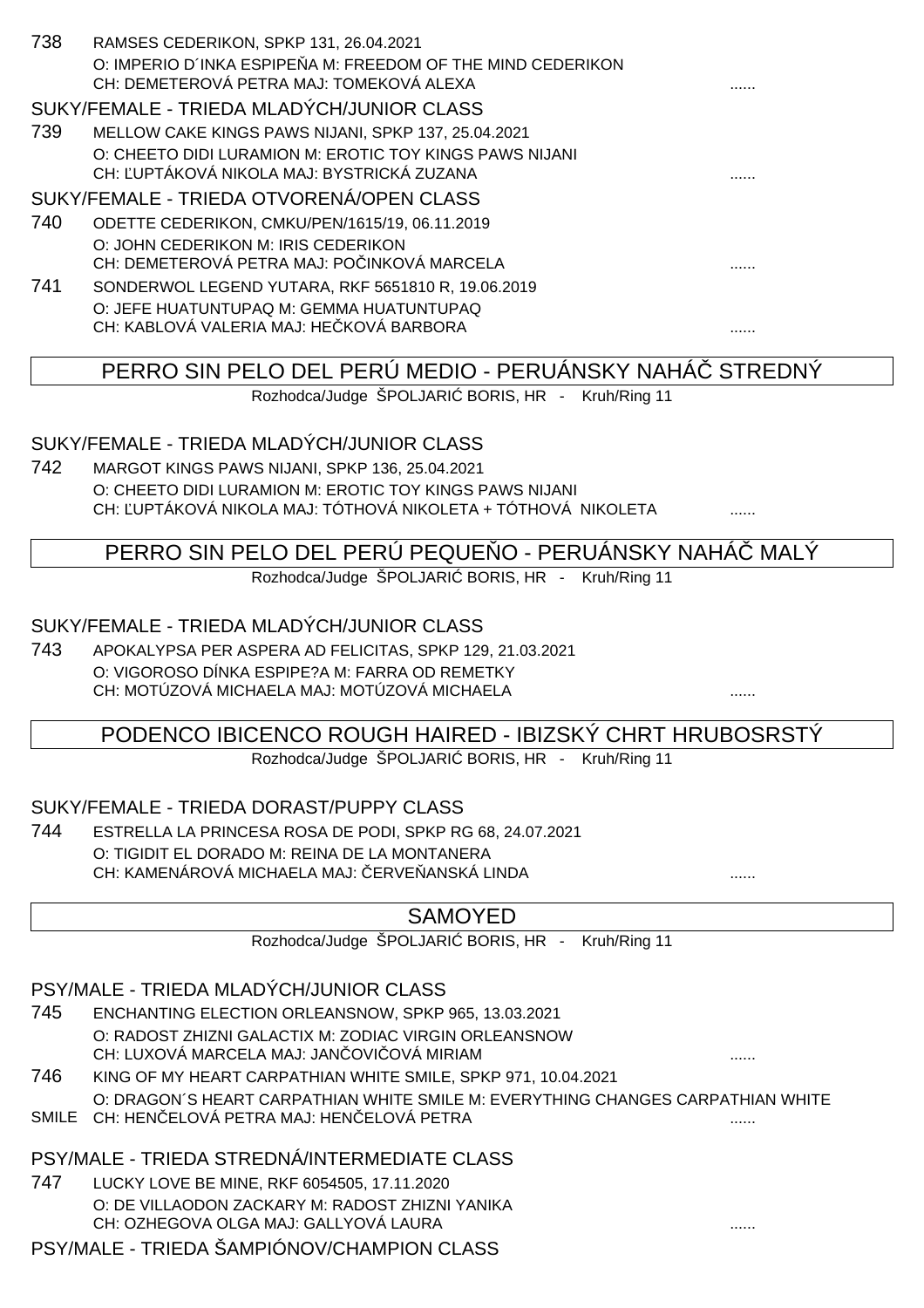|       | JOURNEY TO SAYAN XSARA'S HOPE, SPKP 739, 15.05.2019<br>O: MISHKA NA SEVERE DIKIY MIOD M: HOLY MIRACLE FOR XSARA'S HOPE<br>CH: MÚDRA EMILIA MAJ: RACUŁT PAULINA            |  |
|-------|---------------------------------------------------------------------------------------------------------------------------------------------------------------------------|--|
| 749   | MOMO MATHIAS AIASKIMA, SPKP 643, 19.05.2017<br>O: KAMERON KIRK WINTER QUEEN M: GRACEKELLY AIASKIMA<br>CH: PEŠKOVÁ ALENA MAJ: JÁNOŠÍKOVÁ MARTINA                           |  |
|       | SUKY/FEMALE - TRIEDA DORAST/PUPPY CLASS                                                                                                                                   |  |
| 750   | GINGER OF SHAKIRA V TRNÁ BOU E, CMKU/S/3523/21, 19.07.2021<br>O: EDWARD O'ALBERT V TRNÁ BOU E M: SHAKIRA OF ROSE VIDNAVSKÁ ZÁ E<br>CH: HO KOVÁ RADMILA MAJ: KOPPOVÁ NIKOL |  |
|       | SUKY/FEMALE - TRIEDA MLADÝCH/JUNIOR CLASS                                                                                                                                 |  |
| 751   | MOYA LYUBOV FANTASTICHESKAYA ZVEZDA, RKF 6214945, 04.04.2021                                                                                                              |  |
|       | O: SNEZHNII RIFEI FAVORIT M: ZLAT IMPERIYA MARKIZA<br>CH: DOLGUSHINA L.A. MAJ: GALLYOVÁ LAURA + GIBOVÁ ANNA                                                               |  |
|       | SUKY/FEMALE - TRIEDA STREDNÁ/INTERMEDIATE CLASS                                                                                                                           |  |
| 752   | E IS FOR EXQUISITE YOSHI AND US, SPKP 863, 27.05.2020                                                                                                                     |  |
|       | O: THE SEVENTH HEAVEN YOSHI AND US M: YANG THE SUNSHINE AT YOSHI AND US<br>CH: FULIEROVÁ JANA MAJ: SULÍR MATOVI OVÁ IVANA                                                 |  |
|       | SUKY/FEMALE - TRIEDA OTVORENÁ/OPEN CLASS                                                                                                                                  |  |
| 753   | INCREDIBLE IRIS CARPATHIAN WHITE SMILE, CMKU/S/3273/-20/20, 12.03.2020                                                                                                    |  |
|       | O: FAITH LOVE&HOPE CARPATHIAN WHITE SMILE M: EVERYTHING CHANGES CARPATHIAN WHITE<br>SMILE CH: HEN ELOVÁ PETRA MAJ: ŠIFALDA SVATOPLUK                                      |  |
| 754   | IN THE NAME OF LOVE CARPATHIAN WHITE SMILE, SPKP 839, 12.03.2020                                                                                                          |  |
| SMILE | O: FAITH LOVE&HOPE CARPATHIAN WHITE SMILE M: EVERYTHING CHANGES CARPATHIAN WHITE<br>CH: HEN ELOVÁ PETRA MAJ: HEN ELOVÁ PETRA                                              |  |
|       | SUKY/FEMALE - TRIEDA ŠAMPIÓNOV/CHAMPION CLASS                                                                                                                             |  |
| 755   | EVELYN WHITE BEAUTY OF SVIDNIK, SPKP 776, 07.09.2019                                                                                                                      |  |
|       | O: DAYDREAM DALLAS XSARA'S HOPE M: DORIS WHITE BEAUTY OF SVIDNIK                                                                                                          |  |
|       | CH: GIBOVÁ ANNA MAJ: KREMPASKÁ VIKTÓRIA                                                                                                                                   |  |
|       | <b>SHIBA</b>                                                                                                                                                              |  |
|       | Rozhodca/Judge ŠPOLJARI BORIS, HR - Kruh/Ring 11                                                                                                                          |  |
|       | PSY/MALE - TRIEDA OTVORENÁ/OPEN CLASS                                                                                                                                     |  |
| 756   | AKIHIRO KAWAAKARI, RKF 5555654, 16.02.2019                                                                                                                                |  |
|       | O: AWA NO RIKIOU GO ASHUU OOTANISOU M: AKATSUKI ICHIOKU<br>CH: BAYKOV ALEXANDER MAJ: SMOLÍKOVÁ V RA + SMOLIKOVÁ KRISTYNA                                                  |  |
|       | PSY/MALE - TRIEDA ŠAMPIÓNOV/CHAMPION CLASS                                                                                                                                |  |
| 757   | DASSO Z VOLENSKÉHO DVORA, SPKP 614, 13.01.2020<br>O: BENJI-GO SAMURAI YASHIKI M: QUMO-LEE Z VOLENSKÉHO DVORA                                                              |  |
|       | CH: HALEŠOVÁ JARMILA MAJ: DICHTLEROVÁ ZUZANA                                                                                                                              |  |
|       | SUKY/FEMALE - TRIEDA DORAST/PUPPY CLASS                                                                                                                                   |  |
| 758   | F - MIYA ICHIMEI, CMKU/SI/3393/21, 22.09.2021                                                                                                                             |  |
|       | O: AKIHIRO KAWAAKARI M: NIKKI-GO SAMURAI YASHIKI<br>CH: SMOLÍKOVÁ V RA MAJ: SMOLÍKOVÁ V RA + SMOLÍKOVÁ KRISTÝNA                                                           |  |
|       | SUKY/FEMALE - TRIEDA MLADÝCH/JUNIOR CLASS                                                                                                                                 |  |
| 759   | XANADU AKA CZECH JAKOBÍN, CMKU/SI/3261/20, 26.11.2020<br>O: CONVERSE BENJIRO FOR HAKONE IDZU M: HAKONE IDZU KAVAISA                                                       |  |
|       | CH: BLATO OVÁ HANA MAJ: BLATO OVÁ HANA                                                                                                                                    |  |
|       | SUKY/FEMALE - TRIEDA STREDNÁ/INTERMEDIATE CLASS                                                                                                                           |  |
| 760   | ENJI Z VOLENSKÉHO DVORA, CMKU/SI/3145/20, 23.08.2020                                                                                                                      |  |
|       | O: BENJI-GO SAMURAI YASHIKI M: QUMO-LEE Z VOLENSKÉHO DVORA<br>CH: HALEŠOVÁ JARMILA MAJ: HALEŠOVÁ JARMILA                                                                  |  |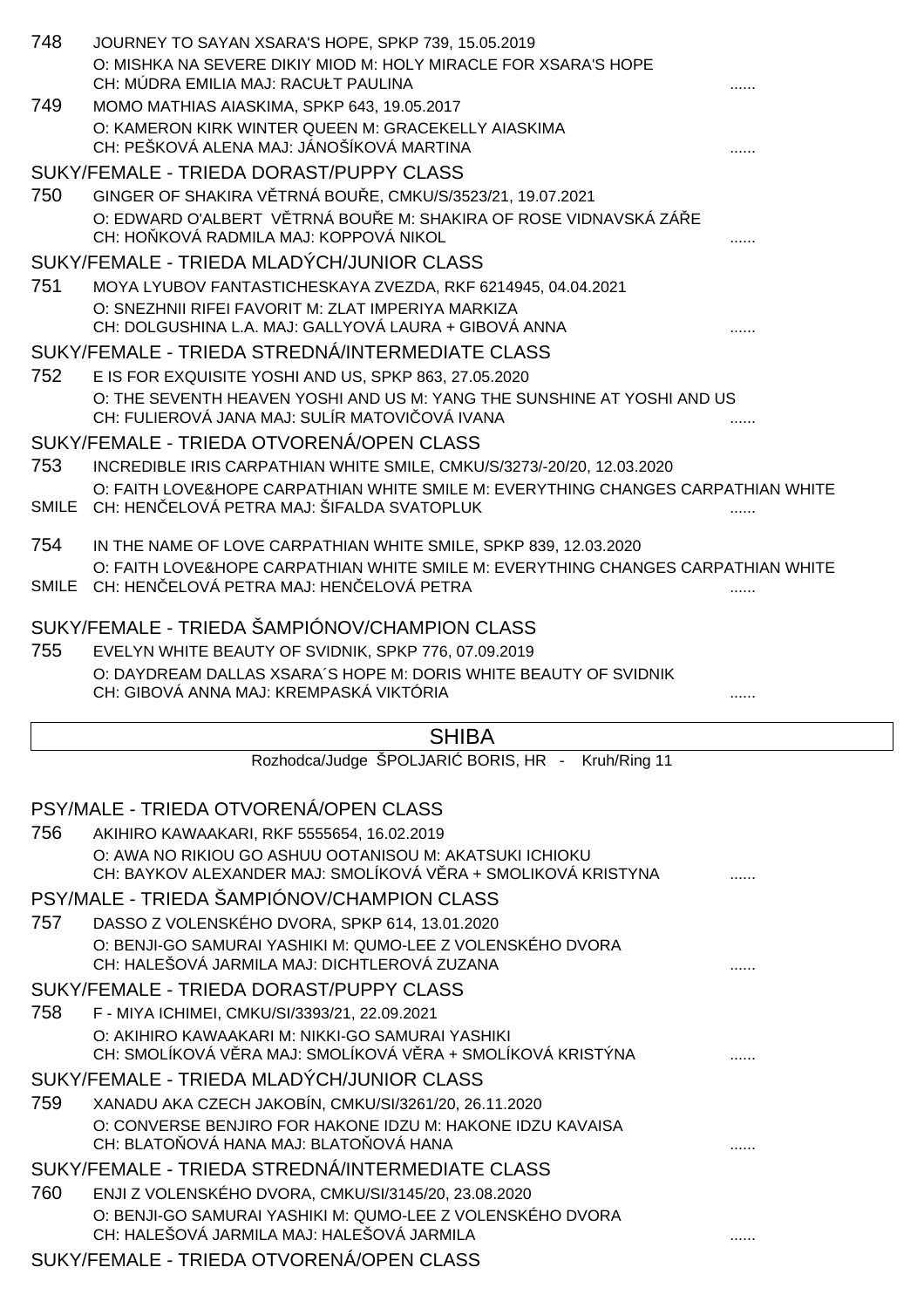| 761  | RUBRUM SOLEM CHIKA, SPKP 495, 22.10.2019                                                                                     |   |
|------|------------------------------------------------------------------------------------------------------------------------------|---|
|      | O: LEGENDA ARDEN BENITAMA M: DEMISHSTAR NASHINNOU DANRAN<br>CH: SHUSTROVA ANNA MAJ: STAN ÍKOVÁ JANA                          |   |
|      | SUKY/FEMALE - TRIEDA ŠAMPIÓNOV/CHAMPION CLASS                                                                                |   |
| 762  | HAKONE IDZU CHIKA MANAMI, CMKU/SI/3381/-21/15, 21.10.2015                                                                    |   |
|      | O: NORD HEART AKIRA TAKESHI M: HAKONE IDZU REY HANA                                                                          |   |
|      | CH: CHUNYAEVA MARINA MAJ: BLATO OVÁ HANA                                                                                     |   |
|      | <b>SIBERIAN HUSKY</b>                                                                                                        |   |
|      | Rozhodca/Judge ŠPOLJARI BORIS, HR - Kruh/Ring 11                                                                             |   |
|      | PSY/MALE - TRIEDA DORAST/PUPPY CLASS                                                                                         |   |
| 763  | WINTER MELODY KNIGHT RIDER, PKR.V-34798, 14.09.2021                                                                          |   |
|      | O: WINTER MELODY JUST TOO COLL FOR TROUBLE M: MAGICAL WINTER MELODY N TRIUMPHANT                                             |   |
|      | BEAUTYCH: SANCHEZ GOMEZ JOSE LUIS & GÓRSKA EWA MAJ: ENGEL JANKA                                                              |   |
|      | PSY/MALE - TRIEDA MLADÝCH/JUNIOR CLASS                                                                                       |   |
| 764  | ATTILA PAW GRAND FORJANA, SPKP 3981, 10.01.2021                                                                              |   |
|      | O: KANE BLACK GRAND FORJANA M: FORJANA SLOVAKIA VIVIEN PAW IN SNOW<br>CH: BAKALÁR MARTIN MAJ: KOSIBOVÁ GABRIELA              |   |
| 765  | ICE FANTASY LORD CUPCAKE, SPKP 4075, 14.10.2020                                                                              |   |
|      | O: ERZULIE FREDA LIMITED EDITION M: PAKIRA STARS ZEFIRKA FOR ICE FANTASY                                                     |   |
|      | CH: ISAKINA ELENA MAJ: ENGEL JANKA                                                                                           |   |
|      | PSY/MALE - TRIEDA OTVORENÁ/OPEN CLASS                                                                                        |   |
| 766  | FILL UP LAST HURRAH PERFECT TO ME, SPKP 3839, 18.08.2019                                                                     |   |
|      | O: ZIEMABORA'S FAIR TRADE M: CHANEL KOUMI BOHEMIA                                                                            |   |
|      | CH: IL IK MICHAL MAJ: IL IK MICHAL                                                                                           |   |
| 767  | PSY/MALE - TRIEDA ŠAMPIÓNOV/CHAMPION CLASS                                                                                   |   |
|      | BOND ARCTIC SNOW STAR, CMKU/SH/10933/19, 05.12.2019<br>O: SNOEBEAR'S SECRET AGENT M: AIDA ARCTIC SNOW STAR                   |   |
|      | CH: BRADÁ OVÁ JANA MAJ: TYRALÍK ZDEN K                                                                                       |   |
| 768  | ZENITH OF DREAMS FULMINI E TUONI, MET.HUSKY.306/20, 12.02.2020                                                               |   |
|      | O: KRISTARI'S THE DOCTOR M: NAARVIK NOBLE HEARTED SILVER RAVEN                                                               |   |
|      | CH: GYUROVICS GRÉTA MAJ: KIRÁLY ILDIKÓ + IMREI BÉLA                                                                          |   |
|      | SUKY/FEMALE - TRIEDA DORAST/PUPPY CLASS                                                                                      |   |
| 769  | FUTURE CHARLIE GRAND FORJANA, SPKP 4045, 18.08.2021<br>O: KANE BLACK GRAND FORJANA M: FORJANA SLOVAKIA DAEMON FOR ANGEL      |   |
|      | CH: BAKALÁR MARTIN MAJ: BAKALÁR MARTIN + FORAJTOVÁ KARLA                                                                     |   |
| 770  | JOY IN MY HEART SNOW FLAKE OF ENGEL, SPKP 4049, 30.08.2021                                                                   |   |
|      | O: BAD BLACK LIAR LEGEND OF THE SPIRIT M: DIAMOND IN THE SKY PERFECT TO ME                                                   |   |
|      | CH: ENGEL JANKA MAJ: ENGEL JANKA                                                                                             |   |
|      | SUKY/FEMALE - TRIEDA MLADÝCH/JUNIOR CLASS                                                                                    |   |
| 771  | BEAUTY OF SIBERIA KATHERINE HEART, SPKP 3989, 12.02.2021<br>O: KANE BLACK GRAND FORJANA M: FORJANA SLOVAKIA CHARLOTTE BRÖNTE |   |
|      | CH: BÍLIKOVÁ LUCIA MAJ: BÍLIKOVÁ LUCIA                                                                                       | . |
|      | SUKY/FEMALE - TRIEDA STREDNÁ/INTERMEDIATE CLASS                                                                              |   |
| 772. | ORIGINAL BEAUTY FIRST LADY, RKF 5991525, 10.07.2020                                                                          |   |
|      | O: IMPLORER OF INNER VISION M: ASTRA BRAMA PRINCESSA MEY                                                                     |   |
|      | CH: KUZORA ELENA MAJ: IL ÍK MICHAL                                                                                           |   |
|      | SUKY/FEMALE - TRIEDA ŠAMPIÓNOV/CHAMPION CLASS                                                                                |   |
| 773  | BRIGIMERCI FLYING STAR, MET.HUSKY.260/H/19, 16.10.2018                                                                       |   |
|      | O: LET ME BE YOUR DREAM DAMON M: BRIGIMERCI A CAPPELLA<br>CH: CSORDAS BRIGITTA MAJ: KIRÁLY ILDIKÓ + IMREI BÉLA               |   |
|      | SUKY/FEMALE - TRIEDA VETERÁNOV/VETERAN CLASS                                                                                 |   |
|      |                                                                                                                              |   |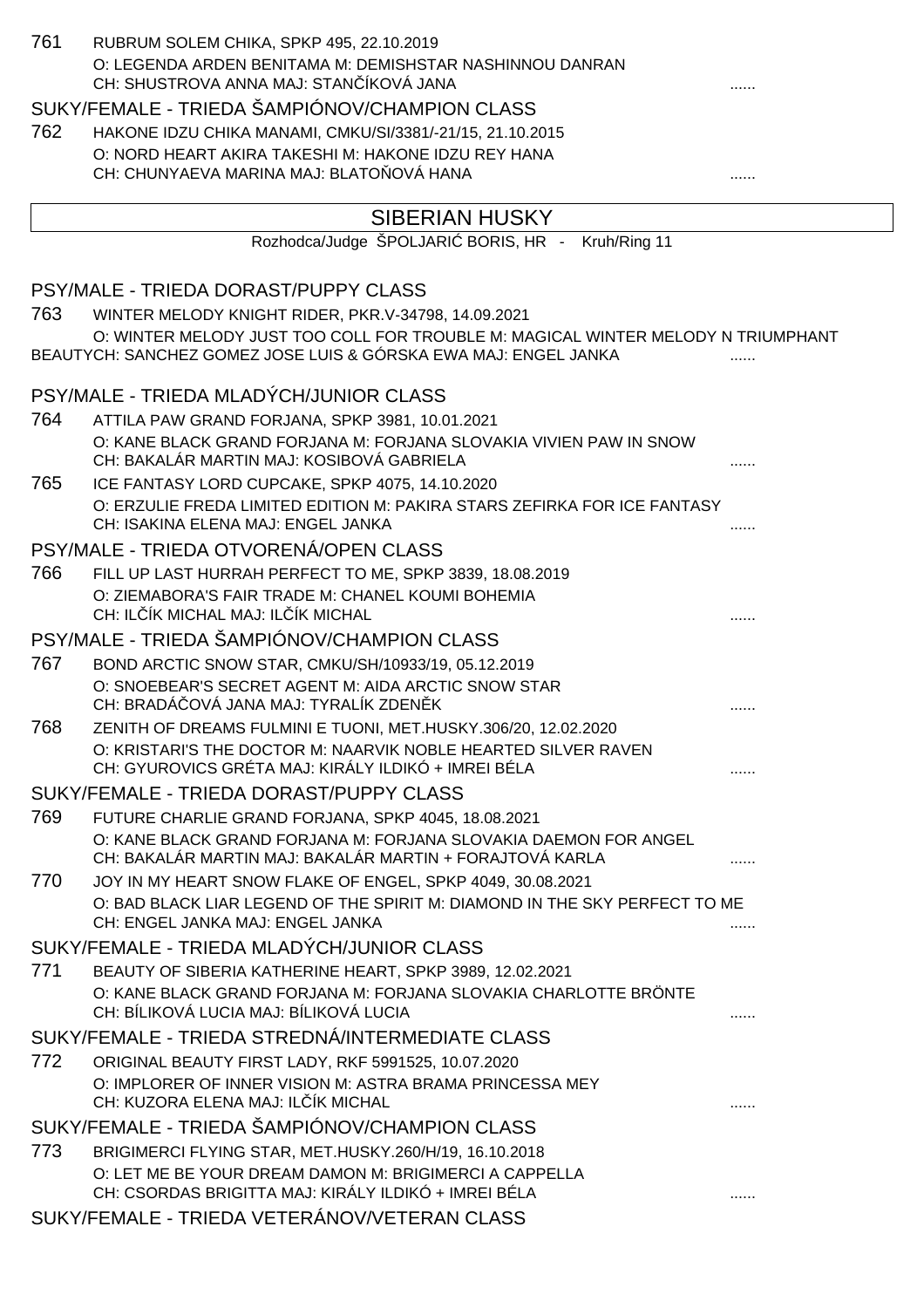774 FORJANA SLOVAKIA INES SAINZ, SPKP 3412, 27.02.2014 O: BOSNIAK´S ENTER AT YOUR OWN RISK M: SARAH FORJANA CH: VESELSKÝ OTTO MAJ: BAKALÁR MARTIN + FORAJTOVÁ KARLA ......

XOLOITZCUINTLE INTERMEDIATE - MEXICKÝ NAHÁČ STREDNÝ

Rozhodca/Judge ŠPOLJARI BORIS, HR - Kruh/Ring 11

SUKY/FEMALE - TRIEDA STREDNÁ/INTERMEDIATE CLASS

775 JUST FIDELITI FEERIA, CMKU/MEN/203/-20/20, 20.06.2020 O: ZVENTA SVENTANA MARANG M: LIVELONG HIT ZHENEVIEVA CH: GOYRINBERG V.A. MAJ: HABARTOVÁ KATEŘINA ......

## XOLOITZCUINTLE STANDARD - MEXICKÝ NAHÁ VE KÝ

Rozhodca/Judge ŠPOLJARI BORIS, HR - Kruh/Ring 11

PSY/MALE - TRIEDA MLADÝCH/JUNIOR CLASS

776 BALDUR MEZTLI DE CITLALICUE, CMKU/MEN/217/21, 05.06.2021 O: RARAMURI (ARENA) M: ANTIQUA MYSTERIA VALKIRIYA CH: KHIMICHEVA ANNA MAJ: GALVÁNKOVÁ MICHAELA ......

SUKY/FEMALE - TRIEDA STREDNÁ/INTERMEDIATE CLASS

777 SONDERWOL LEGEND IVORY, RKF 6015472, 29.06.2020 O: SONDERWOL LEGEND QUALITY BEST M: SONDERWOL LEGEND LACE COSY CH: KABLOVA VALERIA MAJ: HEČKOVÁ BARBORA ......

skupina/group FCI - 6

# BASSET BLEU DE GASCOGNE - MODRÝ GASKO SKÝ BASET

Rozhodca/Judge KONE NÝ MARIÁN, SK - Kruh/Ring 12

#### PSY/MALE - TRIEDA STREDNÁ/INTERMEDIATE CLASS

778 ROUKY D'AMBRE DE CHASSAGNE, LOF G.B.B.G. 7859/0, 24.07.2020 O: ORIENT D'AMBRE DE CHASSAGNE M: NAYA CH: LAMARCHE RENE MAJ: BÁRTA JIÍ + HREHUŠ JURAJ .......

SUKY/FEMALE - TRIEDA MLADÝCH/JUNIOR CLASS

779 ELLIE JASONS BLUE, SPKP 86, 26.02.2021 O: NOUGAT DES VALLEES LONGERONNAISES M: JACINTHE DES VALLEES LONGERONNAISES CH: NOVOTNÝ PETER MAJ: URNÝ SLAVOMÍR + KOČKA LUKAS ..............................

SUKY/FEMALE - TRIEDA STREDNÁ/INTERMEDIATE CLASS

780 REVEUSE D'AMBRE DE CHASSAGNE, LOF 6 BBG 7860/0, 24.07.2020 O: ORIENT D' AMBRE DE CHASSAGNE M: NAYA CH: LAMARCHE RENE MAJ: BÁRTA JIÍ

## BASSET HOUND

Rozhodca/Judge KONE NÝ MARIÁN, SK - Kruh/Ring 12

PSY/MALE - TRIEDA STREDNÁ/INTERMEDIATE CLASS

781 COLONNELLO DI CASA DAL PINO, CLP/BH/6982, 29.07.2020 O: VALENTINO DI CASA DAL PINO M: RAMONA DI CASA DAL PINO CH: DAL PINO ANTONIO MAJ: POLAKOVIČOVÁ JANA ......

#### BAYRISCHER GEBIRGSSCHWEISSHUND - BAVORSKÝ FARBIAR

Rozhodca/Judge KONE NÝ MARIÁN, SK - Kruh/Ring 12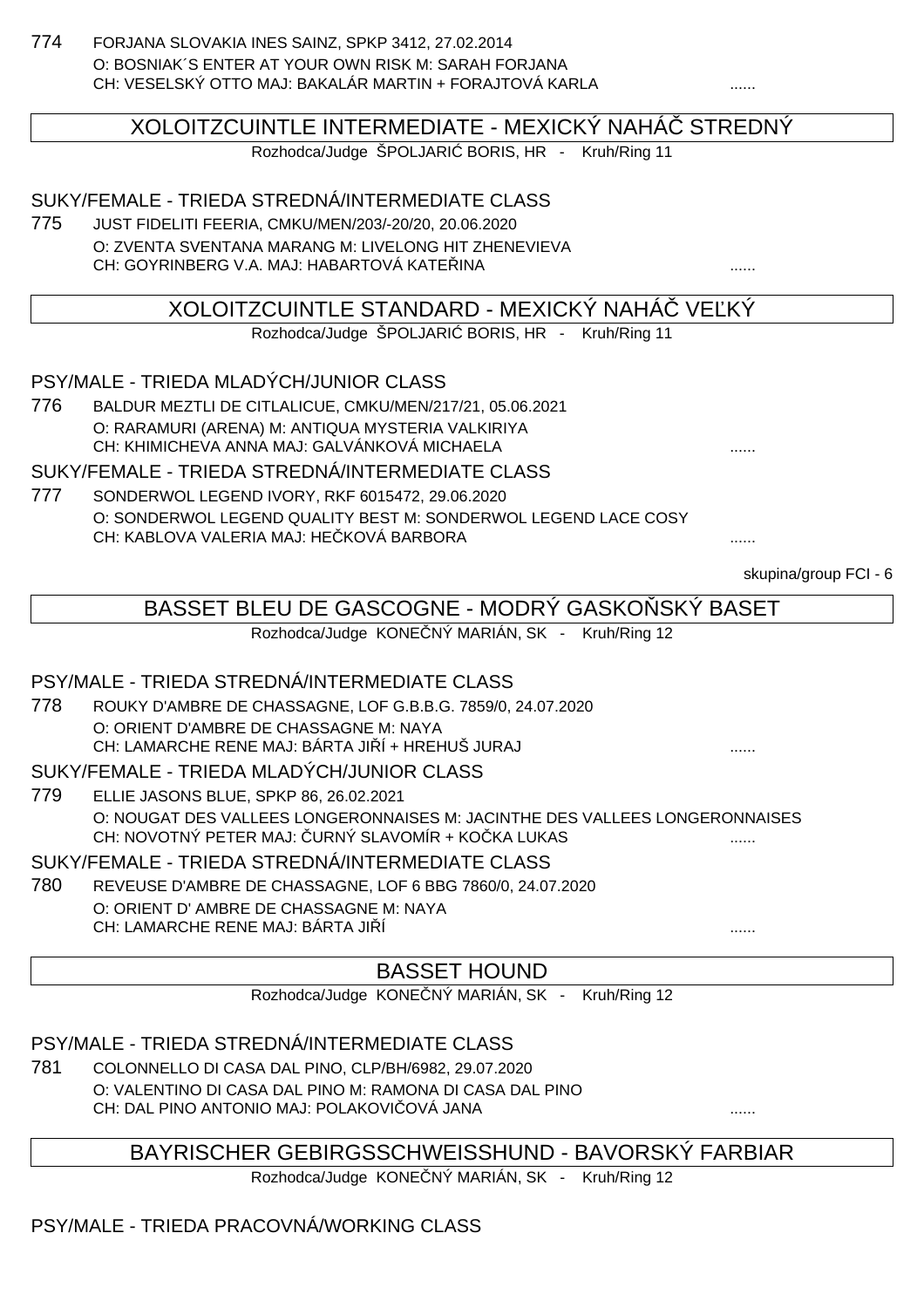| 782                                         | CRIS VLK-SOLCAR, SPKP 12993, 15.05.2019<br>O: ARGOS KARPATIA LINDENBACH M: SÁRA DRAVECKÁ DOLINA<br>CH: GUŠTAFÍK JAROSLAV MAJ: MATEJOVI ADRIÁN |   |
|---------------------------------------------|-----------------------------------------------------------------------------------------------------------------------------------------------|---|
|                                             | PSY/MALE - TRIEDA ŠAMPIÓNOV/CHAMPION CLASS                                                                                                    |   |
| 783                                         | DEXTER VENANDI RED, PKR. VI-23659, 01.01.2019                                                                                                 |   |
|                                             | O: WRZOS DIANA ANILAS M: KAYLEIGH AIRGIALLA<br>CH: STENCEL GRZEGORZ MAJ: MARCZUK JACEK + MARCZUK BARBARA                                      |   |
|                                             | SUKY/FEMALE - TRIEDA MLADÝCH/JUNIOR CLASS                                                                                                     |   |
| 784                                         | FANNY Z IVETKINHO DVORA, SPKP 13524, 02.02.2021                                                                                               |   |
|                                             | O: BORO ZO ZÁDIELSKEJ DOLINY M: DIJA KRÁ OVA HO A                                                                                             |   |
|                                             | CH: TÖKÖLY PETER MAJ: BUOCIK ROMAN                                                                                                            |   |
|                                             | SUKY/FEMALE - TRIEDA ŠAMPIÓNOV/CHAMPION CLASS                                                                                                 |   |
| 785                                         | BERETTA Z WIATRAKOWEJ GÓRY, PKR.VI-24542, 04.05.2020<br>O: EVAN VTACNIK M: BRYZA Z ŁOSIEGO DWORU                                              |   |
|                                             | CH: MAJDACKI TOMASZ MAJ: MAJDACKA ANNA                                                                                                        |   |
|                                             |                                                                                                                                               |   |
|                                             | <b>BEAGLE</b>                                                                                                                                 |   |
|                                             | Rozhodca/Judge KONE NÝ MARIÁN, SK - Kruh/Ring 12                                                                                              |   |
|                                             |                                                                                                                                               |   |
|                                             | PSY/MALE - TRIEDA MLADÝCH/JUNIOR CLASS                                                                                                        |   |
| 786                                         | CASPER LITTLE CARPATHIANS, SPKP 2055, 07.05.2021<br>O: KIND BLACK ANGEL PERLA VLTAVY M: AIRYN OF AMBALAND                                     |   |
|                                             | CH: POTROK MILAN MAJ: ASNOCHOVÁ LUCIA                                                                                                         |   |
| 787                                         | KIMBERLY-PEARL MILTON, SPKP 2059, 13.02.2021                                                                                                  |   |
|                                             | O: ALOTORIUS OLD GLORY PRIDE OF POLAND M: KIMBERLY-PEARL HOPE                                                                                 |   |
|                                             | CH: UDVARIAS GABRIELLA MAJ: OSLÁ OVÁ SILVIA                                                                                                   |   |
| 788                                         | RINGO STARR LA CASA DEMIANI, SPKP 2073, 29.03.2021                                                                                            |   |
|                                             | O: VALSI NEW-YORK M: INSIDE I'M DANCING LA CASA DERMIANI<br>CH: DEMIANENKO NATALIA MAJ: ŠPAK VLADIMÍR                                         |   |
|                                             | PSY/MALE - TRIEDA STREDNÁ/INTERMEDIATE CLASS                                                                                                  |   |
| 789                                         | CRYSTALLINE QUALITY SPECIAL ONE, SPKP 2060, 05.09.2020                                                                                        |   |
|                                             | O: THAT'S MY CAKE KRÓLEWSKA ZGRAJA M: LANGRIGG LET THEM EAT CAKE<br>CH: DUDEK KAMIL MAJ: PISZCZATOWSKA MARCELA                                | . |
|                                             | PSY/MALE - TRIEDA ŠAMPIÓNOV/CHAMPION CLASS                                                                                                    |   |
| 790                                         | ASLAN LITTLE CARPATHIANS, SPKP 1970, 14.02.2019                                                                                               |   |
|                                             | O: FONTEPOSCA'S FACE TO FACE M: AIRYN OF AMBALAND                                                                                             |   |
|                                             | CH: POTROK MILAN MAJ: POTROK MILAN                                                                                                            |   |
|                                             | SUKY/FEMALE - TRIEDA MLADÝCH/JUNIOR CLASS                                                                                                     |   |
| 791                                         | ALOTORIUS OLD GLORY WATCH OUT BOYS, PKR.VI-25640, 02.03.2021                                                                                  |   |
|                                             | O: JOHGRA ENDEAVOUR M: ALOTORIUS OLD GLORY PICTURE PERFECT<br>CH: SZWALEK JAKUB MAJ: SMOLSKA KAMILA                                           |   |
| 792                                         | BROWNIE LITTLE CARPATHIANS, SPKP 2047, 14.02.2021                                                                                             |   |
|                                             | O: MOPSOS OF VULCANO COTOPAXI M: BIGSMITHY CHEESECAKE<br>CH: POTROK MILAN MAJ: POTROK MILAN                                                   | . |
| 793                                         | ULTRAKOPÓ LEYLA, SPKP 2048, 08.02.2021                                                                                                        |   |
|                                             | O: HI LOL BAILEY KRÓLEWSKA ZGRAJA M: ULTRAKOPÓ BETSY<br>CH: BÓTÉNÉ DÓRÓ MÓNIKA MAJ: ŠPAK VLADIMÍR                                             |   |
| SUKY/FEMALE - TRIEDA PRACOVNÁ/WORKING CLASS |                                                                                                                                               |   |
| 794                                         | EITHNE CERNUNNOS MAWR, CLP/BEA/8840, 23.07.2019                                                                                               |   |
|                                             | O: COSMOSTAR BAREFOOT BANDIT M: DEALAIDH CERNUNNOS MAWR<br>CH: SCHEJBALOVÁ ZUZANA MAJ: SCHEJBALOVÁ ZUZANA                                     |   |
| 795                                         | SIMONALAND UNICA, PKR. VI-23342, 26.06.2018                                                                                                   |   |
|                                             | O: SIMONALAND SHERKHAN M: SIMONALAND BRILLIANT DROPS                                                                                          |   |
|                                             | CH: SEMENOVA MARIA MAJ: SMOLSKA KAMILA                                                                                                        |   |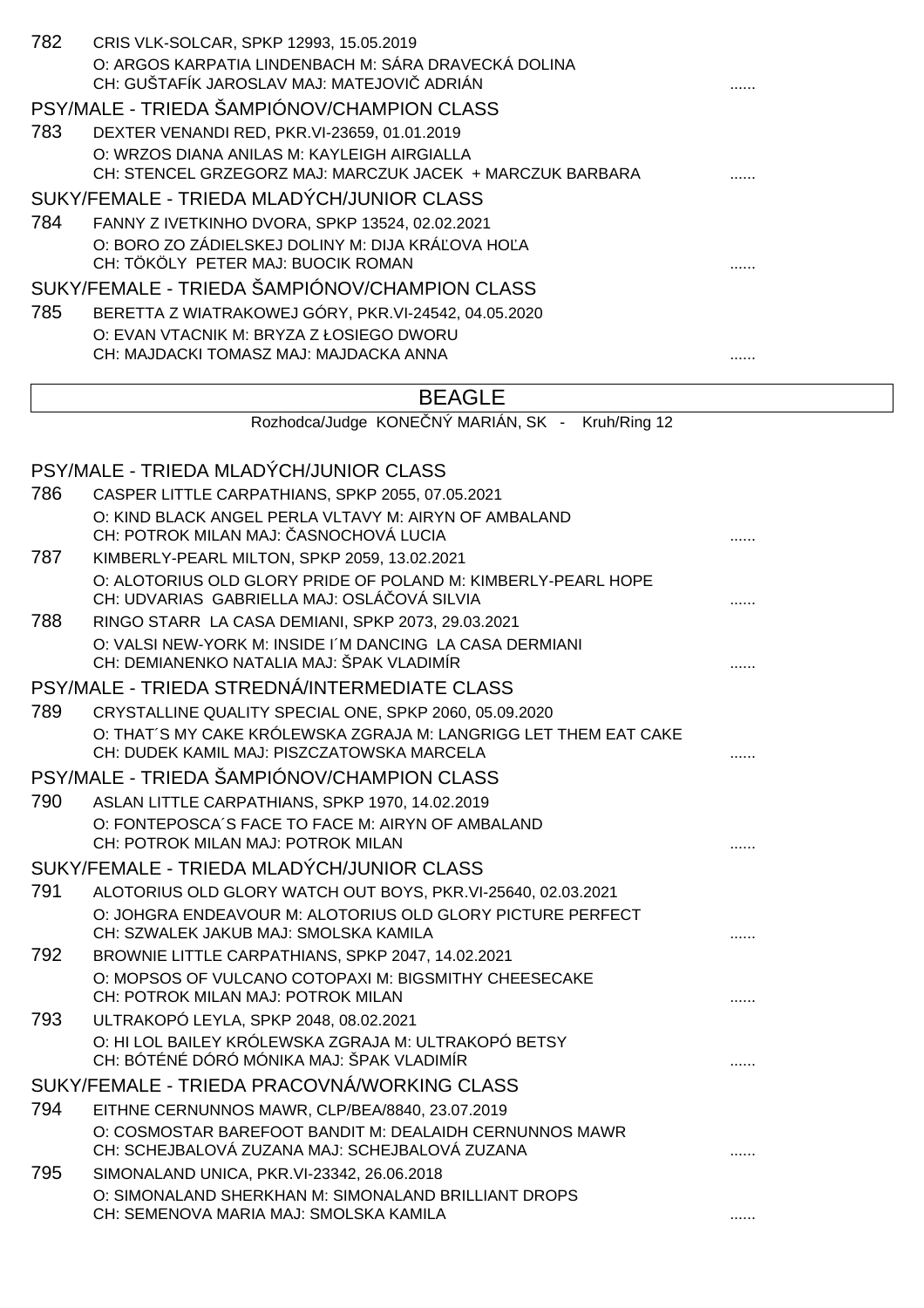## BLACK AND TAN COONHOUND

Rozhodca/Judge KONE NÝ MARIÁN, SK - Kruh/Ring 12

#### PSY/MALE - TRIEDA MLADÝCH/JUNIOR CLASS

796 INCREDIBLE ZORRO BLOSSOMING MEADOW, CLP/BTC/203, 20.02.2021 O: DIEGO ČERNÉ ESO M: EERIE HARVI ROCKYTOP BLOSSOMING MEADOW CH: K STKOVÁ MARTINA MAJ: KRPELANOVÁ EMA

#### PSY/MALE - TRIEDA STREDNÁ/INTERMEDIATE CLASS

797 AMAZING EVERGREEN SOUND OF HOUND, SPKP 23, 16.04.2020 O: FOXFIRE FAST ON TRAIL M: C'LA VIE ERNÉ ESO CH: EGYEDOVÁ ANDREA MAJ: EGYEDOVÁ ANDREA

#### SUKY/FEMALE - TRIEDA ŠAMPIÓNOV/CHAMPION CLASS

798 FLORENCE ERNÉ ESO, CLP/BTC/131, 16.09.2018 O: FOXFIRE FAST ON TRAIL M: AISHA ERNÉ ESO CH: KVĚTOŇOVÁ PAVLA MAJ: EGYEDOVÁ ANDREA ......

## CHIEN DE SAINT-HUBERT - BLOODHOUND

Rozhodca/Judge KONE NÝ MARIÁN, SK - Kruh/Ring 12

#### PSY/MALE - TRIEDA MLADÝCH/JUNIOR CLASS

799 PRISONER OF AZKABAN, MET.BLOODH.207/H/21, 17.05.2021 O: MAGHULLPAWS BEN NEVIS M: RED VELVET CUPCAKES CH: ARENA MATTEO MAJ: LOVAS FERENC

#### PSY/MALE - TRIEDA ŠAMPIÓNOV/CHAMPION CLASS

800 AX KINGS OF ROYALS, SPKP 475, 06.05.2019 O: ARONB RASPBERRY HOUSE M: LARA SPIRIT OF BLOODHOUND CH: ČERNEKOVÁ ZUZANA MAJ: BORLOK MATEJ ......

#### SUKY/FEMALE - TRIEDA STREDNÁ/INTERMEDIATE CLASS

801 ALICIA-ADELIN DU LIA-PHAIL, LOE2566509, 30.12.2020 O: THUNDERBOLT'S 'NSIGNIA O'KALIBOS D'LIA PHAIL M: ROSANA-MAE TRUFFE MÉDIÉVALE CH: MU OZ LEYVA ARMANDO ANTONIO MAJ: PORTELECHI FLORIN EUGEN

### DALMATINSKI PAS - DALMATÍNSKY PES

Rozhodca/Judge FINTOROVÁ UDMILA, SK - Kruh/Ring 1

#### PSY/MALE - TRIEDA MLADÝCH/JUNIOR CLASS

- 802 DREAM CATCHER IZ TERLETSKOY DUBRAVY, RKF 6203394, 04.02.2021 O: GWYNMOR HITCH HIKER M: MELISSA IZ TERLETSKOY DUBRAVY CH: PETRAKOVA IRINA MAJ: ROZLACH KAROLINA 803 LACRIMA CHRISTI CAMELOT, HR 12588DA, 20.05.2021 O: DALMO´S RING-O-STAR M: UNIVERSE IZ TERLETSKOY DUBRAVI CH: RADIĆ ŽELJKO MAJ: WERNER FRANK ...... PSY/MALE - TRIEDA OTVORENÁ/OPEN CLASS
- 804 CROSLEY CALLTES, SPKP 1494, 21.08.2019 O: ALASTOR MOODY WEREWOLVES CASCADE M: VIOLINE VOLGA ROYAL HERNELIN CH: VAVROVÁ ZDENKA MAJ: PTÁ KOVÁ JANA
- 805 MARTEL STRACIATELLA, SPKP 1397, 05.09.2017 O: JCH FLIGHT IN TIME DUKLINS DONUT M: CH LUCREZIA STRACIATELLA CH: GÜRTLEROVÁ JANA MAJ: GÜRTLEROVÁ JANA + KARDOS NIKOLAS ......

#### PSY/MALE - TRIEDA ŠAMPIÓNOV/CHAMPION CLASS

806 FUCHUR ARMINIUS VOM HAUSE FIEDANU, VDH/DZGD 788/16, 06.11.2016 O: CH COLOURS OF MY LIFE OD HETTYNKY M: CH BASIMA VOM HAUSE FIEDANU CH: FIEDLER ÄNNE UND UWE MAJ: DRECHSLER ANJA + GUY CHRISTIAN ......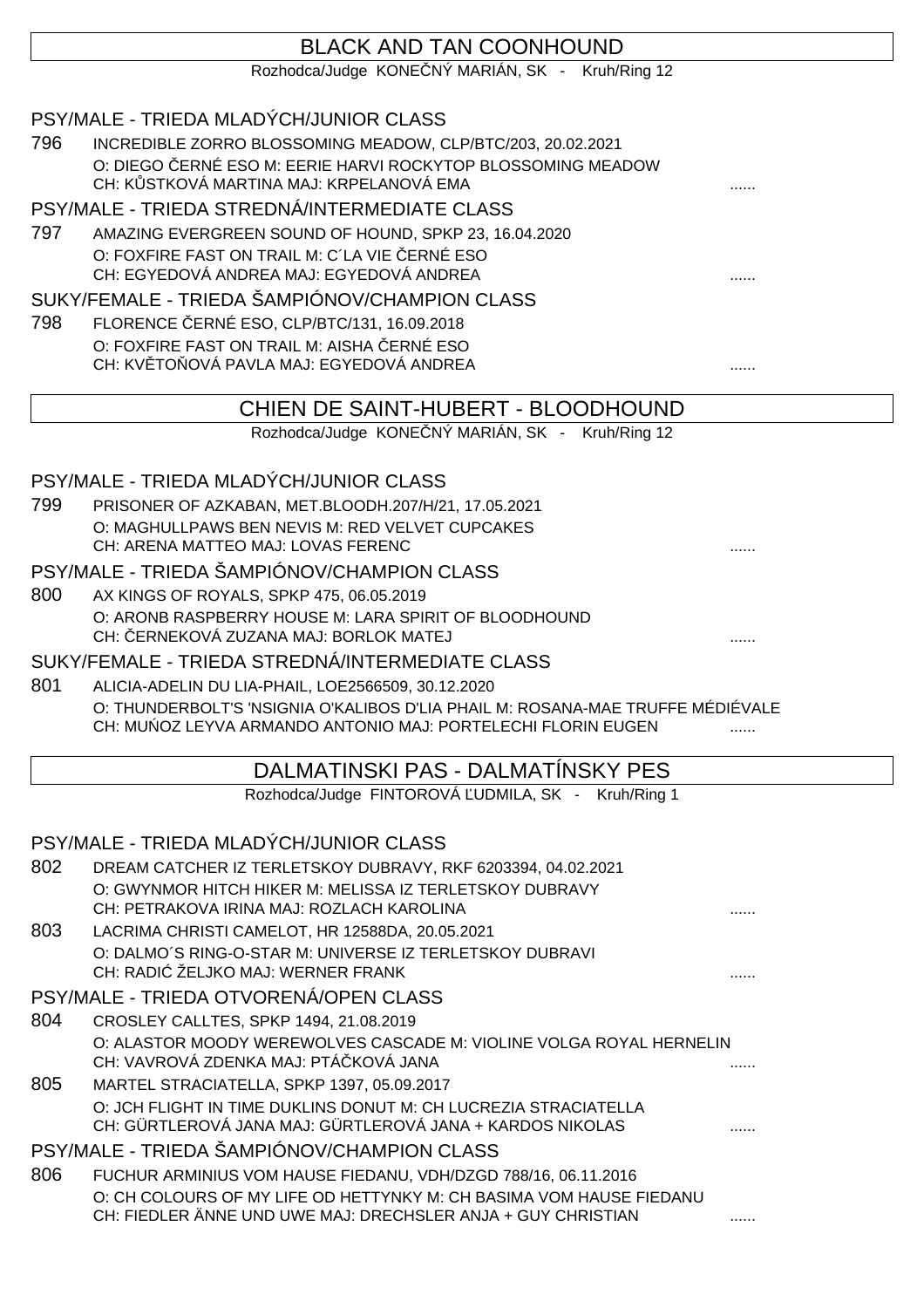| 807 | GARDIAN ENZHEL BALU YOGGIBEAR, SPKP 1548, 20.05.2020                                                                                   |   |
|-----|----------------------------------------------------------------------------------------------------------------------------------------|---|
|     | O: GARDIAN ENZHEL HARD BOY M: GARDIAN ENZHEL TSENNAYA MONETKA<br>CH: ARTEMYEVA KSENIA MAJ: CADROVÁ VANESA + CHRENOVÁ MICHAELA          |   |
|     | SUKY/FEMALE - TRIEDA MLADŠÍ DORAST/MINOR PUPPY CLASS                                                                                   |   |
| 808 | MADAME THUSNELDA VOM HAUSE FIEDANU, VDH/DZGD 2453/21, 20.10.2021                                                                       |   |
|     | O: BEST OF BREED TROMPINO M: FEE AMILIA VOM HAUSE FIEDANU<br>CH: FIEDLER ÄNNE UND UWE MAJ: DRECHSLER ANJA + GUY CHRISTIAN              |   |
|     | SUKY/FEMALE - TRIEDA DORAST/PUPPY CLASS                                                                                                |   |
| 809 | ARIA STARK CHANSON DE GLACE, SPKP 1596, 13.07.2021                                                                                     |   |
|     | O: CASTING WINNER OD HETTYNKY M: CHANELLE VET ELEC<br>CH: HAMADOVÁ MARIE MAJ: HAMADOVÁ MARIE                                           |   |
| 810 | ESME CULLEN WEREWOLVES CASCADE, SPKP 1581, 07.07.2021                                                                                  |   |
|     | O: GARDIAN ENZHEL SKAZOCHNYI PRINCE M: USHUAIA UMA URSULLA ROYAL HERMELIN<br>CH: CHRENOVÁ MICHAELA MAJ: CADROVÁ VANESA + KADLIC ŠTEFAN |   |
| 811 | HAKIBA'S NOYA, VDH/DVD 6951, 30.07.2021                                                                                                |   |
|     | O: HAKIBA'S HAKEEM M: HAKIBA'S LAMYRA<br>CH: KUHNERT TANJA MAJ: EHLERS STEPHANIE                                                       |   |
|     | SUKY/FEMALE - TRIEDA MLADÝCH/JUNIOR CLASS                                                                                              |   |
| 812 | AIDA ARWEN ROYAL CANIS DYNASTY, SPKP 1579, 12.05.2021                                                                                  |   |
|     | O: CALLISTO DI ASSONANZA M: CRUELLA DE NELARI<br>CH: DÁVIDEKOVÁ SO A MAJ: GAŽIOVÁ DÁŠA                                                 |   |
| 813 | AUDRY DAYSI ROYAL CANIS DYNASTY, SPKP 1578, 12.05.2021                                                                                 |   |
|     | O: CALLISTO DI ASSONANZA M: CRUELLA DE NELARI<br>CH: DÁVIDEKOVÁ SO A MAJ: HRNKOVÁ JANA                                                 |   |
| 814 | AZTECA APOCALYPSÉ FOGGY MAY, SPKP 1568, 09.05.2021                                                                                     |   |
|     | O: AMON OF SPOTTY MEMORIES M: BOSNA BUBBLE WEREWOLVES CASCADE<br>CH: RÁKOŠOVÁ VERONIKA MAJ: MIKULÁŠIK EDUARD                           |   |
|     | SUKY/FEMALE - TRIEDA STREDNÁ/INTERMEDIATE CLASS                                                                                        |   |
| 815 | BELOE ZOLOTO ARIA, SPKP 1569, 02.11.2020                                                                                               |   |
|     | O: HEPPI SEMBO MAKES MY WORLD M: BELOE ZOLOTO HERITAGE OF EPOCH<br>CH: VOLKOVÁ TATJANA MAJ: PÓDAOVÁ ALEXANDRA                          |   |
| 816 | LACRIMA CHRISTI COCKTA, PKR.VI-25236, 21.09.2020                                                                                       |   |
|     | O: O'ZONE SANDMAN M: UNIVERSE IZ TERLETSKOY DUBRAVY<br>CH: RADI ŽELJKO MAJ: ROZLACH KAROLINA                                           |   |
|     | SUKY/FEMALE - TRIEDA OTVORENÁ/OPEN CLASS                                                                                               |   |
| 817 | CAMPARI DI ASSONANZA, ÖHZB/DA 2743, 27.03.2019                                                                                         |   |
|     | O: KALOKAIRIE'S CARBON COPY M: BRIXI DI ASSONANZA                                                                                      |   |
|     | CH: FULÍNOVÁ LIANA MAJ: SCHMITZER MICHAELA                                                                                             | . |
| 818 | LACRIMA CHRISTI CARMELINA, HR 12363 DA, 07.10.2017<br>O: LACRIMA CHRISTI CANDYMAN M: HEPPI SEMBO RIA                                   |   |
|     | CH: RADIC ŽELJKO MAJ: WERNER FRANK                                                                                                     |   |
| 819 | MERCEDES STRACIATELLA, SPKP 1401, 05.09.2017                                                                                           |   |
|     | O: JCH FLIGHT IN TIME DUKLINS DONUT M: CH LUCREZIA STRACIATELLA<br>CH: GÜRTLEROVÁ JANA MAJ: GÜRTLEROVÁ JANA                            |   |
|     | SUKY/FEMALE - TRIEDA ŠAMPIÓNOV/CHAMPION CLASS                                                                                          |   |
| 820 | AURORA ARIET WEREWOLVES CASCADE, SPKP 1394, 23.03.2017                                                                                 |   |
|     | O: ASSIDUITAS IWANNAMAKER M: USHUAIA UMA URSULLA ROYAL HERMELIN<br>CH: CHRENOVÁ MICHAELA MAJ: CHRENOVÁ MICHAELA                        |   |
| 821 | HAKIBA'S LAMYRA, VDH/DVD 5398, 10.06.2017                                                                                              |   |
|     | O: CENZO VON DER IBERQUELLE M: HAKIBA'S KADISHA<br>CH: KUHNERT TANJA MAJ: EHLERS STEPHANIE                                             |   |
|     | SUKY/FEMALE - TRIEDA VETERÁNOV/VETERAN CLASS                                                                                           |   |
| 822 | LANCIA S. STRACIATELLA, SPKP 1349, 24.06.2013                                                                                          |   |
|     | O: JCH FULFILLED PROMISE OF NAIRE M: C.I.B. KAHIRA STRACIATELLA<br>CH: GÜRTLEROVÁ JANA MAJ: GÜRTLER ANDREJ                             |   |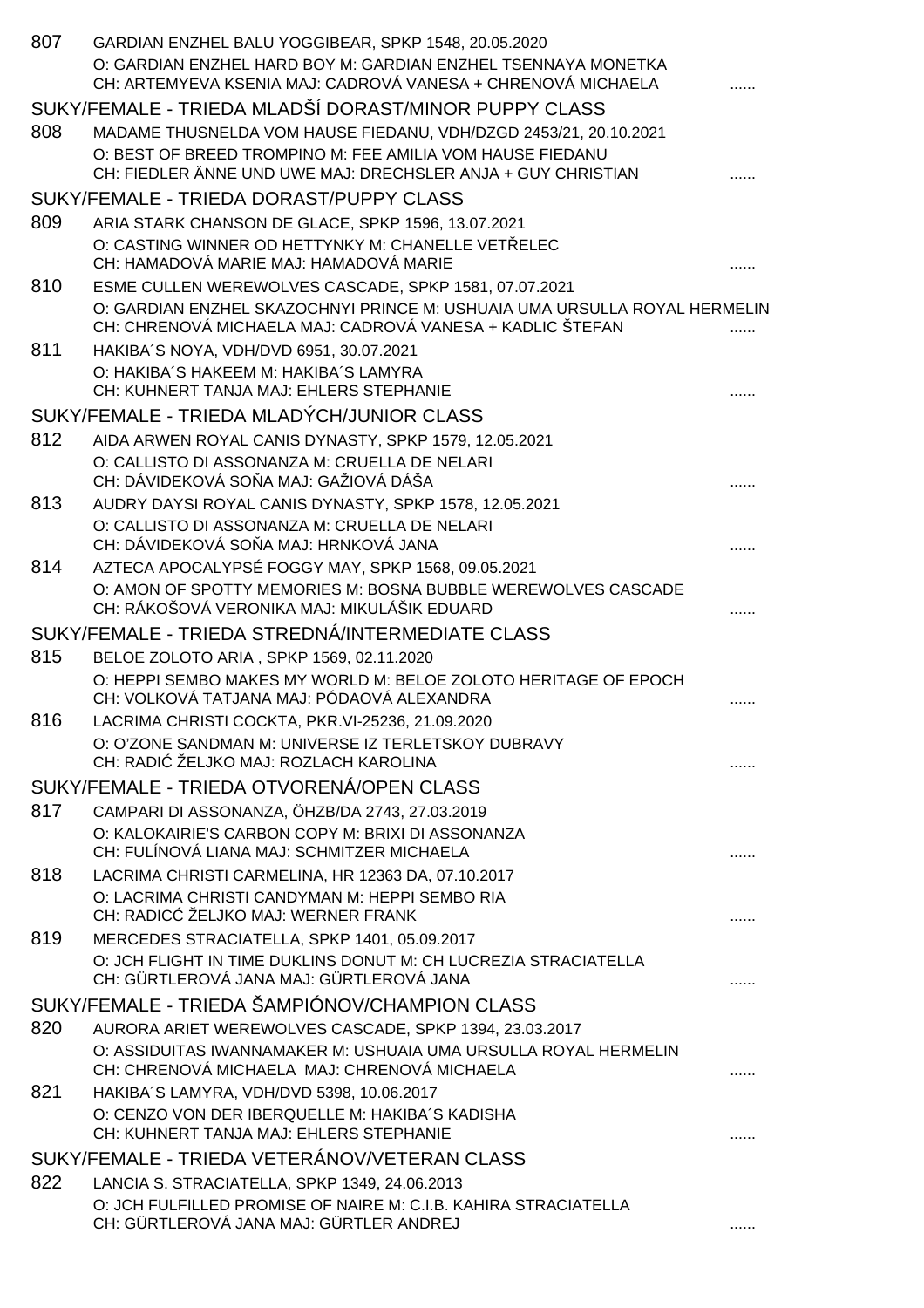823 USHUAIA UMA URSULLA ROYAL HERMELIN, SPKP 1357, 22.01.2014 O: ALMIGHTY´S GIFT ROYAL HERMELIN M: MYLADY MONA LISA ROYAL HERMELIN CH: SEDLÁČKOVÁ MONIKA MAJ: CHRENOVÁ MICHAELA ......

|                                               | HANNOVER SCHER SCHWEISSHUND - HANOVERSKÝ FARBIAR                                          |  |
|-----------------------------------------------|-------------------------------------------------------------------------------------------|--|
|                                               | Rozhodca/Judge KONE NÝ MARIÁN, SK - Kruh/Ring 12                                          |  |
|                                               | PSY/MALE - TRIEDA OTVORENÁ/OPEN CLASS                                                     |  |
| 824                                           | PADDY ZO ZELENÉHO DOMU, SPKP 1478, 09.07.2019                                             |  |
|                                               | O: IKAR HANZE OV DVOR M: NERA ZO ZELENÉHO DOMU<br>CH: MÁLIK IGOR MAJ: MÁLIK IGOR          |  |
|                                               | SUKY/FEMALE - TRIEDA OTVORENÁ/OPEN CLASS                                                  |  |
| 825                                           | ALITA KORLÁTSKY HRAD, SPKP 1640, 24.07.2020                                               |  |
|                                               | O: HOGO Z NIŽNÉHO PO A M: CILKA SILVA ZOVOLUN<br>CH: PAVLÍK DANIEL MAJ: PAVLÍK DANIEL     |  |
| 826                                           | BEKY IERNY HUSEC, SPKP 1419, 23.04.2019                                                   |  |
|                                               | O: LESAN Z POPOVEJ DEBRY M: IRA HANZE OV DVOR<br>CH: TOMALA PAVOL MAJ: TOMALA PAVOL       |  |
| 827                                           | PERLA ZO ZELENÉHO DOMU, SPKP 1483, 09.07.2019                                             |  |
|                                               | O: IKAR HANZE OV DVOR M: NERA ZO ZELENÉHO DOMU<br>CH: MÁLIK IGOR MAJ: CHROMÝ VIKTOR       |  |
|                                               | SUKY/FEMALE - TRIEDA PRACOVNÁ/WORKING CLASS                                               |  |
| 828                                           | AJŠA OD RIE KY, SPKP 1617, 14.06.2020                                                     |  |
|                                               | O: ARNOŠT Z MRAVEN ÍHO VRCHU M: CHERA HANZE OV DVOR<br>CH: BABEJ MARIAN MAJ: TOMALA PAVEL |  |
| SUKY/FEMALE - TRIEDA ŠAMPIÓNOV/CHAMPION CLASS |                                                                                           |  |
| 829                                           | BELLA ZO ŠEBESTOVHO DVORA, CLP/HB/7269, 07.06.2020                                        |  |
|                                               | O: ARNOŠT Z MRAVEN ÍHO VRCHU M: MARY ZO ZELENÉHO DOMU                                     |  |
|                                               | CH: ŠEBEST JOZEF MAJ: VICHTA LUKÁŠ                                                        |  |

## OGAR POLSKI - POĽSKÝ DURI

Rozhodca/Judge KONE NÝ MARIÁN, SK - Kruh/Ring 12

## SUKY/FEMALE - TRIEDA ŠAMPIÓNOV/CHAMPION CLASS

830 DAMA Z POŁUDNIOWEJ KNIEI, PKR.VI-23143, 09.09.2018 O: DZIADEK ZE STADNINY CISOWIEC M: GALA Z POŁUDNIOWEJ KNIEI CH: GAZDA KATARZYNA MAJ: GAZDA KATARZYNA ......

## RHODESIAN RIDGEBACK - RODÉZSKY RIDŽBEK

Rozhodca/Judge KONE NÝ MARIÁN, SK - Kruh/Ring 12

#### PSY/MALE - TRIEDA DORAST/PUPPY CLASS

| 831 | CASPER BRAVE HEART KENTANI, SPKP 2694, 11.07.2021         |  |
|-----|-----------------------------------------------------------|--|
|     | O: MAX Z TIKOVICKÉHO VRŠKU M: ASHLEY THE QUEEN OF KENTANI |  |
|     | CH: GABRIELOVÁ MARIE MAJ: JAKABOVI OVÁ IVANA              |  |
|     |                                                           |  |

## PSY/MALE - TRIEDA MLADÝCH/JUNIOR CLASS

- 832 ADJATAY RAMESSES RIDGELOVE, SPKP 2590, 18.03.2021 O: AVE CAESAR GREAT GALAXY M: GRACEFUL G.GEISHA TATRANSKÁ AFRIKA CH: SZABOVÁ HENRIETA MAJ: HOLIČKOVÁ ZUZANA ......
- 833 CASSIDY JABALY OF NYAKATI NZURI, CMKU/RR/11089/21, 05.03.2021 O: RIDGEBACK´S HIARI JOEY M: ABIGAIL OF NYAKATI NZURI CH: ŠKARKOVÁ ŠÁRKA MAJ: RÄBIGER NINA ......
- 834 JONAS THE KING OF LUANDA, SPKP 2573, 13.01.2021 O: KANGELANI´S SADIKI BY RED M: HENNESSEY SUNRISE BY LUANDA CH: KRCH AVÁ MILADA MAJ: KRCH AVÁ MILADA + KRUTEKOVÁ KATARÍNA ...................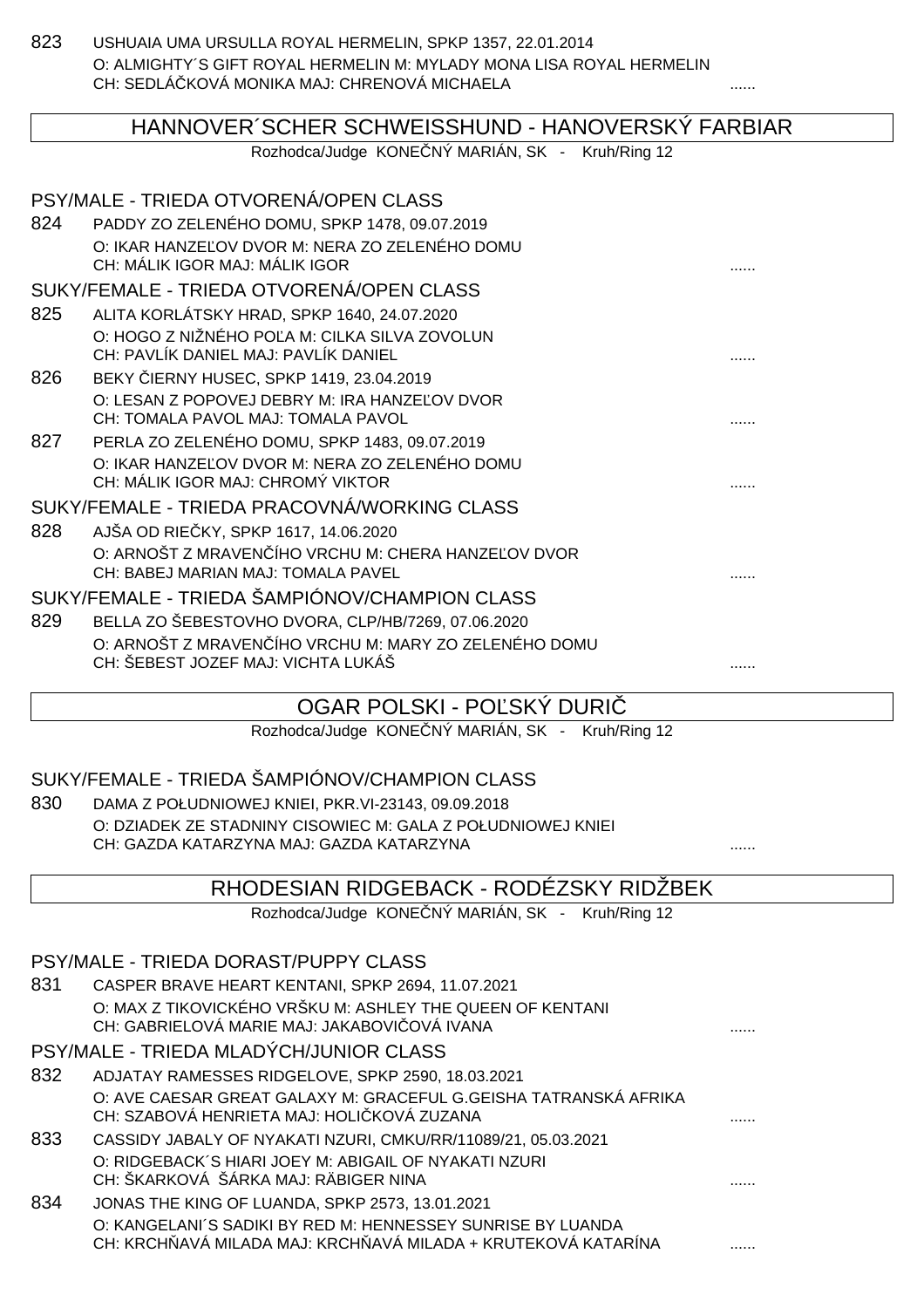|     | PSY/MALE - TRIEDA OTVORENA/OPEN CLASS                                                                                                |  |
|-----|--------------------------------------------------------------------------------------------------------------------------------------|--|
| 835 | ENDLESS ENERGY ARTE CASSARI, SPKP 2336, 27.01.2019                                                                                   |  |
|     | O: KANGELANI'S SADIKI BY RED M: BELL'S-JOY ARTE CASSARI<br>CH: LIKIEROVCI ZUZANA A MARTIN MAJ: NIŠ ÁKOVÁ VERONIKA                    |  |
|     | PSY/MALE - TRIEDA ŠAMPIÓNOV/CHAMPION CLASS                                                                                           |  |
| 836 | AVE PERUN MONAMIDOG, SPKP 2464, 07.01.2020                                                                                           |  |
|     | O: MAANHAAR PRIMO-CREATUS FATEFUL BENJAMIN M: O HARA SCARLETT OD CYKASU<br>CH: KOZICOVÁ IVANA MAJ: VARGA PETER + DANIELOVÁ ALEXANDRA |  |
| 837 | EL ROY ARTE CASSARI, SPKP 2331, 27.01.2019                                                                                           |  |
|     | O: KANGELANI'S SADIKI BY RED M: BELL'S-JOY ARTE CASSARI<br>CH: LIKIEROVCI ZUZANA A MARTIN MAJ: LUKA ÍN MILAN                         |  |
| 838 | HUNTER'S PRIDE ARTE CASSARI, SPKP 2499, 29.02.2020                                                                                   |  |
|     | O: KANGELANI'S SADIKI BY RED M: COCO CHANEL ARTE CASSARI<br>CH: LIKIEROVCI ZUZANA A MARTIN MAJ: KRAJNÝ DANIEL                        |  |
| 839 | MANZILI MALIIK SLUNCE ŽIVOTA, SPKP 2538, 27.01.2020                                                                                  |  |
|     | O: IRIGO FIFTH ELEMENT QWANDOYA M: KINYEMI AT INKIRU VALLEY'S INDIANA<br>CH: KLÁPOVÁ IVETA MAJ: LAKOTOVÁ LÍVIA                       |  |
|     | PSY/MALE - TRIEDA ESTNÁ/HONOUR CLASS                                                                                                 |  |
| 840 | RAMI LAKOTA LÖWENSCHWANZ, SPKP 2311, 13.12.2018                                                                                      |  |
|     | O: CHILOLO IMK MIRROR IMAGE M: KABISA PERLA AFRIKY LÖWENSCHWANZ<br>CH: LAKOTOVÁ LÍVIA MAJ: FESZTY KATARINA                           |  |
|     | SUKY/FEMALE - TRIEDA DORAST/PUPPY CLASS                                                                                              |  |
| 841 | CHANIYA AALIYAH NALA KENTANI, SPKP 2699, 11.07.2021                                                                                  |  |
|     | O: MAX Z TIKOVICKÉHO VRŠKU M: ASHLEY THE QUEEN OF KENTANI<br>CH: GABRIELOVÁ MARIE MAJ: DOBRANSKÁ OLÍVIA                              |  |
|     | SUKY/FEMALE - TRIEDA MLADÝCH/JUNIOR CLASS                                                                                            |  |
| 842 | AYRA AIYANNA OF RIDGELOVE, SPKP 2596, 18.03.2021                                                                                     |  |
|     | O: AVE CAESAR GREAT GALAXY M: GRACEFUL G. GEISHA TATRANSKÁ AFRIKA<br>CH: SZABOVÁ HENRIETA MAJ: SZABOVÁ HENRIETA                      |  |
| 843 | CARMEN OF NYAKATI NZURI, CMKU/RR/11094/21, 05.03.2021                                                                                |  |
|     | O: RIDGEBACK'S HIARI JOEY M: ABIGAIL OF NYAKATI NZURI<br>CH: ŠKARKOVÁ ŠÁRKA MAJ: ŠKARKOVÁ ŠÁRKA                                      |  |
| 844 | CHARMING TOP'S ZIWA LOOWYONS, SPKP 2619, 30.05.2021                                                                                  |  |
|     | O: AFRIKAN MAKWANGWALA ABUBAKAR JELANI TO M: ANGEL NALLA MUNGU<br>CH: KOLLÁROVÁ LENKA MAJ: KOLLÁROVÁ LENKA                           |  |
| 845 | JUST LIKE A DREAM OF LUANDA, SPKP 2578, 13.01.2021                                                                                   |  |
|     | O: KANGELANI'S SADIKI BY RED M: HENNESSEY SUNRISE BY LUANDA<br>CH: KRCH AVÁ MILADA MAJ: KRCH AVÁ MILADA                              |  |
|     | SUKY/FEMALE - TRIEDA STREDNÁ/INTERMEDIATE CLASS                                                                                      |  |
| 846 | ASANTHE MAWI'S SHAGY TARISIRO, CMKU/RR/10663/20, 28.04.2020                                                                          |  |
|     | O: HIRU MASAWI G'MUSANA MANWË M: LYONNESE TARISIRO EVELYN IN GOLD<br>CH: NAVRÁTILOVÁ MARKÉTA MAJ: NAVRÁTILOVÁ MARKÉTA                |  |
| 847 | INDY IMANY ANUNNAKI, SPKP 2720, 01.12.2020                                                                                           |  |
|     | O: ULWAZI'S BORN TO RUN BOWIE M: PODAROK IZ AFRIKI ERNA BARUTI<br>CH: ŠTUSÁKOVÁ ŠÁRKA MAJ: VOJTKOVÁ MARTINA + BAGAROVÁ JANA          |  |
| 848 | JASSMYN JUNO ARTE CASSARI, SPKP 2570, 13.11.2020                                                                                     |  |
|     | O: MAANHAAR PRIMO-CREATUS FATEFUL BENJAMIN M: BELL'S-JOY ARTE CASSARI<br>CH: LIKIEROVCI ZUZANA A MARTIN MAJ: LUKA ÍN MILAN           |  |
|     | SUKY/FEMALE - TRIEDA OTVORENÁ/OPEN CLASS                                                                                             |  |
| 849 | AURORA GODDESS OF LEARRINA, SPKP 2413, 05.06.2019                                                                                    |  |
|     | O: AKIN ST ÍBRNÝ VRCH K EMEŠNÍK M: A'ONE ALECIA BETH MALAWI WAY<br>CH: KOLLÁROVÁ KATARÍNA MAJ: KRAMARI KRISTÍNA                      |  |
| 850 | FANTASTIC DIVA BY BLACK RIVER KINGDOM, SPKP 2441, 27.09.2019                                                                         |  |
|     | O: HOOK KAMAKANA Z VALDŠTEJNSKÝCH LIP M: DIVA CARAMEL BY BLACK RIVER KINGDOM<br>CH: ALBERT ADELA MAJ: ALBERT ADELA                   |  |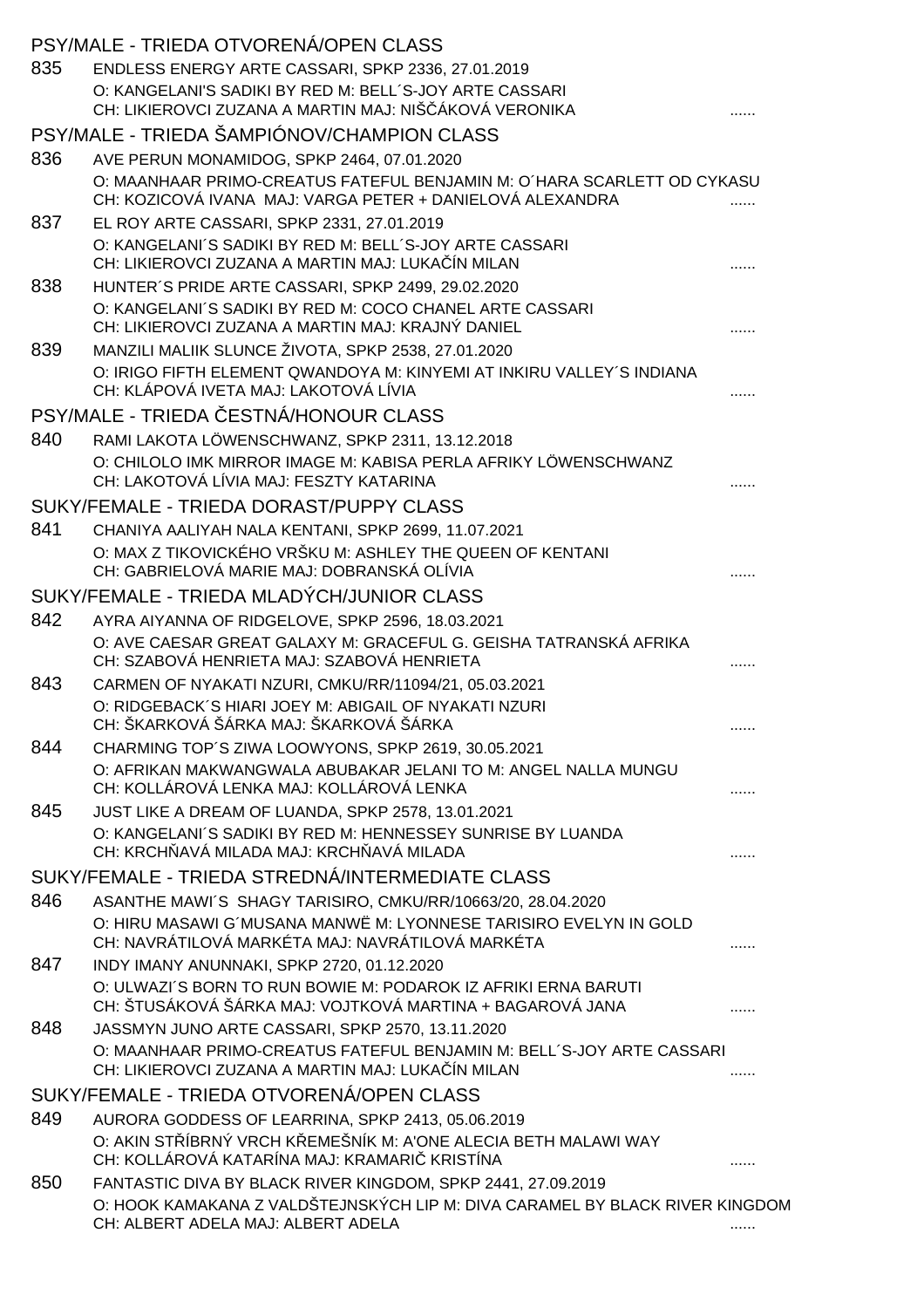| 851 | GOLDEN HEART ZARA ENERGY OF AFRICA, CLP/RR/10503, 13.12.2019                                          |   |
|-----|-------------------------------------------------------------------------------------------------------|---|
|     | O: MAANHAAR PRIMO-CREATUS FATEFUL BENJAMIN M: CONNIE LIONESS ENERGY OF AFRICA                         |   |
|     | CH: MASA ÍK JAREK MAJ: CHMELÁROVÁ NIKOLA                                                              |   |
|     | SUKY/FEMALE - TRIEDA ŠAMPIÓNOV/CHAMPION CLASS                                                         |   |
| 852 | AFRICAANS STEFANI SABJÖRG, CLP/RR/10496, 11.12.2019                                                   |   |
|     | O: AGGY FOGGY OF PRESSBURGER'SPAWS M: BJÖRG GINGER ARTE CASSARI                                       |   |
|     | CH: VOJTÁŠOVÁ SABINA MAJ: ŠVUBOVÁ PETRA                                                               |   |
| 853 | AVE EVITA MONAMIDOG, SPKP 2470, 07.01.2020                                                            |   |
|     | O: MAANHAAR PRIMO-CREATUS FATEFUL BENJAMIN M: O'HARA SCARLETT OD CYKASU                               |   |
|     | CH: KOZICOVÁ IVANA MAJ: KOZICOVÁ IVANA                                                                |   |
| 854 | BEATRIS THE BRAVE KENTANI, SPKP 2481, 19.01.2020<br>O: ADDY JONAS NYAMBE M: FOLLOW MY HEART BY LUANDA |   |
|     | CH: GABRIELOVÁ MARIE MAJ: ASTALOŠOVÁ LENKA                                                            | . |
| 855 | SAFRANE LAKOTA LÖWENSCHWANZ, SPKP 2405, 16.05.2019                                                    |   |
|     | O: GIACOBBE AKONO Z VALDŠTEJNSKÝCH LIP M: CORCA "HABEEBAH" OF SHINGAMONGA                             |   |
|     | CH: LAKOTOVÁ LÍVIA MAJ: JAŠKOVÁ VERONIKA                                                              |   |
|     |                                                                                                       |   |
|     | SCHWEIZER LAUFHUND - BERNER LAUFHUND - BERNSKÝ DURI                                                   |   |
|     | Rozhodca/Judge KONE NÝ MARIÁN, SK - Kruh/Ring 12                                                      |   |
|     |                                                                                                       |   |
|     | SUKY/FEMALE - TRIEDA MLADÝCH/JUNIOR CLASS                                                             |   |
| 856 | FLOWER ABBEY BENCILLA, CLP/BRH/1041, 20.12.2020                                                       |   |
|     | O: DULCIS CERVARIUS M: SOPHIE BENCILLA                                                                |   |
|     | CH: HERIANOVÁ IVANA MAJ: SMATANA MIROSLAV                                                             |   |
|     | SUKY/FEMALE - TRIEDA OTVORENÁ/OPEN CLASS                                                              |   |
| 857 | INA ZAHRÁDKA, CLP/BRH/956, 10.06.2019<br><b>JANET HANI</b>                                            |   |
|     | O: AGENT ANTHONY BENCILLA M: HERMINA DELLA CUOR HANI<br>INA ZAHRÁDKA                                  |   |
|     | CH: MYNÁ OVÁ KATE INA MAJ: KOCÚNOVÁ LENKA                                                             | . |
|     | <b>SLOVENSKÝ KOPOV</b>                                                                                |   |
|     | Rozhodca/Judge KONE NÝ MARIÁN, SK - Kruh/Ring 12                                                      |   |
|     |                                                                                                       |   |
|     | PSY/MALE - TRIEDA MLADÝCH/JUNIOR CLASS                                                                |   |
| 858 | ELIOTH Z JARKINHO ÚDOLIA, SPKP 19516, 29.01.2021                                                      |   |
|     | O: HUNCÚT Z HRACHOVSKÉHO V ŠKU M: CORALINA Z JARKINHO ÚDOLIA                                          |   |
|     | CH: GOREL ÍKOVÁ JAROSLAVA MAJ: GOREL ÍKOVÁ JAROSLAVA + ŠTEFÁNIKOVÁ KATARÍNA                           |   |
|     | SUKY/FEMALE - TRIEDA OTVORENÁ/OPEN CLASS                                                              |   |
| 859 | DORY Z JARKINHO ÚDOLIA, SPKP 18789, 25.05.2019                                                        |   |
|     | O: HARO DZUNOŠAJ M: BONY Z JARKINHO ÚDOLIA                                                            |   |
|     | CH: GOREL ÍKOVÁ JAROSLAVA MAJ: GOREL ÍKOVÁ JAROSLAVA + VAN LAUKEN VINCENT                             |   |
| 860 | FANY Z CHO SKÝCH VRCHOV, SPKP 19323, 26.07.2020                                                       |   |
|     | O: GRAND ZO ARAMPOVA M: IRIS Z HORNEJ BÁBY                                                            |   |
|     | CH: JURÁK MIROSLAV MAJ: KR MÁRIK PETER                                                                |   |
|     | STEIRISCHE RAUHHAARBRACKE - ŠTAJERSKÝ DURI                                                            |   |
|     | Rozhodca/Judge KONE NÝ MARIÁN, SK - Kruh/Ring 12                                                      |   |
|     |                                                                                                       |   |
|     | SUKY/FEMALE - TRIEDA OTVORENÁ/OPEN CLASS                                                              |   |
| 861 | BARÓNKA MIR VLA, SPKP 1270, 05.09.2019                                                                |   |
|     |                                                                                                       |   |

O: ARES Z PIESKOV M: BRIA DRIE KOV DVOR CH: ŠIMA VLADIMÍR MAJ: ŠIMA VLADIMÍR ......

skupina/group FCI - 7

# BRAQUE DU BOURBONNAIS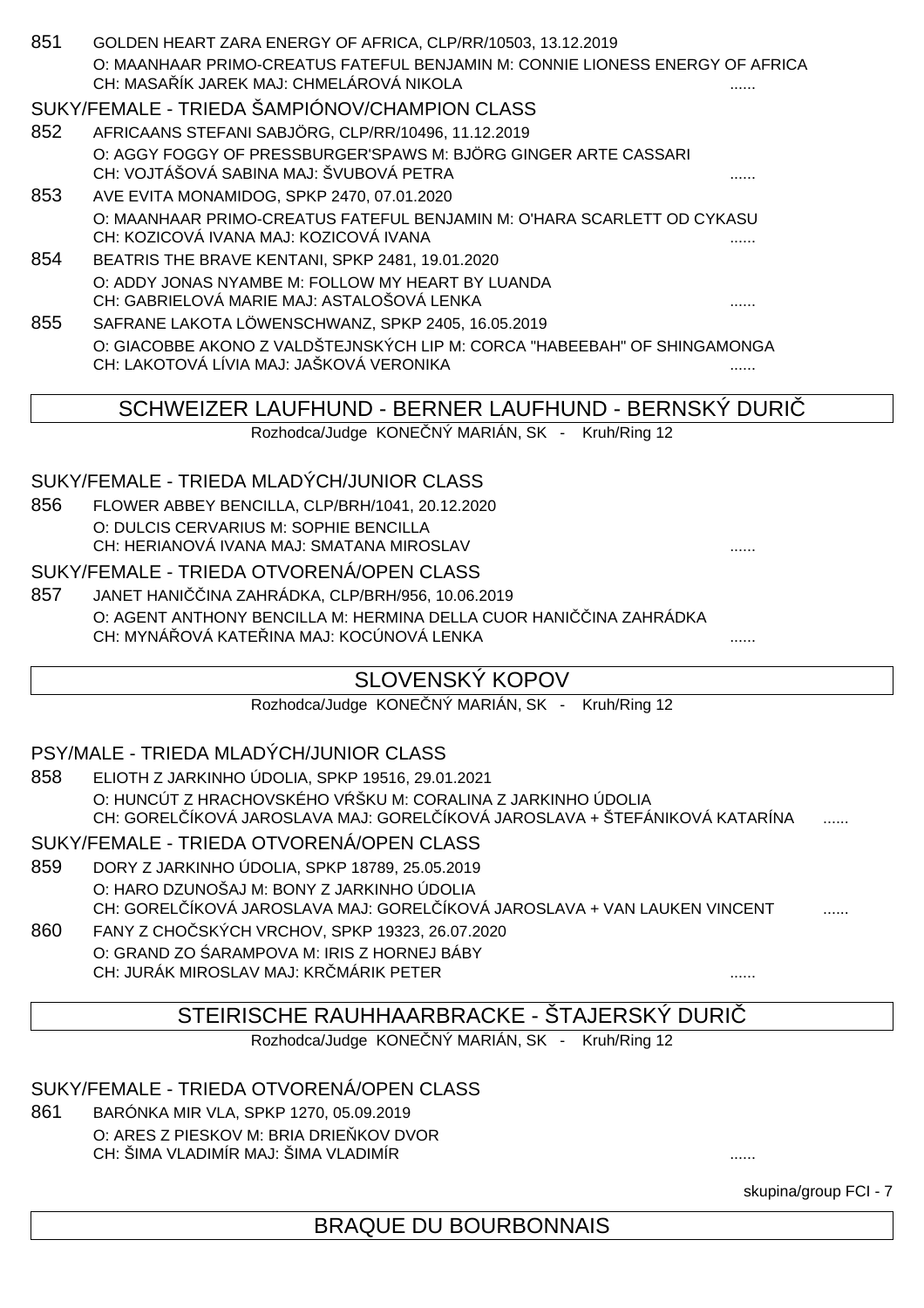#### SUKY/FEMALE - TRIEDA MLADÝCH/JUNIOR CLASS

862 APPLE PIE TOP BANANA, CLP/BOH/15, 08.06.2021 O: I´M THE BOSS DE LA VALLEE DE SHANKARA M: DAISY MAŽAS BROLIS CH: ŠIMONEK DAVID MAJ: ŠIMONEK DAVID

#### SUKY/FEMALE - TRIEDA ŠAMPIÓNOV/CHAMPION CLASS

863 DAISY MAŽAS BROLIS, CLP/BOH/2, 01.08.2017 O: JARON MAŽAS BROLIS M: JUST FOR ME DU PECH DU CAYROL CH: ŠIRMENIENÉ IRMA MAJ: ŠIMONEK DAVID **.......** .......

### ESKÝ FOUSEK - ČESKÝ FÚZA

Rozhodca/Judge JURSA JOZEF, SK - Kruh/Ring 13

PSY/MALE - TRIEDA PRACOVNÁ/WORKING CLASS

864 KERO OD JUHÁSA, SPKP 3778, 04.07.2018 O: LUC MAHOLÁNSKY LES M: DARKA OD JUHÁSA CH: JUHÁS ĽUBOŠ MAJ: ŠOKA VLADIMÍR ......

SUKY/FEMALE - TRIEDA OTVORENÁ/OPEN CLASS

865 ORA OD JUHÁSA, SPKP 3847, 26.12.2020 O: LUC MAHOLÁNSKY LES M: DARKA OD JUHÁSA CH: JUHÁS ĽUBOŠ MAJ: JUHÁS ĽUBOŠ ......

## DEUTSCHER KURZHAAR. VORSTEHHUND - NEMECKÝ KRÁTKOSRSTÝ STAVAČ

Rozhodca/Judge JURSA JOZEF, SK - Kruh/Ring 13

|     | PSY/MALE - TRIEDA MLADÝCH/JUNIOR CLASS                                                                                                                        |  |
|-----|---------------------------------------------------------------------------------------------------------------------------------------------------------------|--|
| 866 | MATES OD BLAVY, SPKP 7966, 29.05.2021                                                                                                                         |  |
|     | O: LIKAR Z DUBOVSKÝCH LUHOV M: BÁRA-BLAVA ZO ŠÚROVSKEJ DOLINY<br>CH: BENOVIC JOZEF MAJ: ŠOKA VLADIMÍR                                                         |  |
|     | PSY/MALE - TRIEDA STREDNÁ/INTERMEDIATE CLASS                                                                                                                  |  |
| 867 | INFERNO VOM LORDHOFF, JR 735914 NKD, 26.08.2020                                                                                                               |  |
|     | O: ULTIMO VON ICHENHEIM M: GRACE VOM LORDHOFF<br>CH: KOSANI LENKA A MILOŠ MAJ: KOSANI MILOŠ & LENKA                                                           |  |
|     | PSY/MALE - TRIEDA OTVORENÁ/OPEN CLASS                                                                                                                         |  |
| 868 | TORES MOON EYES, PKR. VII-19995, 30.03.2020                                                                                                                   |  |
|     | O: LENNY VOM MASSENBACH M: MOJRA MOON EYES<br>CH: LICHNIAK URSZULA MAJ: NOWAK MAREK                                                                           |  |
|     | PSY/MALE - TRIEDA PRACOVNÁ/WORKING CLASS                                                                                                                      |  |
| 869 | ZACHAR ZE SNU NEMRODA, PKR. VII-16615, 07.03.2017                                                                                                             |  |
|     | O: MIŁEK ZE SNU NEMRODA M: CZEREMCHA ZE SNU NEMRODA<br>CH: CICHO IZABELA I WALDEMAR MAJ: CICHO IZABELA I WALDEMAR                                             |  |
|     | SUKY/FEMALE - TRIEDA MLADÝCH/JUNIOR CLASS                                                                                                                     |  |
| 870 | FALLON Z PE E ADSKÝCH ROVÍN, SPKP 8000, 16.06.2021<br>O: UNKAS ZE ŠTÍPEK M: CORA Z PE E ADSKÝCH ROVÍN<br>CH: BARTOVI ADAM MAJ: ŠTRBOVÁ DOMINIKA + ŠTRBO MILAN |  |
|     | SUKY/FEMALE - TRIEDA OTVORENÁ/OPEN CLASS                                                                                                                      |  |
| 871 | ODY HASTRMÁNEK, CLP/KO/84269, 25.01.2020                                                                                                                      |  |
|     | O: ROCKY VOM SCHNEPFENSTRICH M: GINNA HASTRMÁNEK<br>CH: GRATCL JAROMÍR MAJ: SLOPOVSKÝ RADOMIL                                                                 |  |
| 872 | SZANTA ZE SNU NEMRODA, PKR. VII-17832, 21.03.2018                                                                                                             |  |
|     | O: ARES Z WŁODZIMIERZOWA M: MIŁKA ZE SNU NEMRODA<br>CH: CICHO IZABELA I WALDEMAR MAJ: CICHO IZABELA I WALDEMAR                                                |  |
|     | SUKY/FEMALE - TRIEDA PRACOVNÁ/WORKING CLASS                                                                                                                   |  |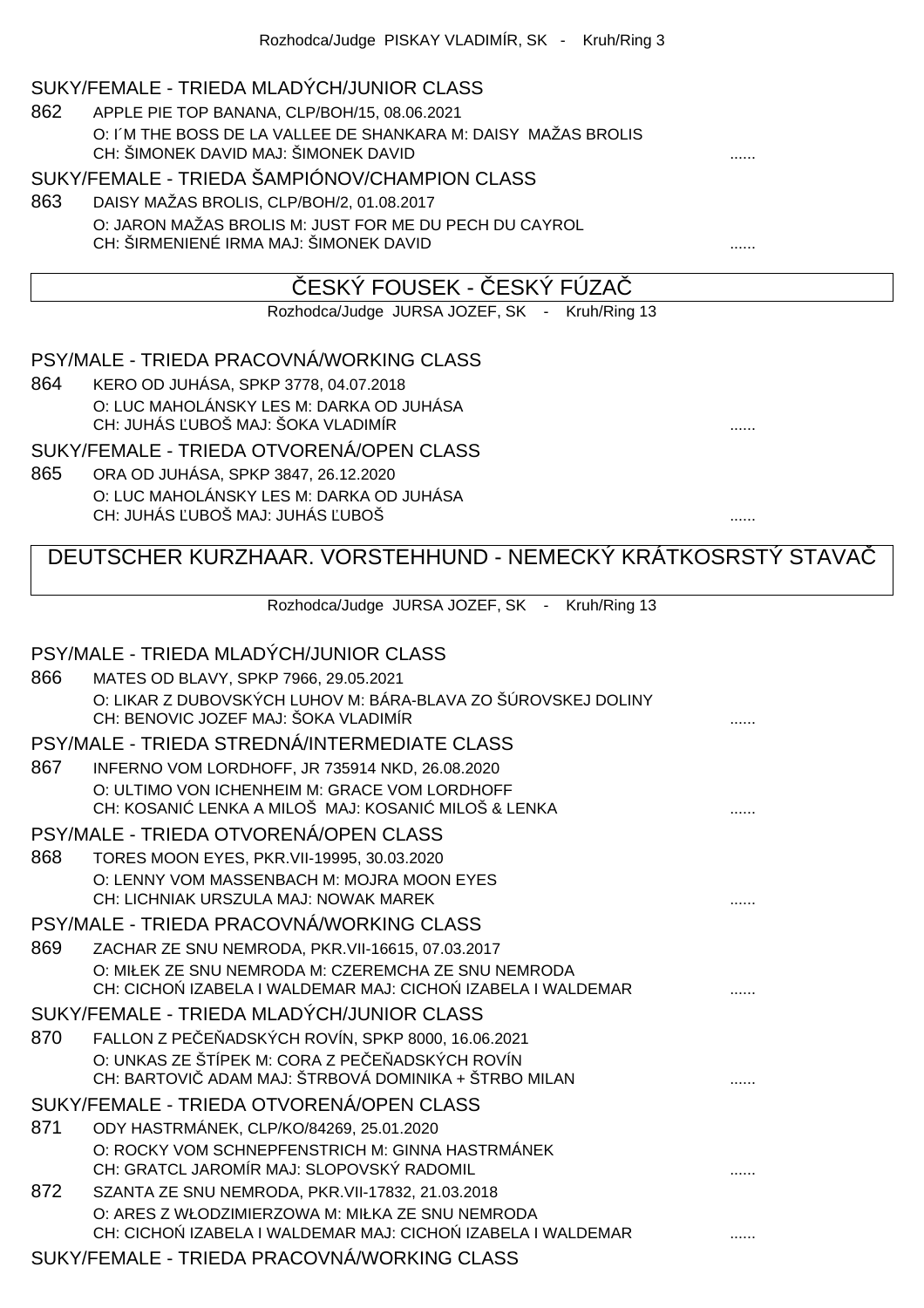## DEUTSCHER LANGHAAR. VORSTEHHUND - NEMECKÝ DLHOSRSTÝ STAVAČ

Rozhodca/Judge JURSA JOZEF, SK - Kruh/Ring 13

#### PSY/MALE - TRIEDA OTVORENÁ/OPEN CLASS

874 CIRO Z ČÍCHOVA, SPKP 280, 19.06.2020 O: HAKO Z BUDIŠOVSKÉ DOLINY M: KIRA Z KA-MIR BOHEMIA CH: ZIMOLA JOSEF MAJ: KOVÁROVÁ KLÁRA ......

## DRÓTSZÖRÜ MAGYAR VIZSLA - MA ARSKÝ DRÔTOSRSTÝ STAVA

Rozhodca/Judge PISKAY VLADIMÍR, SK - Kruh/Ring 3

#### PSY/MALE - TRIEDA OTVORENÁ/OPEN CLASS

875 KAKAT-LIGETI CIMBORA, SPKP 1347, 29.04.2020 O: DOLGOS-NIMRÓD ÁMOR M: NAGYALFÖLDI-VADÁSZ KIRA CH: SZÉLL IMRE MAJ: NAGY GABRIEL ......

#### SUKY/FEMALE - TRIEDA OTVORENÁ/OPEN CLASS

- 876 ARI DANOBIUS, SPKP 1336, 02.03.2020 O: LORD AT FURDOHAZI M: SUZANA CH: DANI DANIJEL MAJ: ORŠULA JÁN
- 877 CIFRA MUCHA, CLP/MOD/7529, 08.06.2019 O: FÜREDI VADÁSZ BÁRÓ M: FÜRDÖHÁZI VIKI CH: BAKOŠOVÁ LENKA MAJ: ADAMUŠKA KAREL ......

## ENGLISH POINTER - ANGLICKÝ POINTER

Rozhodca/Judge JURSA JOZEF, SK - Kruh/Ring 13

#### PSY/MALE - TRIEDA MLADÝCH/JUNIOR CLASS

- 878 ALBERT ZE SEDMÉHO RÁDKU, SPKP 1222, 13.06.2021 O: ELYEN Z MEŠINSKÉ HÁJOVNY M: GISA BIELY KOSTOL CH: KOŽUŠKO ROMAN MAJ: ŠKULTÉTY MICHAL ......
- 879 ROSSENARRA MEZZO, IRL B09859, 28.05.2021 O: SAREGRESI CLASSIC POINT M: WILDFIELD GINA CH: BROPHY MR AND MRS MAJ: ŠIMONEK DAVID

#### PSY/MALE - TRIEDA STREDNÁ/INTERMEDIATE CLASS

880 IKAR BIELY KOSTOL, SPKP 1201, 26.11.2020 O: ONLY CHOCO-LITO SCANDIACA M: KARRAMBA Z KARCZEWSKIEJ ZAGRODY CH: ADÁMEK MARTIN MAJ: FÁBRY LUKÁŠ ......

## ENGLISH SETTER - ANGLICKÝ SETER

Rozhodca/Judge PISKAY VLADIMÍR, SK - Kruh/Ring 3

#### PSY/MALE - TRIEDA MLADÝCH/JUNIOR CLASS

- 881 CLOS ERASMUS CASTERLY ROCK, RKF 6283262, 05.06.2021 O: LUCKSHERAY ONE IN A MILLION M: KENTAVROS IVI OF LUCKHERAY CH: LAZAREVA NINA MAJ: ZEMIAROVÁ MICHELLE
- 882 CLOS ERASMUS DONT BELIEVE ME JUST WATCH, MET.AS.6578/H/21, 10.10.2020 O: AERDEN'S SILVER FOG COLLECTION M: LUCKSHERAY RASSI DLYA PYATNISTOGO MIRA CH: LAZAREVA NINA MAJ: KAZINCZY ESZTER ......

#### PSY/MALE - TRIEDA STREDNÁ/INTERMEDIATE CLASS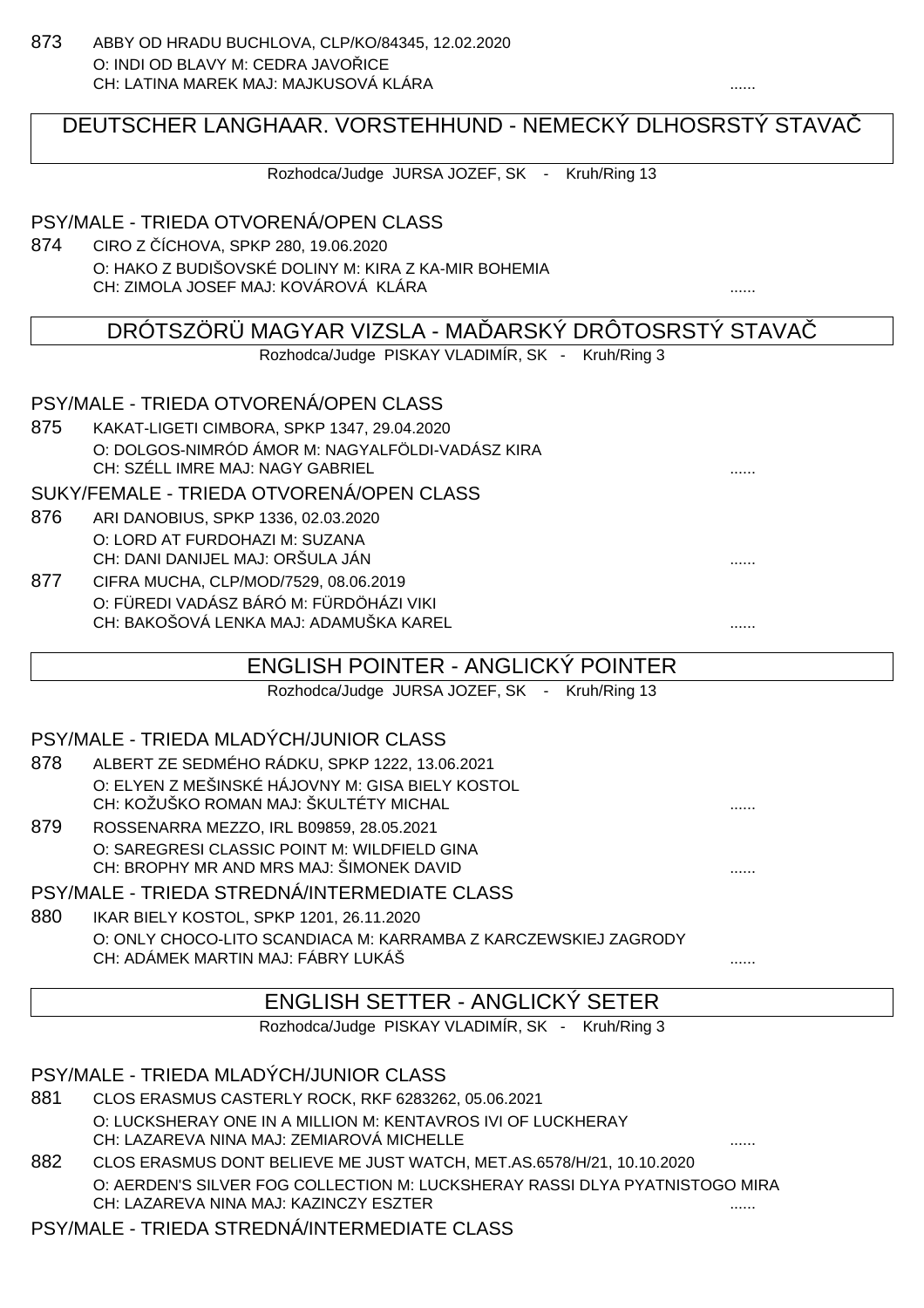|     | FEVINN ASH DAVARONI, SPKP 731, 17.07.2020<br>O: MERLIN OD ALPSKÉ PROT ŽE M: ESCA BRILLARE DAVARONI<br>CH: STUDÝNKOVÁ LUCIE MAJ: GOLIANOVÁ MARTINA                             |   |
|-----|-------------------------------------------------------------------------------------------------------------------------------------------------------------------------------|---|
| 884 | GORDON HALL BOURBON WHISKEY, RKF 5899668, 30.06.2020<br>O: AERDEN'S SILVER FOG COLLECTION M: GORDON HALL JASMINE<br>CH: SHALYGINA EKATERINA MAJ: ŠEDA JAROSLAV                |   |
|     | PSY/MALE - TRIEDA OTVORENÁ/OPEN CLASS                                                                                                                                         |   |
| 885 | KARLOS Z LUHOVÉ SE E, CLP/AS/6375, 07.07.2018<br>O: FALCO Z LUHOVÉ SE E M: A LEGENDARY ADVENTURE PARAMITA<br>CH: CAHLIK ARNOŠT MAJ: MICHNOVA VALERIA                          |   |
|     | PSY/MALE - TRIEDA ŠAMPIÓNOV/CHAMPION CLASS                                                                                                                                    |   |
| 886 | LUCKSHERAY PURE SOUL, CLP/AS/6461, 18.04.2019                                                                                                                                 |   |
|     | O: SET'R RIDGE'S NATIONAL RECKONING M: FAIRRAY NIGHTMARE<br>CH: CHERNYSHEVA TATIANA MAJ: DA KOVÁ HELENA                                                                       |   |
| 887 | USHER LENOX MORRISON, CLP/AS/6429, 21.06.2019                                                                                                                                 |   |
|     | O: OZZY MORRISON M: SOPHIA LOREN MAGENTA-IN-BLUE<br>CH: FABOVÁ SO A MAJ: BENÁ ANOVÁ DAGMAR                                                                                    |   |
|     | SUKY/FEMALE - TRIEDA STREDNÁ/INTERMEDIATE CLASS                                                                                                                               |   |
| 888 | WILHELMINE MORRISON, CLP/AS/6495, 21.09.2020                                                                                                                                  |   |
|     | O: LEGO AMAZES ME SIMARILION M: PRINCESS ELIZABETH MORRISON<br>CH: FABOVÁ SO A MAJ: FABOVÁ SO A                                                                               |   |
|     | SUKY/FEMALE - TRIEDA OTVORENÁ/OPEN CLASS                                                                                                                                      |   |
| 889 | RAPHIA STARRING IN SIMARILION, CLP/AS/6520, 25.07.2020                                                                                                                        |   |
|     | O: SHERADIN 'S STAR MANHATTAN M: LIMBA AMAZES ME SIMARILION<br>CH: NAJSAREK EWA A ALEKSANDER & GRABOWSCI MALGORZATA A RICHARD MAJ: LEPA OVÁ R ŽENA                            |   |
|     | SUKY/FEMALE - TRIEDA ŠAMPIÓNOV/CHAMPION CLASS                                                                                                                                 |   |
| 890 | EXPENSIVE STONE ACHÁT, MET.AS.6526/19, 06.07.2019                                                                                                                             |   |
|     | O: FAIRRAY GIVE ME FIVE M: FAIRRAY KEEP ON DANCING<br>CH: PÁLOCSKA HENRIETT MAJ: MELICHER JÁN                                                                                 |   |
|     |                                                                                                                                                                               | . |
|     | <b>GORDON SETTER</b>                                                                                                                                                          |   |
|     | Rozhodca/Judge PISKAY VLADIMÍR, SK - Kruh/Ring 3                                                                                                                              |   |
|     | PSY/MALE - TRIEDA STREDNÁ/INTERMEDIATE CLASS                                                                                                                                  |   |
| 891 | BRESTWOOD'S BATMAN IS BACK, SPKP 470, 17.05.2020                                                                                                                              |   |
|     | O: AMSCOT CHEYENNE POACHER M: BERENICA BLACKMOOR'S SHADOW<br>CH: MI EKOVÁ ALŽBETA MAJ: MI EKOVÁ ALŽBETA                                                                       |   |
|     | PSY/MALE - TRIEDA OTVORENÁ/OPEN CLASS                                                                                                                                         |   |
| 892 | ARES SANYBELL, CLP/GS/6923, 31.08.2019                                                                                                                                        |   |
|     | O: PASSION FILD PAY NO MIND M: BLAIRE PEARL MORAVIA<br>CH: VÁVRA PETR MAJ: HUBÁ KOVÁ BARBARA                                                                                  |   |
|     | PSY/MALE - TRIEDA ŠAMPIÓNOV/CHAMPION CLASS                                                                                                                                    |   |
| 893 | GALLARDO BLACK IVY, PKR.VII-17361, 25.02.2018<br>O: LUDSTAR GRISSOM M: LULLABY BLACK IVY                                                                                      |   |
|     | CH: WITKOWSKA AGATA MAJ: PANASIUK VIOLETTA                                                                                                                                    |   |
| 894 | TOMORROW'S ADVENTURE BLACK LOFTY, PKR.VII-17506, 12.04.2018<br>O: JASPER BLACK IVY M: MAMMA MIA BLACK LOFTY<br>CH: WÓJCIK-MAKSYMIEC EWA WÓJCIK-MAKSYMIEC MAJ: PIETRYKA MONIKA |   |
|     |                                                                                                                                                                               |   |
| 895 | SUKY/FEMALE - TRIEDA STREDNÁ/INTERMEDIATE CLASS                                                                                                                               |   |
|     | BRESTWOOD'S BLUE DA BA DEE, SPKP 471, 17.05.2020<br>O: AMSCOT CHEYENNE POACHER M: BERENICA BLACKMOOR'S SHADOW                                                                 |   |
|     | CH: MI EKOVÁ ALŽBETA MAJ: MI EKOVÁ ALŽBETA<br>SUKY/FEMALE - TRIEDA OTVORENÁ/OPEN CLASS                                                                                        |   |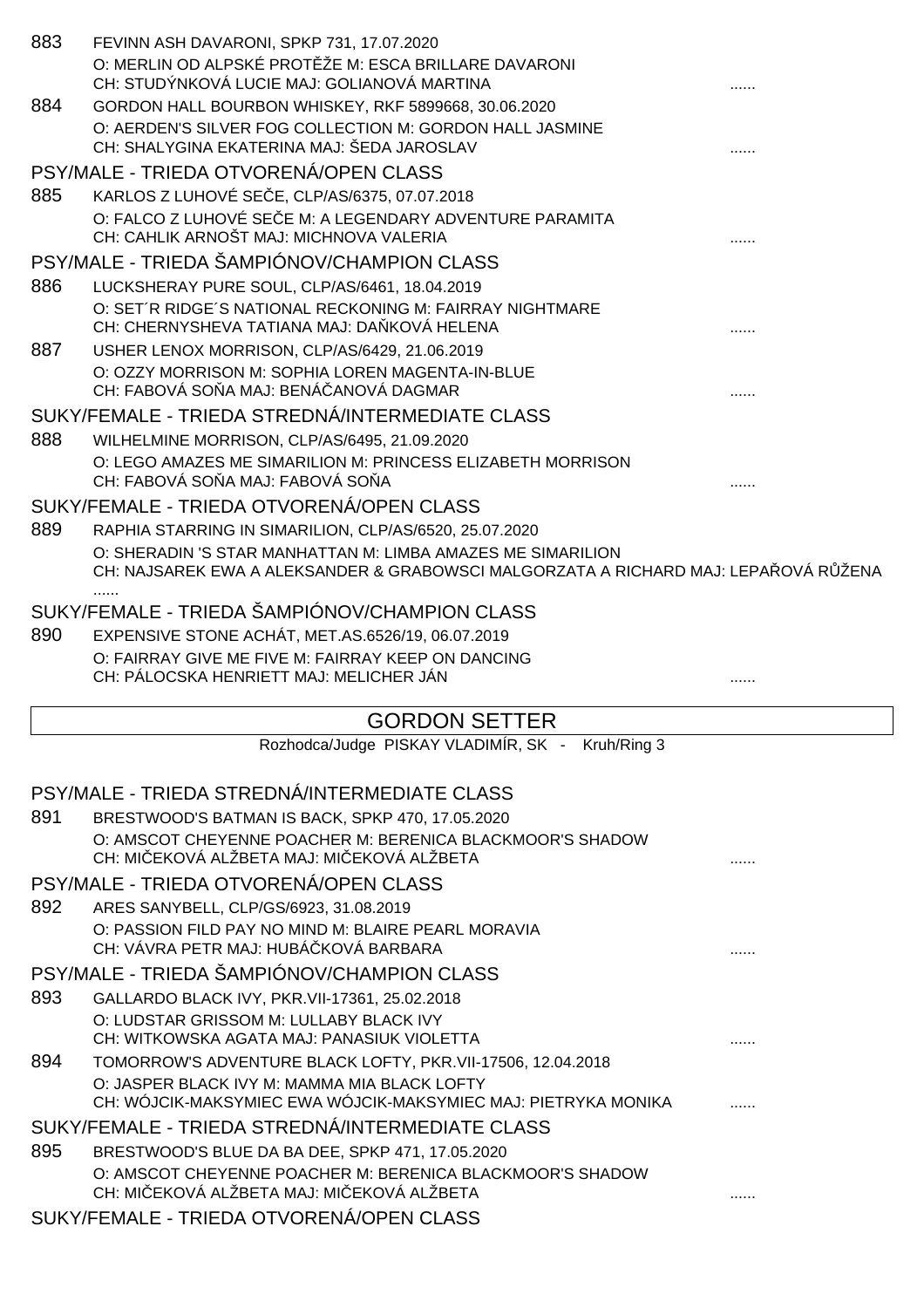| 896 | MORNING STAR BAD MEDICINE, PKR. VII-19046, 16.09.2019<br>O: WITCHER VESEMIR MIYAVI M: DREAM STAR KOCHANEJ EMILKI<br>CH: TRACZ ANNA MAJ: TRACZ ANNA                         |  |
|-----|----------------------------------------------------------------------------------------------------------------------------------------------------------------------------|--|
| 897 | QUITE A MIRACLE IN LOVE WITH DOREA, ÖHZB/GS 1561, 28.03.2020<br>O: CELTIC CHAOS KOCHANEJ EMILKI M: JAI'S TOFFEE FOR DOREA BLACK IVY<br>CH: ARCHAM DORIS MAJ: ARCHAM DORIS  |  |
|     | SUKY/FEMALE - TRIEDA ŠAMPIÓNOV/CHAMPION CLASS                                                                                                                              |  |
| 898 | PEPPER IN LOVE WITH DOREA, ÖHZB/GS 1534, 04.08.2018                                                                                                                        |  |
|     | O: FORESTER'S DEVILS ANSWER OF DARKMOOR M: JAI'S TOFFEE FOR DOREA BLACK IVY                                                                                                |  |
|     | CH: ARCHAM DORIS MAJ: ARCHAM DORIS                                                                                                                                         |  |
|     | IRISH RED AND WHITE SETTER - IRSKY SETER ERVENO-BIELY                                                                                                                      |  |
|     | Rozhodca/Judge PISKAY VLADIMÍR, SK - Kruh/Ring 3                                                                                                                           |  |
|     | PSY/MALE - TRIEDA MLADŠÍ DORAST/MINOR PUPPY CLASS                                                                                                                          |  |
| 899 | LANAMORE KIND KISS KRISTOPH, CLP/RWS/435, 28.10.2021                                                                                                                       |  |
|     | O: LANAMORE ALPHA EDITION ANGELO M: REDMORE DEBBIE                                                                                                                         |  |
|     | CH: KRU AYOVÁ IVETA MAJ: BENÁ ANOVÁ DAGMAR                                                                                                                                 |  |
|     | PSY/MALE - TRIEDA DORAST/PUPPY CLASS                                                                                                                                       |  |
| 900 | DEXTER Z DRVÁLOVSKÉHO REVÍRU, CLP/RWS/424, 29.08.2021                                                                                                                      |  |
|     | O: LANAMORE ALPHA EDITION ANGELO M: MC GILLICUDDY'S LUCY<br>CH: SEDLÁKOVÁ JANA MAJ: LEPA OVÁ EVA                                                                           |  |
|     |                                                                                                                                                                            |  |
|     | PSY/MALE - TRIEDA ŠAMPIÓNOV/CHAMPION CLASS                                                                                                                                 |  |
| 901 | BOJAR Z DRVÁLOVSKÉHO REVÍRU, CLP/RWS/366, 18.12.2019<br>O: CELTIC RED AND WHITE ORSON M: MC GILLICUDDYS LUCY                                                               |  |
|     | CH: SEDLÁKOVÁ JANA MAJ: SEDLÁKOVÁ JANA                                                                                                                                     |  |
|     |                                                                                                                                                                            |  |
|     | IRISH RED SETTER - ÍRSKY SETER<br><b>ERVENY</b>                                                                                                                            |  |
|     |                                                                                                                                                                            |  |
|     | Rozhodca/Judge PISKAY VLADIMÍR, SK - Kruh/Ring 3                                                                                                                           |  |
|     | PSY/MALE - TRIEDA MLADÝCH/JUNIOR CLASS                                                                                                                                     |  |
| 902 | YASSEN SLOVAK BASE, SPKP 2026, 05.05.2021                                                                                                                                  |  |
|     | O: NAVARRO JAY SLOVAK BASE M: TARA JAY SLOVAK BASE<br>CH: SOJKOVÁ DAGMAR MAJ: KUCHAROVI OVÁ DANA                                                                           |  |
|     | PSY/MALE - TRIEDA STREDNÁ/INTERMEDIATE CLASS                                                                                                                               |  |
| 903 | GUESS WHO'S BACK ANKALIMA, PKR. VII-19488, 22.11.2020                                                                                                                      |  |
|     | O: CH GWENDARIFF UNKNOWN SOLDIER M: ALL YOU NEED IS LOVE IRISH DEVILS<br>CH: STASIULEWICZ SYLWIA MAJ: JANIK ALEKSANDRA                                                     |  |
|     | PSY/MALE - TRIEDA OTVORENÁ/OPEN CLASS                                                                                                                                      |  |
| 904 | EMINEM LOFTY, PKR. VII-18686, 30.01.2020                                                                                                                                   |  |
|     | O: GLIMMER NOBLESSE CLOUD DANCER M: DOLCEVITA FOR LOFTY ENTUZIASTAS<br>CH: WÓJCIK-MAKSYMIEC EWA MAJ: WÓJCIK-MAKSYMIEC EWA                                                  |  |
|     | PSY/MALE - TRIEDA VETERÁNOV/VETERAN CLASS                                                                                                                                  |  |
| 905 | EARNEST ENTHUSIAST EVERDENE, CLP/IS/15806, 02.01.2013                                                                                                                      |  |
|     | O: SALFORD WIZARD Z ARISLANDU M: NEIVEN AROUSE ADMIRATION<br>CH: HULÍKOVÁ KATE INA MAJ: VIKTO ÍKOVÁ JARMILA                                                                |  |
|     | SUKY/FEMALE - TRIEDA STREDNÁ/INTERMEDIATE CLASS                                                                                                                            |  |
| 906 | XULIA JAY SLOVAK BASE, SPKP 2007, 09.05.2020                                                                                                                               |  |
|     | O: ANAKIN SKYWALKER FROM CRAWFORD LAND M: UK VICTORY JAY SLOVAK BASE<br>CH: SOJKOVÁ DAGMAR MAJ: SOJKOVÁ DAGMAR                                                             |  |
|     | SUKY/FEMALE - TRIEDA OTVORENÁ/OPEN CLASS                                                                                                                                   |  |
| 907 | ELLA FITZGERALD LOFTY, PKR.VII-18685, 30.01.2020                                                                                                                           |  |
|     | O: GLIMMER NOBLESSE CLOUD DANCER M: DOLCEVITA FOR LOFTY ENTUZIASTAS<br>CH: WOJCIK-MAKSYMIEC EWA MAJ: WÓJCIK-MAKSYMIEC EWA<br>SUKY/FEMALE - TRIEDA ŠAMPIÓNOV/CHAMPION CLASS |  |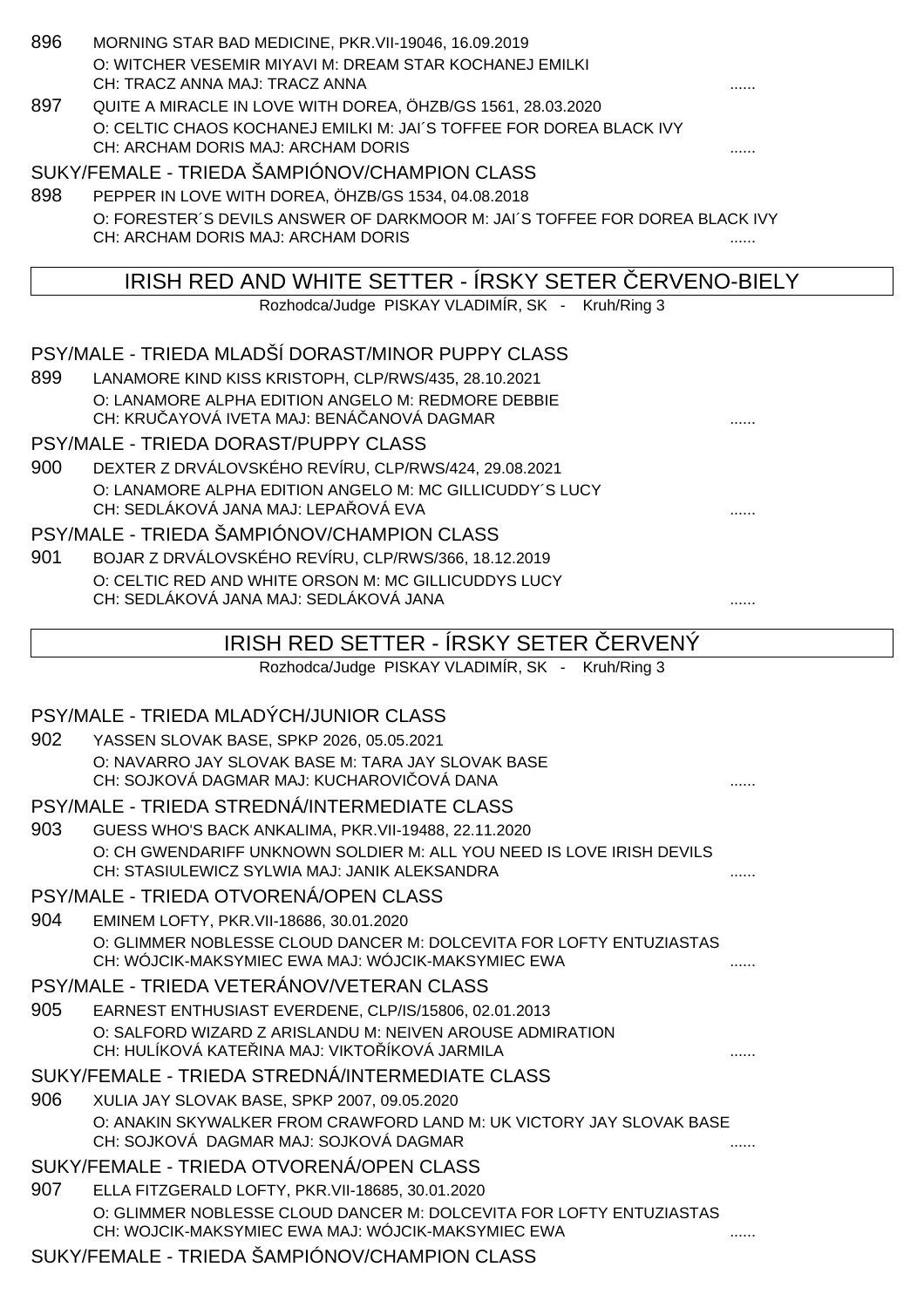908 RITA HAYWORTH Z ARISLANDU, PKR.VII-18122, 23.03.2018 O: LANASCOL SMOKE AND MIRRORS M: NIGHT IN BLUE Z ARISLANDU CH: KONKIEL JADWIGA MAJ: PLEWKA PATRYCJA

# KLEINER MÜNSTERLÄNDER VORSTEHHUND - MALÝ MÜNSTERLANDSKÝ STAVAČ

Rozhodca/Judge JURSA JOZEF, SK - Kruh/Ring 13

### PSY/MALE - TRIEDA ŠAMPIÓNOV/CHAMPION CLASS

909 ASTON MARTIN JANMARKET'S GARDEN, CLP/MMO/11734, 15.03.2018 O: GI O Z KULATÉHO KOPCE M: ANGELIKA Z ROMANOVA CHOVU CH: PEROUTKA JAN MAJ: DOLEŽALOVÁ ALENA ......

#### SUKY/FEMALE - TRIEDA MLADÝCH/JUNIOR CLASS

910 MONA LISA VON KOBERWITZ, PKR.VII-19913, 15.03.2021 O: ASLAN OD ZBOJNICKEHO POTOKA M: JAWA HERBU DROP CH: KRYSKA MAGDALENA MAJ: KRYSKA MAGDALENA ......

### RÖVIDSZÖRÜ MAGYAR VIZSLA - MA ÓARSKÝ KRÁTKOSRSTÝ STAVA

| Rozhodca/Judge PISKAY VLADIMIR, SK |  |  |  |  | Kruh/Ring 3 |
|------------------------------------|--|--|--|--|-------------|
|------------------------------------|--|--|--|--|-------------|

# PSY/MALE - TRIEDA MLADŠÍ DORAST/MINOR PUPPY CLASS

| 911 | AXEL ROSE DOLCE MAFIA, SPKP 4272, 21.10.2021                                                                         |  |
|-----|----------------------------------------------------------------------------------------------------------------------|--|
|     | O: SLONECZNY TOKAJ FIGOWE POLA M: AILEEN Z KAROLOVEJ ZHRADY<br>CH: SVR KOVÁ IVANA MAJ: PA ESOVÁ ZUZANA + PA ES LUKÁŠ |  |
|     | PSY/MALE - TRIEDA MLADÝCH/JUNIOR CLASS                                                                               |  |
| 912 | AZOR FLAIR WATERRA, SPKP 4131, 07.03.2021                                                                            |  |
|     | O: VADÁSZPAJTÁS THYMOS-ICHNOBATES M: BIBE ZEULEUS<br>CH: JANIGOVÁ MARTINA MAJ: PILINSKÝ PETER                        |  |
| 913 | FRODO PRESSBURG HONEY, SPKP 4185, 10.05.2021                                                                         |  |
|     | O: HARRY Z HORNÝCH SALÍB M: BONNIE PRESSBURG HONEY<br>CH: LESKO RADOSLAV MAJ: RMOUTILOVÁ MONIKA + RMOUTIL JAKUB      |  |
| 914 | KODY Z HORNÝCH SALÍB, SPKP 4069, 21.12.2020                                                                          |  |
|     | O: PARLAGI-VADÁSZ CIMBORA M: HÉDY Z HORNÝCH SALÍB<br>CH: DOBRÝ PETER MAJ: ERVENÁK MARTIN                             |  |
| 915 | REBEL ROYAL DE HUNTER, SPKP 4095, 09.02.2021                                                                         |  |
|     | O: HARRY Z HORNÝCH SALIB M: DIXI ROYAL DE HUNTER<br>CH: MACKYOVÁ LUJZA MAJ: RIGOVÁ ZUZANA                            |  |
|     | PSY/MALE - TRIEDA STREDNÁ/INTERMEDIATE CLASS                                                                         |  |
| 916 | HENDRIX JIMMY MAJESTY THUG, SPKP 4238, 28.08.2020                                                                    |  |
|     | O: DOLLAR VIVES BOHEMIA M: EVORY MAJESTY THUG<br>CH: ŠEDOVÁ JANA MAJ: CORI ADELA                                     |  |
| 917 | WIDMO Z KO CA BURZY, PKR. VII-19136, 10.06.2020                                                                      |  |
|     | O: SHILLA LINE EURO M: GRAPPA VIZSLA HOLLY DOGSLAND<br>CH: BARTYZEL ANNA MAJ: PONIECKI MICHAŁ                        |  |
|     | PSY/MALE - TRIEDA OTVORENÁ/OPEN CLASS                                                                                |  |
| 918 | BUGGYR KING TRENCHTOWN ROCK, SPKP 3930, 17.04.2020                                                                   |  |
|     | O: HARRY Z HORNÝCH SALÍB M: CATHY Z WEITOVHO LOMU<br>CH: PIŠOJOVÁ LUCIA MAJ: RADULAYOVÁ PETRA                        |  |
| 919 | DANTE PRESSBURG HONEY, SPKP 3801, 15.04.2019                                                                         |  |
|     | O: BEN ALEKŠINSKÁ DOLINA M: BONNIE PRESSBURG HONEY<br>CH: LEŠKO RADOSLAV MAJ: ŠIMON BRANISLAV                        |  |
|     | PSY/MALE - TRIEDA PRACOVNÁ/WORKING CLASS                                                                             |  |
| 920 | CHARLIE BERTONI PRAGUE, SPKP 3980, 23.04.2019                                                                        |  |
|     | O: CSÖVÁRBERKI VADÁSZ M: CLOE BERTONI PRAGUE<br>CH: MUNŽILOVÁ DÁŠA MAJ: KOVÁ OVÁ ZUZANA                              |  |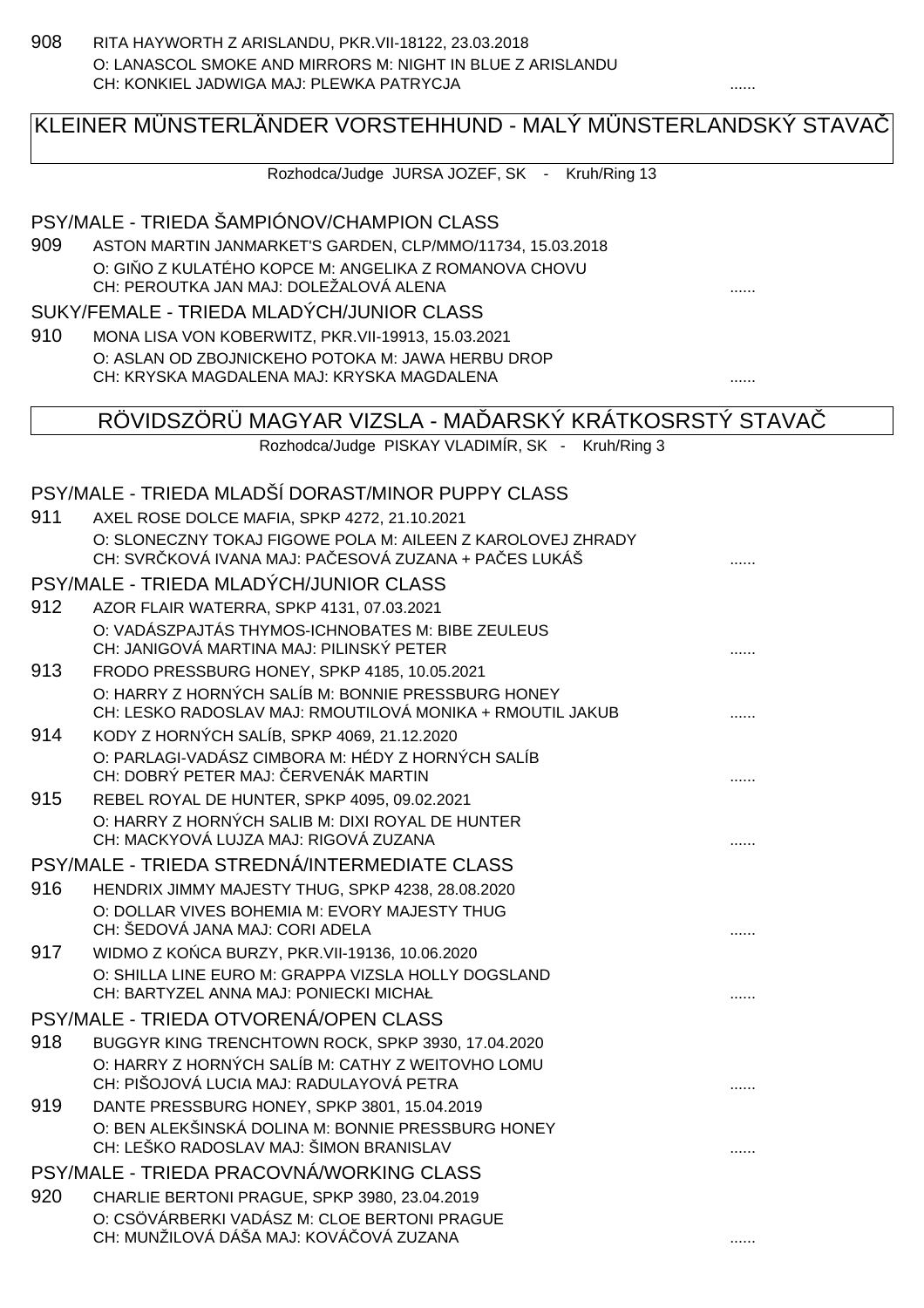| 921 | LÉBÉNY-HANSÁGI KÁZMÉR, SPKP 3736, 09.06.2018<br>O: HARRY Z HORNÝCH SALÍB M: CSOKOLÁNDY JUHAR KARA<br>CH: NÉMETH TIBOR MAJ: DOVI OVI OVÁ JANA |   |
|-----|----------------------------------------------------------------------------------------------------------------------------------------------|---|
|     | PSY/MALE - TRIEDA ŠAMPIÓNOV/CHAMPION CLASS                                                                                                   |   |
| 922 | GUIDO MAGYAR TIM, PKR.VII-19057, 15.05.2020                                                                                                  |   |
|     | O: QUATRO MAGYAR TIM M: FREEDOM OF SKYROCKET                                                                                                 |   |
|     | CH: MICHALAK LIDIA MAJ: ŁOPAT SANDRA                                                                                                         |   |
| 923 | MAGASPARTI RUTINOS MAD MAX, CLP/MOK/6996, 14.07.2018                                                                                         |   |
|     | O: MAGASPARTI RUTINOS BRUTUS M: MAGASPARTI RUTINOS ABBA<br>CH: MARMAROSI ANNA MAJ: MUNŽILOVÁ DAGMAR                                          |   |
|     | SUKY/FEMALE - TRIEDA MLADÝCH/JUNIOR CLASS                                                                                                    |   |
| 924 | BOUNCY BEAN DANITTY, CLP/MOK/7934, 27.03.2021                                                                                                |   |
|     | O: HARLEY MAŽAS BROLIS M: MADELEINE DANITTY                                                                                                  |   |
|     | CH: SVOBODOVÁ LUCIE MAJ: BRABCOVÁ JANA + BRABEC STANISLAV                                                                                    |   |
| 925 | CSILLAG CARICE DANITTY, CLP/MOK/8168, 03.06.2021                                                                                             |   |
|     | O: CHWOST RUDA SZATA M: ROCKSTAR DANITTY                                                                                                     |   |
|     | CH: SVOBODOVÁ LUCIE MAJ: TRUIJENS EELKO                                                                                                      |   |
| 926 | DORIS LEVANDRE, SPKP 4174, 24.04.2021<br>O: VADÁSZFAI PERGÖ M: HANNAH ARTEMIS MORÁVIA                                                        |   |
|     | CH: ORBÁN ANDREA MAJ: DOVI OVI OVÁ JANA                                                                                                      |   |
| 927 | KEREI K RISES ELZA, SPKP 4125, 03.04.2021                                                                                                    |   |
|     | O: BEN ALEKŠINSKÁ DOLINA M: ALLY PRESSBURG HONEY                                                                                             |   |
|     | CH: MARTON TIBOR MAJ: MARTON TIBOR                                                                                                           |   |
| 928 | SUCRE Z WIERZBOWEGO MIASTA, CLP/MOK/8500, 26.02.2021                                                                                         |   |
|     | O: MORDAG Z PANSKYCH LESU M: UKANYA Z TALCHEJÓW<br>CH: KLUSOWSKA MALGORZATA MAJ: HOLE EK MIROSLAV                                            |   |
|     | SUKY/FEMALE - TRIEDA STREDNÁ/INTERMEDIATE CLASS                                                                                              |   |
| 929 | AKKY OD HRADOVÉ STUDÁNKY, CLP/MOK/7635, 21.09.2020                                                                                           |   |
|     | O: TOLDIN'S TRUE TO TRADITION M: HALSTON ROSE                                                                                                |   |
|     | CH: Š ASTOVÁ MARKÉTA MAJ: SVOZÍLKOVÁ MARCELA                                                                                                 |   |
| 930 | CINI LEVANDRE, SPKP 3939, 21.04.2020<br>O: VADÁSZFAI PERG M: HANNAH ARTEMIS MORÁVIA                                                          |   |
|     | CH: ORBÁN ANDREA MAJ: ROMÁN ROBERT                                                                                                           | . |
|     | SUKY/FEMALE - TRIEDA OTVORENÁ/OPEN CLASS                                                                                                     |   |
| 931 | ABBIE BOHEMIA BAŽANT, CLP/MOK/7062, 25.06.2019                                                                                               |   |
|     | O: CSÁRDÁS DANITTY M: NOEMI ROSE GURDAU                                                                                                      |   |
|     | CH: BAŽANT LEOŠ MAJ: MÜLLEROVÁ HANA                                                                                                          |   |
| 932 | BEAUTIFUL BELLA TRENCHTOWN ROCK, SPKP 3931, 17.04.2020<br>O: HARRY Z HORNÝCH SALÍB M: CATHY Z WEITOVHO LOMU                                  |   |
|     | CH: PIŠOJOVÁ LUCIA MAJ: CSÁMPAY ATTILA                                                                                                       |   |
| 933 | INDIANA BERTONI PRAGUE, CLP/MOK/7498, 15.05.2020                                                                                             |   |
|     | O: MAD MAX MAGASPARTI RUTINOS M: CLAUDIE BERTONI PRAGUE                                                                                      |   |
|     | CH: MUNŽILOVÁ DAGMAR MAJ: MUNŽILOVÁ DAGMAR                                                                                                   |   |
|     | SUKY/FEMALE - TRIEDA PRACOVNÁ/WORKING CLASS                                                                                                  |   |
| 934 | LIMETKA TAJEMSTVÍ KARPAT, CLP/MOK/6724, 30.01.2019                                                                                           |   |
|     | O: AMBRAVITTORIYA AMADEUS M: DAFNÉ BOGLARCA<br>CH: LATINOVÁ MI ULKOVÁ PAVLA MAJ: LATINOVÁ MI ULKOVÁ PAVLA                                    |   |
|     | SUKY/FEMALE - TRIEDA ŠAMPIÓNOV/CHAMPION CLASS                                                                                                |   |
| 935 | XTRAVAGANZA DANITTY, CLP/MOK/7274, 18.02.2020                                                                                                |   |
|     | O: DEARLY BELOVED FREE JAZZ M: MADELEINE DANITTY                                                                                             |   |
|     | CH: SVOBODOVÁ LUCIE MAJ: VALOVÁ KATE INA                                                                                                     |   |
|     |                                                                                                                                              |   |

# SLOVENSKÝ HRUBOSRSTÝ STAVA

Rozhodca/Judge JURSA JOZEF, SK - Kruh/Ring 13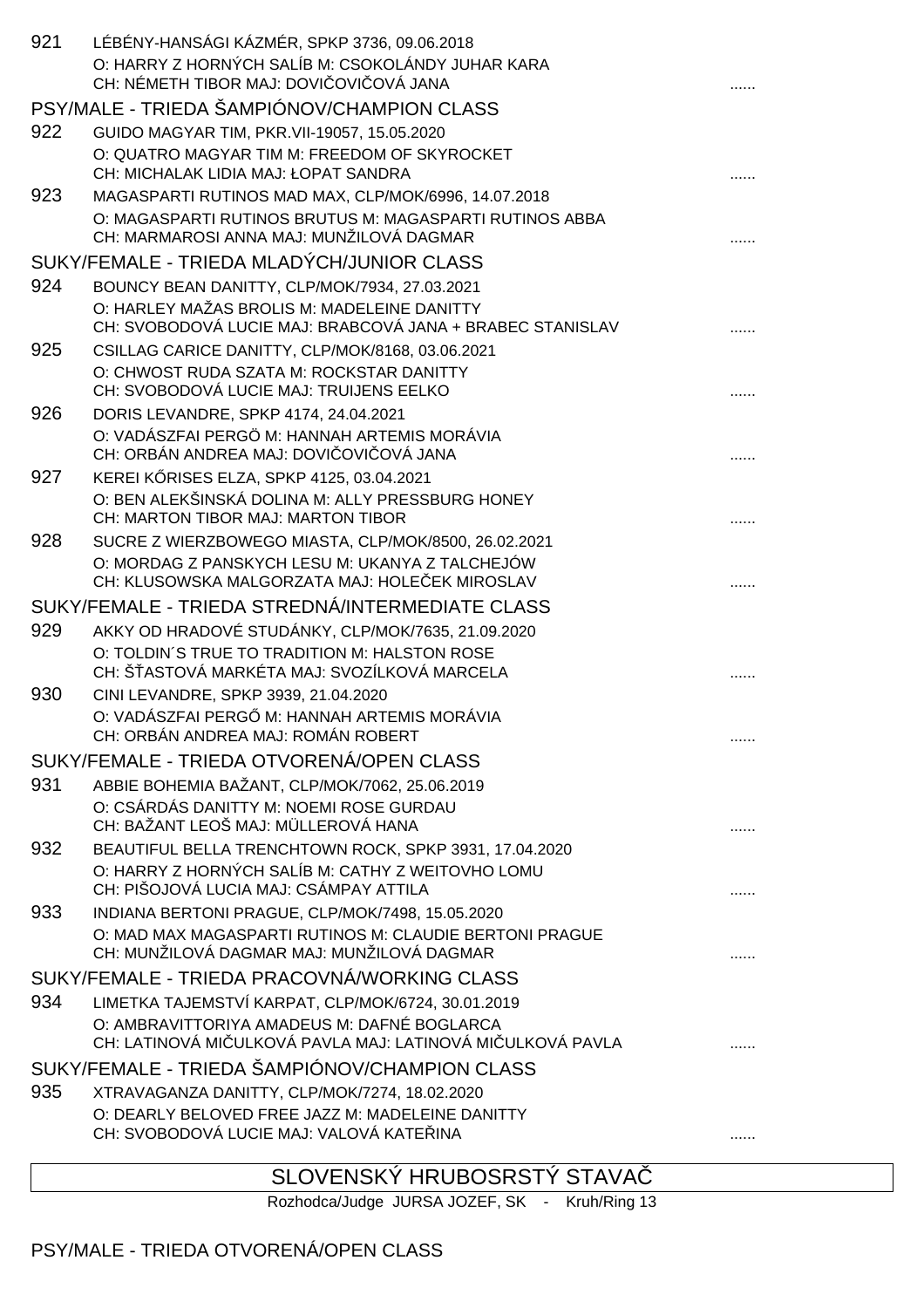| 936 | VAN GOGH ACTA NON VERBA, SPKP RG 1869, 03.02.2020                                                        |   |
|-----|----------------------------------------------------------------------------------------------------------|---|
|     | O: GANDALF ACTA NON VERBA M: IKEA ACTA NON VERBA<br>CH: BÍLY PETER MAJ: ŠOLTÉS TOMÁŠ                     |   |
|     | PSY/MALE - TRIEDA ŠAMPIÓNOV/CHAMPION CLASS                                                               |   |
| 937 | CASH DANIBULL, SPKP RG 1814, 07.05.2019                                                                  |   |
|     | O: ALAN Z PRANDORFA M: DANIBULL ASILLYA SILVERTINA<br>CH: HREŽÍK DANIEL MAJ: URDINA DUŠAN                |   |
|     | SUKY/FEMALE - TRIEDA DORAST/PUPPY CLASS                                                                  |   |
| 938 | BRIXY Z BREHOV, SPKP 2083, 15.07.2021                                                                    |   |
|     | O: GERAN HUKOV V ŠOK M: BONA Z PRANDORFA<br>CH: DEVIATKA PETRÁK VERONIKA MAJ: DEVIATKA PETRÁK VERONIKA   |   |
|     | SUKY/FEMALE - TRIEDA MLADÝCH/JUNIOR CLASS                                                                |   |
| 939 | EYWA DANIBULL, SPKP RG 2058, 12.06.2021                                                                  |   |
|     | O: PIERKO DRU-WYD M: ASILLYA SILVERTINA DANIBULL<br>CH: HREŽÍK DANIEL MAJ: HREŽÍK DANIEL + HREŽÍKOVÁ EVA |   |
|     | SUKY/FEMALE - TRIEDA STREDNÁ/INTERMEDIATE CLASS                                                          |   |
| 940 | CIDER ACTA NON VERBA, SPKP RG 1983, 16.08.2020                                                           |   |
|     | O: D.J. ACTA NON VERBA M: LADA ACTA NON VERBA<br>CH: BÍLY PETER MAJ: NÉMETHOVÁ O GA                      | . |
|     | COINIONIE ITALIANIO                                                                                      |   |

#### SPINONE ITALIANO

Rozhodca/Judge JURSA JOZEF, SK - Kruh/Ring 13

|     | PSY/MALE - TRIEDA MLADÝCH/JUNIOR CLASS                     |  |
|-----|------------------------------------------------------------|--|
| 941 | SKERLI MANDARIN, RKF 6315174, 12.05.2021                   |  |
|     | O: XANTOS ROSS CYNOPOLIS M: SKERLI BOUGAINVILLEA           |  |
|     | CH: UKRAINTSEVA SVETLANA MAJ: LETKOVÁ IVANA                |  |
|     | PSY/MALE - TRIEDA PRACOVNÁ/WORKING CLASS                   |  |
| 942 | FIDO AROVNÉ SRDCE, CLP/SPI/159, 11.11.2019                 |  |
|     | O: ALBERTO AROVNÉ SRDCE M: MOIRA DI RIMNIS                 |  |
|     | CH: BASTLOVÁ VLASTA MAJ: BASTLOVÁ VLASTA                   |  |
|     | PSY/MALE - TRIEDA ŠAMPIÓNOV/CHAMPION CLASS                 |  |
| 943 | ARCHIBALD MOJA LÁSKA, SPKP 75, 22.09.2019                  |  |
|     | O: JOSHUA THEOGONIA BLACK M: XANTIPA ROSS CYNOPOLIS        |  |
|     | CH: MANDÍKOVÁ LEA MAJ: MANDÍKOVÁ LEA                       |  |
|     | SUKY/FEMALE - TRIEDA STREDNÁ/INTERMEDIATE CLASS            |  |
| 944 | SKERLI LATHRISSIA ROS'S CYNOPOLIS, RKF 5989854, 11.09.2020 |  |
|     | O: XANTOS ROSS CYNOPOLIS M: SKERLI AZALEA STELLA MARIS     |  |
|     | CH: UKRAINTSEVA SVETLANA MAJ: LETKOVÁ IVANA                |  |
|     | SUKY/FEMALE - TRIEDA ŠAMPIÓNOV/CHAMPION CLASS              |  |
| 945 | MOIRA DI RIMNIS, CLP/SPI/151, 01.11.2017                   |  |
|     | O: BEL DI RIMNIS M: TITTI DI RIMNIS                        |  |
|     | CH: ZACCO PIER SECONDO MAJ: BASTLOVÁ VLASTA                |  |

#### WEIMARANER KURZHAAR - WEIMARSKÝ KRÁTKOSRSTÝ STAVAČ

Rozhodca/Judge JURSA JOZEF, SK - Kruh/Ring 13

# PSY/MALE - TRIEDA MLADÝCH/JUNIOR CLASS

#### 946 BALDO MARLON LORD TATRA ROCKET, SPKP 2195, 10.04.2021 O: DESTINY´S TOUCH FROM ARTENIKÉ M: ANGELA MONTENEGRO TATRA ROCKET CH: JANČÍKOVÁ ĽUBOMÍRA MAJ: KOSTKOVÁ LENKA ......

# PSY/MALE - TRIEDA OTVORENÁ/OPEN CLASS

947 FORREST GUMP FROM ARTENIKÉ, CLP/VOK/11623, 30.04.2020 O: KLEIN SHEFIS M: DESERT ROSE FROM ARTENIKÉ CH: KARCH ÁKOVÁ DAGMAR MAJ: KARCH ÁKOVÁ DAGMAR  $\ldots$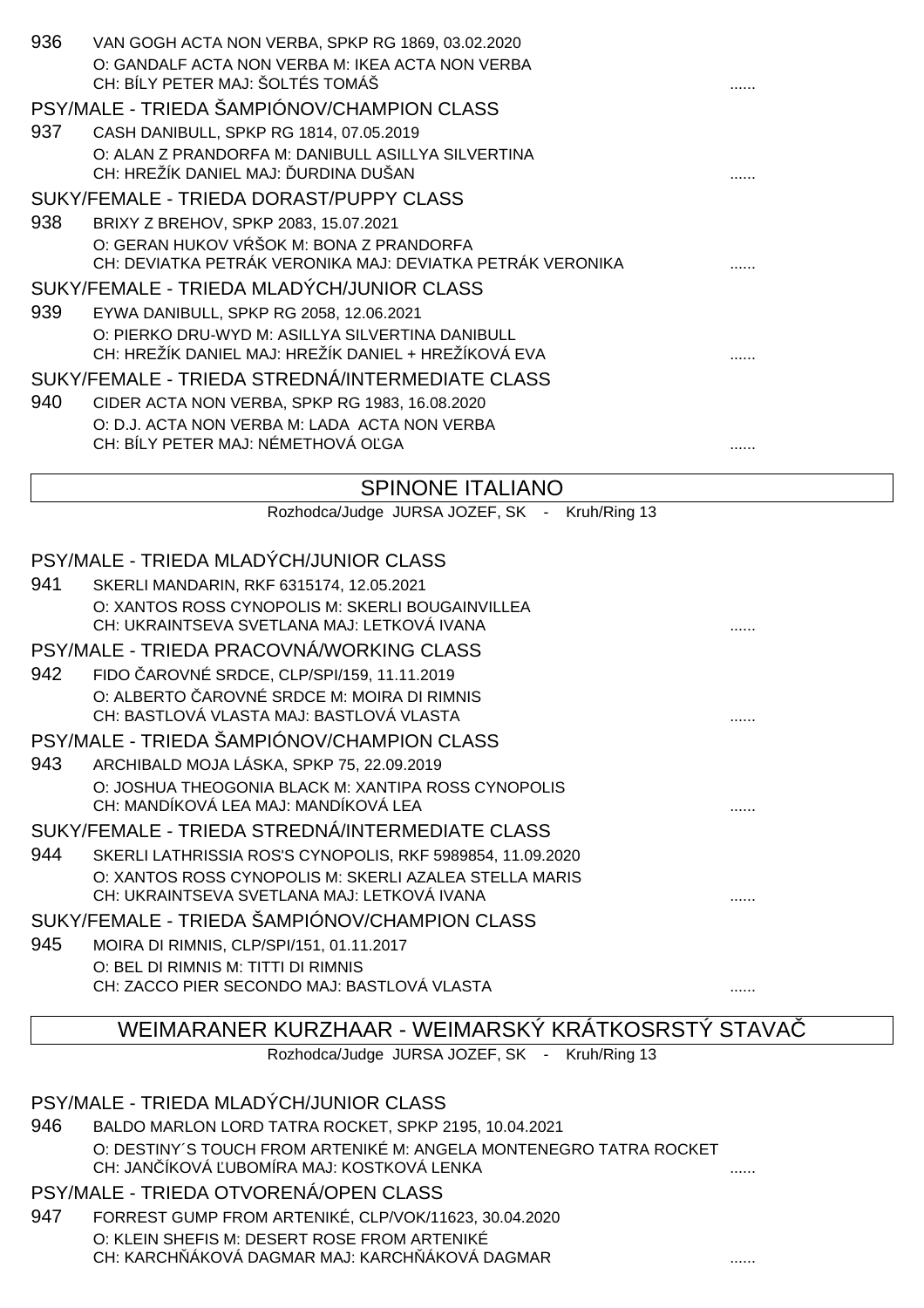|     | PSY/MALE - TRIEDA PRACOVNÁ/WORKING CLASS                                                                                  |   |
|-----|---------------------------------------------------------------------------------------------------------------------------|---|
| 948 | CAESAR OD RYBNÍKA PODHORÁKU, SPKP 1918, 26.03.2018                                                                        |   |
|     | O: CARAMEL LOVE DE DONAWITZ M: ELMA OD STARÉHO KR E POD ERTÍ SKÁLOU<br>CH: MÜLLEROVÁ DENISA MAJ: DUDO MATÚŠ               |   |
|     | PSY/MALE - TRIEDA ŠAMPIÓNOV/CHAMPION CLASS                                                                                |   |
| 949 | DESTINY'S TOUCH FROM ARTENIKÉ, CLP/VOK/9628, 20.11.2014                                                                   |   |
|     | O: GREYSPIRIT ROYAL SCOT AT TRILITE M: ELIZABETH THE QUEEN SIRIUS NOVA<br>CH: VELI KOVÁ DAGMAR MAJ: CÁPALOVÁ DANA         |   |
| 950 | EVERLASTING ORCAN OF GREYNIE, SPKP 2058, 13.02.2019                                                                       |   |
|     | O: ALL-STAR ALONSO ATAGORA M: A WILD BLOSSOM ARRYA GREYNIE<br>CH: PÍCHOVÁ JANA MAJ: VARGA SAMUEL + KOSTKOVÁ NATÁLIA       |   |
| 951 | FREDDIE HUMAN TOUCH, SPKP 2023, 03.05.2019                                                                                |   |
|     | O: WEISUP ROYAL FLUSH AT BROMHUND M: ALLEMANDE HUMAN TOUCH<br>CH: TEDLOVÁ IVANA MAJ: ŠUGÁR MICHAL                         |   |
|     | SUKY/FEMALE - TRIEDA MLADÝCH/JUNIOR CLASS                                                                                 |   |
| 952 | BLUEBERRY MODRÝ AMULET, SPKP 2206, 30.06.2021                                                                             |   |
|     | O: EDA ZE SLEZSKÝCH LESU M: ANDY Z VINOHRADSKÝCH POLÍ<br>CH: SERESS TOMÁŠ MAJ: SERESS TOMÁŠ                               |   |
| 953 | GAVOTTA HUMAN TOUCH, SPKP 2180, 11.02.2021                                                                                |   |
|     | O: LIFE IS AN ILLUSION JUST WEIMARANER M: ALLEMANDE HUMAN TOUCH<br>CH: TEDLOVÁ IVANA MAJ: DUBOVCOVÁ UBOMÍRA               |   |
| 954 | SOFFIO D'AMORE OVATION SHOW, RKF 6159614, 17.05.2021                                                                      |   |
|     | O: SOFFIO D'AMORE INSPECTOR FIELD M: SOFFIO D'AMORE CRAUZE LOUISA<br>CH: NIKESHINA ULYANA MAJ: TRNKOVÁ MÁRIA              |   |
|     | SUKY/FEMALE - TRIEDA STREDNÁ/INTERMEDIATE CLASS                                                                           |   |
| 955 | AURA MODRÝ AMULET, SPKP 2086, 11.05.2020                                                                                  |   |
|     | O: BEST GREEN ICE TEA ATAGORA M: ANDY Z VINOHRADSKÝCH POLÍ<br>CH: SERESS TOMÁŠ MAJ: SERESS TOMÁŠ                          |   |
| 956 | RUBY LIPS BY ATRIA CORDIS, PKR. VII-19106, 19.06.2020                                                                     |   |
|     | O: KOLATA'S SURFER'S PARADISE M: YARATELLE OF ATRIA CORDIS<br>CH: MIKUS-KORALEWSKA DOROTA MAJ: MIKUS-KORALEWSKA DOROTA    |   |
| 957 | WEIMDREAM BRIXIE BAILEY, SPKP 2116, 30.08.2020                                                                            |   |
|     | O: CLIFFORD HUHAN TOUCH M: KLAUDIA SHEFIS<br>CH: ARTZOVÁ ZUZANA MAJ: KAŠICKÝ FRANTIŠEK                                    |   |
|     | SUKY/FEMALE - TRIEDA OTVORENÁ/OPEN CLASS                                                                                  |   |
| 958 | BRAVA GREY Z TUROVECKYCH LES , CLP/VOK11548, 15.03.2020                                                                   |   |
|     | O: TANGU A-AWA M: HALEY GREY OD POTOKA KA ÁKUP<br>CH: PO INKOVÁ IVANA MAJ: PO INKOVÁ IVANA                                |   |
|     | SUKY/FEMALE - TRIEDA ŠAMPIÓNOV/CHAMPION CLASS                                                                             |   |
| 959 | HARMONY HANAH Z LULE SKÝCH LES, CLP/VOK/11389, 08.08.2019                                                                 |   |
|     | O: A WILD AND FREE OF GREYNIE M: DIAMOND DELLY Z LULE SKÝCH LES<br>CH: MITTNEROVÁ IVA MAJ: MITTNEROVÁ IVA                 |   |
| 960 | OOPS I DID IT AGAIN SIRIUS NOVA, CLP/VOK/10739, 11.10.2017                                                                |   |
|     | O: HALSTON GET ON MY FEET M: JUST BECAUSE AGLAIA SIRIUS NOVA<br>CH: MED ICKÁ SIMONA MAJ: MITTNEROVÁ IVA + MED ICKÁ SIMONA | . |

skupina/group FCI - 8

# AMERICAN COCKER SPANIEL BLACK - AMERICKÝ KOKERŠPANIEL IERNY

Rozhodca/Judge JURSA JOZEF, SK - Kruh/Ring 13

PSY/MALE - TRIEDA MLADÝCH/JUNIOR CLASS

961 ALL ABOUT US BLOOM FOR YOU, SPKP 2136, 02.12.2020 O: MADMAN´S MIGHT JUST TAKE YOUR LIFE M: CHLOÉ NOTINO VIXNER CH: MELICHER JÁN MAJ: OLEKŠÁK MARTINA **a matematika a matematika a matematika a matematika a matematika a matematik** 

PSY/MALE - TRIEDA ŠAMPIÓNOV/CHAMPION CLASS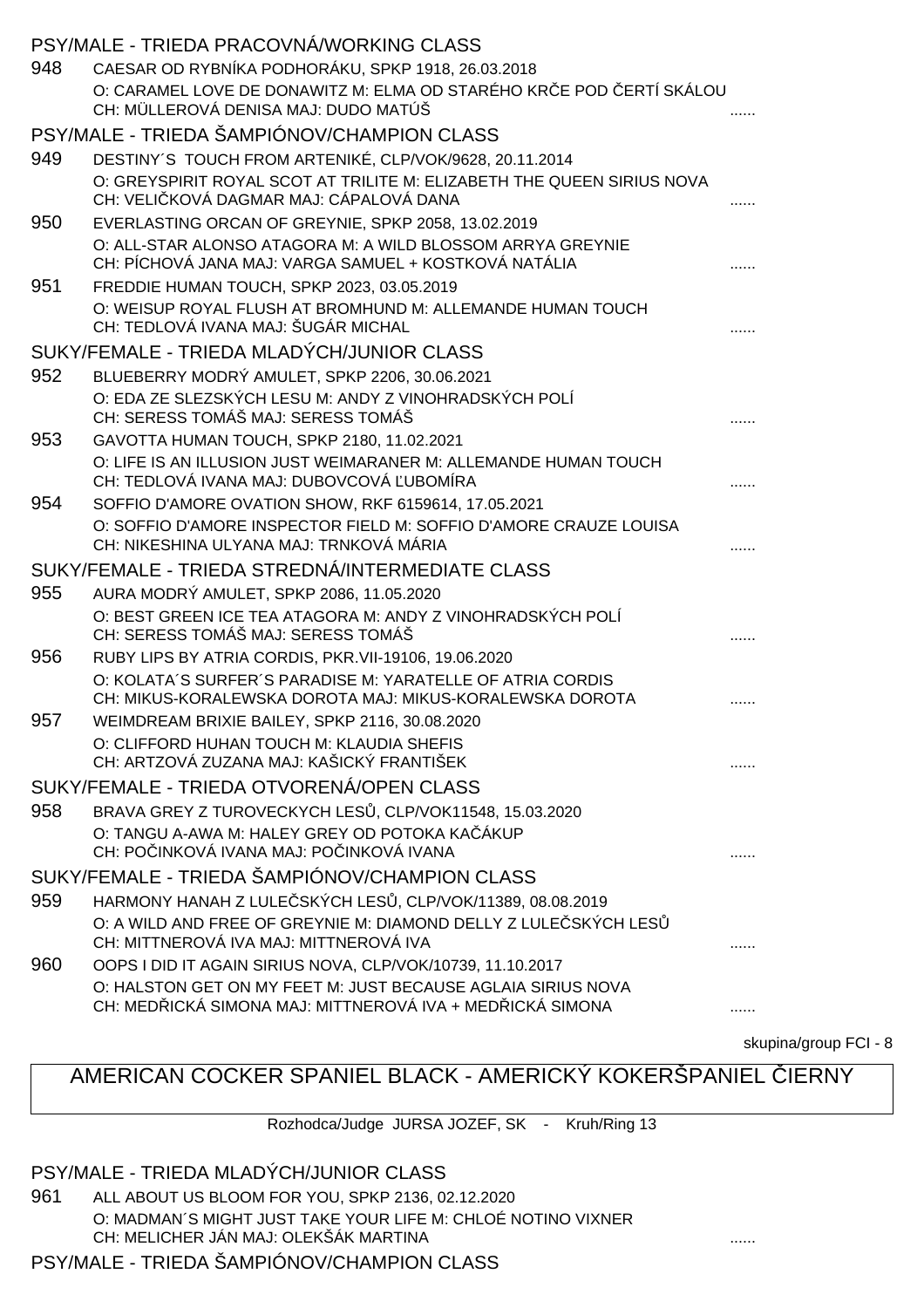962 LAYTON BECAUSE I SAID SO, SPKP 2008, 26.04.2017 O: CH POINTBREAK WITH ALL THAT STRIKING M: ICH LAYTON YOU BET CH: VOLÁRIKOVÁ LINDA MAJ: CAISOVA SILVIA

# AMERICAN COCKER SPANIEL COLOURS - AMERICKÝ KOKERŠPANIEL VIACFAREBNÝ

Rozhodca/Judge JURSA JOZEF, SK - Kruh/Ring 13

### SUKY/FEMALE - TRIEDA STREDNÁ/INTERMEDIATE CLASS

963 KAJAL CHARMING LINE, SPKP 2139, 14.10.2020 O: RÄUBERLEIN´S I BELIEVE IN MIRACLES M: TSVETNAJA MECHTA MIDNIGHT MOON CH: VÁCLAVOVI OND EJ MAJ: LEŠKOVÁ KATARÍNA **KATARÍNA** .......

#### SUKY/FEMALE - TRIEDA OTVORENÁ/OPEN CLASS

964 FOUR SEASONS HUNIQUE THENALI, SPKP 2128, 07.04.2020 O: ICH FOUR SEASONS HUNIQUE ADONIS AMARON M: FOUR SEASONS HUNIQUE SNOWFLAKE CH: VÍG ORSOLYA MAJ: HEGEDUŠOVÁ ADRIANA + HALAJOVÁ HENRIETA

#### SUKY/FEMALE - TRIEDA ŠAMPIÓNOV/CHAMPION CLASS

965 TRANSYLVANIAN BLACK DIAMOND ATHENA, SPKP 2092, 01.06.2019 O: XLNT BOLD EAGLE M: VERY VIGIE MARIE-LA-LUNE CH: KOZMA TIBOR MAJ: HEGEDUŠOVÁ ADRIANA + KOCIS MILAN

# AMERICAN COCKER SPANIEL UNICOLOUR - AMERICKÝ KOKERŠPANIEL JEDNOFAREBNÝ

Rozhodca/Judge JURSA JOZEF, SK - Kruh/Ring 13

# PSY/MALE - TRIEDA ŠAMPIÓNOV/CHAMPION CLASS

966 BELMOND GOLD MYSTERY LA INOGGY, SPKP 2094, 08.03.2019 O: TEDDY TISS ZE SLOVANSKÉ TVRZE M: ZITA BABY CHARMING LINE CH: KODETOVÁ PETRA MAJ: LEŠKOVÁ KATARÍNA ......

#### SUKY/FEMALE - TRIEDA MLADÝCH/JUNIOR CLASS

967 STILL SUCCESS DE L´ECRIN DES PRECIEUSES, SPKP 2182, 07.05.2021 O: FUNNY BOY DE LA PETITE MAULDRE M: PAULA DANNA D´ARIZA CH: ANDRE HELENE MAJ: LEŠKOVÁ KATARÍNA

#### SUKY/FEMALE - TRIEDA STREDNÁ/INTERMEDIATE CLASS

968 NELLINES GIVE ALL OR NOTHING, SPKP 2127, 04.09.2020 O: MADMAN´S COMETH ROCK´N´ROLL OVER M: NELLINES DREAM ON CH: VALLOVÁ JANA MAJ: VALLOVÁ JANA

#### BARBET

Rozhodca/Judge JURSA JOZEF, SK - Kruh/Ring 13

#### PSY/MALE - TRIEDA MLADÝCH/JUNIOR CLASS

969 JULIEN DE LA COLLINE DES VIOLETTES, CLP/BAR/27, 28.04.2021 O: ULYSSE VOM ZULIMO M: GINGER DE LA COLLINE DES VIOLETTES CH: RICHNER SYLVIA MAJ: ENGEL MONIKA ......

#### PSY/MALE - TRIEDA STREDNÁ/INTERMEDIATE CLASS

970 LORD LANCELOT VOM DUCKSTEIN, CLP/BAR/15, 05.08.2020 O: HERUS VOM DUCKSTEIN M: JESSY VOM DUCKSTEIN CH: SOBANSKI KARIN MAJ: ENGEL MONIKA ......

# CAO DE AQUA PORTUGUÉS - PORTUGALSKÝ VODNÝ PES

Rozhodca/Judge JURSA JOZEF, SK - Kruh/Ring 13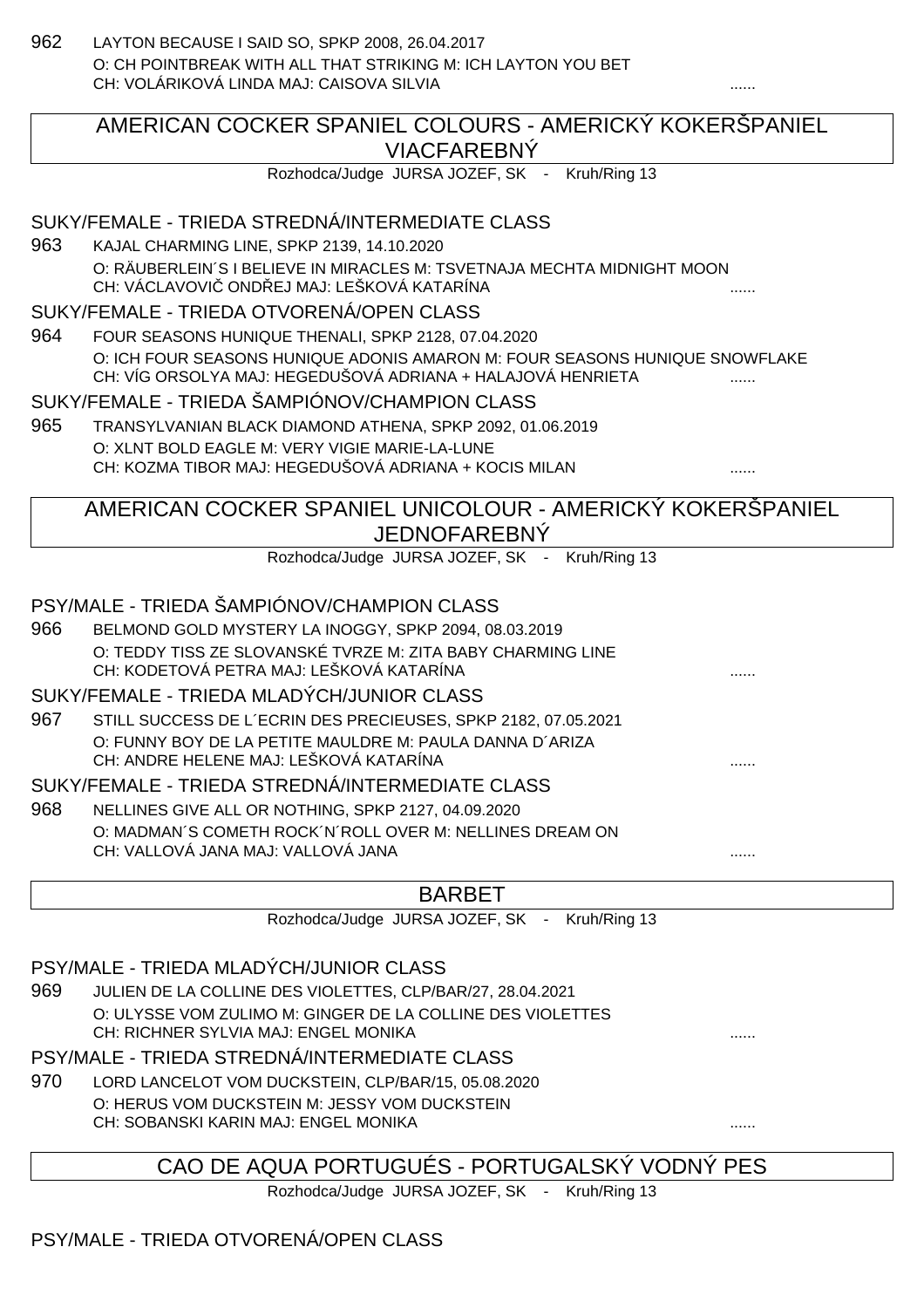| 971 | ORION THE BLACK KING Z KASÉTEK, CLP/PVP/884, 30.03.2020                                                                                |              |
|-----|----------------------------------------------------------------------------------------------------------------------------------------|--------------|
|     | O: CAMLIN SEADANCER MADE IN AMERICA FOR MOKRY BANDITA M: KISS FROM ME Z KASÉTEK<br>CH: PODVESKÁ KATE INA MAJ: ZITTERBARTOVÁ SIMONA     |              |
|     | PSY/MALE - TRIEDA VETERÁNOV/VETERAN CLASS                                                                                              |              |
| 972 | ACHIRAM ALL MY HEART REI PESCADOR, CLP/PVP/327, 25.12.2013                                                                             |              |
|     | O: APLICADO ELE E UM VENCEDOR M: ARLETA ERNOBÍLÁ ELEGANCE                                                                              |              |
|     | CH: HLAVICOVÁ MILENA MAJ: ENGEL MONIKA                                                                                                 |              |
|     | SUKY/FEMALE - TRIEDA MLADÝCH/JUNIOR CLASS                                                                                              |              |
| 973 | CASSANDRA PRINCESS ESTRELA DE AQUA, SKPK 64, 17.02.2021                                                                                |              |
|     | O: KING FROM SEA Z KASÉTEK M: BELLA ESPIRITO DE AQUA<br>CH: MARMANOVÁ JANA MAJ: LONGAUEROVÁ LUCIA                                      |              |
|     | SUKY/FEMALE - TRIEDA OTVORENÁ/OPEN CLASS                                                                                               |              |
| 974 | PRIA DA CASA DA BUBA, OHZB/CAS 394, 01.10.2018                                                                                         |              |
|     | O: POLARIS SEA JAZZ CASA DA BUBA M: FRIDA K DA CASA DA BUBA                                                                            |              |
|     | CH: PINTO JOAO RODRIGO MAJ: REISER MIRIAM                                                                                              |              |
|     | SUKY/FEMALE - TRIEDA ŠAMPIÓNOV/CHAMPION CLASS                                                                                          |              |
| 975 | CATHRIN ARLET STAR, CLP/PVP/699, 26.05.2018<br>O: SWEET OBSESSION BUICK ROADMASTER M: ARWEN ARLET STAR                                 |              |
|     | CH: TOMCOVÁ MICHAELA MAJ: PODANÁ EVA                                                                                                   |              |
|     |                                                                                                                                        |              |
|     | <b>CHESAPEAKE BAY RETRIEVER</b>                                                                                                        |              |
|     | Rozhodca/Judge JURSA JOZEF, SK - Kruh/Ring 13                                                                                          |              |
|     | PSY/MALE - TRIEDA DORAST/PUPPY CLASS                                                                                                   |              |
| 976 | ALONZO ICE LITTLE GRIZZLY, SPKP 18, 22.08.2021                                                                                         |              |
|     | O: NUNNEYSWOOD ICEBERG M: SELENA GOMEZ BY LIBAMI                                                                                       |              |
|     | CH: ŠVEC UBOMÍR MAJ: ŠVEC UBOMÍR + ŠVECOVÁ JANA                                                                                        |              |
| 977 | SUKY/FEMALE - TRIEDA DORAST/PUPPY CLASS                                                                                                |              |
|     | AMELIE SELENA LITTLE GRIZZLY, SPKP 23, 22.08.2021<br>O: NUNNEYSWOOD ICEBERG M: SELENA GOMEZ BY LIBAMI                                  |              |
|     | CH: ŠVEC UBOMÍR MAJ: ŠVEC UBOMÍR + ŠVECOVÁ JANA                                                                                        | .            |
|     | SUKY/FEMALE - TRIEDA MLADYCH/JUNIOR CLASS                                                                                              |              |
| 978 | QUINCY ROSE COCO KELE SKÝ POKLAD, SPKP 17, 05.02.2021                                                                                  |              |
|     | O: ZODIAC SILVER BOY KELE SKÝ POKLAD M: YO YO EFECT NEW COCO KELE SKÝ POKLAD                                                           |              |
|     | CH: SEHNALÍKOVÁ SO A MAJ: CHARVÁTOVÁ DOMINIKA                                                                                          |              |
|     | <b>CURLY COATED RETRIEVER</b>                                                                                                          |              |
|     | Rozhodca/Judge JURSA JOZEF, SK - Kruh/Ring 13                                                                                          |              |
|     | PSY/MALE - TRIEDA DORAST/PUPPY CLASS                                                                                                   |              |
| 979 | PRINCE AWESOME Z BASISFORY, PKR. VIII-43933, 15.08.2021                                                                                |              |
|     | O: PARADIGMA FOLKOR M: WARRIOR PRINCESS Z BASISFORY<br>CH: LAUZER BARBARA & KATARZYNA MAJ: TYM ANNA                                    |              |
|     | PSY/MALE - TRIEDA ŠAMPIÓNOV/CHAMPION CLASS                                                                                             |              |
| 980 | KARNAWAŁOWY TOAST Z BASISFORY, PKR. VIII-37090, 06.01.2018                                                                             |              |
|     | O: PARADIGMA FOLKOR M: WARRIOR PRINCESS Z BASISFORY<br>CH: LAUZER KATARZYNA & BARBARA MAJ: LAUZER KATARZYNA + LAUZER BARBARA           |              |
|     | SUKY/FEMALE - TRIEDA MLADÝCH/JUNIOR CLASS                                                                                              |              |
| 981 | SUN DEVIL IN VINO VERITAS, PKR. VIII-43687, 11.06.2021                                                                                 |              |
|     | O: BRIO'S GRAND MASTER FLASH AT DARKSIDE RATN ON COC M: SUN DEVIL HARLEQUIN DEMON<br>CH: KOFRON JENNIFER & GRACE MAJ: LAUZER KATARZYNA |              |
|     | ENGLISH COCKER SPANIEL BLACK - ANGLICKÝ KOKERŠPANIEL                                                                                   | <b>IERNY</b> |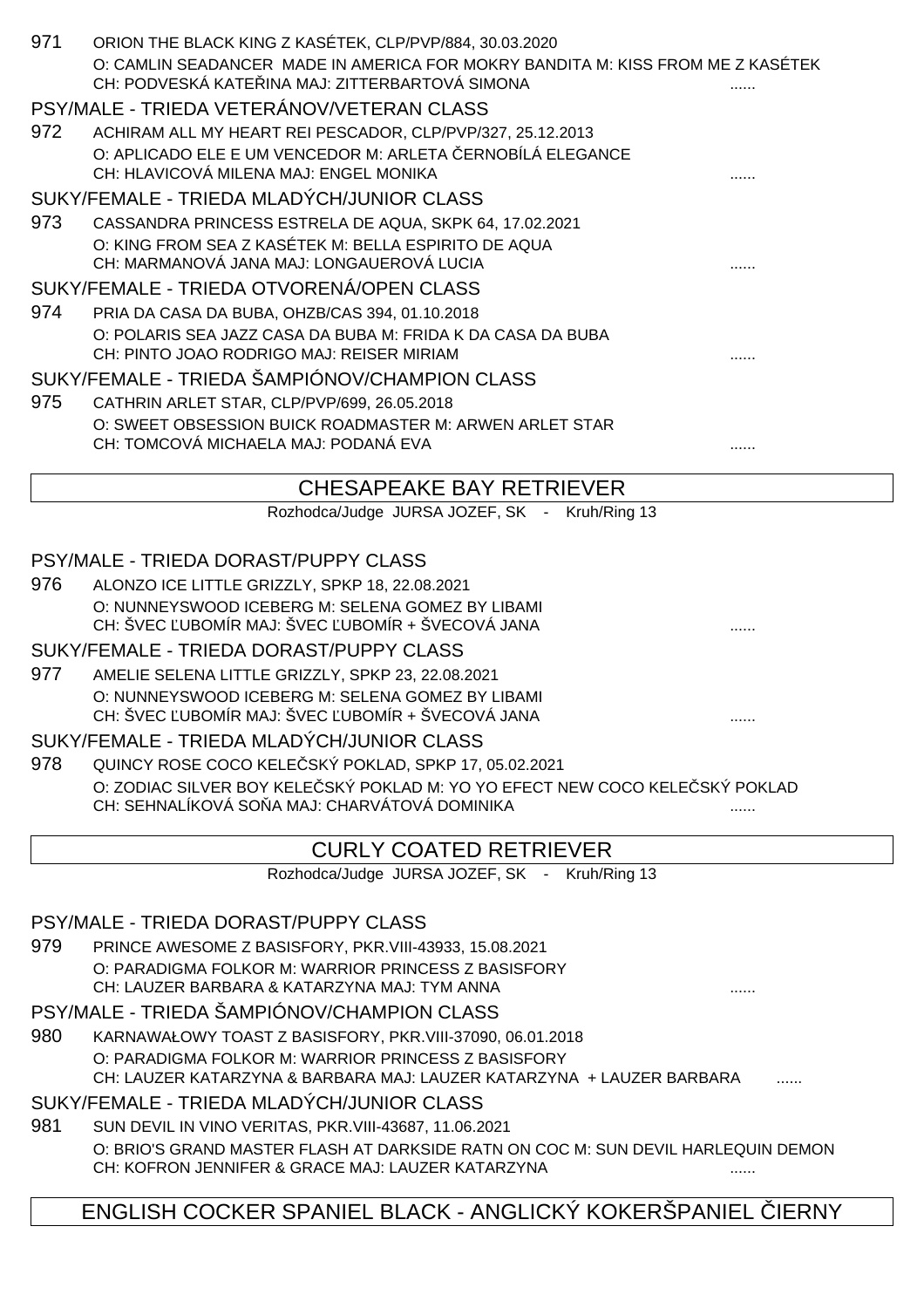|     | PSY/MALE - TRIEDA MLADÝCH/JUNIOR CLASS                                                                                                               |  |
|-----|------------------------------------------------------------------------------------------------------------------------------------------------------|--|
| 982 | Z BREKOVSKÉHO PODHRADIA BARCO, SPKP 2526, 25.05.2021                                                                                                 |  |
|     | O: GULLIVER Z BOJNICKÝCH ÚDOLOV M: JASNA Z BOJNICKÝCH ÚDOLOV<br>CH: BENDA STANISLAV MAJ: KOLÁ OVÁ ZDENKA                                             |  |
| 983 | Z BREKOVSKÉHO PODHRADIA BASTIEN, SPKP 2527, 25.05.2021                                                                                               |  |
|     | O: GULLIVER Z BOJNICKÝCH ÚDOLOV M: JASNA Z BOJNICKÝCH ÚDOLOV<br>CH: BENDA STANISLAV MAJ: RAKOVSKÁ VERONIKA                                           |  |
|     | PSY/MALE - TRIEDA ŠAMPIÓNOV/CHAMPION CLASS                                                                                                           |  |
| 984 | FISKAL Z BOJNICKÝCH ÚDOLOV, SPKP 2375, 08.04.2015                                                                                                    |  |
|     | O: FILON RICCI CLUB M: OCTAVIA BLACK PETRS<br>CH: LEVICKÝ PAVOL MAJ: ŠKRABÁK VLADIMÍR                                                                |  |
|     | SUKY/FEMALE - TRIEDA OTVORENÁ/OPEN CLASS                                                                                                             |  |
| 985 | BUBBLY TAN FELIX ASTRA, CLP/AC/39610, 03.02.2020                                                                                                     |  |
|     | O: DARNEY NUT WISH M: J'ADORE SCHÖNEZ<br>CH: TYLOVÁ BURIANOVÁ VENDULA MAJ: TYLOVÁ BURIANOVÁ VENDULA                                                  |  |
|     | SUKY/FEMALE - TRIEDA ŠAMPIÓNOV/CHAMPION CLASS                                                                                                        |  |
| 986 | ARWEN Z KRÁLOVSKEJ VYHLIADKY, SPKP 2474, 09.02.2019                                                                                                  |  |
|     | O: FISKAL Z BOJNICKÝCH ÚDOLOV M: DOROTHEA Z VEJMINKU<br>CH: ŠKRABÁK VLADIMÍR MAJ: ŠKRABÁK VLADIMÍR                                                   |  |
|     | SUKY/FEMALE - TRIEDA ESTNÁ/HONOUR CLASS                                                                                                              |  |
| 987 | DOROTHEA Z VEJMINKU, SPKP 2412, 05.05.2016                                                                                                           |  |
|     | O: ORLANDO Z VEJMINKU M: VICTORIA Z VEJMINKU                                                                                                         |  |
|     | CH: ŠULCEK PAVEL MAJ: ŠKRABÁK VLADIMÍR                                                                                                               |  |
|     | ENGLISH COCKER SPANIEL COLOURS - ANGLICKY KOKERSPANIEL                                                                                               |  |
|     | <b>VIACFAREBNÝ</b>                                                                                                                                   |  |
|     | Rozhodca/Judge JURSA JOZEF, SK - Kruh/Ring 13                                                                                                        |  |
|     | PSY/MALE - TRIEDA MLADÝCH/JUNIOR CLASS                                                                                                               |  |
| 988 | CLOISTER CINZANO EBONIRA, CLP/AC/40004, 23.11.2020                                                                                                   |  |
|     | O: GARDENSTONE GRAN TORINO M: DORABELLA MANDOLINA<br>CH: BEDNA ÍKOVÁ RADANA MAJ: KAŠNÁ KATE INA + BARTOŠOVÁ PETRA                                    |  |
|     | PSY/MALE - TRIEDA STREDNÁ/INTERMEDIATE CLASS                                                                                                         |  |
| 989 | HARRY Z HO ENUŠE, CLP/AC/39844, 08.07.2020                                                                                                           |  |
|     | O: GESSA D'ARAN ROB ROY M: AYRA Z HO ENUSE<br>CH: ŠPR A DALIBOR MAJ: VINKLÁREK ROMAN + VINKLÁRKOVÁ SVATAVA                                           |  |
|     | PSY/MALE - TRIEDA OTVORENÁ/OPEN CLASS                                                                                                                |  |
| 990 | FAMOUS RASTA COOLGANG, PKR.VIII-40480, 30.12.2019<br>O: CHARBONNEL LIFE'N TIMES M: FACTOR X COOLGANG<br>CH: SZYFFER KATARZYNA MAJ: SZYFFER KATARZYNA |  |
|     | PSY/MALE - TRIEDA ŠAMPIÓNOV/CHAMPION CLASS                                                                                                           |  |
| 991 | DARCY ZE SENICKÝCH POLÍ, CLP/AC/39069, 10.09.2018                                                                                                    |  |
|     | O: BELMONDO PAVEKS M: ARWEN ARCA ZE SENICKÝCH POLÍ<br>CH: PODLESNÁ FILKOVÁ IVANA MAJ: VINKLÁRKOVÁ SVATAVA + VINKLÁREK ROMAN                          |  |
|     | SUKY/FEMALE - TRIEDA ŠAMPIÓNOV/CHAMPION CLASS                                                                                                        |  |
| 992 | FLAYA SIRRAH SHINE, CLP/AC/38592, 13.06.2017                                                                                                         |  |
|     | O: RANCECRAIG ROULETTE M: CANNELLA DOLCE SIRRAH SHINE<br>CH: ŠERUDOVÁ MICHAELA MAJ: HAKALOVÁ LENKA                                                   |  |
|     | ENGLISH COCKER SPANIEL UNICOLOR - ANGLICKÝ KOKERŠPANIEL<br><b>JEDNOFAREBNÝ</b>                                                                       |  |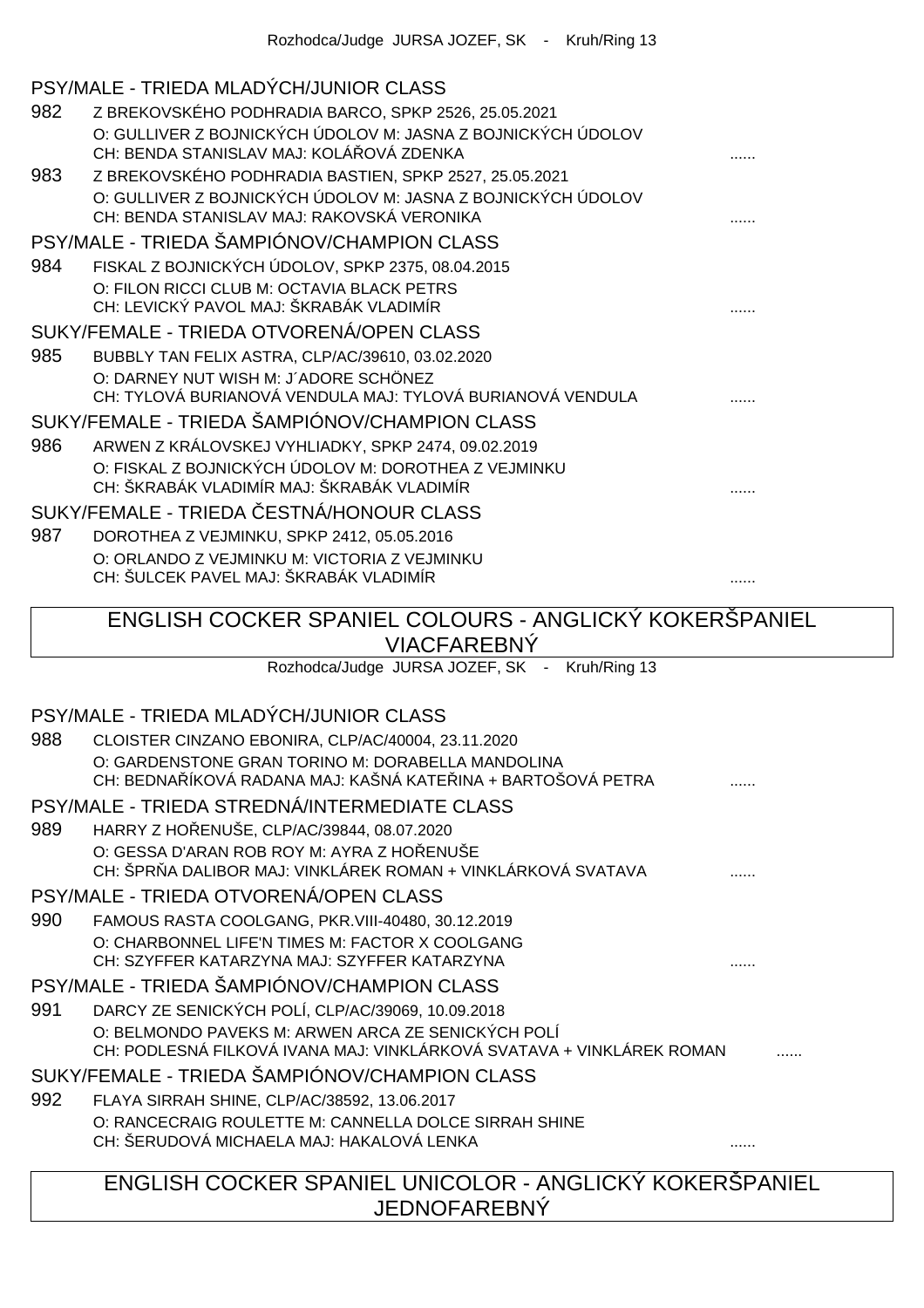# PSY/MALE - TRIEDA MLADÝCH/JUNIOR CLASS

993 O ROMEO Z BOJNICKÝCH ÚDOLOV, SPKP 2533, 17.06.2021 O: KOCEL Z BOJNICKÝCH ÚDOLOV M: AMELIA OD BUKOVÉ STUDÁNKY CH: LEVICKÝ PAVOL MAJ: VALKOVÁ JANA + BARIAK MARTINA ......

| ENGLISH SPRINGER SPANIEL - ANGLICKÝ ŠPRINGERŠPANIEL |                                                                                                                       |  |
|-----------------------------------------------------|-----------------------------------------------------------------------------------------------------------------------|--|
|                                                     | Rozhodca/Judge JURSA JOZEF, SK - Kruh/Ring 13                                                                         |  |
|                                                     | PSY/MALE - TRIEDA MLADÝCH/JUNIOR CLASS                                                                                |  |
| 994                                                 | ALADIN SRDCOVÉ ESO, CLP/ASS/7323, 05.03.2021                                                                          |  |
|                                                     | O: LEAFY ART JP CELTIC THUNDER JACK M: SILVER FOG HARLEY QUINN<br>CH: HODOVÁ ZUZANA MAJ: HODOVÁ LINDA + HODOVÁ ZUZANA |  |
| 995                                                 | ASAN Z LIMBOVÉHO HÁJA, SPKP 2149, 20.06.2021                                                                          |  |
|                                                     | O: TIMY BOHEMIA JEWELLERY M: SCARLET ZO SRN EJ DOLINY                                                                 |  |
|                                                     | CH: PANIS ANTON MAJ: VARGOVÁ NELA                                                                                     |  |
|                                                     | PSY/MALE - TRIEDA ŠAMPIÓNOV/CHAMPION CLASS                                                                            |  |
| 996                                                 | FINKENSEE ENERGIC EROS, ÖHZB/ESS 2018, 12.12.2019                                                                     |  |
|                                                     | O: BOBBY BROWN BUXUSSON M: FINKENSEE BEMY BRAVE BIANCA                                                                |  |
|                                                     | CH: FINK EVELINE MAJ: MALECHA BERNADETTE + FINK EVELINE                                                               |  |
| 997                                                 | LORDSETT GOOD VIBRATIONS, SPKP 2100, 26.02.2019                                                                       |  |
|                                                     | O: SIEGER'S DOUBLE TROUBLE M: LORDSETT SHOW AND SHINE<br>CH: KSIA EK KATARZYNA MAJ: BAKOVÁ IVANA                      |  |
|                                                     | SUKY/FEMALE - TRIEDA MLADŠÍ DORAST/MINOR PUPPY CLASS                                                                  |  |
| 998                                                 | PARADISE KEEP ON DANCING, AKC SS29409208, 07.10.2021                                                                  |  |
|                                                     | O: CERISE BONANZA M: PARADISE DANCIN ON SUNSHINE                                                                      |  |
|                                                     | CH: BOWMAN-MCKINNIE ROXANA & MESA NEIL MAJ: HODOVÁ LINDA                                                              |  |
|                                                     | SUKY/FEMALE - TRIEDA MLADÝCH/JUNIOR CLASS                                                                             |  |
| 999                                                 | ZAIRA ZO SRN EJ DOLINY, SPKP 2146, 04.04.2021                                                                         |  |
|                                                     | O: LORDSETT GOOD VIBRATIONS M: QWENTY ZO SRN EJ DOLINY                                                                |  |
|                                                     | CH: CIGÁ VILIAM A IVANA MAJ: BAKOVÁ IVANA                                                                             |  |
|                                                     | SUKY/FEMALE - TRIEDA OTVORENÁ/OPEN CLASS                                                                              |  |
| 1000                                                | JEFA JAMON JASPEADA SPOTTED WITH CHARM, PKR. VIII-37434, 04.05.2018                                                   |  |
|                                                     | O: TROLLANGENS OHIO M: AFORADA AMOROSA SPOTTED WITH CHARM                                                             |  |
|                                                     | CH: GÓRSKA NATALIA MAJ: GÓRSKA NATALIA                                                                                |  |

# FLAT COATED RETRIEVER

Rozhodca/Judge RIDAR ÍKOVÁ GABRIELA, SK - Kruh/Ring 8

#### PSY/MALE - TRIEDA OTVORENÁ/OPEN CLASS

| 1001 | EXPLICIT BORN TO MAKE YOU HAPPY, ÖHZB/FCR 2418A, 07.06.2019                                                            |  |
|------|------------------------------------------------------------------------------------------------------------------------|--|
|      | O: ALMANZA KING OF THE CASTLE M: EXPLICIT SOMEBODY TO LOVE                                                             |  |
|      | CH: LUECKNER MATHILDA MAJ: NEUHAUSER THOMAS + GRUBER MARLIES                                                           |  |
| 1002 | GILLIAN'S CHOICE QUIRATE, ÖHZB/FCR 2550, 19.02.2020                                                                    |  |
|      | O: GILLIAN'S CHOICE HEAD OVER HEELS M: GILLIAN'S CHOICE JUST LOVELY<br>CH: WOLFSGRUBER ELISABETH MAJ: MATZHOLD BETTINA |  |
| 1003 | KEY LARGO TERCIUS, SPKP 313, 24.01.2020                                                                                |  |
|      | O: SUSEDALENS REMINGTON SENDERO M: FLEUR DE LIS TERCIUS                                                                |  |
|      | CH: ŽAMPACHOVÁ EVA MAJ: KRAMÁROVÁ ZUZANA                                                                               |  |
| 1004 | LIVE AND LET LIVE OASIS OF PEACE, SPKP 301, 29.03.2017                                                                 |  |
|      | O: MISS MALLORYS SOONER OR LATER M: I WAS BORN ON EASTER OASIS OF PEACE<br>CH: VRUBEL PAVEL MAJ: MACÁKOVÁ INGRID       |  |
|      |                                                                                                                        |  |

#### PSY/MALE - TRIEDA ŠAMPIÓNOV/CHAMPION CLASS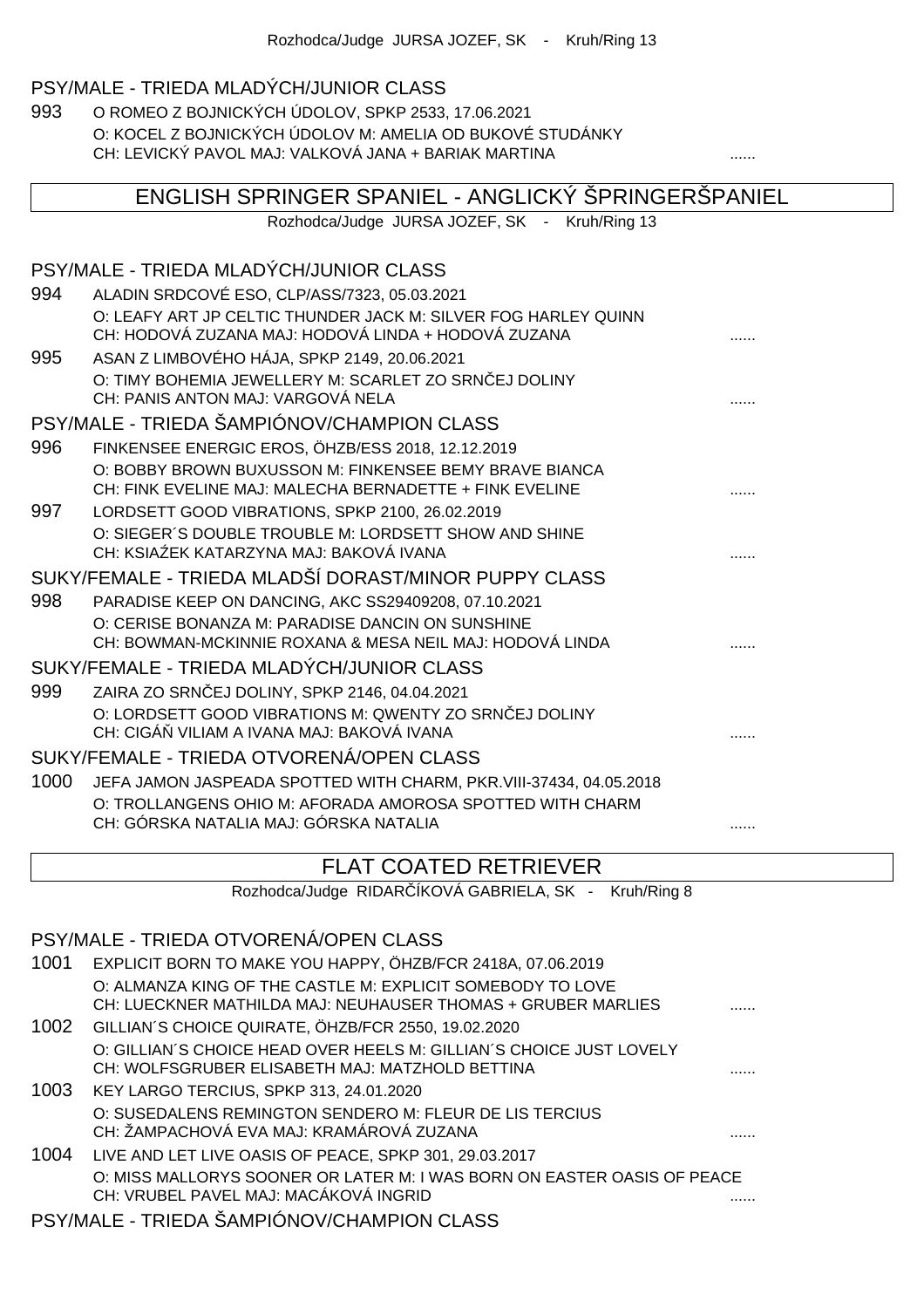| 1005 | BERSIFJOR DOPPIAMENTE FORTUNATO, LSVK FCR 0199/18, 23.06.2018<br>O: ALMANZA BURBERRY GOODIEBAG M: ERSIFJOR BACIO DI BUONA FORTUNA                             |  |
|------|---------------------------------------------------------------------------------------------------------------------------------------------------------------|--|
| 1006 | CH: BELIKOVA SVETLANA MAJ: ANTANAITEN? OTILIJA<br>EMOTION IN MOTION BLACK BRIANTA, CPL/FCR/5722, 03.07.2018                                                   |  |
|      | O: CH MOONSTRUCK HAZELNUT M: CH SILENT NIGHT BLACK BRIANTA<br>CH: SMUTNÁ LENKA MAJ: SMUTNÁ LENKA                                                              |  |
|      | SUKY/FEMALE - TRIEDA MLADÝCH/JUNIOR CLASS                                                                                                                     |  |
| 1007 | GILLIAN'S CHOICE THAT'S TAKODA, ÖHZB/FCR 2773, 24.03.2021                                                                                                     |  |
|      | O: SIMON SAYS HONEY I'M HOME M: GILLIAN'S CHOICE JUST LOVELY<br>CH: WOLFSGRUBER ELISABETH MAJ: MATZHOLD BETTINA                                               |  |
|      | SUKY/FEMALE - TRIEDA STREDNÁ/INTERMEDIATE CLASS                                                                                                               |  |
| 1008 | DUPLICATE OUR MIST CEDLETES, CLP/FCR/6689, 26.09.2020                                                                                                         |  |
|      | O: GARGAMEL OASIS OF PEACE M: JUST LIKE MISTY OASIS OF PEACE<br>CH: RAISKUBOVÁ KAMILA MAJ: IN ALOVÁ IVA                                                       |  |
|      | SUKY/FEMALE - TRIEDA OTVORENÁ/OPEN CLASS                                                                                                                      |  |
| 1009 | CHIANTI BLACK BRIANTA, CLP/FCR/6460, 14.04.2020                                                                                                               |  |
|      | O: MANDARAL JUST THE WAY YOU ARE M: SILENT NIGHT BLACK BRIANTA<br>CH: SMUTNÁ LENKA MAJ: SMUTNÁ LENKA                                                          |  |
|      | SUKY/FEMALE - TRIEDA PRACOVNÁ/WORKING CLASS                                                                                                                   |  |
| 1010 | ON MY WAY CEDLETES OASIS OF PEACE, CLP/FCR/6176, 15.06.2019                                                                                                   |  |
|      | O: O'FLANAGAN TWIST OF LIME M: JUST LIKE MISTY OASIS OF PEACE<br>CH: VRUBEL PAVEL MAJ: RAISKUBOVÁ KAMILA                                                      |  |
|      | SUKY/FEMALE - TRIEDA ŠAMPIÓNOV/CHAMPION CLASS                                                                                                                 |  |
| 1011 | GOLDEN RULE BLACK BRIANTA, CLP/FCR/6169, 27.06.2019                                                                                                           |  |
|      | O: ALMANZA PIRATE OF THE CARIBBEAN M: VIVA LA VIDA BLACK BRIANTA<br>CH: SMUTNÁ LENKA MAJ: SMUTNÁ LENKA                                                        |  |
|      | GOLDEN RETRIEVER - ZLATÝ RETRIEVER                                                                                                                            |  |
|      | Rozhodca/Judge RIDAR ÍKOVÁ GABRIELA, SK - Kruh/Ring 8                                                                                                         |  |
|      |                                                                                                                                                               |  |
|      | PSY/MALE - TRIEDA DORAST/PUPPY CLASS                                                                                                                          |  |
|      | 1012 BAILEY VICTORIA AUREA IN CORDE, SPKP 4299, 05.08.2021                                                                                                    |  |
|      | O: OLIVER DIAMOND IN THE HEART M: ELIZABETH SLNKO UNINA<br>CH: BARÁNEK MARTIN MAJ: VAJDA ADAM                                                                 |  |
|      | PSY/MALE - TRIEDA MLADÝCH/JUNIOR CLASS                                                                                                                        |  |
| 1013 | ALEXANDER FAITHFUL HEART OF LIPTOV, SPKP 4236, 29.06.2021<br>O: ANGELONATO DEEP PURPLE M: NOBLE IRIS GOLD HEART<br>CH: ONDREJKOVÁ IVONA MAJ: ONDREJKOVÁ IVONA |  |
| 1014 | ENERKID CALL ME MY JOY, UKU.0523380, 03.05.2021                                                                                                               |  |
|      | O: SALANDATTERRA DREAM CATCHER M: ENERKID BLUE DREAM<br>CH: ROMASHKO NATALIIA MAJ: KÚDELOVÁ ANDREA                                                            |  |
| 1015 | TRAMIN RICKY, SPKP 4084, 05.12.2020<br>O: KAHN-CANARY NOTO BENE M: TRAMIN DARK SIDE OF THE MOON                                                               |  |
|      | CH: USHAN OLENA MAJ: HAFFNEROVÁ EVA                                                                                                                           |  |
|      |                                                                                                                                                               |  |
| 1016 | PSY/MALE - TRIEDA STREDNÁ/INTERMEDIATE CLASS                                                                                                                  |  |
|      | WONDER DIAMOND IN THE HEART, SPKP 3915, 23.07.2020                                                                                                            |  |
|      | O: IRON DIAMOND IN THE HEART M: O'PARIS DES JARDINS D'EPONA<br>CH: NÁSADOVÁ KATARÍNA MAJ: ŠIŠKA IVAN                                                          |  |
|      | PSY/MALE - TRIEDA OTVORENÁ/OPEN CLASS                                                                                                                         |  |
| 1017 | FERNFLOWER ISAK GENIAL BOY, SPKP 3513, 04.09.2018                                                                                                             |  |
|      | O: CANTRYGOLD MISTER BRUS M: FERNFLOWER GIVENCHY FROM COUTURE<br>CH: POLUNICHEVA ELENA MAJ: DEPTOVÁ DANIELA                                                   |  |
| 1018 | HOUDINI FROM BOHEMIAN STARLIGHT, CLP/GR/21443, 12.12.2019<br>O: SEVEN'S DREAM MOI MOCHE ET MECHANT M: PINIA ROZMACHANY OGON                                   |  |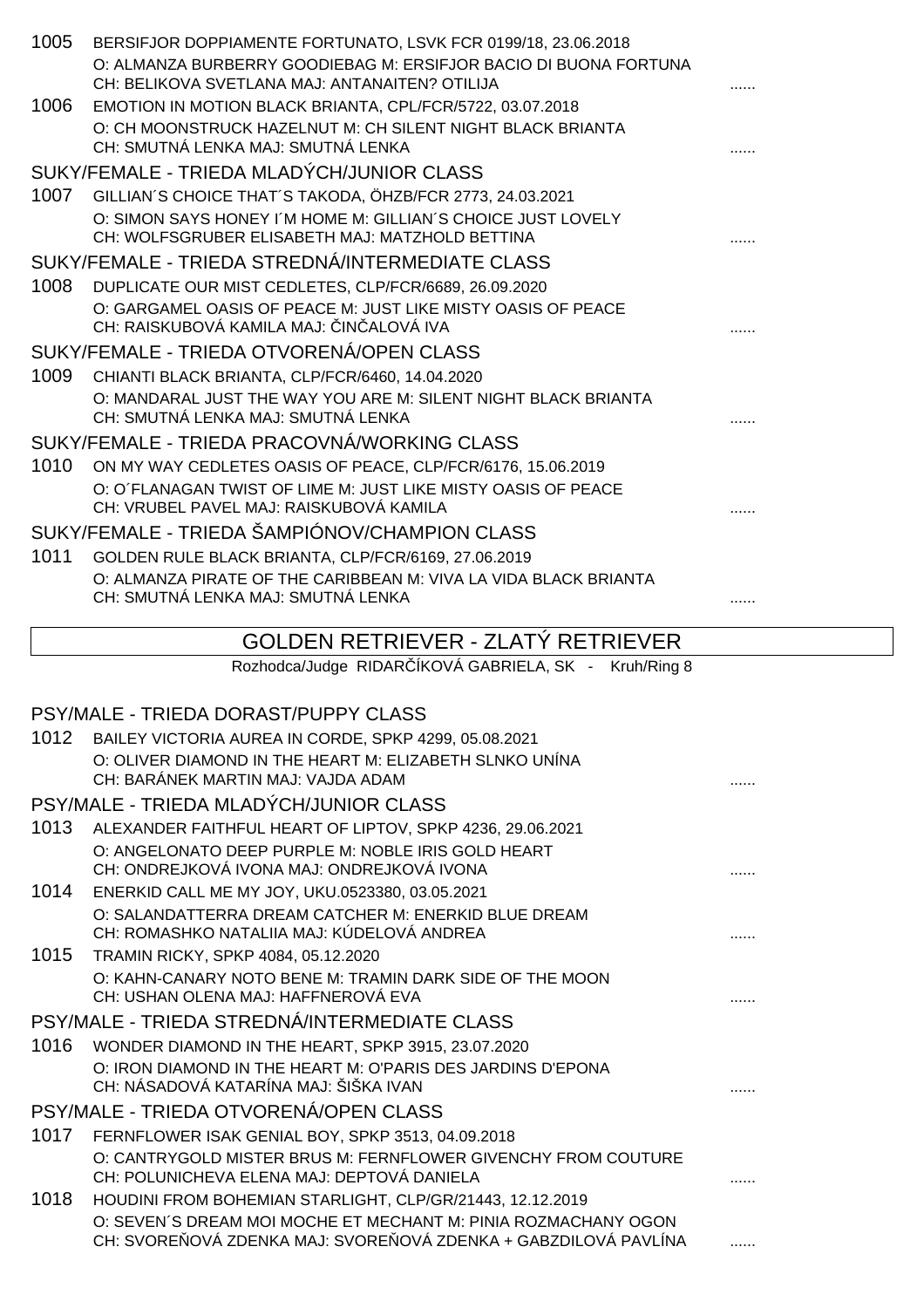|      | PSY/MALE - TRIEDA PRACOVNÁ/WORKING CLASS                                                                                   |  |
|------|----------------------------------------------------------------------------------------------------------------------------|--|
| 1019 | ASK ME SIMBA MILLION REASONS, CLP/GR/21577, 13.03.2020                                                                     |  |
|      | O: HARRY POTTER AUREA ROSA M: CAROLINE MORAVIA GOLD HEART                                                                  |  |
|      | CH: SUCHOPÁROVÁ KRISTÝNA MAJ: LEDENOVÁ NAD ŽDA                                                                             |  |
|      | PSY/MALE - TRIEDA ŠAMPIÓNOV/CHAMPION CLASS                                                                                 |  |
| 1020 | UNIKÁT HENRY GOLD HEART, SPKP 3921, 24.07.2020                                                                             |  |
|      | O: CHRISTOPH GOLD HEART CANIS REGNUM M: NOBLE ADIDAS GOLD HEART<br>CH: KOCÁNOVÁ OLGA MAJ: NÁSADA MILAN + NÁSADOVÁ KATARÍNA |  |
|      | PSY/MALE - TRIEDA VETERÁNOV/VETERAN CLASS                                                                                  |  |
| 1021 | IRON DIAMOND IN THE HEART, SPKP 2890, 17.01.2014                                                                           |  |
|      | O: EVIDOG KASINO M: EVIDOG JENNIFER<br>CH: NÁSADOVÁ KATARÍNA MAJ: NÁSADA MILAN                                             |  |
|      | SUKY/FEMALE - TRIEDA MLADŠÍ DORAST/MINOR PUPPY CLASS                                                                       |  |
| 1022 | HELIOS AISHA HAPPINESS OF GOLD HEART, SPKP 4351, 27.11.2021                                                                |  |
|      | O: MAJIK CALL ME ISHMAEL M: ATLANTIS STELLA HAPPINESS OF GOLD HEART<br>CH: KUKAN JOZEF MAJ: KOVA   OVÁ ŽANETA              |  |
|      | SUKY/FEMALE - TRIEDA DORAST/PUPPY CLASS                                                                                    |  |
| 1023 | BRILLIANT VICTORIA AUREA IN CORDE, SPKP 4310, 05.08.2021                                                                   |  |
|      | O: OLIVER DIAMOND IN THE HEART M: ELIZABETH SLNKO UNÍNA<br>CH: BARÁNEK MARTIN MAJ: BARÁNEK MARTIN + TOTHOVÁ NIKOLETA       |  |
| 1024 |                                                                                                                            |  |
|      | IRIS MY JOY, SPKP 4319, 16.09.2021<br>O: ARES ZLATÝ DOMOV M: GOLDEN LYRA MY JOY                                            |  |
|      | CH: KÚDELOVÁ ANDREA MAJ: BAUER DANA                                                                                        |  |
|      | SUKY/FEMALE - TRIEDA MLADÝCH/JUNIOR CLASS                                                                                  |  |
| 1025 | CHARISMA VIVA ANGELIC SOUL, SPKP 4037, 04.02.2021                                                                          |  |
|      | O: SKY PRIDE BAIKAL M: KIARA DIAMOND IN THE HEART<br>CH: BADINKOVÁ PETRA MAJ: OBŽEROVÁ KATARÍNA                            |  |
| 1026 | FUEGO CONCHITA HAPPINESS OF GOLD HEART, SPKP 4215, 09.06.2021                                                              |  |
|      | O: BACK TO THE FUTURE DE LAR DE CASANOVA M: KINDER MOLLY GOLD HEART<br>CH: KUKAN JOZEF MAJ: KUKAN JOZEF + KUKANOVÁ TÍMEA   |  |
| 1027 | ORIN SNEH TATIER, SPKP 3998, 28.11.2020                                                                                    |  |
|      | O: FERNFLOWER ISAK GENIAL BOY M: KASSANDRA SNEH TATIER<br>CH: DEPTOVÁ DANIELA MAJ: HAFFNEROVÁ EVA                          |  |
| 1028 | SOUL SIMPHONY MY ANGEL TOMI, SPKP 4224, 07.04.2021                                                                         |  |
|      | O: ANGELONATO DEEP PURPLE M: SOUL SIMPHONY GABRIELLA<br>CH: ŽELJKOVI BOJAN MAJ: NECHALOVÁ JANA                             |  |
| 1029 | ZARA DIAMOND IN THE HEART, SPKP 4057, 28.02.2021                                                                           |  |
|      | O: IRON DIAMOND IN THE HEART M: LAILA DES JARDINS D'EPONA<br>CH: NÁSADOVÁ KATARÍNA MAJ: NÁSADOVÁ KATARÍNA                  |  |
|      | SUKY/FEMALE - TRIEDA STREDNÁ/INTERMEDIATE CLASS                                                                            |  |
| 1030 | BONETT BRIDE QUEEN OF MAGIC, SPKP 4011, 13.09.2020                                                                         |  |
|      | O: MAGIC MADNESS LOVE TO LOVE M: BONETT BRIDE JINGLE VOICE<br>CH: SÜLI KRISZTINA MAJ: ŠIŠKA IVAN                           |  |
| 1031 | FLY HOPE SUN SHINE SHAMWARI, SPKP 3842, 13.04.2020                                                                         |  |
|      | O: DUKE SUN SHINE SHAMWARI M: LEA DINA SNEH TATIER<br>CH: HAFFNEROVÁ EVA MAJ: HAFFNEROVÁ EVA                               |  |
| 1032 | GRAVITU OF LOVE LASTER GOLD, SPKP 4249, 08.10.2020                                                                         |  |
|      | O: ANGELONATO MAKES PEOPLE - TALK M: GUDVIN'S RIDDL INTRIGA FOR LASTER GOLD<br>CH: KUDRYASHOVA I. MAJ: PALAJ DENISA        |  |
| 1033 | UNIQUE NINA DIAMOND IN THE HEART, SPKP 3899, 11.07.2020                                                                    |  |
|      | O: CHRISTOPH GOLD HEART CANIS REGNUM M: LAILA DES JARDINS D'EPONA<br>CH: NÁSADOVÁ KATARÍNA MAJ: NÁSADOVÁ KATARÍNA          |  |
|      | SUKY/FEMALE - TRIEDA OTVORENÁ/OPEN CLASS                                                                                   |  |
| 1034 | ASK ME SARAFINA MILLION REASONS, CLP/GR/21588, 13.03.2020                                                                  |  |
|      | O: HARRY POTTER AUREA ROSA M: CAROLINE MORAVIA GOLD HEART<br>CH: SUCHOPÁROVÁ KRISTÝNA MAJ: TOBOLOVÁ ADÉLA                  |  |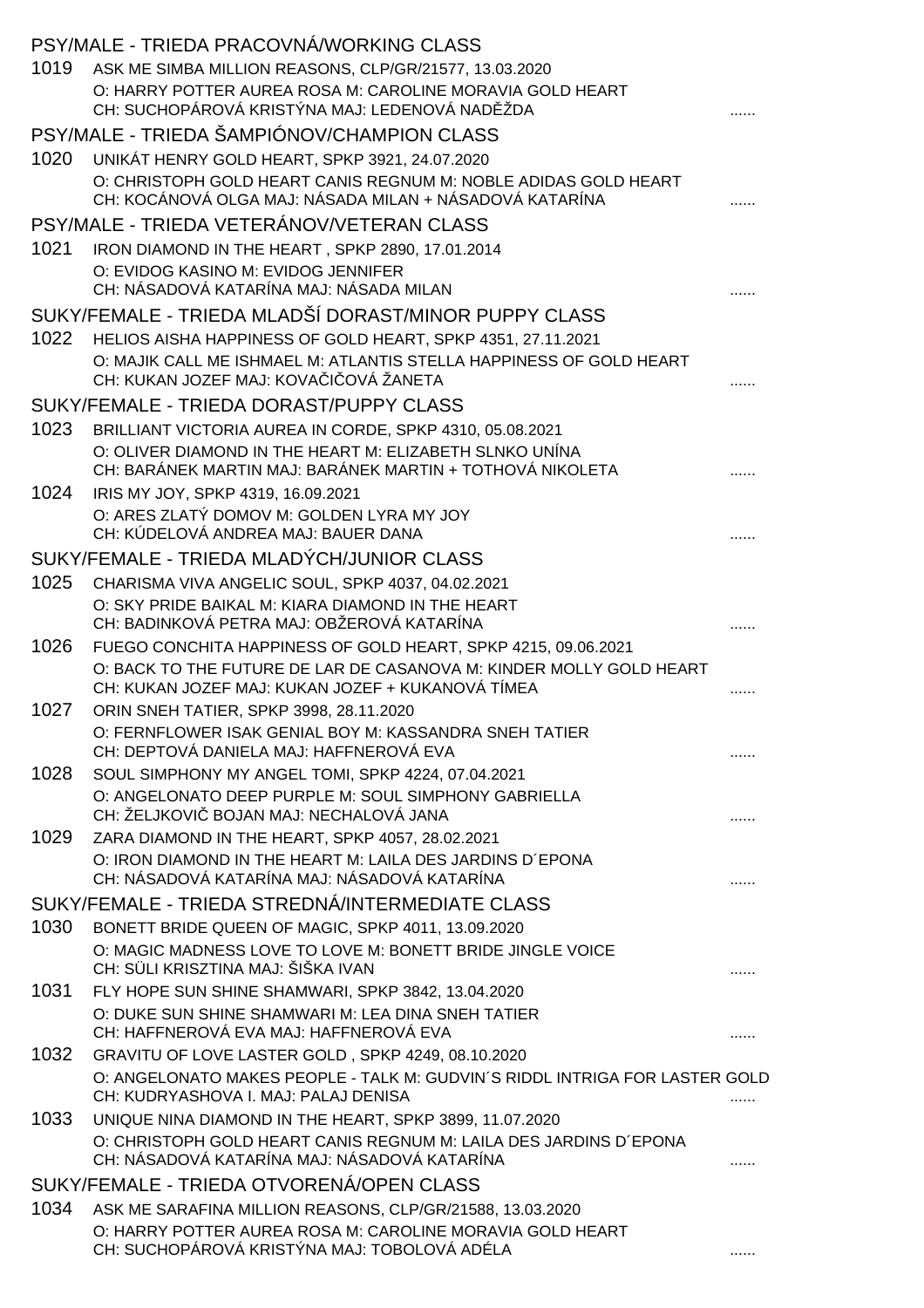| 1035 | EXTRA GIRL IN GROUP BOHEMIAN STARLIGHT, CLP/GR/19560, 16.02.2018<br>O: MAJIK RED RHUM M: PINIA ROZMACHANY OGON                                 |   |
|------|------------------------------------------------------------------------------------------------------------------------------------------------|---|
| 1036 | CH: SVORE OVÁ ZDENKA MAJ: SVORE OVÁ ZDENKA<br>JAM SESSION MY ANGEL TOMI, SPKP 3703, 10.08.2019                                                 |   |
|      | O: VESTAFJELL'S MAGIC ELF M: BORN TO BE WILD MY ANGEL TOMI<br>CH: NECHALOVI JANA A MICHAL MAJ: NECHALOVÁ JANA + NECHALA MICHAL                 |   |
| 1037 | POLARIS SNEH TATIER, SPKP 4007, 01.12.2020<br>O: FERNFLOWER ISAK GENIAL BOY M: FLORISA GOLD HEART<br>CH: DEPTOVÁ DANIELA MAJ: DRIENOVSKÁ LENKA |   |
|      | SUKY/FEMALE - TRIEDA ŠAMPIÓNOV/CHAMPION CLASS                                                                                                  |   |
| 1038 | QUEEN DIAMOND IN THE HEART, SPKP 3652, 25.05.2019                                                                                              |   |
|      | O: IRON DIAMOND IN THE HEART M: LAILA DES JARDINS D'EPONA<br>CH: NÁSADOVÁ KATARÍNA MAJ: NÁSADOVÁ KATARÍNA                                      |   |
|      | SUKY/FEMALE - TRIEDA VETERÁNOV/VETERAN CLASS                                                                                                   |   |
| 1039 | FLORISA GOLD HEART, SPKP 2843, 28.08.2013                                                                                                      |   |
|      | O: ICH KASINO EVIDOG M: ICH HAYLEY SNEH TATIER<br>CH: KOCÁNOVÁ O GA MAJ: DEPTOVÁ DANIELA                                                       |   |
|      | <b>KOOIKERHONDJE</b>                                                                                                                           |   |
|      | Rozhodca/Judge JURSA JOZEF, SK - Kruh/Ring 13                                                                                                  |   |
|      |                                                                                                                                                |   |
|      | PSY/MALE - TRIEDA OTVORENÁ/OPEN CLASS                                                                                                          |   |
| 1040 | BASTIEN BILLY KAMALI DE BELLASOL, SPKP 9, 18.09.2020                                                                                           |   |
|      | O: FALCO Z PLOUŽNICKÉ STÁJE M: DAISSY DUCKIE BELLAMOON                                                                                         |   |
|      | CH: ŠR TOVÁ KAMILA MAJ: DIVÉKYOVÁ TÁ A                                                                                                         |   |
| 1041 | SUKY/FEMALE - TRIEDA STREDNÁ/INTERMEDIATE CLASS                                                                                                |   |
|      | BIBI BESSIE KAMALI DE BELLASOL, OHZB/KH 346, 18.09.2020<br>O: FALCO Z PLOUŽNICKÉ STÁJE M: DAISSY DUCKIE BELLAMOON                              |   |
|      | CH: ŠR TOVÁ KAMILA MAJ: KARABA ANDREA                                                                                                          |   |
|      | <b>LABRADOR RETRIEVER</b>                                                                                                                      |   |
|      | Rozhodca/Judge KANÁS RÓBERT, SK - Kruh/Ring 9                                                                                                  |   |
|      |                                                                                                                                                |   |
|      | PSY/MALE - TRIEDA DORAST/PUPPY CLASS                                                                                                           |   |
|      | 1042 COUDY Z OHRADNÍ LOUKY, CLP/LR/39033, 18.09.2021                                                                                           |   |
|      | O: FAIR MAGIC SEA DREAM ESSENTION OF LIFE M: CHARLOTTE ROSE LAROS TEXAS<br>CH: K RA MARTIN MAJ: MONTAG TOMÁŠ                                   |   |
|      | PSY/MALE - TRIEDA MLADÝCH/JUNIOR CLASS                                                                                                         |   |
| 1043 | EGOLINK FELIX, SPKP 7959, 17.06.2021                                                                                                           |   |
|      | O: CARROMER JACK OF DIAMONDS M: VANILLA SUGAR QUEEN'S JOY<br>CH: BOTKOVÁ JAROSLAVA MAJ: ŠTRBOVÁ EVA                                            |   |
| 1044 | ROCKY CHOCO QUEEN'S JOY, SPKP 7892, 14.04.2021                                                                                                 |   |
|      | O: CLAUSWEB FELLOW FOR QUEEN'S JOY M: WERA QUEEN'S JOY<br>CH: ORLOVSKÁ ZUZANA MAJ: VAVREK HENRIETA                                             |   |
| 1045 | ULTRA CHARLIE KELESIS, SPKP 7774, 15.03.2021                                                                                                   |   |
|      | O: RIVERLAB'S CARDAMON M: QUEEN ROSE KELESIS<br>CH: KELEMEN LADISLAV MAJ: KOHÚT MATÚŠ                                                          | . |
|      | PSY/MALE - TRIEDA STREDNÁ/INTERMEDIATE CLASS                                                                                                   |   |
| 1046 | ALDAMITY LIGHT MY FIRE, SPKP 7516, 26.05.2020                                                                                                  |   |
|      | O: DOLBIA INKY M: ALDAMITY DEEP IN MY HEART                                                                                                    |   |

- CH: BARTOŠOVÁ DANIELA MAJ: GAJDOŠOVÁ IVANA + STAŇO IVAN ......
- 1047 BARNEY Z OHRADNI LOUKY, CLP/LR/37059, 03.07.2020 O: JOE POD ŽER ICKÝM KOSTELEM M: BLACK TRICOLOR OF CZECHOMOR CH: KŮRA MARTIN MAJ: MONTAG TOMÁŠ ......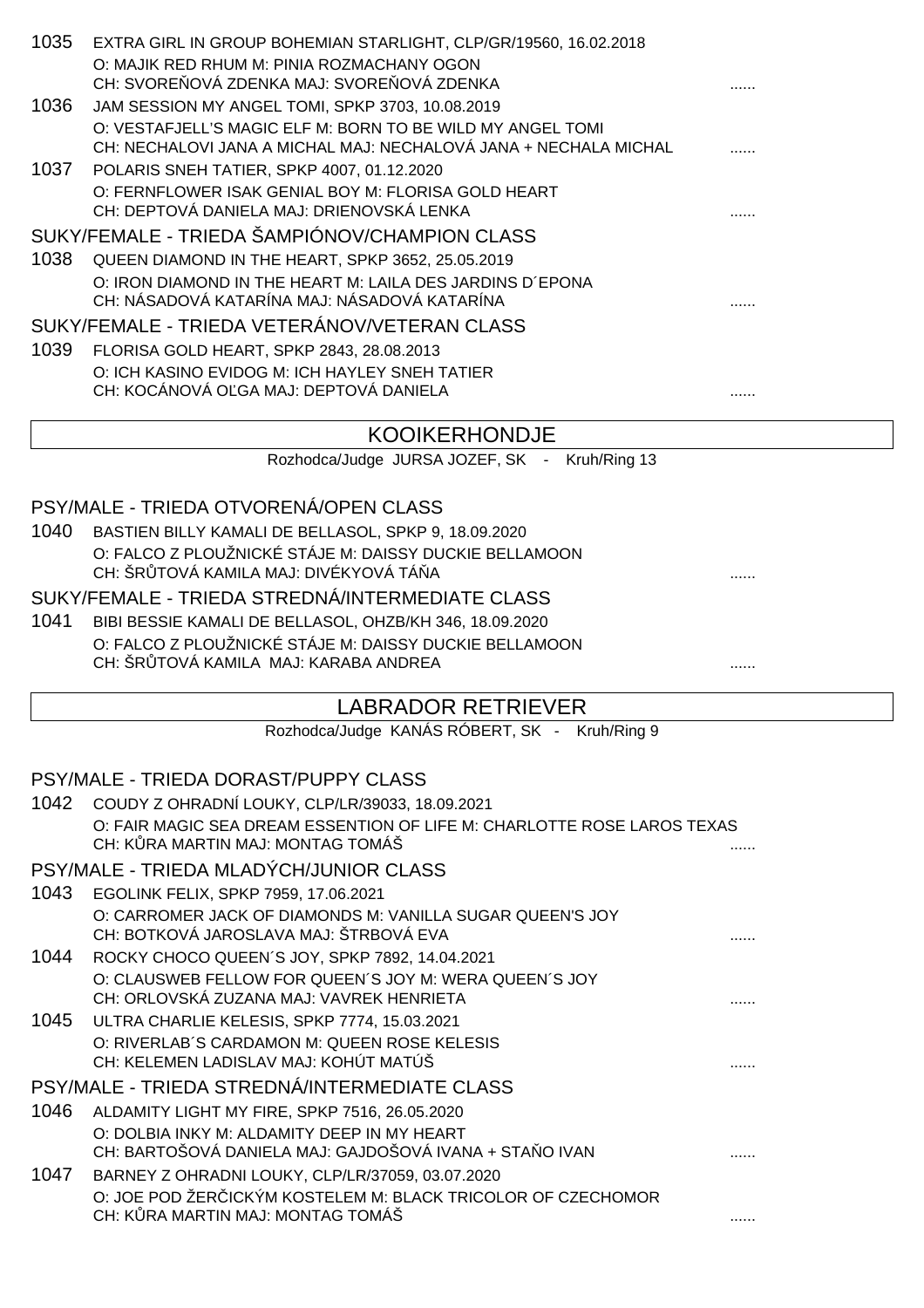| 1048 | WOODY POD CHOS OM, SPKP 7602, 18.09.2020<br>O: CARROMER JACK OF DIAMONDS M: PHIBE POD CHOS OM<br>CH: MARTONKA RÓBERT MAJ: MARTONKOVÁ ADRIANA |  |
|------|----------------------------------------------------------------------------------------------------------------------------------------------|--|
|      | PSY/MALE - TRIEDA OTVORENÁ/OPEN CLASS                                                                                                        |  |
| 1049 | AARON LABKA Z DRAŽOVSKÉHO LESA, SPKP 7320, 14.02.2020                                                                                        |  |
|      | O: MICKEY POD CHOS OM M: EGOLINK AYLIN<br>CH: ŠANDO IVAN MAJ: KULICH VLADIMÍR                                                                |  |
| 1050 | SWISSKING CHICAGO, NHSB 3212612, 12.10.2020                                                                                                  |  |
|      | O: ROBERT SUPER START M: KONSUL LAB NUMMER ONE POOPOOPIDOO<br>CH: MEIER PHILIPPE MAJ: BARTOŠOVÁ DANIELA                                      |  |
|      | PSY/MALE - TRIEDA PRACOVNÁ/WORKING CLASS                                                                                                     |  |
| 1051 | ARTHUR AMOR SIN FIN, SPKP 7234, 14.10.2019                                                                                                   |  |
|      | O: CLAUSWEB FELLOW FOR QUEEN'S JOY M: ZAYA SWEET CHOCO<br>CH: BARTOŠOVÁ MICHAELA MAJ: ŠLOSÁROVÁ KRISTÍNA                                     |  |
|      | PSY/MALE - TRIEDA ŠAMPIÓNOV/CHAMPION CLASS                                                                                                   |  |
| 1052 | X'JONATHAN OD HIMALÁJSKÉHO CEDRU, SPKP 7224, 29.12.2018                                                                                      |  |
|      | O: SRETLAW YELLOW CAMARO M: EPICMAGNAGRAECIA'S XTRAVAGANZA<br>CH: DO EKALOVÁ MICHAELA MAJ: ORLOVSKÁ ZUZANA                                   |  |
|      | PSY/MALE - TRIEDA VETERÁNOV/VETERAN CLASS                                                                                                    |  |
| 1053 | ALDAMITY Z'BLACK DIAMOND, SPKP 5274, 11.12.2012                                                                                              |  |
|      | O: FULLWELL FAIR TRADE OF HALSHIMOOR M: ALDAMITY QUEEN OF HEARTS<br>CH: BARTOŠOVÁ DANIELA MAJ: BARTOŠOVÁ DANIELA                             |  |
|      | SUKY/FEMALE - TRIEDA DORAST/PUPPY CLASS                                                                                                      |  |
| 1054 | AMALFI MENDOSUN, SPKP 8052, 24.09.2021                                                                                                       |  |
|      | O: MISTER MAGOO Z GRODU HRABIEGO MALMESBURY M: IVY BELIEVEME<br>CH: GAŠPERCOVÁ KLAUDIA MAJ: GAŠPERCOVÁ KLAUDIA                               |  |
| 1055 | DAKOTA Z FARMY LYMA, SPKP 7970, 06.07.2021                                                                                                   |  |
|      | O: CARROMER JACK OF DIAMONDS M: FIONA OF SUNNY YARD<br>CH: HEGEDÜS CSABA MAJ: MICHE OVÁ SIMONA                                               |  |
|      | SUKY/FEMALE - TRIEDA MLADÝCH/JUNIOR CLASS                                                                                                    |  |
| 1056 | ALDAMITY NOTHING COMPARES 2 U, SPKP 8002, 27.06.2021                                                                                         |  |
|      | O: OCCHI DOLCI BOLERO M: FOLOW ME TO ALDAMITY OUR PLEASURE<br>CH: BARTOŠOVÁ DANIELA MAJ: BARTOŠOVÁ DANIELA                                   |  |
| 1057 | ANASTÁZIA AMAZING GELLE LAB, SPKP 7869, 11.04.2021                                                                                           |  |
|      | O: RIVERLAB'S CARDAMON M: TIFANY POD CHOS OM<br>CH: MIHÁLYI JOZEF MAJ: MIHÁLYI JOZEF                                                         |  |
| 1058 | EGOLINK FREYA, SPKP 7960, 17.06.2021                                                                                                         |  |
|      | O: CARROMER JACK OF DIAMONDS M: VANILLA SUGAR QUEEN'S JOY<br>CH: BOTKOVÁ JAROSLAVA MAJ: BOTKOVÁ JAROSLAVA                                    |  |
| 1059 | KALIMÉRA LAB'S VALLEY, SPKP 7947, 10.06.2021<br>O: DEAD FLAG BLUES GRODU HRABIEGO MALMESBURY M: GOOGLE ME WINNIE LAB'S VALLEY                |  |
|      | CH: KVASNI ANOVÁ EVA MAJ: MÁ ALKOVÁ KATARÍNA                                                                                                 |  |
| 1060 | LUMERISSI BERETTA, SPKP 7754, 16.02.2021<br>O: CHARLIE ROYAL GLADE M: UMA FOR LUMERISSI GARISH STYLE<br>CH: KOVÁ OVÁ ANDREA MAJ: DEMO ANTON  |  |
| 1061 | VELVET CHOCO KELESIS, SPKP 7791, 16.03.2021                                                                                                  |  |
|      | O: CLAUSWEB FELLOW FOR QUEEN'S JOY M: RIVERLAB'S CLASSIC CLICHE<br>CH: KELEMEN LADISLAV MAJ: KOVA MILOŠ                                      |  |
|      | SUKY/FEMALE - TRIEDA STREDNÁ/INTERMEDIATE CLASS                                                                                              |  |
| 1062 | BEATRICE VELVET LIGHTNING, SPKP 7679, 02.11.2020                                                                                             |  |
|      | O: RIVERLAB'S CARDAMON M: KISS OF HAPPINES FOR LITTLE BUBBLE<br>CH: PAVLOVOVÁ MARTINA MAJ: BARTOŠOVÁ MICHAELA                                |  |
| 1063 | BELLATRIX TATRAS LABS, SPKP 7627, 27.09.2020                                                                                                 |  |
|      | O: HUNTER POD ŽER ICKÝM KOSTELEM M: ALEXIS BANCHORY TATRAS LABS<br>CH: VDOVJAKOVÁ ZUZANA MAJ: VDOVJAKOVÁ ZUZANA                              |  |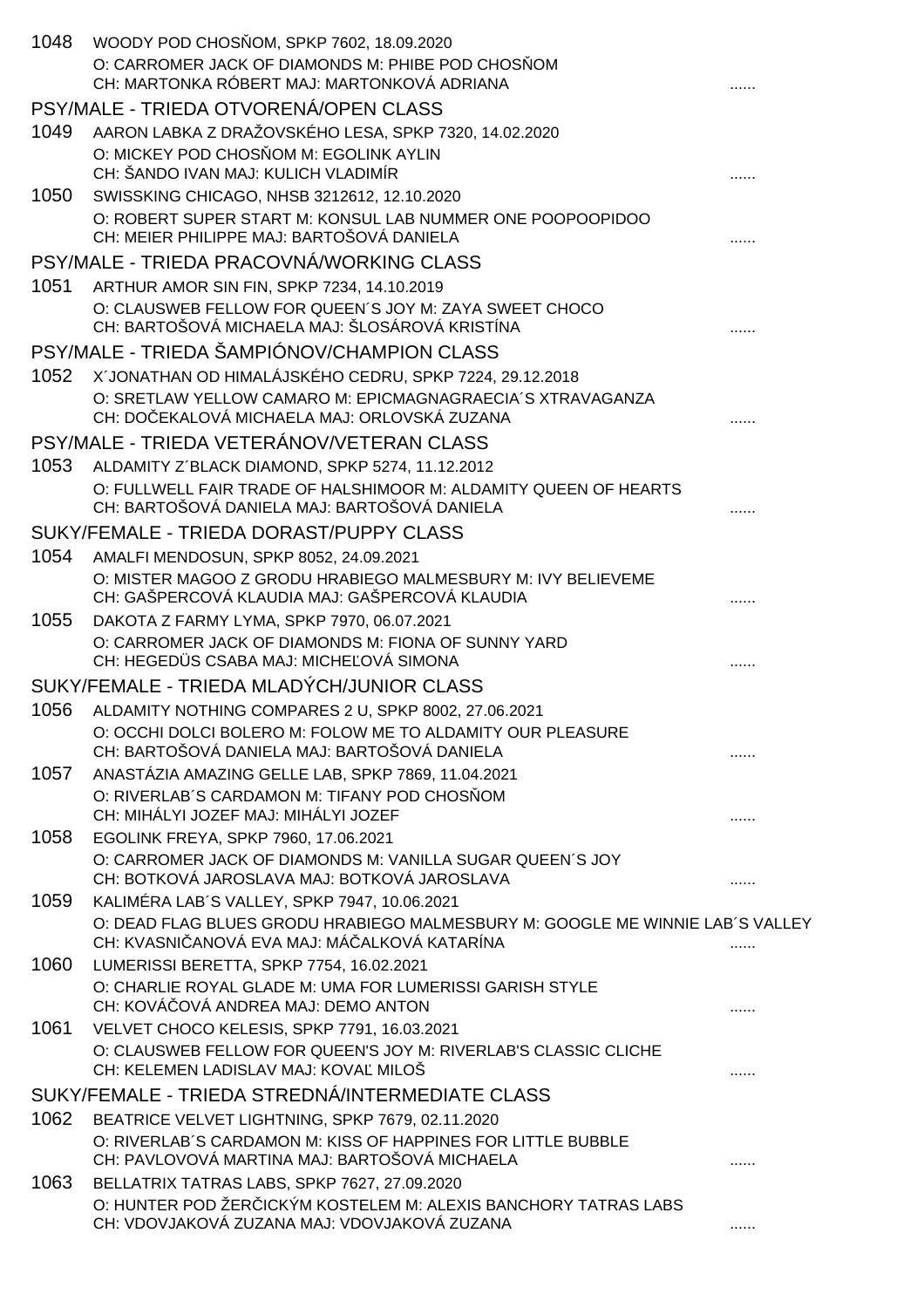| 1064 | BONNIE VELVET LIGHTNING, SPKP 7676, 02.11.2020                                                                            |  |
|------|---------------------------------------------------------------------------------------------------------------------------|--|
|      | O: RIVERLAB'S CARDAMON M: KISS OF HAPPINES FOR LITTLE BUBBLE<br>CH: PAVLOVOVÁ MARTINA MAJ: PAVLOVOVÁ MARTINA              |  |
| 1065 | PANDORA QUEEN'S JOY, SPKP 7690, 30.10.2020                                                                                |  |
|      | O: CARROMER JACK OF DIAMONDS M: BE DELICIOUS QUEEN'S JOY<br>CH: ORLOVSKÁ ZUZANA MAJ: ORLOVSKÁ ZUZANA                      |  |
| 1066 | XARA POD CHOS OM, SPKP 7614, 26.09.2020                                                                                   |  |
|      | O: RIVERLAB'S CARDAMON M: OLÍVIA POD CHOS OM<br>CH: MARTONKA RÓBERT MAJ: MARTONKOVÁ ADRIANA                               |  |
|      | SUKY/FEMALE - TRIEDA OTVORENÁ/OPEN CLASS                                                                                  |  |
| 1067 | ALANA AMOR SIN FIN, CLP/LR/36184, 14.10.2019                                                                              |  |
|      | O: CLAUSWEB FELLOW FOR QUEEN'S JOY M: ZAYA SWEET CHOCO QUEEN'S JOY<br>CH: BARTOŠOVÁ MICHAELA MAJ: ERNÝ KAREL              |  |
| 1068 | RIKA ZORA V. HAUS GALLI, SPKP 7511, 25.05.2020                                                                            |  |
|      | O: CLAUSWEB FELLOW FOR QUEEN'S JOY M: ZANGA CHOCO BEAUTY QUEEN'S JOY<br>CH: JESENSKÁ MICHAELA MAJ: FEDOROVÁ ZUZANA        |  |
| 1069 | XALLY POD CHOS OM, SPKP 7612, 26.09.2020                                                                                  |  |
|      | O: RIVERLAB'S CARDAMON M: OLÍVIA POD CHOS OM<br>CH: MARTONKA ROBERT MAJ: VDOVJAKOVÁ ZUZANA                                |  |
|      | SUKY/FEMALE - TRIEDA PRACOVNÁ/WORKING CLASS                                                                               |  |
| 1070 | ALDAMITY KNOCK 'EM ALL, SPKP 7480, 17.05.2020                                                                             |  |
|      | O: DOLBIA INKY M: ALDAMITY HERE IN MY HEART<br>CH: BARTOŠOVÁ DANIELA MAJ: SCHOVANEC VALTER                                |  |
| 1071 | FANTASTIC EDITION CRYSTAL OF TATRAS, SPKP 7704, 03.12.2020                                                                |  |
|      | O: RIVERLABS CARDAMON M: ABBEY ROSE JUST BEAUTIFUL                                                                        |  |
|      | CH: ILAVSKÝ IVAN MAJ: ILAVSKÝ IVAN                                                                                        |  |
|      | SUKY/FEMALE - TRIEDA ŠAMPIÓNOV/CHAMPION CLASS                                                                             |  |
| 1072 | ALA REI BY CHOCOLATE DIAMOND, SPKP 6774, 26.03.2018                                                                       |  |
|      | O: LINDEMANN'S BEST FRIENDS FACE M: RAINRIVER REINA DEL MAR<br>CH: HOSTA NÁ SZABOVÁ MARTINA MAJ: HOSTA NÁ SZABOVÁ MARTINA |  |
|      |                                                                                                                           |  |

# LAGOTTO ROMAGNOLO

Rozhodca/Judge JURSA JOZEF, SK - Kruh/Ring 13

| PSY/MALE - TRIEDA STREDNÁ/INTERMEDIATE CLASS                       |  |
|--------------------------------------------------------------------|--|
| 1073<br>SOLIPSE MIO TESORO, SPKP 548, 27.12.2020                   |  |
| O: TOM M: AQUATERRA DOGS AMORINA                                   |  |
| CH: KADNÁROVÁ JANA MAJ: KADNÁROVÁ JANA                             |  |
| SUKY/FEMALE - TRIEDA DORAST/PUPPY CLASS                            |  |
| 1074<br>SOLIPSE ROMANTICA AMELIA, SPKP 624, 09.07.2021             |  |
| O: II GRANAIO DEL MALATESTA NEW ORLEANS M: SOLIPSE BACIO DA CHANEL |  |
| CH: KADNÁROVÁ JANA MAJ: JUHÁSZOVÁ ZUZANA + MAJEROVÁ EMA            |  |
| SUKY/FEMALE - TRIEDA MLADÝCH/JUNIOR CLASS                          |  |
| 1075<br>MULAN INSIGNIS NATURA DA CASALI, SPKP 565, 07.02.2021      |  |
| O: ECCOLO M: ZETA                                                  |  |
| CH: RUZI EDI MAJ: KOHÚT MATÚŠ                                      |  |
| SUKY/FEMALE - TRIEDA ŠAMPIÓNOV/CHAMPION CLASS                      |  |
| 1076<br>THESTRUP'S SPECIAL WHITE ROSE, SPKP 556, 09.06.2020        |  |
| O: LAPINLUMON IMMANUEL M: SOLIPSE SANTA FIORE                      |  |
| CH: THESTRUP JETTE MAJ: KADNÁROVÁ JANA                             |  |
| NOVA SCOTIA DUCK TOLLING RETRIEVER                                 |  |

Rozhodca/Judge JURSA JOZEF, SK - Kruh/Ring 13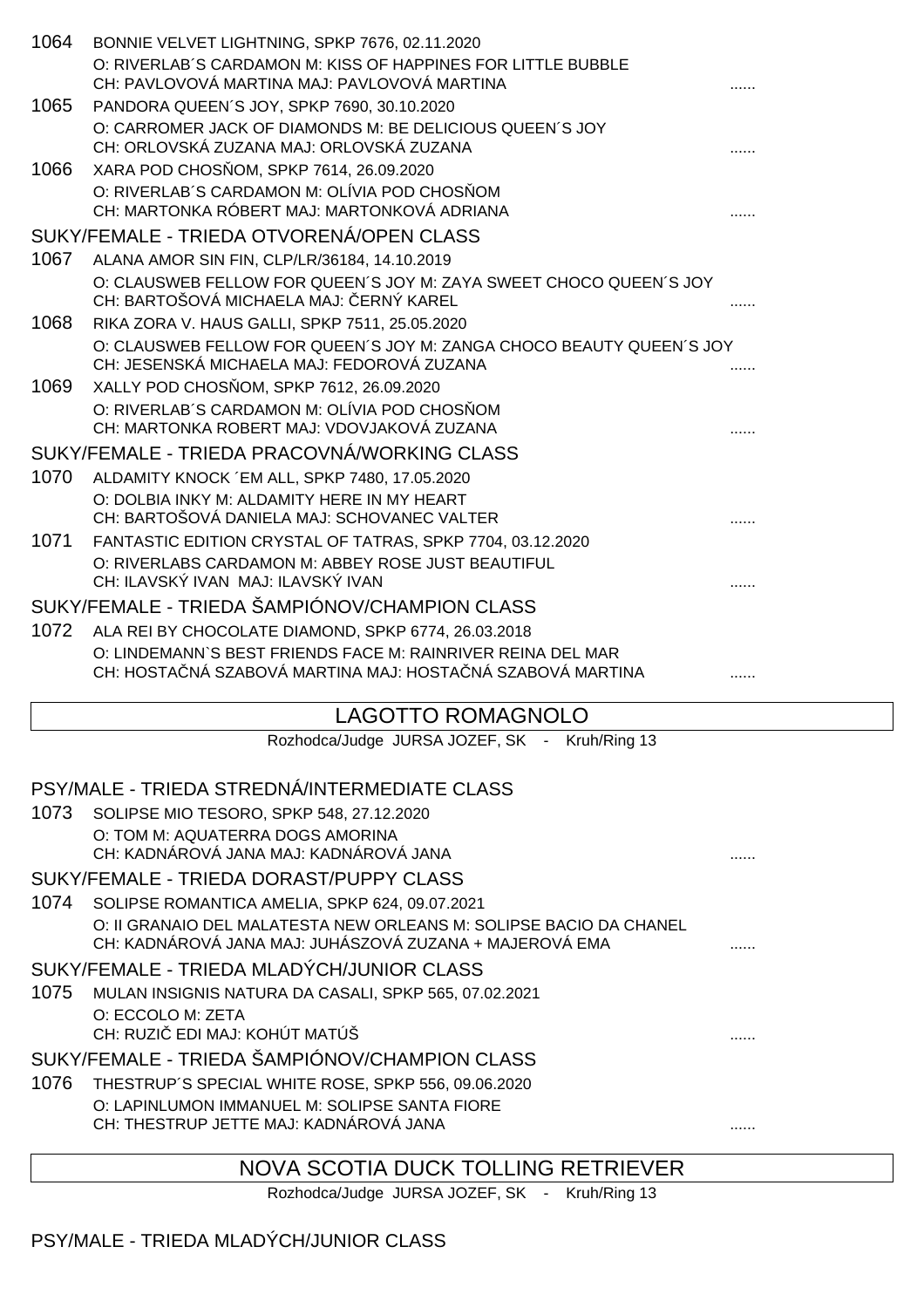|      | 1077 FEEL FIRST BAMSE GARONERA, CLP/NSR/1465, 28.11.2020<br>O: LÖNNLÖVETS LOTUS M: ABSOLUT FIRST IZOLDA GARONERA                 |                       |
|------|----------------------------------------------------------------------------------------------------------------------------------|-----------------------|
|      | CH: GAROVÁ MARTINA MAJ: BERNOVSKÁ TEREZA                                                                                         |                       |
| 1078 | PSY/MALE - TRIEDA STREDNÁ/INTERMEDIATE CLASS<br>CHANDLER TARGARYEN FIRE, CLP/NSR/1423, 22.07.2020                                |                       |
|      | O: APPLE CHILLI'S GINGER GROUP M: ARYA TARGARYEN FIRE                                                                            |                       |
|      | CH: MARKOVÁ VERONIKA MAJ: ME IAROVÁ ADRIÁNA + ÍŽEK MARKOVÁ VERONIKA                                                              |                       |
|      | PSY/MALE - TRIEDA ŠAMPIÓNOV/CHAMPION CLASS                                                                                       |                       |
| 1079 | ENDREW TARGARYEN FIRE, CLP/NSR/1212, 12.04.2018                                                                                  |                       |
|      | O: RED HOT CHILLI'S DESIGN OF NOCHILL M: ARYA TARGARYEN FIRE<br>CH: MARKOVÁ VERONIKA MAJ: DAN KOVÁ IRENA                         |                       |
|      | SUKY/FEMALE - TRIEDA STREDNÁ/INTERMEDIATE CLASS                                                                                  |                       |
| 1080 | CHIC ARYA TARGARYEN FIRE, CLP/NSR/1429, 22.07.2020                                                                               |                       |
|      | O: APPLE CHILLI'S GINGER GROUP M: ARYA TARGARYEN FIRE<br>CH: MARKOVÁ VERONIKA MAJ: BRÁZDOVÁ URBANOVÁ EVA + ÍŽEK MARKOVÁ VERONIKA |                       |
|      | SUKY/FEMALE - TRIEDA ŠAMPIÓNOV/CHAMPION CLASS                                                                                    |                       |
| 1081 | EASY FIRST TARA GARONERA, SPKP 41, 12.11.2019                                                                                    |                       |
|      | O: WEST COAST TOLLERS DAIM M: BEFIRST GLENMORANGIE GARONERA<br>CH: GAROVÁ MARTINA MAJ: BABULIC IVAN                              |                       |
|      |                                                                                                                                  |                       |
|      | PERRO DE AGUA ESPANOL - SPANIELSKY VODNÝ PES                                                                                     |                       |
|      | Rozhodca/Judge JURSA JOZEF, SK - Kruh/Ring 13                                                                                    |                       |
|      |                                                                                                                                  |                       |
|      | SUKY/FEMALE - TRIEDA MLADÝCH/JUNIOR CLASS                                                                                        |                       |
| 1082 | PENELOPE WAVELET, SPKP 138, 18.04.2021                                                                                           |                       |
|      | O: GUADALTEBA DEL HORNO M: MAXIJANE DANKIN DONUT FOR WAVELET<br>CH: KYSE OVÁ VIKTÓRIA MAJ: KYSE OVÁ VIKTÓRIA                     |                       |
|      |                                                                                                                                  |                       |
|      |                                                                                                                                  | skupina/group FCI - 9 |
|      | BICHON Á POIL FRISÉ - FRANCÚZSKY BIŠON                                                                                           |                       |
|      | Rozhodca/Judge GUNIŠ MIROSLAV, SK - Kruh/Ring 14                                                                                 |                       |
|      |                                                                                                                                  |                       |
| 1083 | PSY/MALE - TRIEDA ŠAMPIÓNOV/CHAMPION CLASS                                                                                       |                       |
|      | JAMESON MY LOVE DANCO OF AMBER, SPKP 650, 21.11.2017<br>O: DIAMELLA YOUTHFUL SUPERSTAR M: VIA VICTORIA DANCO OF AMBER            |                       |
|      | CH: DANKOVÁ PATRÍCIA MAJ: PISO OVÁ MARTINA + PISO OVÁ NIKOL                                                                      |                       |
|      | SUKY/FEMALE - TRIEDA MLADÝCH/JUNIOR CLASS                                                                                        |                       |
| 1084 | KATTY MIA ENJI HAŠ ÍKOVÁ, SPKP 850, 13.06.2021                                                                                   |                       |
|      | O: YUWELLIUS BOLERO HAŠ ÍKOVÁ M: LORETTE LOLO DEVIL HAŠ ÍKOVÁ<br>CH: STAROVSKÁ MÁRIA MAJ: JAJCAYOVÁ MIROSLAVA                    |                       |
|      | SUKY/FEMALE - TRIEDA OTVORENÁ/OPEN CLASS                                                                                         |                       |
| 1085 | JACINTHE STAR DANCO OF AMBER, SPKP 654, 21.11.2017                                                                               |                       |
|      | O: DIAMELLA YOUTHFUL SUPERSTAR M: VIA VICTÓRIA DANCO OF AMBER<br>CH: DANKOVÁ PATRICIA MAJ: DANKOVÁ PATRICIA                      |                       |
|      | SUKY/FEMALE - TRIEDA ŠAMPIÓNOV/CHAMPION CLASS                                                                                    |                       |
| 1086 | ROYAL FRISE TARRA CLARAMAY, COR A 2381-17/215, 05.07.2017                                                                        |                       |
|      | O: CH PARAY'S MARK FOR FRIZZLED LIFE M: ROYAL FRISE HEIDI<br>CH: LAZAR DIANA MAJ: PINTEA ALEXANDRA CATALINA                      |                       |
|      |                                                                                                                                  |                       |
|      | BICHON HAVANAIS - HAVANSKÝ PSÍK                                                                                                  |                       |

Rozhodca/Judge VOJTEKOVÁ IVETA, SK - Kruh/Ring 15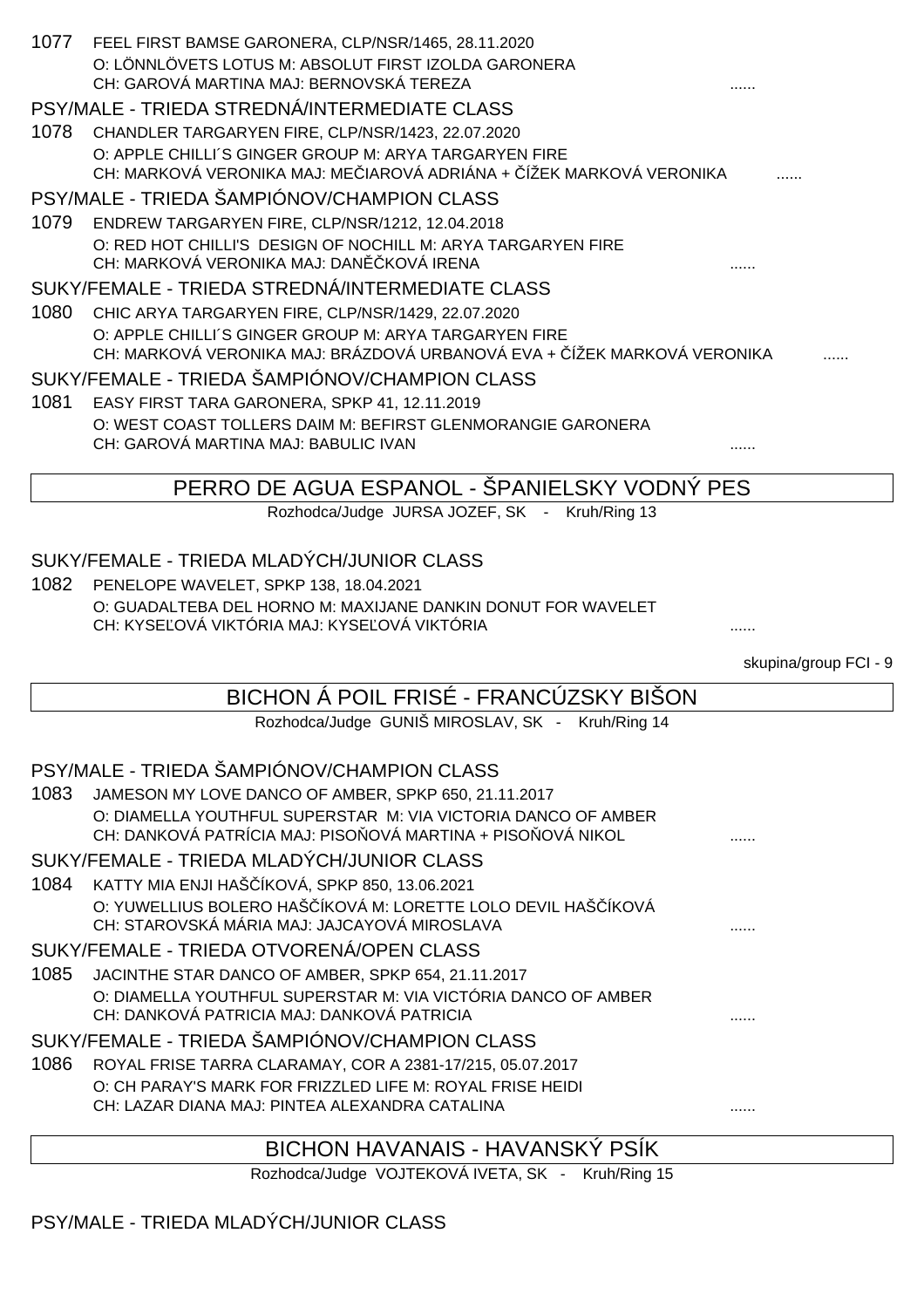| 1087 | SAM ZIPETIK, CLP/HAV/5557, 19.03.2021<br>O: EUGENIO DEL TACITO M: PEPINA LUCKY ANGEL NAVAJO<br>CH: LUKÁ OVÁ ZITA MAJ: ANOVSKÁ MARTINA |   |
|------|---------------------------------------------------------------------------------------------------------------------------------------|---|
|      | SUKY/FEMALE - TRIEDA DORAST/PUPPY CLASS                                                                                               |   |
| 1088 | FOXIE ELISYA, SPKP 636, 18.08.2021                                                                                                    |   |
|      | O: EBONY BIELY LÚ M: DELLI CETYA                                                                                                      |   |
|      | CH: ONDRÁŠOVÁ ZUZANA MAJ: ONDRÁŠOVÁ ZUZANA                                                                                            |   |
|      | SUKY/FEMALE - TRIEDA MLADÝCH/JUNIOR CLASS                                                                                             |   |
| 1089 | DELILAH DANDY ELISYA, SPKP 577, 25.01.2021                                                                                            |   |
|      | O: BAMBALABAMBA ARCHIBALD M: DELI CETYA<br>CH: ONDRÁŠOVÁ ZUZANA MAJ: ONDRÁŠOVÁ ZUZANA + ERNÝ RÓBERT                                   |   |
| 1090 | HERMOSA HEAVENLY KID, SPKP 620, 22.05.2021                                                                                            |   |
|      | O: BAMBALABAMBA ARCHIBALD M: KIRÁLYERDEI- BÁRSONY SZAMBA<br>CH: REZSUTYÍK ANGELIKA MAJ: BENŽOVÁ ADRIANA                               | . |
|      | BOLOGNESE - BOLO SKÝ PSÍK                                                                                                             |   |
|      | Rozhodca/Judge VOJTEKOVÁ IVETA, SK - Kruh/Ring 15                                                                                     |   |
|      |                                                                                                                                       |   |
|      | SUKY/FEMALE - TRIEDA STREDNÁ/INTERMEDIATE CLASS                                                                                       |   |
| 1091 | ULYSSIA LUMA TOMIO, SPKP 489, 13.07.2020                                                                                              |   |
|      | O: PHILLIPPO DELLA FIORAVANTA VECCHIA M: MAYA PRINCESS LUMA TOMIO                                                                     |   |
|      | CH: LUPA OVÁ MARIE MAJ: CIGÁNIKOVÁ ALENA                                                                                              |   |
|      | SUKY/FEMALE - TRIEDA ŠAMPIÓNOV/CHAMPION CLASS                                                                                         |   |
| 1092 | TERRY PRINCESS LUMA TOMIO, SPKP 484, 05.08.2019                                                                                       |   |
|      | O: PHILIPPO DELLA FIORAVANTA VECCHIA M: MAYA PRINCESS LUMA TOMIO<br>CH: LUPA OVÁ MARIE MAJ: CIGÁNIKOVÁ ALENA                          |   |
|      |                                                                                                                                       |   |
|      |                                                                                                                                       |   |
|      | <b>BOSTON TERRIER</b>                                                                                                                 |   |
|      | Rozhodca/Judge GUNIŠ MIROSLAV, SK - Kruh/Ring 14                                                                                      |   |
|      |                                                                                                                                       |   |
|      | PSY/MALE - TRIEDA MLADÝCH/JUNIOR CLASS                                                                                                |   |
| 1093 | ABSOLUTELY CHARMING HARLEQUIN, SPKP 1199, 16.03.2021                                                                                  |   |
|      | O: CANMOY'S BOSTON GO FOR IT M: ABSOLUTELY CHARMING CHAT WITH ME<br>CH: VESKOVI SAŠA MAJ: KYSELOVÁ BUŠOVÁ MARCELA                     |   |
| 1094 | H'AKKIM GRAND WALDINÓRA, SPKP 1182, 02.03.2021                                                                                        |   |
|      | O: LUXURY DOG'S WATERLOO M: INET INDARA EWABO                                                                                         |   |
|      | CH: KOZÁKOVÁ NORA MAJ: RAJNOHA IGOR + RAJNOHOVÁ VIKTÓRIA                                                                              |   |
|      | PSY/MALE - TRIEDA STREDNÁ/INTERMEDIATE CLASS                                                                                          |   |
| 1095 | BEACON STREET BOSTON DARE DEVIL, PKR.IX-89552, 01.09.2020                                                                             |   |
|      | O: INFERIOR SILESIA CANIS HOKO HEARTY M: BEACON STREET BOSTON BELLE<br>CH: MALACHOWSKI JERZY MAJ: KUPKOVÁ MIROSLAVA                   |   |
| 1096 | BOSTON STYLE T'BURST OF APPLAUSE, CMKU/BOS/5164/-21/20, 08.08.2020                                                                    |   |
|      | O: CAMPBELL CLAN'S SMOOTH CRIMINAL M: BOSTON STYLE DARLING INIQUE BEAUTY<br>CH: SAFRONOVA SVETLANA MAJ: SKRYPNYK LUCIE                | . |
| 1097 |                                                                                                                                       |   |
|      | DRAGAN HEY DOG, PKR.IX-90335, 19.08.2020<br>O: IOWANA EQ COWBOY'S LAST STAND AT MTNVIEW M: BONTELABO'S LUCKYSTAR SHINE ON ME          |   |
|      | CH: HAJA DOMINIKA MAJ: HAJA DOMINIKA + BORKOWSKI DANIEL                                                                               |   |
| 1098 | QUIGGIN'S SOME LIKE IT HOT, HR 10940 BOST, 05.05.2020                                                                                 |   |
|      | O: KAIT KLASIK ANTONIO M: PRETTZ POISON VIKTORIA                                                                                      |   |
|      | CH: MIO IGOR MAJ: BELKOVÁ EVA                                                                                                         |   |
| 1099 | SADHANABOKS DELIKATES, SPKP 1243, 15.10.2020                                                                                          |   |
|      | O: PREMJER BOSTON ZHEROM M: PREMJER BOSTON FREEDOM OF LIBERTY<br>CH: FEDOTOVA I.V. MAJ: UREJOVÁ MONIKA + UREJ MAREK                   | . |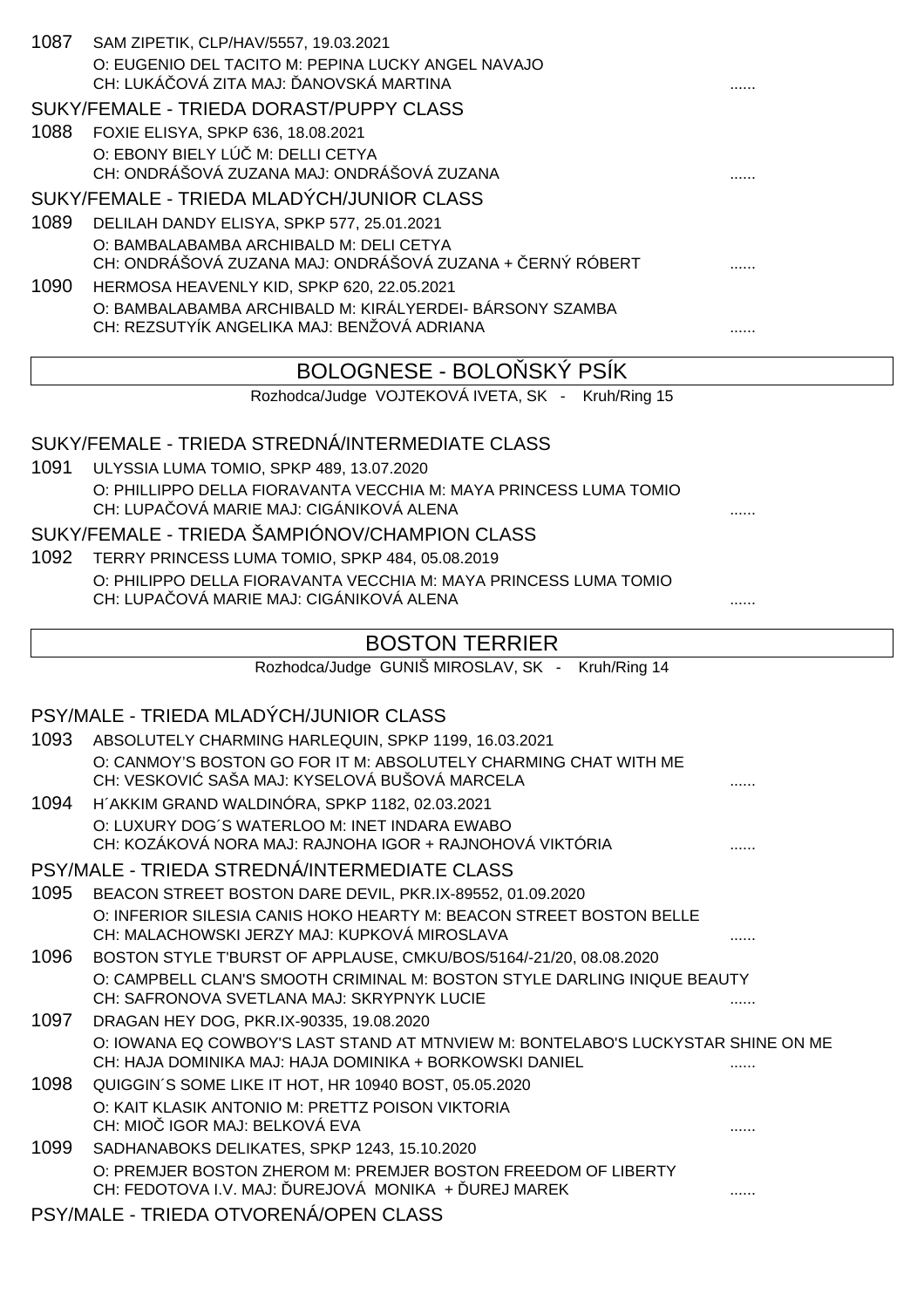| 1100 | ABSOLUTELY CHARMING KAMIL, CMKU/BOS/5163/-21/20, 25.08.2020                                                          |  |
|------|----------------------------------------------------------------------------------------------------------------------|--|
|      | O: IOWANA EQ COWBOY'S LAST STAND AT MT M: ABSOLUTELY CHARMING ALL I NEED<br>CH: VESKOVI SAŠA MAJ: TRÝZUBSKÁ GABRIELA |  |
| 1101 | GUAPO GALVIN MYLLA ELLER, SPKP 1056, 01.10.2019                                                                      |  |
|      | O: HEARTILY BLACKOUT M: UNDER THE STARS DE MANDRAKA                                                                  |  |
|      | CH: STRAKA PATRIK MAJ: STRAKA PATRIK                                                                                 |  |
|      | PSY/MALE - TRIEDA ŠAMPIÓNOV/CHAMPION CLASS                                                                           |  |
| 1102 | EXTREMLY RUDE KID BALOONEK, CMKU/BOS/3199/17, 10.02.2017                                                             |  |
|      | O: GUNTHER'S OH HENRY! M: INFERIOR SILESIA CANIS CHLOE<br>CH: KOŠINA PETR MAJ: KOŠINA PETR                           |  |
|      | SUKY/FEMALE - TRIEDA MLADÝCH/JUNIOR CLASS                                                                            |  |
| 1103 | CORRIN EBISTAR BOSTON, CMKU/BOS/5175/21, 22.04.2021                                                                  |  |
|      | O: WILD LEGEND BEAUTY GREMLINS M: CONTESSA BOSTON SHUTTERFLY                                                         |  |
|      | CH: ZGODA MARTIN MAJ: ZGODA MARTIN                                                                                   |  |
| 1104 | EL NINA OD KOPCE ZEBÍNA, SPKP 1242, 21.06.2021                                                                       |  |
|      | O: CLOWN CAMPBELL BALOONEK M: KISS ME HONEY ARWIN                                                                    |  |
|      | CH: TRÝZUBSKÁ GABRIELA MAJ: SZALAY KAROL                                                                             |  |
| 1105 | REAL MANEQUIN BEAUTY GREMLINS, SPKP 1139, 17.11.2020                                                                 |  |
|      | O: AX DAGBEJ M: WYNONNA BEAUTY GREMLINS                                                                              |  |
|      | CH: OLŠOVSKÁ KLAUDIA MAJ: DUBAJOVÁ JAVÚREKOVÁ ERIKA                                                                  |  |
|      | SUKY/FEMALE - TRIEDA OTVORENÁ/OPEN CLASS                                                                             |  |
| 1106 | ANABELLA FACE TO FACE, PKR.IX-85908, 21.10.2019                                                                      |  |
|      | O: BELLO CANEBOSTO M: PLUSH POM-POM PERBOSTER                                                                        |  |
|      | CH: TRAM GABRIELA MAJ: KNUPLERZ EWA + TRAM GABRIELA                                                                  |  |
| 1107 | BOSTON SQUARE FAIRY TALE, SPKP 1080, 14.10.2019                                                                      |  |
|      | O: MY SHONIC M: BOSTON SQUARE CASABLANCA<br>CH: KUPKOVÁ MIROSLAVA MAJ: KUPKOVÁ MIROSLAVA                             |  |
| 1108 | NONA NOEMI EWABO, SPKP 1039, 10.06.2019                                                                              |  |
|      | O: SHERIDAN DOLCE VITA M: CAN BE BABY BABET EWABO                                                                    |  |
|      | CH: B LKOVÁ EVA MAJ: UREJOVÁ MONIKA                                                                                  |  |
| 1109 | OLLÁ OLINKA EWABO, SPKP 1044, 13.06.2019                                                                             |  |
|      | O: SHERIDAN DOLCE VITA M: ELLEN EVE EWABO                                                                            |  |
|      | CH: B LKOVÁ EVA MAJ: BELKOVÁ EVA                                                                                     |  |
|      | SUKY/FEMALE - TRIEDA ŠAMPIÓNOV/CHAMPION CLASS                                                                        |  |
| 1110 | BONTELABO'S LUCKYSTAR SHINE ON ME, PKR.IX-82626, 05.06.2018                                                          |  |
|      | O: BONTELABO`S JUST PERFECTION M: BONTELABO`S EMERALD SPARKLING STAR                                                 |  |
|      | CH: VIBEKE JERSIN & NESE EIRIN & TUMYR NINA EIDE MAJ: HAJA DOMINIKA + TRAM GABRIELA                                  |  |
|      |                                                                                                                      |  |
|      |                                                                                                                      |  |

# BOULEDOGUE FRANCAIS - FRANCÚZSKY BULDO EK

Rozhodca/Judge GUNIŠ MIROSLAV, SK - Kruh/Ring 14

#### PSY/MALE - TRIEDA DORAST/PUPPY CLASS

1111 PARTISANO OD STŘIBRŇÁKU, CMKU/FB/12344/21, 16.09.2021 O: BERRY CLASSIC VON GLANDORF M: QUEEN CLASSIC VON GLANDORF CH: FIALOVÁ MONIKA MAJ: KOSTELECKÝ JIŘÍ ......

# PSY/MALE - TRIEDA MLADÝCH/JUNIOR CLASS

- 1112 CARLOS BIG FAMILY-FRENCH BULLS, SPKP 7713, 14.03.2021 O: DANTE LARGE-GARDEN BULLS M: DONA LEE VAN-BULL CH: NAGY TÜNDE MAJ: ČIČOVÁ KATARÍNA ......
- 1113 TATA-VÁRUDVARI CUVEÉC, SPKP 7973, 10.04.2021 O: KISS BULLY FINESSE HUNOR M: TATA-VÁRUDVARI PANDA CH: POCSAI ARNOLD MAJ: KRENCSAN PETER ......
- 1114 THOM THUMB Z KRAINY SZCZEŚCIA, CMKU/FB/12228/-21/21, 04.04.2021 O: NIKODEM DYZMA Z KRAINY SZCZE CIA M: HIACYNTA BUCET Z KRAINY SZCZE CIA CH: BACHURZEWSKA LILIANNA MAJ: KOSTELECKÝ JIŘÍ ......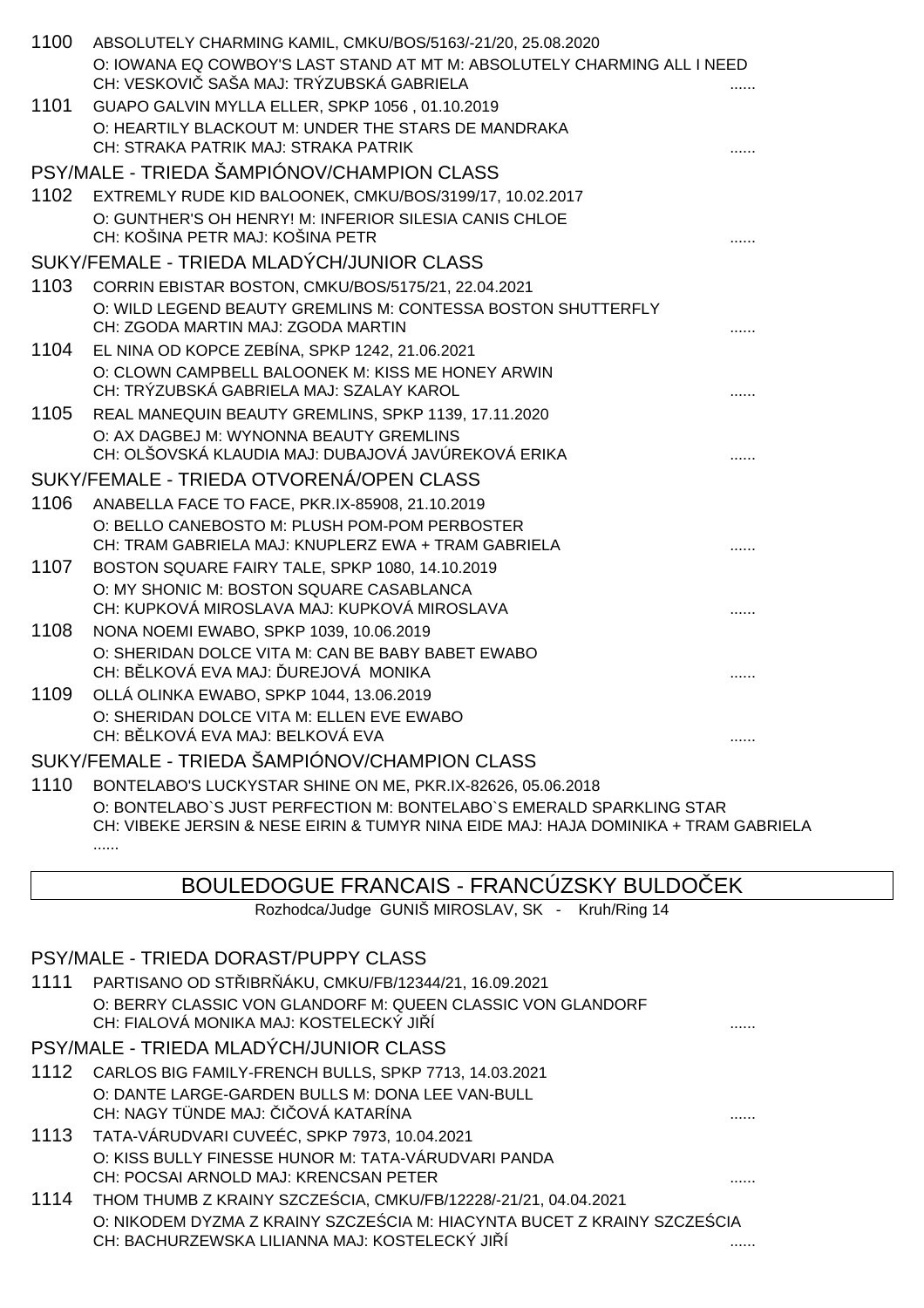|      | PSY/MALE - TRIEDA OTVORENÁ/OPEN CLASS                                                                                |   |
|------|----------------------------------------------------------------------------------------------------------------------|---|
| 1115 | DAN MOPS-BREEDING, SPKP 6707, 22.08.2018                                                                             |   |
|      | O: KISS BULLY FINESSE THIEN THAN'S TOMMY BOY M: QWENDY MOPS-BREEDING<br>CH: ŠÁLI DEZIDER MAJ: ŠÁLI DEZIDER           | . |
| 1116 | DON CAYRON PAMEY BOX, SPKP 6237, 05.06.2017                                                                          |   |
|      | O: ALCSILIGETI MONSIEUR RED M: IDYLLE DUGAMALE<br>CH: ŠVOLÍK PATRIK MAJ: BOBKOVÁ JANA + BOBEK MARTIN                 |   |
| 1117 | IVO ANJELSKÝ DAR BELINIEC, SPKP 7056, 18.09.2019                                                                     |   |
|      | O: ROOSEVELT IZ PALEVYH BULDOGOV M: FIONA ANJELSKÝ DAR BELINIEC<br>CH: MOŠA PETER MAJ: OLENI OVÁ ZUZANA              |   |
| 1118 | MAGIC LARGE-GARDEN BULLS, SPKP 7175, 25.12.2019                                                                      |   |
|      | O: NARUTO MADBULL FARM M: TASHA LARGE-GARDEN BULLS<br>CH: BENKOVSKÝ MILAN MAJ: VANKOVÁ IVANA                         |   |
|      | PSY/MALE - TRIEDA ŠAMPIÓNOV/CHAMPION CLASS                                                                           |   |
| 1119 | ACHILLES BIG FAMILY-FRENCH BULLS, SPKP 7265, 09.04.2020                                                              |   |
|      | O: DANTE LARGE-GARDEN BULLS M: XANTHÉ VAN-BULL<br>CH: NAGY TÜNDE MAJ: 1 OVÁ KATARÍNA                                 |   |
|      | SUKY/FEMALE - TRIEDA MLADŠÍ DORAST/MINOR PUPPY CLASS                                                                 |   |
| 1120 | ARIANA CARPATHIAN PAWS, SPKP 7941, 05.10.2021                                                                        |   |
|      | O: SANTO I DE GARRAS BULL M: ZOE SLAVIC STORM<br>CH: HAJTMÁNKOVÁ DENISA MAJ: HAJTMÁNKOVÁ DENISA                      |   |
|      | SUKY/FEMALE - TRIEDA MLADÝCH/JUNIOR CLASS                                                                            |   |
| 1121 | DEVILMA FRANCÚZSKY BOZK, SPKP 7813, 30.04.2021                                                                       |   |
|      | O: UMBERTO ANJELSKÝ DAR BELINIEC M: BAIKO BOJ-DOG<br>CH: REIPRICHOVÁ NIKOLETA MAJ: REIPRICHOVÁ NIKOLETA              |   |
| 1122 | GRETA MOUDOVO SRDCE, CMKU/FB/11904/21, 06.04.2021                                                                    |   |
|      | O: THORWALD SLAVIC STORM M: XENIE MOUDOVO SRDCE<br>CH: WEISSOVÁ STANISLAVA MAJ: BÍLEK DUŠAN                          |   |
| 1123 | KATKA BOMBALA BULL, SPKP 7589, 13.01.2021                                                                            |   |
|      | O: DAN-MOPS BREEDING M: CHERRY BOMBALA BULL<br>CH: BOMBOŠOVÁ ALENA MAJ: CIVÁ OVÁ JANA                                |   |
| 1124 | ORNELA BEAUTY BULLY, SPKP 7448, 26.10.2020                                                                           |   |
|      | O: MY SOURCE OF JOY FRANKY FOUR PAWS M: GINA LOLLOBRIGIDA BEAUTY BULLY<br>CH: ŠUTOVSKÁ TATIANA MAJ: OLENI OVÁ ZUZANA |   |
| 1125 | OXANA BLUE IMPERIAL, SPKP 7655, 28.02.2021                                                                           |   |
|      | O: SOPIANAE IMPERATOR DELON M: CHELSEA BEAUTY BULLY<br>CH: KRENCSAN PETER MAJ: KRENCSAN PETER                        |   |
|      | SUKY/FEMALE - TRIEDA STREDNÁ/INTERMEDIATE CLASS                                                                      |   |
| 1126 | GLORIA IPON SAAN, HR 12454 FBD, 02.07.2020                                                                           |   |
|      | O: KISS BULLY FINESSE CHALLENGER M: VANESSA IPON SAAN<br>CH: DEKANI NENAD A ANA MAJ: KOSTELECKÝ JI Í                 |   |
|      | SUKY/FEMALE - TRIEDA OTVORENÁ/OPEN CLASS                                                                             |   |
| 1127 | BONNY GRANT EXELENT, SPKP 7130, 18.06.2019                                                                           |   |
|      | O: DON VITO DU DIEUDONNÉ M: SOFIA ALSAMAR<br>CH: ERNÝ ZDEN K MAJ: BÓLOVÁ ANNA                                        |   |
|      | SUKY/FEMALE - TRIEDA ŠAMPIÓNOV/CHAMPION CLASS                                                                        |   |
| 1128 | ZOE SLAVIC STORM, SPKP 7079, 30.09.2019                                                                              |   |
|      | O: FRUSTYLE WIN A GAME M: MADEMOISELLE PARIS SLAVIC STORM<br>CH: VAŠÍ EK MAREK MAJ: HAJTMÁNKOVÁ DENISA               |   |
|      |                                                                                                                      |   |

# CANICHE GRAND BLANC - PUDEL VEĽKÝ BIELY

Rozhodca/Judge GUNIŠ MIROSLAV, SK - Kruh/Ring 14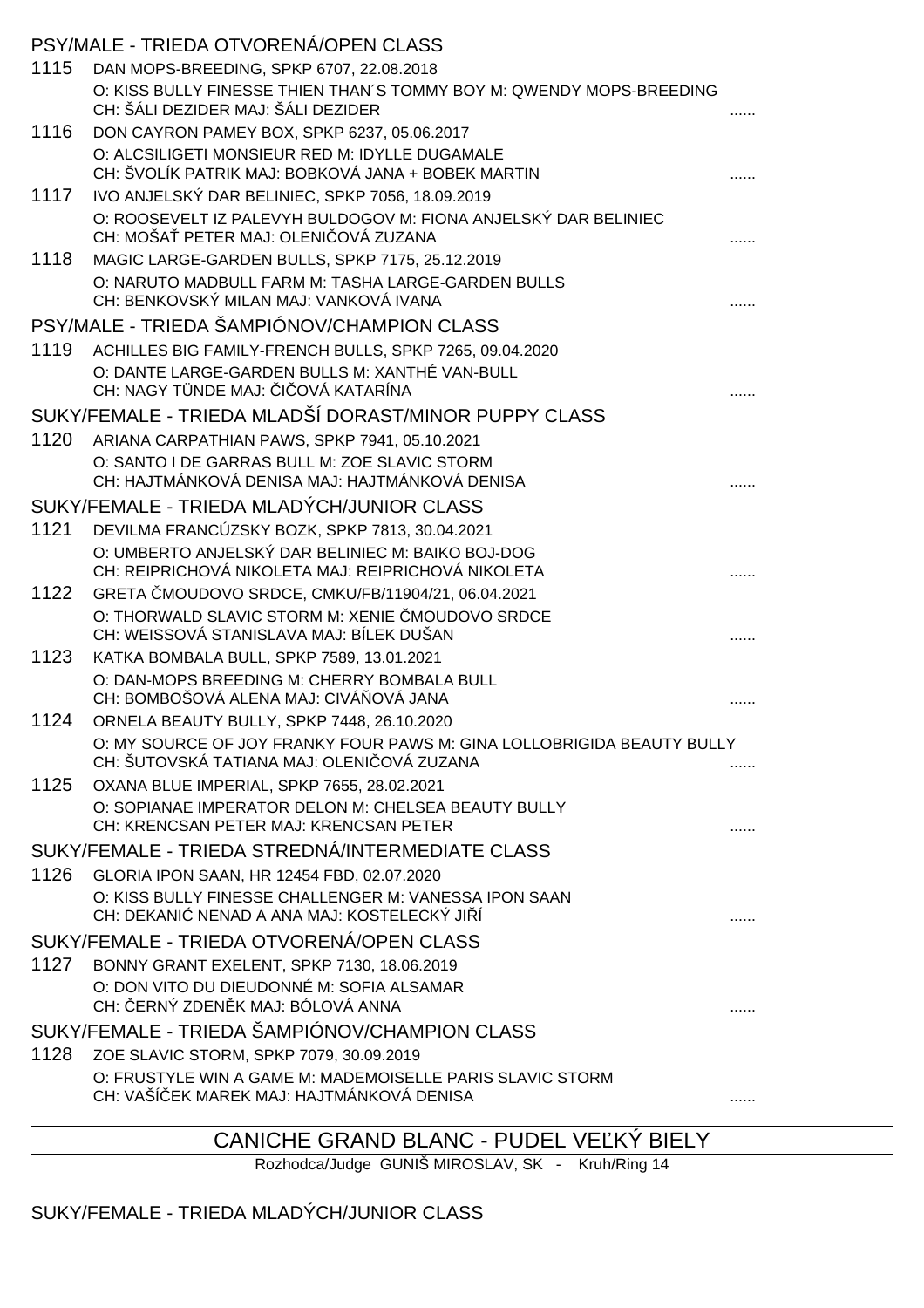1129 CHERRY LADY FROM WONDERLAND FRENCHIES, SPKP 366, 14.01.2021 O: SMART CONNECTION RANAWAY M: ATAMI CIAO BELLA CH: ISZLAY ANITA MAJ: LEŠKOVÁ BARBORA

# CANICHE GRAND FAWN - PUDEL VEĽKÝ PLAVÝ

Rozhodca/Judge GUNIŠ MIROSLAV, SK - Kruh/Ring 14

PSY/MALE - TRIEDA MLADÝCH/JUNIOR CLASS

1130 BACARDI IZ VOLZHSKOY SERENADY , RKF 6292371, 08.06.2021 O: AFTERGLOW JOHNNY HATES JAZZ M: ROCK´N ROSE IZ VOLZHSKOY SERENADY CH: YAKIMOVA TATIANA MAJ: ARPÁŠOVÁ TÍMEA ......

# CANICHE GRAND GRIS - PUDEL VE KÝ STRIEBORNÝ

Rozhodca/Judge GUNIŠ MIROSLAV, SK - Kruh/Ring 14

SUKY/FEMALE - TRIEDA OTVORENÁ/OPEN CLASS

1131 CANADIAN BEAUTY FULFILLED MY SOUL, CMKU/P/21085/19, 29.04.2019 O: STATELY BIBELOT THINK AGAIN M: PAJANS AUENPUDEL NENA CH: VEITOVA ANDREA MAJ: VEITOVÁ ANDREA

SUKY/FEMALE - TRIEDA ŠAMPIÓNOV/CHAMPION CLASS

1132 KARMA CORONA REGNI, SPKP 777, 04.03.2020 O: SAMARCANDA FLASHING STEEL TALISMAN-G M: COLETTA Z HALMOVA DVORA CH: MAJKA ALEKSANDRA MAJ: PAVLÍK BEZÁKOVÁ ZUZANA

CANICHE GRAND MARRON - PUDEL VEĽKÝ HNEDÝ

Rozhodca/Judge GUNIŠ MIROSLAV, SK - Kruh/Ring 14

#### SUKY/FEMALE - TRIEDA OTVORENÁ/OPEN CLASS

1133 CLARISSA HARPER DOG HOUSE, PKR.IX-84937, 11.04.2019 O: TABO VOX MEEGANIUS M: MIMIA MAGNEFICA MEEGANIUS CH: KUŹNICKA RENATA MAJ: PROCHASKA MAGDALENA ......

# CANICHE GRAND NOIR - PUDEL VE KÝ LERNY

Rozhodca/Judge GUNIŠ MIROSLAV, SK - Kruh/Ring 14

#### PSY/MALE - TRIEDA DORAST/PUPPY CLASS

1134 AMETYST FAST BEAT, CMKU/P/22505/21, 11.07.2021 O: DESIGNED BY VELVET GARDEN M: DARK QUEEN RECATTY CH: EJKOVÁ ELIŠKA MAJ: PÉTEROVÁ JANA

#### PSY/MALE - TRIEDA MLADÝCH/JUNIOR CLASS

1135 COLLIN BLACK LARONNA, CMKU/P/22148/21, 17.04.2021 O: INKYSTONE SMILE FOR KOBWITLER M: PEARLS'N STARS CAIPIRINHA CH: PACOVSKÁ JANA MAJ: HRNÍR UBOŠ

#### PSY/MALE - TRIEDA STREDNÁ/INTERMEDIATE CLASS

1136 ABAYOMI EDSIE, CMKU/P/21916/20, 21.12.2020 O: FABULOUS BLACK DREAM'S MAKE LOVE AT PARIS M: ANASTASIA THE VELVET FUR CH: MÁLKOVÁ KATE INA MAJ: SZULCSÁN TOMÁŠ A BE OVÁ LUCIA

#### PSY/MALE - TRIEDA ŠAMPIÓNOV/CHAMPION CLASS

1137 JACKSON JUN OF VIENNA HIGHLIGHTS, ÖHZB/PU 11054, 21.03.2019 O: FABULOUS BLACK DREAM'S MAKE LOVE AT PARIS M: JASENAK TOP SECRET CH: SELIGER DANIELA MAJ: BRIZA ERNST ......

#### SUKY/FEMALE - TRIEDA MLADÝCH/JUNIOR CLASS

1138 CECILIA BLACK LARONNA, CMKU/P/22151/21, 17.04.2021 O: INKYSTONE SMILE FOR KOBWITLER M: PEARLS´N STARS CAIPIRINHA CH: PACOVSKÁ JANA MAJ: ŠKREMKA BORIS ......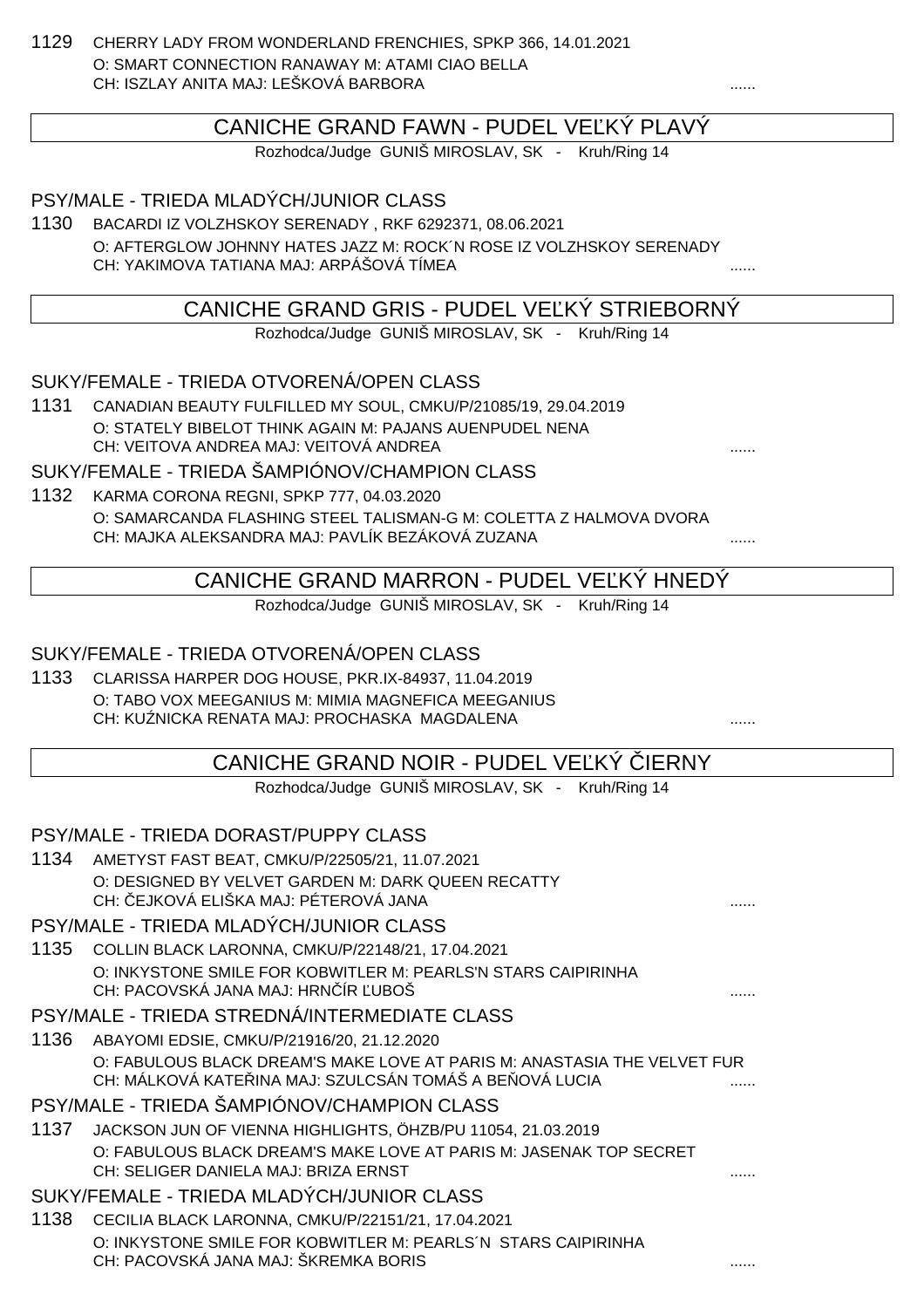|      | 1139 DANIARTE FLY ME TO THE MOON, CMKUP229142022, 07.10.2020                                                                       |   |
|------|------------------------------------------------------------------------------------------------------------------------------------|---|
|      | O: NORD FOREST DARE TO DREAM BIG M: STAR SAPPHIRE PRINCESS JASMINE                                                                 |   |
|      | CH: DUARTE DANIELA MAJ: MATEJICNA TEREZA + DUARTE DANIELA                                                                          |   |
| 1140 | SWEET EIRENE-N, ROI 21/103441, 15.04.2021                                                                                          |   |
|      | O: CONNECTION LINE AFTER A GLOW-B M: BROOKLYN FROM CHESTNUT'S PARADISE<br>CH: MULLEROVA LUCIA MAJ: SALIŠOVÁ NINA + ZAMBOVÁ NATÁLIA |   |
|      | SUKY/FEMALE - TRIEDA STREDNÁ/INTERMEDIATE CLASS                                                                                    |   |
|      |                                                                                                                                    |   |
| 1141 | BROOKE ROYAL GLOW, CMKU/P/21584/20, 09.05.2020<br>O: BAR-NONE LOCK AND LOAD M: AMAREA ROYAL GLOW                                   |   |
|      | CH: ORZELOVÁ LENKA MAJ: HAASOVÁ PAVLÍNA                                                                                            |   |
| 1142 | PAJANS AUENPUDEL RIHANNA, ÖHZB/PU 11266, 22.07.2020                                                                                |   |
|      | O: OH JACKSON JUN OF VIENNA HIGHLIGHTS M: ANGEL OF AUENPUDEL FULFILLED MY SOUL                                                     |   |
|      | CH: PAJAN CLAUDIA MAJ: PAJAN CLAUDIA MANUELA                                                                                       |   |
|      | SUKY/FEMALE - TRIEDA ŠAMPIÓNOV/CHAMPION CLASS                                                                                      |   |
|      | 1143 ARIZONA ATHI'S EMPIRE, CMKU/P/21593/20, 08.06.2020                                                                            |   |
|      | O: ROMEO MODAU-STAR M: ATHINA THE VELVET FUR                                                                                       |   |
|      | CH: POLENDOVÁ LUCIE MAJ: POLENDOVÁ LUCIE                                                                                           |   |
|      | CANICHE MINIATURE (TOY) BLANC - PUDEL MINIATURNY (TOY) BIELY                                                                       |   |
|      |                                                                                                                                    |   |
|      |                                                                                                                                    |   |
|      | Rozhodca/Judge GUNIŠ MIROSLAV, SK - Kruh/Ring 14                                                                                   |   |
|      | PSY/MALE - TRIEDA ŠAMPIÓNOV/CHAMPION CLASS                                                                                         |   |
| 1144 |                                                                                                                                    |   |
|      | DAVINCI'S GV NOTORIOUS, SPKP 669, 05.04.2015<br>O: KALIAN C RODIUS M: DAVINCI'S GV GIVE ME ALL YOUR LOVE                           |   |
|      | CH: VALDEZ GABRIEL MAJ: GALLINA KATARINA                                                                                           |   |
|      | SUKY/FEMALE - TRIEDA MLADÝCH/JUNIOR CLASS                                                                                          |   |
| 1145 | DIANA PRINCESS MAHENE FARM, CMKU/P/22263/21, 07.04.2021                                                                            |   |
|      | O: SHINING STAR SUPERIOR WORLD M: BING BANG IN UNIVERSE MAHENE FARM                                                                |   |
|      | CH: NEDBAL MILOŠ MAJ: SMOLOVÁ JANA                                                                                                 |   |
|      | SUKY/FEMALE - TRIEDA OTVORENÁ/OPEN CLASS                                                                                           |   |
| 1146 | BING BANG IN UNIVERSE MAHENE FARM, CMKU/P/20509/-18/17, 25.08.2017                                                                 |   |
|      | O: GOLDEN STRIK MALIBU M: MORNING GLORY EARL'S LEGEND                                                                              |   |
|      | CH: NEDBAL MILOŠ MAJ: NEDBALOVÁ MARTINA + NEDBALOVÁ MARTINA                                                                        |   |
|      | SUKY/FEMALE - TRIEDA ŠAMPIÓNOV/CHAMPION CLASS                                                                                      |   |
| 1147 | CUNA DEL RENACIMIENTO WHO'S THAT GIRL, SPKP 799, 04.07.2019                                                                        |   |
|      | O: KALI NEWMONT EXTRA INNINGS M: CLARISSE OF THE PITTIES'S LOVE<br>CH: LOPES CAVASIN VITOR LEONARDO MAJ: TOME KOVÁ ANDREA          | . |

CANICHE MINIATURE (TOY) FAWN - PUDEL MINIATÚRNY (TOY) PLAVÝ

Rozhodca/Judge GUNIŠ MIROSLAV, SK - Kruh/Ring 14

# PSY/MALE - TRIEDA MLADÝCH/JUNIOR CLASS

1148 POAROTT VALTER, SPKP 815, 09.03.2021 O: POAROTT BURBERRY M: TOSCANIA RACIBORSKI PUCH CH: GALLINA KATARÍNA & MAJDLENOVÁ MARIA MAJ: GALLINA KATARINA ......

# CANICHE MINIATURE (TOY) GRIS - PUDEL MINIATÚRNY (TOY) STRIEBORNÝ

Rozhodca/Judge GUNIŠ MIROSLAV, SK - Kruh/Ring 14

SUKY/FEMALE - TRIEDA DORAST/PUPPY CLASS

1149 YLEINY SILVER NAGATO, CMKU/P/22489/21, 06.07.2021 O: TIA DIVINITY VENSAR M: OLIA SILVER NAGATO CH: EIMUTOVÁ NADEŽDA MAJ: MIŠOVI OVÁ MIROSLAVA **Alexander Marcoslava** .......

# SUKY/FEMALE - TRIEDA OTVORENÁ/OPEN CLASS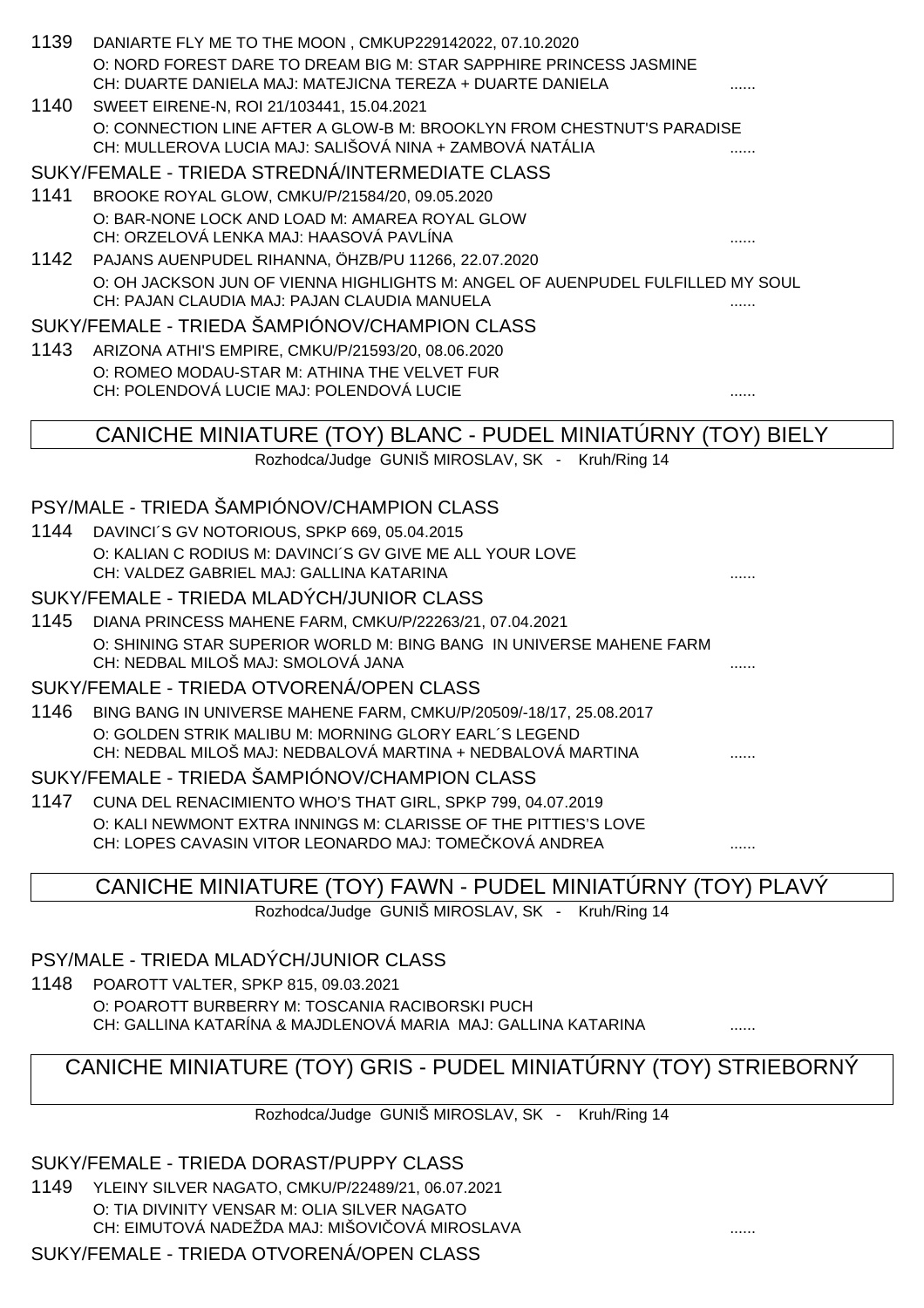| 1150 | OLINKA AVEVA MAMOMIMI, CMKU/P/21218/19, 12.10.2019                                                                        |              |
|------|---------------------------------------------------------------------------------------------------------------------------|--------------|
|      | O: KEEPER TOP NARCIS M: BESS AVEVA MAMOMIMI                                                                               |              |
|      | CH: FUXOVÁ EVA MAJ: WINDISCHOVÁ BIBIANA<br>SUKY/FEMALE - TRIEDA ŠAMPIÓNOV/CHAMPION CLASS                                  |              |
| 1151 |                                                                                                                           |              |
|      | JESSY VOM TROPICAL, CMKU/P/20426/-18/18, 17.02.2018<br>O: SILVER-BOY NEMO VON DER EDELROSE M: WALLERY VOM TROPICAL        |              |
|      | CH: FLEGEL HARRY MAJ: PETERKOVÁ RADKA                                                                                     |              |
|      |                                                                                                                           |              |
|      | CANICHE MINIATURE (TOY) NOIR - PUDEL MINIATURNY (TOY)                                                                     | <b>IERNY</b> |
|      | Rozhodca/Judge GUNIŠ MIROSLAV, SK - Kruh/Ring 14                                                                          |              |
|      |                                                                                                                           |              |
|      | PSY/MALE - TRIEDA ŠAMPIÓNOV/CHAMPION CLASS                                                                                |              |
| 1152 | SMART CONNECTION STARGAZER, CMKU/P/21859/-20/19, 23.04.2019<br>O: AUX YEUX NOIRS CARAMELLO M: SMART CONNECTION WONDERLAND |              |
|      | CH: KNORRE OLGA MAJ: FLORIŠOVÁ V RA                                                                                       |              |
|      | SUKY/FEMALE - TRIEDA STREDNÁ/INTERMEDIATE CLASS                                                                           |              |
| 1153 | CHARMING CHARLOTTE VERA LYNN, CMKU/P/21712/20, 30.08.2020                                                                 |              |
|      | O: EMPORIO OF VERA LYNN M: TOYWAY VERA LYNN                                                                               |              |
|      | CH: FLORIŠOVÁ V RA MAJ: FLORIŠOVÁ V RA                                                                                    |              |
|      | SUKY/FEMALE - TRIEDA ŠAMPIÓNOV/CHAMPION CLASS                                                                             |              |
| 1154 | EVELLINE FROM LOVING ANGELS, SPKP 758, 05.03.2020                                                                         |              |
|      | O: SOTTO VOCE QUIZAS QUIZAS QUIZAS M: PUSHISTIY SOBLAZN GOSPOZHA UDACHA<br>CH: SUCHO OVÁ ZUZANA MAJ: SUCHO OVÁ ZUZANA     |              |
|      |                                                                                                                           |              |
|      | CANICHE MOYEN FAWN - PUDEL STREDNY PLAVY                                                                                  |              |
|      | Rozhodca/Judge GUNIŠ MIROSLAV, SK - Kruh/Ring 14                                                                          |              |
|      |                                                                                                                           |              |
|      | PSY/MALE - TRIEDA MLADÝCH/JUNIOR CLASS                                                                                    |              |
| 1155 | TARANIS TESCHIRO, SPKP 856, 28.06.2021                                                                                    |              |
|      | O: GEB PAGANINIHO SYMFONIE M: DANCING QUEEN IZ MIMOLETNOGO VIDENIJA<br>CH: VAL ÍKOVÁ TEREZIE MAJ: PLUHÁROVÁ MICHAELA      |              |
|      |                                                                                                                           |              |
|      | CANICHE MOYEN GRIS - PUDEL STREDNY STRIEBORNY                                                                             |              |
|      | Rozhodca/Judge GUNIŠ MIROSLAV, SK - Kruh/Ring 14                                                                          |              |
|      |                                                                                                                           |              |
|      | PSY/MALE - TRIEDA OTVORENÁ/OPEN CLASS                                                                                     |              |
| 1156 | DARTH AURA MORAVIA, CMKU/P/21365/20, 20.02.2020                                                                           |              |
|      | O: IRTEN II SILVER ZE ŽLUTÉ MIMOZY M: BELISHA SILVER AURA MORAVIA<br>CH: SEDLÁ KOVÁ EVA MAJ: DVO ÁKOVÁ KLÁRA              |              |
|      | SUKY/FEMALE - TRIEDA MLADÝCH/JUNIOR CLASS                                                                                 |              |
| 1157 | INAYA GRIS COEUR DE MORAVIE, CMKU/P/22052/21, 12.02.2021                                                                  |              |
|      | O: YAMIT MUSKAT KOREA KASSEL M: CHLOÉ GRIS COEUR DE MORAVIE                                                               |              |
|      | CH: WELTEROVÁ RENATA MAJ: HANZELOVÁ VERONIKA                                                                              |              |
|      | SUKY/FEMALE - TRIEDA ŠAMPIÓNOV/CHAMPION CLASS                                                                             |              |
| 1158 | DARLING EVE AURA MORAVIA, CMKU/P/21366/20, 20.02.2020                                                                     |              |
|      | O: IRTEN II SILVER ZE ŽLUTÉ MIMOZY M: BELISHA SILVER AURA MORAVIA                                                         |              |
|      | CH: SEDLÁ KOVÁ EVA MAJ: SEDLÁ KOVÁ EVA                                                                                    |              |
|      | CANICHE MOYEN MARRON - PUDEL STREDNÝ HNEDÝ                                                                                |              |

Rozhodca/Judge GUNIŠ MIROSLAV, SK - Kruh/Ring 14

# PSY/MALE - TRIEDA OTVORENÁ/OPEN CLASS

1159 TALK ABOUT STARRING MORAVIA, CLP/P/20582, 12.09.2018 O: BEDINGFIELD I AM WHAT I AM M: LADY LUCINDA STARRING MORAVIA CH: VAVROUŠKOVÁ JANA MAJ: BRETFELDOVÁ LOSSGOTTOVÁ JANA .......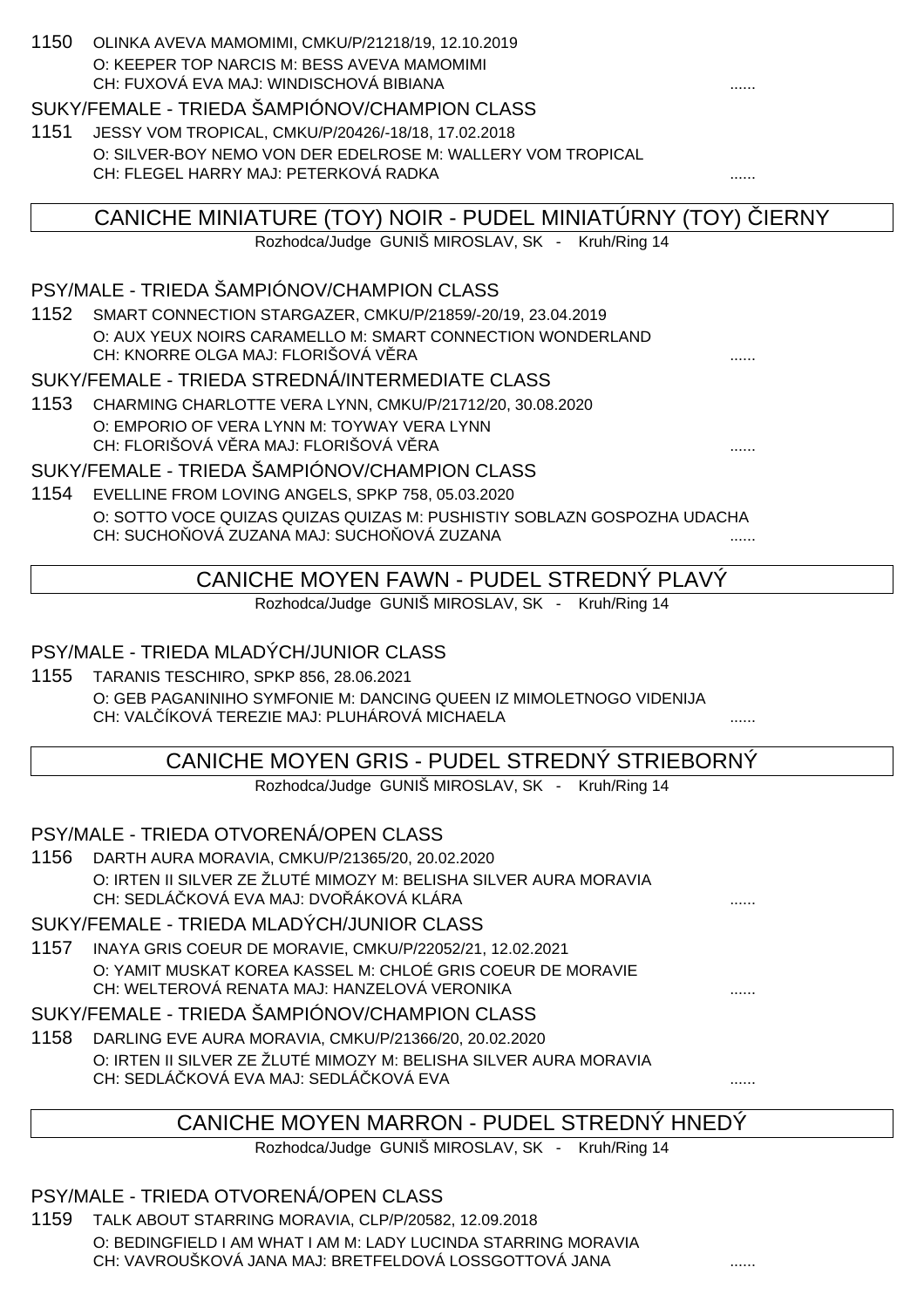|      | SUKY/FEMALE - TRIEDA MLADÝCH/JUNIOR CLASS                                                                                          |  |
|------|------------------------------------------------------------------------------------------------------------------------------------|--|
| 1160 | X-SOFIE BRAUNKÖNIGIN, CMKU/P/22009/21, 16.02.2021                                                                                  |  |
|      | O: BEDINGFIELD I AM WHAT I AM M: VANESSA BRAUNKÖNIGIN                                                                              |  |
|      | CH: SKÁCELOVÁ JITKA MAJ: SKÁCELOVÁ JITKA                                                                                           |  |
|      | SUKY/FEMALE - TRIEDA STREDNÁ/INTERMEDIATE CLASS                                                                                    |  |
| 1161 | JULIETA FANTAZIA BROWN, CMKU/P/21743/20, 20.08.2020                                                                                |  |
|      | O: BAXTRIX FULFILLED MY SOUL M: ISABEL FANTAZIA BROWN                                                                              |  |
|      | CH: FALTEJSKOVÁ ŠANDOVÁ ZUZANA MAJ: ŠT PÁNKOVÁ RADKA                                                                               |  |
|      | SUKY/FEMALE - TRIEDA ŠAMPIÓNOV/CHAMPION CLASS                                                                                      |  |
| 1162 | ASHLEY BROWN CHOCOLATE, SPKP 729, 06.09.2018                                                                                       |  |
|      | O: BEDINGFIELD I AM WAT I AM M: U-MORGANE BRAUNKONIGIN                                                                             |  |
|      | CH: HRUBÁ PETRA MAJ: PALE KOVÁ KATARÍNA                                                                                            |  |
|      | CANICHE MOYEN NOIR - PUDEL STREDNY<br><b>IERNY</b>                                                                                 |  |
|      | Rozhodca/Judge GUNIŠ MIROSLAV, SK - Kruh/Ring 14                                                                                   |  |
|      |                                                                                                                                    |  |
|      | PSY/MALE - TRIEDA MLADÝCH/JUNIOR CLASS                                                                                             |  |
| 1163 | BUNGEE BRUCE BOHEMIA GRANT, SPKP 864, 20.04.2021                                                                                   |  |
|      | O: NORCOPIA FIDELIO M: GLOSA DE NIGROMANTA                                                                                         |  |
|      | CH: GRYGAR ANTONÍN MAJ: MEŠ ANÍK PETER                                                                                             |  |
| 1164 | CHARIBDIS ANARCHIA, CMKU/P/22119/21, 15.03.2021                                                                                    |  |
|      | O: EGOIST PRESS ANARCHIA M: CURLY CARLY ANARCHIA                                                                                   |  |
|      | CH: NOVÁKOVÁ MAGDALÉNA MAJ: TRUIJENSOVÁ SARAH                                                                                      |  |
|      | PSY/MALE - TRIEDA ŠAMPIÓNOV/CHAMPION CLASS                                                                                         |  |
| 1165 | ESTIQ ENDER BANZETTE, SPKP 778, 19.06.2020                                                                                         |  |
|      | O: BEDINGFIELD I AM WHAT I AM M: HAPPY BERENIKA STAR OF SILESIA                                                                    |  |
|      | CH: KAŠPAROVÁ HANA MAJ: PALUŠEKOVÁ BARBORA                                                                                         |  |
|      | SUKY/FEMALE - TRIEDA MLADÝCH/JUNIOR CLASS                                                                                          |  |
| 1166 | NANI VOM BADENER REBLAND, OHZB/PU 11424, 14.12.2020                                                                                |  |
|      | O: MAGIC SHAMROCK SENSUALE SORTILEGRO-N M: HOT SUMMER NIGHT VOM BADENER REBLAND<br>CH: ERNST ANDREA MAJ: LANDRICHTER NINA          |  |
|      | SUKY/FEMALE - TRIEDA OTVORENÁ/OPEN CLASS                                                                                           |  |
|      | 1167 VANITY FAIR STARRING MORAVIA, CMKU/P/21379/20, 21.02.2020                                                                     |  |
|      | O: SHADOW ON THE WALL STARRING MORAVIA M: LADY LUCINDA STARRING MORAVIA                                                            |  |
|      | CH: VAVROUŠKOVÁ JANA MAJ: BRETFELDOVÁ LOSSGOTTOVÁ JANA + VAVROUŠKOVÁ JANA                                                          |  |
|      |                                                                                                                                    |  |
|      | CANICHE NAIN BLANC - PUDEL TRPASLI I BIELY                                                                                         |  |
|      | Rozhodca/Judge GUNIŠ MIROSLAV, SK - Kruh/Ring 14                                                                                   |  |
|      |                                                                                                                                    |  |
|      | PSY/MALE - TRIEDA MLADÝCH/JUNIOR CLASS                                                                                             |  |
| 1168 | DARCY CANNE DE BELLA, CMKU/P/21955/21, 09.01.2021                                                                                  |  |
|      | O: SILVER JOKER WHITE MYLORD M: ANABELL CANNE DE BELLA<br>CH: ABRÁDKOVÁ ZUZANA MAJ: KAMASOVÁ JANETTE                               |  |
|      |                                                                                                                                    |  |
|      | PSY/MALE - TRIEDA ŠAMPIÓNOV/CHAMPION CLASS                                                                                         |  |
| 1169 | YAMIT MUSKAT KOREA ADAMANT, SPKP 741, 05.09.2018                                                                                   |  |
|      | O: YAMIT MUSKAT LITTLE PRIDE OF ART OF LIFE M: EMMA OF ART OF LIFE<br>CH: KURBATSKAYA POLINA MAJ: TOME KOVÁ ANDREA + TOME EK PETER |  |
|      |                                                                                                                                    |  |
|      |                                                                                                                                    |  |

# CANICHE NAIN FAWN - PUDEL TRPASLI Í PLAVÝ

Rozhodca/Judge GUNIŠ MIROSLAV, SK - Kruh/Ring 14

# PSY/MALE - TRIEDA MLADÝCH/JUNIOR CLASS

1170 COPENHAGEN NI-NO FRIEND, SPKP 829, 26.04.2021 O: AIRI ARABESKA JUMANJI M: DIAMOND STARLIGHT GEORGINA CH: SALIŠOVÁ NINA MAJ: SALIŠOVÁ NINA ......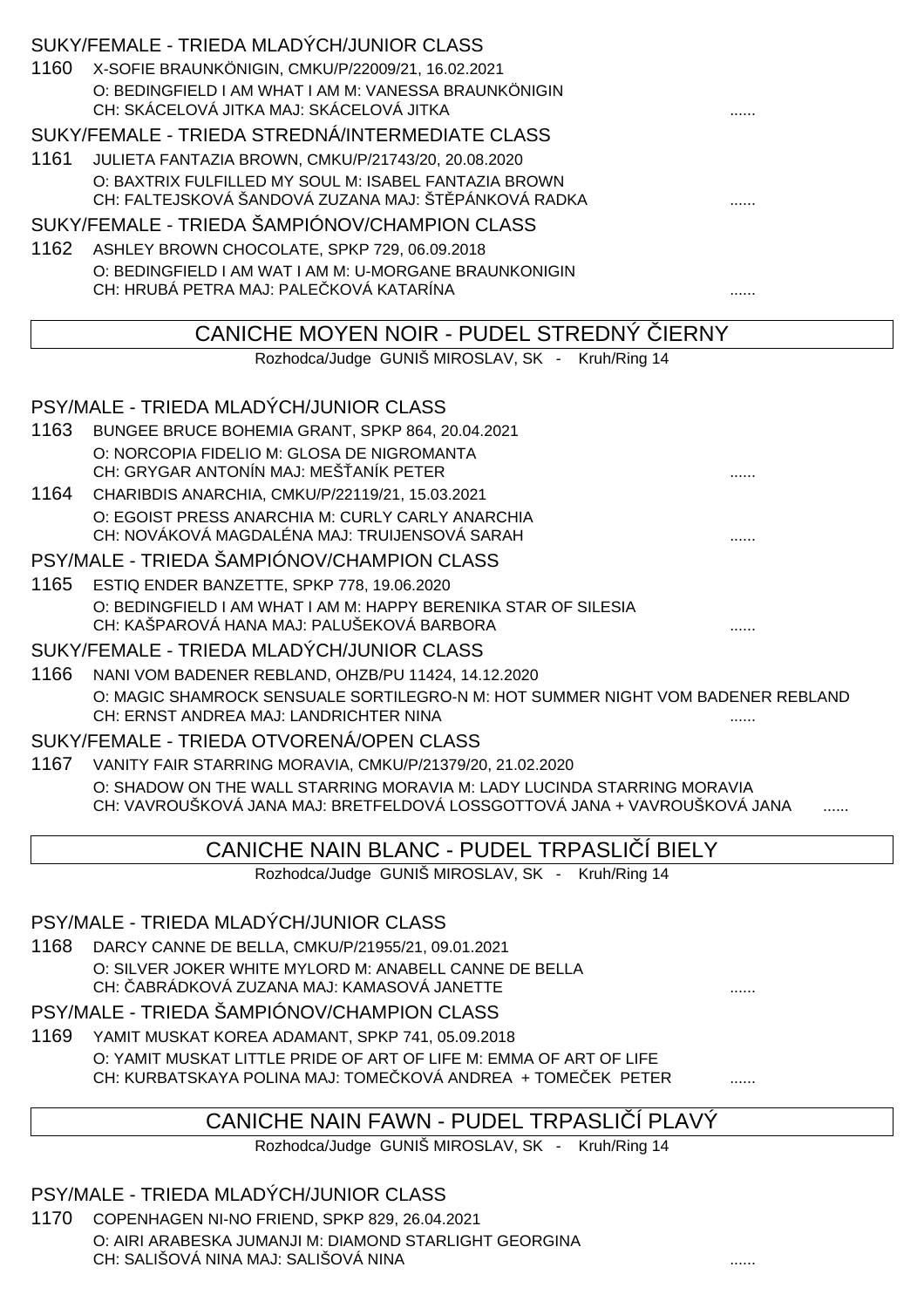| 1171 | FINN JOLI MAGDALENSIS, CMKU/P/22068/21, 05.03.2021               |  |
|------|------------------------------------------------------------------|--|
|      | O: ARGO VEINA BOHEMICA M: UNICA ANGÉE MAGDALENSIS                |  |
|      | CH: VINŠOVÁ MAGDALENA MAJ: HRUŠOVSKÁ MONIKA                      |  |
|      | PSY/MALE - TRIEDA STREDNÁ/INTERMEDIATE CLASS                     |  |
| 1172 | ACAPULCO NI-NO FRIEND, SPKP 767, 01.05.2020                      |  |
|      | O: DJAKARTA'S HEART OF ESS M: DIAMOND STARLIGHT GEORGINA         |  |
|      | CH: SALIŠOVÁ NINA MAJ: SALIŠOVÁ NINA + STYKOVÁ VIKTÓRIA          |  |
|      | SUKY/FEMALE - TRIEDA MLADÝCH/JUNIOR CLASS                        |  |
| 1173 | BRIGITTE BISOU NO-TIME, SPKP 783, 14.10.2020                     |  |
|      | O: MUST RED MY SWEET LORD M: TOSCANA II IZ VOLZHSKOYSERENADY     |  |
|      | CH: NE ASOVÁ UBICA MAJ: KRATOCHVÍLOVÁ ANNA                       |  |
| 1174 | CAYLA REY NO-TIME, CMKU/P/22350/21, 01.06.2021                   |  |
|      | O: AIRI ARABESKA JUMANJI M: TOSCANA II IZ VOLZSHKOY SERENADY     |  |
|      | CH: NE ASOVÁ UBICA MAJ: REIPRICHOVÁ NIKOLETA                     |  |
|      | SUKY/FEMALE - TRIEDA STREDNÁ/INTERMEDIATE CLASS                  |  |
| 1175 | DAFNIE CRAZY DANDELIONS, SPKP 797, 13.07.2020                    |  |
|      | O: ARGO VEINA BOHEMICA M: NOREEN PRINCES MAGDALENSIS             |  |
|      | CH: KUPFOVÁ IVANA MAJ: ZADRABAJOVÁ ZUZANA                        |  |
| 1176 | POAROTT TIMEA, SPKP 801, 18.12.2020                              |  |
|      | O: OCHAROVANIE ZHAR SOBLAZNA M: MADAM RACIBORSKI PUCH            |  |
|      | CH: MAJDLENOVÁ A GALINA MARIA A KATARÍNA MAJ: VELICHOVÁ KATARÍNA |  |
|      | SUKY/FEMALE - TRIEDA OTVORENÁ/OPEN CLASS                         |  |
| 1177 | MADAM RACIBORSKI PUCH, SPKP 720, 18.04.2018                      |  |
|      | O: ZNAK ZODIAKA M: DIZA FLEICH GRACJA                            |  |
|      | CH: GLÓWKA DARIUSZ MAJ: GALLINA KATARINA + MAJDLENOVÁ NULL       |  |

# CANICHE NAIN GRIS - PUDEL TRPASLI I STRIEBORNY

Rozhodca/Judge GUNIŠ MIROSLAV, SK - Kruh/Ring 14

#### SUKY/FEMALE - TRIEDA MLADÝCH/JUNIOR CLASS

- 1178 DONA DAL PAESE DEI LUPI, SPKP 845, 28.06.2021 O: SPARKLING WINE SIDABRINE KULKA M: COMTESSA ANGELINO MINI CH: GAJDOŠOVÁ ANDREA MAJ: GAJDOŠOVÁ ANDREA ......
- 1179 SPARKLE GLITTER SILVER PARADISE, CMKU/P/22338/21, 20.05.2021 O: MAT J ADIA AVI M: NEFELÉ SILVER PARADISE CH: OHNHÄUSEROVÁ ALENA MAJ: ŠKRKOVÁ ADRIÁNA ......
- SUKY/FEMALE TRIEDA ŠAMPIÓNOV/CHAMPION CLASS
- 1180 GRACE SILVER Z RACHERU, CMKU/P/21276/19, 11.11.2019 O: ZAPPI ADIA AVI M: XARINA VOM TROPICAL CH: PETERKOVÁ RADKA MAJ: PETERKOVÁ RADKA ......

# CANICHE NAIN MARRON - PUDEL TRPASLI Í HNEDÝ

Rozhodca/Judge GUNIŠ MIROSLAV, SK - Kruh/Ring 14

#### SUKY/FEMALE - TRIEDA STREDNÁ/INTERMEDIATE CLASS

1181 ELIZA ČERNO-BÍLY SEN, SPKP 791, 22.08.2020 O: ATLANTIS JP SPRING FEVER OF DAVIDE M: TWEEDLEDEE TEDDY AS ZINGARELLA CH: KRATOCHVÍLOVÁ ZORA MAJ: ŠRAMOVÁ IVANA ......

# CANICHE NAIN NOIR - PUDEL TRPASLI Í JERNY

Rozhodca/Judge GUNIŠ MIROSLAV, SK - Kruh/Ring 14

# PSY/MALE - TRIEDA STREDNÁ/INTERMEDIATE CLASS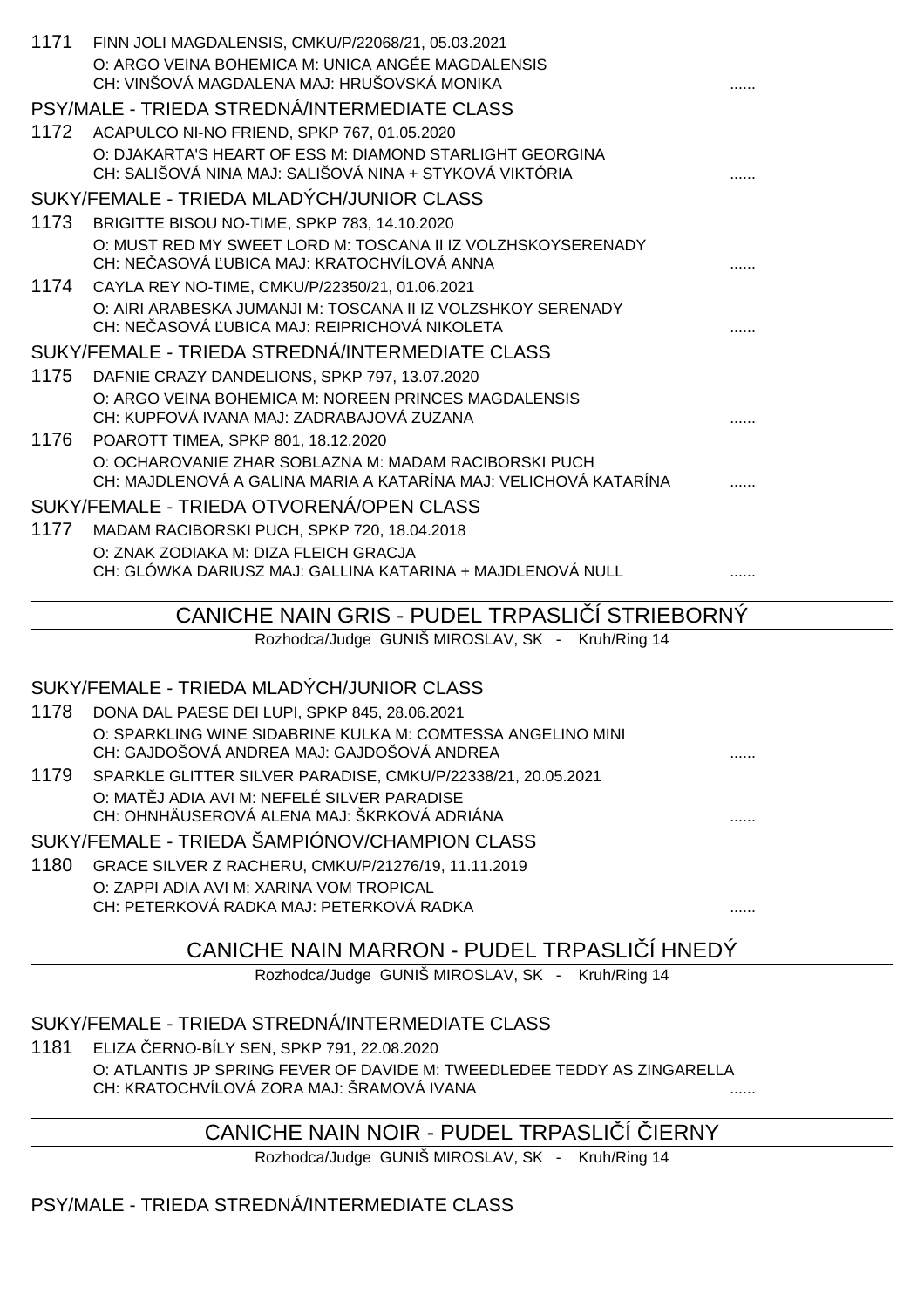|      | 1182 KING OF MAGIC AND MIRACLES CZARNA FUGA, PKR.IX-90037, 27.11.2020<br>O: MR MIRACLE OD LALANKI POLAND M: ARWEN UNDOMIEL REGIA MAJESTATE CZARNA FUGA<br>CH: GŁOWA-ŁOBODZI SKA ANNA MAJ: GŁOWA-ŁOBODZI SKA ANNA |   |
|------|------------------------------------------------------------------------------------------------------------------------------------------------------------------------------------------------------------------|---|
|      | PSY/MALE - TRIEDA ŠAMPIÓNOV/CHAMPION CLASS                                                                                                                                                                       |   |
| 1183 | CHARMEURHUSETS BOND NO. 9 OF ENVY, CMKU/P/21042/-19/19, 02.03.2019                                                                                                                                               |   |
|      | O: STEP BY STEP SURI OF CHANEL COCO M: CHARMEURHUSETS ENVY ME OF CHANEL                                                                                                                                          |   |
|      | CH: LINNEBERG CHARLOTTE & KRISTENSEN JORN MAJ: KYNCLOVÁ EVA                                                                                                                                                      |   |
|      | SUKY/FEMALE - TRIEDA OTVORENÁ/OPEN CLASS                                                                                                                                                                         |   |
| 1184 | ANNAPOLLIS VANSARAJ, CMKU/P/20425/18, 24.06.2018                                                                                                                                                                 |   |
|      | O: MATHIAS P ELOU SKÁ PE E M: ROMANCE Z HRADU GRABŠTEJNA                                                                                                                                                         |   |
|      | CH: VANŠOVÁ RENATA MAJ: GALLOVÁ JI INA                                                                                                                                                                           |   |
|      | SUKY/FEMALE - TRIEDA ŠAMPIÓNOV/CHAMPION CLASS                                                                                                                                                                    |   |
| 1185 | XENA THE ONLY ONE WARRIOR PRINCESS CZARNA FUGA, PKR.IX-87003, 12.12.2019                                                                                                                                         |   |
|      | O: MR MIRACLE OD LALANKI POLAND M: ARWEN UNDOMIEL REGIA MAJESTATE CZARNA FUGA                                                                                                                                    |   |
|      | CH: GŁOWA-ŁOBODZI SKA ANNA MAJ: GŁOWA-ŁOBODZI SKA ANNA                                                                                                                                                           |   |
|      | CAVALIER KING CHARLES SPANIEL (BLACK AND TAN)                                                                                                                                                                    |   |
|      | Rozhodca/Judge VOJTEKOVÁ IVETA, SK - Kruh/Ring 15                                                                                                                                                                |   |
|      | PSY/MALE - TRIEDA MLADŠÍ DORAST/MINOR PUPPY CLASS                                                                                                                                                                |   |
| 1186 | EXCELLENT ECLAIR SILVER NEEDLES, CLP/CKC/18591, 07.10.2021                                                                                                                                                       |   |
|      | O: OH PERFECT KRÁSNÁ LOUKA M: AUSSIE ANGEL SILVER NEEDLES<br>CH: VADÁSOVÁ MONIKA MAJ: VADÁSOVÁ MONIKA                                                                                                            |   |
|      | PSY/MALE - TRIEDA DORAST/PUPPY CLASS                                                                                                                                                                             |   |
|      | 1187 HUBERT Z MALÉHO MAJERA, SPKP 4147, 13.07.2021                                                                                                                                                               |   |
|      | O: CIB GAWIN MINOWARA M: CH CLOE Z MALÉHO MAJERA<br>CH: LACÍKOVÁ BEATA MAJ: LACÍKOVÁ BEATA + KRTOVÁ EVA                                                                                                          |   |
|      | PSY/MALE - TRIEDA STREDNÁ/INTERMEDIATE CLASS                                                                                                                                                                     |   |
| 1188 | TECUMSEH CHILLI KOLIBA, SPKP 3952, 03.06.2020                                                                                                                                                                    |   |
|      | O: BEST OF CHILLI KOLIBA M: ZENNESIE ELI BIELY DÉMON<br>CH: JANKOVI OVÁ UBICA MAJ: POTHEOVÁ ZLATICA                                                                                                              |   |
|      | SUKY/FEMALE - TRIEDA STREDNÁ/INTERMEDIATE CLASS                                                                                                                                                                  |   |
| 1189 | ENIFE PURE OF JOY, SPKP 4139, 03.08.2020                                                                                                                                                                         |   |
|      | O: LADIES NIGHT DU JARDIN DE CLAIRE M: JENIFER HOPE Z VÝHONKOVIC<br>CH: KIRMANOVÁ ŠÁRKA MAJ: KONOP ÍKOVÁ TATJANA                                                                                                 |   |
| 1190 | JENNY ZLATÁ KOMÉTA, SPKP 4008, 15.10.2020                                                                                                                                                                        |   |
|      | O: KABARET DOUBLE RED M: CARMEN CAVI LUCKYKAY<br>CH: ŠILHÁR JAROSLAV MAJ: BRNULA PETER + POLOŽÁNI ROMAN                                                                                                          |   |
| 1191 | OKTAVIA LIKAMI, PKR.IX-89232, 28.06.2020                                                                                                                                                                         |   |
|      | O: NATALIE TEODORUS DOUBLE TROUBLE FOR RIVAL M: HAYLE LIKAMI                                                                                                                                                     |   |
|      | CH: G GOTEK KALINA MAJ: SZCZEPA SKA NATALIA                                                                                                                                                                      |   |
|      | SUKY/FEMALE - TRIEDA OTVORENÁ/OPEN CLASS                                                                                                                                                                         |   |
| 1192 | ARIENNE ULI SWEETHEART FROM LENTI, CMKU/CKC/15565/17, 11.07.2017                                                                                                                                                 |   |
|      | O: DAVID COPPERFIELD GARDYTH M: ULRIKE FOON CHARMANDER<br>CH: KAŠNÝ FRANTIŠEK MAJ: CHYTILOVÁ ANETA                                                                                                               |   |
|      |                                                                                                                                                                                                                  | . |
|      | CAVALIER KING CHARLES SPANIEL (BLENHEIM)                                                                                                                                                                         |   |
|      | Rozhodca/Judge VOJTEKOVÁ IVETA, SK - Kruh/Ring 15                                                                                                                                                                |   |

# PSY/MALE - TRIEDA MLADŠÍ DORAST/MINOR PUPPY CLASS

1193 MOONSHINE BELLAS ENZO FERRARI, ÖHZB/CA 2828 A, 17.11.2021 O: GUNS N'ROSES SNUKRAINA M: AMIABLE SNOUT MAGIC SHAYEN CH: HAUSHAMMER PETRA MAJ: HAUSHAMMER PETRA ......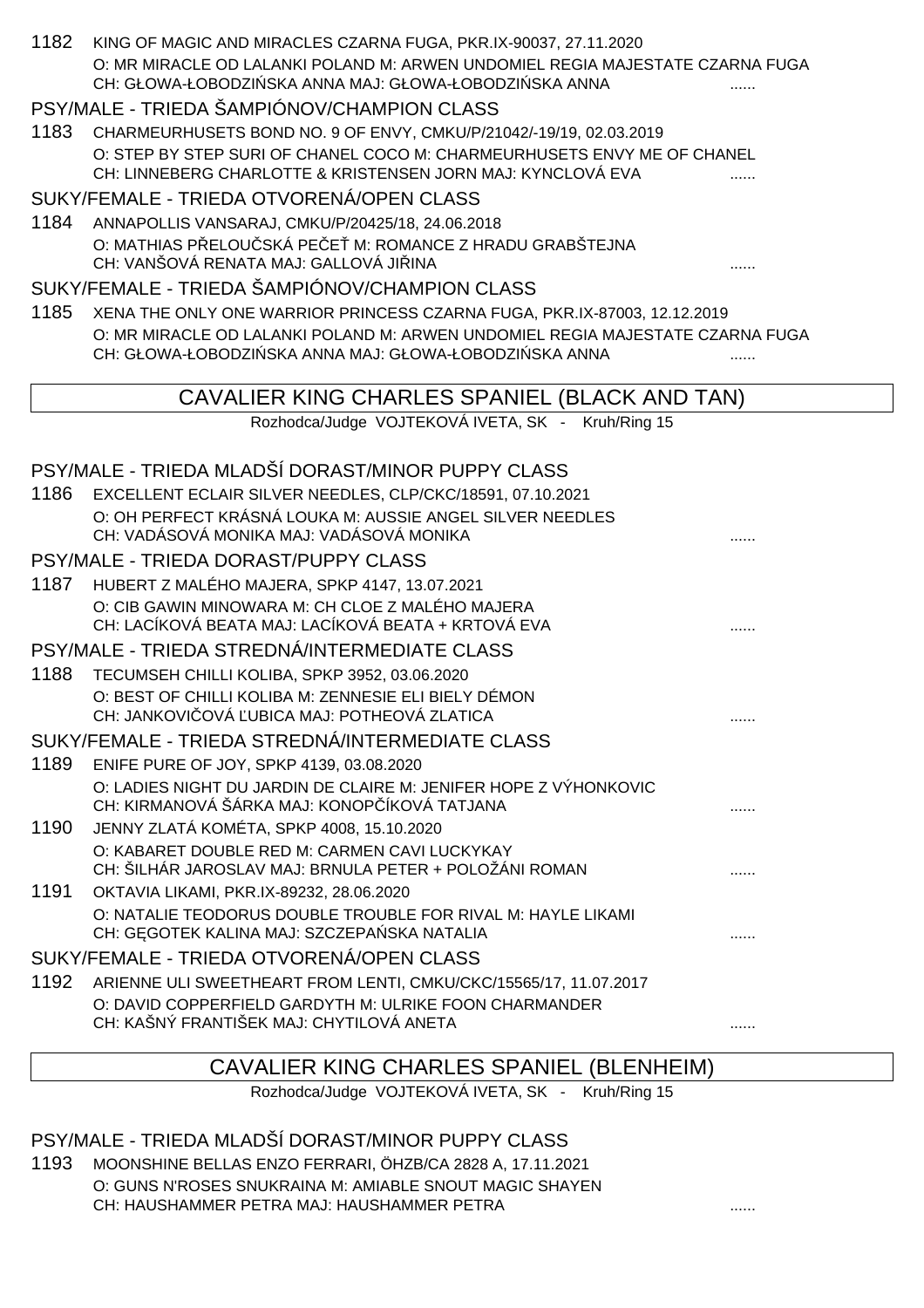| 1194 | PAINTED ON MY HEART SCARLETT TEAM, SPKP 4212, 27.11.2021                                                             |  |
|------|----------------------------------------------------------------------------------------------------------------------|--|
|      | O: PASCAVALE ADONIS M: DIAMOND HORTENSIA SCARLETT TEAM<br>CH: PREDNÁ MÁRIA MAJ: VOLEKOVÁ IVETA                       |  |
|      | PSY/MALE - TRIEDA MLADÝCH/JUNIOR CLASS                                                                               |  |
| 1195 | BACARDI MELLOW BLENANGEL, SPKP 4098, 07.04.2021                                                                      |  |
|      | O: INCREDIBLE MIRACLE SCARLET TEAM M: ABBYGAIL PAWS A KISSES<br>CH: SOLDANOVÁ ŠARLOTA MAJ: BAKOŠ JOZEF               |  |
| 1196 | BALLANTINES MELLOW BLENANGEL, SPKP 4100, 07.04.2021                                                                  |  |
|      | O: INCREDIBLE MIRACLE SCARLETT TEAM M: ABBYGAIL PAWS A KISSES                                                        |  |
|      | CH: SOLDANOVÁ ŠARLOTA MAJ: DOBROVI DANIEL                                                                            |  |
| 1197 | MISIA K JOKER, SPKP 4106, 25.04.2021                                                                                 |  |
|      | O: MANHATTAN MAGNOLIA PASSCO M: MISIA K ALIEN<br>CH: KLÁTIKOVÁ SIMONA MAJ: CSADIOVÁ VIKTÓRIA                         |  |
| 1198 | MR. MOONLIGHT MAGIC OAK, PKR.IX-91893, 14.05.2021                                                                    |  |
|      | O: CHARNELL HOGAN M: ZUZI SEVERIANA                                                                                  |  |
|      | CH: D BIAK KATARZYNA MAJ: D BIAK KATARZYNA                                                                           |  |
|      | PSY/MALE - TRIEDA STREDNÁ/INTERMEDIATE CLASS                                                                         |  |
| 1199 | ARMANDO NICOLO SUENO CUMPLIDO, SPKP 3961, 30.07.2020                                                                 |  |
|      | O: FONDEY ELI BIELY DEMON M: J'ADORE NOEL MAGIC NOBLESSE<br>CH: BARTOŠÍKOVÁ MÁRIA GRACE MAJ: BARTOŠÍKOVÁ MÁRIA GRACE |  |
|      | PSY/MALE - TRIEDA OTVORENÁ/OPEN CLASS                                                                                |  |
| 1200 | AUTUMN LEAVES SOLE DI MEZZANOTTE, SPKP 3825, 07.11.2019                                                              |  |
|      | O: NORBERT LOVE ME M: LUNA MAGNOLIA PASSCO                                                                           |  |
|      | CH: SCHIFFEROVÁ KLAUDIA MAJ: SCHIFFEROVÁ KLAUDIA                                                                     |  |
|      | PSY/MALE - TRIEDA ŠAMPIÓNOV/CHAMPION CLASS                                                                           |  |
| 1201 | DIAMOND JACOB SCARLETT TEAM, SPKP 3870, 06.03.2020                                                                   |  |
|      | O: CH NOBEL DANCER'S GRAN TORINO M: JCH SANCTUARY OF LOVE SCARLETT TEAM<br>CH: PREDNÁ MÁRIA MAJ: SKUHROVÁ LENKA      |  |
|      | SUKY/FEMALE - TRIEDA MLADŠÍ DORAST/MINOR PUPPY CLASS                                                                 |  |
| 1202 | FRIENDLY FEEBEE SILVER NEEDLES, CLP/CKC/18684, 26.11.2021                                                            |  |
|      | O: UNIKAT TWE BIELY DÉMON M: EMMA REDSTONE CAVALIER<br>CH: VADÁSOVÁ MONIKA MAJ: VADÁSOVÁ MONIKA                      |  |
|      | SUKY/FEMALE - TRIEDA MLADÝCH/JUNIOR CLASS                                                                            |  |
| 1203 | BELLA FLEUR TULIP FEVER AT MAGIC NOBLESSE, SPKP 4167, 11.03.2021                                                     |  |
|      | O: LEOGEM RENAISSANCE M: HOLLY GOLIGHTLY MAGIC NOBLESSE                                                              |  |
|      | CH: JOHNSON CAROL LYNN MAJ: BOBRÍKOVÁ ANGÉLIQUE + KOVALAN ÍKOVÁ M.                                                   |  |
| 1204 | SUKY/FEMALE - TRIEDA STREDNÁ/INTERMEDIATE CLASS                                                                      |  |
|      | CASTLEVILLE KIMBERLY, OHZB/CA 2797 REG, 04.07.2020<br>O: CASTLEVILLE JUST LIKE A KING M: CASTLEVILLE A LITTLE SECRET |  |
|      | CH: BLESSMANN MARLEN MAJ: HAUSHAMMER PETRA                                                                           |  |
| 1205 | COCONUT KISS VOM KIRAGRUND, OHZB/CA 2749 A, 04.10.2020                                                               |  |
|      | O: BACARDI ZLATA KOMETA M: ONTARIA MERLIN BOHEMIA<br>CH: LEHNER TINA MAJ: LEHNER TINA                                |  |
| 1206 | GAIA Z MALÉHO MAJERA, SPKP 3976, 19.08.2020                                                                          |  |
|      | O: JALAPE OS CHILLI KOLIBA M: ICH ARTEMIS Z MALÉHO MAJERA<br>CH: LACÍKOVÁ BEATA MAJ: LACÍKOVÁ BEATA                  |  |
| 1207 | NINA RICCI MAGIC NOBLESSE, SPKP 3966, 09.08.2020                                                                     |  |
|      | O: ROYAL ROMANCE BAXXTER M: BOHEMIA BRILLIANT                                                                        |  |
|      | CH: BOBRÍKOVÁ ANGÉLIQUE MAJ: BOBRÍKOVÁ ANGÉLIQUE                                                                     |  |
|      | SUKY/FEMALE - TRIEDA OTVORENÁ/OPEN CLASS                                                                             |  |
| 1208 | ARTEMIS LUNA SUENO CUMPLIDO, SPKP 3962, 30.07.2020                                                                   |  |
|      | O: FONDEY ELI BIELY DÉMON M: J'ADORE NOEL MAGIC NOBLESSE<br>CH: BARTOŠÍKOVÁ MÁRIA GRACE MAJ: BARTOŠÍKOVÁ MÁRIA GRACE |  |
| 1209 | MISIA K HONEY, SPKP 3868, 21.02.2020                                                                                 |  |
|      | O: ETAR PROKOPSKÁ HVEZDA M: MISIA K ALIEN                                                                            |  |
|      | CH: KLÁTIKOVÁ SIMONA MAJ: SUCHÁNKOVÁ O GA                                                                            |  |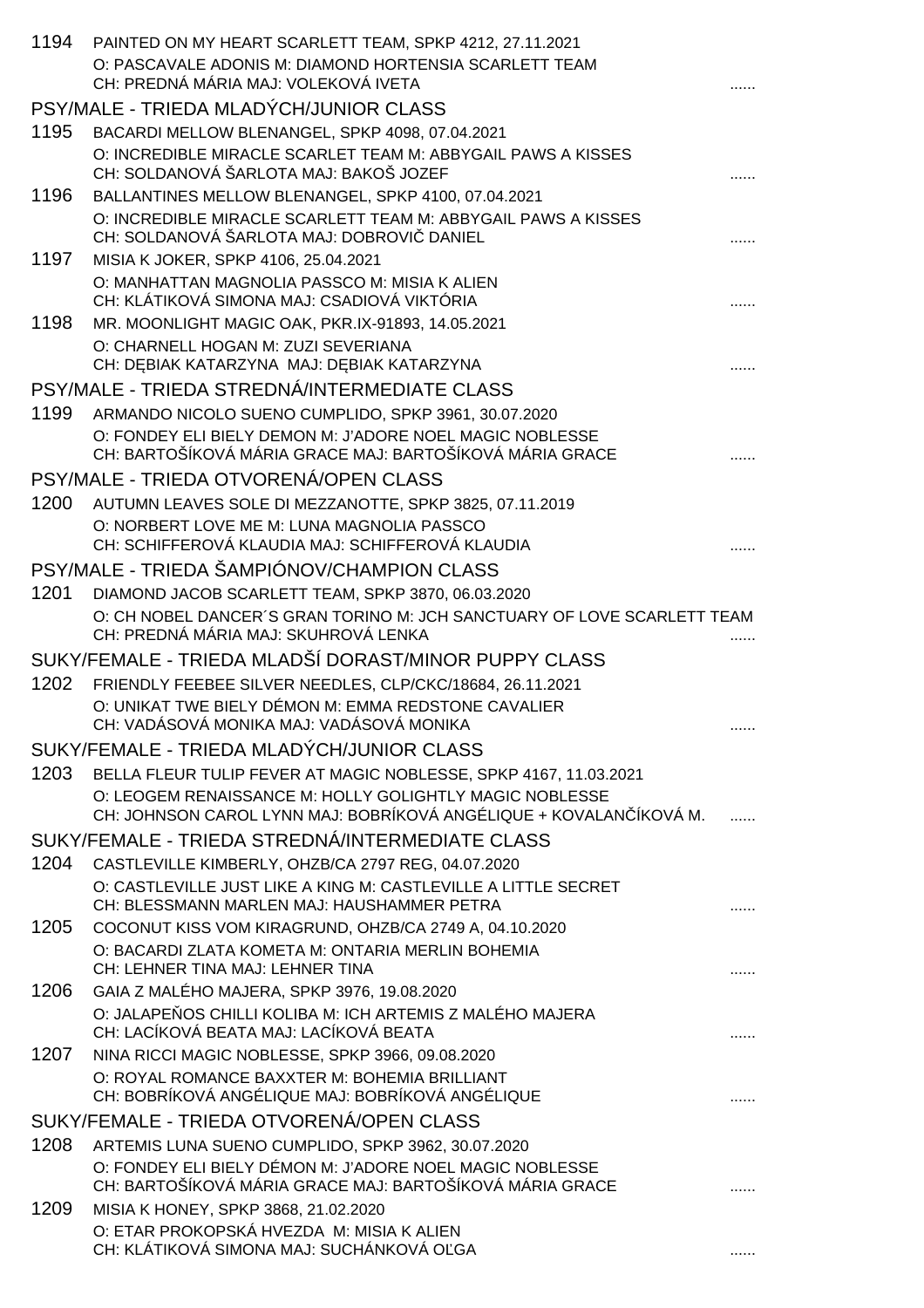|      | 1210 ZUZI SEVERIANA, PKR.IX-85875, 14.06.2019                                                                                                                       |   |
|------|---------------------------------------------------------------------------------------------------------------------------------------------------------------------|---|
|      | O: ZUGAR BABE ALDAHA GOLD M: FLASH OF FIRE VOM KANINCHENGARTEN                                                                                                      |   |
|      | CH: SZCZERBA MARTA MAJ: D BIAK KATARZYNA                                                                                                                            |   |
|      | SUKY/FEMALE - TRIEDA ŠAMPIÓNOV/CHAMPION CLASS                                                                                                                       |   |
| 1211 | ANNABELLA CAROLINA SWEETS, SPKP 3765, 09.08.2019                                                                                                                    |   |
|      | O: LIANE'S CLEVELAND M: MISIA K CAROLINA                                                                                                                            |   |
|      | CH: JUR OVÁ PETRA MAJ: JUR OVÁ PETRA                                                                                                                                |   |
|      | 1212 SARAH CHILLI KOLIBA, SPKP 3877, 01.03.2020                                                                                                                     |   |
|      | O: WOMANIZER OF AN EXCELLENT CHOICE M: JOLLY JOKER CHILLI KOLIBA                                                                                                    |   |
|      | CH: JANKOVI OVÁ UBICA MAJ: JANKOVI OVÁ UBICA                                                                                                                        |   |
| 1213 | SWEET SENSATION COLLARE DI DIAMANTI, PKR.IX-85656, 21.07.2019                                                                                                       |   |
|      | O: RIVERDALE OF AN EXCELLENT CHOICE M: MARGOT COLLARE DI DIAMANTI<br>CH: ROZBIEWSKA AGATA MAJ: ROZBIEWSKA AGATA                                                     |   |
|      |                                                                                                                                                                     | . |
|      | CAVALIER KING CHARLES SPANIEL (RUBY)                                                                                                                                |   |
|      | Rozhodca/Judge VOJTEKOVÁ IVETA, SK - Kruh/Ring 15                                                                                                                   |   |
|      |                                                                                                                                                                     |   |
|      | PSY/MALE - TRIEDA DORAST/PUPPY CLASS                                                                                                                                |   |
|      | 1214 DOLBY DAPPER SILVER NEEDLES, CLP/CKC/18519, 29.08.2021                                                                                                         |   |
|      | O: BAMBI TWE BIELY DÉMON M: EMBER SUN ERNÝ TURMALÍN                                                                                                                 |   |
|      | CH: VADÁSOVÁ MONIKA MAJ: VADÁSOVÁ MONIKA                                                                                                                            |   |
|      | PSY/MALE - TRIEDA STREDNÁ/INTERMEDIATE CLASS                                                                                                                        |   |
|      | 1215 BARUCCI PRIMUS ZE SOUHV ZDÍ LYRY, CMKU/CKC/17411/20, 03.06.2020                                                                                                |   |
|      | O: CINDERAIC KING OF THE ROAD M: ARIENNE ULI SWEETHEART FROM LENTI                                                                                                  |   |
|      | CH: CHYTILOVÁ ANETA MAJ: ŠIME KOVÁ KATE INA                                                                                                                         |   |
|      | SUKY/FEMALE - TRIEDA DORAST/PUPPY CLASS                                                                                                                             |   |
| 1216 | NATALI TEODORUS TEQUILA, RKF 6386409, 17.09.2021                                                                                                                    |   |
|      | O: ESTEEMED THEODORE POMERANIAN BEAUTIES M: NATALI TEODORUS KIARA<br>CH: VARFOLOMEEVA N.V. MAJ: SZCZEPA SKA NATALIA                                                 |   |
|      | SUKY/FEMALE - TRIEDA MLADÝCH/JUNIOR CLASS                                                                                                                           |   |
|      | 1217 PRINCESS LADA LEMNA MINOR, SPKP 4049, 16.02.2021                                                                                                               |   |
|      | O: CH JALAPE OS CHILLI KOLIBA M: LITTLE PRINCESS LEMNA MINOR                                                                                                        |   |
|      | CH: STLOUKALOVÁ VIERA MAJ: STLOUKAL EDUARD                                                                                                                          |   |
|      |                                                                                                                                                                     |   |
|      | <b>CAVALIER KING CHARLES SPANIEL (TRICOLOUR)</b>                                                                                                                    |   |
|      | $D_{\text{eff}}$ is the theory of $\mathbf{L} = \mathbf{L} \mathbf{R}$ in $\mathbf{L} = \mathbf{L} \mathbf{R}$ in $\mathbf{L} = \mathbf{L} \mathbf{R}$ is the state |   |

Rozhodca/Judge VOJTEKOVA IVETA, SK - Kruh/Ring 15

#### PSY/MALE - TRIEDA MLADÝCH/JUNIOR CLASS

1218 JOHNY STARK SCARLETT TEAM, SPKP 4079, 27.03.2021 O: CH MANHATTAN MAGNOLIA PASSCO M: JCH SANCTUARY OF LOVE SCARLETT TEAM CH: PREDNÁ MÁRIA MAJ: PREDNÁ KATARÍNA ......

## PSY/MALE - TRIEDA OTVORENÁ/OPEN CLASS

1219 EASY Z MALÉHO MAJERA, SPKP 3624, 31.08.2018 O: CRAZY ANGEL MARADECO KING M: CLOE Z MALÉHO MAJERA CH: LACÍKOVÁ BEATA MAJ: LACÍKOVÁ BEATA + MILATOVÁ LEONARDA ......

#### PSY/MALE - TRIEDA ŠAMPIÓNOV/CHAMPION CLASS

1220 MON AMI LEMNA MINOR, SPKP 3772, 31.07.2019 O: WOMANIZER OF AN EXCELLENT CHOICE M: LIANE´S WILD ANGEL CH: STLOUKALOVÁ VIERA MAJ: STLOUKALOVÁ VIERA  $\ldots$ 

#### SUKY/FEMALE - TRIEDA DORAST/PUPPY CLASS

1221 MOONSHINE BELLAS DUCHESS DIANA, ÖHZB/CA 2816 A, 20.09.2021 O: CELEBRANT TELPERION M: BE UNIQUE OF AN EXCELLENT CHOICE CH: HAUSHAMMER PETRA MAJ: HAUSHAMMER PETRA ......

SUKY/FEMALE - TRIEDA STREDNÁ/INTERMEDIATE CLASS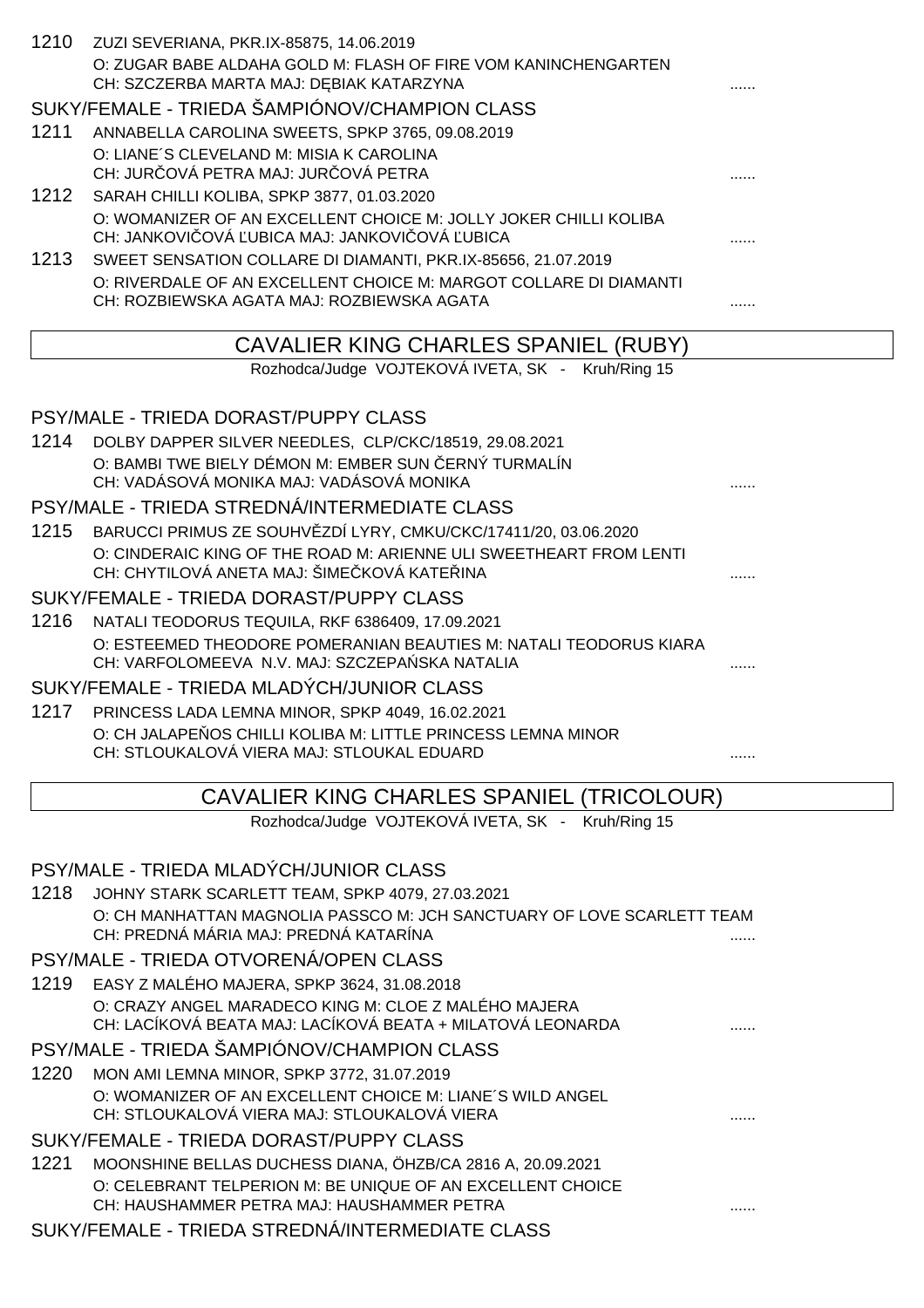| 1222 | BELIEVE IN DESTINY SOLE DI MEZZANOTTE, SPKP 3960, 23.06.2020                                                                            |  |
|------|-----------------------------------------------------------------------------------------------------------------------------------------|--|
|      | O: WOMANIZER OF AN EXCELLENT CHOICE M: LUNA MAGNOLIA PASSCO<br>CH: SCHIFFEROVÁ KLAUDIA MAJ: SCHIFFEROVÁ KLAUDIA                         |  |
|      | SUKY/FEMALE - TRIEDA OTVORENÁ/OPEN CLASS                                                                                                |  |
| 1223 | MISIA K HAVANA, SPKP 3866, 21.02.2020                                                                                                   |  |
|      | O: ETAR PROKOPSKÁ HV ZDA M: MISIA K ALIEN                                                                                               |  |
|      | CH: KLÁTIKOVÁ SIMONA MAJ: POLOŽÁNI ROMAN                                                                                                |  |
|      | CHIHUAHUA LONG-HAIRED - IVAVA DLHOSRSTA                                                                                                 |  |
|      | Rozhodca/Judge VOJTEKOVÁ IVETA, SK - Kruh/Ring 15                                                                                       |  |
|      | PSY/MALE - TRIEDA ŠAMPIÓNOV/CHAMPION CLASS                                                                                              |  |
|      | 1224 PLATINUM KID MASTER LOVE, CMKU/CHI/25266/-20/20, 09.01.2020                                                                        |  |
|      | O: LAYMINGAS-SHORI SHOWMAN M: PLATINUM KID EMILIYA FORTUNA<br>CH: HODUNOVA ELENA MAJ: BARANOVA JEKAT RINA                               |  |
|      | SUKY/FEMALE - TRIEDA MLADÝCH/JUNIOR CLASS                                                                                               |  |
| 1225 | DOVANES PATRISHA, CMKU/CHI/26635/21, 16.01.2021                                                                                         |  |
|      | O: DUMAS MALKANORAH M: DOVANES OXFORD STAR                                                                                              |  |
|      | CH: DOVÄNE OLGA MAJ: SOU KOVÁ ŠÁRKA                                                                                                     |  |
|      | SUKY/FEMALE - TRIEDA STREDNÁ/INTERMEDIATE CLASS                                                                                         |  |
| 1226 | RENESMEE PORTA CASSOVIA, SPKP 9498, 12.08.2020                                                                                          |  |
|      | O: KNIGHT RIDER CHILARIOUS M: AMMERON SANTA BARBARA<br>CH: TKA IKOVÁ MIRIAM MAJ: TKA IKOVÁ MIRIAM                                       |  |
| 1227 | ZIPPY AVE BENGAL, CMKU/CHI/25149/20, 11.04.2020                                                                                         |  |
|      | O: SMAL IS BEAUTIFUL'S LAZYHAZYCRAZY M: SIBIRSKIY BREND HAPPY<br>CH: KU EROVÁ ZDENA MAJ: KRÁLÍKOVÁ JANA                                 |  |
|      | SUKY/FEMALE - TRIEDA OTVORENÁ/OPEN CLASS                                                                                                |  |
|      |                                                                                                                                         |  |
| 1228 | FELICITY PROLLAU, SPKP 8710, 16.11.2018                                                                                                 |  |
|      | O: BASTIEN PROLLAU M: BEL ESPRIT LEO VALENTINA<br>CH: PROKOPOVÁ LUCIA MAJ: PROKOPOVÁ LUCIA                                              |  |
|      |                                                                                                                                         |  |
|      | CHIHUAHUA SMOOTH-HAIRED - IVAVA KRÁTKOSRSTÁ                                                                                             |  |
|      | Rozhodca/Judge VOJTEKOVÁ IVETA, SK - Kruh/Ring 15                                                                                       |  |
|      | PSY/MALE - TRIEDA MLADÝCH/JUNIOR CLASS                                                                                                  |  |
| 1229 | GOLDEN NEST VIKTOR MORNINGSTAR, CMKU/CHI/26939/-21/21, 14.02.2021                                                                       |  |
|      | O: DUMAS MALKANORAH M: APRIL FLOWER-PC DI SAN GIMIGNANO                                                                                 |  |
|      | CH: KUBASOVA ILVA MAJ: BARANOVA JEKAT RINA                                                                                              |  |
|      | PSY/MALE - TRIEDA OTVORENÁ/OPEN CLASS                                                                                                   |  |
| 1230 | EAGLE IN A STORM Z D DINSKÉHO VALU, CMKU/CHI/24345/19, 28.08.2019                                                                       |  |
|      | O: OVER THE STORM HAPPY GANG M: GAIA SONG QUEEN'S DIAMOND<br>CH: WOLLEROVÁ RENATA MAJ: KRÁLÍKOVÁ JANA                                   |  |
|      | PSY/MALE - TRIEDA ŠAMPIÓNOV/CHAMPION CLASS                                                                                              |  |
| 1231 | MAD MAX MYSTIC MIRACLE, SPKP 9116, 06.10.2019                                                                                           |  |
|      | O: SMALL IS BEAUTIFUL'S FINE MESS M: HELLO MARRYLOU MYSTIC MIRACLE<br>CH: SOL ANSKÁ MICHAELA MAJ: SOL ANSKÁ MICHAELA                    |  |
|      | SUKY/FEMALE - TRIEDA MLADÝCH/JUNIOR CLASS                                                                                               |  |
| 1232 | ULIANNA PORTA CASSOVIA, SPKP 9916, 09.05.2021                                                                                           |  |
|      | O: BASTIEN PROLLAU M: ELLIOS PORTA CASSOVIA                                                                                             |  |
|      | CH: TKA IKOVÁ MIRIAM MAJ: TKA IKOVÁ MIRIAM                                                                                              |  |
|      | SUKY/FEMALE - TRIEDA STREDNÁ/INTERMEDIATE CLASS                                                                                         |  |
| 1233 | MISTY MEADOW'S CATWOMAN-PC, CMKU/CHI/25886/-20/20, 06.04.2020                                                                           |  |
|      | O: MISTY MEADOW'S ORLANDO FURIOSO-PC M: MM'S ALICE ROI-PC DI SAN GIMIGNANO<br>CH: LEHTINEN-COCHETTI TUULA RIITTA MAJ: ŠKULTÉTYOVÁ NIKOL |  |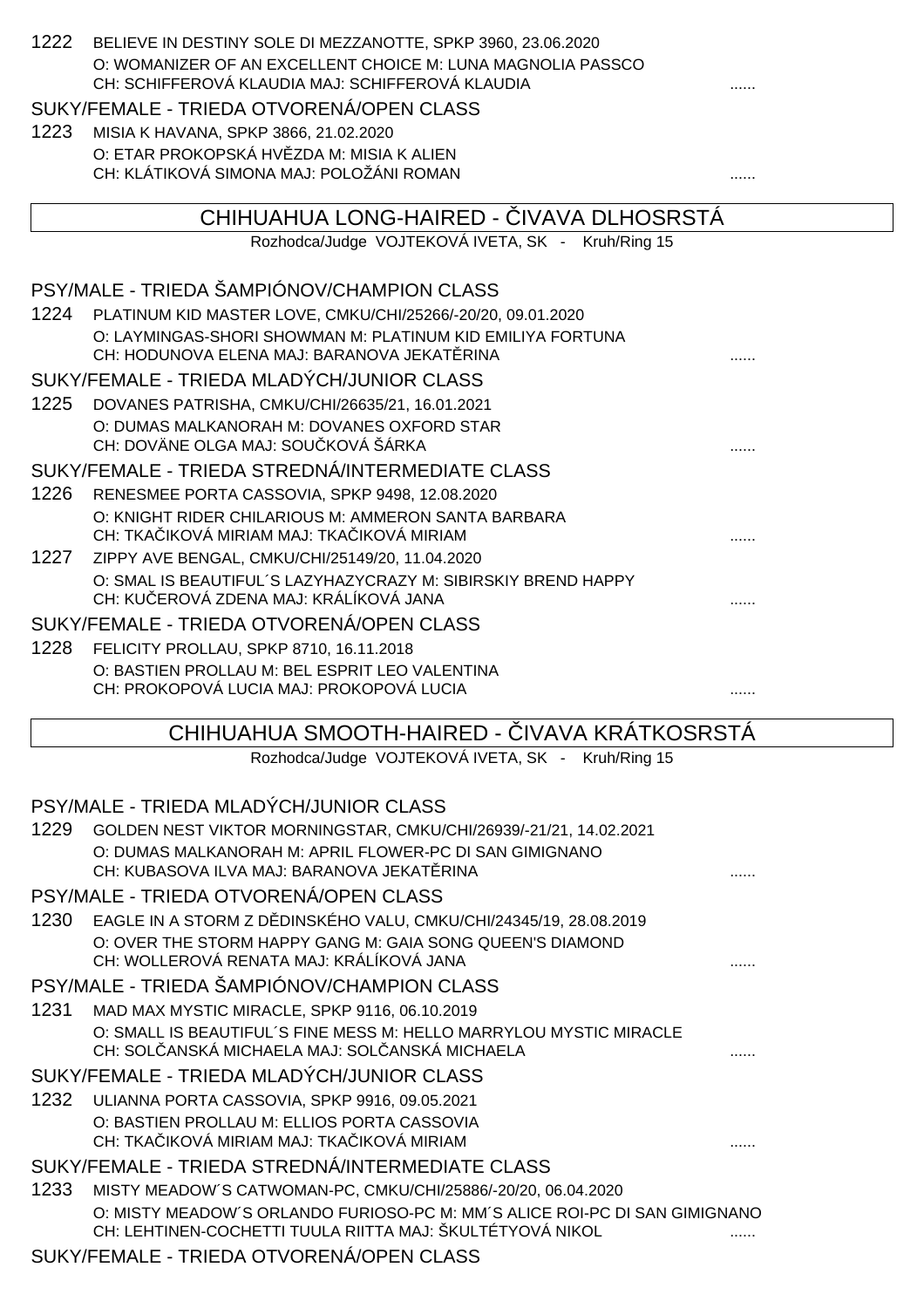| 1234 | NIGHT SKY MYSTIC MIRACLE, SPKP 9717, 02.01.2021<br>O: ROSALAGO MM'S ZERO M: A SNOW ANGEL MYSTIC MIRACLE<br>CH: SOL ANSKÁ MICHAELA MAJ: SOL ANSKÁ MICHAELA |   |
|------|-----------------------------------------------------------------------------------------------------------------------------------------------------------|---|
|      | SUKY/FEMALE - TRIEDA ŠAMPIÓNOV/CHAMPION CLASS                                                                                                             |   |
| 1235 | SPECIAL GUEST OKLAHOMA SKY, SPKP 8413, 24.04.2018                                                                                                         |   |
|      | O: LAYMINGAS-SHORI SHINING DANCER M: JACKIE BLU ZUZANIN RAJ                                                                                               |   |
|      | CH: ŠVECOVÁ VIERA MAJ: ŠKULTÉTYOVÁ NIKOL + ŠVECOVÁ VIERA                                                                                                  |   |
|      |                                                                                                                                                           |   |
|      | CHIN - JAPONSKÝ ŠPANIEL                                                                                                                                   |   |
|      | Rozhodca/Judge VOJTEKOVÁ IVETA, SK - Kruh/Ring 15                                                                                                         |   |
|      | PSY/MALE - TRIEDA STREDNÁ/INTERMEDIATE CLASS                                                                                                              |   |
| 1236 | IDO NEKO INU, PKR.IX-88192, 06.06.2020                                                                                                                    |   |
|      | O: AKAI NEKO INU M: ASTRAGUS YASMIN                                                                                                                       |   |
|      | CH: MA LAK ARTUR MAJ: KACZMARCZYK-RAMIK MARIOLA                                                                                                           |   |
|      | PSY/MALE - TRIEDA ŠAMPIÓNOV/CHAMPION CLASS                                                                                                                |   |
| 1237 | NORMAN, PKR.IX-85838, 14.06.2019                                                                                                                          |   |
|      | O: STAIL AIKEMUNO MARIKAB M: OMIYA TENO<br>CH: LEONOVA ELENA MAJ: KACZMARCZYK-RAMIK MARIOLA                                                               |   |
|      | SUKY/FEMALE - TRIEDA MLADÝCH/JUNIOR CLASS                                                                                                                 |   |
| 1238 | FUMI ASHITAKA, PKR.IX-91153, 19.01.2021                                                                                                                   |   |
|      | O: TIANSHIH MIZUKI MICHIKO M: NILAY NUR AKWAMARYN                                                                                                         |   |
|      | CH: JANIAK RENATA MAJ: KACZMARCZYK-RAMIK MARIOLA                                                                                                          | . |
|      | CHINESE CRESTED DOG HAIRLESS - ÍNSKY CHOCHOLATÝ PES BEZ SRSTI                                                                                             |   |
|      | Rozhodca/Judge VOJTEKOVÁ IVETA, SK - Kruh/Ring 15                                                                                                         |   |
|      |                                                                                                                                                           |   |
|      |                                                                                                                                                           |   |
|      | PSY/MALE - TRIEDA OTVORENÁ/OPEN CLASS                                                                                                                     |   |
| 1239 | SOFIRIS SHOW ZEST FOR LIFE, CMKU/CIN/6772-19/17, 09.10.2017                                                                                               |   |
|      | O: LORITA STAR GROMKIY USPEH M: SOFIRIS SHOW AMIRAL DE BESHVEL<br>CH: NURGATINA IRINA MAJ: HROMADKOVÁ JITKA + KNOTKOVÁ, SYCHOVA IVETA                     |   |
|      | PSY/MALE - TRIEDA ŠAMPIÓNOV/CHAMPION CLASS                                                                                                                |   |
| 1240 | EVER CLEVER WINNING SMILE, SPKP 2131, 04.06.2019                                                                                                          |   |
|      | O: LA LALAND WINNING SMILE M: ZENDY WINNING SMILE                                                                                                         |   |
|      | CH: PAPKOUSKAJA ANASTASIA MAJ: OLBERTOVÁ ZUZANA + LIEGL CHRISTINE                                                                                         |   |
|      | PSY/MALE - TRIEDA VETERÁNOV/VETERAN CLASS                                                                                                                 |   |
| 1241 | EMIR Z P LNO NÍHO DVORA, CMKU/CIN/4767/11, 21.06.2011                                                                                                     |   |
|      | O: POPEYE THE SAILOR AVOKADUH M: CASSIA COOL LADY                                                                                                         |   |
|      | CH: ŠULCOVÁ LENKA MAJ: BUTTOVÁ LOPOUROVÁ LENKA                                                                                                            |   |
|      | SUKY/FEMALE - TRIEDA STREDNÁ/INTERMEDIATE CLASS                                                                                                           |   |
| 1242 | JUMANJI MILFRA-MORAVIA, CMKU/CIN/7066/20, 23.07.2020                                                                                                      |   |
|      | O: NOAM TOP MODEL DE RAMA M: GRETA GARBO MILFRA-MORAVIA<br>CH: KOTASOVÁ MILENA MAJ: JURA ŠT PÁN                                                           |   |
|      | SUKY/FEMALE - TRIEDA OTVORENÁ/OPEN CLASS                                                                                                                  |   |
| 1243 | FATIMA CLARY-ALDRIGEN, CMKU/CIN/6864/19, 17.06.2019                                                                                                       |   |
|      | O: EMIR Z P LNO NÍHO DVORA M: GLAMOR GIRL LITTLE SWEETIE                                                                                                  |   |
|      | CH: BUTTOVÁ LOPOUROVÁ LENKA MAJ: BUTTOVÁ LOPOUROVÁ LENKA                                                                                                  |   |
| 1244 | ISABELLA PUNKED BENJAMIN, SPKP 2141, 28.11.2019                                                                                                           |   |
|      | O: KLARK BOS BOHEMIA M: DAPHNE PUNKED BENJAMIN<br>CH: KUBOVÁ BARBORA MAJ: DOPJEROVÁ ZUZANA                                                                |   |
|      | SUKY/FEMALE - TRIEDA ŠAMPIÓNOV/CHAMPION CLASS                                                                                                             |   |
| 1245 | QUEEN BOS BOHEMIA, CMKU/CIN/6795/19, 22.04.2019                                                                                                           |   |
|      | O: OPUS PALMARE IRRESISTABLE RAY M: LILIAN BOS BOHEMIA<br>CH: KOLDOVÁ BOHUMILA MAJ: KOLDOVÁ BOHUMILA                                                      |   |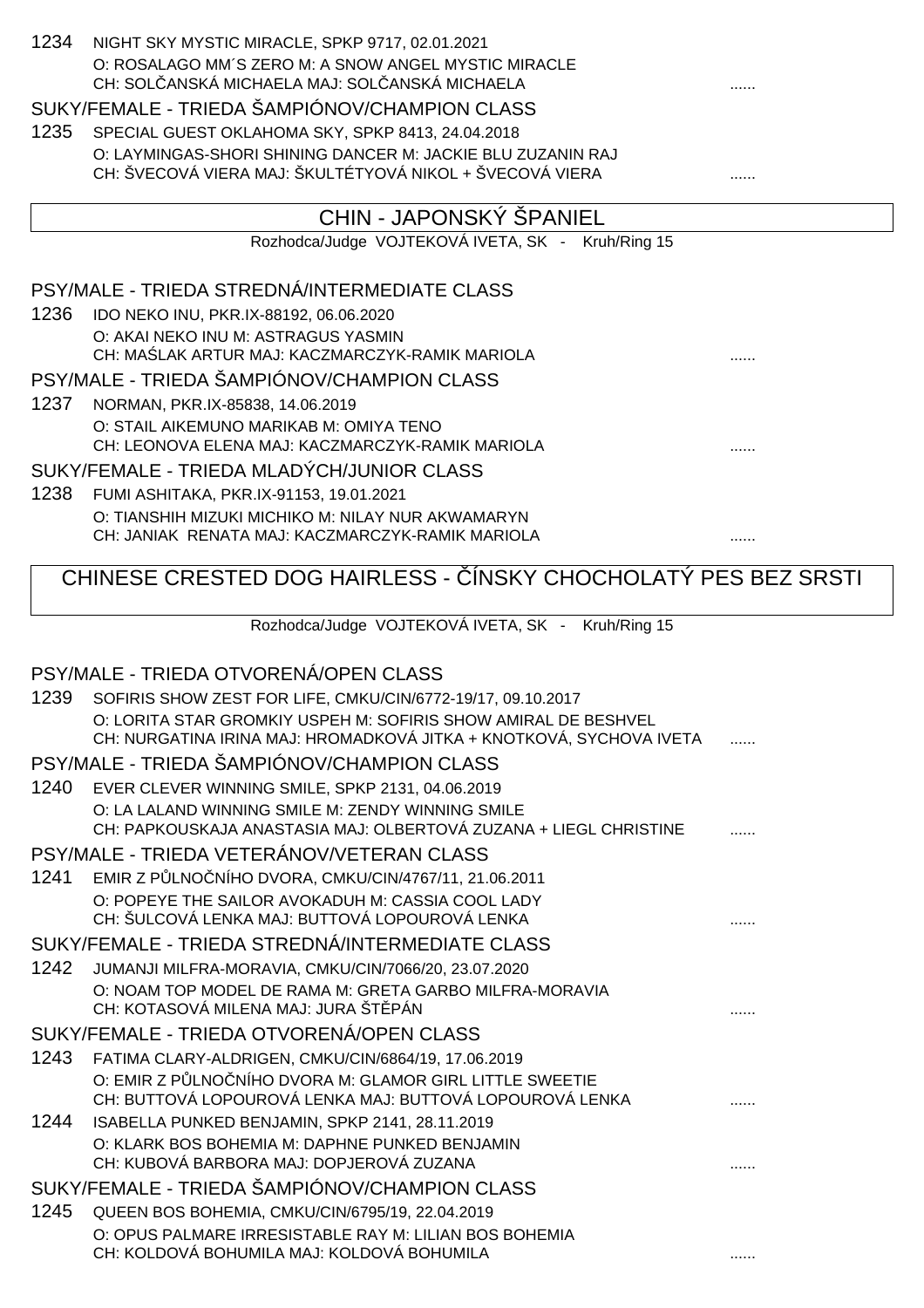# CHINESE CRESTED DOG POWDERPUFF - ÍNSKY CHOCHOLATÝ PES DLHOSRSTÝ

Rozhodca/Judge VOJTEKOVÁ IVETA, SK - Kruh/Ring 15

|      | PSY/MALE - TRIEDA ŠAMPIÓNOV/CHAMPION CLASS                                                            |  |
|------|-------------------------------------------------------------------------------------------------------|--|
| 1246 | CAMERON CLARY-ALDRIGEN, CMKU/CIN/5464/13, 21.12.2013                                                  |  |
|      | O: FAMILY SONG'S PERCY M: HANNY COOL LADY<br>CH: BUTTOVÁ LOPOUROVÁ LENKA MAJ: BUTTOVÁ LOPOUROVÁ LENKA |  |
|      | SUKY/FEMALE - TRIEDA DORAST/PUPPY CLASS                                                               |  |
| 1247 | KRANAR ARABESKA, RKF 6375293, 18.09.2021                                                              |  |
|      | O: GALLURIUS TUTTI-FRUTTI M: KRANAR LES ALEGRIAS DE MI VIDA<br>CH: KREMNEVA N.A. MAJ: KNOTKOVÁ IVETA  |  |
|      | SUKY/FEMALE - TRIEDA STREDNÁ/INTERMEDIATE CLASS                                                       |  |
| 1248 | ORIANA Z P LNO NÍHO DVORA, CMKU/CIN/7043/20, 29.06.2020                                               |  |
|      | O: CAMERON CLARY ALDRIGEN M: ISIS Z P LNO NÍHO DVORA                                                  |  |
|      | CH: ŠULCOVÁ LENKA MAJ: ŠULCOVÁ LENKA                                                                  |  |
| 1249 | WELLA Z BONIKI, CMKU/CIN/7110/20, 29.08.2020                                                          |  |
|      | O: QVIDO Z BONIKI M: FAMILY SONG'S ABIGAIL                                                            |  |
|      | CH: CHUDEJOVÁ PETRA MAJ: NOVÁK ANDREJ + NOVÁKOVÁ ALENA                                                |  |
|      | SUKY/FEMALE - TRIEDA OTVORENÁ/OPEN CLASS                                                              |  |
| 1250 | FEEBEE CLARY-ALDRIGEN, CMKU/CIN/6865/19, 17.06.2019                                                   |  |
|      | O: EMIR Z P LNO NÍHO DVORA M: GLAMOR GIRL LITLLE SWEETIE                                              |  |
|      | CH: BUTTOVÁ LOPOUROVÁ LENKA MAJ: BUTTOVÁ LOPOUROVÁ LENKA                                              |  |
|      | SUKY/FEMALE - TRIEDA VETERÁNOV/VETERAN CLASS                                                          |  |
| 1251 | ISIS Z P LNO NÍHO DVORA, CMKU/CIN/5541/14, 26.02.2014                                                 |  |
|      | O: POPEYE THE SAILOR AVOKADUH M: CASSIA COOL LADY                                                     |  |
|      | CH: ŠULCOVÁ LENKA MAJ: ŠULCOVÁ LENKA                                                                  |  |
|      |                                                                                                       |  |

# COTON DE TULÉAR

Rozhodca/Judge VOJTEKOVÁ IVETA, SK - Kruh/Ring 15

# PSY/MALE - TRIEDA ŠAMPIÓNOV/CHAMPION CLASS

1252 MJ WHITE COTON ANGELS FROM DOLCE, CMKU/CTU/2426/17, 24.04.2017 O: CAPTAIN JACK SPARROW SLEEPY HOLLOW RANCH M: OFÉLIA FROM DONNA WITH LOVE CH: VLČKOVÁ KLÁRA MAJ: VRABCOVÁ DIANA

# GRIFFON BELGE - BELGICKÝ GRIFON

Rozhodca/Judge VOJTEKOVÁ IVETA, SK - Kruh/Ring 15

# PSY/MALE - TRIEDA MLADÝCH/JUNIOR CLASS

1253 YOSHI BRINGING JOY, UKU.0503270, 23.10.2020 O: FEROMON DECORATION OF LIFE M: POLLY CHERRY BLOSSOM CH: PAGUBA ANDREANA MAJ: PIETRAS ILONA ......

# SUKY/FEMALE - TRIEDA MLADÝCH/JUNIOR CLASS

1254 HOPE WALLMIA BOHEMIA, CMKU/BEG/5184/21, 09.03.2021 O: CASPER WALLMIA BOHEMIA M: MOSKU GRIFF KALIMBA DE LUNA CH: ZÁPOTOCKÁ JANA MAJ: STRAPCOVA ZUZANA ......

# SUKY/FEMALE - TRIEDA STREDNÁ/INTERMEDIATE CLASS

1255 BLACK PEARL BABETTE PETR V PES, CMKU/BEG/5156/20, 25.10.2020 O: KENZO PETR V PES M: ZABAVNAYA ROSKOSH´ GRACE BLACK PEARL CH: PETROVÁ LENKA MAJ: PETROVÁ LENKA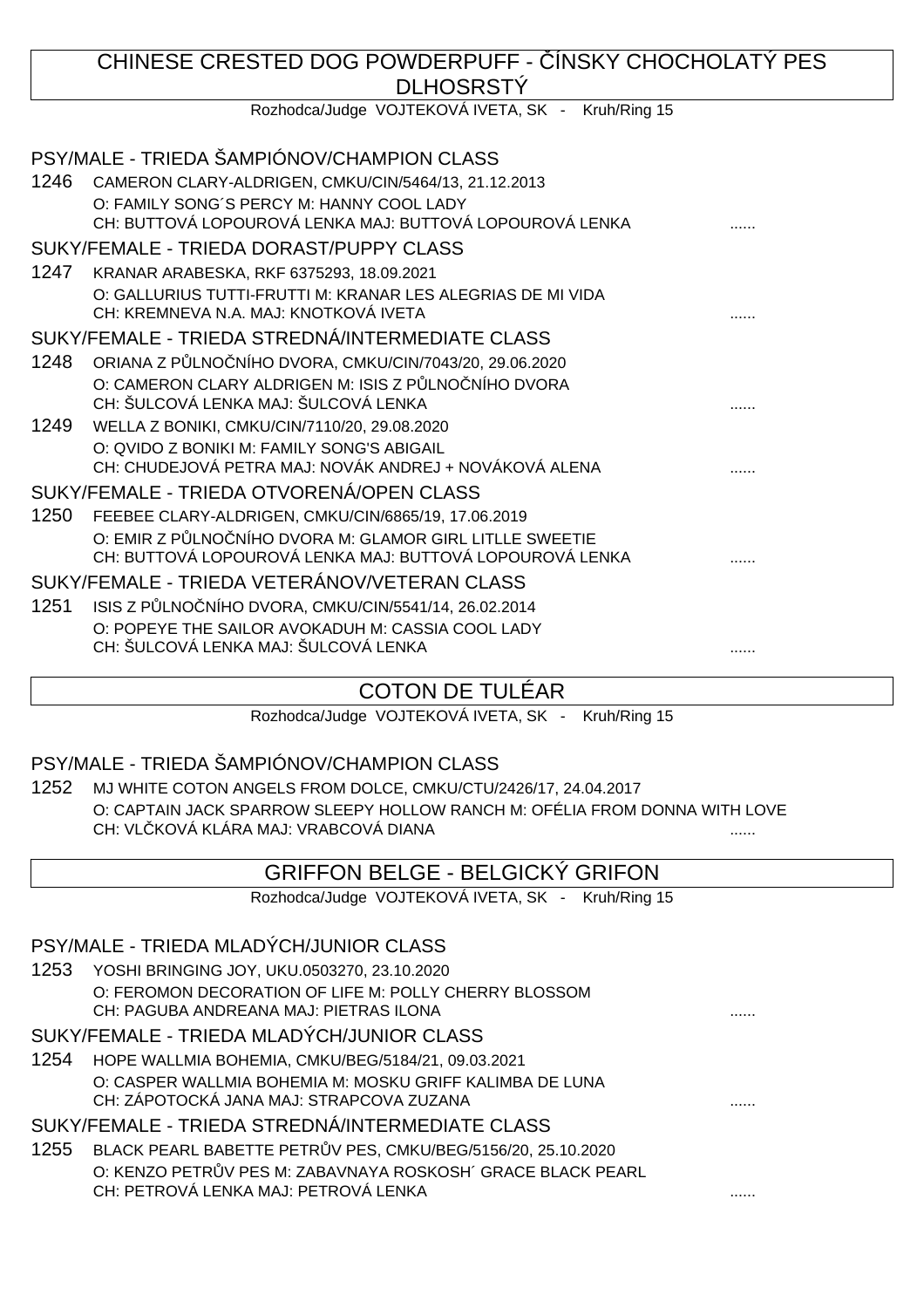# GRIFFON BRUXELLOIS - BRUSELSKÝ GRIFON

Rozhodca/Judge VOJTEKOVÁ IVETA, SK - Kruh/Ring 15

|      | SUKY/FEMALE - TRIEDA STREDNÁ/INTERMEDIATE CLASS                                                                      |   |
|------|----------------------------------------------------------------------------------------------------------------------|---|
| 1256 | BEAUTIFUL HOPE PETR V PES, CMKU/BRG/5154/20, 25.10.2020                                                              |   |
|      | O: KENZO PETR V PES M: GRACE BLACK PEARL ZABAVNAYA ROSKOS 'H<br>CH: PETROVÁ LENKA MAJ: PETROVÁ LENKA                 |   |
|      | SUKY/FEMALE - TRIEDA OTVORENÁ/OPEN CLASS                                                                             |   |
| 1257 | VERONICA PETR V PES, CMKU/BRG/4741/19, 19.10.2019                                                                    |   |
|      | O: GABRIELL FRANCOUZSKÁ LILIE M: THE BEAUTY MAWPET                                                                   |   |
|      | CH: PETROVÁ LENKA MAJ: PETROVÁ LENKA                                                                                 |   |
|      | MALTESE - MALTÉZSKY PSÍK                                                                                             |   |
|      | Rozhodca/Judge GUNIŠ MIROSLAV, SK - Kruh/Ring 14                                                                     |   |
|      |                                                                                                                      |   |
|      | PSY/MALE - TRIEDA MLADÝCH/JUNIOR CLASS                                                                               |   |
| 1258 | GANDALF SWEET DEVIL, SPKP 575, 14.03.2021                                                                            |   |
|      | O: TI AMO SWEET DEVIL M: YASMINE BABY SWEET DEVIL                                                                    |   |
|      | CH: JUSTOVÁ IVONA MAJ: PITO ÁKOVÁ ŽANETA                                                                             |   |
|      | PSY/MALE - TRIEDA ŠAMPIÓNOV/CHAMPION CLASS                                                                           |   |
| 1259 | OMG MONWHITE STAR, CMKU/MA/10862/18, 01.12.2018<br>O: CARMIDANICK I'M BLOWN AWAY M: MY DREAM OF BEAUTY MONWHITE STAR |   |
|      | CH: KUPICOVI MONIKA A SIMONA MAJ: KUPICOVA MONIKA A SIMONA                                                           |   |
|      | SUKY/FEMALE - TRIEDA MLADÝCH/JUNIOR CLASS                                                                            |   |
| 1260 | CARMIDANICK COCO POP, LOE2589022, 04.06.2021                                                                         |   |
|      | O: DIAMOND GEMINI PUBLIC RELATION M: CARMIDANICK UN-BREAK MY HEART                                                   |   |
|      | CH: ROBERTS CAROL MAJ: KUPICOVÁ MONIKA                                                                               |   |
|      | SUKY/FEMALE - TRIEDA ŠAMPIÓNOV/CHAMPION CLASS                                                                        |   |
| 1261 | PARTY GIRL MONWHITE STAR, CMKU/MA/11030/19, 24.12.2019<br>O: WHITE FIELD RICHELIEU RIO M: YVEMMA'S HELLO KITTY       |   |
|      | CH: KUPICOVI MONIKA A SIMONA MAJ: KUPICOVA MONIKA A SIMONA                                                           |   |
|      |                                                                                                                      |   |
|      | MOPS (PUG)                                                                                                           |   |
|      | Rozhodca/Judge VOJTEKOVÁ IVETA, SK - Kruh/Ring 15                                                                    |   |
|      | SUKY/FEMALE - TRIEDA DORAST/PUPPY CLASS                                                                              |   |
|      | 1262 HALLA TENUTO, SPKP 3956, 01.09.2021                                                                             |   |
|      | O: HAPPYSWEET FRODO M: ABSOLUT MAD-MOPS                                                                              |   |
|      | CH: DIÓSI LADISLAV MAJ: RACIKOVÁ MERCEKOVÁ NA A                                                                      |   |
|      | SUKY/FEMALE - TRIEDA MLADÝCH/JUNIOR CLASS                                                                            |   |
| 1263 | AMAZON MAD-MOPS, SPKP 3918, 11.02.2021                                                                               |   |
|      | O: CH GOLDEN SWET BOY OT LUVAL M: PALMIRA MAD MOPS<br>CH: NAGY KONEL MAJ: NAGY KORNÉL                                |   |
|      | SUKY/FEMALE - TRIEDA OTVORENÁ/OPEN CLASS                                                                             |   |
| 1264 | QUESTHER BLACK'D JO-ME-LICH, SPKP 3823, 15.01.2020                                                                   |   |
|      | O: GLORIOUS FUTURE DEKLAREISHEN MEN M: LEA BLACK JO-ME-LICH                                                          |   |
|      | CH: MELICH JOZEF MAJ: UREJOVÁ MONIKA                                                                                 |   |
| 1265 | TALISMAN MAD-MOPS, SPKP 3851, 20.03.2020                                                                             |   |
|      | O: CH SUPREME TRIUMPH VANGUISHER M: CH FANTASY MAD-MOPS<br>CH: NAGY KORNÉL MAJ: NAGY KORNÉL                          |   |
|      |                                                                                                                      | . |
|      |                                                                                                                      |   |

# PAPILLON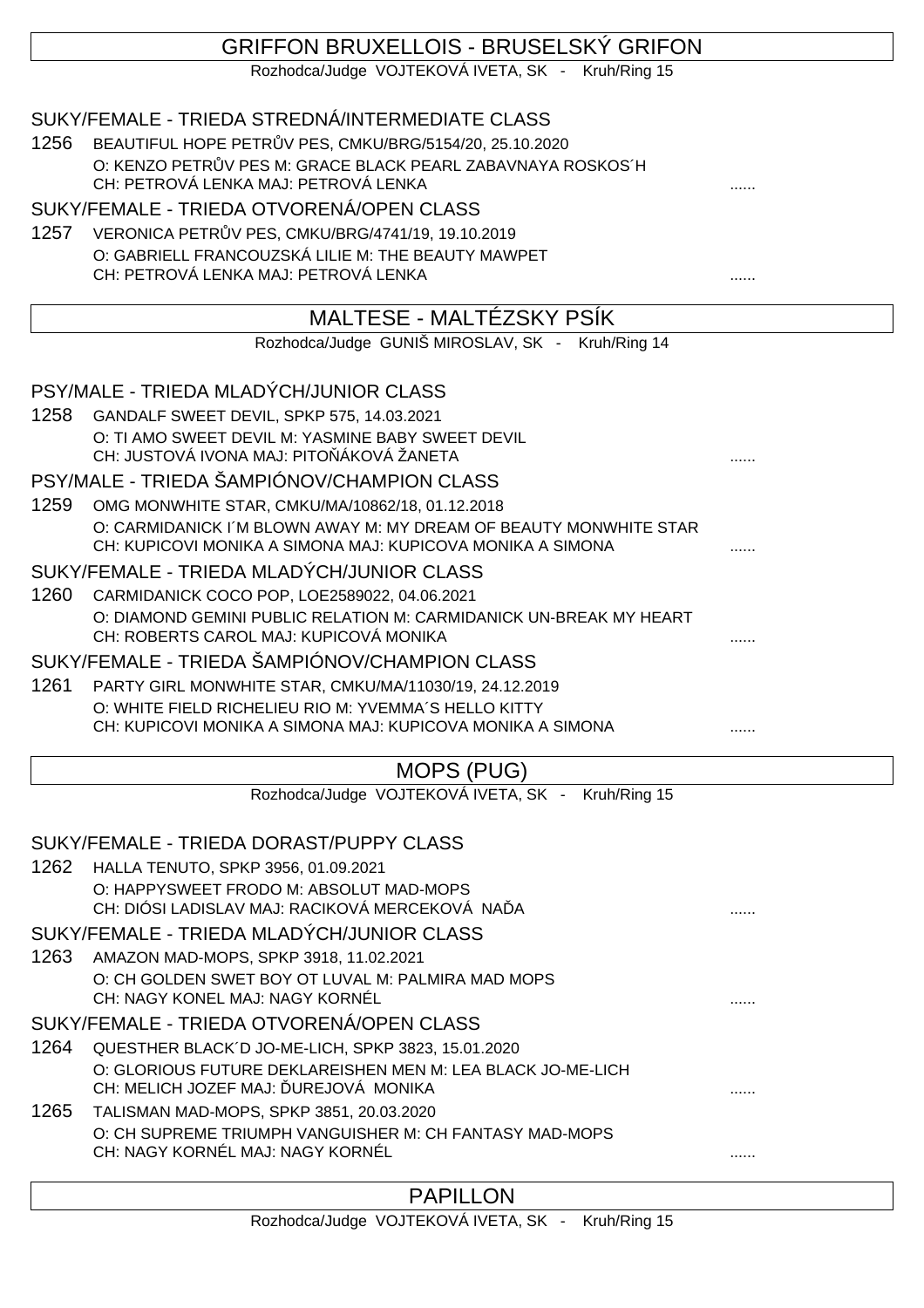|      | PSY/MALE - TRIEDA MLADÝCH/JUNIOR CLASS                                                                          |  |
|------|-----------------------------------------------------------------------------------------------------------------|--|
| 1266 | MON MAGNIFIQUE CHER AMIE, SPKP 2098, 23.03.2021                                                                 |  |
|      | O: MON MAGNIFIQUE ELISEY KOROLEVICH M: MON MAGNIFIQUE ARMY OF FLOWERS<br>CH: SCHERBAKOVA INNA MAJ: SEMANSKÁ EVA |  |
|      | PSY/MALE - TRIEDA OTVORENÁ/OPEN CLASS                                                                           |  |
| 1267 | CASPIAN MY SWEET HERO, CMKU/PAP/4651/20, 23.01.2020                                                             |  |
|      | O: TILA'S OPTIMUS PRIME M: BAMBI MUI SUERTE<br>CH: DRASKÁ LUCIE MAJ: DRASKÁ LUCIE                               |  |
|      | PSY/MALE - TRIEDA ŠAMPIÓNOV/CHAMPION CLASS                                                                      |  |
| 1268 | KENNY NOBLESSE CHARM, CMKU/PAP/4725/-20/20, 10.02.2020                                                          |  |
|      | O: CHRISTYEN DE POMPADOUR M: THERESE NOBLESSE CHARM<br>CH: LÁCLAVOVÁ KATARÍNA MAJ: HOLOUBEK PETR                |  |
|      | SUKY/FEMALE - TRIEDA MLADÝCH/JUNIOR CLASS                                                                       |  |
| 1269 | EMILY'S JOY DOUBLE TROUBLE, SPKP 2006, 03.02.2021                                                               |  |
|      | O: TOP SECRET NUEVA SORPRESA M: NIGHT VISION NUEVA SORPRESA<br>CH: CHYNORADSKÁ ANNAMÁRIA MAJ: SVOZÍLKOVÁ SABINA |  |
|      | SUKY/FEMALE - TRIEDA STREDNÁ/INTERMEDIATE CLASS                                                                 |  |
| 1270 | QUERIDA MÁRIA SIRRAH, SPKP 1953, 12.10.2020                                                                     |  |
|      | O: LINDATORPS QUICKLY QUINTON M: GRACE KELLY MÁRIA SIRRAH<br>CH: KROŠLÁKOVÁ MÁRIA MAJ: KROŠLÁKOVÁ MÁRIA         |  |
|      | SUKY/FEMALE - TRIEDA OTVORENÁ/OPEN CLASS                                                                        |  |
| 1271 | DAFFI BAMBABIBI, CMKU/PAP/4487/-19/19, 14.02.2019                                                               |  |
|      | O: CRAFTED WITH CARE WENLIN'S M: CECÍLIE JET BAT<br>CH: JUHÁSOVÁ JANA MAJ: ŠUTEROVÁ MARTINA                     |  |
| 1272 | UNIQUES MIA PORUBSKÝ KV T, CMKU/PAP/4401/18, 23.12.2018                                                         |  |
|      | O: CHRISTYEN DE POMPADOUR M: CARMEN ELECTRA HRABOVSKÝ RÁJ<br>CH: BLAHUTOVÁ MARCELA MAJ: DONHOFOVÁ ROMANA        |  |
| 1273 | WONDERLAND'S BUTTERFLY QT AT WENLIN'S, VDH/PPCD 19/PA 00340, 26.09.2019                                         |  |
|      | O: WENLIN'S AGAINST ALL ODDS M: OPTIMIZMO BE HAPPY<br>CH: FÜTTERER SANDRA MAJ: WLUDYKOVÁ PETRA                  |  |
|      | SUKY/FEMALE - TRIEDA ŠAMPIÓNOV/CHAMPION CLASS                                                                   |  |
| 1274 | CLOUDINE CAMILLE BELLE PAW, CMKU/PAP/4268/-18/18, 18.02.2018                                                    |  |
|      | O: IDOL LOVELY TINA M: ANTOINETTE ALICE BELLE PAW<br>CH: KANDROVÁ NATÁLIA MAJ: BEDNA ÍKOVÁ RADANA               |  |

# PEKINGESE - PEKINSKÝ PALÁCOVÝ PSÍK

Rozhodca/Judge VOJTEKOVÁ IVETA, SK - Kruh/Ring 15

# PSY/MALE - TRIEDA OTVORENÁ/OPEN CLASS

1275 SUNRISE DRAGON BEST OF ALL, SPKP 1684, 22.05.2020 O: SUNRISE DRAGON JON SNOW M: SUNRISE DRAGON EMMANUEL CH: ARTEMENKO ELENA MAJ: ROVNEROVÁ LUBICA ......

# PETIT BRABANCON - BRABANTSKÝ GRIFON

Rozhodca/Judge VOJTEKOVÁ IVETA, SK - Kruh/Ring 15

# PSY/MALE - TRIEDA ŠAMPIÓNOV/CHAMPION CLASS

1276 HE'S PUSS IN BOOTS TOO MUCH LOVE, SPKP 379, 27.03.2020 O: OLIVER TWIST DE LA PASSION DE P'TITS LU M: KATCHENKA DE LA TORMENTA DEL MAR CH: BALOGHOVÁ LUCIA MAJ: BALOGHOVÁ LUCIA ......

# SUKY/FEMALE - TRIEDA MLADŠÍ DORAST/MINOR PUPPY CLASS

1277 PIPELOTTE TOO MUCH LOVE, SPKP 448, 21.10.2021 O: HE'S PUSS IN BOOTS TOO MUCH LOVE M: AUDREY DE LA TORMENTA DEL MAR CH: BALOGHOVÁ LUCIA MAJ: BALOGHOVÁ LUCIA + KOŠINA PETR .......

# SUKY/FEMALE - TRIEDA OTVORENÁ/OPEN CLASS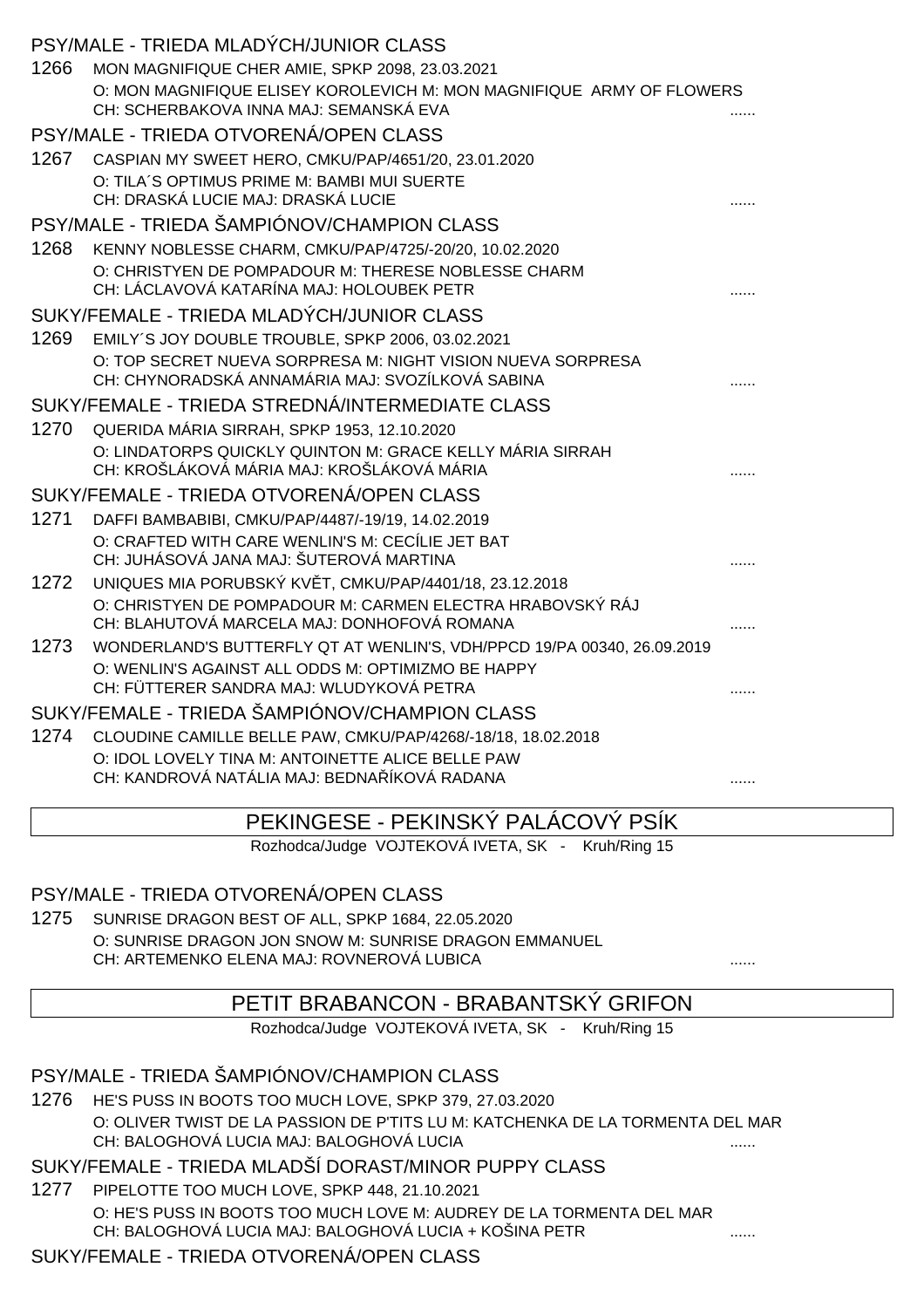1278 ELLIE HANAIVA, CMKU/BAG/4943/20, 06.06.2020 O: HONZIK HANAIVA M: ELENA Z LOVECKÉHO ZÁME KU CH: HANÁKOVÁ IVANA MAJ: DAXBÖCK ELEONORA

# PETIT CHIEN LION - LEVÍ EK

Rozhodca/Judge VOJTEKOVÁ IVETA, SK - Kruh/Ring 15

PSY/MALE - TRIEDA MLADÝCH/JUNIOR CLASS

1279 TRUSTY FRIENDS ORPHEUS, VDH-LCD 2044/21, 13.03.2021 O: PACEAWAY JAX LANTEM M: TRUSTY FRIENDS GINA CH: GLÖSER ANNETTE MAJ: JANOVIAK MILOŠ ......

# PHALÉNE

Rozhodca/Judge VOJTEKOVÁ IVETA, SK - Kruh/Ring 15

SUKY/FEMALE - TRIEDA OTVORENÁ/OPEN CLASS

1280 AGLIA FREDINA AGI, CMKU/PH/4405/18, 24.12.2018 O: EDDY FA-DY M: MISTERIYA ZEANNA CH: HOLAINOVÁ KARIN MAJ: HOLAINOVÁ KARIN ......

# PRAŽSKÝ KRYSA, ÍK OTHER COLOURS - PRAŽSKÝ KRYSA, ÍK OSTATNÉ FARBY

Rozhodca/Judge VOJTEKOVÁ IVETA, SK - Kruh/Ring 15

# SUKY/FEMALE - TRIEDA STREDNÁ/INTERMEDIATE CLASS

1281 GOMEISA ODIRIS, SPKP 249, 17.08.2020 O: RYTMIK ODIRIS M: LALANDE ODIRIS CH: NĚMCOVÁ IRENA MAJ: SVOBODOVÁ KARIN ......

RUSSKIY TOY LONG-HAIRED - RUSKÝ TOY DLHOSRSTÝ

Rozhodca/Judge VOJTEKOVÁ IVETA, SK - Kruh/Ring 15

#### SUKY/FEMALE - TRIEDA STREDNÁ/INTERMEDIATE CLASS

1282 TOYREPUBLIC NOVELETTA, CMKU/MDT/921/-21/20, 24.12.2020 O: NATALIE TOYS FORWARD M: STEMPFORT UITNI HOUSTON CH: BOGDANOVA JULIA MAJ: STAŇKOVÁ HANA ......

SUKY/FEMALE - TRIEDA ŠAMPIÓNOV/CHAMPION CLASS

1283 CLAIRE ZE CVRČOVIC, CMKU/MDT/862/20, 24.05.2020 O: KOLOMBO OLPEMI M: JILL SHULAMITH CH: STAŇKOVÁ HANA MAJ: STAŇKOVÁ HANA ......

# SHIH TZU

Rozhodca/Judge GUNIŠ MIROSLAV, SK - Kruh/Ring 14

|      | PSY/MALE - TRIEDA MLADÝCH/JUNIOR CLASS                                                              |   |
|------|-----------------------------------------------------------------------------------------------------|---|
| 1284 | SOLARIS AVIS Y'TSUYOSHI, SPKP 1093, 07.02.2021                                                      |   |
|      | O: ICH HUGO BOSS ARSSAMADI M: ICH SOLARIS AVIS YOSHIKO<br>CH: LENART BOGUSLAWA MAJ: MACHYNOVÁ BEÁTA | . |
| 1285 | XERON HIRAGANA, CMKU/SHI/7207/21, 01.02.2021                                                        |   |
|      | O: ENRICO HIRAGANA M: BERLINETTA HIRAGANA<br>CH: BALÁŽOVÁ EVA MAJ: BALÁŽOVÁ EVA                     |   |
|      | PSY/MALE - TRIEDA OTVORENÁ/OPEN CLASS                                                               |   |
| 1286 | FIREBALL ATREI KIRABZER, SPKP 991, 13.05.2019                                                       |   |
|      | O: PRIDE LEON DERRIK M: LAURA ATREI KIRABZER<br>CH: REZBÁRIK MIROSLAV MAJ: MESZÁROSOVÁ ALENA        |   |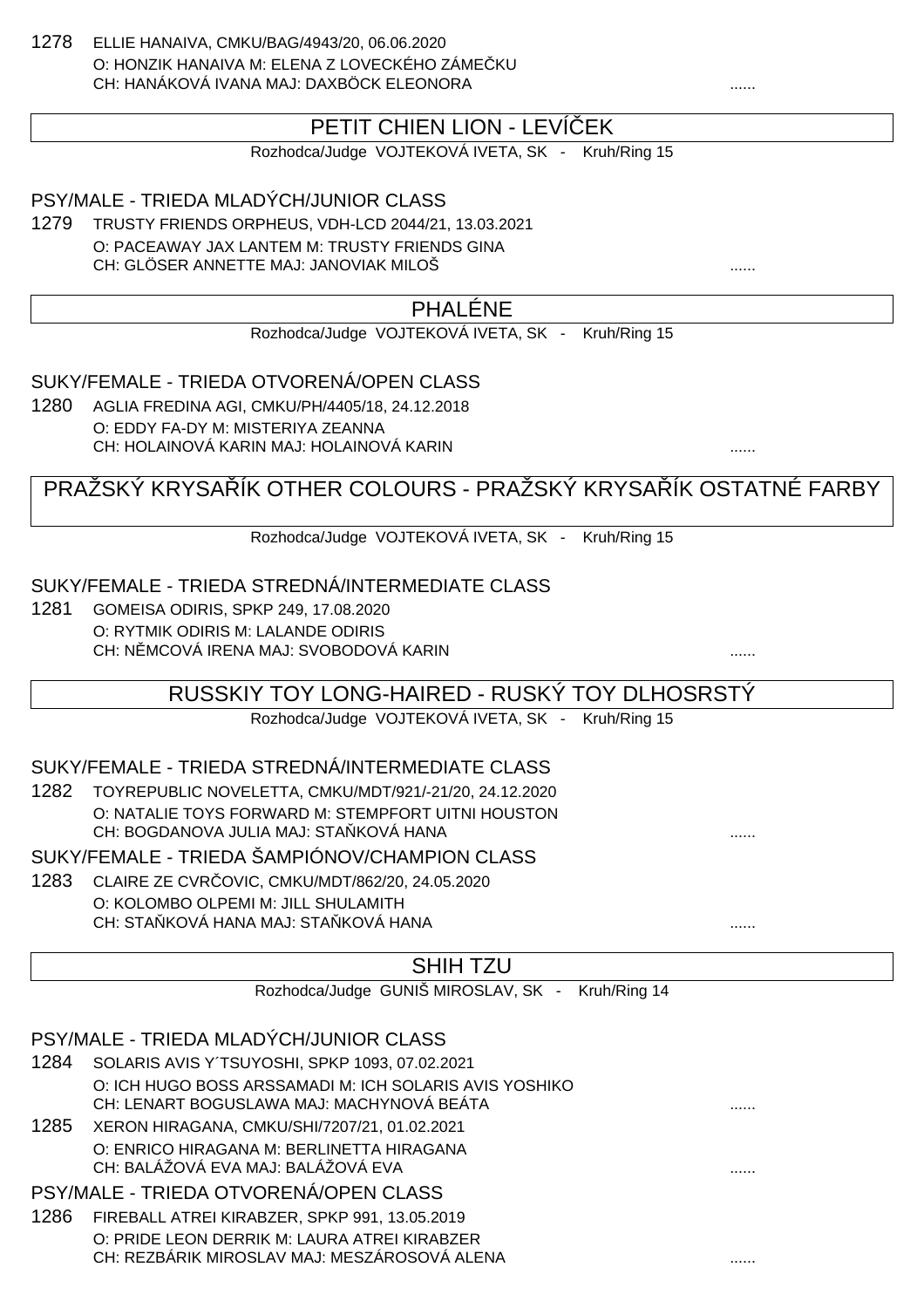|      | SUKY/FEMALE - TRIEDA DORAST/PUPPY CLASS                               |  |
|------|-----------------------------------------------------------------------|--|
| 1287 | ESPEN STAR OF ANALAND, SPKP 1105, 21.07.2021                          |  |
|      | O: ENZO ARSSMANDI M: FLORENTINA ATREI KIRABZER                        |  |
|      | CH: URIŠOVÁ ZUZANA MAJ: VESELÁ DRAHOMÍRA                              |  |
| 1288 | EUPHORIA STAR OF ANALAND, SPKP 1108, 21.07.2021                       |  |
|      | O: ENZO ARSSAMANDI M: FLORENTINA ATREI KIRABZER                       |  |
|      | CH: URIŠOVÁ ZUZANA MAJ: PROUZOVÁ ZANETA                               |  |
| 1289 | ŽANNET HIRAGANA, CMKU/SHI/7394/21, 19.09.2021                         |  |
|      | O: WHISPERING LOVE'S LIQUID BLOOM M: ISMIMI HIRAGANA                  |  |
|      | CH: BALÁŽOVÁ EVA MAJ: B LEJOVÁ PETRA                                  |  |
|      | SUKY/FEMALE - TRIEDA MLADÝCH/JUNIOR CLASS                             |  |
| 1290 | BOUQUET NECHORSKY, CMKU/SHI/7268/21, 13.05.2021                       |  |
|      | O: EAGLE HEART SILWERY WISH M: CIA BLEDY DOG                          |  |
|      | CH: HELLINGER ADAM MAJ: HELLINGER ADAM                                |  |
| 1291 | MAGGIE ATREI KIRABZER, CMKU/SHI/7155/21, 15.01.2021                   |  |
|      | O: KNAPP BABAMETI SOMER M: CHARON ATREI KIRABZER                      |  |
|      | CH: SEHNÁLKOVÁ SILVIA MAJ: REZBÁRIK MIROSLAV                          |  |
| 1292 | NELLIE ATREI KIRABZER, CMKU/SHI/7159/21, 20.01.2021                   |  |
|      | O: KNAPP BABAMETI SOMER M: IREA ATREI KIRABZER                        |  |
|      | CH: SEHNÁLKOVÁ SILVIA MAJ: REZBÁRIK MIROSLAV                          |  |
| 1293 | PRIME MOON CHEAP THRILLS, RG/RJG/21/00303, 31.01.2021                 |  |
|      | O: ULTRA'S WE FOUND LOVE AT PRIME MOON M: PRIME MOON GET ON YOUR FEET |  |
|      | CH: TEIXEIRA EDUARDO LEOCADIO MAJ: SZALAYOVÁ MIRIAM                   |  |
|      | SUKY/FEMALE - TRIEDA OTVORENÁ/OPEN CLASS                              |  |
| 1294 | TESSA HIRAGANA, CMKU/SHI/6942/20, 16.02.2020                          |  |
|      | O: ENRICO HIRAGANA M: CHARLOTTE CHLOE HIRAGANA                        |  |
|      | CH: BALÁŽOVÁ EVA MAJ: BALÁŽOVÁ EVA                                    |  |
|      | SUKY/FEMALE - TRIEDA ŠAMPIÓNOV/CHAMPION CLASS                         |  |
| 1295 | CAIRITHY-KIM MAGIC ANALAND, SPKP 964, 01.12.2018                      |  |
|      | O: PRIDE LEON DERRIK M: FLORENTINA ATREI KIRABZER                     |  |
|      | CH: URIŠOVÁ ZUZANA MAJ: URIŠOVÁ ZUZANA                                |  |
|      |                                                                       |  |

# TIBETAN SPANIEL - TIBETSKÝ ŠPANIEL

Rozhodca/Judge VOJTEKOVÁ IVETA, SK - Kruh/Ring 15

# PSY/MALE - TRIEDA ŠAMPIÓNOV/CHAMPION CLASS

1296 ALBERTO TIBBY ČERNÝ BARON, CMKU/TS/1994/19, 29.10.2019 O: INAROS ZLATÝ KLONDIKE M: DOROTKA ZE SOVÍ ZAHRADY CH: KARLOVÁ DANA MAJ: BUŘIL MILOSLAV ......

# TIBETAN TERRIER

Rozhodca/Judge VOJTEKOVÁ IVETA, SK - Kruh/Ring 15

|                                            | PSY/MALE - TRIEDA DORAST/PUPPY CLASS                                                                |   |  |
|--------------------------------------------|-----------------------------------------------------------------------------------------------------|---|--|
| 1297                                       | MOKADIYA'S ABU LHAMO, VDH 21/042 02582, 22.09.2021                                                  |   |  |
|                                            | O: SEHALIAH BRAVE HEART FOR CANDU'S M: CANDU'S DREAM OF MINE<br>CH: EHLERS CHRISTIN MAJ: DIÓS IVETA |   |  |
|                                            |                                                                                                     | . |  |
|                                            | PSY/MALE - TRIEDA OTVORENÁ/OPEN CLASS                                                               |   |  |
| 1298                                       | IDOMENEO KING DJOMO GANGKAR, CMKU/TT/1637/18, 19.04.2018                                            |   |  |
|                                            | O: KANG RIMPOCHE TASHI BODJUL M: AN JOMO GARKANA                                                    |   |  |
|                                            | CH: HRDINOVÁ DAGMAR MAJ: HRDINOVÁ DAGMAR                                                            | . |  |
| PSY/MALE - TRIEDA ŠAMPIÓNOV/CHAMPION CLASS |                                                                                                     |   |  |
| 1299                                       | GEDARIAH ANGEL DJOMO GANGKAR, CMKU/TT/1405/15, 27.04.2015                                           |   |  |
|                                            | O: CUBLAY-KHAN DJOMO GANGKAR M: KHYIM-LHA TASHI BODJUL                                              |   |  |
|                                            | CH: HRDINOVÁ DAGMAR MAJ: HRDINOVÁ DAGMAR                                                            |   |  |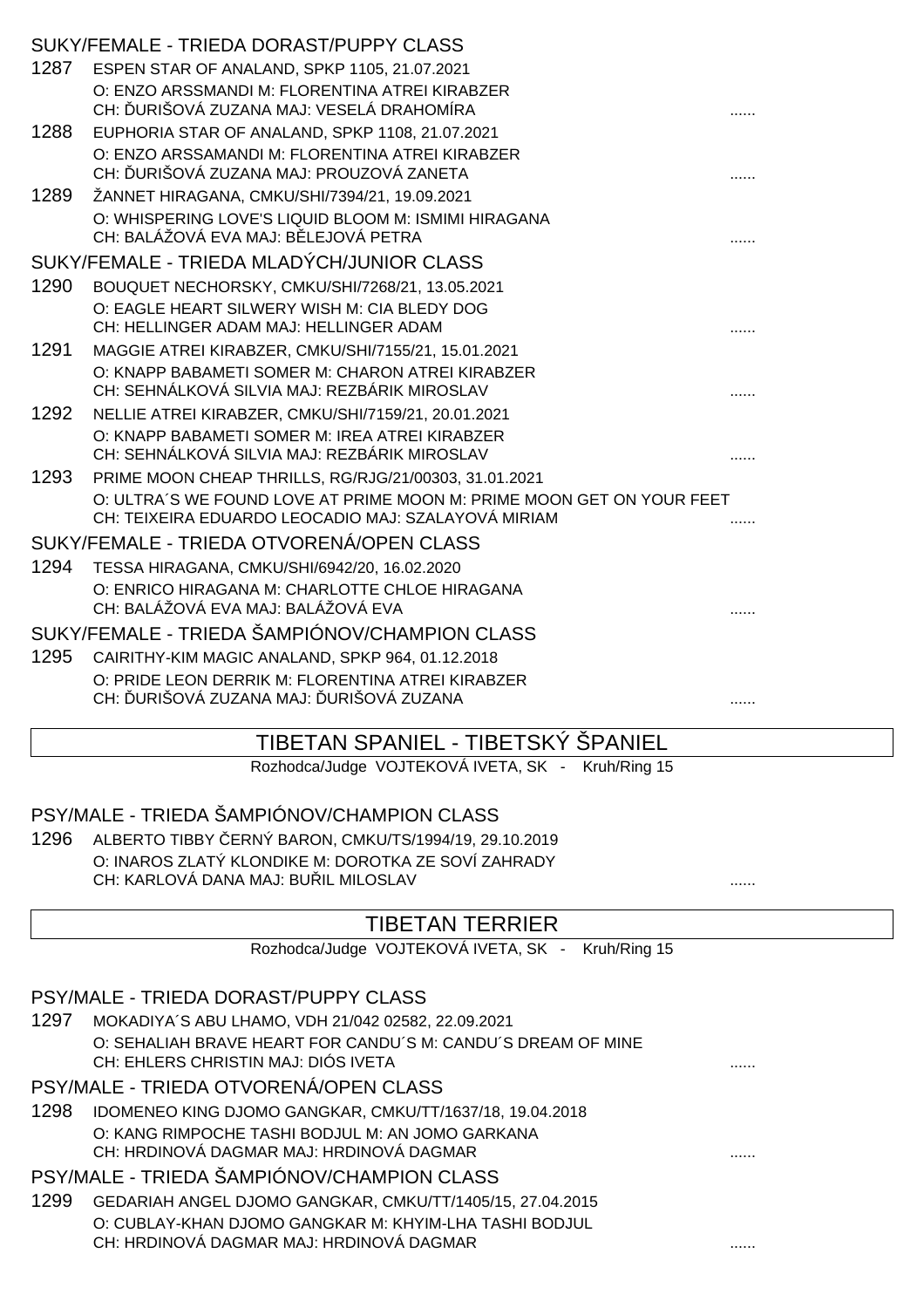#### SUKY/FEMALE - TRIEDA STREDNÁ/INTERMEDIATE CLASS

1300 GOLD JACK´DAW ICSI, SPKP 382, 16.11.2020 O: E-GLIN TINGRI M: HIRANYA TINGRI CH: CSÓKA GYULÁNÉ ILONA MAJ: DIÓS LADISLAV

### SUKY/FEMALE - TRIEDA OTVORENÁ/OPEN CLASS

1301 EKADZATI DONGYI SHEPA, CMKU/TT/1682/18, 14.07.2018 O: CIB KANG RIMPOCHE TASHI BODJUL M: CA-RE PO-NYA DONGYI SHEPA CH: ŠTEFANOVÁ BLANKA MAJ: HRDINOVÁ DAGMAR ......

skupina/group FCI - 10

# AFGHAN HOUND - AFGÁNSKY CHRT Rozhodca/Judge FINTOROVÁ UDMILA, SK - Kruh/Ring 1 PSY/MALE - TRIEDA DORAST/PUPPY CLASS 1302 HARUKI MURAKAMI GANDAMAK SLOVAKIA, SPKP 422, 06.08.2021 O: WHITE INFINITY´S FARADAY EFFECT M: AVRIL LAVIGNE GANDAMAK SLOVAKIA CH: VOJTEK VLASTISLAV A PETRA MAJ: KIRCHNEROVÁ ADRIANA + PUKÁČOVÁ & KOTIAN SYLVIA & MIROSLAV ...... PSY/MALE - TRIEDA ŠAMPIÓNOV/CHAMPION CLASS 1303 APOLLO MISTERA BELECO, SPKP 379, 27.02.2017 O: CALAMUS PHOENIX M: ANIFE SARAH FAREH CH: MESZOVÁ PETRA MAJ: KIRCHNEROVÁ ADRIANA + KOTIAN MIROSLAV & PUKÁČOVÁ SYLVIA ...... 1304 HIGH IN THE SKY SARAH FAREH, CLP/AF/5155, 01.09.2016 O: AMADEUS KING SARAH FAREH M: BLACH WHITE HEART KASKARAK-SHAHRA CH: ABLA JAROSLAV MAJ: ŠTEVIAR JURAJ PSY/MALE - TRIEDA VETERÁNOV/VETERAN CLASS 1305 BENJAMIN DIAMOND SARAH FAREH, CLP/AF/4996, 10.04.2013 O: GARCIA Z NETLUCKÝCH PASTVIN M: BLACK WHITE HEART KASKARAK-SHAHRA CH: ABLA JAROSLAV MAJ: PAVLÍKOVÁ LUDMILA SUKY/FEMALE - TRIEDA MLADÝCH/JUNIOR CLASS 1306 KHAU CARRERAS QUEEN OF EVERYTHING, SPKP 418, 05.02.2021 O: KHAU CARRERAS PETROS M: CELESTIAN HENKA OF KHAU CARRERAS CH: HALLER ZOLTÁN MAJ: KIRCHNEROVÁ ADRIANA ......

# BORZOI - RUSKÝ CHRT

Rozhodca/Judge FINTOROVÁ UDMILA, SK - Kruh/Ring 1

# PSY/MALE - TRIEDA STREDNÁ/INTERMEDIATE CLASS

1307 AMADEO DE DAME CERISE, CMKU/B/4162/20, 18.05.2020 O: ABARIS CARSKÝ KLENOT M: CHERI CHERI LADY NIJINSKI BALLET CH: BURYAN PAVEL MAJ: BURYAN PAVEL

CHART POLSKI - PO SKÝ CHRT

Rozhodca/Judge FINTOROVÁ UDMILA, SK - Kruh/Ring 1

SUKY/FEMALE - TRIEDA MLADÝCH/JUNIOR CLASS

1308 SŁAWA CONFIDENCE INTERVAL, PKR.X-12437, 23.03.2021 O: DAR HISTORII RANBAZA M: ROZALIA DIVINACANIS CH: SROKA MIROSŁAW & BARBARA MAJ: SAGAN OLIWIA

# DEERHOUND - ŠKÓTSKY JELENÍ PES

Rozhodca/Judge FINTOROVÁ UDMILA, SK - Kruh/Ring 1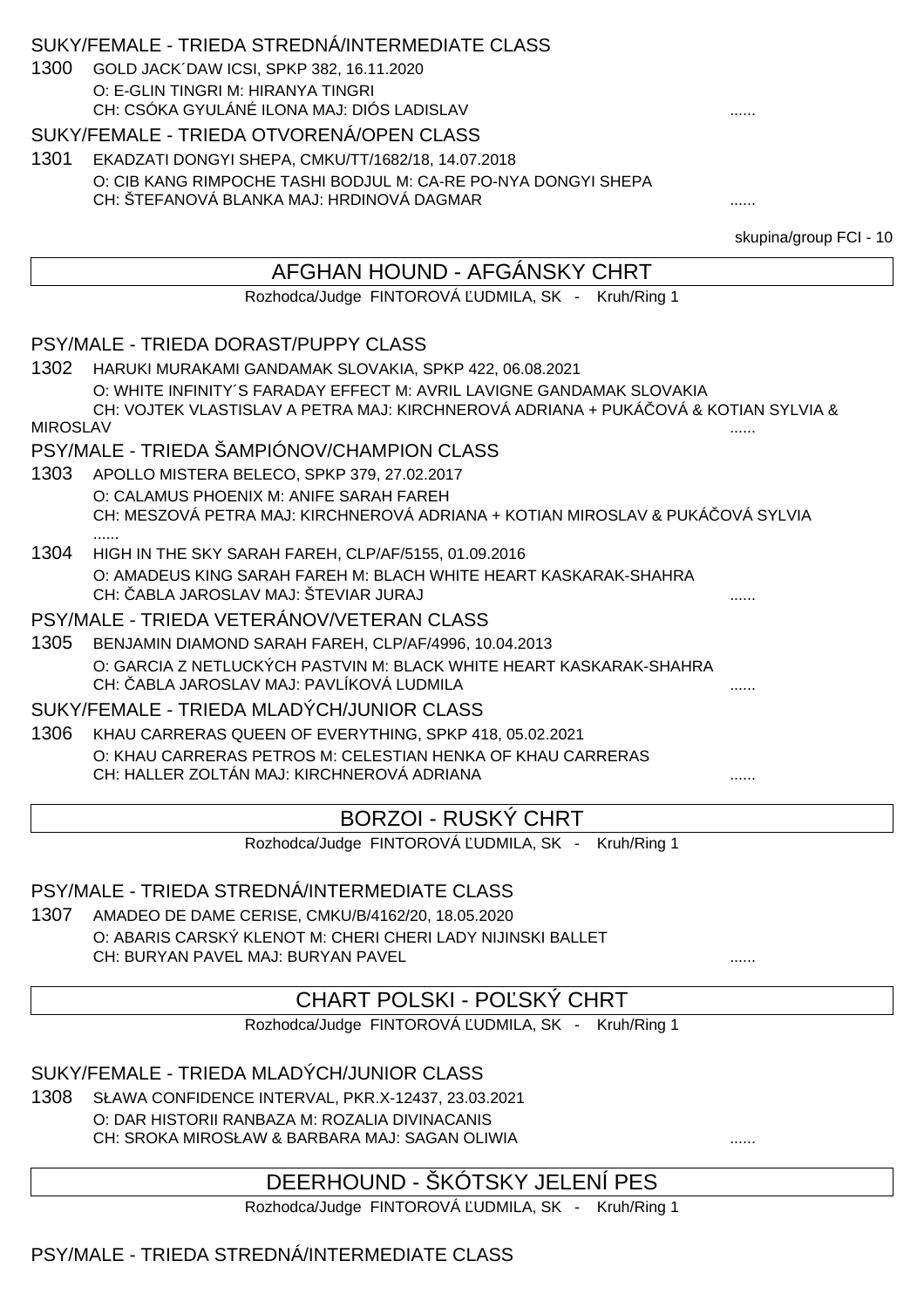| 1309 | BAYMAX, SKPK 34, 28.10.2020                                                                                                  |   |
|------|------------------------------------------------------------------------------------------------------------------------------|---|
|      | O: CUNAMARA'S PARKER AT IRATER M: ISLAY'S NINJA<br>CH: JAHELKOVÁ ŠVAMBERKOVÁ ANDREA MAJ: KRÁ OVÁ MICHAELA                    |   |
|      | PSY/MALE - TRIEDA ŠAMPIÓNOV/CHAMPION CLASS                                                                                   |   |
| 1310 | GANDALF DALE IRATER, SPKP 30, 01.10.2018                                                                                     |   |
|      | O: AMAZING LEONARDO V.D. FLEVOMARE M: ELLIE DAISY IRATER<br>CH: VOBORNÍKOVÁ EVA MAJ: MARIŠ ÁKOVÁ MARTINA                     |   |
|      | GALGO ESPANOL - ŠPANIELSKÝ CHRT                                                                                              |   |
|      | Rozhodca/Judge FINTOROVÁ UDMILA, SK - Kruh/Ring 1                                                                            |   |
|      | SUKY/FEMALE - TRIEDA MLADÝCH/JUNIOR CLASS                                                                                    |   |
| 1311 | BÓRA ELEMENT ADRENALINE, SPKP 3, 07.03.2021                                                                                  |   |
|      | O: MANOLITO JULIO DE L'AULP DE FIER M: MAGH ITHA'S ATHELAS<br>CH: NOVÁ KOVÁ KLÁRA MAJ: DOMINKOVÁ ANNA                        |   |
|      | IRISH WOLFHOUND - IRSKY VLKODAV                                                                                              |   |
|      | Rozhodca/Judge FINTOROVÁ UDMILA, SK - Kruh/Ring 1                                                                            |   |
|      | PSY/MALE - TRIEDA MLADŠÍ DORAST/MINOR PUPPY CLASS                                                                            |   |
|      | 1312 BRAVE BRUCE OF CUBADEL, SPKP 816, 04.12.2021                                                                            |   |
|      | O: WOLFHOUSE HATHAWAY M: AZRA MAISON PLEINE D'AMOUR<br>CH: ŠINKOVÁ ADELA MAJ: MARIŠ ÁKOVÁ MARTINA                            |   |
|      | PSY/MALE - TRIEDA MLADÝCH/JUNIOR CLASS                                                                                       |   |
| 1313 | COSGRACH FROM FAIRYTALE GARDEN, CMKU/IW/5742/-21/21, 14.05.2021<br>O: DEXTER AR'DAROTH M: AMAZING ABBY FROM FAIRYTALE GARDEN |   |
|      | CH: PROCHÁZKOVÁ RENÁTA MAJ: ERMÁK ZAJÍ KOVÁ VÁCLAVA                                                                          |   |
|      | PSY/MALE - TRIEDA STREDNÁ/INTERMEDIATE CLASS                                                                                 |   |
|      | 1314 IALONUS CASIDY RAY, SPKP 761, 06.07.2020                                                                                |   |
|      | O: GAWAIN FLINSTONE M: GINGERBREAD CASIDY RAY<br>CH: POL ICOVÁ PAVLÍNA MAJ: PACKOVÁ KRISTÍNA                                 | . |
|      | PSY/MALE - TRIEDA OTVORENÁ/OPEN CLASS                                                                                        |   |
|      | 1315 CHARLES DEI MANGIALUPI, ROI 16/71187, 27.02.2016                                                                        |   |
|      | O: TOMMY DEI MANGIALUPI M: GLOR NA GAEL VICTORIA<br>CH: IORI DANIELA & POLI MARCELLO MAJ: IORI DANIELA & POLI MARCELLO       |   |
|      | PSY/MALE - TRIEDA ŠAMPIÓNOV/CHAMPION CLASS                                                                                   |   |
|      | 1316 PHEONIX'S HOPE ARION, SPKP 742, 21.10.2018                                                                              |   |
|      | O: LANCER IONMHAIN NORMAN M: COSA NOSTRA MAVIS CASTLE<br>CH: SZIMA MAGDOLNA MÁRIA MAJ: ŠTRBÍKOVÁ HELENA                      |   |
|      | SUKY/FEMALE - TRIEDA MLADŠÍ DORAST/MINOR PUPPY CLASS                                                                         |   |
|      | 1317 BELOVED BELLYSS OF CUBADEL, SPKP 818, 04.12.2021                                                                        |   |
|      | O: WOLFHOUSE HATHAWAY M: AZRA MAISON PLEINE D'AMOUR<br>CH: ŠINKOVÁ ADELA MAJ: MIKLE PETER                                    |   |
|      | SUKY/FEMALE - TRIEDA MLADÝCH/JUNIOR CLASS                                                                                    |   |
| 1318 | AIMÉE MALKIA GARDEN, SPKP 795, 30.03.2021                                                                                    |   |
|      | O: ARTORIUS MES AMIS DE MAFINNS M: AFRODYTA HUNTERHAF<br>CH: MIKLE PETER MAJ: MIKLE PETER                                    |   |
| 1319 | CUTE CHELSEY FROM FAIRYTALE GARDEN, SPKP 804, 14.05.2021                                                                     |   |
|      | O: DEXTER AR'DAROTH M: AMAZING ABBY FROM FAIRYTALE GARDEN<br>CH: PROCHÁZKOVÁ RENÁTA MAJ: PROCHÁZKOVÁ RENÁTA                  |   |
|      | 1320 DEIZY LAVOKIRA, CMKU/IW/5718/21, 25.05.2021                                                                             |   |
|      | O: EGON AR DAROTH M: AGIRRA LAVOKIRA<br>CH: KOVA ÍKOVÁ LUDMILA MAJ: KOVA ÍKOVÁ LUDMILA                                       |   |
|      | SUKY/FEMALE - TRIEDA STREDNÁ/INTERMEDIATE CLASS                                                                              |   |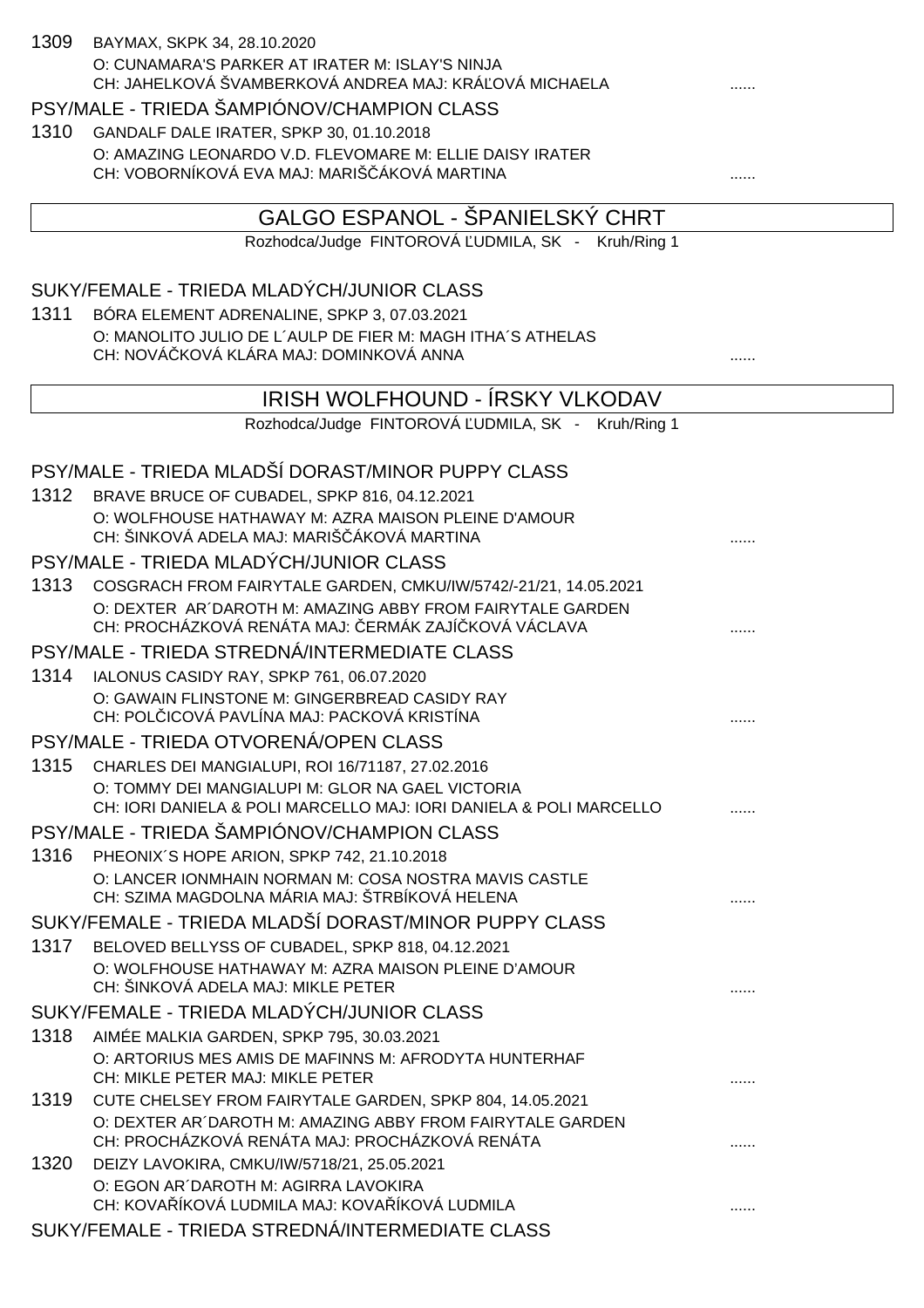| 1321 | CORRA MES AMIS DE MAFINNS, SPKP 787, 15.10.2020<br>O: ARTORIUS MES AMIS DE MAFINNS M: REALLY IRISH HAUTE COUTURE<br>CH: TR ALOVÁ ESTER MAJ: ŠTERBÁK PAVOL |  |
|------|-----------------------------------------------------------------------------------------------------------------------------------------------------------|--|
|      | SUKY/FEMALE - TRIEDA OTVORENÁ/OPEN CLASS                                                                                                                  |  |
| 1322 | BAYRA LAVOKIRA, CMKU/IW/5432/19, 03.10.2019                                                                                                               |  |
|      | O: XI-XAO SURYCAN M: RAMONA PALUDUZ                                                                                                                       |  |
|      | CH: KOVA ÍKOVÁ LUDMILA MAJ: KOVA ÍKOVÁ LUDMILA                                                                                                            |  |
| 1323 | VANITY FAIR DEI MANGIALUPI, ROI 16/63401, 29.01.2019<br>O: OCOOLIO OF FIRST AVENUE M: PIPPI LANGSTRUMP DEI MANGIALUPI                                     |  |
|      | CH: IORI DANIELA & POLI MARCELLO MAJ: IORI DANIELA & POLI MARCELLO                                                                                        |  |
|      | SUKY/FEMALE - TRIEDA ŠAMPIÓNOV/CHAMPION CLASS                                                                                                             |  |
| 1324 | CHANTAL CASIDY RAY, MET.IF.91/H/20, 17.12.2019                                                                                                            |  |
|      | O: ABELARD QUIET SOUL M: GARDEN LADY CASIDY RAY                                                                                                           |  |
|      | CH: POL I OVÁ PAVLÍNA MAJ: ÁCS VIKTOR                                                                                                                     |  |
| 1325 | STARKEEPER ASIA AT MANGIALUPI, ROI 18/96080, 28.12.2017                                                                                                   |  |
|      | O: LISMORE STONEYBROOK FORBIDDEN BROADWAY M: STARKEEPER RENA'S ROGUE<br>CH: LIIVANOVSKIS SERENA L. & GAGN? JOCELYNE M. MAJ: IORI DANIELA & POLI MARCELLO  |  |
|      | SUKY/FEMALE - TRIEDA VETERÁNOV/VETERAN CLASS                                                                                                              |  |
| 1326 | COOKIE CAKE MAVIS CASTLE, SPKP 539, 22.04.2013                                                                                                            |  |
|      | O: GALAXY GATEKEEPER FIONNMAE M: AMINA SOLA MAVIS CASTLE<br>CH: ŠTRBÍKOVÁ VERONIKA MAJ: ŠTRBÍKOVÁ HELENA                                                  |  |
|      | PICCOLO LEVRIERO ITALIANO - TALIANSKY CHRTIK                                                                                                              |  |
|      | Rozhodca/Judge FINTOROVÁ UDMILA, SK - Kruh/Ring 1                                                                                                         |  |
|      |                                                                                                                                                           |  |
|      | PSY/MALE - TRIEDA MLADŠÍ DORAST/MINOR PUPPY CLASS                                                                                                         |  |
| 1327 | CHAMPION FRAMON BOHEMIA, CMKU/IT/3917/21, 21.10.2021                                                                                                      |  |
|      | O: DRVISCH DREAMWEAVER M: EVITA FERITTE BUGSY                                                                                                             |  |
|      | CH: PODZEMSKÁ LUCIE MAJ: LINETOVÁ KATE INA                                                                                                                |  |
|      | PSY/MALE - TRIEDA MLADÝCH/JUNIOR CLASS                                                                                                                    |  |
| 1328 | PICCOLI ANGELI VOLANTI ENZO, SPKP 435, 19.02.2021                                                                                                         |  |
|      | O: LITTLE DRAGONS GO FOR GOLD M: LITTLE DRAGONS AMAZING AURORA<br>CH: WALCHHÜTTER PATRICIA MAJ: MEGOVÁ ANDREA                                             |  |
| 1329 | XANAX EWRADEM, PKR.X-12490, 27.01.2021                                                                                                                    |  |
|      | O: NOVATICA ORYGINAL ONE M: ENRIDIA EWRADEM                                                                                                               |  |
|      | CH: SOBOTA EWA MAJ: SOBOTA EWA                                                                                                                            |  |
|      | PSY/MALE - TRIEDA STREDNÁ/INTERMEDIATE CLASS                                                                                                              |  |
| 1330 | KVIDO NA KLÍNKÁCH, SPKP 412, 24.11.2020                                                                                                                   |  |
|      | O: ULTIMATE FERITTE BUGSY M: YULIETT PRECIOSO NA KLÍNKÁCH<br>CH: VACKOVÁ MARIE MAJ: LAPŠANSKÁ GABRIELA                                                    |  |
| 1331 | PICCOLI ANGELI VOLANTI DA VINCI ARTURO, SPKP 434, 28.08.2020                                                                                              |  |
|      | O: LITTLE DRAGONS GO FOR GOLD M: BEAUTY OF SICILIA GUCCI                                                                                                  |  |
|      | CH: WALCHHÜTTER PATRICIA MAJ: MEGOVÁ ANDREA                                                                                                               |  |
|      | PSY/MALE - TRIEDA OTVORENÁ/OPEN CLASS                                                                                                                     |  |
| 1332 | KENET FERITTE BUGSY, CMKU/IT/3243/18, 22.12.2018                                                                                                          |  |
|      | O: ASTRA BRAVISSIMO BERTRANDO M: CAISSA FERITTE BUGSY<br>CH: BAXOVÁ EVA MAJ: HATIAROVÁ LENKA                                                              |  |
|      | SUKY/FEMALE - TRIEDA MLADŠÍ DORAST/MINOR PUPPY CLASS                                                                                                      |  |
| 1333 | CHIQUITA FRAMON BOHEMIA, CMKU/IT/3920/21, 21.10.2021                                                                                                      |  |
|      | O: DERVISCH DREAMWEAVER M: EVITA FERITTE BUGSY<br>CH: PODZEMSKÁ LUCIE MAJ: ZAPLETALOVÁ LUCIE + ZAPLETALOVÁ JANA                                           |  |
|      | SUKY/FEMALE - TRIEDA DORAST/PUPPY CLASS                                                                                                                   |  |
| 1334 | JASMINE KOPOS NAMAI, LSVK PLI 0397/21, 13.09.2021                                                                                                         |  |
|      | O: VASILIS KOPOS NAMAI M: PARALELY KOPOS NAMAI<br>CH: BILOTAITE ZIVILIE MAJ: REIPRICHOVÁ NIKOLETA                                                         |  |
|      |                                                                                                                                                           |  |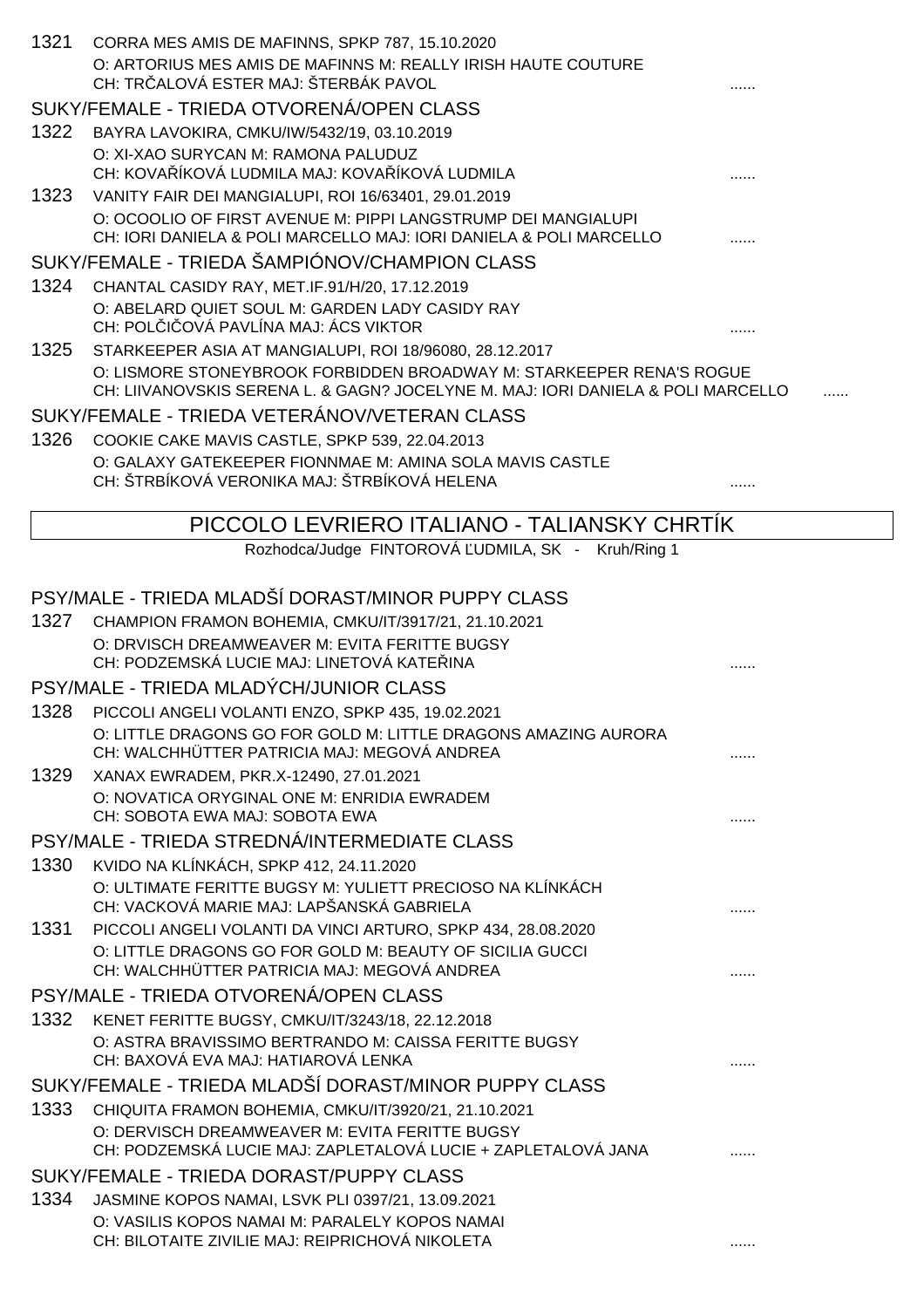|      | SUKY/FEMALE - TRIEDA MLADÝCH/JUNIOR CLASS                                                                         |   |
|------|-------------------------------------------------------------------------------------------------------------------|---|
| 1335 | DEE DEE ANNAPERLA, SPKP 432, 19.05.2021                                                                           |   |
|      | O: CLASSIC EDITION ROSANELLI M: IMONEE ANNAPERLA<br>CH: ŠEBESTOVÁ HELENA MAJ: BOHUMELOVÁ MÁRIA                    |   |
|      | 1336 HELLÉ ELIZABETH FRAMON BOHEMIA, CMKU/IT/3751/21, 23.03.2021                                                  |   |
|      | O: MONANNA REPUBLIK GEORGE THE GORGEOUS M: ELIŠKA P EMYSLOVNA FRAMON BOHEMIA                                      |   |
|      | CH: PODZEMSKÁ LUCIE MAJ: WABERŽINKOVÁ LUCIE                                                                       |   |
| 1337 | ZULU WARRIOR ADEL, SPKP 431, 25.03.2021                                                                           |   |
|      | O: ZULU WARRIOR HERO M: ZULU WARRIOR GINA LOLOBRIGIDA<br>CH: PODHORSKÁ PAVLÍNA MAJ: MINÁRIKOVÁ KATARÍNA           |   |
|      | SUKY/FEMALE - TRIEDA OTVORENÁ/OPEN CLASS                                                                          |   |
| 1338 | ELIŠKA PEMYSLOVNA FRAMON BOHEMIA, CMKU/IT/2785/16, 04.10.2016                                                     |   |
|      | O: SANNY FERITTE BUGSY M: DAYEN FRAMON BOHEMIA<br>CH: ZAPLETALOVÁ LUCIE MAJ: ZAPLETALOVÁ LUCIE                    |   |
| 1339 | MIO TUTTI VIRGOLEO, PKR.X-12067, 11.07.2020                                                                       |   |
|      | O: NOVATICA DRAGON DUST M: AMANDA NIBY NIC<br>CH: SOBOLEWSKI MIROSLAV MAJ: REIPRICHOVÁ NIKOLETA                   |   |
| 1340 | YASIN BOHEMIA SKARA, CLP/IT/3645, 08.11.2020                                                                      |   |
|      | O: QUENTIN BOHEMIA SKARA M: GYNNA BOHEMIA BACCARA<br>CH: MARESOVA RADANA MAJ: REIPRICHOVÁ NIKOLETA                | . |
| 1341 | ZULU WARRIOR QUINEEY, PK 45955/19, 17.06.2019                                                                     |   |
|      | O: ZULU WARRIOR HERO M: FIESTA VON BERCEK<br>CH: PODHORSKA PAVLINA MAJ: HOLÁSEK ANDREJ                            |   |
|      | SUKY/FEMALE - TRIEDA ŠAMPIÓNOV/CHAMPION CLASS                                                                     |   |
| 1342 | GINNY FRAMON BOHEMIA, CMKU/IT/3235/18, 27.10.2018                                                                 |   |
|      | O: KUBA LIBRE NA KLÍNKÁCH M: EVITA FERITTE BUGSY<br>CH: PODZEMSKÁ LUCIE MAJ: ZAPLETALOVÁ LUCIE + ZAPLETALOVÁ JANA |   |
|      | SUKY/FEMALE - TRIEDA VETERÁNOV/VETERAN CLASS                                                                      |   |
| 1343 | DAYEN FRAMON BOHEMIA, CMKU/IT/2239/13, 04.10.2013                                                                 |   |
|      | O: KAREL FERITTE BUGSY M: ADELAIN FRAMON BOHEMIA                                                                  |   |
|      | CH: ZAPLETALOVÁ LUCIE MAJ: ZAPLETALOVÁ LUCIE                                                                      |   |
|      |                                                                                                                   |   |

# **SALUKI**

|      | Rozhodca/Judge FINTOROVÁ UDMILA, SK - Kruh/Ring 1                                                           |  |
|------|-------------------------------------------------------------------------------------------------------------|--|
|      | PSY/MALE - TRIEDA STREDNÁ/INTERMEDIATE CLASS                                                                |  |
| 1344 | BRENDEN BELLO VOM AMEISRIEGEL, SPKP 261, 22.11.2020                                                         |  |
|      | O: HELMUTLANG DEL BORGHINO M: ESHARA TALL AFAR<br>CH: MINISTROVA IVETA MAJ: KIRA VARGA RICCIARDI FRANCESCA  |  |
|      | PSY/MALE - TRIEDA OTVORENÁ/OPEN CLASS                                                                       |  |
| 1345 | ARES ASSASSIN SALOÉM'S, CMKU/SA/1163/20, 07.01.2020                                                         |  |
|      | O: BAHIR AVATAR PINC M: TALIJA EL KOLUB<br>CH: HROMADOVÁ EVA MAJ: PÁNKOVÁ LUDMILA                           |  |
| 1346 | BERLIN VOM AMEISRIEGEL, OHZB/SAL 595, 22.11.2020                                                            |  |
|      | O: HELMUTLANG DEL BORGHINO M: ESHARA TALL AFAR<br>CH: MINISTROVA IVETA MAJ: MINISTROVA IVETA                |  |
|      | PSY/MALE - TRIEDA ŠAMPIÓNOV/CHAMPION CLASS                                                                  |  |
| 1347 | FARIS DHANGARHI, SPKP 253, 27.01.2020                                                                       |  |
|      | O: ORHAN MONIET EL NEFOUS DJAAL LHILAL M: ARSHAN BEL BLANC<br>CH: FAJEROVÁ ALENA MAJ: VOJTI KOVÁ JANA       |  |
|      | PSY/MALE - TRIEDA VETERÁNOV/VETERAN CLASS                                                                   |  |
| 1348 | IMPALA IMPERATOR, CMKU/SA/906/-14/13, 14.11.2013                                                            |  |
|      | O: IMPALA RED HEADED STRANGER M: CHUBASCO GOLDI LOOKS FOR IMPALA<br>CH: SNYDER LOIS-ANN MAJ: PETROVÁ SIMONA |  |
|      | SUKY/FEMALE - TRIEDA MLADÝCH/JUNIOR CLASS                                                                   |  |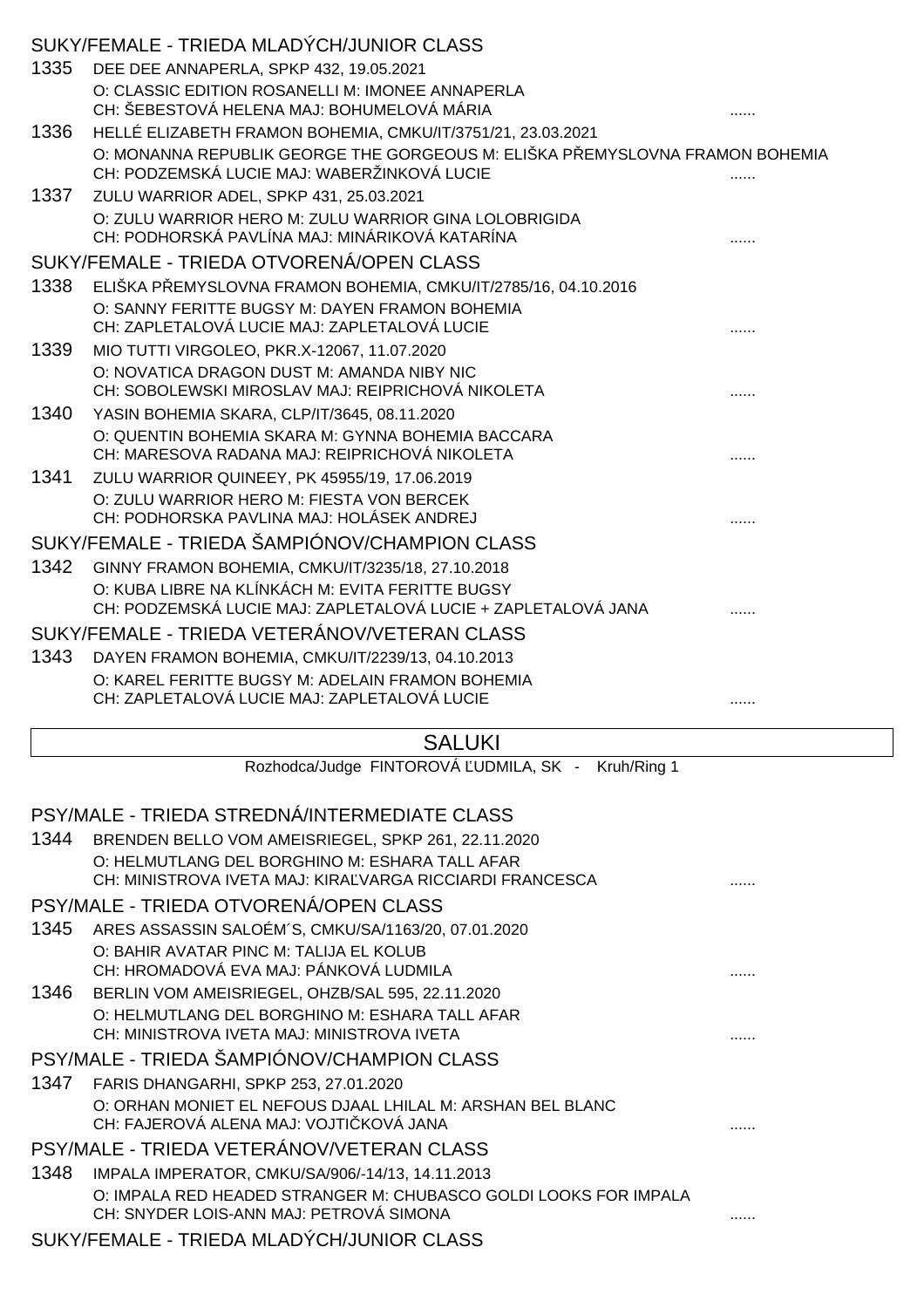| 1349 | ACADIA TAWALLA, CMKU/SA/1208/21, 13.01.2021                  |  |
|------|--------------------------------------------------------------|--|
|      | O: HUNTER AL ZAHRA M: GLORIA AL ZAHRA                        |  |
|      | CH: N MCOVÁ NIKOL MAJ: BROŽOVSKÁ IVONA                       |  |
| 1350 | BAHIYA ZURAH VOM AMEISRIEGEL, OHZB/SAL 599, 22.11.2020       |  |
|      | O: HELMUTLANG DEL BORGHINO M: ESHARA TALL AFAR               |  |
|      | CH: MINISTROVA IVETA MAJ: MINISTROVA IVETA                   |  |
|      | SUKY/FEMALE - TRIEDA STREDNÁ/INTERMEDIATE CLASS              |  |
| 1351 | BIBIANA VOM AMEISRIEGEL, OHZB/SAL 601, 22.11.2020            |  |
|      | O: HELMUTLANG DEL BORGHINO M: ESHARA TALL AFAR               |  |
|      | CH: MINISTROVA IVETA MAJ: MINISTROVA IVETA                   |  |
|      | SUKY/FEMALE - TRIEDA OTVORENÁ/OPEN CLASS                     |  |
| 1352 | AFRODITE VOM AMEISRIEGEL, OHZB/SAL 572, 28.08.2019           |  |
|      | O: BENTLEY Z TRIPU M: ESHARA TALL AFAR                       |  |
|      | CH: MINISTROVA IVETA MAJ: MINISTROVA IVETA                   |  |
| 1353 | AWINAH CENTURY MOHABBAT, CMKU/SA/1180/20, 30.03.2020         |  |
|      | O: GIRAN GARAY DANONE M: DILAFROZE YRTEP                     |  |
|      | CH: FRÄNKELOVÁ KAROLÍNA MAJ: DUDO OVÁ MICHAELA               |  |
| 1354 | CESSIAH Z TRIPU, CMKU/SA/1103/18, 28.09.2018                 |  |
|      | O: SAEED OF SHIKARAH'S M: BASHRAH AL ZAHRA                   |  |
|      | CH: MATELOVÁ JITKA MAJ: BALUCHOVÁ ANDREA + STANKOVÁ GABRIELA |  |
|      | SUKY/FEMALE - TRIEDA ŠAMPIÓNOV/CHAMPION CLASS                |  |
| 1355 | A'YASMIAH SALOÉM'S, CMKU/SA/1168/20, 07.01.2020              |  |
|      | O: BAHIR AVATAR PINC M: TALIJA EL KOLUB                      |  |
|      | CH: HROMADOVÁ EVA MAJ: HROMADOVÁ EVA                         |  |
|      |                                                              |  |

### **WHIPPET**

Rozhodca/Judge FINTOROVÁ UDMILA, SK - Kruh/Ring 1

## PSY/MALE - TRIEDA DORAST/PUPPY CLASS 1356 BACABANTE SMIDT´S, CMKU/WH/5993/21, 11.09.2021

|      | O: MAC BELLS KNIGHT ERRANT M: JASMINKA LASKY DAR<br>CH: ŠMIDTOVÁ BLANKA MAJ: ELIÁŠOVÁ NIKOLA                          |  |
|------|-----------------------------------------------------------------------------------------------------------------------|--|
| 1357 | HEFAISTON ALMIR'S FAMILY, SPKP 918, 09.08.2021                                                                        |  |
|      | O: CAPPUCCINO ALMIR'S FAMILY M: ABSOLIUTI IDILÉ MONA LISA<br>CH: AUGUSTINIOVÁ ZUZANA MAJ: JENÍKOVÁ LUCIA              |  |
|      | PSY/MALE - TRIEDA MLADÝCH/JUNIOR CLASS                                                                                |  |
| 1358 | ABSOLUTE FLOW AIDAN, SPKP 905, 08.05.2021                                                                             |  |
|      | O: LONDON'S FOG GIFTED GAMBLER M: CALLIOPE ZARYA<br>CH: GRÁC BLAŽEJOVÁ HANA MAJ: GALÍKOVÁ HELEŠOVÁ MICHAELA           |  |
| 1359 | ANGELS DRAFT WHIPSARA, SPKP 895, 02.04.2021                                                                           |  |
|      | O: MAJESTRIAN CASINO ROYALE M: KEIRA KNIGHTLEY CREDO<br>CH: DLHOŠOVÁ ZORA MAJ: ŠULGANOVÁ SVETLANA                     |  |
| 1360 | DEW DESERT- GAEL, PKR.X-12518, 09.04.2021                                                                             |  |
|      | O: MAJESTRIAN CASINO ROYALE M: PLAY A WHILE REMAINS OF THE DAY<br>CH: KURKOWSKI ALBERT WOJCIECH MAJ: BISKUPSKÁ ZUZANA |  |
|      | PSY/MALE - TRIEDA STREDNÁ/INTERMEDIATE CLASS                                                                          |  |
| 1361 | CHARCOAL Z ÚPL KU, CMKU/WH/5425/20, 09.09.2020                                                                        |  |
|      | O: FLEEGR Z ÚPL KU M: ELFEE Z ÚPL KU                                                                                  |  |
|      | CH: CHRPA STANISLAV MAJ: ELIÁŠOVÁ NIKOLA                                                                              |  |
|      | PSY/MALE - TRIEDA OTVORENÁ/OPEN CLASS                                                                                 |  |
| 1362 | AURELIUS WILD GRAPES, SPKP 796, 22.05.2020                                                                            |  |
|      | O: CILTALLE CALWEN NEW FEDAR M: ALIJAMO'S CAMPANULLA<br>CH: PEKA IKOVÁ PETRA MAJ: MATUŠOVOVÁ NINA                     |  |
| 1363 | ELVIS GANDAMAK SLOVAKIA, SPKP 771, 02.09.2019                                                                         |  |
|      | O: CAPPUCCINO ALMIR'S FAMILY M: SOBRESALTO OBLADI OBLADA'<br>CH: VOJTEK VLASTISLAV A PETRA MAJ: ADAMCOVÁ JAROSLAVA    |  |
|      |                                                                                                                       |  |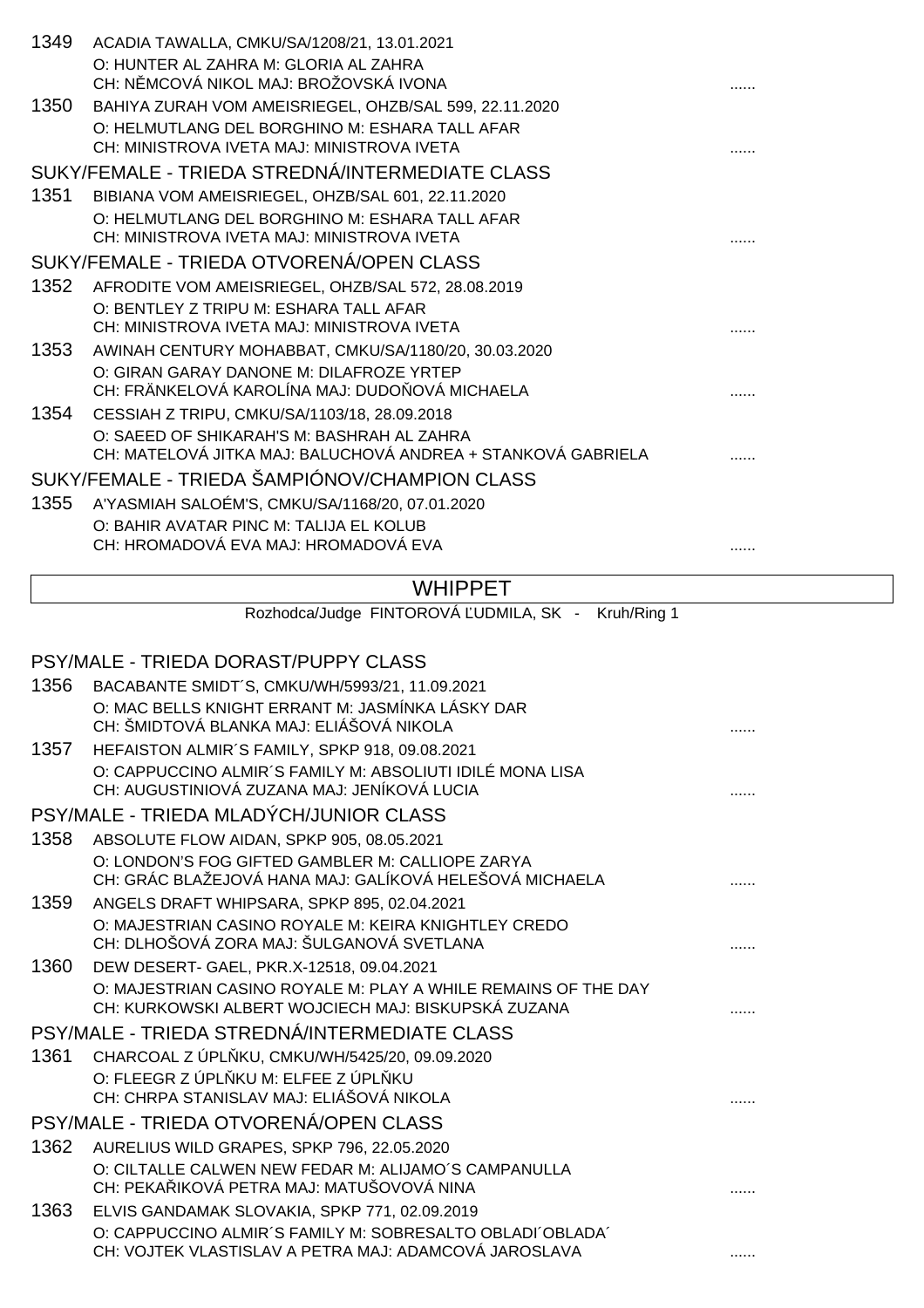|      | PSY/MALE - TRIEDA ŠAMPIÓNOV/CHAMPION CLASS                                                                                     |  |
|------|--------------------------------------------------------------------------------------------------------------------------------|--|
| 1364 | CASILIUS FROM THE POND DRAGONFLY, CMKU/WH/4828/18, 29.12.2018                                                                  |  |
|      | O: GASTY FAST DUNDERRY M: GIULIA OF LITTLE GOBLIN                                                                              |  |
|      | CH: HLADÍKOVÁ JAROSLAVA MAJ: KONE NÁ HANA                                                                                      |  |
| 1365 | STARLINE'S FIELDS OF GOLD, AKC HP58124904, 07.04.2019<br>O: CH RHODE PAVED WITH GOLD M: CH STARLINE'S OXFORD VICTIM OF LOVE    |  |
|      | CH: LORI LAWRENCE MAJ: HOH BERTRAND                                                                                            |  |
|      | SUKY/FEMALE - TRIEDA DORAST/PUPPY CLASS                                                                                        |  |
| 1366 | SAINT MARCO'S ANGELS EYED PANSY, MET.WHIPPET.1015/21, 20.07.2021                                                               |  |
|      | O: SOBERS STRAUSS M: SMATAKYO VOM HAUS LASLO<br>CH: WAGNER ELIZABETH MAJ: HI OVSKÁ ALEXANDRA                                   |  |
|      | SUKY/FEMALE - TRIEDA MLADÝCH/JUNIOR CLASS                                                                                      |  |
| 1367 | ALIJAMO'S ILLINOIS, SPKP 881, 20.03.2021                                                                                       |  |
|      | O: ALIJAMO'S CALLISTEMON M: ALIJAMO'S ANISETTE<br>CH: SKLENAR KOZÁNKOVÁ MONIKA MAJ: SKLENAR KOZANKOVA + KESELYOVA RADKA        |  |
| 1368 | AMÉLLIA LETNÝ ÚSVIT, SPKP 874, 27.02.2021                                                                                      |  |
|      | O: LONDON S FOG HEAD OVER MEELS M: FRAN FIRE CZÁRI FALKA<br>CH: MINÁRIKOVÁ MONIKA MAJ: MINÁRIKOVÁ MONIKA                       |  |
| 1369 | AMERICAN BEAUTY WHIPSARA, SPKP 896, 02.04.2021                                                                                 |  |
|      | O: MAJESTRIAN CASINO ROYALE M: KEIRA KNIGHTLEY CREDO<br>CH: DLHOŠOVÁ ZORA MAJ: HORVÁTOVÁ LUCIA + KALUŽNÍKOVÁ ALENA             |  |
| 1370 | LEA LIBERTAS CZÁRI FALKA, CLP/WH/5744, 14.01.2021                                                                              |  |
|      | O: ALUCO APIS CERASI M: LONDON'S FOG GLAMOROUS CAMEO<br>CH: SPIŠIAKOVÁ ZUZANA MAJ: T EŠ ÁKOVÁ EVA                              |  |
| 1371 | TRUE TELLUS CAO TIBMAS CAO, MET. WHIPPET. 1002/21, 08.04.2021                                                                  |  |
|      | O: MERADITH I FEEL SO SPECIAL M: GRETA GARBO RUSSIAN FATA MORGANA<br>CH: CSEPELY ATTILA MAJ: BAJUS RADOSLAV + BAJUSOVÁ BIBIANA |  |
|      | SUKY/FEMALE - TRIEDA STREDNÁ/INTERMEDIATE CLASS                                                                                |  |
| 1372 | FEE PANONIA ALMIR'S FAMILY, SPKP 815, 11.08.2020                                                                               |  |
|      | O: ARCHIE INVISIBLE WINGS M: BLOODY MARY ALMIR'S FAMILY<br>CH: AUGUSTINIOVÁ ZUZANA MAJ: VERES ZUZANA                           |  |
| 1373 | MAJESTRIAN EMONIQUE, ROI 21/39973, 10.12.2020                                                                                  |  |
|      | O: MAJESTRIAN BLUE VERTIGO M: RIVARCO IMPALA<br>CH: PERNA MAURO MAJ: KOZÁNKOVÁ MONIKA                                          |  |
|      | SUKY/FEMALE - TRIEDA OTVORENÁ/OPEN CLASS                                                                                       |  |
| 1374 | ALIJAMO'S FEMME FATALE, SPKP 777, 26.09.2019                                                                                   |  |
|      | O: FALCONCRAG MASTER CLASS M: ALICA ALMIR'S FAMILY<br>CH: SKLENÁR KOZÁNKOVÁ MONIKA MAJ: KOZÁNKOVÁ MONIKA                       |  |
|      | SUKY/FEMALE - TRIEDA ŠAMPIÓNOV/CHAMPION CLASS                                                                                  |  |
| 1375 | ALIJAMO'S GALAXY CORONA, SPKP 791, 02.05.2020                                                                                  |  |
|      | O: DANDY II OF GENTLE MIND M: ALIJAMO'S CALATHEA                                                                               |  |
|      | CH: KOZÁNKOVÁ MONIKA MAJ: KOZÁNKOVÁ MONIKA                                                                                     |  |

skupina/group FCI

### AMERICAN HAIRLESS TERRIER - AMERICKÝ BEZSRSTÝ TERIÉR

Rozhodca/Judge STAVIARSKA VIERA, SK - Kruh/Ring 10

#### PSY/MALE - TRIEDA MLADŠÍ DORAST/MINOR PUPPY CLASS

1376 ALVARO SCARF AMANA, CMKU N REG/ABT/1284/21, 20.10.2021 O: IRVINA VITA DOUBLE BLACK M: BRIA SPOD VINI NÉHO VRCHU CH: ŠÁTKOVÁ ALENA MAJ: KREHÁK MARTIN **KALENA ALENA MAJ: KREHÁK MARTIN** 

### PSY/MALE - TRIEDA MLADÝCH/JUNIOR CLASS

1377 ALAYREN YUPAVART BARKLEY SPACE NEAR, N REG/ABT/1304/-21/21, 18.06.2021 O: YOU ONLY YOU GUDWIN M: SHANTARIEL´O-REN ONAY CH: KULESHOVA YULIA MAJ: PODANÁ EVA ......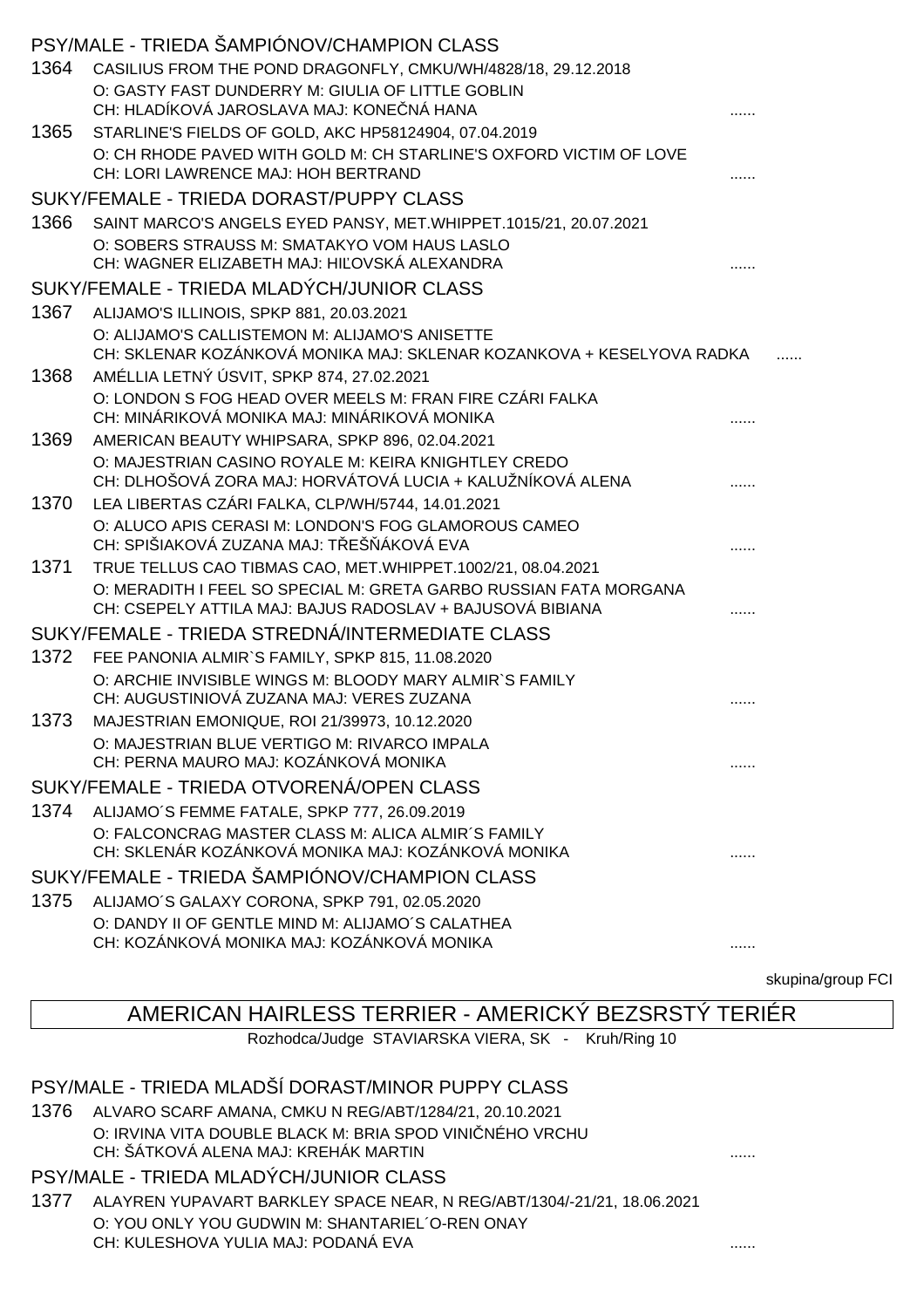| 1378                                      | EDWIN JAYPEEZ, N REG/ABT/1068/21, 15.01.2021                                                                 |   |
|-------------------------------------------|--------------------------------------------------------------------------------------------------------------|---|
|                                           | O: JAMIE PUNTO VALENTINO M: GHOST LLANNOESTACADO CENTIA<br>CH: ZACHOVÁ EVA MAJ: HA KOVÁ TEREZA               |   |
|                                           | PSY/MALE - TRIEDA STREDNÁ/INTERMEDIATE CLASS                                                                 |   |
|                                           | 1379 ALBERT RODINNÁ POUTA, N REG/ABT/881/20, 10.05.2020                                                      |   |
|                                           | O: EDWARD NAKED OL-A-MI MORAVIA M: BRIA MY PETITE FRIEND                                                     |   |
|                                           | CH: BRABENCOVÁ RENATA MAJ: HA KOVÁ TEREZA                                                                    |   |
|                                           | PSY/MALE - TRIEDA OTVORENÁ/OPEN CLASS                                                                        |   |
| 1380                                      | FARRUS VON SANTNER, SPKP RG 226, 20.05.2020                                                                  |   |
|                                           | O: ORLANDO BLOOM VON SANTNER M: SUNDIAL BETTY DAVIS EYES<br>CH: SANTNER MIKULÁŠ MAJ: DVORSKÁ NINA            |   |
|                                           | SUKY/FEMALE - TRIEDA STREDNÁ/INTERMEDIATE CLASS                                                              |   |
| 1381                                      | GALAXY VON SANTNER, SPKP RG 247, 25.07.2020                                                                  |   |
|                                           | O: OPTIMUS PRIME VON SANTNER M: PR BELLRIDGE'S MIKEY                                                         |   |
|                                           | CH: SANTNER MIKULÁŠ MAJ: SLIMÁK LUCIA + SLIMÁK MARTIN                                                        |   |
|                                           | SUKY/FEMALE - TRIEDA OTVORENÁ/OPEN CLASS                                                                     |   |
|                                           | 1382 ARS VIVENDI CANIS PRO FORTUNA, N REG/ABT/1055/20, 10.12.2020                                            |   |
|                                           | O: EDWARD DE BEATRIX BOHEMICA M: AMERICAN AGONIA ROZTOCKÁ HV ZDA<br>CH: POKORNÁ LUCIE MAJ: POKORNÁ LUCIE     |   |
|                                           |                                                                                                              |   |
|                                           | AMERICAN TOY FOX TERRIER                                                                                     |   |
|                                           | Rozhodca/Judge STAVIARSKA VIERA, SK - Kruh/Ring 10                                                           |   |
|                                           |                                                                                                              |   |
|                                           | SUKY/FEMALE - TRIEDA MLADŠÍ DORAST/MINOR PUPPY CLASS                                                         |   |
| 1383                                      | BOSANA OD RYTÍ E MALOVCE, CLP/TF/NREG/16, 19.11.2021                                                         |   |
|                                           | O: NIKON FOKS IGRUSHKA DLYA DRUGA M: ALOISIA OD RYTÍ E MALOVCE<br>CH: NOVÁKOVÁ IVETA MAJ: NEUBAUEROVÁ ZUZANA |   |
|                                           |                                                                                                              |   |
|                                           | <b>BIEWER YORKSHIRE TERRIER</b>                                                                              |   |
|                                           | Rozhodca/Judge STAVIARSKA VIERA, SK - Kruh/Ring 10                                                           |   |
|                                           | PSY/MALE - TRIEDA MLADŠÍ DORAST/MINOR PUPPY CLASS                                                            |   |
|                                           |                                                                                                              |   |
|                                           | 1384 HECTOR DREAM TOUCH, SPKP RG 196, 14.11.2021<br>O: NOEL BLACK BULL M: ISABELLA VICTORIA BENEFIT          |   |
|                                           | CH: OHRÁDKOVÁ DENISA MAJ: KATRENIAKOVÁ MONIKA                                                                |   |
|                                           | PSY/MALE - TRIEDA STREDNÁ/INTERMEDIATE CLASS                                                                 |   |
| 1385                                      | FREAK SHERRY MISTIQUE, SPKP RG 159, 04.04.2020                                                               |   |
|                                           | O: NOEL BLACK BULL M: BEAUTIFUL KYLIE SHERRY MISTIQUE                                                        |   |
|                                           | CH: ALIU EDITA MAJ: KOTKOVÁ KATE INA                                                                         | . |
| SUKY/FEMALE - TRIEDA MLADÝCH/JUNIOR CLASS |                                                                                                              |   |
| 1386                                      | JELLYFISH NICA FROM BRIXIE'S CHERRY, MET.BW.YT.127/H/21, 20.02.2021                                          |   |
|                                           | O: NICO GUCCI FROM THE ELBE LOWLANDS M: EILLIN DREAM TOUCH                                                   |   |
|                                           | CH: KOTKOVÁ KATE INA MAJ: KOTKOVÁ KATE INA + JUHÁSZ LÁSZLÓ                                                   |   |
|                                           | SUKY/FEMALE - TRIEDA STREDNÁ/INTERMEDIATE CLASS                                                              |   |
| 1387                                      | GRETTA GARBO ANZHE AIRIS, BCU/RG BIW - 001450, 25.08.2020                                                    |   |
|                                           | O: BELLKOR TRISTAN INFINITI M: BEATRICHE STILE ANZHE AIRIS                                                   |   |
|                                           | CH: KAZAKEVICH LIUDMILA MAJ: ZACHAROVÁ ERIKA                                                                 |   |
|                                           |                                                                                                              |   |

#### BOERBOEL

Rozhodca/Judge STAVIARSKA VIERA, SK - Kruh/Ring 10

### SUKY/FEMALE - TRIEDA STREDNÁ/INTERMEDIATE CLASS

1388 BESTIA SALAMIS MORAVIA, SPKP RG 65, 05.09.2020 O: GUMP IMMORTAL HOND M: DIARA IMMORTAL HOND CH: ŠIMEK JOSEF MAJ: POLYÁKOVÁ EMÍLIA **a na haditalistického na haditalistického a** malí.....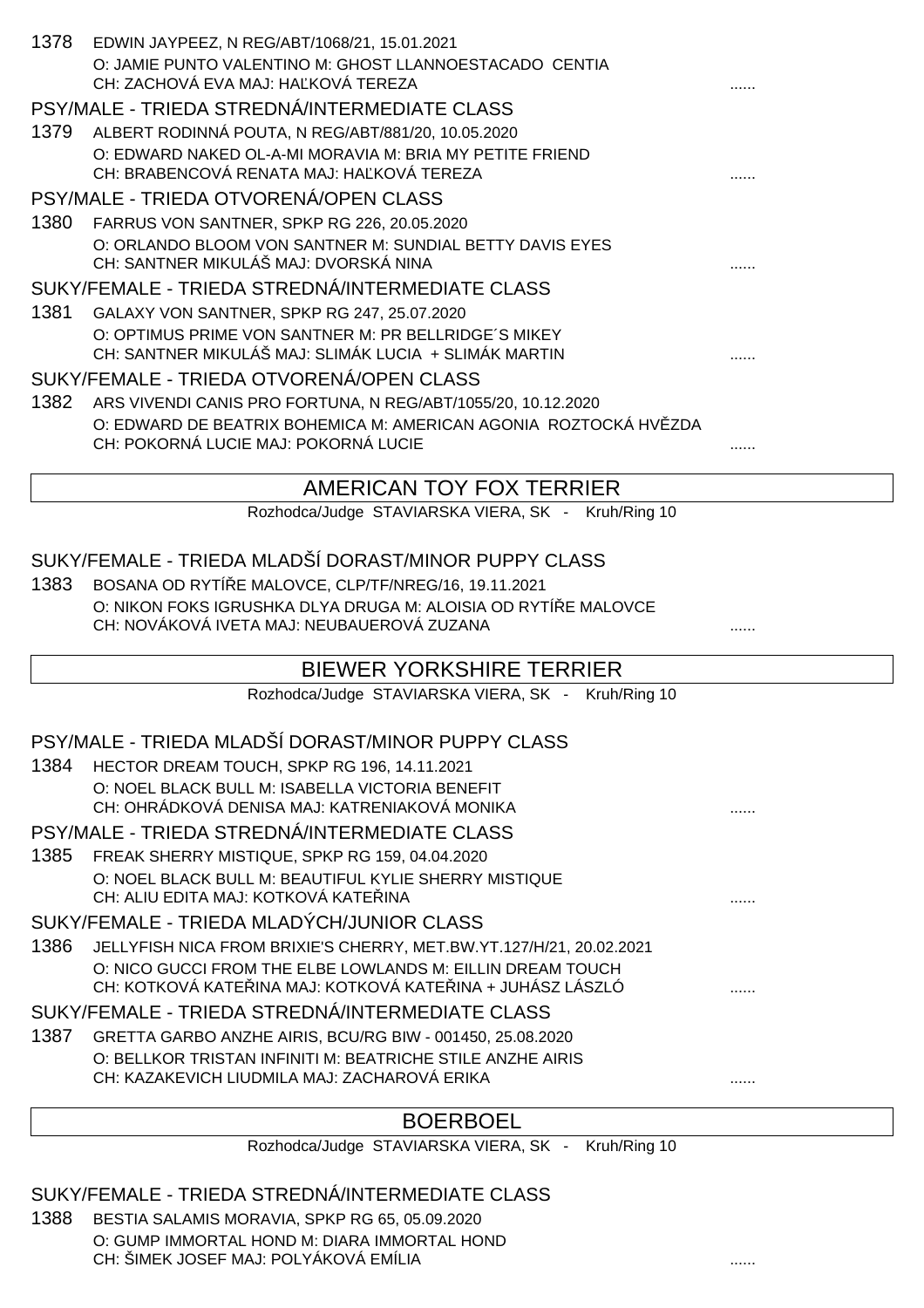### LOUISIANA CATAHOULA - LOUISIANSKÝ LEOPARDÍ PES

Rozhodca/Judge STAVIARSKA VIERA, SK - Kruh/Ring 10

|      | PSY/MALE - TRIEDA MLADÝCH/JUNIOR CLASS                                                                 |  |
|------|--------------------------------------------------------------------------------------------------------|--|
| 1389 | COMEZ ARARIHUA, SPKP RG 814, 26.04.2021                                                                |  |
|      | O: ARES FROM LEOPARD'S LAKE M: CARMEN KETTY<br>CH: KLENOVI UDOVÍT MAJ: KLENOVI OVÁ JANA                |  |
|      | PSY/MALE - TRIEDA STREDNÁ/INTERMEDIATE CLASS                                                           |  |
| 1390 | BAUYRZHAN ARARIHUA, SPKP RG 772, 20.10.2020                                                            |  |
|      | O: COAHOMA FRANCISCO M: COAHOMA OLYMPIA                                                                |  |
|      | CH: KLENOVI UDOVÍT MAJ: KLENOVI OVÁ JANA                                                               |  |
|      | SUKY/FEMALE - TRIEDA MLADÝCH/JUNIOR CLASS                                                              |  |
| 1391 | BE FREE TAMIARAN, N REG/LC/1126/21, 11.02.2021                                                         |  |
|      | O: BLUE VELVET'S ARAN M: ALTAMÍRA AMAZONIA DE LA MONTANA<br>CH: MÜLLEROVÁ IVETA MAJ: ZV INOVÁ KRISTÝNA |  |
| 1392 | BELLATIX LESTRANGE VERENA'S NUFFS, SPKP RG 795, 09.04.2021                                             |  |
|      | O: ASKINOSIE MERLIN TAMIARAN M: CALYA AYRA ARANEL                                                      |  |
|      | CH: KOLEDOVÁ IVANA MAJ: ORSÁGOVÁ RADKA                                                                 |  |
|      | SUKY/FEMALE - TRIEDA STREDNÁ/INTERMEDIATE CLASS                                                        |  |
| 1393 | ALETTE NAVARRE D'ANJOU, SPKP RG 756, 29.09.2020                                                        |  |
|      | O: COAHOMA XAVANTE M: ELZA OD BOJTÁROV                                                                 |  |
|      | CH: DÍT TOVÁ IDA MAJ: DÍT TOVÁ IDA                                                                     |  |
| 1394 | AMELIA ARARIHUA, SPKP RG 715, 08.04.2020                                                               |  |
|      | O: COAHOMA GERONIMO M: CARMEN KETTY<br>UDOVIT MAJ: BENKO MARIAN + BENKOVÁ JANA<br>CH: KLENOVI          |  |
| 1395 | BOOBOO ARARIHUA, SPKP RG 774, 20.10.2020                                                               |  |
|      | O: COAHOMA FRANCISCO M: COAHOMA OLYMPIA                                                                |  |
|      | CH: KLENOVI UDOVÍT MAJ: SVITKOVÁ DANA                                                                  |  |
|      | SUKY/FEMALE - TRIEDA OTVORENÁ/OPEN CLASS                                                               |  |
| 1396 | DAFFNE BRALCE, SPKP RG 638, 07.12.2018                                                                 |  |
|      | O: AVENTADOR Z EVKINEJ ZÁHRADY M: COAHOMA QUELLA<br>CH: KICKO UDOVÍT MAJ: REŽO PETER                   |  |
| 1397 | WYANET'S GWENELDA, SPKP RG 564, 31.03.2018                                                             |  |
|      | O: AKANDO FARMALA M: WYANET'S ALGOMA                                                                   |  |
|      | CH: KARDIANOVÁ PETRA MAJ: KARDIANOVÁ PETRA                                                             |  |
|      | SUKY/FEMALE - TRIEDA ŠAMPIÓNOV/CHAMPION CLASS                                                          |  |
| 1398 | APPYE ELZÍ D DICTVÍ, N REG/LC/842/15, 08.09.2015                                                       |  |
|      | O: KEANN ŠUMÍCÍ K ÍDLA M: ANGIE OD ROUBENÉ STUDNY                                                      |  |
|      | CH: KRESTOVÁ ALENA MAJ: ŠVEC RICHARD                                                                   |  |
|      |                                                                                                        |  |

#### MALAK

Rozhodca/Judge STAVIARSKA VIERA, SK - Kruh/Ring 10

### PSY/MALE - TRIEDA MLADŠÍ DORAST/MINOR PUPPY CLASS

1399 ATOS TURKISH LIONS, SPKP RG 28, 20.10.2021 O: DJAMEL MAGIQUE DIABLESSE M: DEYRA CH: HURTOŇ IVAN MAJ: LENICKÁ KATARÍNA ......

#### SUKY/FEMALE - TRIEDA MLADŠÍ DORAST/MINOR PUPPY CLASS

- 1400 ALAYA TURKISH LIONS, SPKP RG 31, 20.10.2021 O: DJAMEL MAGIQUE DIABLESSE M: DEYRA
	- CH: HURTOŇ IVAN MAJ: LENICKÁ KATARÍNA ......

### MOSKOVSKAJA STOROŽEVAJA SOBAKA - MOSKOVSKÝ STRÁŽNY PES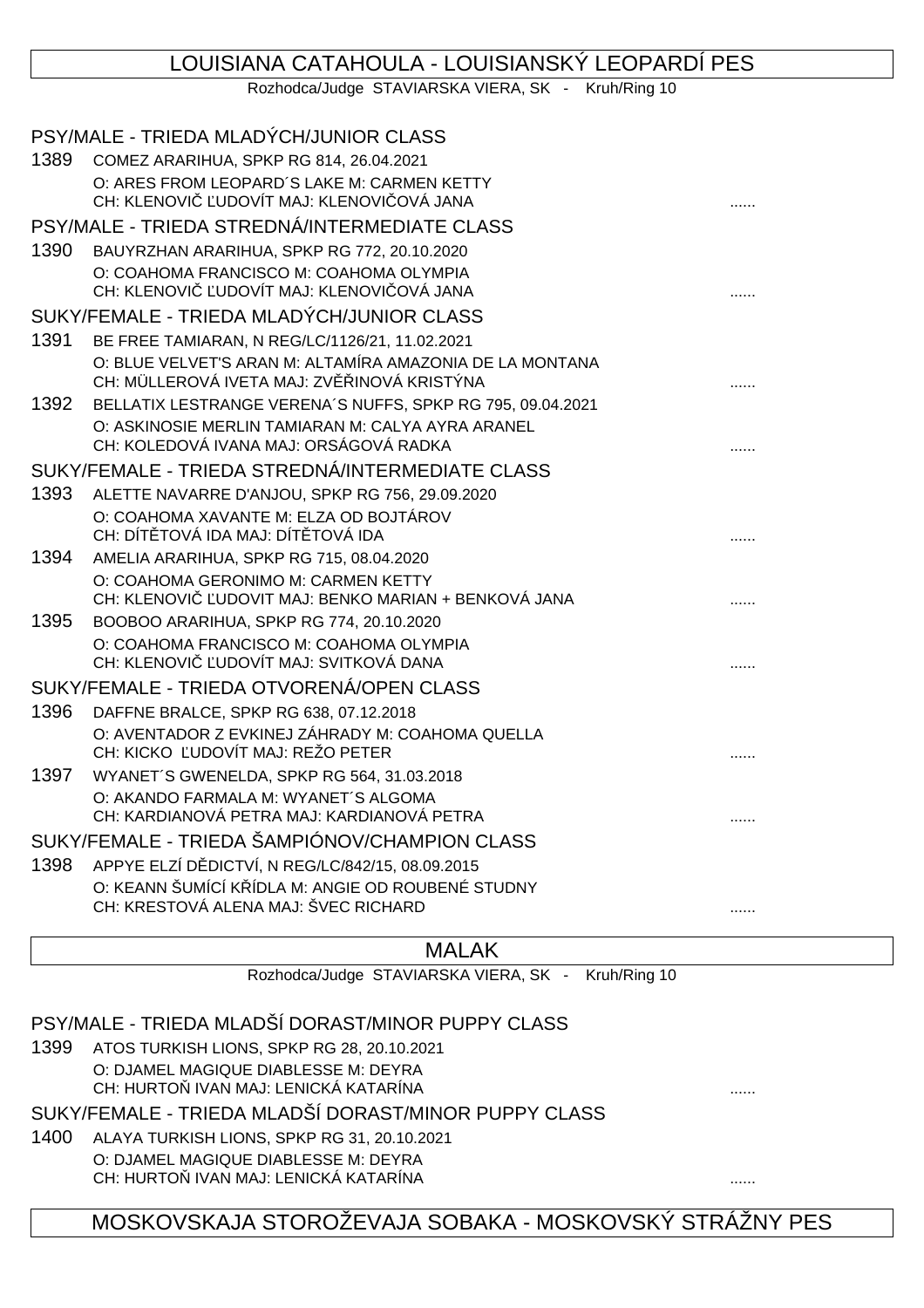#### PSY/MALE - TRIEDA ŠAMPIÓNOV/CHAMPION CLASS

1401 DALAKHANI VANELISS DREAM, N REG/MSP/521/-19/19, 19.01.2019 O: AIVENGO RYTSAR ANGLII M: EREMEYA POSADSKAYA STRAZHA CH: KUBÍKOVÁ MARCELA MAJ: HOR Á EK MAREK

#### SUKY/FEMALE - TRIEDA MLADÝCH/JUNIOR CLASS

- 1402 AMÉLIA CASSOVIA MOSCOWDOG, SPKP RG 397, 13.04.2021 O: BAREY IZ DREVNIH MIFOV M: DALJA Z TATRANSKÉHO DVORA CH: BROZOVÁ VIKTÓRIA MAJ: LORINCZOVÁ VIKTÓRIA ......
- 1403 EGRESVÖLGYI DYVEKE, SPKP RG 399, 25.05.2021 O: LUCIFER Z KRAINY MERY M: STRAZH GORY BUNA CH: SZILAJ EMÖKE MAJ: TURČEKOVÁ JANA ......

### ODEŠSKAJA DOMAŠNAJA IDEALNAJA SOBAKA (ODIS)

Rozhodca/Judge STAVIARSKA VIERA, SK - Kruh/Ring 10

### SUKY/FEMALE - TRIEDA ŠAMPIÓNOV/CHAMPION CLASS

1404 BAILEY ODIS QUEEN ELSA, N REG/OD/11/20, 27.07.2020 O: ODIS-SEKOND DIO PRESENT M: PREMIERE DIO PRESENT CH: SOJKOVÁ MARKÉTA MAJ: CHMIEL LESZEK + BRAK NULL ......

### PATTERDALE TERRIER

Rozhodca/Judge STAVIARSKA VIERA, SK - Kruh/Ring 10

#### SUKY/FEMALE - TRIEDA OTVORENÁ/OPEN CLASS

1405 CINKE SZÓRÁDIHO DVOR, SPKP RG 476, 23.06.2018 O: ARON BENEŠOV DVOR M: KETY TORQES CH: SZÓRÁDI JÁN MAJ: TAKÁCS PETER ......

### PUDLÍ PES TRPASLI Í VIACFAREBNÝ

Rozhodca/Judge STAVIARSKA VIERA, SK - Kruh/Ring 10

#### SUKY/FEMALE - TRIEDA STREDNÁ/INTERMEDIATE CLASS

1406 BETTY BEST BLACK TOPLES, SPKP RG 35, 22.05.2020 O: GERY Z MAFE MORAVA M: BIANCA-BRUCE CH: SOLAREK ANDRZEJ MAJ: KURBELOVÁ ZUZANA ......

### PUDLÍ PES VE KÝ VIACFAREBNÝ

Rozhodca/Judge STAVIARSKA VIERA, SK - Kruh/Ring 10

#### SUKY/FEMALE - TRIEDA VETERÁNOV/VETERAN CLASS

1407 BARBET BAY NORD VALLEY, SPKP RG 10, 03.04.2012 O: I´M ARWELL OF DREAM CASTLE M: ROYAL LADY ONLY FOR YOU CH: KONVALINKOVÁ ALENA MAJ: SZOTÁKOVÁ DAGMAR

#### TATRANSKÝ DURIČ

Rozhodca/Judge STAVIARSKA VIERA, SK - Kruh/Ring 10

PSY/MALE - TRIEDA MLADÝCH/JUNIOR CLASS

1408 ARON ZEMPLÍNSKE SRDCE, SPKP RG 1823, 03.10.2020 O: ALOJZ SPOD SE OVHO VRCHU M: AJKA KALINOV DVOR CH: VARGOVÁ NELA MAJ: VARGOVÁ NELA ......